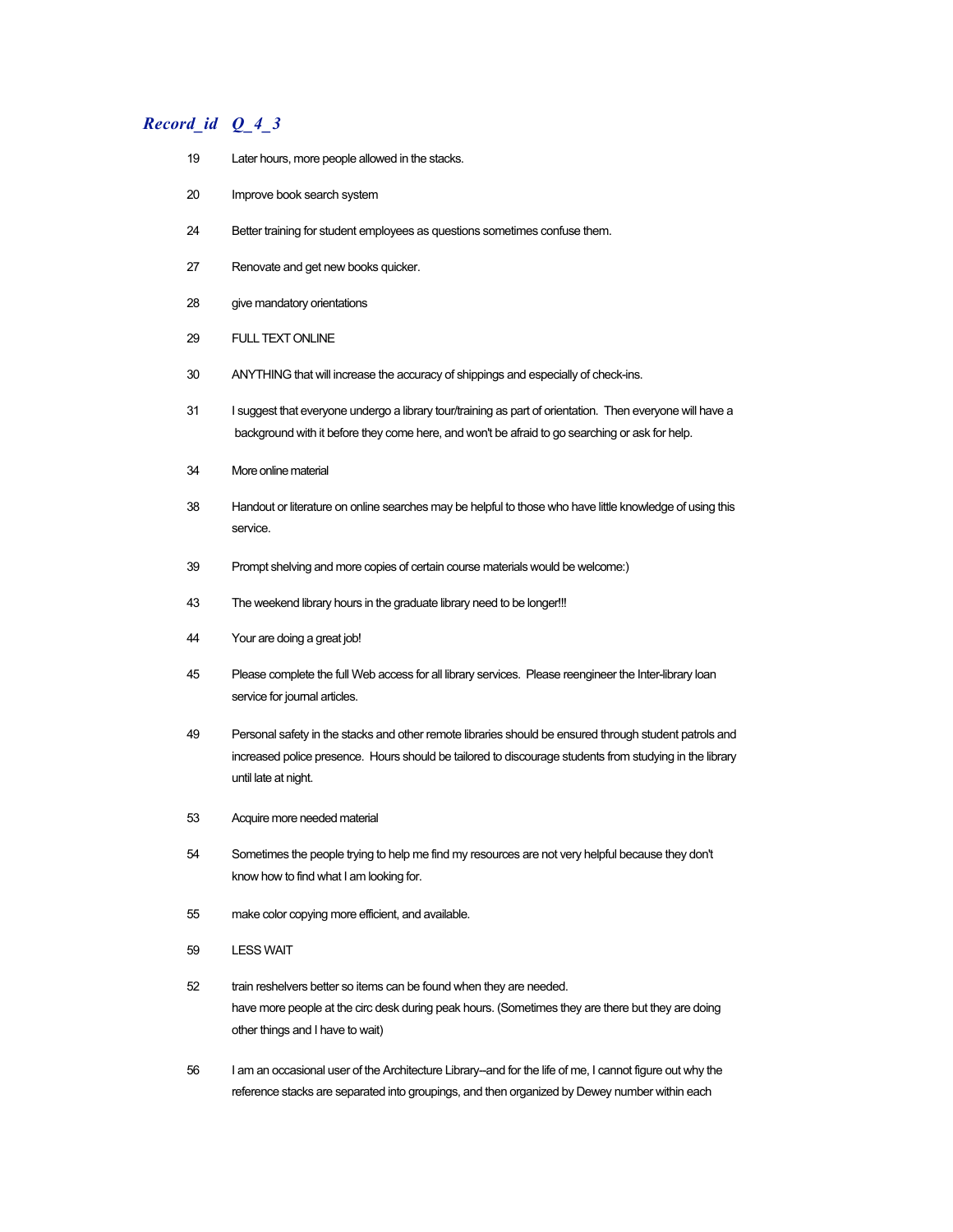group. It makes it INCREDIBLY difficult to locate a book when you have no idea in which of the groupings it might be located, and from my experience, the student library assistants aren't usually much help (and the online catalog provides no clues either). Please eliminate the groupings and reorganize the whole reference collection there!

60 Durn down the heat and provide more access librarians who know what they are doing

# *Wednesday, June 14, 2000 Page 1 of 121*

# *Record\_id Q\_4\_3*

- 68 more full text available online would be very appreciated!
- 69 1. End the backpack searches in the main stacks.

2. Expand the library hours. Especially for the main stacks. Graduate students need access to the stacks all the time for research and to find a quiet place to study. Our courses are that demanding, I would love to see hours expanded to say, 7am-2am M-F, 7am-10pm Sat. and 12n-2am Sunday. And extend the 24 hour schedule used for the undergrad during finals to the main stacks as well during finals.

- 3. Add computer terminals throughout the main stacks.
- 4. Get the web interface up and running.
- 70 ff
- 73 Increase the number of items that are available in full text online.
- 80 Having Grainger open later during finals week would be nice.
- 83 More selection on journals.
- 84 Same as above
- 90 All the libraries should have the list of the books alphabetically either online or hardcopy. Once again especially those in foreign language.
- 94 Provide more online services -- more Full text journals, for example.
- 86 Have at least ONE library facility that is open 24 hours a day (many elite universities have this available to their students), fix the online renewal system for home computers w/ telnet, extend borrowing periods to at least 6 weeks for undergraduates, and maintain greater organization of the Stacks.
- 88 in the OVID database, would like capability to search for items based on part of the title also and at other libraries. Currently, it will search only UI for the complete title. However, would like to be able to access other libraries to search for the journal.
- 89 A more efficient way of handling traffic at main circ like a seperate desk for handling pages from storage.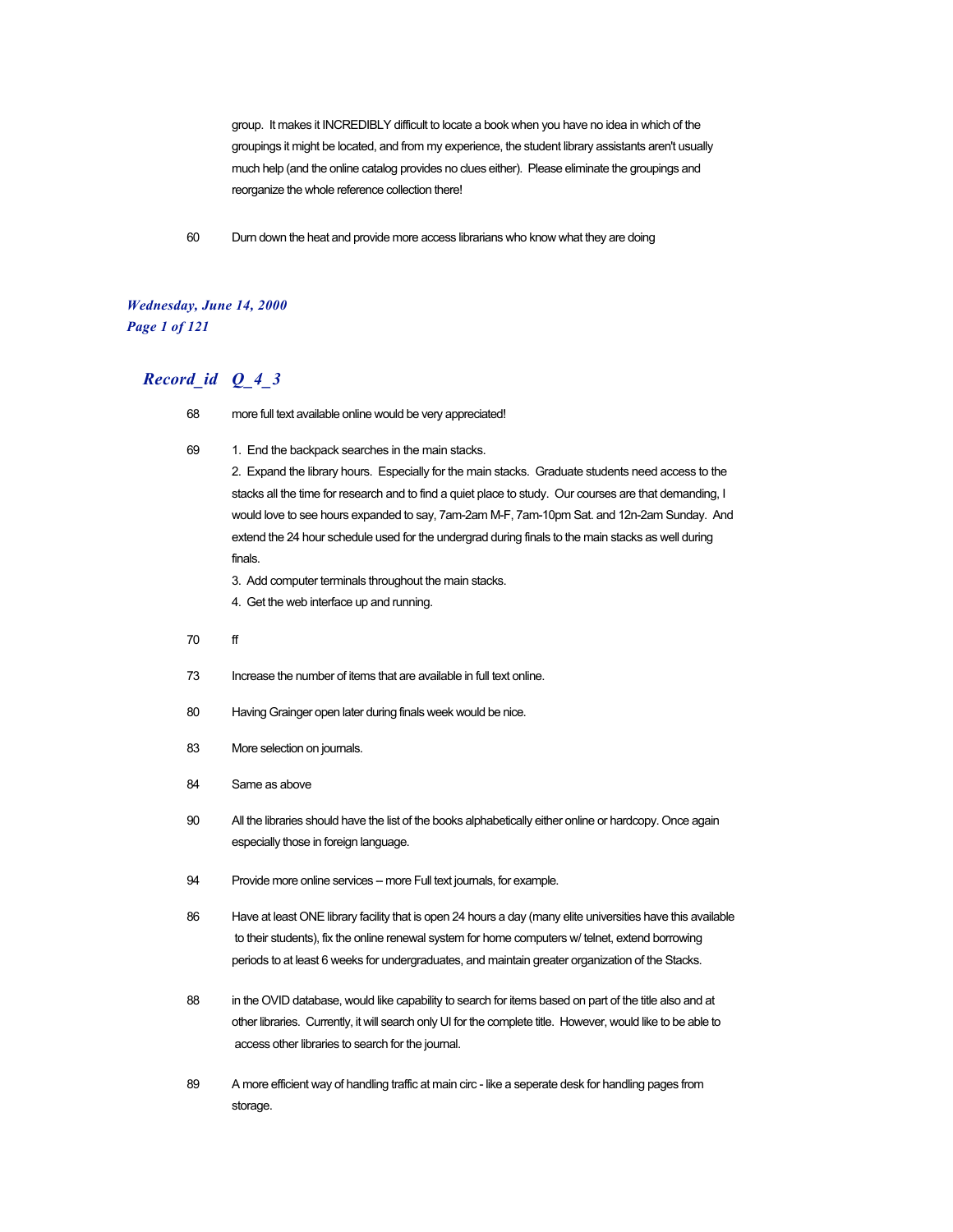I do not like that many databases do not return you to the library web page (ex: OVID). ALso with OVID, it is a pain to have to select your database twice.

- 97 extend the hours
- 98 open a bit earlier on weekends
- 100 Add more materials and make search engines easier to use
- 102 Mainly the stuff I mentioned above.
- 104 get a better telnet system/searchable database for UofI materials

105

need to extend weekend hours

need more copiers with capacity for reduction

- 109 I think it would be to our benefit if it is possible to keep the library open for longer periods during exams, initially and in general have the library open for longer hours.
- 112 complete collections; be consistent in keeping the last 6 months of journal volumes for ALL journals still in print on the first floor of grainger. I would like to see Phys. Rev. Lett 1999-2000 etc. placed with the latest volumes on the first floor. I hate bouncing back and forth, up and down the stairs because some journals have recent volumes on the first floor, and others are with the entire collection.

# *Wednesday, June 14, 2000 Page 2 of 121*

- 114 buy more journals
- 120 More material in electronic form maybe more convenient.
- 121 A program for students, faculty and staff: have groups of each taken on a tour of the various libraries (especially the main library), to help them understand the whole operation better, as well as each individual library.
- 113 A print and web description should be given which describes which databases search which journals. Although a link to the journals articles which are found with these databases may be premature, a link on the main library page to the list of journals AND where they are (which library AND call number). It doesn't do a student much good to know that there are articles there if he/she can't get them. Also, a handout AND web description on how to get journal articles from other schools should be made. If these things do exist, make sure that people know about them!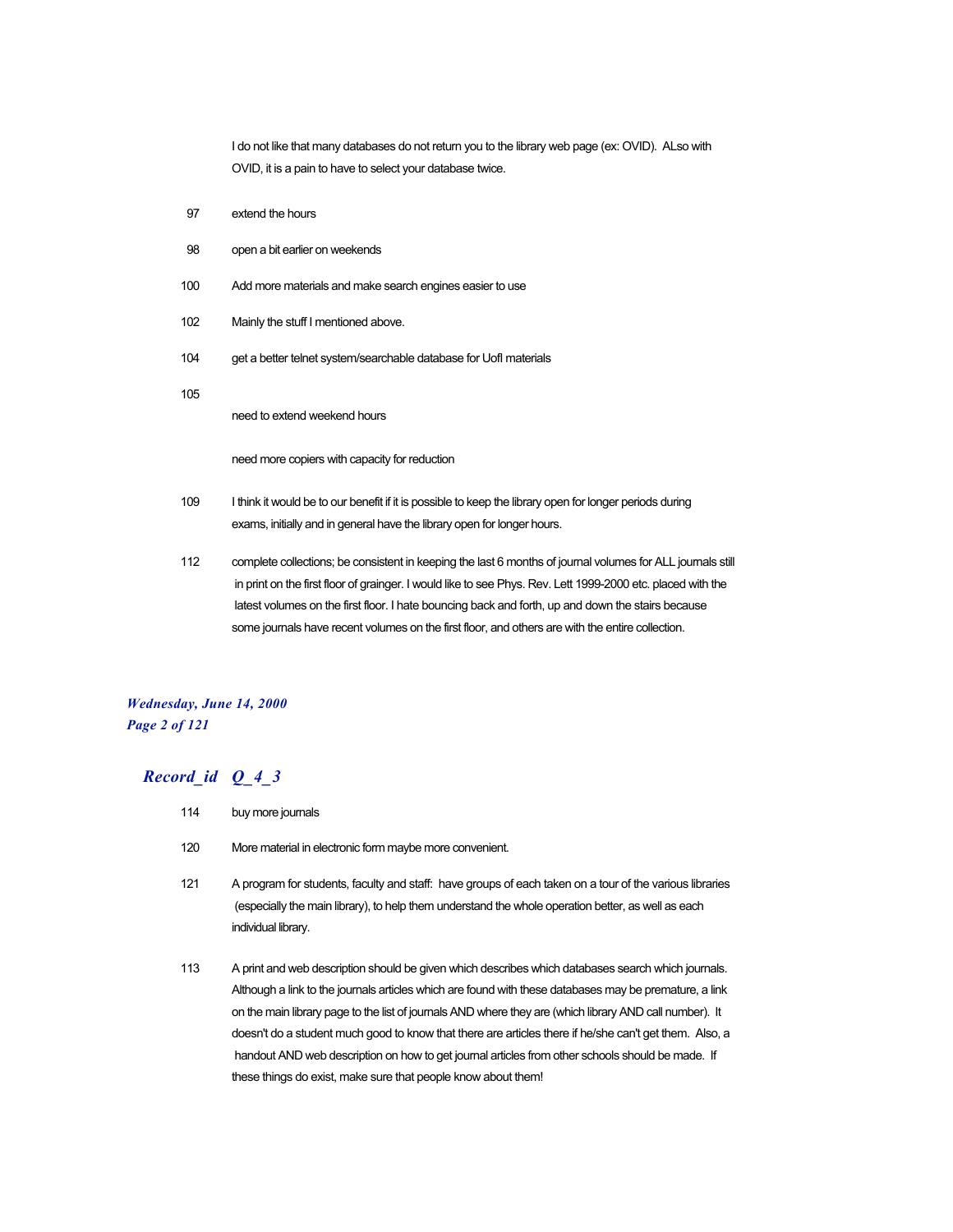- 116 I would use the request function more often except for that it's much quicker for me to actually go to the library myself and find the material I need, so perhaps expediting the request process would be an improvement. Also, it be nice to see some authoritative periodical indexes established. The ones currently available do not always draw from all journals, so I never know what I'm missing out on.
- 118 More directions on how to find certain materials on the library webpage. That is, directions on how to use the webpage effectively.
- 126 Keep up the good work. The library is in good shape as far as its current status. Instead of building athletic facilities, the university really needs to make sure to allocate money to the library system to keep many of the journals and current books coming in to the facilities. After all, without a good library, much of the information that is needed by undergrads, grads, and faculty won't be there.
- 127 Quiet study areas should be provided more through the libraries.
- 130 Longer hours during breaks. Increase acquisitions. Improve the web catalog.
- 131 Keep up the good work.
- 132 larger online vol. numbers, more lighting outside the lib in parking lot and more parking
- 135 Reference Librians are sometimes unable to help when it comes to foriegn language materials or foreign prints. This needs to be improved.
- 141 It will be a good idea to let students/faculty have direct acess to the aquisition department. If we can suggest directly to them what we need to do our research, the book purchased will be very highly relevant. Given the strong IT infrastructure of UofI, this should not be a problem.
- 143 Open some of the main floors of the bigger libraries 24/7. Illinois State University's (ISU-Normal) main floor to their library (Milner) IS open continuously! It is nice.
- 144 More study areas and more computers
- 146 Continue to focus on bringing more materials on-line.
- 149 At the University of Virginia, faculty can submit requests for journal articles and have them delivered to their offices. I would very much like such a service. I use the computer-based text where I can, but having access to other journals would be very convenient.
- 151 I would place my highest priority on two things: improving the online user interface (this is how the future is going), and (somehow) convincing the U of I that it should be of the highest importance to continue to add new items to the collection. Some areas are falling behind in the "currency" of their resources.
- 153 I think there can be some other resource (probably electronic) to fulfill the document delivery requests for copies of journal articles , conference papers, etc. that the Library does not own in a shorter period of time. All users will appreciate that, I think. Thank you.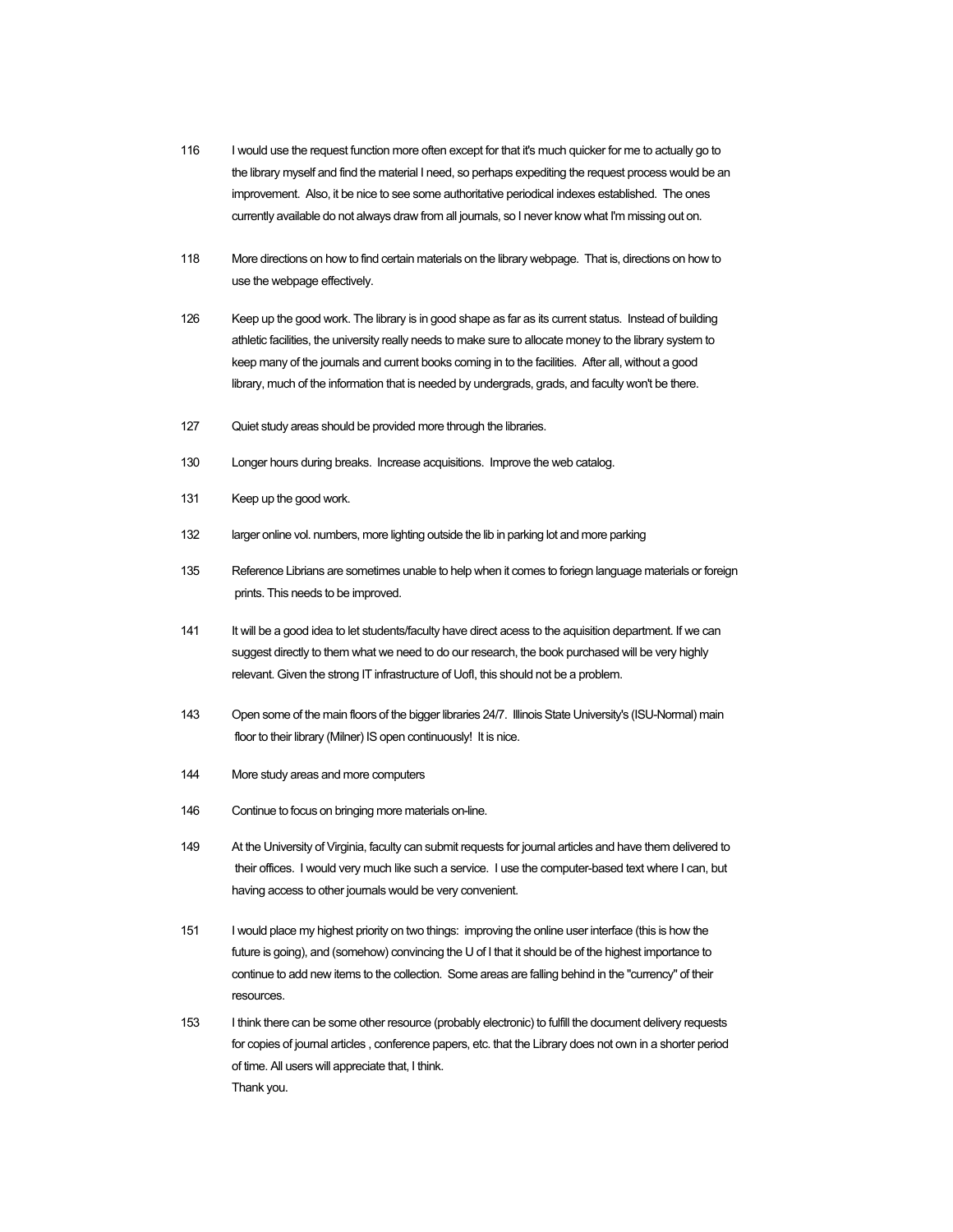# *Wednesday, June 14, 2000 Page 3 of 121*

- 156 I think that hours of service should be extended. There is no 24 hour place on campus to study, and I think that the library would be an ideal place for this to happen.
- 160 When a charged out book is requested by another borrower, I wish you take prompt action to recall the book.Sometimes it helps if the new borrower could get the book only for a week.It may so happen that the previous borrower is not using the book all the time but someone who is in urgent need cannot use it because of unavailability.
- 167 I went to The Ohio State, where I used the webpage to do search. Telnet is ok, but improvements can be made.
- 169 I am frequently asked when the Univ Library will serve digital historical aerial photography online for environmental research used for consultants for homebuyers and commercial/industrial users. The UofI is known to house the largest collection of historical aerial photography but it is not very available to users in Chicago area.
- 170 Online catalog sometimes is not very clear about if the volume is available or missing. Some words are unclear about the meaning, such as "nonrequest"
- 172 What is the status of the access of UIUC staff to works in professional journals? Can you distribute status reports that explains whether we have access to journal contents.I have been accessing journal contents from Elsevier journals and they have warned that they will begin charging for access unless "our library" has an agreement with the publisher. Also,I have tried to access journals from other publishers who have denied access because Im not a "subscriber" or similar reason, meaning that an agreement with the library needs to be made. Each publisher seems to have a different set of requirements. In general I see a lot of confusion on these issues right now and I would like to know where I can go to find out if UIUC staff have free rights, or have to pay a fee, or learn whatever the status is...
- 173 Hire more students to do reshelfing, especially the Asian library because there are hundreds of books that are just messed up.
- 174 As I said, later hours and a better means by which to find poems.
- 177 money is the key issue
- 181 hire more people at stacks, possibly? it takes awhile to get materials sometimes, and they always seem very busy.
- 182 Get rid of those two usless women in the chemistry library.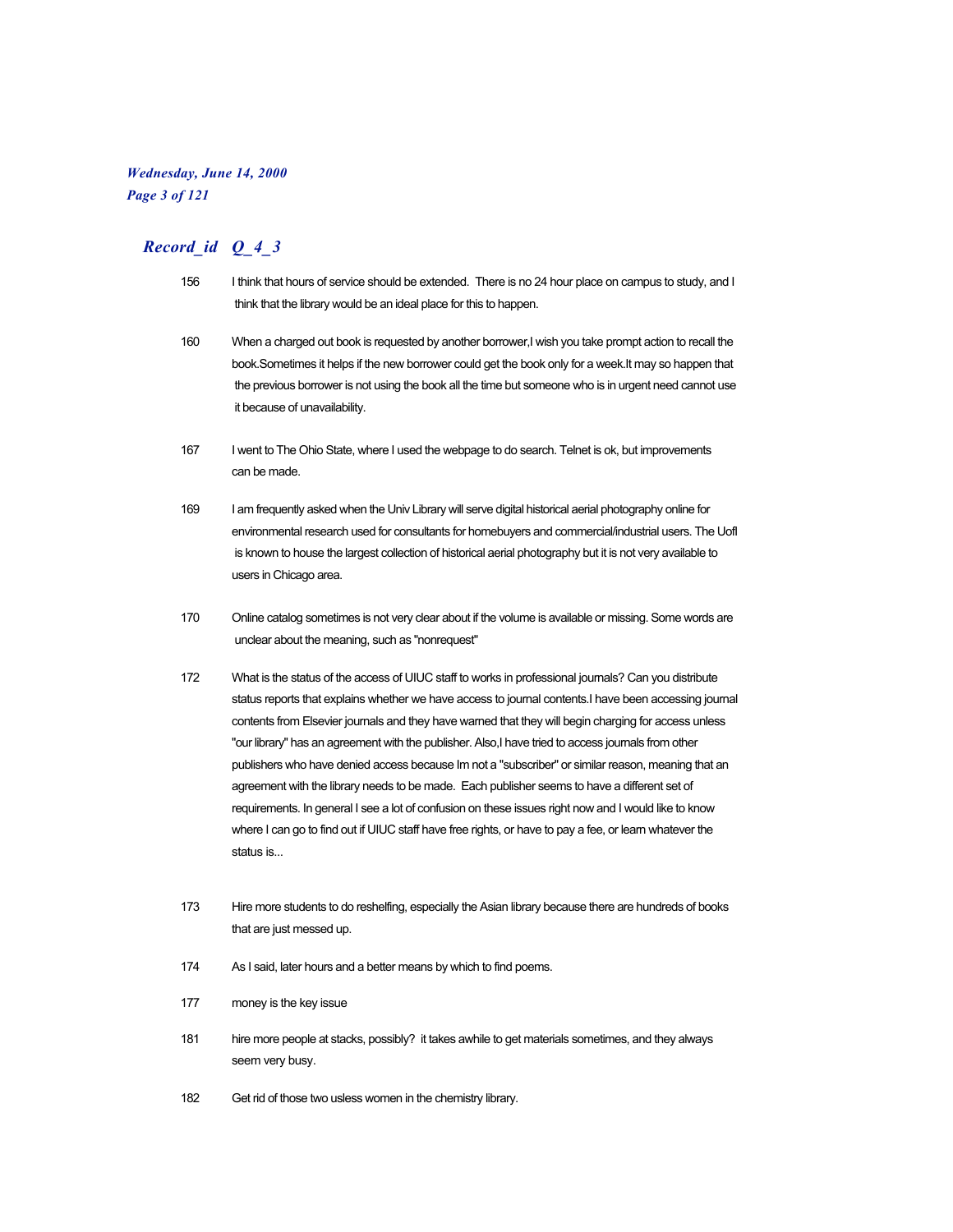- 175 Please, please, please, find the funds to build a new stacks area to replace the current mess! It is such a shame that this world-class collection has to languish in such unfriendly conditions ("unfriendly" both to the books and to the users).
- 180 A greater investment in texts and particularly exhibition catalogues focusing on contemporary art would be terrific. Also, if my interlibrary loan requests could show up on my borrower information in the computer, that'd be great.
- 183 Consolidate in some way the on-line database searching for articles. It is very hit and miss in finding the correct database to search that will give a specific article you are looking for.

Get rid of those two usless women in the chemistry library.

- 184 more architecure journals and books
- 185 Add more computers perhaps e-mail stations in the various libraries...
- 186 There should be \_a\_ library somewhere open 24 hours. Not necessarily the same library every night... but the libraries feel like a safe place to study and it would be nice to have a safe environment for those times when an all-nighter is needed.
- 188 Redesign a new online catalogue search interface.

# *Wednesday, June 14, 2000 Page 4 of 121*

| 191 | 1) Don't change your web page every week, especially if the changes are mearly cosmetic. It just<br>makes it confusing to users. |
|-----|----------------------------------------------------------------------------------------------------------------------------------|
|     | 2) Get rid of all jargon off the webpage. If you mean a book, call it a book, not a publication, a                               |
|     | resource or anything else. Even if it means putting more than one link to the same page (i.e. one for                            |
|     | videos, one for books, one for CD's etc.) it's better that way.                                                                  |
|     |                                                                                                                                  |
| 192 | Improve web based services (online catalog) Generally, I am very happy with the library here.                                    |
| 196 | Expand journal subscriptions. Also, make IRRC services available to courtesy card patrons. Finally,                              |
|     | give courtesy card patrons more renewals.                                                                                        |
| 197 | I would like to see Saturday and Sunday morning hours.                                                                           |
|     |                                                                                                                                  |
| 199 | Maintain high standards.                                                                                                         |
| 201 | more web based journals required                                                                                                 |
|     |                                                                                                                                  |
| 202 | Increased hours; at least one 24-hour library [Grainger!].                                                                       |
| 205 | See above                                                                                                                        |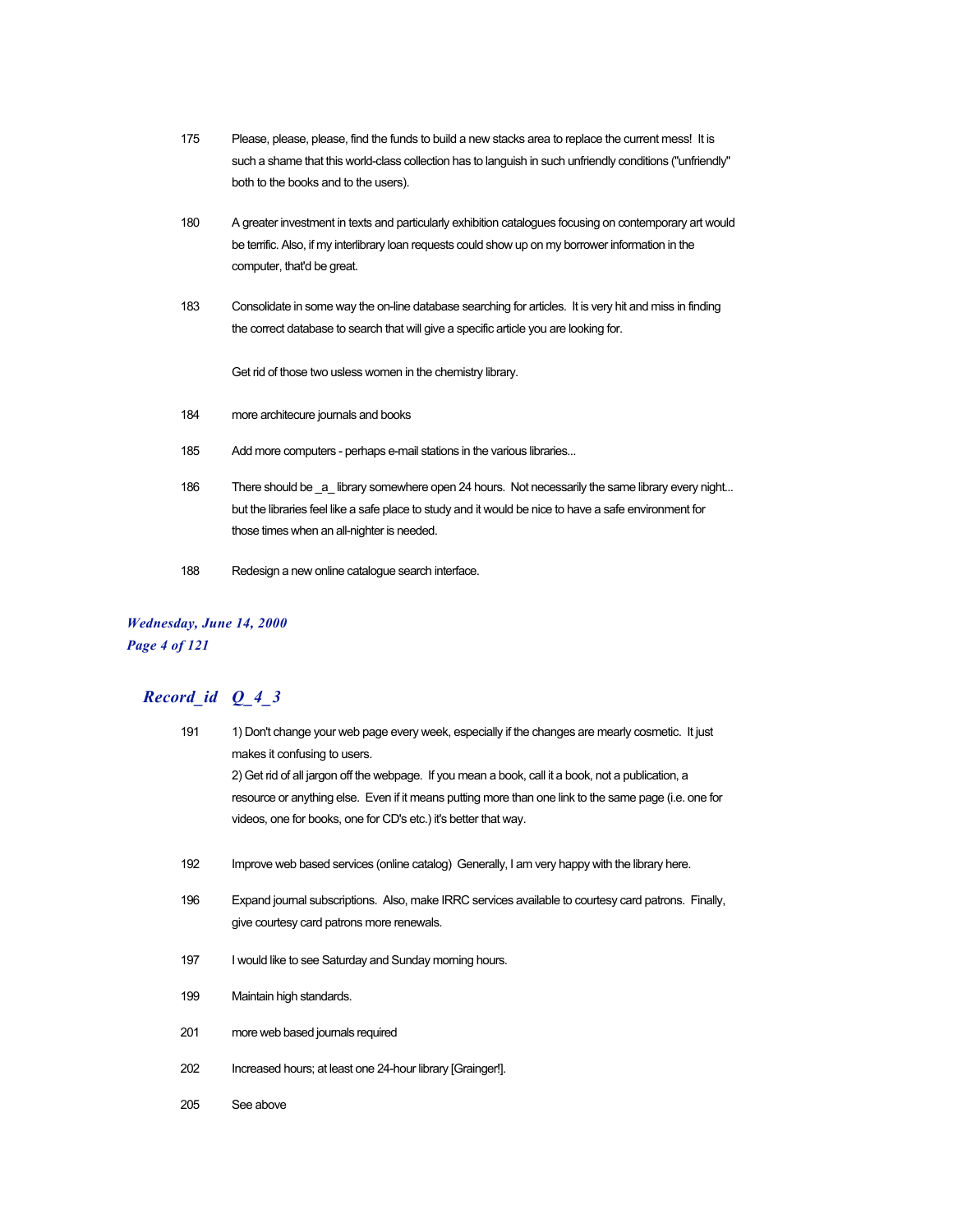206 faster interlibrary loan processing would be welcome (if possible).

i would like to be able to get in contact person who borrowed the library material i need. regular library request period is sometimes too long...

- 207 More electronic journals
- 208 improve the on-line catalog
- 217 N/A
- 218 There should be more user-friendly computers that can be logged onto by any student in any department.
- 214 I think it would be cool if you could eventually have EVERYTHING online or electronic. It's a way far away goal, but I think it would it would be best. It would be interesting though if that did away with books all together.
- 220 see 4.2
- 224 Reshelve books more promptly. If books are missing, please find them quickly. Better service at the circulation desk.. takes too much time. Allow more than 4 books to be requested at one time.
- 226 online full text resources are very useful, although I understand that they are also quit difficult. maybe just having table of contents information would be feasible.
- 228 Allow the check out of the MErck index on CD-ROM and start scanning books and handouts (required for classes) on-line
- 232 I am very pleased with the library and can find nothing in paticular that would make great improbements.
- 233 Put everything online, I don't feel like tracking back and forth across campus for a few books.
- 234 Increase library hours and add more space to some libraries where students can study.
- 235 Get newer books
- 236 Grainger library is very nice and has wonderful facilities, I would love to see the other libraries (specifically the undergrad) upgraded to the same level.
- 237 Make it more organized, or put more on the web. Also make someplace with more hours for more group study.

# *Wednesday, June 14, 2000 Page 5 of 121*

# *Record\_id Q\_4\_3*

238 hire more people to retrieve books from stacks so one doesn't have to wait days to get a book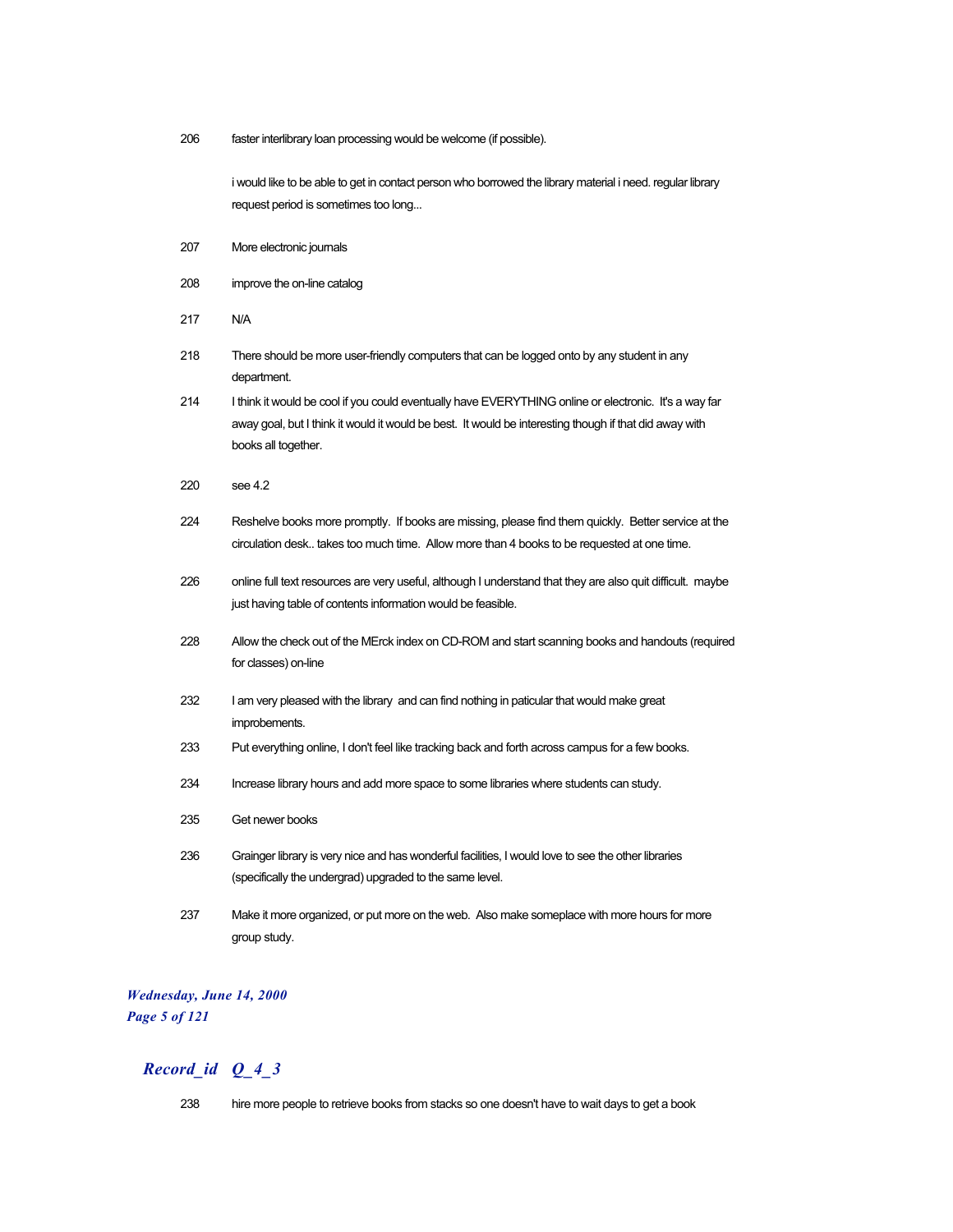239 Better lighting in the chemistry library. More desk space in the chemistry library.

Enforcement of quiet in the undergrad main library.

- 240 Spend more money on good books. stop wasting money on internet stuff. think of how many books you can buy, for the price of one computer!
- 242 Getting students more familiar with the online catalog and the general process a person must go through to find a book would be helpful.
- 245 More tutorials on all the resources.
- 249 i think its time to upgrade the ambience of UGL to a more condusive environment. the carpet and the air conditioning should be changed. the air is not clean in the library.
- 255 MRS Proceedings are reference materials and shouldn't be checked out at all IMHO. Nobody really needs the whole book so if you need an article photocopy it! Everthing else is really great!
- 247 It would help if the library staff could somehow provide straight forward, brief assistance, so that a user can go away with useful information on using the system with little or no hassles.

The fact that the U of I library system encompasses a large variety of resources is outstanding. However, this may make things very complicated to gather needed sources. Tutorials may help, but there is always so much more to know, and there may also be much that can be forgotten because there are so many things to keep track of in the database, and the library itself.

#### 251 see 4.2.

- 259 Have clearer instructions about the fact that most magazines are on mirofilm/microfiche, where to find what you want, and instruction how to use the machines. Staff did not seem available for this. Stop charging to view these materials...they are just the same as journals or print magazines.
- 261 Just have a copy(ies) of books on reserve avaliable for long-term check out.
- 262 if it's possible to make them open longer periods of time
- 264 Continue on as things are.
- 265 what it is
- 266 -Hire more reference librarians -Purchase less browsing books and more scholastic books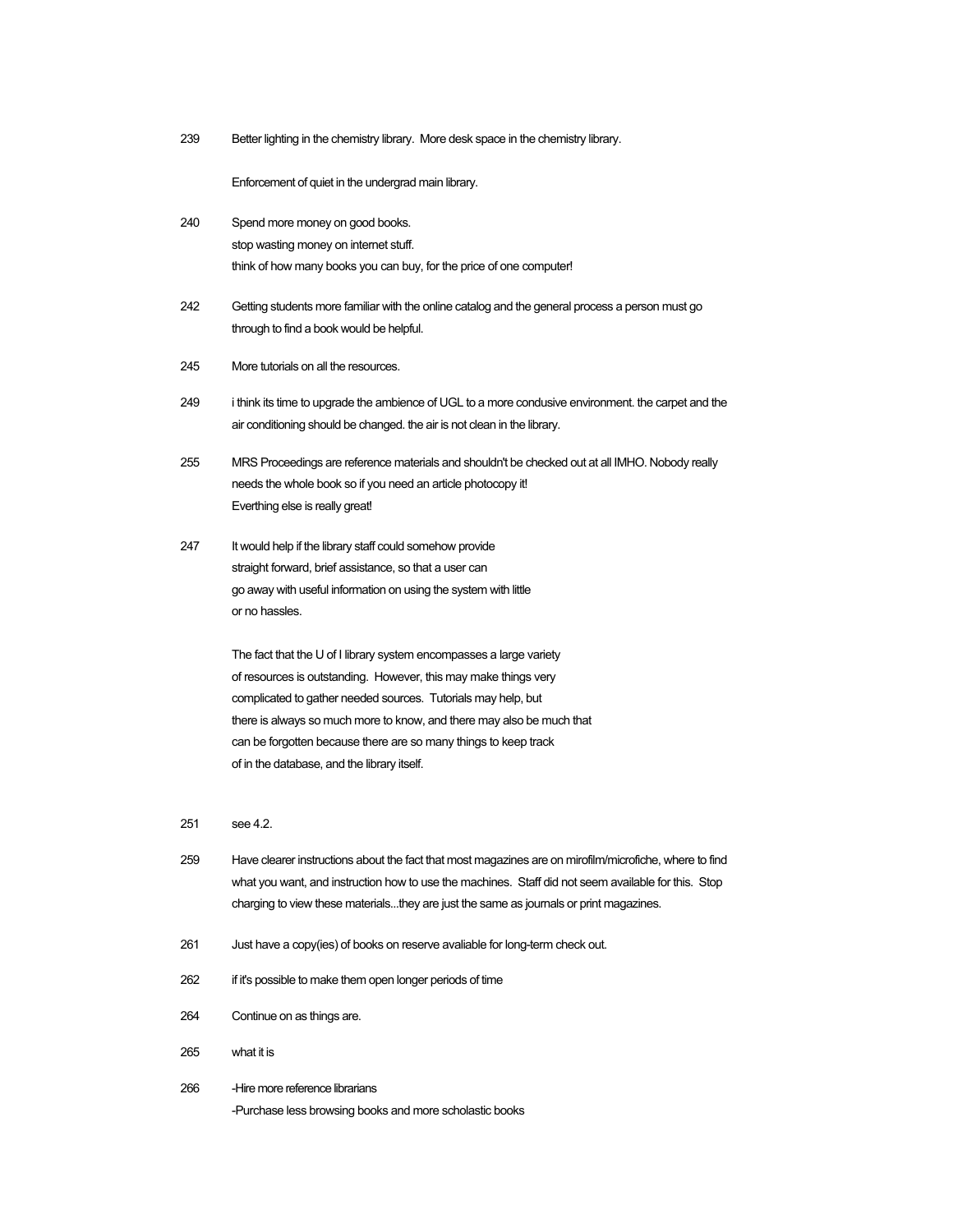-Centralize library holdings into one building -Create a UIUC-only holdings database like a traditional card catalog would be 268 in the section of your web site listing periodical full-text and citation databases provide an online wizard which will recommend certain databases to the user based on the user's search topic; right now it is not really clear which subject areas these databases cover from their names 269 none 279 See above

# *Wednesday, June 14, 2000 Page 6 of 121*

| 282 | Have departmental librarians be more familiar with their specific libraries. Add computers. Have                                                                                                                                                    |
|-----|-----------------------------------------------------------------------------------------------------------------------------------------------------------------------------------------------------------------------------------------------------|
|     | libraries open until later at night. If not the main libraries, then at least a computer section in some of                                                                                                                                         |
|     | the libraries because many times the computers at 24 hour computing sites are full.                                                                                                                                                                 |
| 283 | More study rooms at grainger ie on the east side of 4th floor. Keep Grainger open 24 hours for<br>studying during the week                                                                                                                          |
| 288 | Please, increase the amount of online content.                                                                                                                                                                                                      |
| 290 | Doing Pretty good, just need more group study rooms I think, in Grainger especially.                                                                                                                                                                |
| 293 | more personal interest books                                                                                                                                                                                                                        |
| 300 | None.                                                                                                                                                                                                                                               |
| 291 | I think I stated my suggestions pretty clearly in the previous question.                                                                                                                                                                            |
| 295 | don't pinch pennies by canceling subscriptions to archival journals and conference proceedings<br>provide more funds to improve collections in the engineering library                                                                              |
| 296 | The use of information technology and electronic availability of information, in a ways that facilitate<br>search and access, should be a major priority of the Library. Management of part of the library could<br>also be substantially improved. |
| 301 | more books in browsing library                                                                                                                                                                                                                      |
| 302 | integration of dvd players for viewing at the media center                                                                                                                                                                                          |
| 303 | none                                                                                                                                                                                                                                                |
| 304 | 24 hour access, to sit and study (possibly using swipe cards). Having fixed time for loaning and<br>returning books is fine.                                                                                                                        |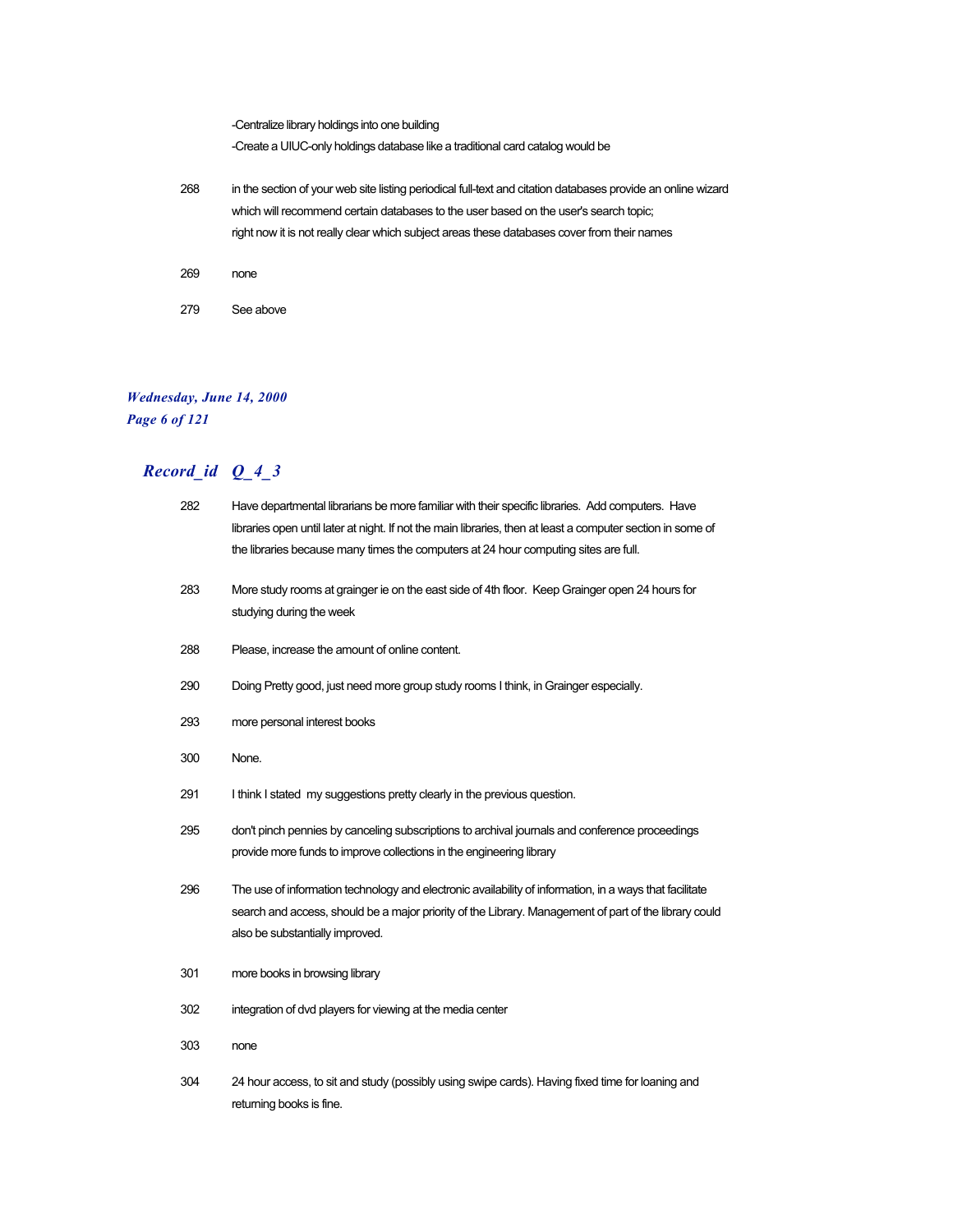- 306 More integration among the different libraries sna departments.
- 308 Could you be more efficient in delivering a book? thanks
- 310 n/a
- 312 screen employees better. i worked at the music library for 3 years, and most of the employees didn't do their jobs (especially shelving when it was needed badly). bosses should take more initiative and make sure the students are doing their work. (although the bosses at the music library are great people)
- 313 make grainger hours longer
- 316 I don't think my earlier complaint can be fixed. It is just something that comes with a large library. Perhaps the library hours could be a bit extended. I don't think there would be a problem of empty libraries if the hours were extended a few hours.
- 317 n/a
- 318 Overall I was satisfied. However you may want to improve the online index. The search should work better. Although the materials are available sometimes I had to try different ways of searching in order to see the number and place the request.
- 331 Provide more individual and group study areas.
- 321 Maybe have more tables because sometimes when I want to study and there are a lot of people at the library, there's no room and I have to leave. Also, please put in more group study rooms because it's really annoying to have to have 5-10 people walking around looking for private rooms, not finding one, and then having to go to the union or someone's dorm.

# *Wednesday, June 14, 2000 Page 7 of 121*

| 323 | Look above but again                                  |
|-----|-------------------------------------------------------|
|     | UNDERGRAD OPENED 24HRS!!!!!!!!!!!!!!!                 |
|     | Library training at orientation                       |
| 325 | an explanation of the system to all incoming freshmen |
| 332 | none                                                  |
| 333 | See previous answer.                                  |
| 334 | enforce quiet study areas more strictly               |
| 336 | more individual study desks.                          |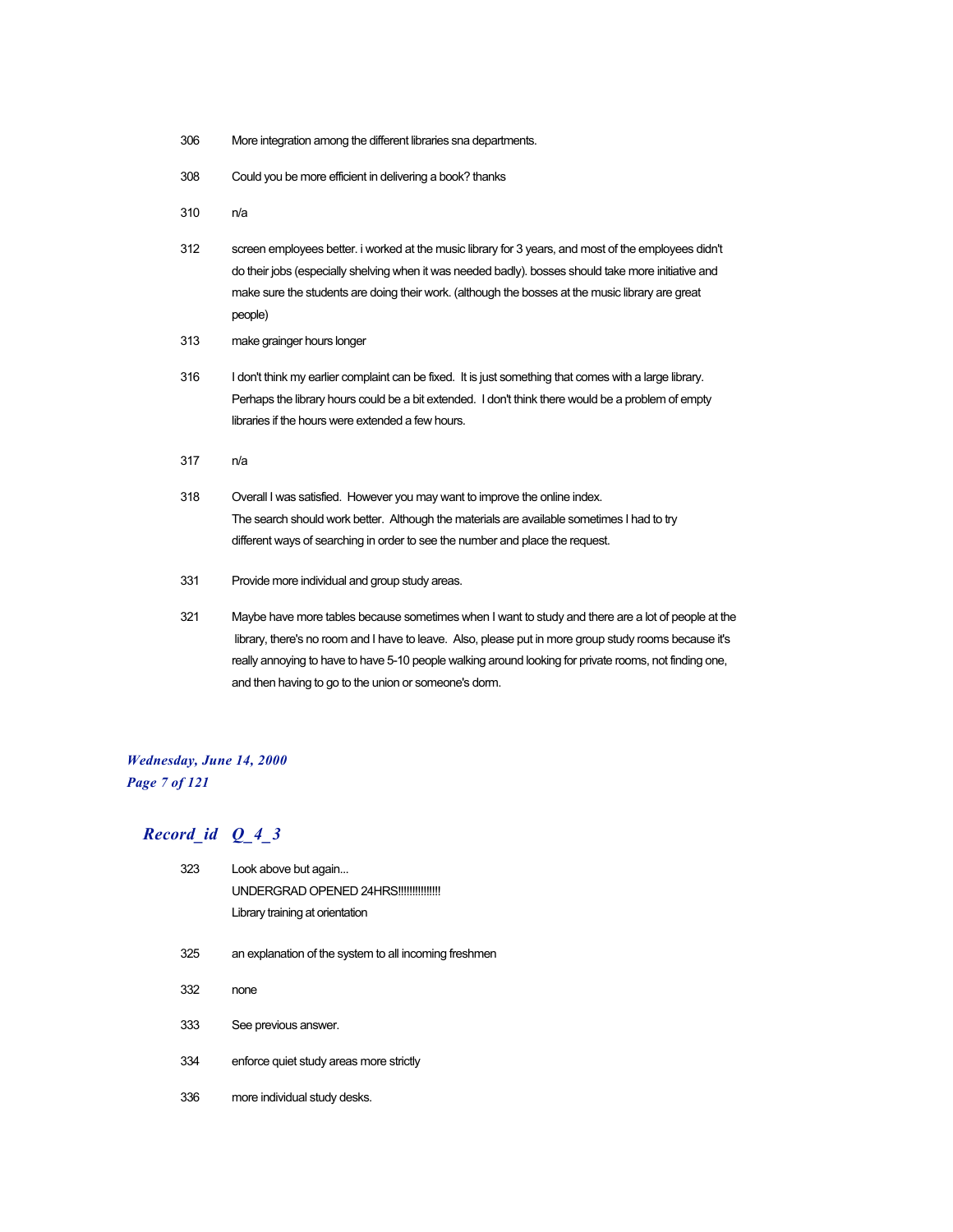- 337 Introduce a mathod for library users to suggest books they wish added to the library collection perhaps you have such a procedure in place - if so it should be better publicised and perhaps users should be able to suggest books using the web interface.
- 338 As my previous comments suggest, put more resources into ILL. Otherwise, on the whole, I've been rather impressed with the libraries here--once I learned to navigate them and deal with the sometimes annoying decentralized nature of teh collection. I fully understand the historical and continuing reasons for the decentralization, however. I know all about new student activities for undergrads. What about for grad students?
- 346 Please have materials organized on shelves
- 348 get some change in the libraries so that i can pay my overdue fines.
- 353 Get more recent sources...copyright more recent
- 354 good job.
- 355 Try to include more complete journal references online
- 356 No more announcements.
- 359 Need to have more rooms for study grouo.
- 363 increase network connections for people's own laptops
- 361 Better handling of returned materials. Better/newer microfilm viewers. Auto-feed copiers for reserve articles.
- 365 fix problem described in 4.2 -- a better server
- 370 More information given to new students on how the library is organized and how best to use it.
- 371 Limitation of Grainger Engineering library to Engineering students alone during finals.
- 373 more support for remote access. Have a librarian available online to chat to if there is a problem that needs attention. it works well inthe math department for distance learning and it can help those that are sick or unable to make it to the library to continue working on projects and do their work. One last resource that I would add is a loink to more information onlne that can be of use to students..a ranking guide and a description of search services would be appreciated.
- 374 Nothing. Keep going. It's doing nicely.
- 375 it would be beneficial to have all library materials listed in a single database with relevant keywords.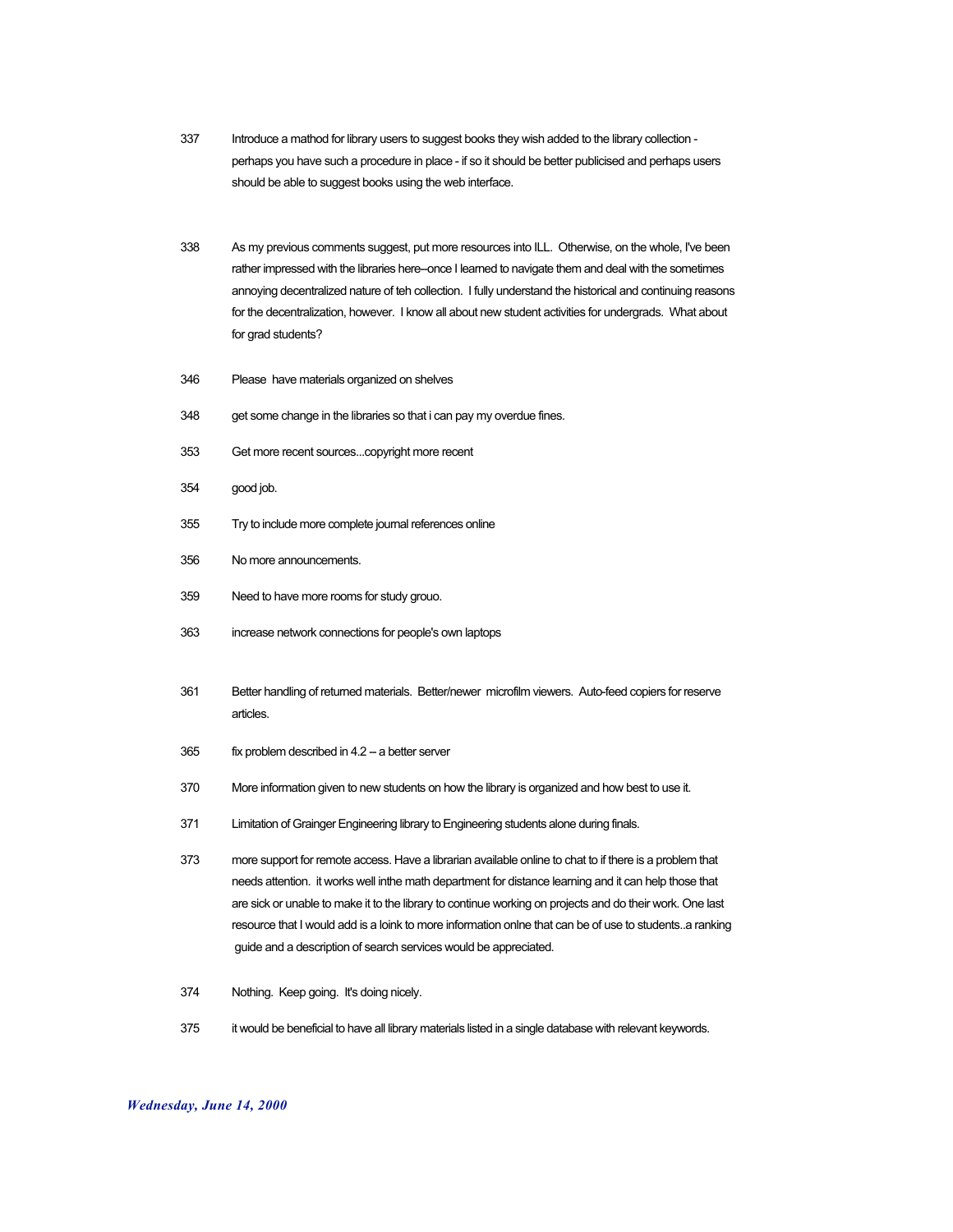#### *Page 8 of 121*

- more group study rooms
- Good Job!
- I would like to see all resources put on-line.
- Drop Telnet & go to HTML interfaces for searches
- enhance the search engines don't limit resources under only one category...make broad search engines. make the online card catalog more user-friendly (very important - no one will use it otherwise).
- employ non-honor students.
- Gathering all libraries in one roof, or recategorizing the collection of libraries.
- Make the libraries cooler (temperature, that is)!
- Offer more on-line access and materials, maintain the quality of the collections.
- Needs better interface.
- telnet and web interface should yield same results
- It would be nice to see some more non engineering materials in the engineering library. Because many of the engineering students have all of our classes north of green and we use Grainger the most it would be nice to see magazines, music cds, fiction writings, and art/architecture books in the library for when we have the need to do something other than analyze a beam or design a circuit! Honestly, the undergrad library is quite a distance especially in the evenings and some of us already spend a lot of time at Grainger studying and working on projects. Thanks
- More computers scattered around the library. Computer printers should accept change.
- Open up 24 hour libaries (for all night studying), improve online catalog
- Please see responses to 4.2
- Keep up the great work!
- Make the collection, not staff or computers, your #1 priority.
- Install more scanners and monitors for the visually impaired across campus. Extend time restrictions imposed on visual accomodations rooms.
- 412 The law library could use better lighting, the florescent lights are dim.
- Find more ways to enhance awareness and effective use of the library's electronic resources.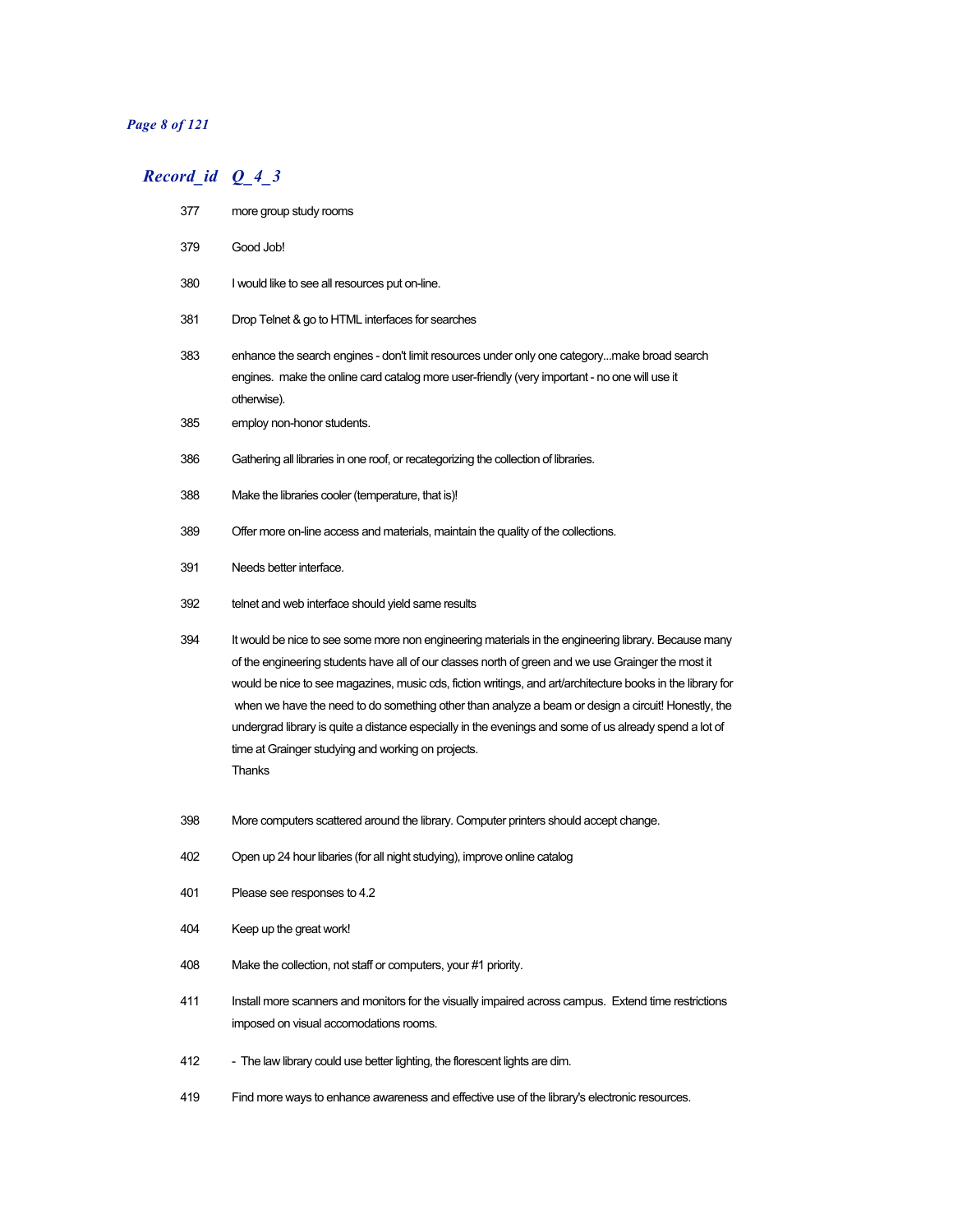- 421 Simple command-line boolian searches in the catalogue and bibliographic databases. (Always much faster and more efficient than Web-based forms).
- 424 There should be more than one computer in the upstairs of the Music library; we should be allowed access to the elevator. We might not be "handicapped", but might have trouble with stairs and there are many stairs to get up there. Also, does it need to be so hot - always - in the 2nd floor of the music library?
- 427 Make sure student workers can utilize all the search stuff and know where to find things.
- 432 I don't have any suggestions as I haven't used the system since I was a student in the 70's.

# *Wednesday, June 14, 2000 Page 9 of 121*

# *Record\_id Q\_4\_3*

- 434 Provide e-mail notification of training seminars for remote use on a monthly basis.
- 437 i did
- 438 About a year ago I was doing some RA work for a professor and needed to enter large amounts of data from a source at the documents library. I needed to check out some material that is normally held on reserve. The librarians dismissed my request out of hand -- they were totally inflexible and rather rude. My attempts to contact higher authorities for help were totally rebuffed. I then found out that the Commerce library had some of the same materials. Although these materials were on reserve, the librarians recognized that I had a special situation and that I should not be treated as some random undergrad. We worked out a system whereby I checked the materials out over night to do my data entry work and returned them in the morning. This kind of flexibility and support of graduate level research should be provided by all staff at all libraries. The Commerce people should be commended, the documents people quite the opposite.
- 442 none
- 443 Keep improving web and online interfaces
- 444 none
- 449 I mentioned two above: 1) keep buildng your already great collections of books and journals
	- 2) try to bring all the various libraries closer together physically

Secondary suggestions:

1) Provide as much full-text online material as possible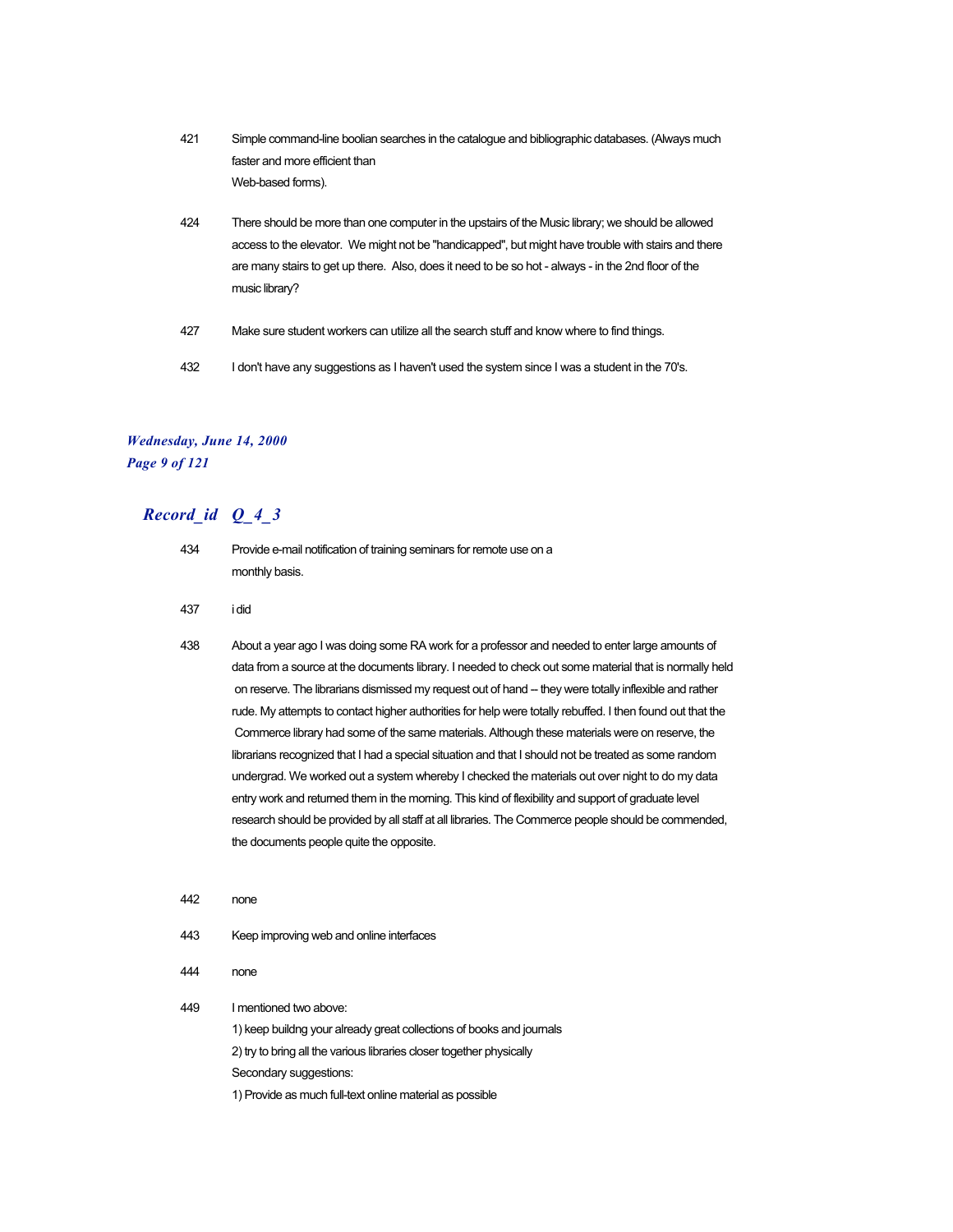2) Step up efforts to ensure that books are where the catalog says they will be -- especially when they're supposed to be on the shelf.

- 450 More copies on popular books, such as UNIX menu, etc.
- 451 Provide more full-text journals electronically. Monitor the computers in the library. I have seen several people using the computers for personal e-mail or web surfing. It is very frustrating to wait for a machine to do research when another person is using it for leisure activities.
- 452 The speed of Interlibrary Loans is sometimes quite slow. However, that may not be the fault of our Library as much as it is the fault of the loaning library. Anything that could be done to improve that would be helpful.
- 454 The more I can get electronically the better! Also I find having to renew things so often a bit depressing (although it does cause me to search out and at least fondle the books).
- 455 provide more flexible hours for borrowing reserved materials. more full text version of materials.
- 456 Do a shelf-read already!
- 457 Keeping all reserve books at one library.
- 460 Training should be provided for using the library. Since most courses require research, it is fundamental that each student be trained in researching.
- 462 Web-based Illinet online. The current telnet interface is awful and confusing to use. Too much hitting the control button for referencing materials.
- 465 boost computer resource.

# *Wednesday, June 14, 2000 Page 10 of 121*

# *Record\_id Q\_4\_3*

466 A simple, clear, flexible, broad, and comprehensive searching function should be your number one priority, far above anything else. While focusing on changing/improving/Melvylizing the search functions, maintain the print publications including the journals, which were decimated a couple years ago. Maintain library hours. While we are stuck with the current electronic catalog, extend reference librarian hours, because I only trust their expertise in using the current catalog, not my own. (And you will not succeed in training me to use a crappy catalog; I will use the librarians or will use a Melvyl equivalent when/if it ever is available.)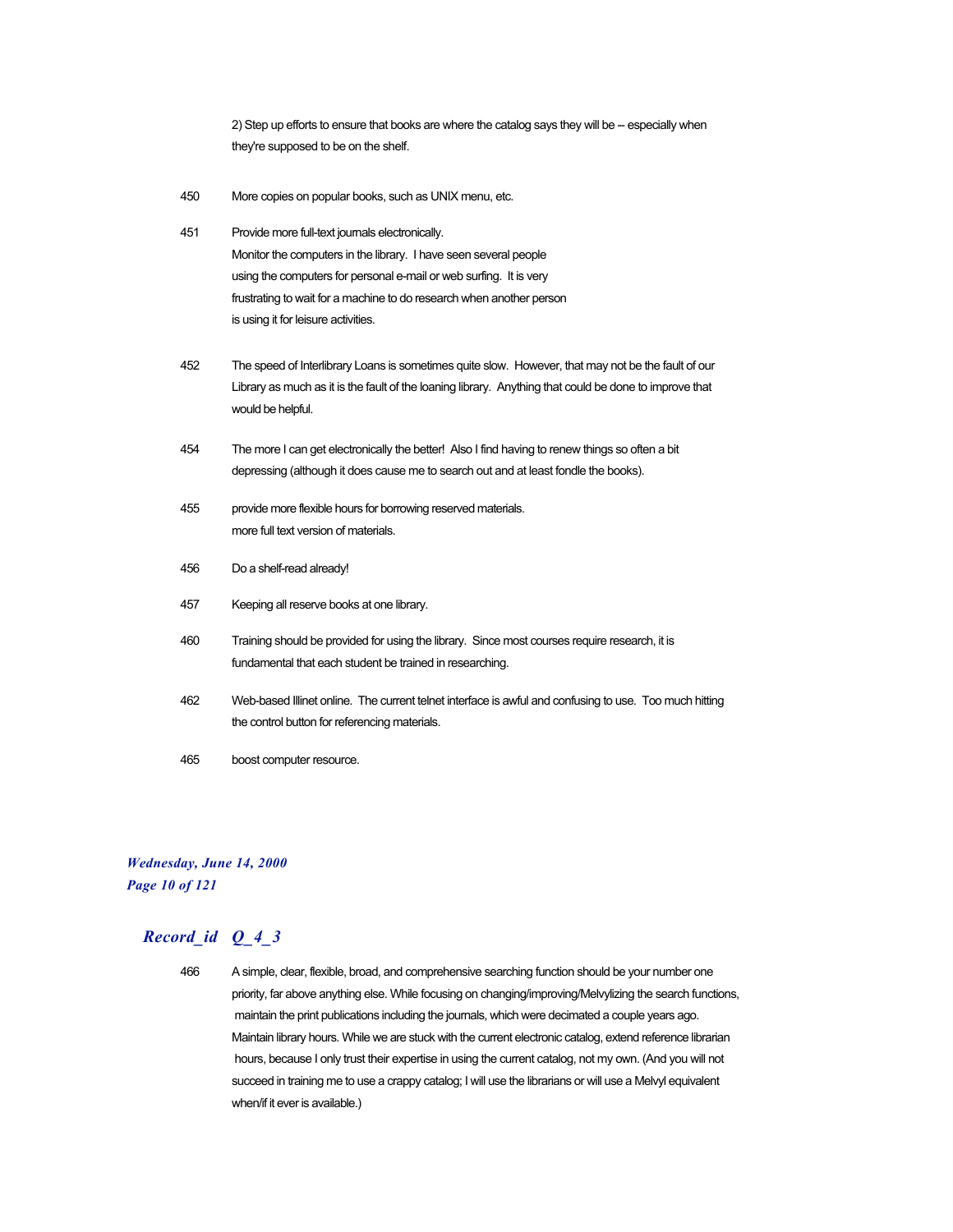| 467 | I have seen a lot have been done to combine and consolidate the electronic full text from different<br>departmental libaraies to a single site under the main library gateway. This was a great improvement. I<br>used to have several bookmarks for a few departmental libraries on campus to check whether we had<br>the journal access from their individual lists.<br>Is it possible to go beyond that to combine the UIC and UIUC resource together? One particular case<br>for me is that UIUC does not have access to leal database while UIC does. I have to physical be in<br>the Medical Library here to use their computers to access the database to get the full text journals. |
|-----|----------------------------------------------------------------------------------------------------------------------------------------------------------------------------------------------------------------------------------------------------------------------------------------------------------------------------------------------------------------------------------------------------------------------------------------------------------------------------------------------------------------------------------------------------------------------------------------------------------------------------------------------------------------------------------------------|
| 471 | See comment above. Hire student-worker who return the books to its proper place not just through it<br>anywhere without changing its status on the computer!                                                                                                                                                                                                                                                                                                                                                                                                                                                                                                                                 |
| 476 | Library could be open longer, for example, Sunday mornings are a v good time when I have very often<br>wished libraries were open.                                                                                                                                                                                                                                                                                                                                                                                                                                                                                                                                                           |
| 477 | I would like the hours on weekends to be increased during the school year.                                                                                                                                                                                                                                                                                                                                                                                                                                                                                                                                                                                                                   |
| 479 | Make an enclosed quiet room where silence is enforced. Also, educate students on the resources<br>available to them.                                                                                                                                                                                                                                                                                                                                                                                                                                                                                                                                                                         |
| 481 | Improve the hours at Grainger                                                                                                                                                                                                                                                                                                                                                                                                                                                                                                                                                                                                                                                                |
| 482 | Move all the Russian law books to the law library and integrate them with the Russian law books in the<br>law library.                                                                                                                                                                                                                                                                                                                                                                                                                                                                                                                                                                       |
| 487 | remodel all the insides of the libraries                                                                                                                                                                                                                                                                                                                                                                                                                                                                                                                                                                                                                                                     |
| 489 | Again, work on the web interface.                                                                                                                                                                                                                                                                                                                                                                                                                                                                                                                                                                                                                                                            |
| 494 | None, keep up the good work!                                                                                                                                                                                                                                                                                                                                                                                                                                                                                                                                                                                                                                                                 |
| 515 | It will be great if the library can provide course reserve materials electronically.                                                                                                                                                                                                                                                                                                                                                                                                                                                                                                                                                                                                         |
| 492 | Make more cash-to-card machines available. I went to Northwestern as an undergrad, and there, they<br>had a cash-to-card machine next to every pay copier. Makes sense to me. Here, when I want to pay<br>for copies at Susan Stout, first I have to find a cash-to-card machine on some part of campus, then<br>trounce back to the Psych building to make my copies. I think U of I would benefit in general from<br>having more cash-to-card machines around campus. Other people have agreed with me.                                                                                                                                                                                    |
| 493 | More attentive EWS station managers, and also a better orientation for freshman on the functionality<br>of the Univeristy Libraries.                                                                                                                                                                                                                                                                                                                                                                                                                                                                                                                                                         |
| 503 | Make unergrad 24 hours and put more emphasis in creating avsailable journal articles online (this way<br>there is no way the souce will be mutalated or missing when students are trying to find it.)                                                                                                                                                                                                                                                                                                                                                                                                                                                                                        |
| 504 | More reference assistance on saturday daytime at the engineering library and less during the early<br>moming hours (8-10am).                                                                                                                                                                                                                                                                                                                                                                                                                                                                                                                                                                 |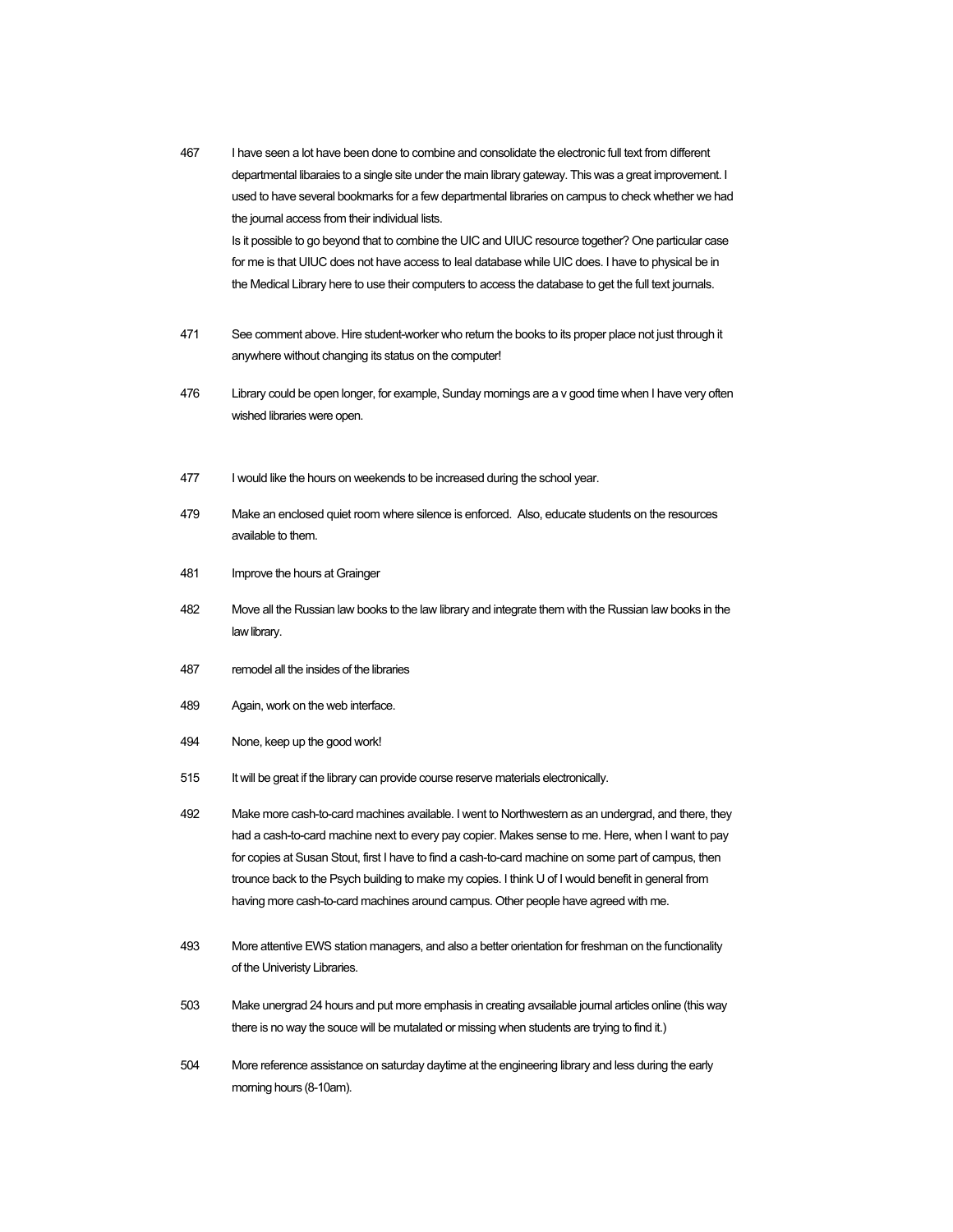507 Returning books is very cumbersome. I try

to leave them at my department library, but drive-by book drops would help enormously. I miss them!

513 The medical science library is in a building that is frequently locked after hours even when the library is open. It is very frustrating to stand at the door and wait until someone happens to come out.

### *Wednesday, June 14, 2000 Page 11 of 121*

- 517 Alll new magazines and journals should be available electronically, or at least advanced searches should be possible on the full text of articles, even if copyright issues force you to not make the full text available electronically.
- 518 I recently had books stolen at the Grainger library and the staff was not minimally interested in my panic. I was told that "it always happen in here and it is your responsability to take care of your things", as if I were a five-year-old kid. Fortunately they were library books (and therefore would not be bought as used books at the local bookstores) and I found them by myself discarded at the other corner of the library. I asked to librarian to make an announcement letting people know that there was a thief in the library and she refused.
- 521 Put staplers at all the copy machines!
- 522 Don't require Social Security Numbers for anything whatsoever. Not even in Special Collections. There are other numbers on our ID's that are unique.
- 527 Expand hours of operation (see University of Michigan library hours for a userfriendly set of hours) and put all of the scientific journals in one place.
- 532 Easier/more extensive online access.
- 541 increase hours before finals.
- 543 i wish there was a clear online tutorial for using the stacks, i am still clueless and feel dumb asking questions at the library
- 529 GIVE GRADUATE NURSING STUDENTS KEYS TO THE MEDICAL SCIENCE BUILDING!!!!
- 536 I really don't have any mjor suggestions. I really feel the libraries are great. I just think we should have to take some kind of madatory seminar on how searching works at the beginning of our Freshman year. I think it would make all the libraries a heck of a lot less intimidating!
- 539 The fact that I get notices when something has already become overdue is quite irritating. I'm sure the library could make the system generate an advisory email to patrons 1 week before the material is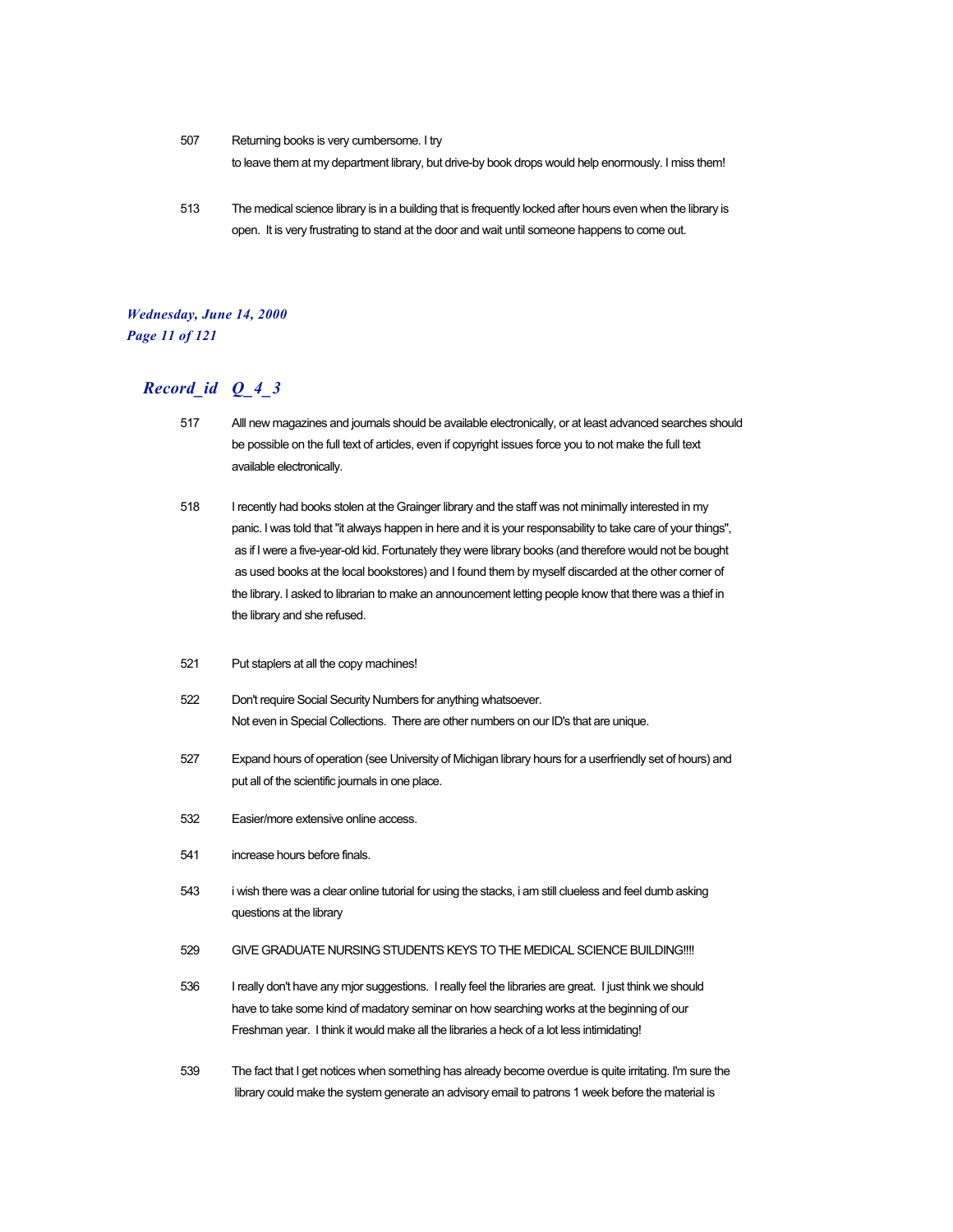due. That would help greatly. Thanks!

- 544 Online journal access would be great.
- 545 Hire more trained staff and less students. Fix and improve the S collection in education library. Improve search results for online searches.
- 546 Longer library hours please; possibly 24 hrs
- 547 as above
- 552 If I could get book text online, that would be awesome.
- 553 extend open hours more easy and direct instruction of finding a book
- 554 Longer hours, more computer terminals, more copiers
- 555 How about delivering a "Illinet for Dummies" sample at the beginning of the year?
- 556 buy more journals in online full text versions
- 557 Uniform hours for departmental libraries, so it is not necessary to remember the different hours each library is open.
- 558 If the library subscribes to e-journals, I am not aware of them and would not know where to look for them. An educational program would be good.

# *Wednesday, June 14, 2000 Page 12 of 121*

| 559 | Open earlier on Sat. and Sun.                                                                                               |
|-----|-----------------------------------------------------------------------------------------------------------------------------|
|     | Allow check-out of journals.                                                                                                |
|     | Allow us to reserve the machine for searching IEEE papers in the Grainger library.                                          |
| 560 | I have no suggestions.                                                                                                      |
| 561 | I am sure it is possible to introduce universal system (or systems) for copy card mashines through all<br>our libraries.    |
| 562 | Acces to Lincoln Trail public libray system through campus, including book delivery to faculty<br>mailboxes.                |
|     | I think it's a wonderful library system.                                                                                    |
| 571 | One suggestion would be to add more library staff, so that they can help answer questions and are<br>more easily available. |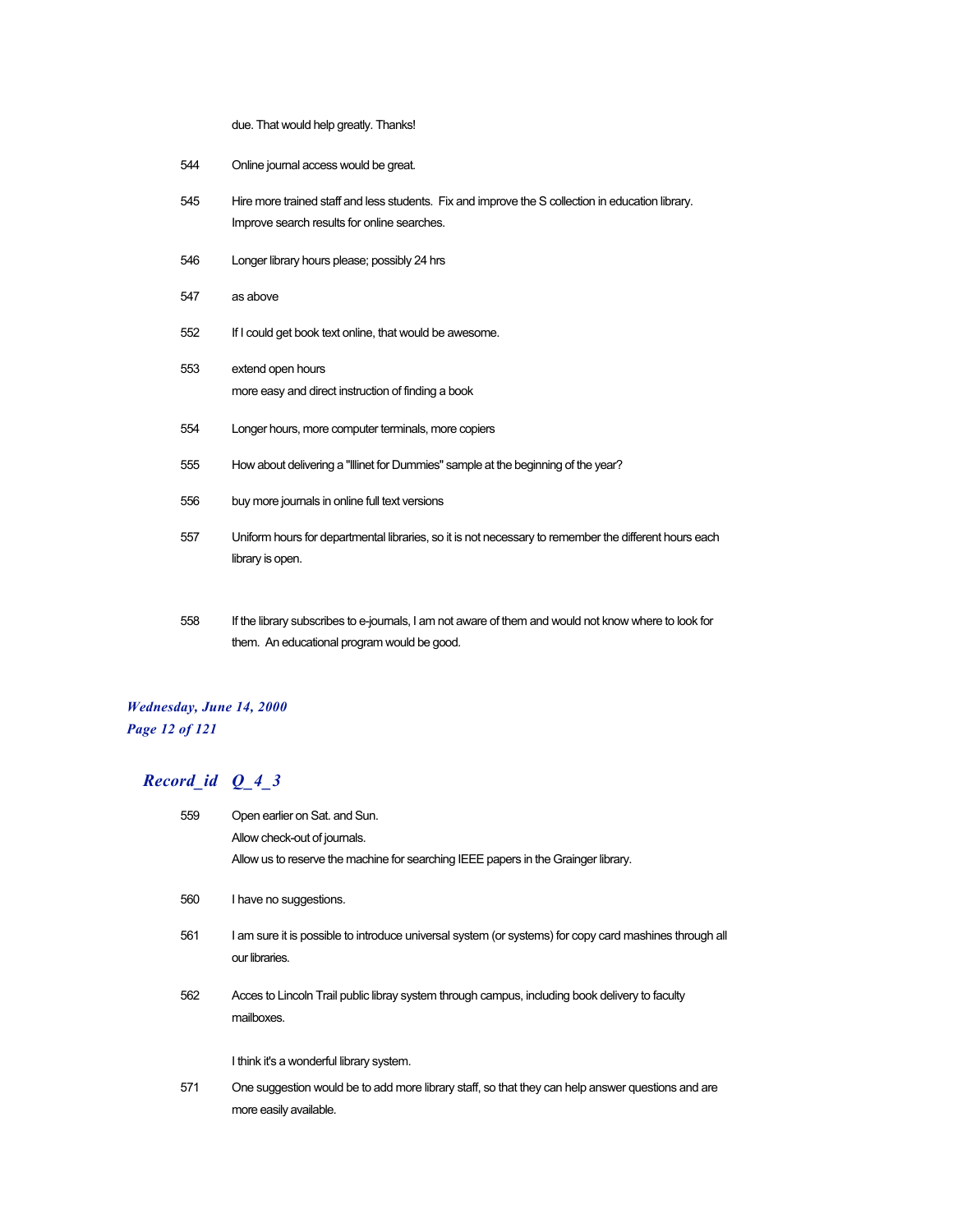- 572 Buy some more copy machines, please! The history library needs a new one!
- 573 Complete Ag library Reserve space in new library for meeting rooms Remodel the biology library in morrill hall
- 574 Increase the quantity of high demand course reserves.
- 576 Make the computers more plentiful and integrate searching programs into the larger windows or Mac environment better. Later hours at the expense of earlier ones would help a lot of students, I think, who are often forced to do research at night.
- 577 get more books. remain open longer--especially during times when the university is on break of one sort or another.
- 578 See above.
- 579 Extend library hours at Grainger and provide some real reference librarians (not students) in the evenings and on weekends.
- 584 Redo the layout of the law library and replace all of the furniture
- 587
- 588 The shelving of the stacks must be stream lined, so that students may have access to all of the library's resources.
- 592 1) Hire more staff to catalogue and increase awareness of the important collection of historical sheet music, musical instruments and artifacts. This collection should be treated as well as the "special collections" housed in the grad library. At the moment there are many instruments in the museum that bear nothing beyond a one word descriptor for the onlooker and there is no catalogue. Future musicological researchers will view this current lack of support for this collection as shameful. 2) Add more private study carrels to the music library. 3)Add at least 2 more computer terminals to the music library
- 598 I don't know what else I can do at the University of Illinois library. I didn't even know we had all those department libraries.
- 600 I think there should be a bigger library for the art section. The Architecture library is not big enough and does not have very current information.
- 602 Make it easier to find materials

*Wednesday, June 14, 2000*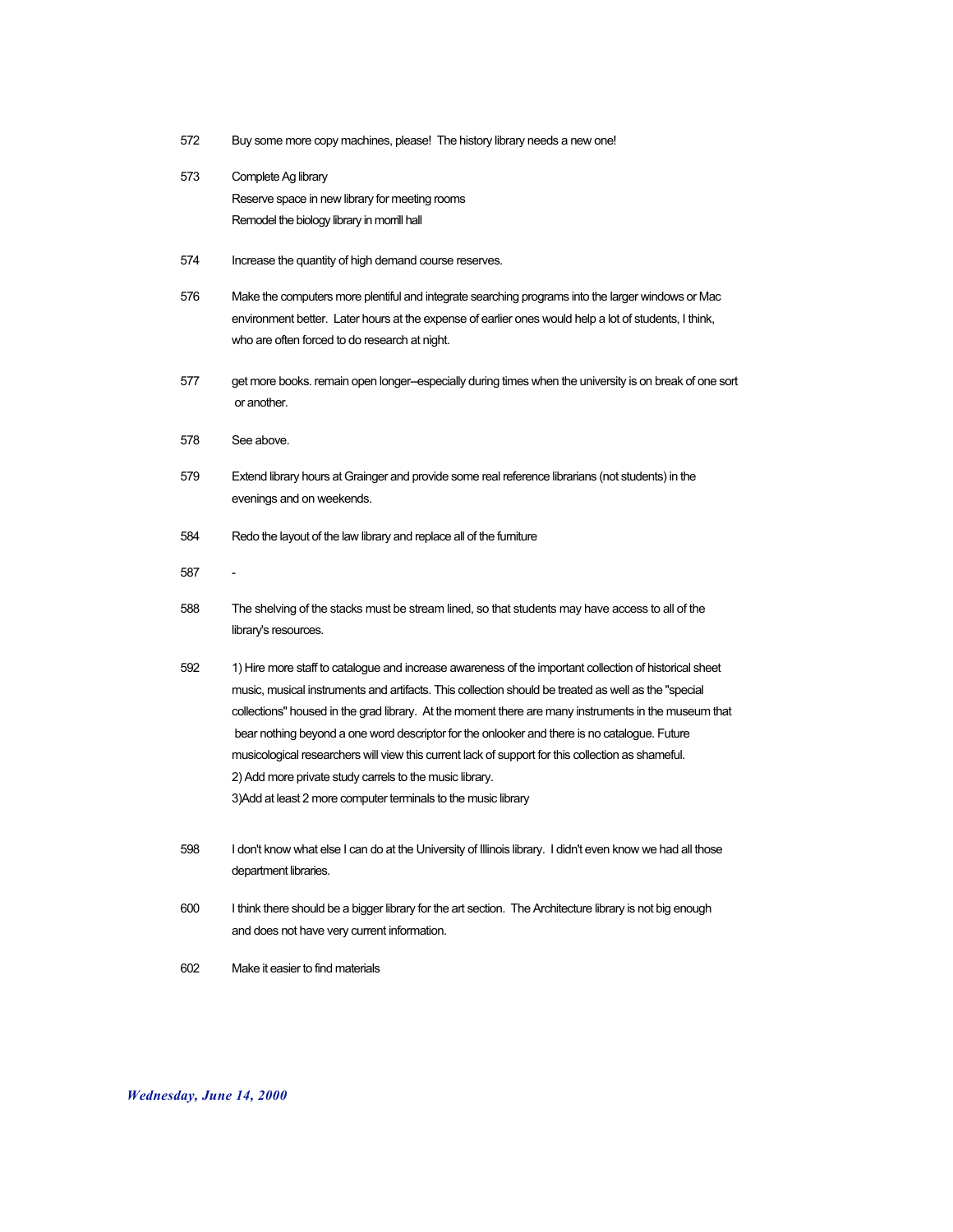#### *Page 13 of 121*

- 599 Here's my suggestion; albeit very idealistic. If i'm looking for a journal, i should be able to go to a webpage page which can search all libraries at uiuc. on the webpage i should be able to type in the name of the journal and year and the search should tell me ehich library its found in. if it isn't at uiuc, i should then be prompted for my name so the article can be sent to me via interlibrary loan. it should be that easy!!
- 601 Overall I woudl say the library works great, the only thing I might change is the issue of missing books. I'm not sure how though!
- 603 Would love to see a big improvement in the Art Library. Most of the contemporary books are in special collections so if students want to browse and find out new things, it is impossible to get access to the most current material without knowing specific names.
- 607 Library copy centers where you can take journals (e.g.,), drop them off with a copy request, and come back later and pick up the photocopied article. Convenient for patrons, I imagine less wear and tear on bound journals. University of Washington used to do this so I've seen it work for a large library system.
- 608 Demarcate an area within the library that allows beverage consumption.
- 610 Continued emphasis in Springfield of the need to be a resoure for further information and knowledge.
- 611 The opening telnet screen needs to be less confusing for patrons.
- 612 Better security at the UGL
- 614 Good the way it is
- 616 More printers at Commerce.
- 619 Consolidate some of the branch libraries. We would be better served by a smaller number of larger branch libraries. This would allow you to reduce redundant expenses while providing longer hours of service and greater staffing in the consolidated branches.
- 623 Same as above:
	- 1) Reshelve books quickly.
	- 2) Make certain that books we return are handled accurately.
	- 3) Improve Illinet OnLine at least to the user-friendly search level of the old system.
- 624 Replace "missing" books.
- 627 better a&v equipment
- 626 Get staff who want to do their jobs.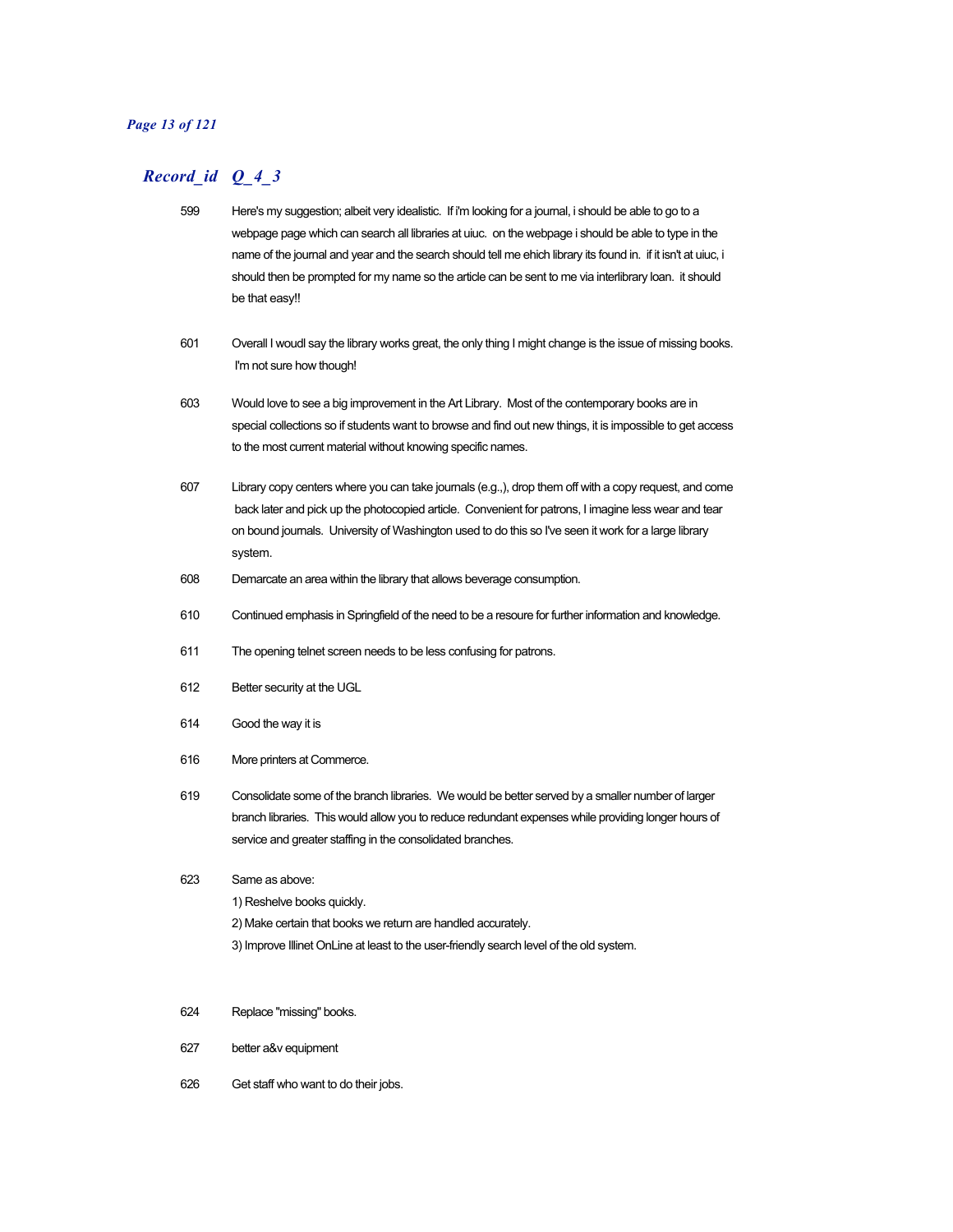- 628 For now, I feel like I am pretty much satisfied with the library system, because the things that I am a little bit not satisfied with are things that can't possibly be done (like finding all of my materials in one library).
- 630 Look into more non-undergrad students to staff libraries (during breaks)
- 631 Add computers to the departmental libraries.
- 635 Fix the web site. A designer should come in and rethink the navagation system. It is completely unclear and hard to figure out. With that, I must say that the information is there. It is just difficult to discover.
- 637 I like the walk-up computing service at Grainger. I think this would be an excellent tool to have at the Undergraduate Library as well.
- 640 Make the people at interlibrary loan work faster

#### *Wednesday, June 14, 2000 Page 14 of 121*

| 644 | Please increase the staffing at the circulation desk of the main stacks so that they don't get         |
|-----|--------------------------------------------------------------------------------------------------------|
|     | overwhelmed by requests. If possible, it would be very nice to get more assistance for shelving at the |
|     | stacks. Books are frequently out of sequence or shelved in such a way that the bindings become         |
|     | damaged.                                                                                               |
| 649 | Increase electronic access to Journals.                                                                |
|     | Get more current reference textboks in the area of medical science.                                    |
| 651 | Get all materials online, There is still much material that apparently has not made it online yet.     |
| 652 | add more study group rooms in engineering-focused libraries.                                           |
| 653 | Allow journals to be checked out for about 1 day, but no renewal.                                      |
| 656 | none                                                                                                   |
| 657 | Be available more hours & make it easier to locate holdings on ILLNET pages                            |
| 659 | The collections (and facilities that house them) need to have funding priority. The collections are    |
|     | essential to research and teaching. Overall, I am very satisfied with the Library and am well aware    |
|     | that almost all other Universities cannot compete!                                                     |
| 666 | Overall, this is one of the finest library systems I have had the                                      |
|     | pleasure to use. Great work!                                                                           |
| 672 | Make the online catalog more user friendly                                                             |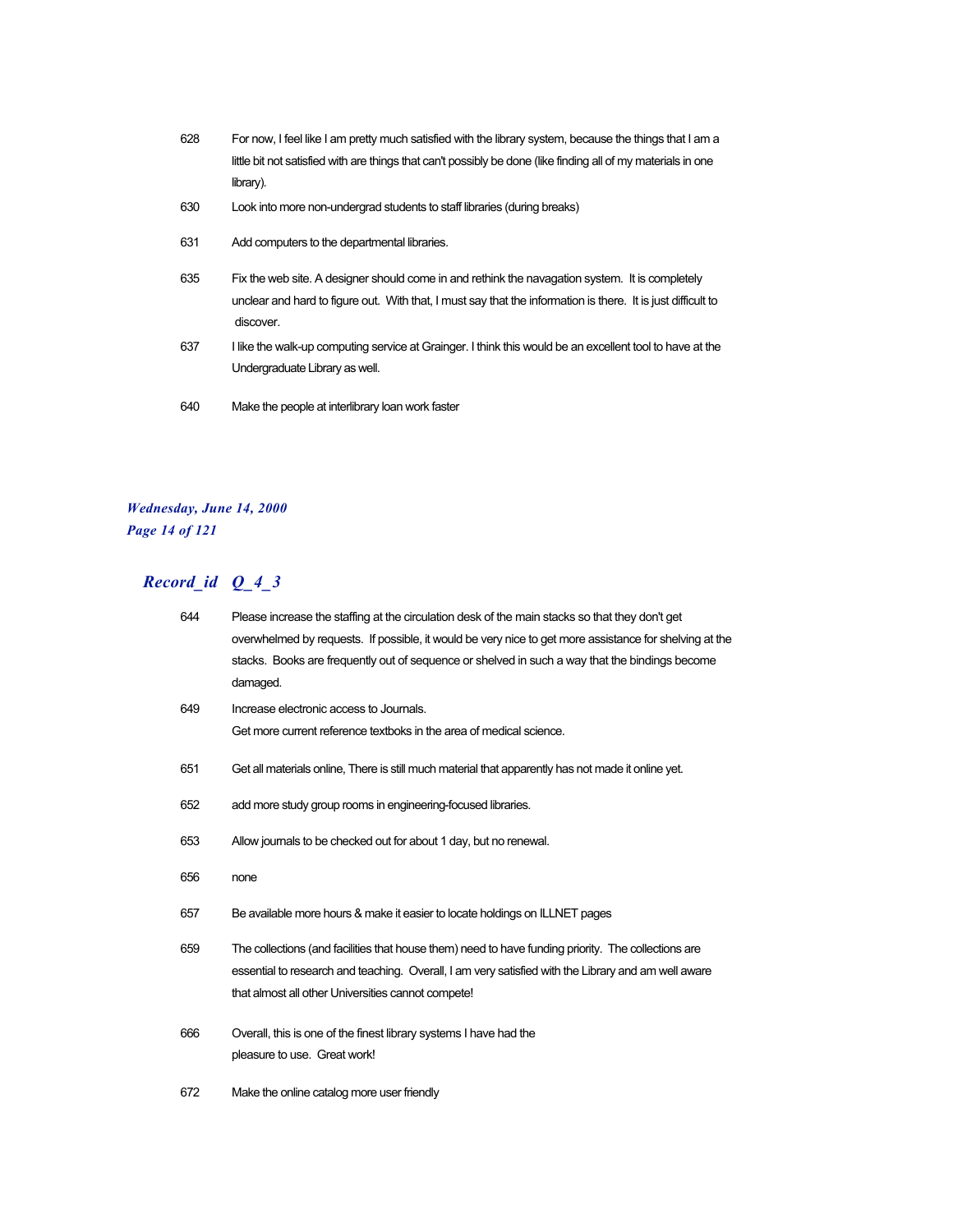- 673 see 4.2 above.
- 674 More computers would be of great help.
- 661 Replace ILLINET with a better program.
- 662 MICROFISCHE!!!!

Provide not only a campus map, but also a map of the interior of individual libraries online.

- 664 Stop having the parties on Grainger. Also, It is great that the libraries are open 24-7 during finals week, but it needs to start sooner. I have 2 exams the first day of finals, so the 24-7 rule doesn't help because it doesn't start till the first day of finals. So I suggest that the library not close starting May 3d instead of May 5.
- 665 Updating the Dewey Decimal signs on the shelves in the Undergraduate Library to new, clean, unfaded signs would cause the library to look more fresh and modern instead of old and dingy.
- 675 The University of Illinois Library should provide course reserve materials electronically.
- 679 Expand into another build to increase collection size.
- 684 more leisure books for "break" at grainger
- 685 Subject libraries are great, but Ricker needs more space and upgrading of the facilities. Somebody has to work on the web interface to make more things available more easily.
- 686 please increase libraray hours!
- 687 Providing seminar rooms in undergrad to reduce noise levels
- 688 Pay students who work checking in and reshelving book more; train them more carefully.

#### *Wednesday, June 14, 2000 Page 15 of 121*

# *Record\_id Q\_4\_3*

690 At the Graduate Library, please provide better ventilation. That place is a pressure cooker, very hot!!!

Please, renovate the personal study cubicles. They haven't been touched by janitor or custodian in decades. And those lamps provide very poor lighting that need to be replaced and modernized. Provide better signs and floor maps inside the library. It's huge place and easy to get lost.

694 The libraries could work with professors in providing a list for students of which computers, materials, books, etc. to use for class projects and general research. Students would then use the library more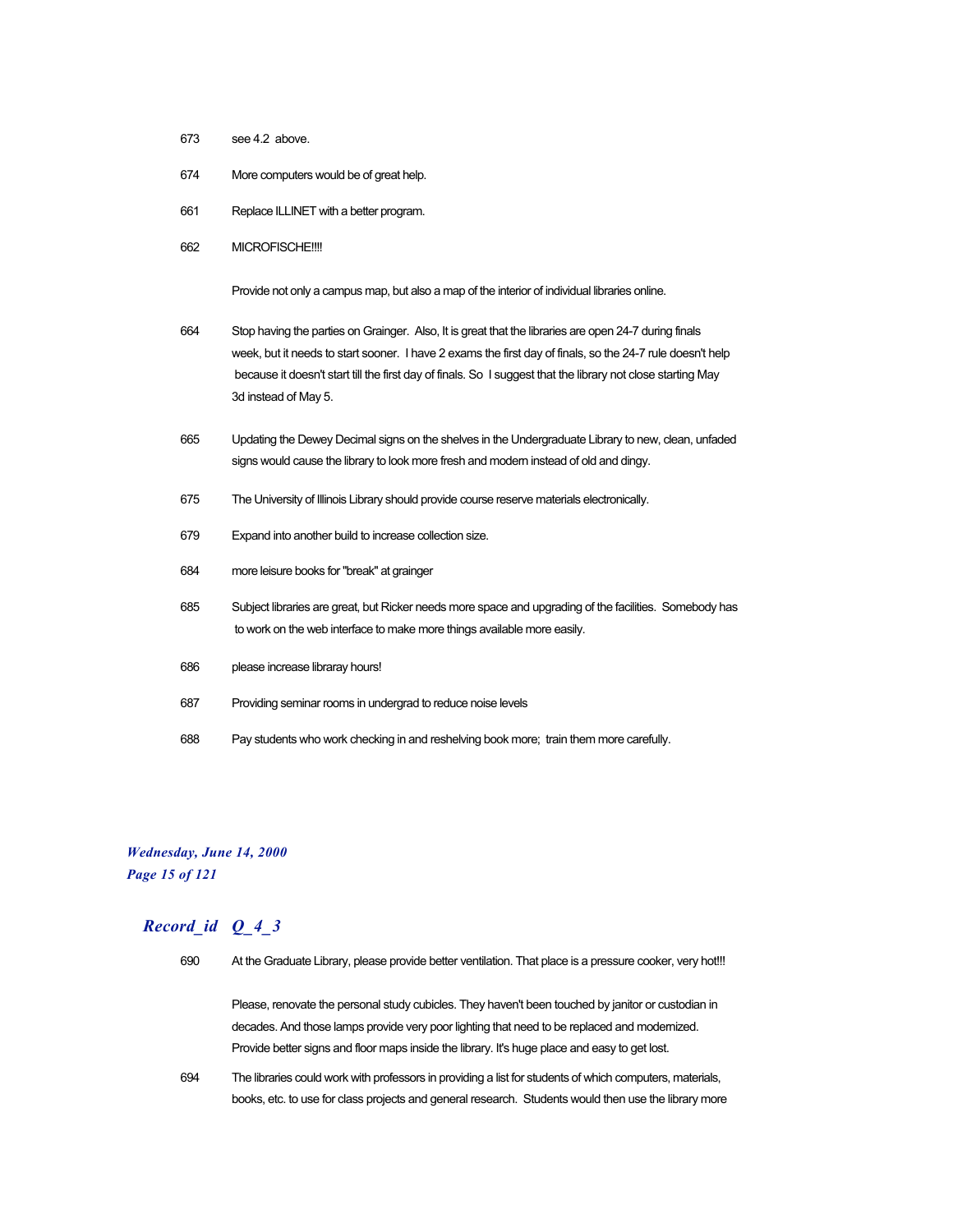often if they knew what materials provide what information. Rather than entering the library only when group projects are assigned in classes.

- 696 I think that it would be helpful to provide handouts that are sent in the mail to students describing in detail all the services the Library has to offer
- 689 Design is a matter of seeing how adept users do research. While expert users are of interest, new users are important, the adept user's (not power user's, however) techniques of using the systems needs to be described, and used to drive a user model that all library staff understand. When I want to do something I feel was quite usual before the interface change, the staff are telling me that I can't do that anymore.... or they want to show me (I watched) a wizzy way you can do it on the web, with all the pictures. Looks like some Microsoft solution, where 'THEY KNOW BETTER'. So, listen to the regular adept user, you may learn more than trying to create an over-directive system for new users, or create a toy for expert users.
- 691 Design is a matter of seeing how adept users do research. While expert users are of interest, new users are important, the adept user's (not power user's, however) techniques of using the systems needs to be described, and used to drive a user model that all library staff understand. When I want to do something I feel was quite usual before the interface change, the staff are telling me that I can't do that anymore.... or they want to show me (I watched) a wizzy way you can do it on the web, with all the pictures. Looks like some Microsoft solution, where 'THEY KNOW BETTER'. So, listen to the regular adept user, you may learn more than trying to create an over-directive system for new users, or create a toy for expert users.
- 695 instead of sending printed notices about overdue books, or not fulfilled requests. I think it would be more economical and faster to send them by e-mail for library users who have e-mail accounts which is the case of all studenst, faculty and staff.
- 697 Give the ID/bag checker in the main stacks a bigger table or counter. The electronic book detectors block most of the current table, and the computer takes up the rest. It is very awkward to stand halfway through the turnstile and have one's bag inspected. A counter long enough for two or three people to set their bags down for inspection would be a quick, easy way to improve the borrowers' experience.

I have no problems with any other library.

- 698 Print from the computers for free. Have more security in the building. More copy machines. Put books on the same topic in the same library. Add more journals and books to the education and social sciences library.
- 714 Get more librarians.
- 706 The copy machines: I understand that you don't want people to break the books when copying two pages at a time, however sometimes you have to waste toner, double sided copies would also make sense.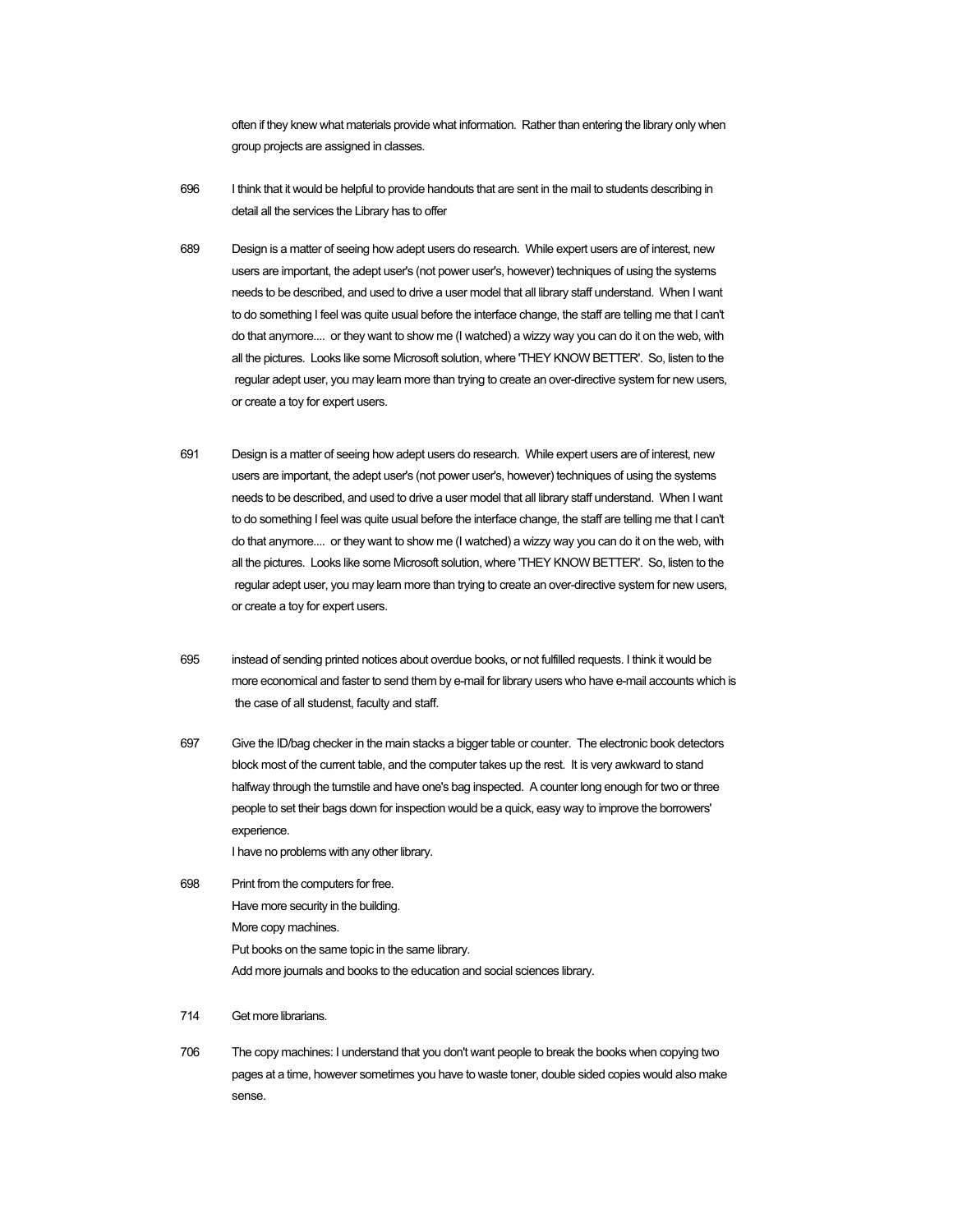Reserve books in the commerce library: Important hand books are on reserve that I usually only need to look into for some reference or definition. I think if you made the reserve room accessible and just deny borrowing that would be better.

- 711 keep track of lost or missing materials and get them replaced!
- 717 4.2 is one suggestion. Perhaps the Main Stacks could use an increased or more efficient staff. Usually I am in a hurry, as most students are, and would prefer not to wait for 15-20 min for my literature.

### *Wednesday, June 14, 2000 Page 16 of 121*

### *Record\_id Q\_4\_3*

- 718 Perhaps it would benefit some to have an easier means of tracking down information. Because some of the libraries are spread far apart, many students may have a difficult time finding items. I would like to see a t-shirt for sale that commemorates the library; UI has the third largest collection of holdings in the nation and should be proud of that. Thanks.
- 719 Provide information about library services within the libraries. The online services should also explain where libraries are if one is trying to find a book and they find out it's only available at the WMRC you should be able to press a button and have either a web page open up or a text description (for telnet interface) show up.
- 723 The libraries are a great commodity on campus if you KNOW HOW TO USE THEM. Many students have trouble in this area. I was lucky enough to start using them quickly, and through experience, I learned how to use the system. Other students that I have talked with have voiced that they are flustered sometimes at how big the libraries are and where they should begin researching for a paper.
- 727 A required freshman course on how to research and how to use the UIUC Libraries.
- 731 There are a number of things that could be done, such as adding comfortable reading rooms, providing additional training for students, and making the card catalog better. However, I think the primary concern should be the books -- continuing to improve the collection, and fixing or replacing books that are damaged or missing, so that they are available again to the public.
- 733 I'd like to see more general reading material, like best sellers, new cook-books, etc.

#### A more user-friendly catalogue

- 735 Please work on the hours of the res hall libraries; they're useless now.
- 738 Break off ILSCO!!! (or whatever the acronym for the state wide system.
- 739 I wish there was a way that you would get a copy card, such like the ones that you can get at kinko's.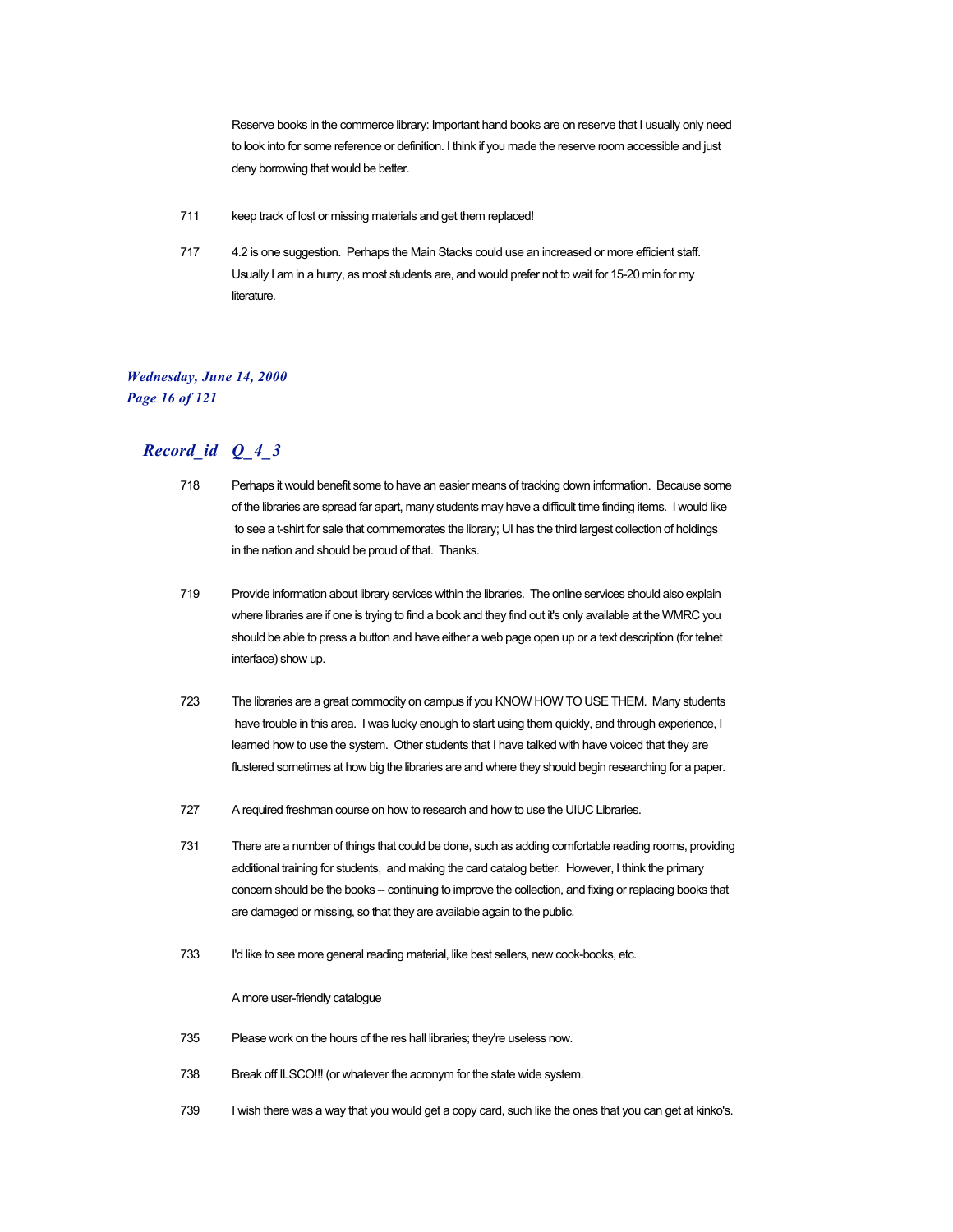then you cam make copies for a very reasonable price.

- 740 better respect for the material and the students by staff. more computers, improved online catalogue.
- 741 re-design web-pages, on-line catalogs to make them more user-friendly.

have full-text versions of articles and electronic journals available; there are very few available right now.

- 744 Add additional weekend hours and make reserve materails available electronically.
- 745 offer freshman a tutorial
- 746 Improve study areas, increase computer staff, insure reserve materials are reshelved correctly and quickly.
- 747 Stop discontinuing so many journals!!! Add more group study rooms.
- 748 Limiting searches to certain libraries would be nice.
- 750 some libraries look like they could use a little renovation, granted that would be a huge project, but that is my suggestion
- 751 Please see 4.2
- 754 Library hours should be longer and there should be more computer for students to use.
- 756 Keep adding to the collection!
- 758 Mentioned before.

# *Wednesday, June 14, 2000 Page 17 of 121*

- 759 Keep up the good work!
- 762 Improve and increase the quiet study areas.
- 766 Get rid of tenure system for librarians and stress customer service more.
- 767 LONGER LIBRARY HOURS at night!!!!
- 768 Just keep on trying to improve on time spent and courteosy. Good job though, overall. :)
- 774 put as much stuff on the web sa you can. I loved reading journbals on the web and then being able to email myself the abstract and text.
- 781 more computers, and special graduate student area for study and research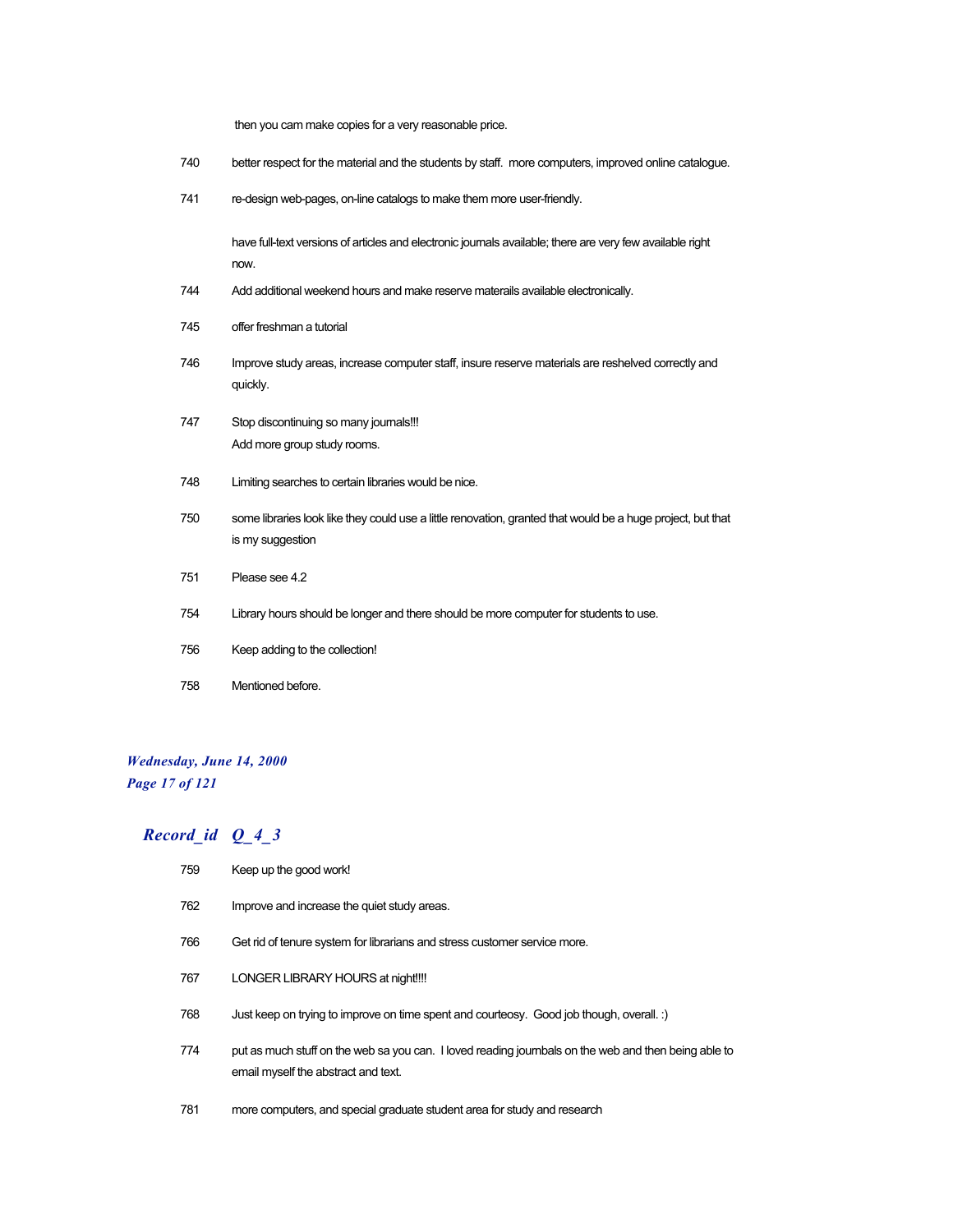- 786 i think there should be a 24 hour room at the main library. if there is, i haven't heard of it or seen it.
- 777 Easier access to full-text articles and a couple more computers in the Undergrad library, and the library system will be well on its way to improvement.
- 779 Hire me to tell you how to make the abysmal online catalog work better for everybody but especially scientists. I can and do talk to Tina Chrzastowski who apparently is involved, but it's not the same thing as being directly involved.

J. D. McDonald Professor of Chemistry A124 CLSL 333-9700

- 784 Whenever I go to the library, I have a really hard time trying to find whatever book I am searching for. I think the library needs to make a better system of finding books among the millions the library has. As for suggestions on how to do that, I have no idea.
- 789 Update the collections in the stacks. Many of the materials I've been finding are from the 50's or earlier. It doesn't look good for a scientific research paper when your resources are so far out of date.
- 790 Sunday hours. Let it be stayed open later throughout the week.
- 792 I hope more is done to move materials from print form to electronic form.

I also think there should be nicer spaces in the stacks for grad students to work.

- 793 The main stacks library takes too long to get information. I waited 30 minutes to get a Sports Illustrated magazine.
- 794 librarians should be more friendly and helpful
- 798 Fix lighting and confort level, make the librarians in engineering much more helpful, inform faculty about the availability of inline services
- 800

Please add more study area and computer and internet access in the library.

- 801 If at all possible, I think the Chemistry library should extend its hours. In addition, the online journals are EXTREMELY helpful. However, most only go back to 1996. Could pre-1996 journals also be online?
- 804 provide more full text articles online
- 805 Try to get more full text journal articles online. Also, try and carry as many academic journals as possible. More computers would be helpful. And more reference librarian hours would be desirable as well.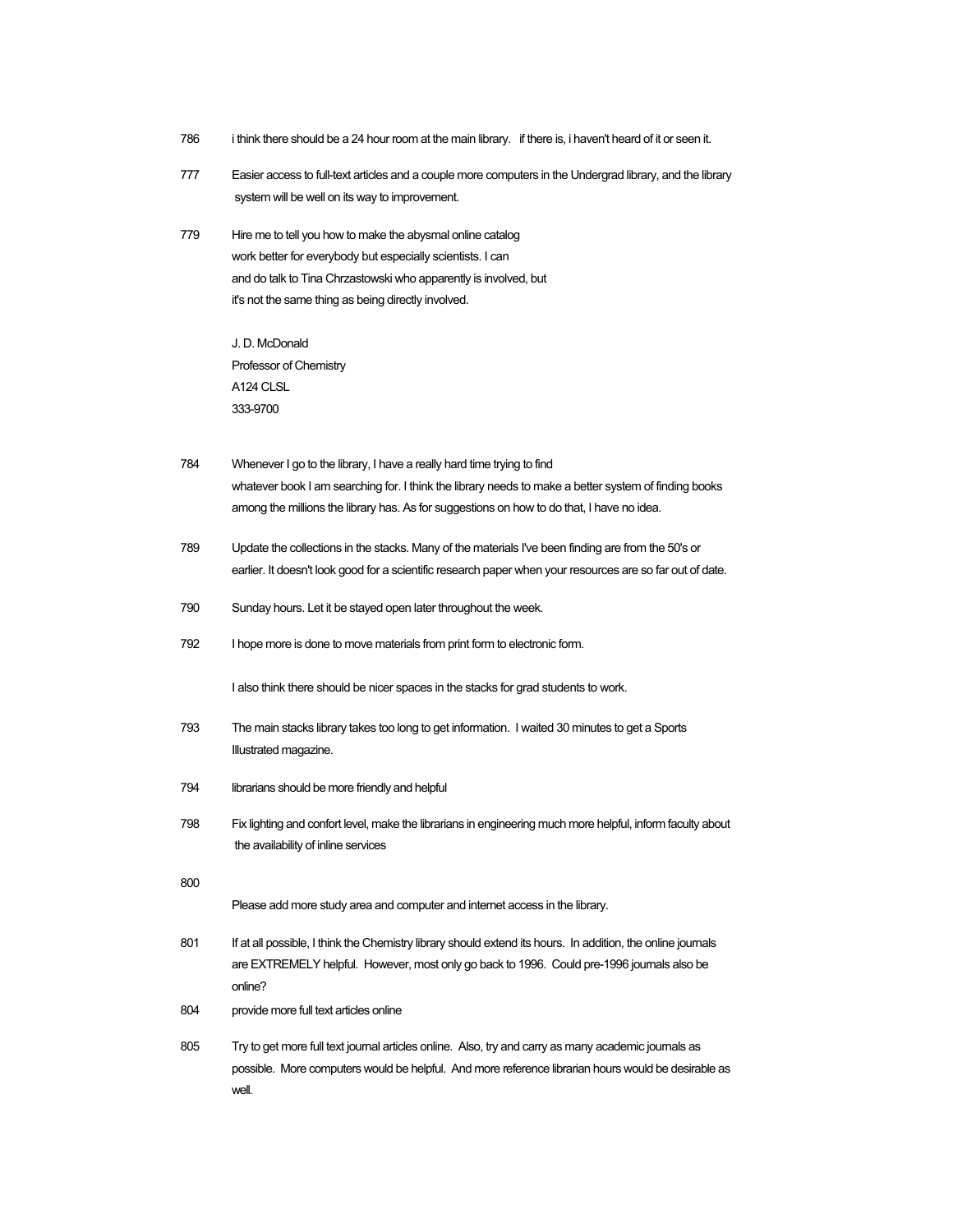# *Wednesday, June 14, 2000 Page 18 of 121*

- 806 Better maps or maybe more directional signs in the Graduate library telling which way to go for what library.
- 810 Allow students to bring water into the libray (with the exception of the designated computer areas). Long hours in the library can cause a person to dehydrate.
- 812 Just hours on Friday and Saturday, it shouldn't close at 10.
- 813 At the end of every semester, during finals, it always amazes me how many lights are not working at Grainger. It is probably the most important time for students studying and Grainger is always below par in helping students prepare for their finals. I hope this is not going to be a problem this year.
- 808 I do most work/studying on a laptop computer, w/a short battery life, so power outlets by tables are important to me (--determines which libraries I use for study purposes).
- 809 if you go through www.uiuc.edu to libraries, the only thing you can find (at least easily) is library materials online. what about being able to search for library materials (hardcopy) online? the library gateway is less accessable. also, it would be nice to see maps of where all the departmental libraries are (some of them are pretty hard to find) and their hours... both online and posted in the libraries.
- 811 My only bugaboo about teh universities library resorces is teh inter-libary services. It is my personal view that if some kind of system is palced for tracking of indivdual requests is made available it would make the system more transparent to the usres and solve head aches to teh administrators and librarions too.
- 814 CONTINUING WITH THE POINT ABOVE. IF I COULD USE MY HOME PC TO FIND THE BOOKS I WANT THIS MIGHT BE EASIER. HERE'S AN IDEA FOR THE LAYOUT. THE SEARCH SHOULD BE ABLE TO BE DONE SEVERAL DIFFERENT WAYS. A) KEEPING THE CURRENT FORMAY OF A TOPIC, AUTHOR, KEYWORD ETC.. B) THE MATERIALS SHOULD BE SEARCHABLE BY LIBRARY (IE: PICKING WHICH LIBRARY YOU WANT TO SEARCH) C) AN OPTION TO GET LIBRARY INFORMATION (HOURS, LOCATION) ONCE YOU FIND WHAT YOU ARE LOOKING FOR D) ABILITY TO HIDE SEARCH HITS THAT ARE CHECKED OUT.
- 815 Try a program that allows more freshman to use the facilities because I don't think a lot of students take advantage of the library.
- 816 more informed staff, more computers.
- 817 provide comfortable study spaces with nicer desks, couches and lights, provide more desktops or laptops for students who wants to write the paper or collect data in the library, provide more accurate and faster delivering service, provide full text online database.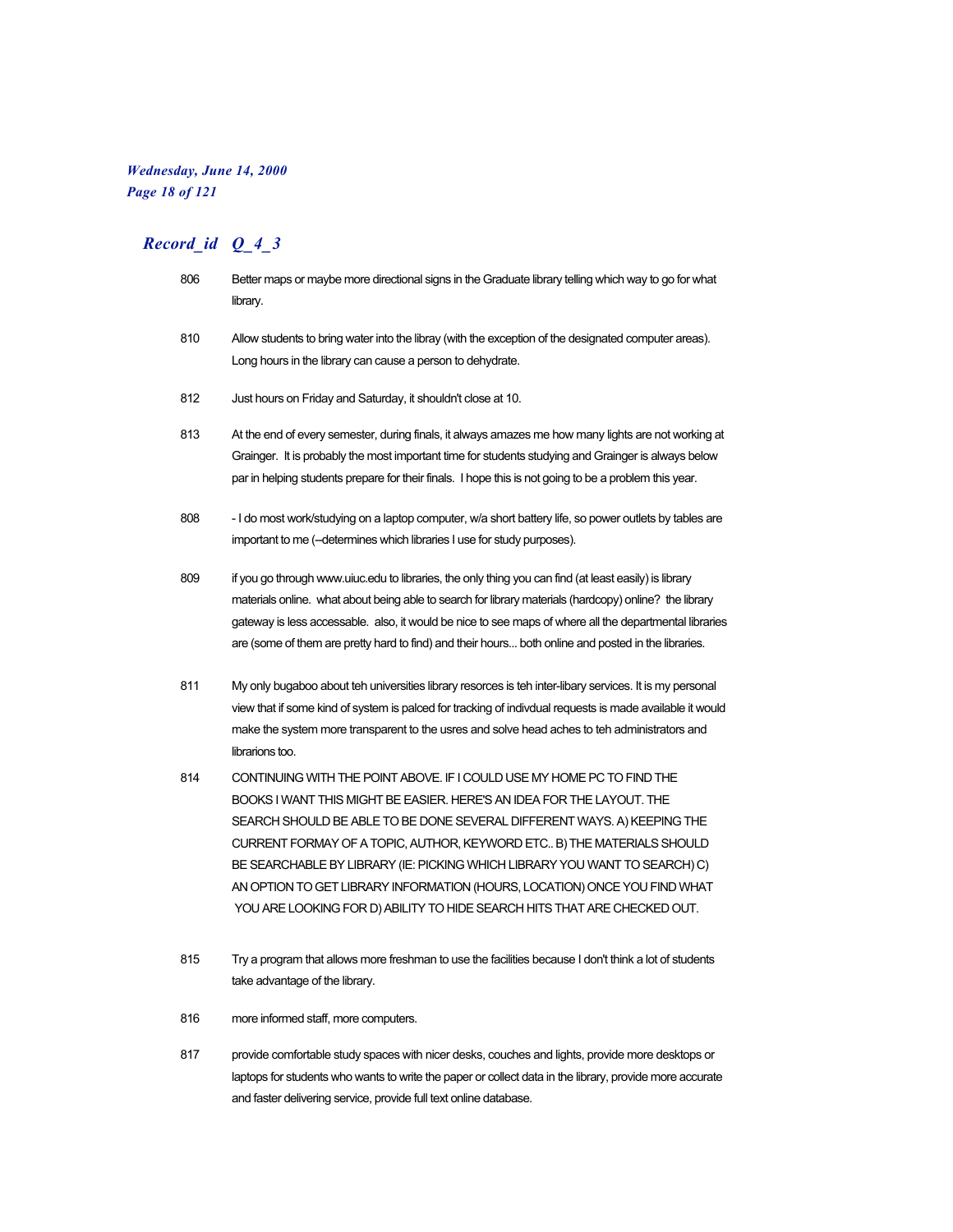- 819 Please either return to the old telnet interface or get a new telnet/web interface. I can't find anything anymore.
- 822 More paper copies of theses would be nice.
- 828 The fines on books are to high. Remember we are students, and most don't have the money for these fines. I understand that we should be responsible and return the books on time, in order to prevent any fines but remember, we are very busy also, and we tend to forget or we just can't get to library in the course of our day. Remember that not all of us are irresponsible, but we do tend to forget that we may even have checked out books because they are in our office, etc. A little help is always nice.
- 829 I think that overall, the library system is great. I would suggest that you make materials more easy to actually LOCATE once you have found the material that you want to use.
- 830 Have a more quite rule for the study areas.
- 832 Continue to increase on-line collections (databases and journals) and simplify and streamline user interfaces to on-line services.
- 833 Prudent and fair budgetary administration demands immediate equitable and adequate funding of the ACES Library.

#### *Wednesday, June 14, 2000 Page 19 of 121*

| 834 | It would be helpful if the library materials from the main libraries could be brought over to the<br>departmental libraries by request.                                                                                                                                                                                  |
|-----|--------------------------------------------------------------------------------------------------------------------------------------------------------------------------------------------------------------------------------------------------------------------------------------------------------------------------|
| 839 | already stated/no more suggestions                                                                                                                                                                                                                                                                                       |
| 840 | Need to get student familiarize with the library system.                                                                                                                                                                                                                                                                 |
| 841 | deliver papers to my computer                                                                                                                                                                                                                                                                                            |
| 844 | better ways to get to the stuff                                                                                                                                                                                                                                                                                          |
| 846 | More efficient and convenient system in finding articles/books not available at U of I library; that I could<br>just ask staff at ANY U of I library, or via e-mail, to request those difficult to find articles, rather than<br>being sent across the campus to request at the main library to fill out the forms, etc. |
| 847 | More publicity for online services                                                                                                                                                                                                                                                                                       |
| 849 | increase weekly and weekend hours                                                                                                                                                                                                                                                                                        |
| 850 | The Chemistry librarians are awful and not knowledgeable. The Vet Med librarians are very                                                                                                                                                                                                                                |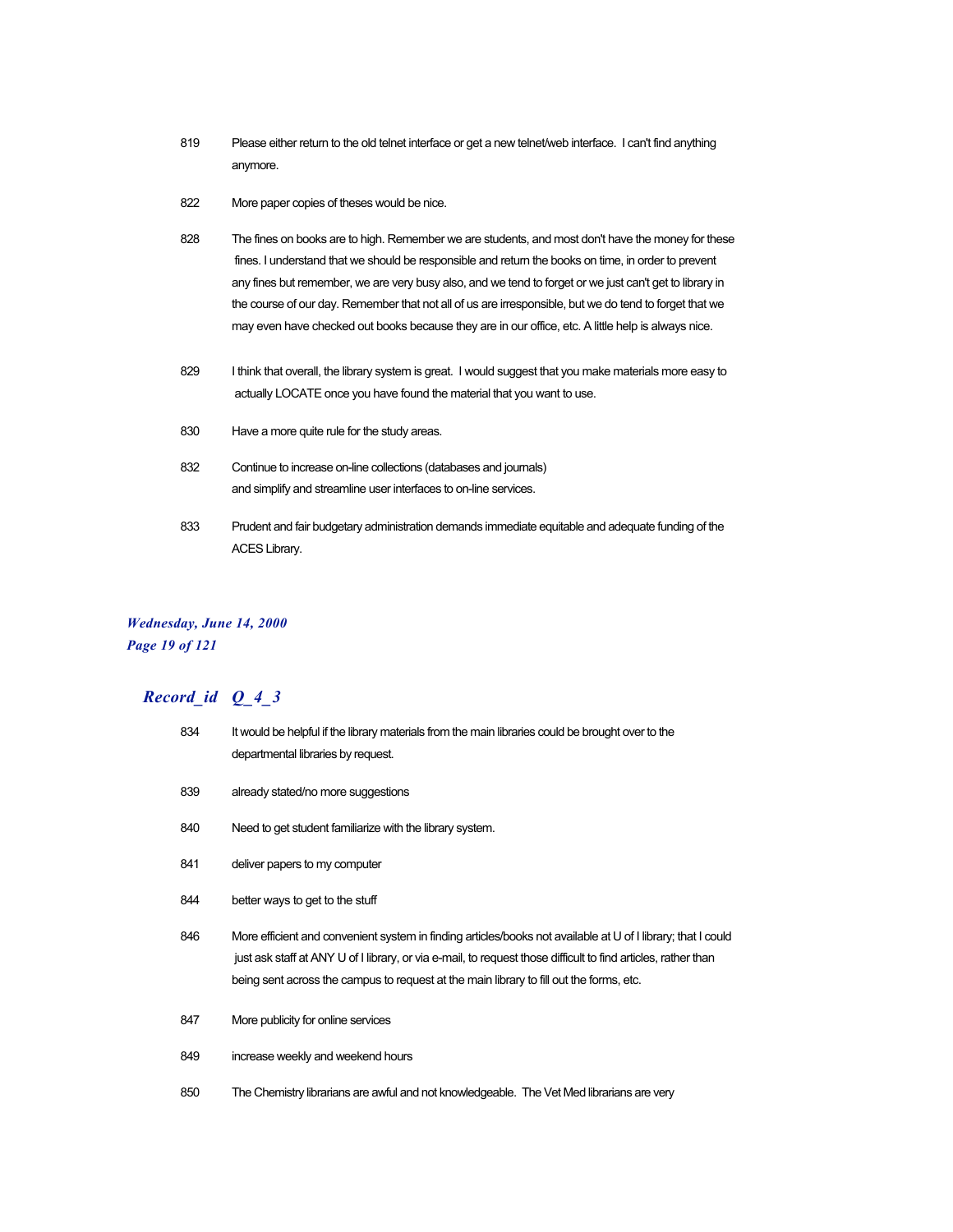knowledgeable, courteous, and helpful.

- 853 make the periodical web search easier to understand, and OVID should not have such a quick innactive time. i get booted off of it too frequently and then loose my research place. at least extend the time to 10 or 15 minutes.
- 854 I would encourage more "sound proof" study rooms for groups. We are encouraging more group study, but often times this needs to be done at the library.
- 855 make the web page for library access more understandable.
- 858 Possibly impose harsher fines as an incentive to return books on time.
- 862 The music library is currently half cataloged under a Dewey classification system, and half classified under a L.C. system. This is very confussing, and does not allow for shelving browses. This needs to be resolved in the very near future.
- 874 keep up the good work
- 877 Replace charged items quickly.
- 878 Is it possible to set up double-sided copy choice in all copying machines? Thank you.
- 875 I think it would be a good idea to hit the incoming freshman more with all of the opportunities that the University Library system has to offer. A lot of people don't know or understand that they have access to all of the libraries, and that Granger for instance isn't just for Engineering students, other students can study there or meet there too.
- 879 Increase library hours on weekends
- 880 See above.
- 881 More open time on sunday.
- 882 See 4.2. Please fire those two ladies. They know nothing and make it seem like it is the greatest inconveinence to be approached for any help. I used to work in a library as an undergrad. and those two are an utter disgrace to the profession.
- 883 Again, the more full-texts available for download, the better. It'd be an interesting community service if these could be made available to the community at large (or at least to alumni).

#### *Wednesday, June 14, 2000 Page 20 of 121*

### *Record\_id Q\_4\_3*

884 It seems to me important for the library system to take a central role in helping faculty (and, to a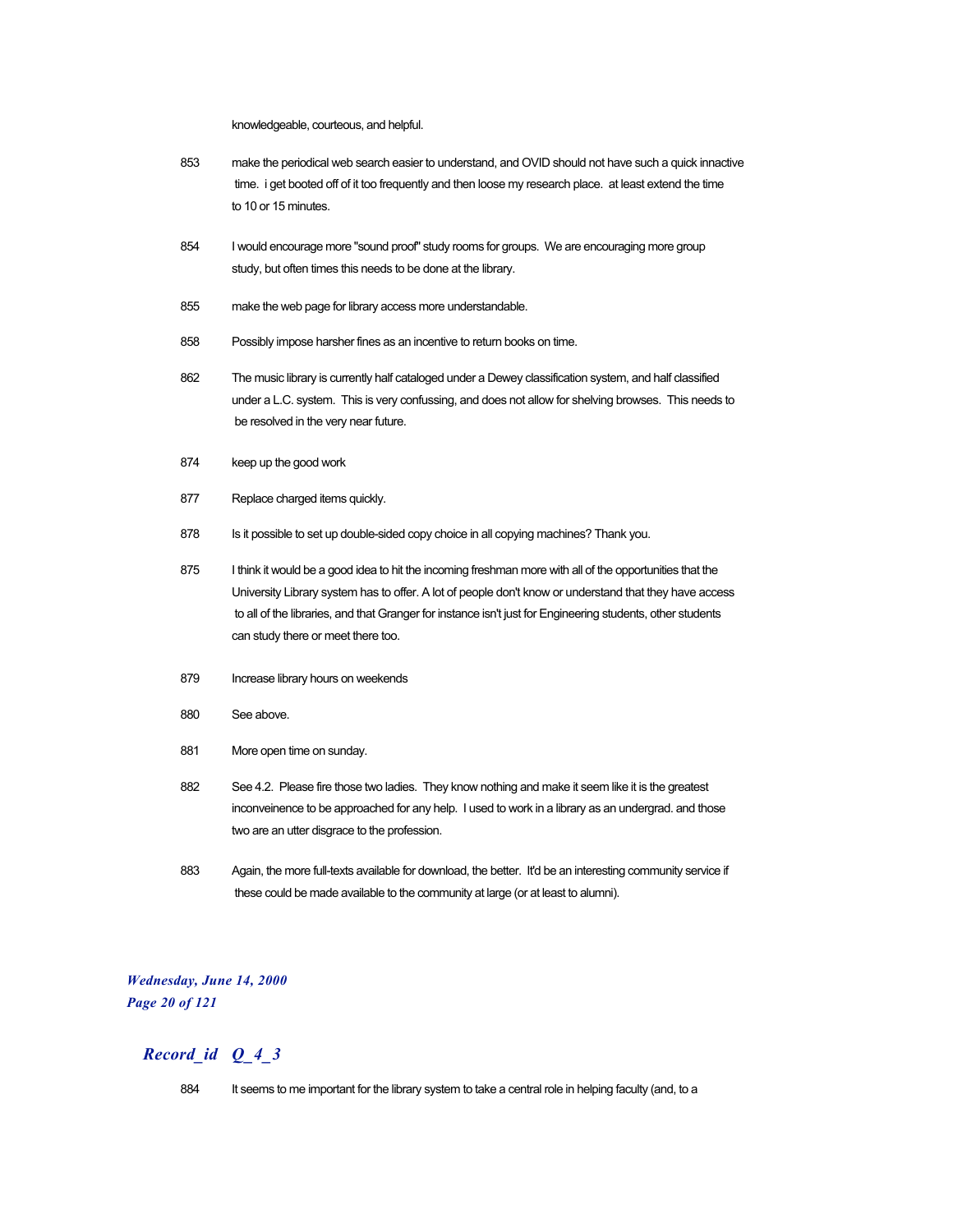lesser extent, students) in dealing with the oncoming era of electronic publishing. As the library creates its own computer databases of electronic materials, these should include conveniently organizes preprint servers for faculty, and perhaps also publishing sites where faculty could publish their documents permanently. Centrally located and visible to the outside world, this could become a key resource for those within the university who are publishing or otherwise making their work available to others.

- 886 Please put some windows (or imitations) in the main stacks so that people do not feel too much closed in.
- 889 CLOSE AND OPEN TIMES SHOULD BE TAKEN CARE OF MORE! I wish they can open to a late time at night!
- 893 Restock books and things more accurately.
- 894 Group study rooms would be great ... equipped with at least one computer, an overhead projector and power point presentation capabilities.
- 896 keep it open a bit later and add some more EWS workstations
- 897 Use the internet more. Put more references/articles/books/EVERYTHING online...I know it will happen someday. Why not start it now?
- 899 Can we have more than one copies for some famous or important books?
- 903 Please improve searching capabilities. Allow individuals to suggest purchase of library items and do that promptly!
- 904 make sure that every journal is accounted for.
- 906 some kind of training for students that don't use the library regularly.

#### 909 User services training is important.

All the libraries should computerize their charge or discharge system in order to providing more quick services to the users.Like Asian library,I was annoy with the procedure when I check out items.It took

me much time to remember how to fill the sheet up.

- 910 Use more copiers that can make double-sided copies and then charge less for the two copies.
- 912 Spend more money on books and less on computers and computer data bases.
- 913 More money!
- 918 make a search engine to search all the databases at once.
- 920 Please make a more convenient bookdrop location for your libraries! I walked around the entire graduate library in the rain one night looking for the slot to drop off my book and I couldn't find it because it is in the worst possible place and it isn't marked at all.
- 923 improve the homepage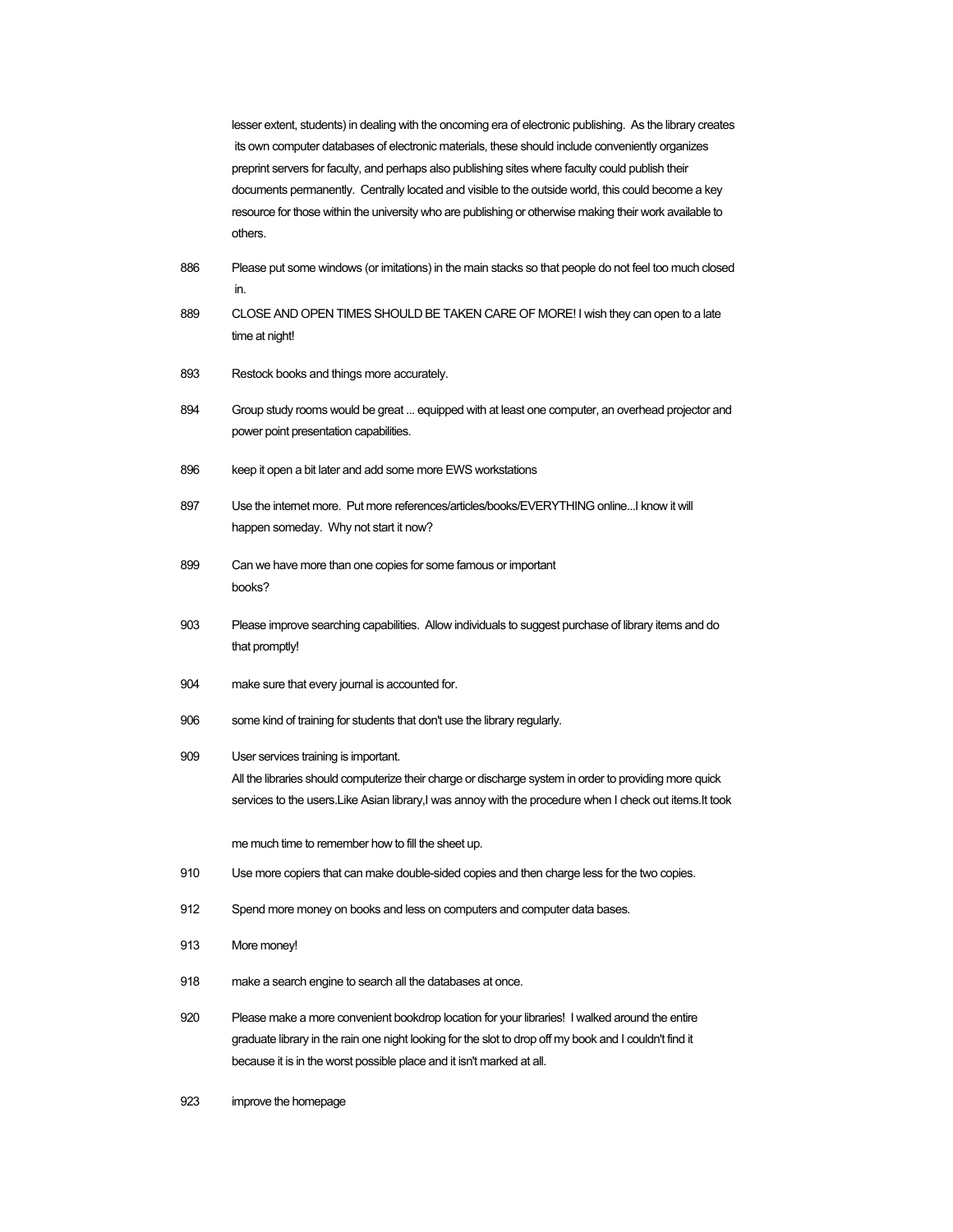- 925 Add more computers, and allow food and drink. People eat and drink in there anyway, so why not just have it be allowed.
- 927 More full text documents online would be nice, and expanding some of the hours as well.
- 929 Deliver the requested materials more promptly.
- 930 The books are ancient and you need newer ones
- 931 Make the library's online catalog instructional workshops part of the Freshman orientation process.

# *Wednesday, June 14, 2000*

*Page 21 of 121*

| 933 | Cut the unwarranted search, and make CDs more readily available to music students.                                                                                                                                                                                                 |
|-----|------------------------------------------------------------------------------------------------------------------------------------------------------------------------------------------------------------------------------------------------------------------------------------|
| 934 | Nothing comes to mind.                                                                                                                                                                                                                                                             |
| 937 | Get more books!!! (can never have enough :)                                                                                                                                                                                                                                        |
|     | It would be nice if the web-based journal search had check boxes next to each previous search so that<br>I could do a boolean operation without having to load another webpage.                                                                                                    |
| 940 | Make the online search engines more user friendly.                                                                                                                                                                                                                                 |
| 945 | Once when I used Grainger I was having trouble with the databases and the only person there to help<br>was another freshman who knew about as much as I did and I had to go back later (it was during the<br>weekend, Sat. or Sun.)                                                |
| 946 | increase # of hours                                                                                                                                                                                                                                                                |
| 948 | Just improve on what I liked the least.                                                                                                                                                                                                                                            |
| 951 | Continue to expand the on-line journal references, particularly in the biomedical and pharmaceutical<br>areas.                                                                                                                                                                     |
| 953 |                                                                                                                                                                                                                                                                                    |
| 950 | The Current Content database should be replaced with something like SciFinder or another<br>comprehensive database that goes back to early years. It should also provide the capability to email<br>reference searches in formats that can be imported in Bibibliography programs. |
| 952 | Let patrons ckeck out the career cluster books.<br>Don't hold classes in the computer lab so that groups have to walk across campus just to get a<br>computer.                                                                                                                     |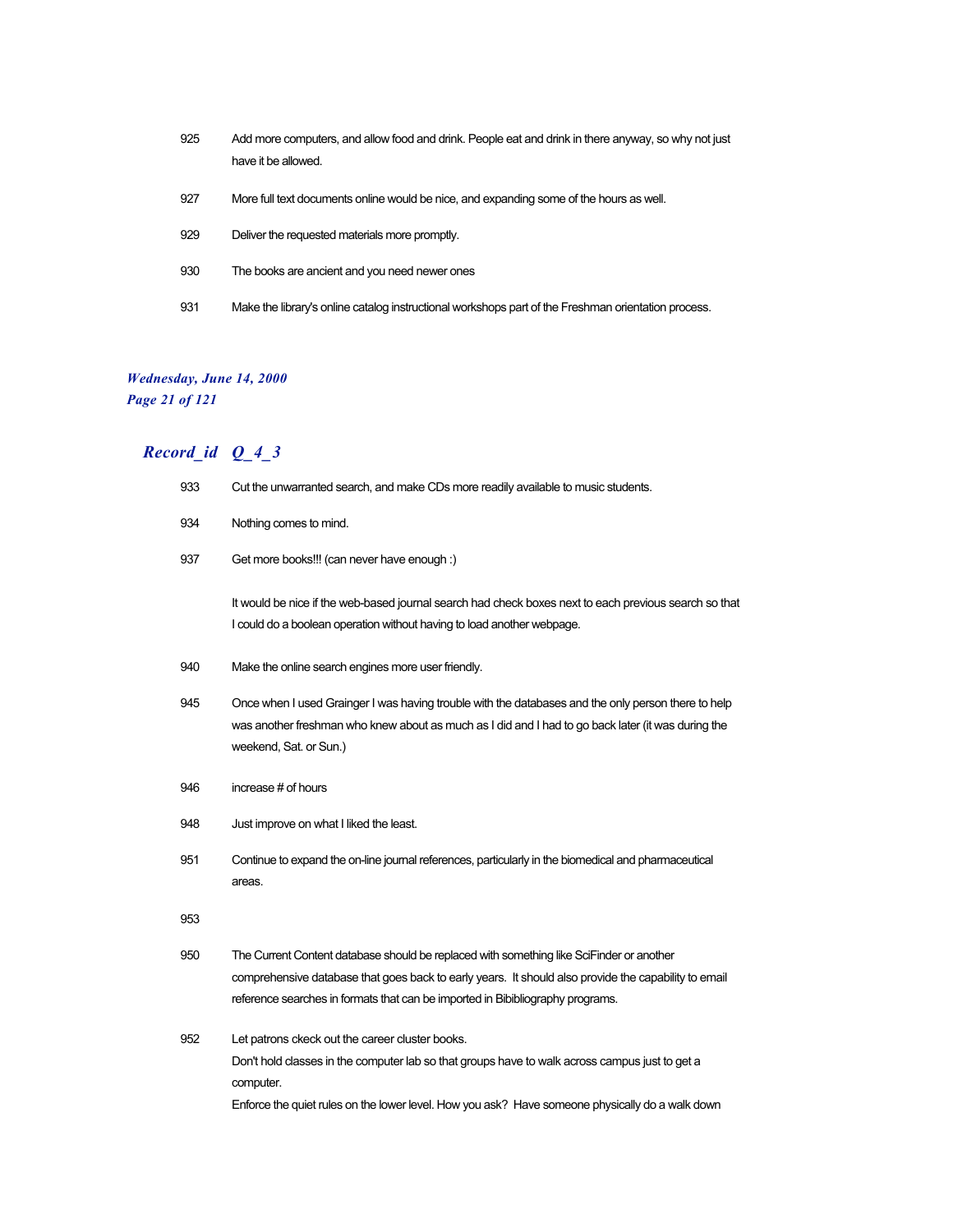there every hour to quietly patrol the area, and if they think someone is talking to loud, give them a warning, but the intercom warnings do nothing because people know that the librarians are on the upper level, and who's gonna know that they were talking? You need a physical presence so they know you mean it.

- 958 See above
- 962 Conduct more seminars on interested topics
- 963 The Undergraduate Library is in dire need of remodeling. The atmosphere in the lower levels really could be improved. The ambiance of Grainger is far superior and should be emulated in the other libraries on campus.
- 965 I think the library system is great however, I think the ultimate goal would be for me to never have to step foot in the library again. :) That is, I would love to be able to obtain full-text journal articles online, which is more efficient for me and allows library resources to be spent on things other than reshelving the journals I use and keeping the copiers in good repair. Also, the Bio library needs more Auditon copiers; there is frequently a wait.
- 966 I don't know how to really utilize all that the library has to offer. Is it too much to ask for library personel to maybe go through a search with you so you can learn the best way to search???
- 969 Spend more time training help...stress importance of reshelving and properly placing on shelves
- 970 Improve collection of journals.
- 972 I am deeply worried about the maintenance of the collection and its place or preeminence. The library went through a very difficult financial time several years ago, and for several years, in which the collections suffered greatly. When I first came to Illinois 24 years ago, there seemed to be NOTHING that the library did not have. Now there are clear and significant gaps in the collections in my areas (Humanities, Latin American literature, history, philosophy, comparative literature).

# *Wednesday, June 14, 2000 Page 22 of 121*

| 977 | I have no suggestions                                                                        |
|-----|----------------------------------------------------------------------------------------------|
| 982 | None.                                                                                        |
| 983 | Extended hours at commerce library, better organization of newspapers (Wall street journals) |
| 986 | More comfortable seats in libaries like the Commerce Libary                                  |
| 987 | Extended hours on the weekends.<br>CCSO computers in grainger                                |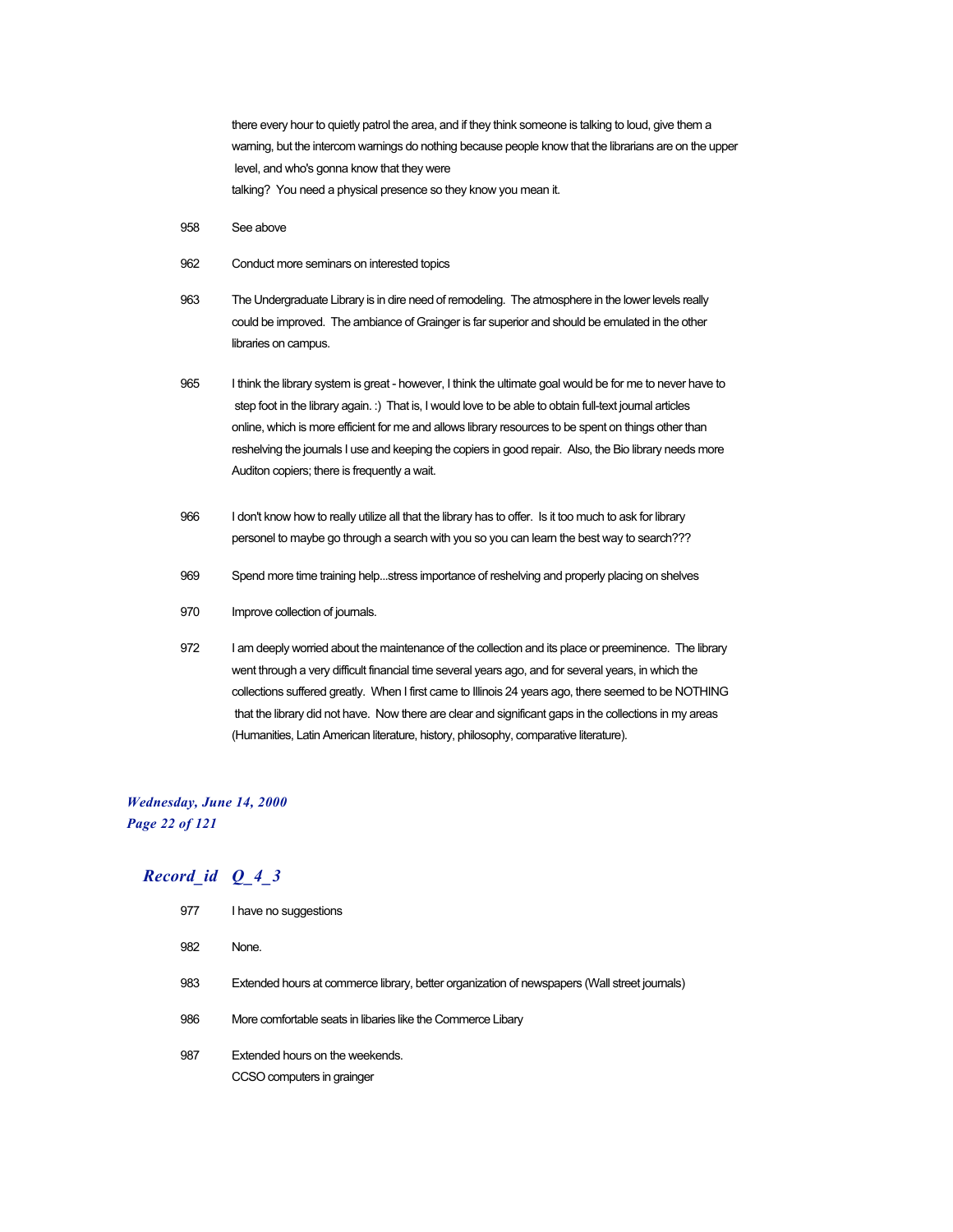- 988 Keep up the good work.
- 989 Longer hours.
- 991 Increase the hours.
- 992 The university administration needs to allocate more funds for library acquisitions and maintenance and give the libaries more priority. The Stacks are in serious need of renovation and expansion, and the university shouldn't wait wishfully for private donors to come along and provide for what the university itself must provide for the libariers. Some specialized journals and monographs are unavailable or charged out; charge out times need to be reduced some, and better acquisitions are needed.
- 994 Clarify procedures regarding return of interlibrary loans

Allocate at least one more computer for viewing electonic copies of journals

- 995 group study areas, more copy machines and places to add money to your copy card.
- 996 Increase and update the music library. When compared to some of the other libraries, we are far behind.
- 999 I think that the undergrad library should provide more quiet, small study areas with a couch, etc. It may make the library a more enjoyable place to be. Also, it could have areas for groups to do projects, etc.
- 1001 I use PsychINFO often on OVID to search for articles. It would be nice if there were an interface in that search that would allow me to look to see if the U of I libraries have the journals that are found in my search. I can eventually find that on Illinet Online (or whatever it's called), but it was just be more convenient. I guess not necessary.
- 1003 Please complete special education journals' previous and missing issues. Please ask the special education department and learn the importan journal and include those in the library catolog.Put more full text in the internet.
- 1004 Improving student areas, and indiidual study rooms.
- 1005 Longer hours, especially on Friday evenings and on Sunday mornings.
- 1006 Get more help and better hours!
- 1007 Longer hours, especially on Friday evenings and on Sunday mornings.
- 1008 More group study areas, more computers and longer timings
- 1010 Acquisition should consider requests of faculty.
- 1012 you're the experts, you should figure it out.
- 1013 make all the people talking in the Undergrad go home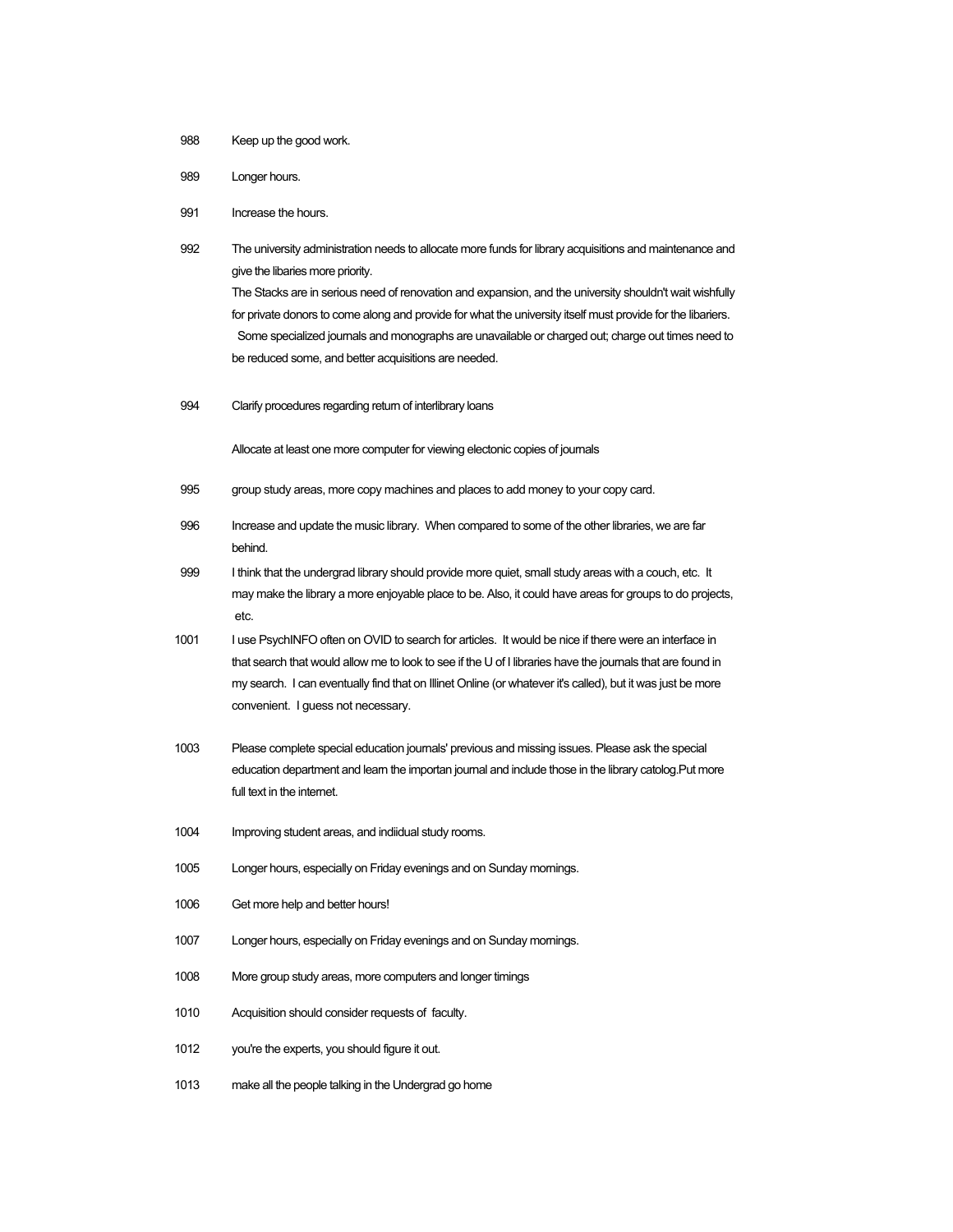#### *Wednesday, June 14, 2000 Page 23 of 121*

# *Record\_id Q\_4\_3*

| 1009 | Understandably, the library's collections tend to reflect the strengths of the University. For those of us |
|------|------------------------------------------------------------------------------------------------------------|
|      | whose coursework and research intersects with developing programs, or for that matter, with                |
|      | programs which barely exist such as Native American Studies, the library's collections could clearly be    |
|      | improved. My undergraduate institution which enrolls barely over 5000 students boasts a collection of      |
|      | Native Studies texts and journals that far exceeds that of UIUC's. (Collections have been improving        |
|      | over the last three years. I believe, but still weak.)                                                     |

- 1014 Put more students to work reshelving and running the circulation desk. Too often one poor woman has to check out books, guard the gate and answer the phone. Do not make the error of substituting electronic journals for the real thing.
- 1015 We have to get non-library faculty to understand the problems of scholarly publishing and enlist them in helping find economic, stable, archival solutions.
- 1016 More helpers/staff, more full text sources via the web
- 1019 continued advancement of web resources
- 1021 Newer materials are need to replace the old books and journals.
- 1022 More internet materials
- 1023 Reshelve items more quickly, if possible. Replace more of the missing books and journals, if possible.
- 1025 I think that the U of I library is an excellent academic tool and I just wish the CPLA Library wasn't so bad.
- 1026 I think it is fine the way it is.
- 1028 How about starting a library for books like fiction, sci-fiction....Like a regular library I would find at home
- 1029 It would be great if we could get new, bigger TVs for the film viewing We need spare copies for the films heavily watched for classes and which sometimes are deteriorated beyond any possibility of use New films should be entered faster in the databases, as well as new books The signs on the xerox machines should be changed; they are often wrong and I loose money often!

1031 I am very pleased with the library overall.

1032 Improve the local holdings in engineering and sciences, and allow users to take books out as soon as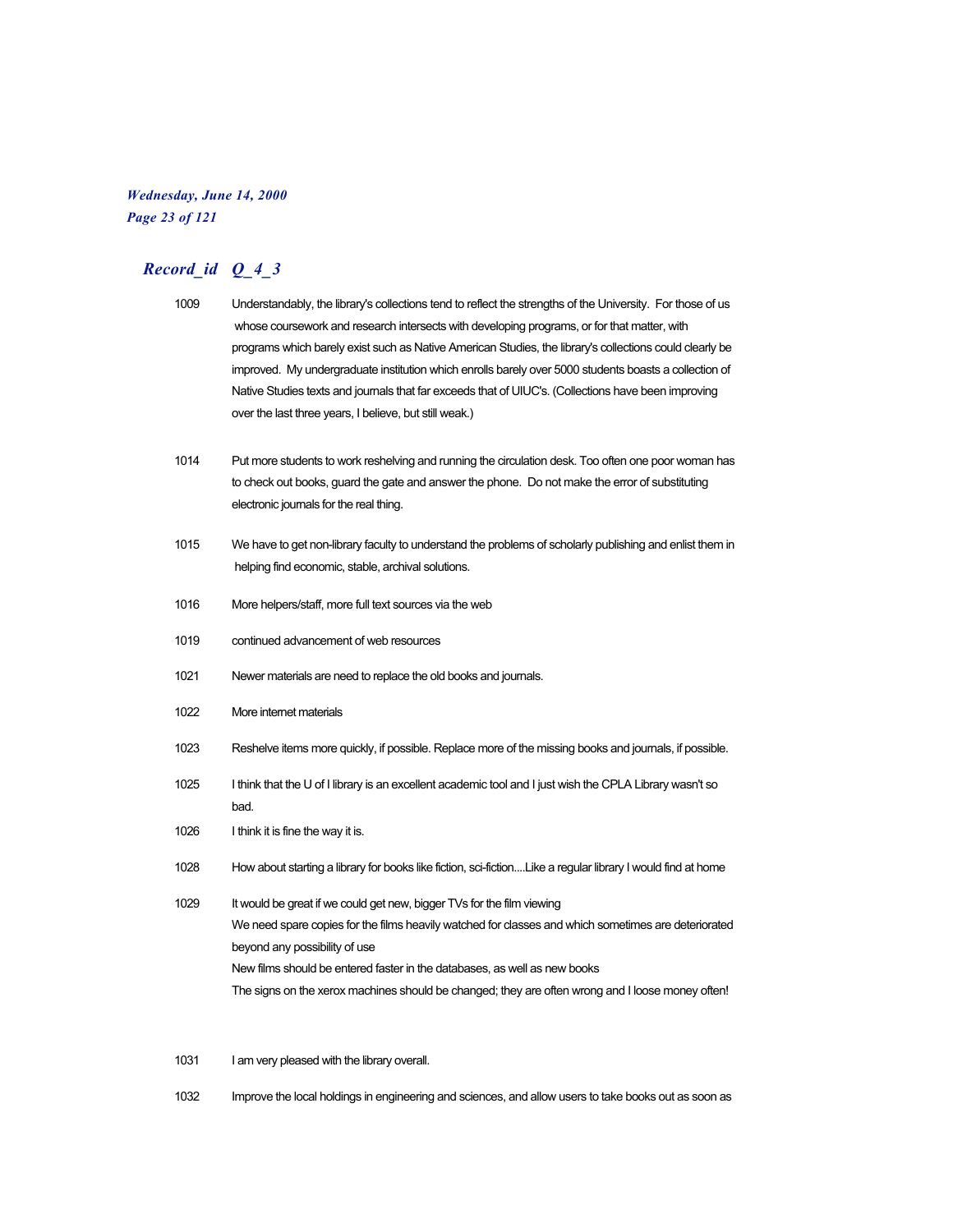they get in, instead of having silly short take out periods.

- 1035 It would be nice if the Undergrad Library was open a bit longer on weeknights... to 2am or so.
- 1037 Keep up the good work.
- 1039 Provide more journals in the ACDIS and Arms Control Libraries,
- 1033 fix the problems listed above. improve the distribution of funds among dept libraries (e.g., some dept libraries have books and journals that have never been checked out and are unlikely to ever be checked out (e.g., history), while other dept libraries cannot even cover the basic books and journals in its discipline (e.g., grainger). do not spend a large amount of state funds on obtaining electronic versions of some journals when the hard copies of highly cited journals are not available.
- 1040 Have Grainger engineering library open 24 hours, allow undergraduates to take music recordings out of the music library, add a computer with the web catalog to the 2nd floor of the music library.
- 1042 open all libraries until 1 a.m., build better group study areas, more comfortable chairs in the undergrad

# *Wednesday, June 14, 2000 Page 24 of 121*

- 1046 Some of the resources I neeed cannot leave the library, but are too big to just xerox. If you could come up with a way to loan out reference books in specific cases, that would be greatly helpful for some students.
- 1047 I feel that the main stacks should have better lighting. Not only so it is easier to find materials but for safety issues as well. I have been up there by myself, and nearly scared to death because it was dark, or lights were flickering, and someone happened to be looking for materials on that floor too. Some parts of the stacks are just perfect sets for a horror movie, and it's unpleasant and scary to be there.
- 1050 Please try to improve cross-listing on the Illinet catalogs, and (if funding permits) put at least one copycard and/or change machine in stacks.
- 1051 Work on the email reference system. I have used it a few times and never received any sort of response back from it.
- 1052 Add 15 More computers to CCSO lab in the Undergraduate Library, make ILLINET more user friendly, have a visible place where category call numbers are available so a person could go directly to the shelf and look at the book selection, because ILLINET is also fairly slow. Lastly, would it be possible to have a place in the corridor between the undergrad and the main stacks where people could actually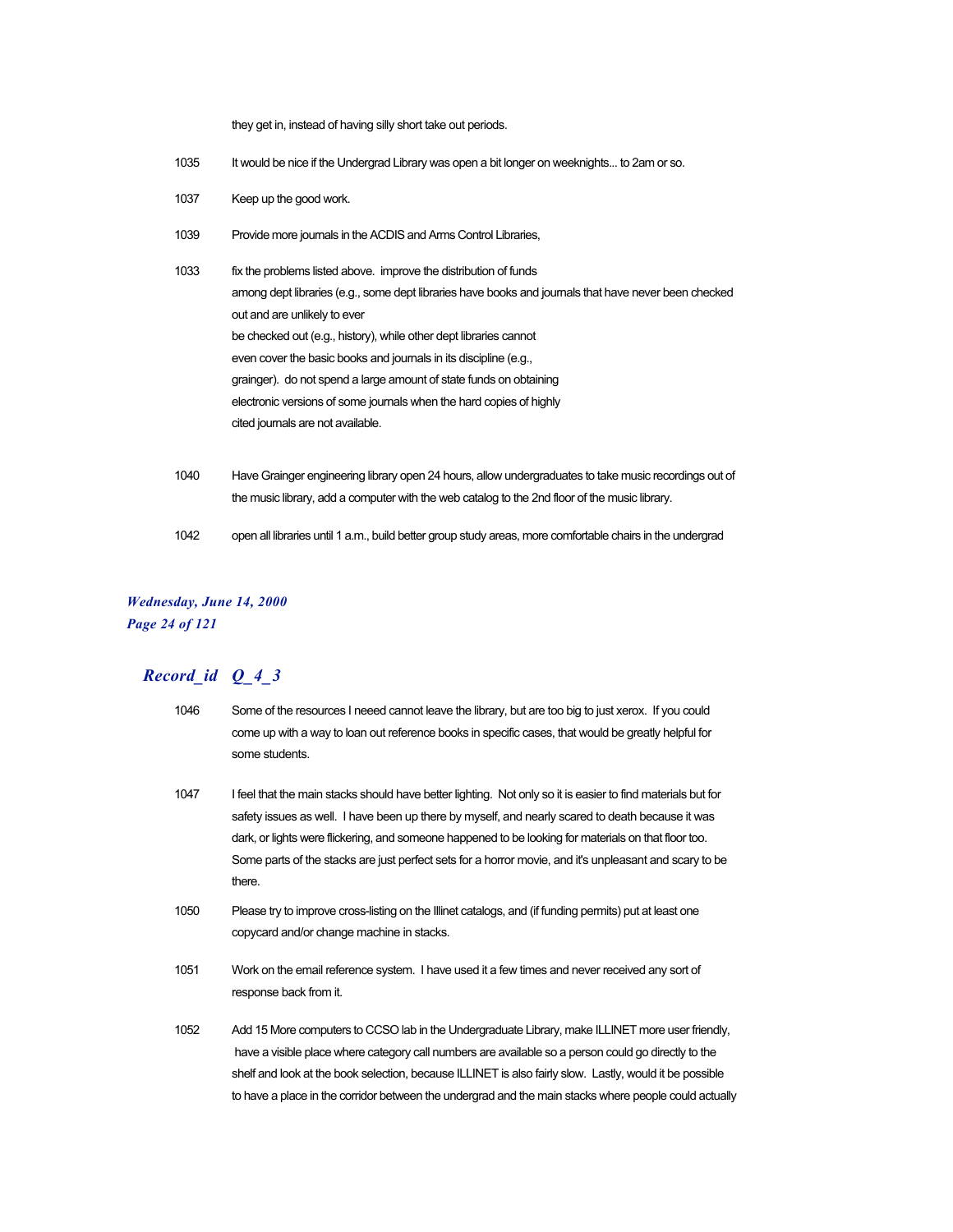have snacks and really study?

- 1055 Replace the books that are stolen! For the most important books, sometimes there are 7 or 8 copies that are all stolen. This definately impacts graduate students trying to do a thesis, and having to buy these books themselves as they are very expensive in most cases. Also, you might want to consider getting web acess to the IEEE publications online, it's a convenient format for getting all IEEE sources in PDF format, and it's a lot easier than finding things that are bound, since you can search, etc.
- 1056 Keep up the good work.
- 1059 No comments.
- 1066 N/A
- 1069 Make the telnet interface easier to work with.
- 1070 Privide more electronic connection for the reserved materials according to specific subjects.
- 1071 I think the library does a good overall job.
- 1073 maybe have more study rooms in the undergrad instead of the eneinnering library. also more computers in the library and the printing has to be faster and more printers for the online printing of articles.
- 1076 You are doing very well!!
- 1078 Keep it open longer.
- 1079 Lab keys kept in the physics library to allow access to lab rooms outside of normal class times, seem to always be missing, and the name of last person who checked them out is never recorded. If you check out a lab key, you should at least have to leave your name (and possiblly also your telephone number). That way if the key is not returned and someone needs to get into the room, the person with the key can be contacted. I don't know how many times I have not been able to finish my work because someone has taken a lab key for the whole weekend.
- 1080 The Law library needs to be open 24 hours. There does not even need to be staff present, as the students who work at the desk are completely useless anyway. (The reference librarians are adequate, although not poresent too often.) Maybe a simple card swipe system to see who is in the library could provide the necessary security required to leave the library open 24 hours.
- 1084 Individual study areas should be equipped with internet "black boxes" like the Engineering Library.
- 1086 more hours more study tables

*Wednesday, June 14, 2000 Page 25 of 121*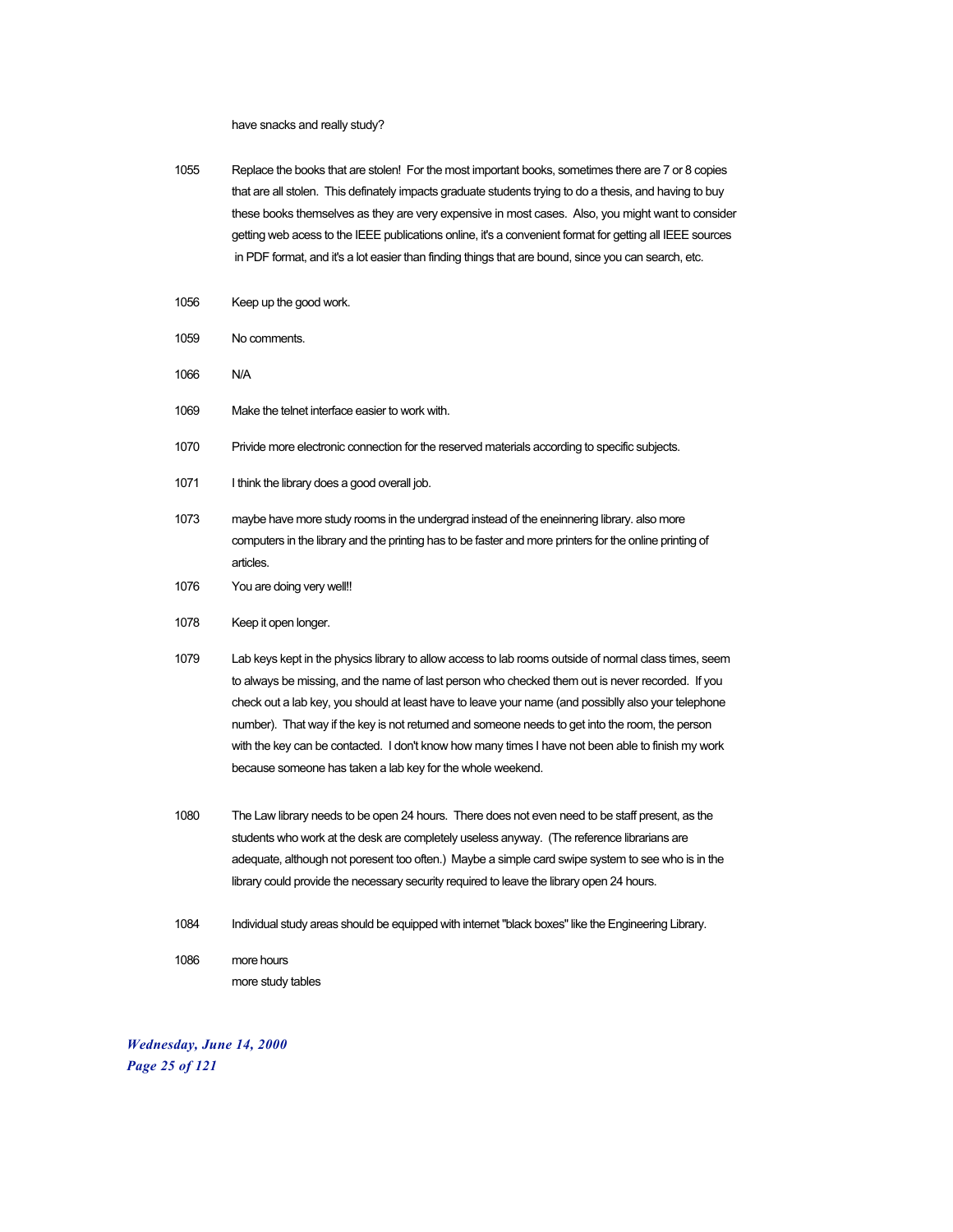- 1087 Like I said above, create an online, accurate was of finding out where library materials are. I normally have to go to about four libraries to find all of the materials that i need for a paper, and there is nothing more frusterating than walking for 15 minutes to the health science library only to find that I am supposed to be at the social sciences library or the undergraduate library. There needs to be a way to get it right every time.
- 1089 Provide more documents electronically (in Full text) FIX or get NEW printers in the undergrad
- 1090 making some the common periodicals available online would reduce work for the staff.
- 1093 The current newspapers can be arranged by date and put on a shelf.
- 1096 more material online
- 1088 I really wish that the libraries didn't wait so late on Sundays to open... so many students wait until Sunday to do their homework... they'll get up early, traipse to the library, only to discover it doesn't open until noon. Bad idea. Also, I know a lot of people go out on Friday & Saturday nights, but a lot of people don't, as well. 10 p.m. closing time is way too early for Grainger and others.
- 1099 Sometimes I want a material that is checked out by another student. I think you should create a online system of reservation that do not permit the fisrt one to renew the book.
- 1101 I don't really need the library too much, as an engineer I don't do many reports using other media
- 1108 see previous answer
- 1114 As mentioned above, I believe it would be better if the libraries had extended hours on the weekends.
- 1116 Get a good web interface. Also, it'd be nice if all the journal databases gave you information on whether a particular issue you found is in the UIUC libraries. I think Ovid is the only one that does that now.
- 1117 Better copiers, and fire the chem library worker with curly brown hair and glasses. Also a machine to add money to the copier card in the chem library would be helpful.
- 1119 Get more printers, get a color printer thats not hooked up to the photographic services (so you can print internet sources in color with out having to save it to a disk and then pay \$6 to download it.
- 1121 Make more full electronic texts available.
- 1122 helpful people at the undergrad.
- 1123 Improve the internet search page to be simpler for users who are not used to it
- 1125 More contemporary art books!!!
- 1127 besides the problem with the computers, i have no other problem with the wa the library runs.
- 1134 Let us browse the stacks.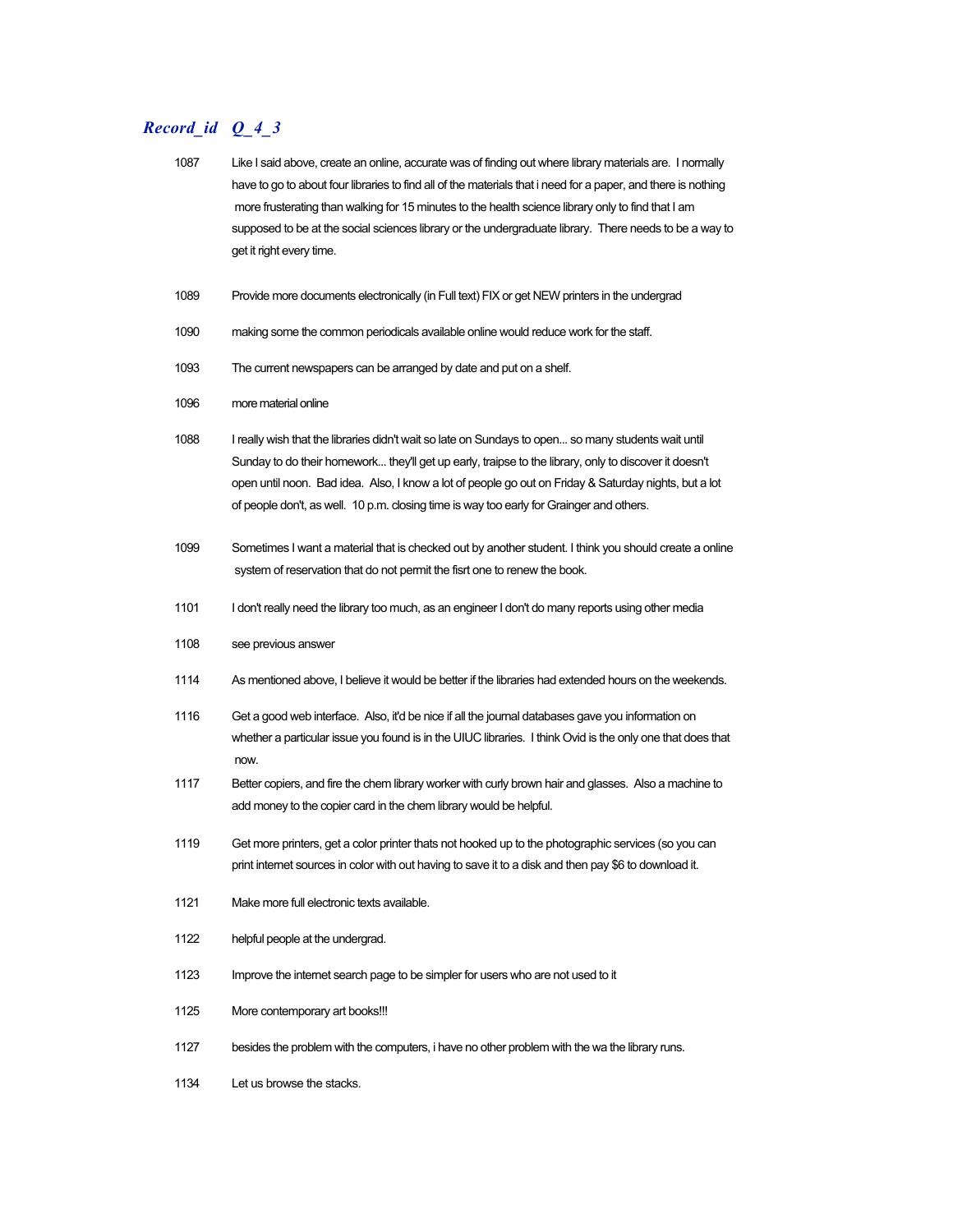- 1136 I use the governmental documents library quite often, but there is no librarian there for that specific library after 5. I can only find time to come in after 5! You can see the problem.
- 1138 Add more computers to the EWS labs.
- 1139 CBA library is not thatgood compared with the granger library. Adveanced enviroment is needed.
- 1140 More organization, better resources.
- 1141 None
- 1143 Just make it easier for students to use library resources

### *Wednesday, June 14, 2000*

*Page 26 of 121*

| 1144 | Do something drastic to improve the computer catalog small tweaks<br>are not going to do the trick. It has to be such that ordinary users<br>can succeed at it by doing obvious things, and without going to library science school. |
|------|--------------------------------------------------------------------------------------------------------------------------------------------------------------------------------------------------------------------------------------|
| 1146 | I hope every department library could be like Grainger. :)                                                                                                                                                                           |
| 1147 | explaining to students how to use the internet and online resources                                                                                                                                                                  |
| 1148 | Make sure that the employees are fully trained in their area and can help students find resources.                                                                                                                                   |
| 1149 | obtain more recent articles, books, and materials.                                                                                                                                                                                   |
| 1150 | I hope the interface (both telnet and web) can be simpler, easier<br>to grasp, more user-friendly.                                                                                                                                   |
| 1152 | no                                                                                                                                                                                                                                   |
| 1154 | Lighting around building entrances.                                                                                                                                                                                                  |
| 1158 | make the web thing easier to usealso a orientation would be good                                                                                                                                                                     |
| 1160 | make more modern                                                                                                                                                                                                                     |
| 1162 | If available, get a SPIE electronic directory like the IEE&IEEE directory in Grainger. If not, find a<br>better way of of organizing them so that they are easier to find.                                                           |
| 1163 | Make catalog more user-friendly. Advanced searches through the web-based version.                                                                                                                                                    |
| 1164 | Enlarge collections and replace (or find) missing or lost texts quickly.                                                                                                                                                             |
| 1169 | Better shelving accuracy, so that I don't get a \$125 fine for "losing" a book that I actually turned in on<br>time.                                                                                                                 |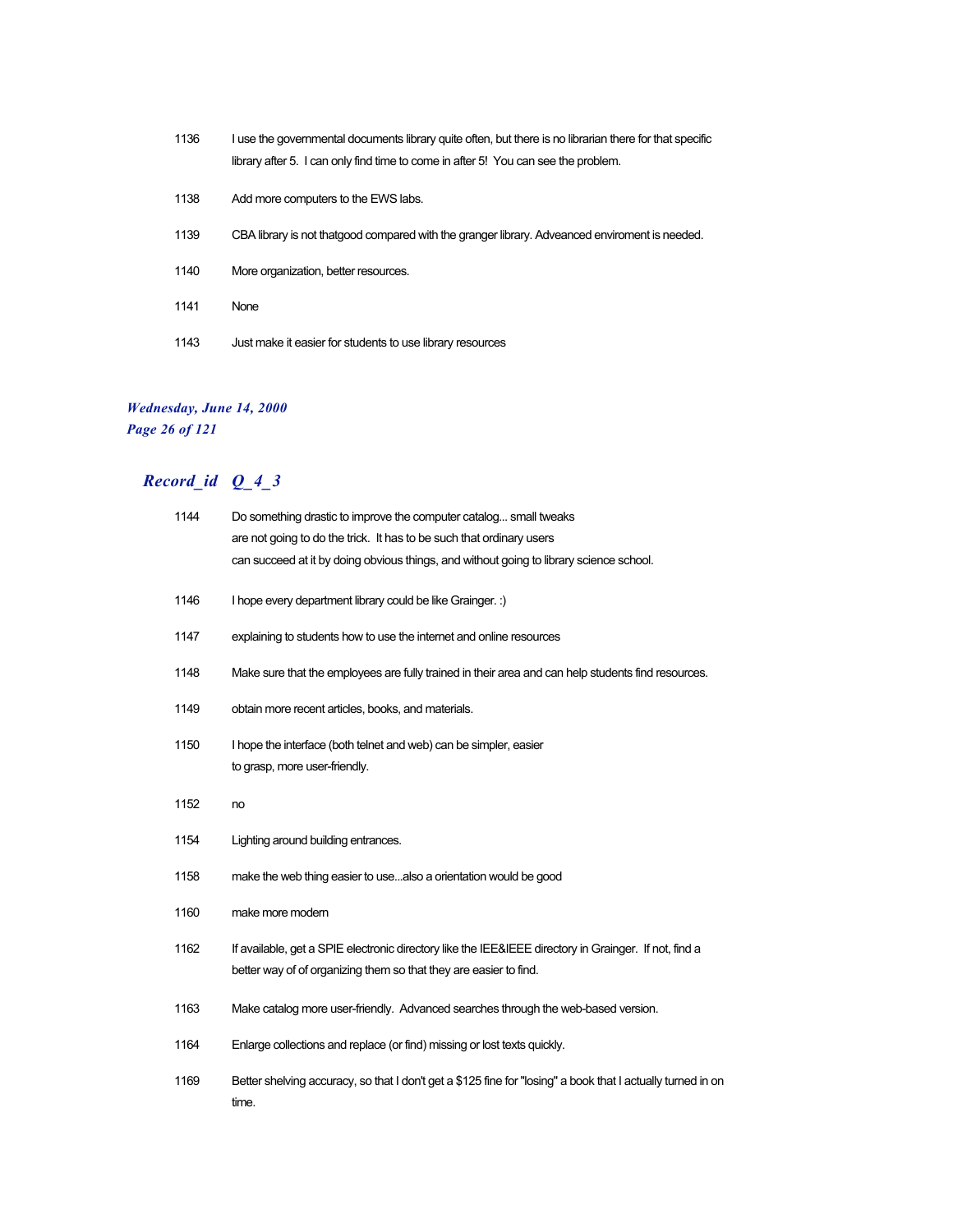| 1165 | Longer hours for most major libraries: Grad, Edx, Health Sciences, undergrad; more journal holdings                                                              |
|------|------------------------------------------------------------------------------------------------------------------------------------------------------------------|
| 1172 | $\overline{a}$                                                                                                                                                   |
| 1176 | more staff available for assistance                                                                                                                              |
| 1177 |                                                                                                                                                                  |
|      | On line search should be made more efficient                                                                                                                     |
| 1178 | move more rapidily toward eclectronic library                                                                                                                    |
| 1179 | Library Should be open 24 hours or at least Graduate student should have access to their study carols.                                                           |
| 1184 | Open hour, better illinet catelog                                                                                                                                |
| 1185 | Keep increasing the print materials. Staff should be more friendly, whether ther are full time librarians<br>or part time students.                              |
| 1187 | Make finding books less confusing.                                                                                                                               |
| 1189 | Fix the user interface (it shouldn't take a programmer more than half a day to complete) to allow for<br>requesting of materials.                                |
|      | Install drop boxes for the Undergrad and the Graduate Libraries.                                                                                                 |
| 1190 | Any and all Web integration is excellent. It expands the versatility and usefulness of the library, allowing<br>for more people to take advantage of the system. |

## *Wednesday, June 14, 2000 Page 27 of 121*

## *Record\_id Q\_4\_3*

| 1191 | Would it be useful to have patrons sponser specific authors (mostly good for fiction, but other types of |
|------|----------------------------------------------------------------------------------------------------------|
|      | books too)? Also, are academics encouraged to take responsibility for getting a copy of their books to   |
|      | the library (rather than have the library have to order and take time to get and process)?               |
| 1192 | it would be nice if the main and undergrad library had later hours with workers there ot help            |
| 1196 | We need some new books on subjects like food industry and food technology.                               |
| 1198 | 1) When a book that has been charged is requested by someone else, contact the person who has the        |
|      | book and see whether it can be returned earlier.                                                         |
|      | 2) Make faster deliveries both from our own library to campus mail, and between libraries.               |
|      | That would be a great help.                                                                              |
|      |                                                                                                          |

1201 better copy machine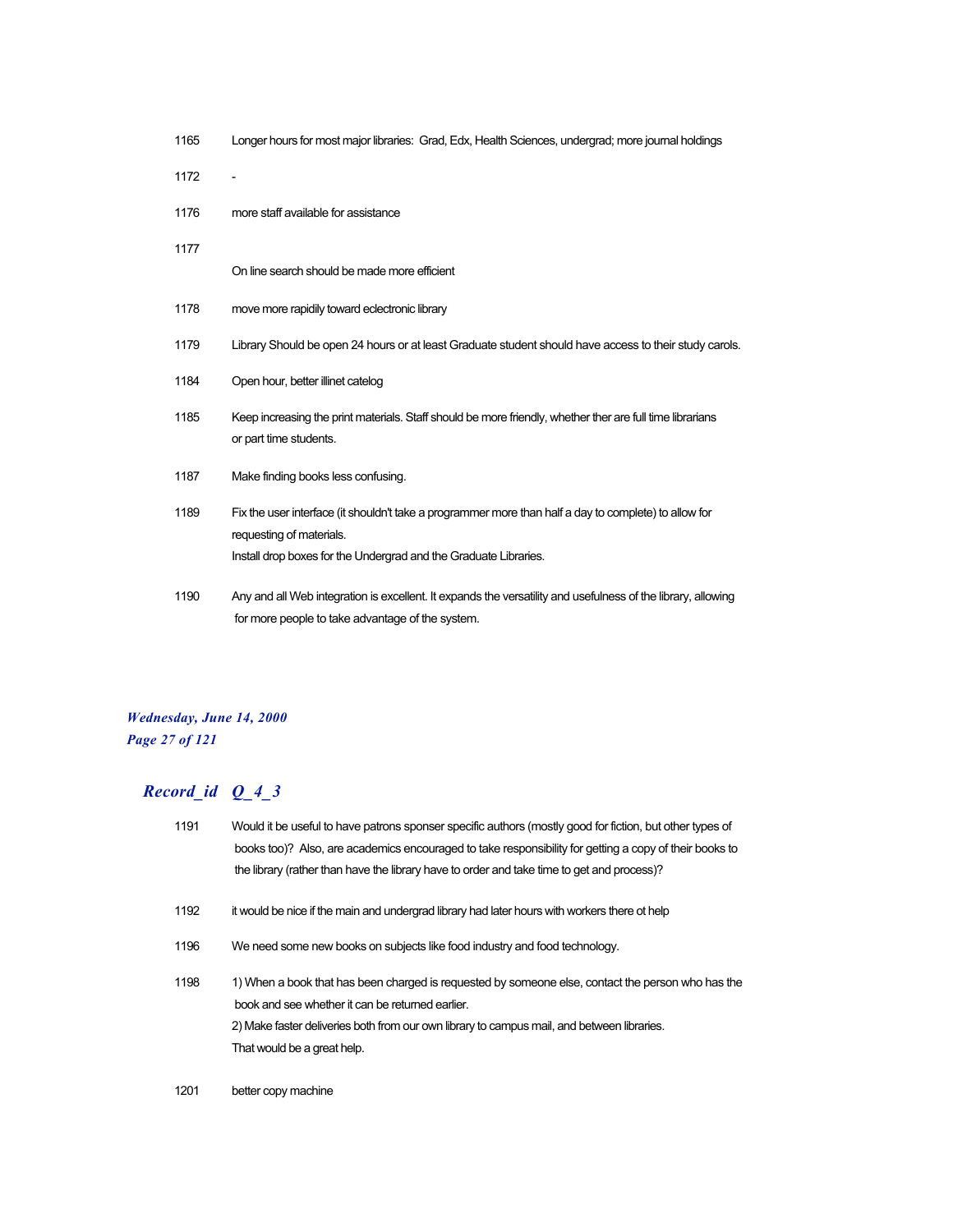- 1202 go back to the old system for the online library.
- 1204 more places for group study
- 1206 Please let us use UNCOVER.
- 1208 Have more full text documents online
- 1211 Longer ALS Library Hours More Copy Card Money Stations - very inconvenient location of the few.
- 1213 Continue to develop web interfaces
- 1205 I'd give higher priority to online subscriptions than print ones. These are more convenient for most people, take up less room, and the copy you print out is always much better than a photocopied one.
- 1216 Undergrad needs more lights around it
- 1217 Replenish the supply of books that are missing before you purchase more, stay open for longer hours (I tend to go to the library later at night than earlier in the morning).
- 1220 Get more and better printers, as to avoid the long wait and uneasiness that comes with the printing process.
- 1221 Overall, it is a great resource.
- 1224 The deadline for renting books shouldn't be too long. Some books can be rented for more than three months and it is sometimes no good when someone else already took that book before I rent.
- 1225 When books come up missing, reorder them. More copies of the books are also needed. Some subjects are very popular and it's hard to work on your paper if the books are charged or missing. Last, but not least, please try to keep the books that are available shelved as accurately as possible.
- 1230 More/better lighting in undergrad. . .
- 1233 I think a thorough tutorial for the on-line article database would be nice, but it's not something that is dire. I think the library needs to hire more staff... sometimes people have to wait 20-40 minutes to get their books from the main stacks.
- 1236 I wish that they would have more computers available and there was a vending area for Grainger.

*Wednesday, June 14, 2000 Page 28 of 121*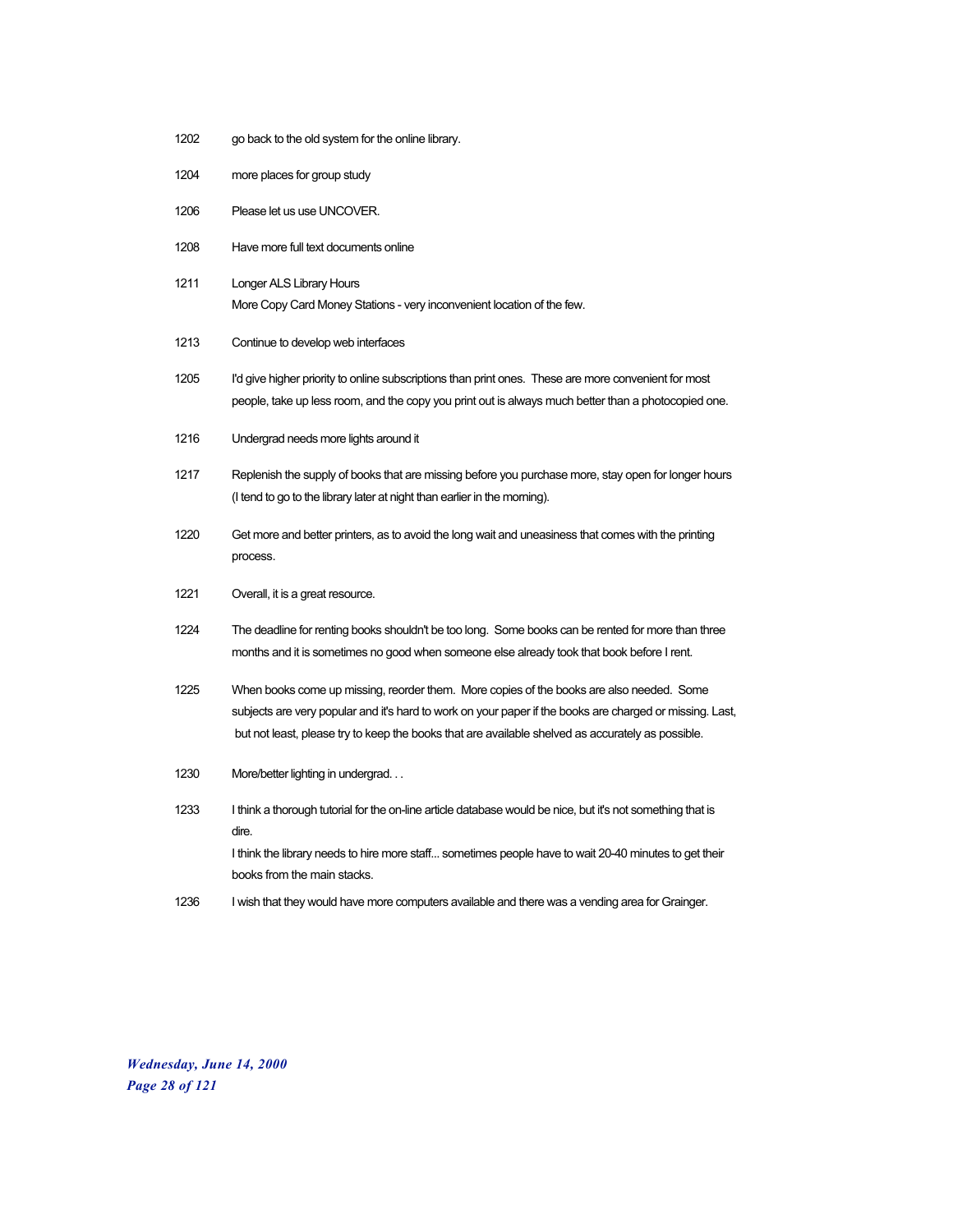## *Record\_id Q\_4\_3*

1237 A couple of months ago, I requested a book from SIU. After the book arrived, no one notified me, no email, no phone call. I found out when I called the telephone center. And they told me that I could pick it up. But I was told the book had not come in yet to the library checkout desk when I was trying to check it out. I am not sure if they will notify the people that request the books when the books arrive the checkout desk, which is reasonable. But according to the date the library actually received it from SIU, it took too long to reach the chekout desk. I was wondering if you could improve that. Thanks. 1243 Keep the undergrad open 24 hours. 1245 More group study rooms! 1248 Printing SUCKS in all the U of I libraries I have used. Please find some way to improve that. 1251 Turn the heat down and keep developing the web access. 1256 It would be nice if librarians were available after 5pm. An announcement should be made when books are no longer able to be checked out. 1249 I wish that the main library was less intimidating for undergrads as half the books I find online are there. Also to provide e-mail stations at each one... 1250 For the web online catalog, I'd suggest to improve the search capabilities by means of: - more elaborate boolean searches (several fields, library, language, etc), and use of wildcards - Since the libraries have defined zones to place the books, it'd be helpful to show in the search where in the library is the book. 1257 Incrase parking and later hours, and have staff more knowledgable... especially with pine. Also, on the computers at Grainger, please put a word processing porgram as well as excel 1258 Increase safety/theft deterrance; additional hours for late night studying - on weekends especially. 1259 Please take better care of the books in the main stacks. Otherwise, the library personnel are doing a wonderful job -- many thanks! 1262 Provide more straight forward instructions on the webpages for using the searching tools 1263 more staff 1264 Improve the web site, and make the Illinet Online more user-friendly, and make renewing materials online (well). 1265 Tell the Trustees and the administration that we cannot be a great University without a great library, and that we cannot have a great library without paying for it. Stop the cuts!!!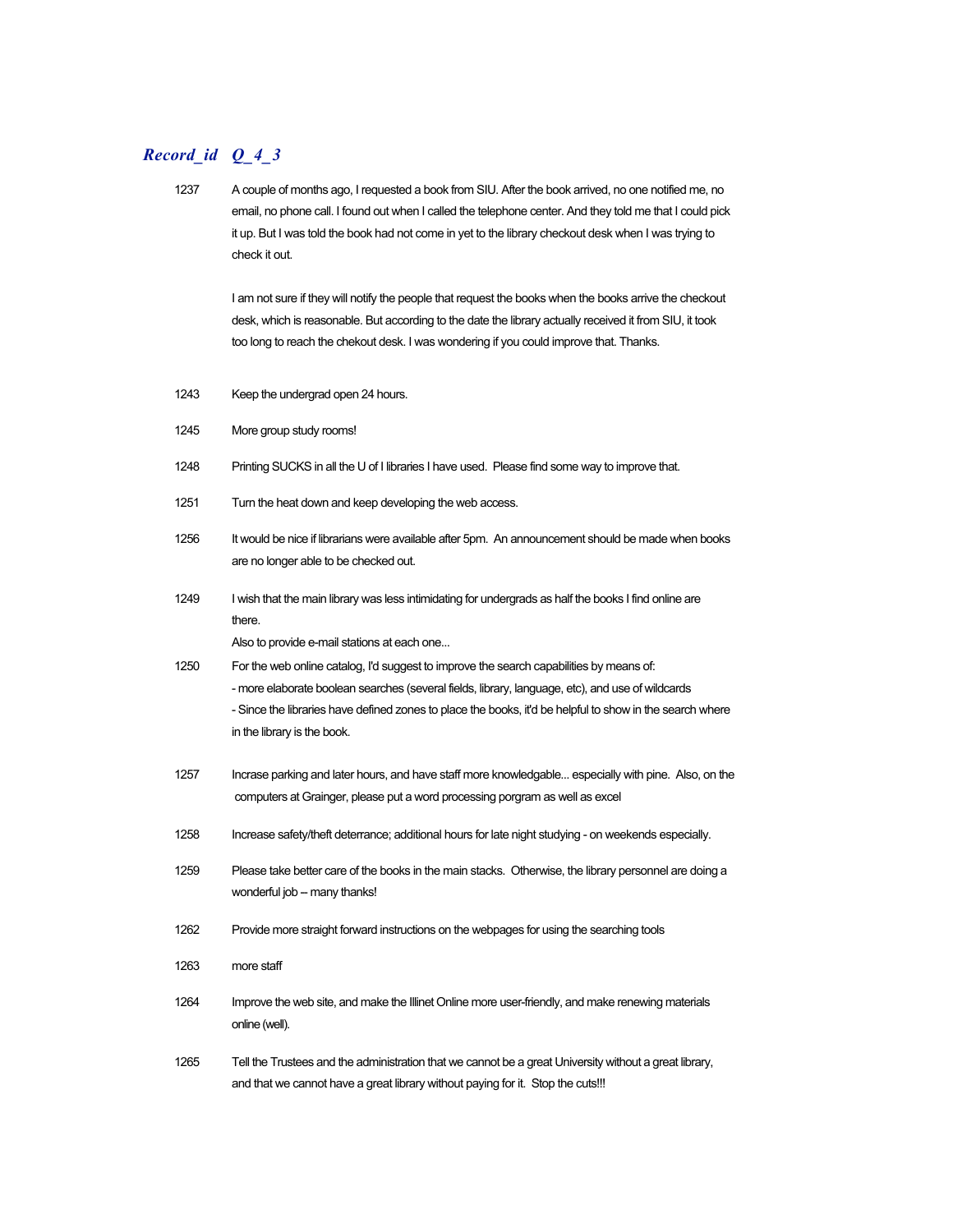| 1267 | *start collections for Social Work journals such as:                                                 |
|------|------------------------------------------------------------------------------------------------------|
|      | ADOLESCENTS, Journal of Social Work Administration,                                                  |
|      | *keep more journals for Social Work in Ed. library dating back earlier than 1995 would like to see   |
|      | collections from 1985 and up so that we don't have to go roaming through the stacks.                 |
| 1269 | none                                                                                                 |
| 1270 | Should always be someone from the staff at the circulation desk in Ricker. Sometimes I couldn't find |
|      | my book, and students working there did not care about that, and could not help me find them.        |
| 1271 | none available                                                                                       |
| 1272 | More help with navigating ILLInet online.                                                            |

### *Wednesday, June 14, 2000 Page 29 of 121*

## *Record\_id Q\_4\_3*

| 1273 | More hours.                                                                                               |
|------|-----------------------------------------------------------------------------------------------------------|
|      | More hours help staff is available.                                                                       |
|      | Should be open 24 hours during last few weeks of semester, not just finals week. Most research            |
|      | projects are due before the time the library opens 24 hours a day. I don't see why it needs to be open    |
|      | 24 hrs. during finals, that never made sense to me, all of the projects are done by then!                 |
| 1274 | increase the collection for control engineering. More books. All                                          |
|      | the Grainger lib. has now are mostly proceedings, magazines, journals.                                    |
|      | Upgrade the photocopiers. Accounting should be automatically done                                         |
|      | when students put their ids in the card slot. It is very frustrating                                      |
|      | to run out of money on the card when one needs to print the last                                          |
|      | two pages.                                                                                                |
| 1275 | Integrate all systems electronically together. Just like in my answer to suggestion in 4.2.               |
| 1278 | Don't take the computer lab out of downstairs Grainger Engineering Library.                               |
| 1279 | I would greatly like to see a resource office/library with intelectual property/copyright information and |
|      | resources. With trained people that can help in that area. As an advanced research university, great      |
|      | efforts should be made to help students in this areato foster the spirit excellence, challenge and        |
|      | support in our goal to put our education to use to advance into the world.                                |
|      |                                                                                                           |

1280 get more people who excel in each subject area and more printers are needed in all libraries...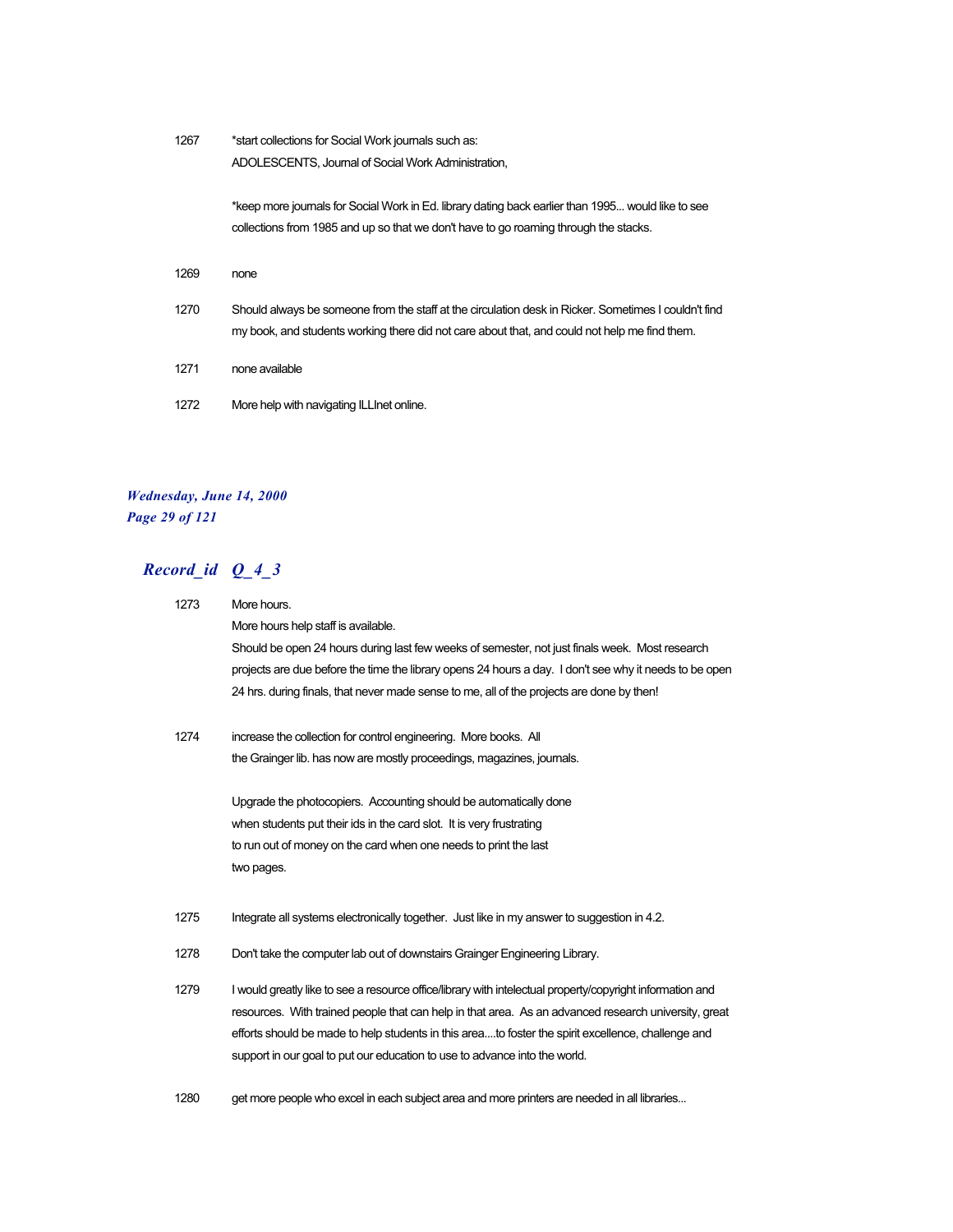- 1281 ?
- 1283 \* It would be great if Graigner Library would open on sunday mornings
- 1284 Put a directory at each entrance so people can find things.
- 1286 Increase library hours.
- 1289 4.2 above is my main concern.
- 1290 increase hours. make possible to seach under one database for jurnal articles instead of 1,000 different ones. possibility to get the articles needed remotely, via electronic delivery (pdf files come to mind).
- 1291 Continued funding for collection development, library buildings, library personnel. Library science (training in indexes, thesauri, etc) should be part of high school curriculum in all of U.S.A. -- I feel that many people at the U of I don't know how to use a library.
- 1298 Increase supply and certain widely popular periodicals are unavailable even at the undergrad.
- 1300 If possible, get more computers, because thats the way it is now.
- 1301 Put time limits on group study rooms in GRAINGER during finals week.
- 1303 I'd really like to see a greater effort made to replace lost books. I see no reason why books remain permanently missing when a list of lost books could just be extracted from the database.
- 1304 More work space in the lower level of the Chemistry library. That place is really cramped.
- 1307 Keep up the good work! I'll have to use the library system more often to come up with suggestions.
- 1308 Better training.
- 1317 increase library hours
- 1318 None.

#### *Wednesday, June 14, 2000 Page 30 of 121*

### *Record\_id Q\_4\_3*

| 1320 | Have you considered shelving theses and dissertations in the appropriate departmental libraries rather |
|------|--------------------------------------------------------------------------------------------------------|
|      | than in the stacks?                                                                                    |
| 1321 |                                                                                                        |
|      | Most of the people do not go to library to check out books, however they go there to study and chat.   |
|      | So I suggest building a place filled w/ computers, study rooms, and study desks (and less books but    |
|      | more magazines and videos)                                                                             |
|      |                                                                                                        |

1325 1) Fix library web interface - DROP JAVA/JAVASCRIPT menu on left of page - always locks up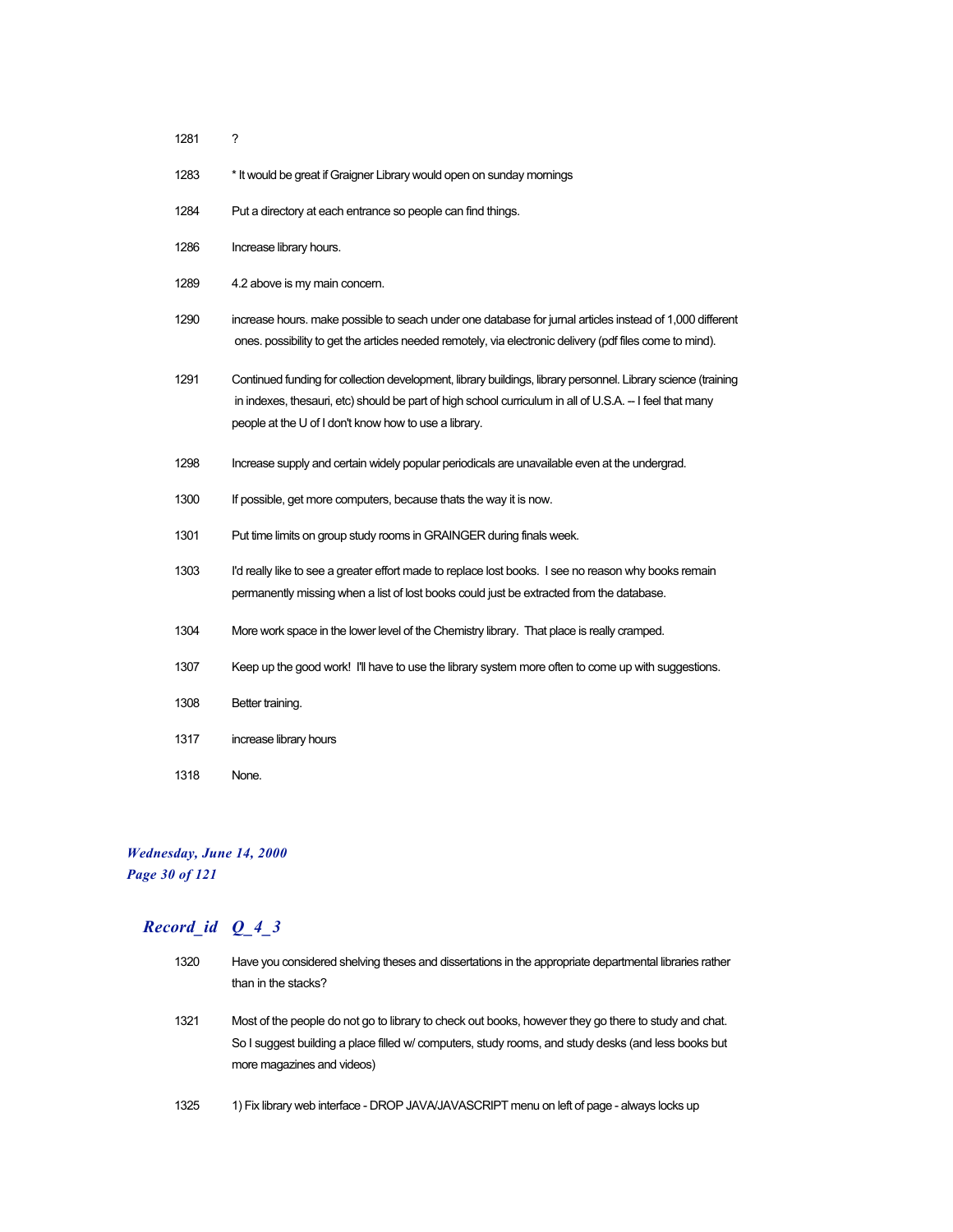computers! 2) More machines to increase value on copycard, so don't have to walk all over system just to increase value, and 3) put copycard interface on microfiche machines - after all, who carries around that many dimes?

- 1331 If library material was organized under more categories it would be easier for the user to find the item he is looking for based even if he only knows a limited amount about that item, but is allowed to search according to the category of information that he DOES know.
- 1332 Increase library hours -telnet-based library material search is sometimes hard to follow.
- 1333 none
- 1336 none
- 1337 Longer hours (later at night) I suppose this would make it difficult for staffing purposes though.
- 1347 online searches are hard for finding magazines and such. Ireally don't know how to improve it though.
- 1349 Make part of it open 24 hours
- 1340 In the case where you have done a search and your material is all over campus or in an inconvient location if it could be transfered to one location on campus (similar to how material can be transfered from other campuses to Champaign except this would be a on campus transfer).
- 1342 See 4.2, fix my doubts: 24/7 library schedule for all libraries in campus, rules should be enforced and consistent all around campus; for instance, the geology library allows drinks while grainger forbids any drink or food.
- 1343 The biggest suggestion I have is to make it easier for users to find exactly what they need without having to search through lists and lists of useless "hits" on a webpage, and without having to look through rows and rows of stacks.
- 1345 Providing an index of the journals available at each departmental library, providing an application process by which some responsible lowly undergrads could gain access to the main stacks, better instructions for the microform viewers (those things are really awkward at first), a really good site map for the library pages (the pages are massive sometimes, especially when you're looking for something specific).
- 1350 The Undergraduate Library would be better, I think, if it had more space for quiet, individual study. Generally, areas where people go to study in UGL are much fuller than they are at Grainger; obviously Grainger is enormous, so there is naturally more room for people to sit alone while studying. I just find I get more done at Grainger simply because I have more room and feel less distracted by traffic and other people working, so maybe you could add some extra study rooms to the Undergrad, if possible.
- 1353 None.
- 1355 See Above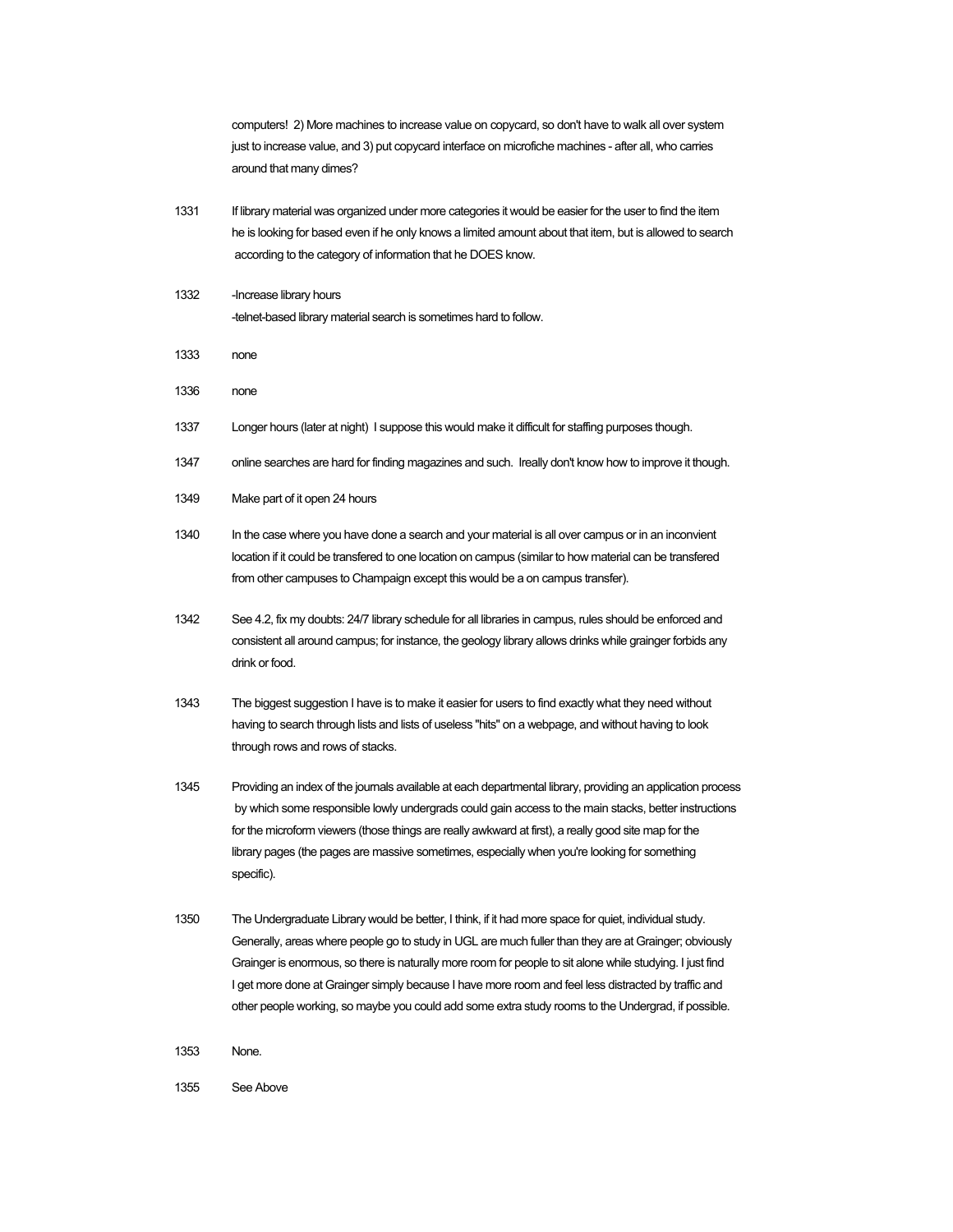- 1357 more seminar room
- 1363 Keep working on the internet stuff. A more readable, easier to use web page would greatly decrease the pains of doing research. Also, electronic archives of entire articles are a good idea.

#### *Wednesday, June 14, 2000 Page 31 of 121*

## *Record\_id Q\_4\_3*

| 1365 | Build more collections on some area. In general, I am very satisfied.                                                                                                                                                                                                                                                                                                                                                                                                                                                                |
|------|--------------------------------------------------------------------------------------------------------------------------------------------------------------------------------------------------------------------------------------------------------------------------------------------------------------------------------------------------------------------------------------------------------------------------------------------------------------------------------------------------------------------------------------|
| 1367 | longer weekend hours, maybe have grainger (since it is a nice facility) be open even later                                                                                                                                                                                                                                                                                                                                                                                                                                           |
| 1371 | The online stuff needs a total revamp. The web pages are confusing & difficult to use. I had such a<br>tough time finding the online journals. This holds true for finding anything online. Your systems don't<br>seem to recognise valid IDs for interlibrary loans! the telnet interface is antiquated.                                                                                                                                                                                                                            |
| 1372 | Shelve things in a logical alphabetical order. Also, non-vet school students want to the use the library<br>over the weekend but can't get inside the building. Can the vet med library get its own door or can the<br>building be opened by other students over the weekend?                                                                                                                                                                                                                                                        |
| 1373 | I think freshman orientation should include instructions and demonstrations on how to use the libraries<br>for basic services.                                                                                                                                                                                                                                                                                                                                                                                                       |
| 1374 | Things I would like are: longer hours, mandatory new student tour and information session (so that<br>other freshman won't be afraid), and better online updates on the whereabouts of books.                                                                                                                                                                                                                                                                                                                                        |
| 1375 | It would be nice to move beyond the telnet interface.<br>I would prefer the Physcis and Astronomy Library to<br>be quieter.                                                                                                                                                                                                                                                                                                                                                                                                          |
| 1376 | The Functional Foods for Health arena is a very hot topic these days and will continue to be for many<br>years to come. With this University being a forerunner in this field, I think that we should have more<br>resources available for this area of research. I also think that the interlibrary loan service needs to be<br>improved so that books and journal articles are recieved in a more timely fashion and if a resource<br>cannot be found or is not available, the person regesting it should be contacted right away. |
| 1377 | Use of library terminals for checking e-mail is becoming a problem at _some_locations. Not<br>surprisingly, it is always the SAME people who are the worst offenders. I work at the law library every<br>day. At times I am waiting to use a terminal for reference purposes and the person in front of me<br>using the terminal is reading personal e-mail - despite a sign on the monitor that clearly forbids the<br>practice, and despite availability of e-mail terminals reserved EXCLUSIVELY for law students less            |

than 50 feet away. These repeat offenders are just too lazy and inconsiderate.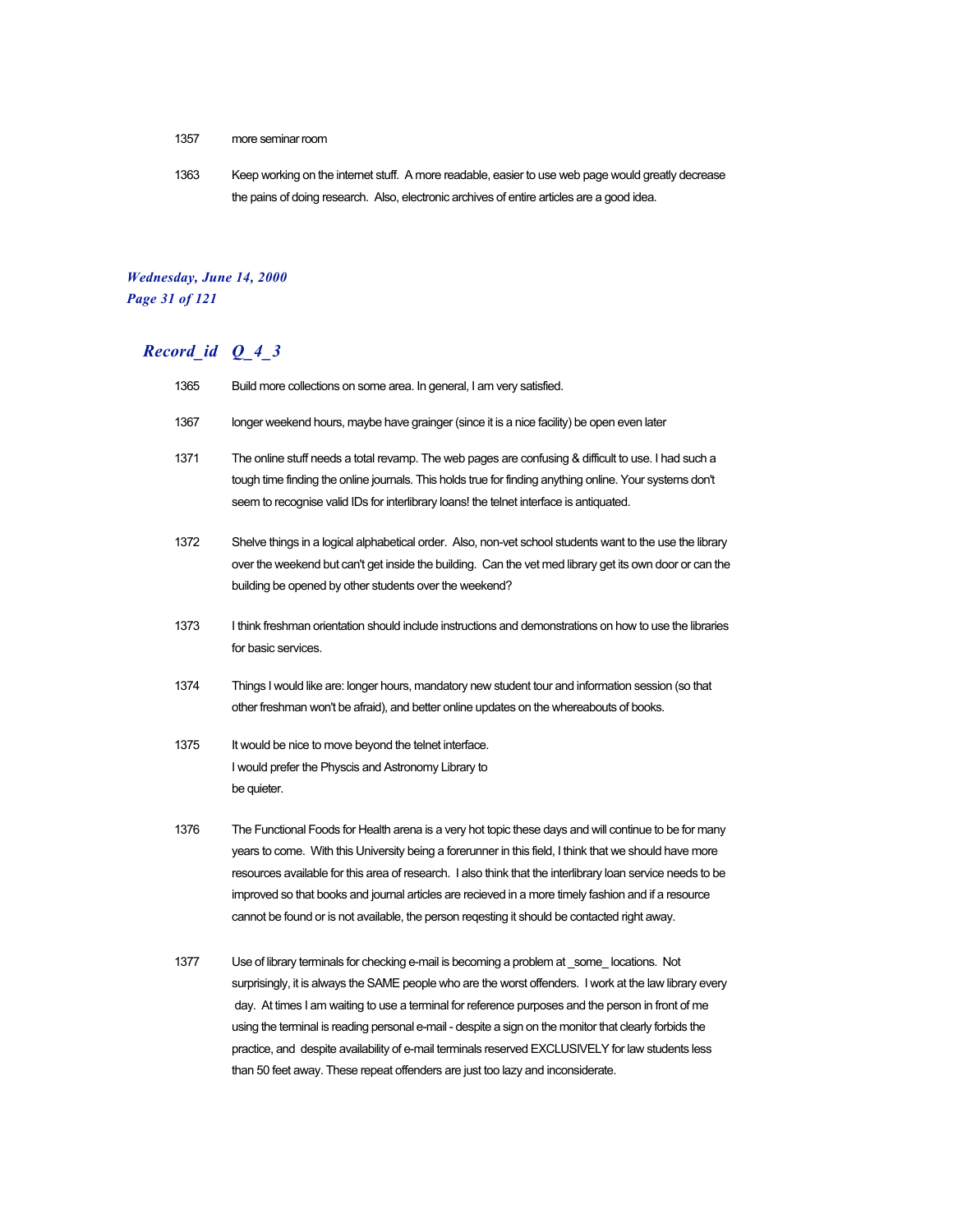But the opposite problem can also exist. I use the telnet interface to e-mail references to my account because there is no way to save the references on the screen when doing mulitple searches. One day while while copying the call numbers from my e-mail account, what appeared to be a senior librarian, very rudely asked if I was finished, implying that ANY use of e-mail is forbidden. (She had been waiting with a pa

- 1378 see above comments... Also computers in Grainger need word processing and spreadsheet software and should not be limited to just MS Office but other software types as well.
- 1380 Online search engines should not need training. Keeping things simple for first time users should be the goal, then let people advance to the harder searches as they wish to.
- 1383 Put more journal articles online.
- 1390 There should be a more general library for general knowledge materials for simple research.
- 1391 Improve search capabilities and increase hours of operation in the evening.
- 1395 increase teh schedule in friday and saturday night
- 1389 I wish more full-text documents were available online, as well as, and I know this is ambitious, but more stacks documents available online. Also, increasing hours, and hours of librarians until after-class hours (ie: 4-12 midniht) would be of help...and weekend hours! Opening at 1PM on Sunday is too inconvenient.
- 1393 Please have the Libary open earlier on Sundays! 1:00 p.m. is, in my opinion, about 3-4 hours too late.
- 1396 Add more staffing for music library.

#### *Wednesday, June 14, 2000 Page 32 of 121*

| 1397 | i think freshmen should be required to learn how to use every part of the main libraries such as taking a<br>freshmen orientation course, which is what ive seen at other universities. I think it would be much<br>more helpful. |
|------|-----------------------------------------------------------------------------------------------------------------------------------------------------------------------------------------------------------------------------------|
| 1398 | Make it more accessible (see 4.2)                                                                                                                                                                                                 |
| 1400 | The library needs to update the computer services available as well as add more computers. The lack<br>of PC's in the undergraduate library is a growing problem. Who wants to use a Mac other than for<br>e-mail?                |
| 1405 | Keep the various libraries open longer.                                                                                                                                                                                           |
| 1408 | Maybe you should give some tutorials more of ently in order to teach people how to use all the facilities<br>in the library                                                                                                       |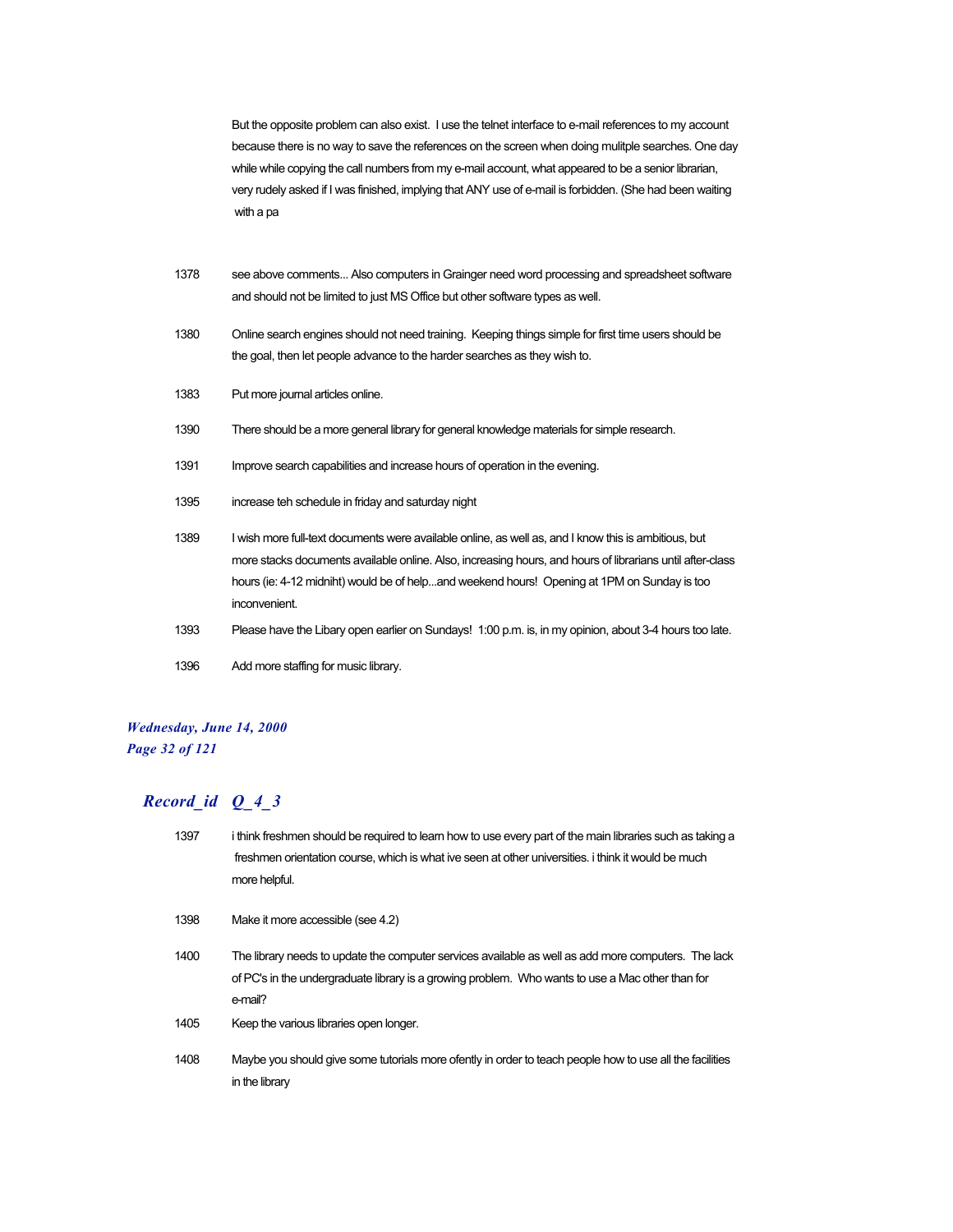- 1410 make more things available by full text on the web
- 1411 Following my previous comment, I'd suggest additional computers in the stacks, more working copy machines (and card/cash machines). It would be nice to have a more conspicuous presence of staff, even in the nether regions, and especially during evening hours.
- 1412 The library is absolutely enormous and somehow it needs to be brought down to human scale again so that it feels more accessible.
- 1415 Train people better, and pay for good workers. fire those who are not doing a good job. Provide diversity training for staff.

Rehaul the webpages and get a new telnet search. This one is really really bad for how expensive it is.

- 1416 More training o nhow to use ILLINET online library!
- 1425 None
- 1421 Just improve the overall production of the library and continue to find ways to improve and facillitate research.
- 1428 Improve the online catalog and methods of searching library materials.
- 1431 More cheese, less dogs.
- 1432 It would be extremely convenient for students if the hours on weekend be extended because that is the time a lot of grad students stay there doing research
- 1433 Increase the hours!
- 1435 The Commerce Library needs to update and include more material and sources.
- 1436 i never had any sort of orientation to the library and was afraid to use it most of my freshman year. i didn't even know about self-guided tours or anything until a few years later. publicize these and/or make them (optional) part of classes.
- 1437 Have Grainger open until 3 in the morning!!!! I am not alone on this and I know that the buildings resources would be used during those hours. Still end checkout at 12, but have a very small staff keep the lights on and doors open until 3.
- 1438 I hope there are more options for xeroxing, such as increase or decrease the size of pages, 2-sided xerox. In addition, the rate is a little bit too expensive. I suggest to decrease the rate for buil amount of xerox.
- 1439 Have some orientation/training classes so that students feel more cofortable coming to the library.
- 1441 more e-journals increase the holdings in popular immunology journals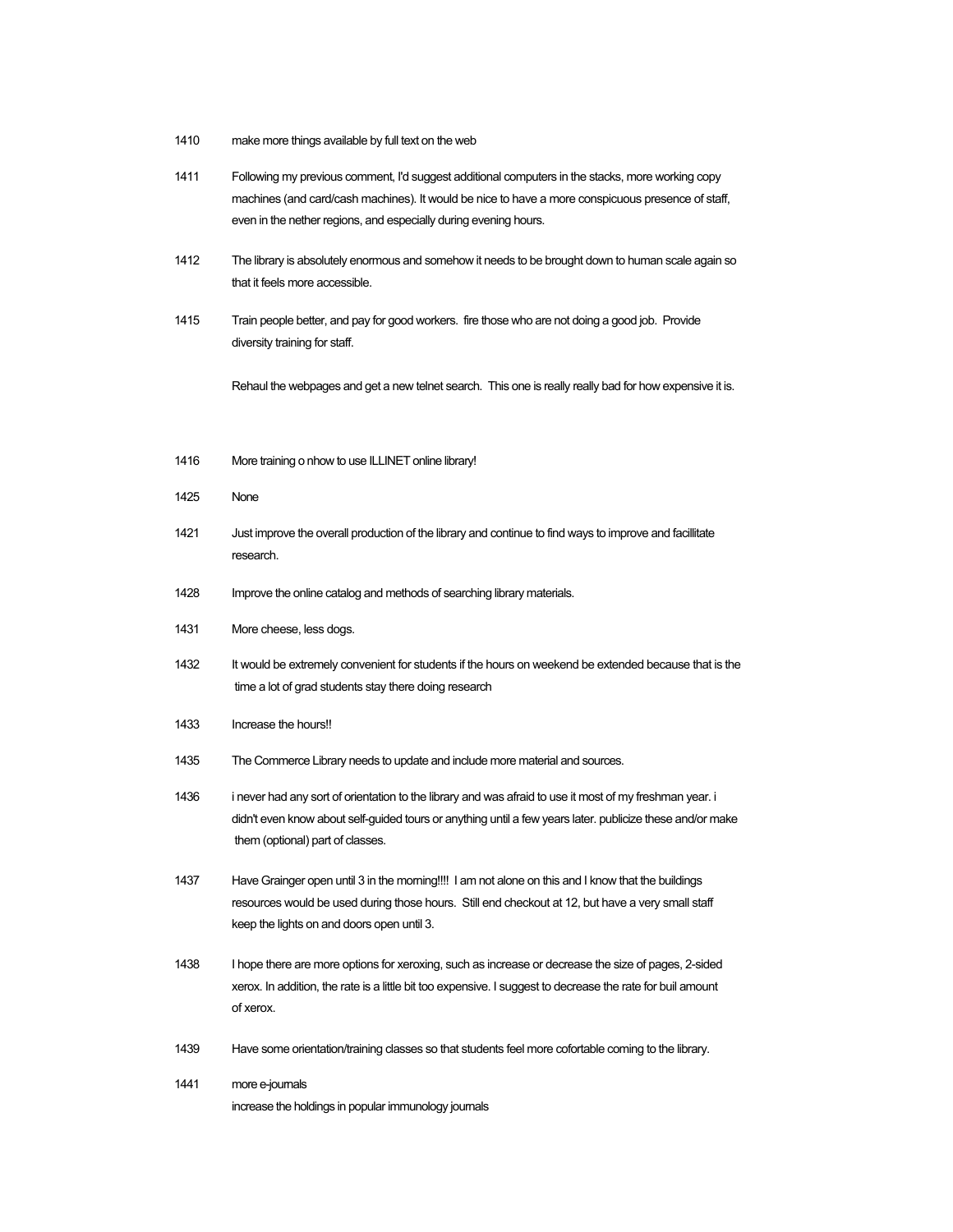## *Wednesday, June 14, 2000 Page 33 of 121*

## *Record\_id Q\_4\_3*

| 1444 | No.                                                                                                                                                                                                                                                                                                                                                                             |
|------|---------------------------------------------------------------------------------------------------------------------------------------------------------------------------------------------------------------------------------------------------------------------------------------------------------------------------------------------------------------------------------|
| 1445 | develop more convinient web-based search system<br>electronical journal or text                                                                                                                                                                                                                                                                                                 |
| 1447 | Expand hours!                                                                                                                                                                                                                                                                                                                                                                   |
| 1452 | More hours! Better studying facilities at the Undergrad library, like possibly group study rooms.                                                                                                                                                                                                                                                                               |
| 1453 | more books                                                                                                                                                                                                                                                                                                                                                                      |
| 1454 | more hours,                                                                                                                                                                                                                                                                                                                                                                     |
| 1455 | keep up the good work, the library was great for me when I needed materials, mainly because I've had<br>a lot of experience with libraries and library materials. I think the Library system should focus more on<br>providing better opportunities and easier processes for students who have no idea how to use the<br>library system                                         |
| 1459 | (see above)                                                                                                                                                                                                                                                                                                                                                                     |
| 1462 | It should be more quiet and open later.                                                                                                                                                                                                                                                                                                                                         |
| 1464 | Improve service attitude of undergrad students working at circulation desks in various libraries. A little<br>professionalism goes a long way.                                                                                                                                                                                                                                  |
| 1465 | longer hours                                                                                                                                                                                                                                                                                                                                                                    |
| 1458 | Try to fix the online catalog so it produces all possible results like an online search engine does. I<br>would like to see the hours for departmental libraries extended on weekends. The only free time I have<br>on weekends is in the evening and I find that the library I need to use is enver available after 8pm. Two<br>more hours of library time would greatly help. |
| 1460 | More walkup computing ports<br>Simpler web pages<br>Longer hours                                                                                                                                                                                                                                                                                                                |
|      | Better photocopiers, or better yet, more electronic journals                                                                                                                                                                                                                                                                                                                    |
| 1472 | Find the lost books and speed up the process of getting them from the stacks                                                                                                                                                                                                                                                                                                    |
| 1474 | Easy-to-access information on how to use the Library, Internet Resources, etc.                                                                                                                                                                                                                                                                                                  |
| 1475 | I propose a solution to my complaint in 4.2: Have a two or three teered system: a reserve book could                                                                                                                                                                                                                                                                            |

be on a 2 hour, 1 day or 1 week loan schedule. It is kind of silly that one can take out a book for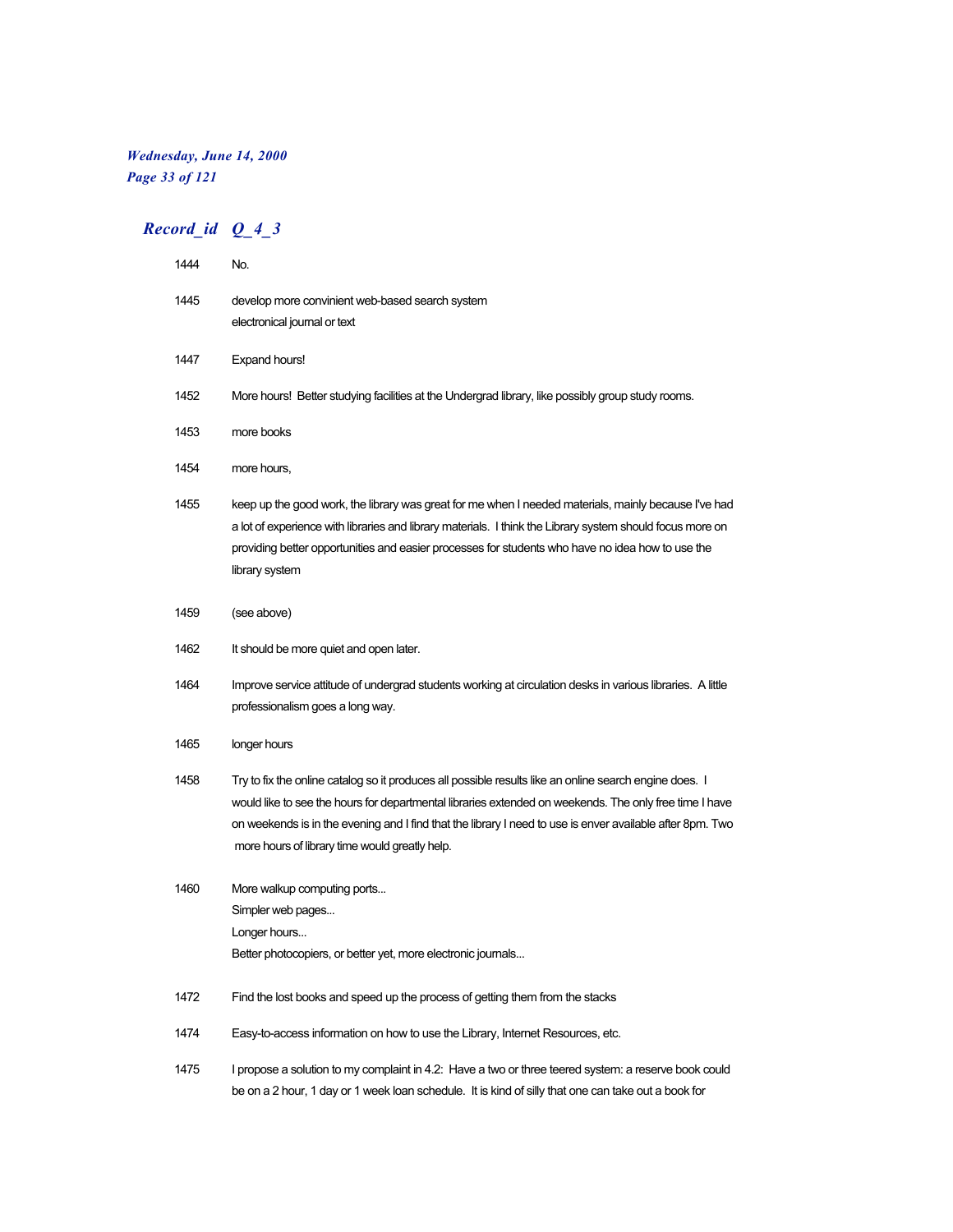either 4 months or 2 hours with nothing inbetween.

| 1476 | None.                                                                                                                                                                                                                  |
|------|------------------------------------------------------------------------------------------------------------------------------------------------------------------------------------------------------------------------|
| 1477 | Keep on working towards providing such an extensive collection                                                                                                                                                         |
| 1478 | I would like to have a library open more hours.                                                                                                                                                                        |
| 1481 | The interface has to go. The current one is actually harder to use than the one before.                                                                                                                                |
| 1485 | Please introduce the libraries and their multi-functions to the public more.                                                                                                                                           |
| 1486 | make full text articles available on line to be emailed                                                                                                                                                                |
| 1487 | more e-journals, allow the researchers access to the journals websites<br>allocate funds to allow a limited number of lonesome doc retrievals per month/year<br>prioritize the journals subscribed to according to use |
| 1490 | Find something better than DRA for library catalog services.                                                                                                                                                           |

## *Wednesday, June 14, 2000 Page 34 of 121*

| 1493 | Lengthen the hours during the week.                                                                                                                                                                  |
|------|------------------------------------------------------------------------------------------------------------------------------------------------------------------------------------------------------|
| 1494 | Hire more workers reshelving the books. MORE MORE MORE WORKERS!!!                                                                                                                                    |
| 1495 | open the libraries earlier on Sunday. 1:00 is a little late                                                                                                                                          |
| 1497 | see above#1 and #3 are my major concerns                                                                                                                                                             |
| 1499 | offer classes to train undergrads on how to use the catalog                                                                                                                                          |
| 1502 | It would be nice if we can have more computers!                                                                                                                                                      |
| 1504 | More open hours (about half of the graudate students works more efficiently during late night). Suggest<br>open ~24 hours a day.                                                                     |
| 1505 | Longer hours on weekends                                                                                                                                                                             |
| 1507 | Provide more study areas and the librarian should try to be as helpful as possible.                                                                                                                  |
| 1508 | Some of the nice grouped chairs (near magazines, and downstairs) are badly worn out. It would be<br>nice to have replacements.                                                                       |
| 1512 | provide more group study areas to cut down on chatter.                                                                                                                                               |
| 1513 | Why are old volumes of journals removed from departmental libraries? Specifically, I have needed<br>volumes of 'Science', a very important and popular journal, from the early 1980's. However these |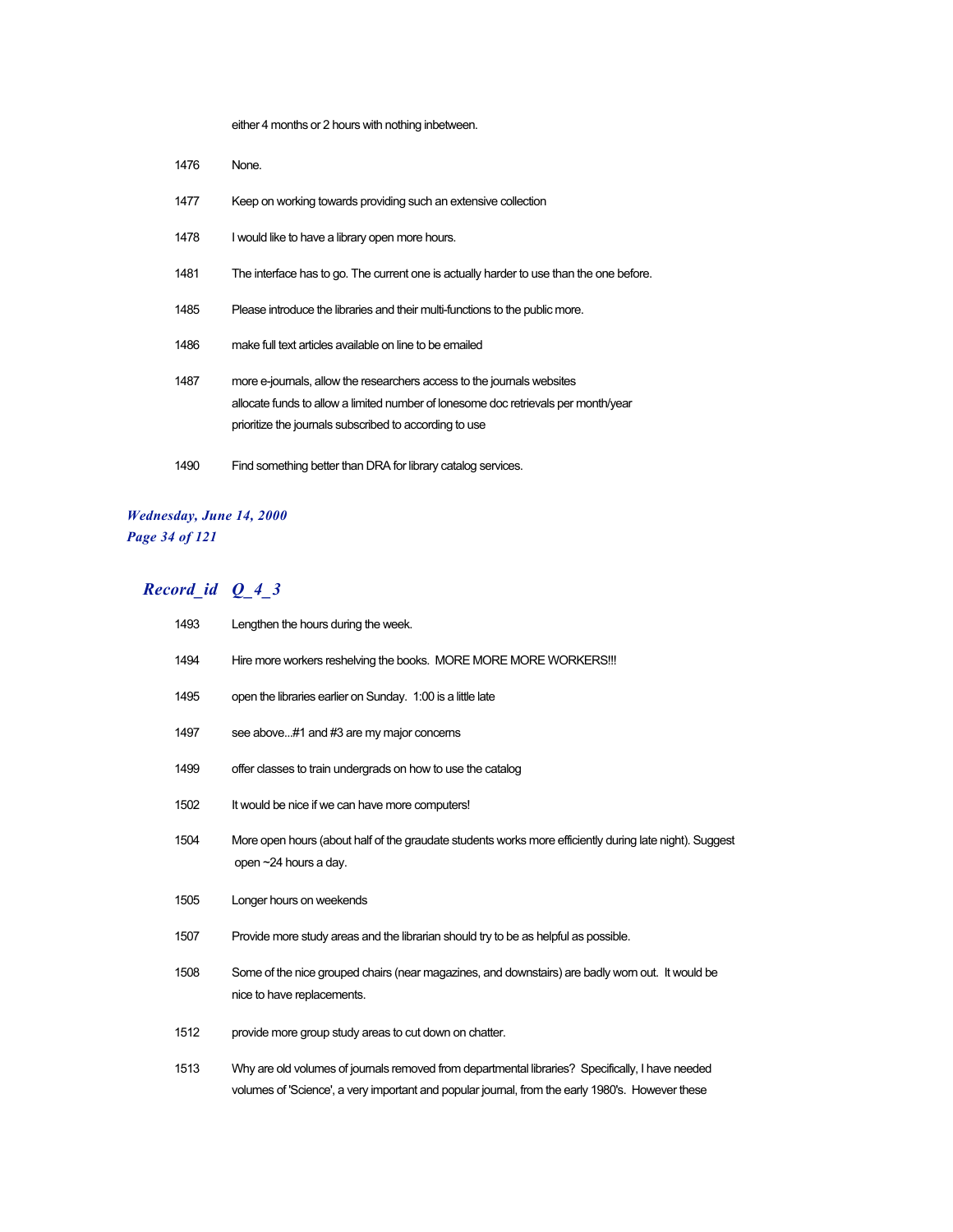volumes are not available in the Physics/Astronomy library. The volumes are obviously somewhere, since the library has a subscription to it. I can see removing very old volumes to make space on the shelves, but only maintaining the past 5 years seems a little rediculous.

#### 1518 more computers

| 1519 | during freshman orientation, have a specialpart on the library, so they know how to use it to their |
|------|-----------------------------------------------------------------------------------------------------|
|      | advantage. Show them the different sections and teach them how to use the web to do research.       |
|      |                                                                                                     |

- 1520 I don't like using copy cards. You can only add money at a few locations. There needs to be more.
- 1522 give more tutorials on how to use the computer stuff, provide more sources online

1526 The online catalog is very good. But there is still a lot of scope for improvement. I think this is going to be the most used service in the future.

- 1527 need for more computers and computer assistance
- 1530 Open more libraries until at least 3 in the morning.
- 1531 Improving the online catalog so that it is more simple to use. Storing books such that library users can locate them in the stacks more easily.
- 1535 Centralize the information gathering process, links to resources!
- 1542 More study space, similar to Granger.
- 1536 keep up with Web and database technologies and train new students how to use such resources effectively. this is a crucial point for the future of library sciences. try to have as many materials as possible available in electronic form (as .pdf files or similar). reduces volume of printed material.

#### *Wednesday, June 14, 2000 Page 35 of 121*

## *Record\_id Q\_4\_3*

1537 Please don't cut-back on spending - the UI library is one of the best resources for students. The fact that I can get obscure journals in the math library has really helped me in my research. So, please keep the journals and books coming! And give the librarians raises :) They have always been wonderful to me!

1539 1. Main lib is not safe at all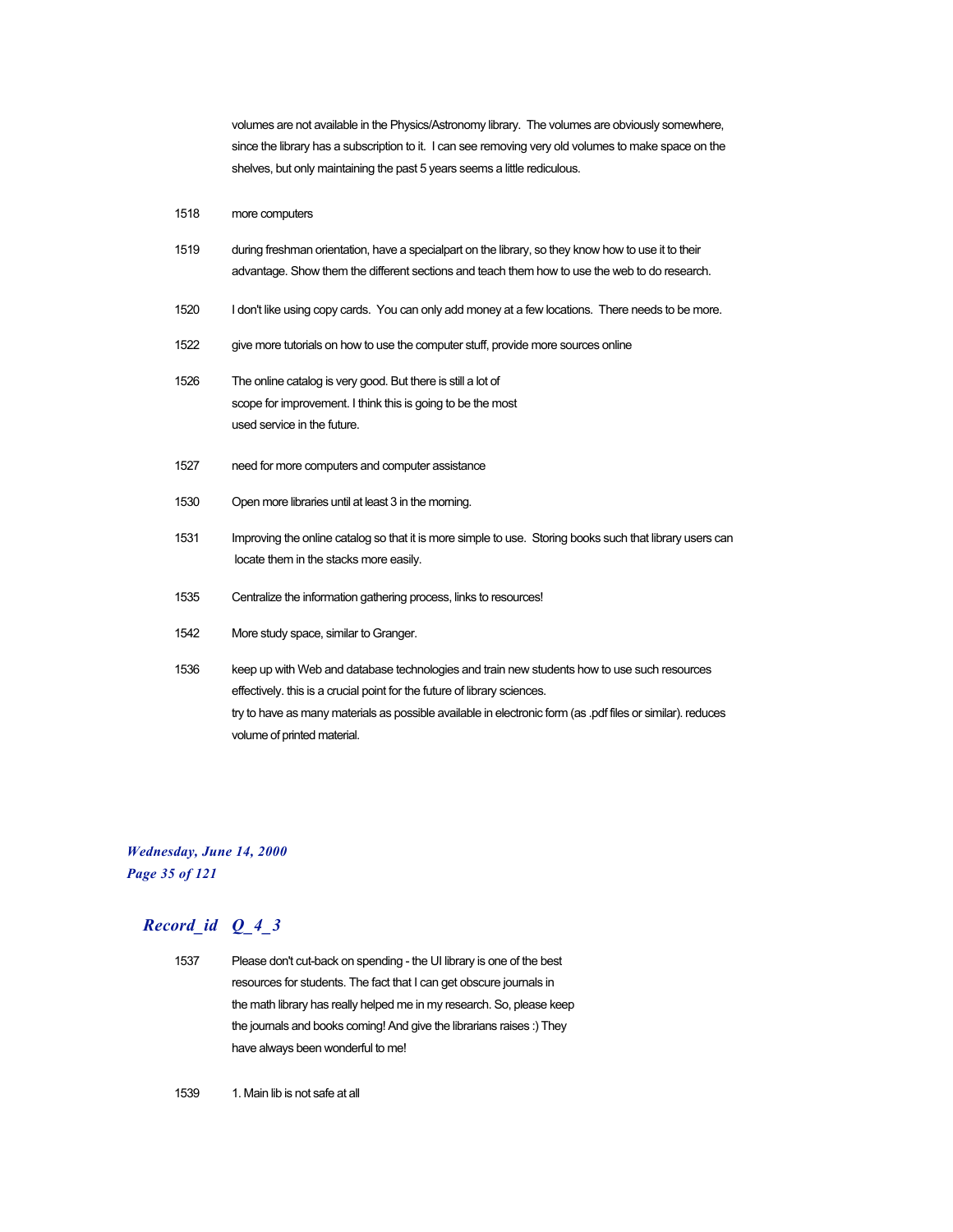2. hope most copy machines can enlarge and decrease the copy size and can do double-page copy 3. there's no room for groups to watch videos 4. hope can borrow videos for few days 5. hope can get a requested book sooner. I requested a book which was available in commer. lib about two weeks ago and still didn't get any message about the book.....

1541 There is a grand total of one copy machine on the first floor of Grainger, which just happens to be where all the current journals are and where all the reserve material is. Duh! Guess where copy machines are needed most! Also, Materials Science books are all split between three different floors even though they are right next to each other in the Dewey Decimil system. And you have to walk \*away from\* the elevator, all the way to the end of the library just to find out what books are on what foor. Don't you think that information should be near or in the elevator? I really think that Grainger is designed to discourage people from using books, and to encourage people to talk loudly.

- 1543 Maybe have a few more workers to retreive books quicker.
- 1545 It's very difficult to find help. The library people never want to help. They walk away when you are trying to talk to them.
- 1547 please educate the undergrads at orientation or something.. so many are ignorant (most of my friends!) about how to use the terrific resources available more study space is always great!! please maintain or replace copy machines a more common system among departmental libraries
- 1548 put the articles online so that when you do a search, you can just pull up the article easily
- 1549 Add more computers!
- 1550 Bring in more updated books.
- 1556 Allow access to library 24-7.
- 1558 Extend the hours of some of the departmental libraries and add more copy machines and maybe coin machines near them.
- 1562 Include more information on the libraries to incoming freshman. Things such as the diffrent types of libraries and their locations.
- 1577 make things like criticisms on books easier to find
- 1559 I think it may be time to get some new study corrals or at least give them a good scrubbing. Some people have a tendency to write offensive material on the desks which I don't find acceptable at such a prestigious library.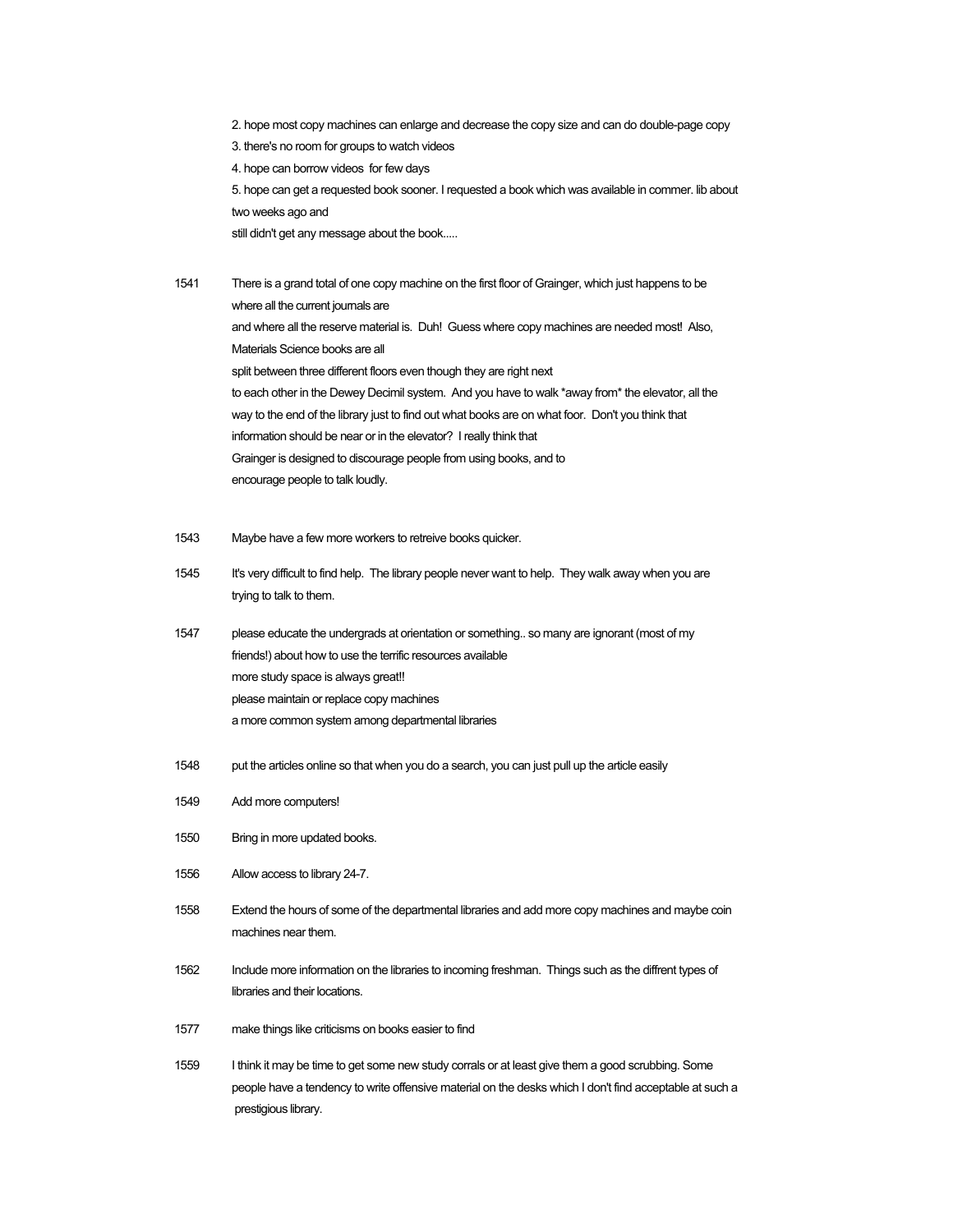1564 More CD's of great American orchestras, MUCH more complete selection of recordings (I'd like to see a good portion of the Schwann catalog represented in the library), sheet music, and scores in the music library. These are essential to the quality of education in the music school.

#### *Wednesday, June 14, 2000 Page 36 of 121*

### *Record\_id Q\_4\_3*

- 1571 For interlibrary loan of papers, use electronic distribution to speed up the process. Increase online access to more FullText journals. Replace OVID with better search engines. Have a search engine for FullText journals. Increase number of copies of popular books (e.g. reserve one copy at the library at all time.) Revamp library web pages (make links that are often used directly accessible from the library home page.)
- 1572 I have been unable to renew books online that were borrowed from a non-UIUC library. I'd like to be able to do this and not have to make a phonecall.

Also, It'd be WONDERFUL if we could receive email reminders when a book is about due. I would prefer this to the printed notice that usually arrives LATE in the mail.

- 1574 I don't think there is much to improve personally..I am really satisfied with the University of Illinois Library.
- 1578 Extend hours and add more search features
- 1579 I cannot think of any.
- 1580 I would like more paper/journals available in electronic form, the ability to copy the electronic file instead of only being able to print them, and also for the papers/journals that are available on cdrom, making them accessible through the web/internet to students.
- 1584 More online journals. They save a lot of time, can be accessed at any time and the print quality is much better than photocopying. I'd like copiers to be distributed throughout the shelving areas. Rearrange biolibrary, and perhaps, organize/clean or paint it! Expand psych library.
- 1589 more computers in library
- 1593 Keep up on the best sellers so that people can get books for enjoyment purposes as well.
- 1590 I like the library but it would be so much better if the copy machines were not always out of order and if the librarians could be quiet.
- 1596 My first suggestion is to connect the microform reader/printers to the copycard system. At least the ones in Education & Social Sciences are not; instead coins are needed. This is quite inconvient when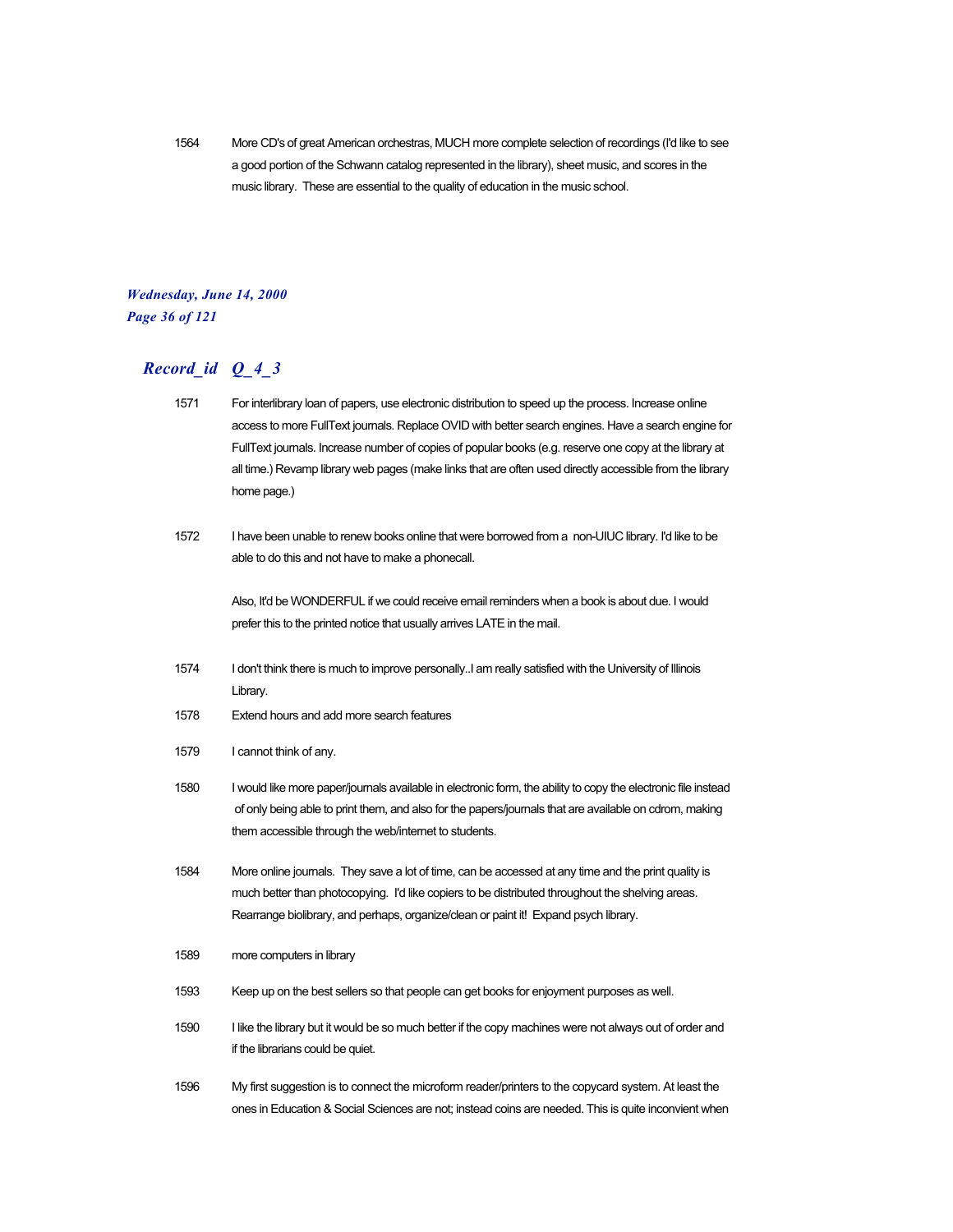there are many pages to print.

A friend of mine pointed me to a way to access newer mirofiche docs on the web, but I didn't know it from the library. This should be publicized - put signs by the microforms.

1598 1) Notify via e-mail that books are coming due; include a link that automatically renews the books; limit # of renewals.

> 3) Get librarians that HAVE A CLUE or else replace them w/ machines. (I'm not joking, many of them are totally clueless.)

4) Stop screwing up my library account and then fining me because I can't renew my books on-line until I've begged someone to fix it (ok, that's a personal gripe!)

5) Illinet ONline is still good and phenomenal when it was introduced way back when (I've been using it since 1991), but it's time to shake things up with good, reliable, integrated web-based services that JOe Schoe the computer-challenged Amazon.com-head can handle. Look at the big guys on the web and emulate them; think integrated and make it work. Roll all library services into a "my library" page for each person that shows account info, etc. --tcornish@uiuc.edu

- 1600 Increase online access to more FullText journals. Get IEEE CD-Rom collection at Grainger on-line. Stream-line the library web pages and make often used links directly visible from the home page. Increase number of copies of popular books and reserve one copy at the library at all time.
- 1603 overall, good job!
- 1608 make main webpage easier, still don't understand what are the searches are for
- 1609 Find a way to allow students to check out magazines. Many art students need to scan in images from magazines, and students are only allowed to photocopy pages. Just aweful.

#### *Wednesday, June 14, 2000 Page 37 of 121*

| 1611 | improve interlibrary loan.                                                                            |
|------|-------------------------------------------------------------------------------------------------------|
|      | perhaps subscribe electronically to those journals we have to send for off campus so that we can just |
|      | download articles off the web                                                                         |
| 1613 | Need an on-line video of how to use the system so I can watch from my home computer.                  |
| 1618 | Just keep up the good work!                                                                           |
| 1620 | Improve web searching                                                                                 |
| 1624 | <b>None</b>                                                                                           |
| 1627 | Get another microfilm reader/printer for the music library. Get more e-mail terminals for the music   |
|      | library. Teach people how to use the online catalog and web resources.                                |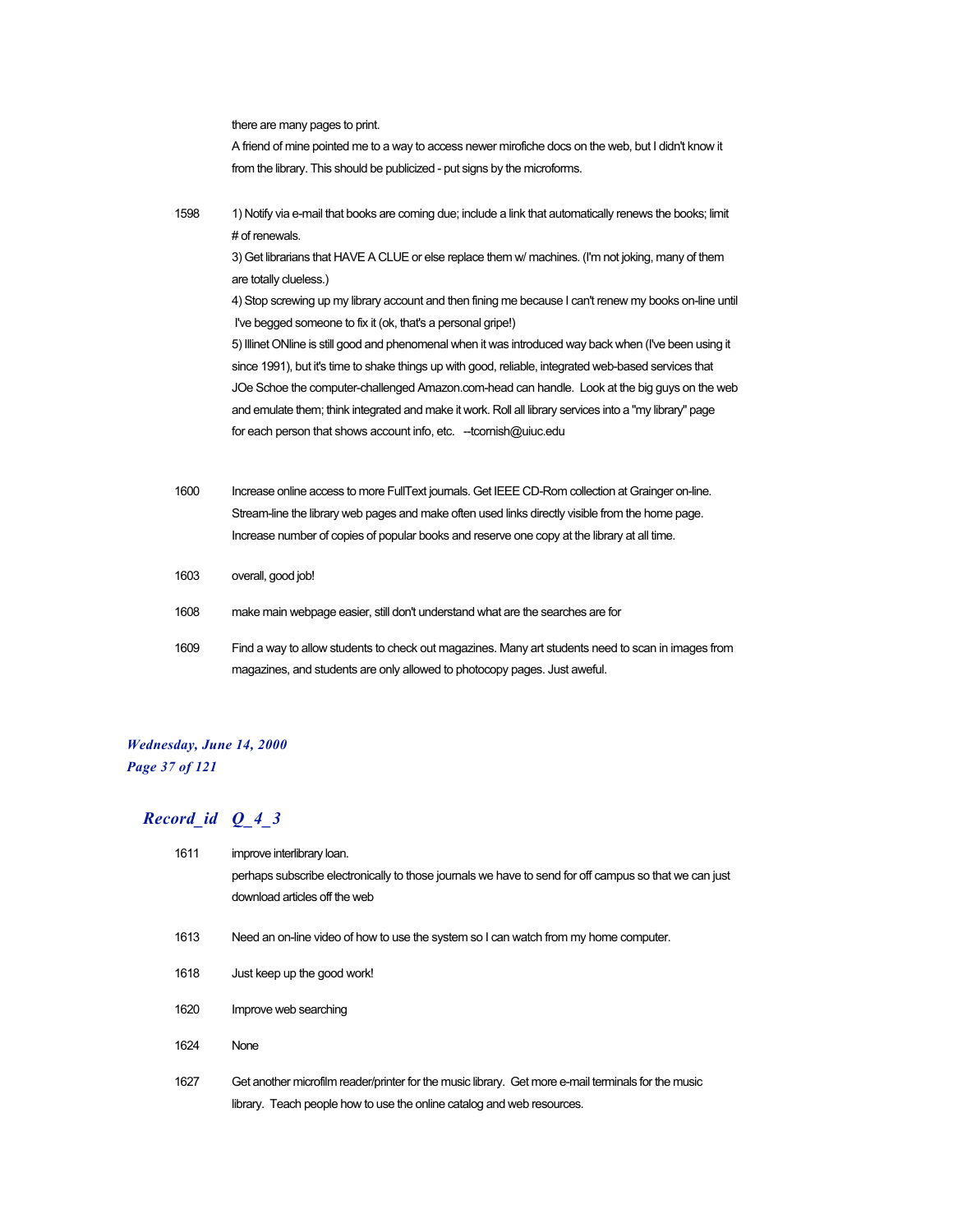- 1629 Extend the library hours
- 1631 Fix the copy card system. Every time I have been in there trying to get materials it has been a pain. Maybe the electronic delivery of resrve items would solve some of these problems.
- 1632 LONGER HOURS .... and better trained staff (at least in the Chemisrty library)
- 1636 Increase the monies to purchase more journals. (Math Library)
- 1637 Open the library earlier on the weekends. That would be the most important thing I could think of.
- 1640 More remote student study areas like in grainger.
- 1643 Please improve the SPEED in the ordering of copies of articles through Interlibrary Borrowing. 2-3 WEEKS IS TOO SLOW! I understand that response may vary depending on what articles and the number or requests. Most assignments handed in class are due usually within TWO WEEKS. I cannot wait for copies of articles to come in that late.
- 1644 more training for all staff library staff members--evening workers included keys for grad students
- 1645 maps?
- 1647 make all the libraries come closer together, make books easier to find, more magazines and such available online
- 1648 renovation in the older libraries (music)
- 1649 More lights or something in the tunnel from the undergrad to the main library. it looks deserted and abandoned. mabe a some murals or something will give it some life.
- 1654 expand the CCSO lab.
- 1657 Make it easier to find journal articles (ie where are issues that are between 1 year old and 5?). More group study rooms would also be appreciated.
- 1660 1) make the jounmals online . 2) optimize the hours during which export info services are availble
- 1663 I'd like to see a wider variety of fiction books in the Undergrad library.
- 1665 Increase more individual studying rooms
- 1658 Orientation sessions for new/transfer students which, if they are already available, might be better publicized in the new student info.

*Wednesday, June 14, 2000 Page 38 of 121*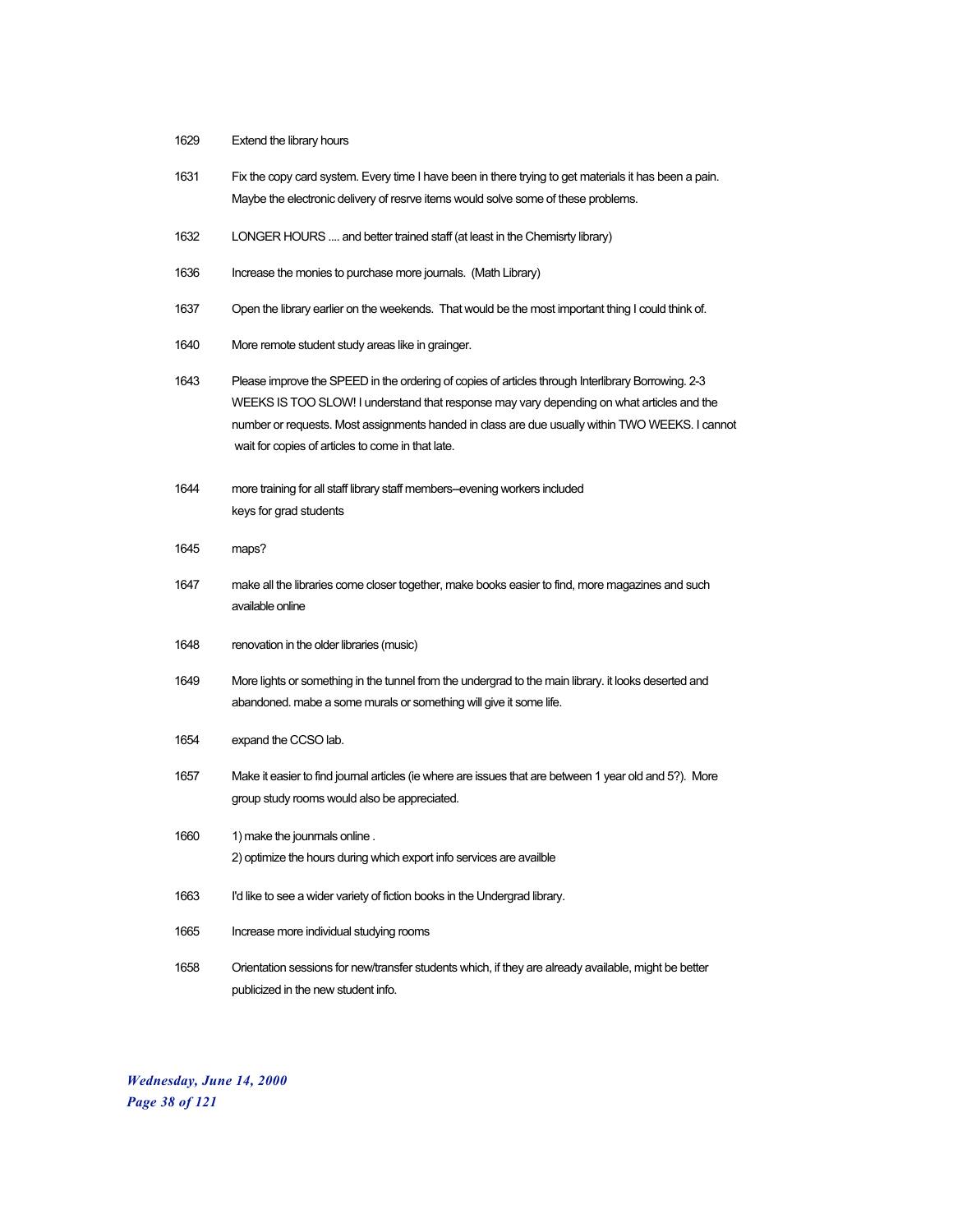## *Record\_id Q\_4\_3*

1662 (1) The main library webpage at www.library.uiuc.edu is confusing and difficult to use. I often do not know where to find what I am looking for, and I find the available links confusing. The java navigator bar makes the page take more than 30 seconds to load--much too long. The website should be completely redone--without java--and field tested.

> (2) Most library copy machines have the reduce key disabled. The only reason I can conceive for this is so the copy machine company can make more money. This is a terrible lesson to be teaching students, and the library should not allow it.

> (3) The university librarian needs to be unflagging in her conviction that the library is the intellectual center of the university and needs to be well supported. She should say this frequently, both in Urbana and to the legislature in Springfield.

By the way, I noticed a couple of typos near the top of this survey form (of course I can't find them now!). You might want to proofread it a l

- 1666 More staff in the stacks, in particular for reshelving promptly! Books that I know are in the library cannot be located, simply because no one has put them back in place. This is absurd. Have libraries in the humanities (Mod. Lang., philosophy, English and classics) on the same floor, next to each other. Do not sacrifice the print collection for the sake of modernization. Books must always come first in a library!
- 1668 I don't really know, I think the library system is pretty darn good.
- 1672 Advocate a university-wide library fee and use that money for suggestions above.
- 1673 Investment in the electronic libraries
- 1675 1. 1 search engine. Use color coding for libraries, availability, etc.
	- 2. Require an I-Card to enter EVERY library.
	- 3. Keep 1 decent sized library open 24 hours.

4. Get those magazines on the shelf quickly. Maybe more copies of the popular ones. Q's email me: mhilger@uiuc.edu

- 1676 1. 1 search engine. Use color coding for libraries, availability, etc.
	- 2. Require an I-Card to enter EVERY library.
	- 3. Keep 1 decent sized library open 24 hours.
	- 4. Get those magazines on the shelf quickly. Maybe more copies of the popular ones.
- 1678 Concerning the biology library make the appearance of the library more updated.
- 1680 Buy more books and subscribe more Journals.
- 1682 Keep up with the technology at all times!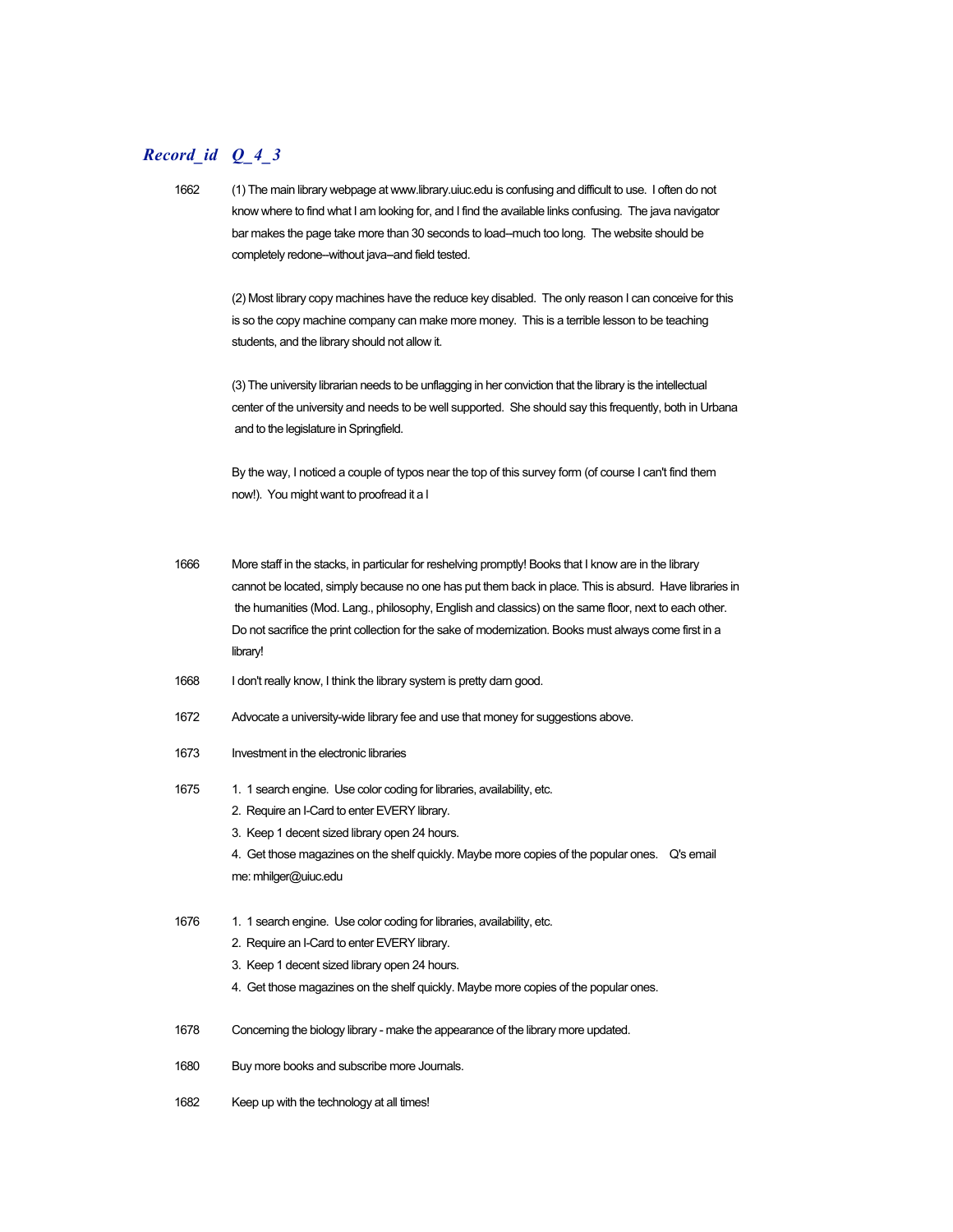| 1684 | I think it's good. Maybe stay open 24 hours a little more often? I'm not sure what your hours are<br>now. OR keep at least a small part of the library open 24 hours. I don't know I'm just shooting<br>off ideas, it's all very really well taken care of already. |
|------|---------------------------------------------------------------------------------------------------------------------------------------------------------------------------------------------------------------------------------------------------------------------|
| 1688 | There is no real big improvement neccessary.                                                                                                                                                                                                                        |
| 1691 | Earlier opening on Sunday.                                                                                                                                                                                                                                          |
| 1695 | Improve the online catalogs.                                                                                                                                                                                                                                        |
| 1696 | The Uofl Libraries definitely need to stay open later. Staying open only until 12 and 1 o'clock is very<br>inconvenient!                                                                                                                                            |
| 1697 | I rarely need any material from the library so i dont use it. It is quite a meanacing library (i speak of<br>undergrad and the grad) I am pretty afraid that if i did need anything i would have a hard time finding<br>it. But that may just be my own bias.       |
| 1698 | See above                                                                                                                                                                                                                                                           |

### *Wednesday, June 14, 2000 Page 39 of 121*

| 1699 | I have no suggestions other than to phase out the telnet Illinet Online system.                                                                                                                                                                                                            |
|------|--------------------------------------------------------------------------------------------------------------------------------------------------------------------------------------------------------------------------------------------------------------------------------------------|
| 1703 | Get a better web interface, and keep the personel working as now. Also, increase the digitalized<br>material as much as possible.                                                                                                                                                          |
| 1708 | needs more online full text journals                                                                                                                                                                                                                                                       |
| 1710 | Having more computers in the Music Library would help quite a bit. At times, it is impossible to<br>research materials for a project because of people checking their personal email. I have to do research<br>at home because of this, and telnet is a bit sluggish from a remote access. |
| 1712 | get new and updated documents                                                                                                                                                                                                                                                              |
| 1716 | CD Rom drive in Music Library is broken–or at least has been for a long time. Therefore, all CD rom<br>info is not useable.                                                                                                                                                                |
|      | Why must inter library loan materials be checked out from the main library only? Why can't they be<br>delivered to our user libraries as other materials are?                                                                                                                              |
| 1717 | Armed guard more visible (doing rounds, maybe.)                                                                                                                                                                                                                                            |
| 1723 | have the people who work the desk be knowledgeable-i.e. the undergrad-the people I talked to had no<br>idea how to use the online resources, practically had never heard of the databases.                                                                                                 |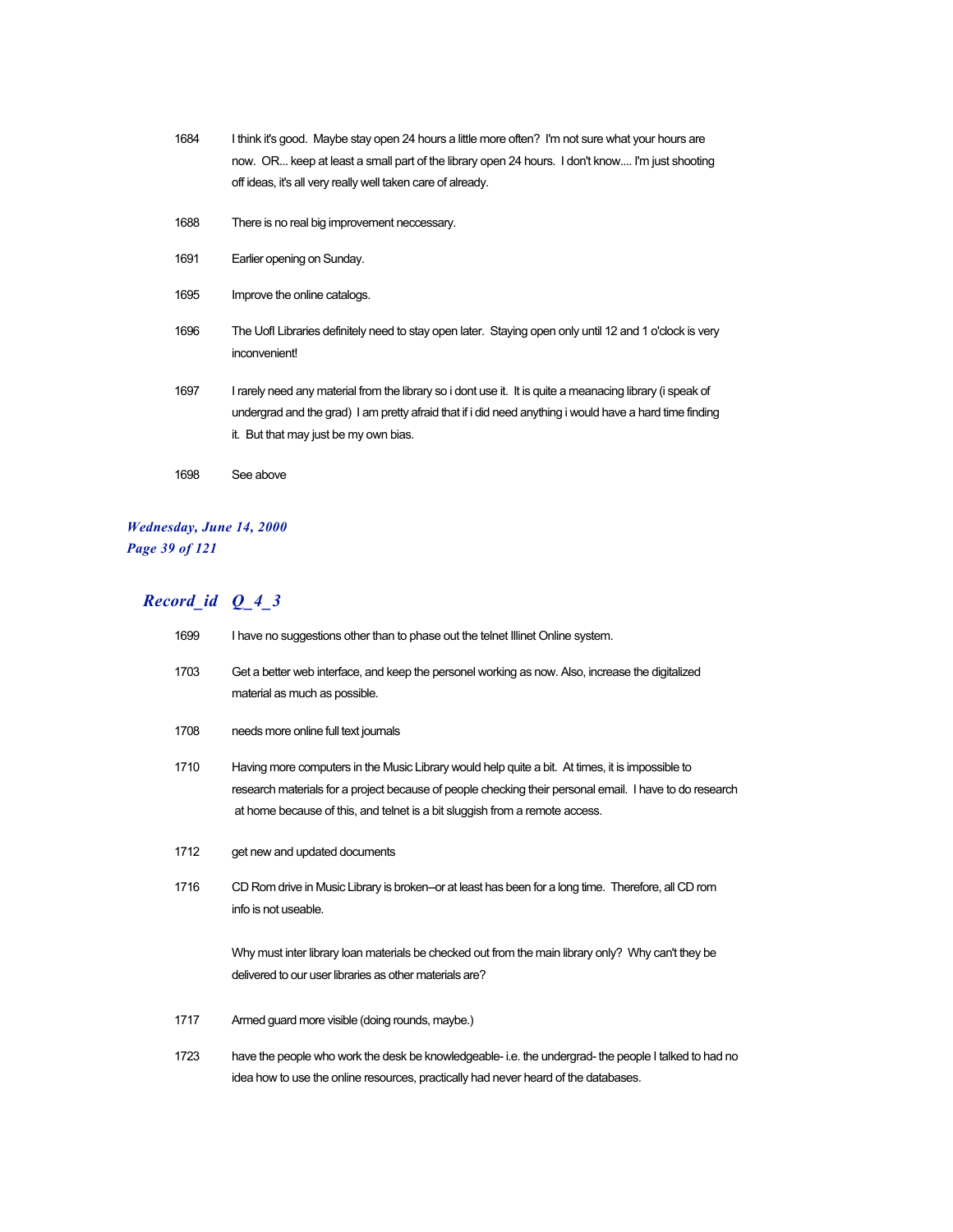- 1722 My number one suggestion would be to increase as extensively as possible the access to online publications, journals, etc. for direct reprint retrieval via the internet. Otherwise a copy machine that can make a decent reproduction of a picture would be nice (esp. in the biology library).
- 1725 I would really like to see more copy machines that will accept faculty copy cards (gold with black design) like the one in the Biology Library. It is very convenient.
- 1729 For the Economics Graduate Students, improve the collection of eletronic journals (with full text access) and eletronic data-basis, which will save lots of our scarce time and improve our research output.

For the U of I students as a whole, improve the safety conditions.

In the specific case of the Main Library, improve the access to the shelves, which are complex and, in some sense, dangerous for any student searching in any floor but the 5th.

- 1731 I would also like to see the library hours extended beyond 1am if it is possible. More computers accessible to ALL students at some libraries that have restrictions to which students can access them. Laser printing available to students within the library.
- 1734 As you plan the layout of the new Ag library, I suggest that you check with some regular users to see that things are arranged well.
- 1735 It would be great if the stacks had lights in all the sections.
- 1737 Quicker mailing services. More copy machines with less scratches on the glass surface. Free use of printers. Less dot printers and more lazer printers because dot printers make so much noise and bothers people studying in libraries.
- 1740 More hours and better online search engine
- 1742 I'd need more on-line electronic references. Also more electronic journals. Sometimes it takes a while to access IEEE machine at Grainger Eng. library. Two machines might be enough for all Engineering students. Maybe the course reserve material might be kept 3 or 4 instead of 2 hours. If the interlibrary material could be delivered in shorter time.
- 1743 Try to move more materials into one area, so students don't have to walk all around campus.

#### *Wednesday, June 14, 2000 Page 40 of 121*

#### *Record\_id Q\_4\_3*

1744 better facility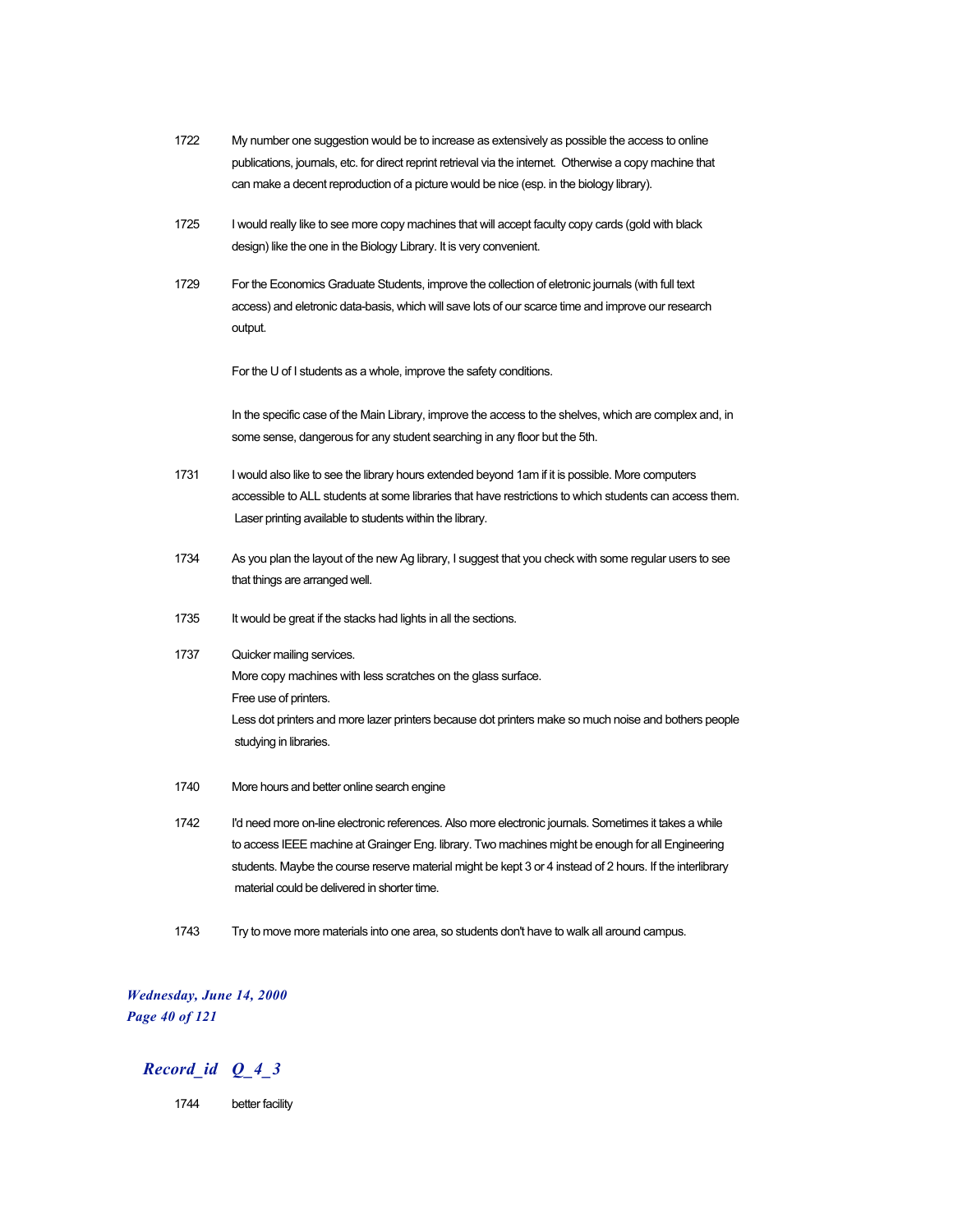| 1747 | Everything Is Good                                                                                                                                                                                                       |
|------|--------------------------------------------------------------------------------------------------------------------------------------------------------------------------------------------------------------------------|
| 1748 | more electronic journals                                                                                                                                                                                                 |
| 1751 | Do not make materials so scattered so the person does not need to go running around to look for the<br>materials.                                                                                                        |
| 1755 | same as 4.2                                                                                                                                                                                                              |
| 1758 | Please designate at least one campus library to open early on Sunday.                                                                                                                                                    |
| 1763 | If the library were to stay open just a little bit later, it would be fantastic!                                                                                                                                         |
| 1764 | Keep up the good work in the audio/visual department!                                                                                                                                                                    |
| 1766 | get rid of fines                                                                                                                                                                                                         |
| 1767 | more theft deterence, whether it be someone watching over certain areas, or cameras (whether real or<br>mock-ups)                                                                                                        |
| 1770 | The student librarians should have a little more training in the area of the library they work at.                                                                                                                       |
| 1773 | No suggestions.                                                                                                                                                                                                          |
| 1774 | logerstudyhours                                                                                                                                                                                                          |
| 1775 | Improve the Illinet system-make it easier for new users.                                                                                                                                                                 |
| 1776 | Order more humanities materials! Make it easier for students to order materials for the library that are<br>not in the collections.                                                                                      |
| 1778 | Extend hours to be open one hour longer.                                                                                                                                                                                 |
| 1780 | Please carry -- Art Therapy: The Journal of the American Art Therapy Association, The Arts in<br>Psychotherapy, and The American Journal of Art Therapy. Thank You.                                                      |
| 1782 | i have no idea. I like it like that! it is a very good library in comparison of my school in my country                                                                                                                  |
| 1785 | Either add a CD collection, or let the CD collection be more easily<br>found. I like CDs, especially classical music, but I have had a hard<br>time finding them.                                                        |
|      | An online librarian of sorts could be cool                                                                                                                                                                               |
| 1786 | The stacks area of the library is very dark. I think resources should be spent to improve the stacks.<br>Library budgets should also be increased to facilitate the purchase of more books and journal<br>subscriptions. |
|      |                                                                                                                                                                                                                          |

Increase library hours

Focus on the undergraduate library for incoming students where they can establish comfort and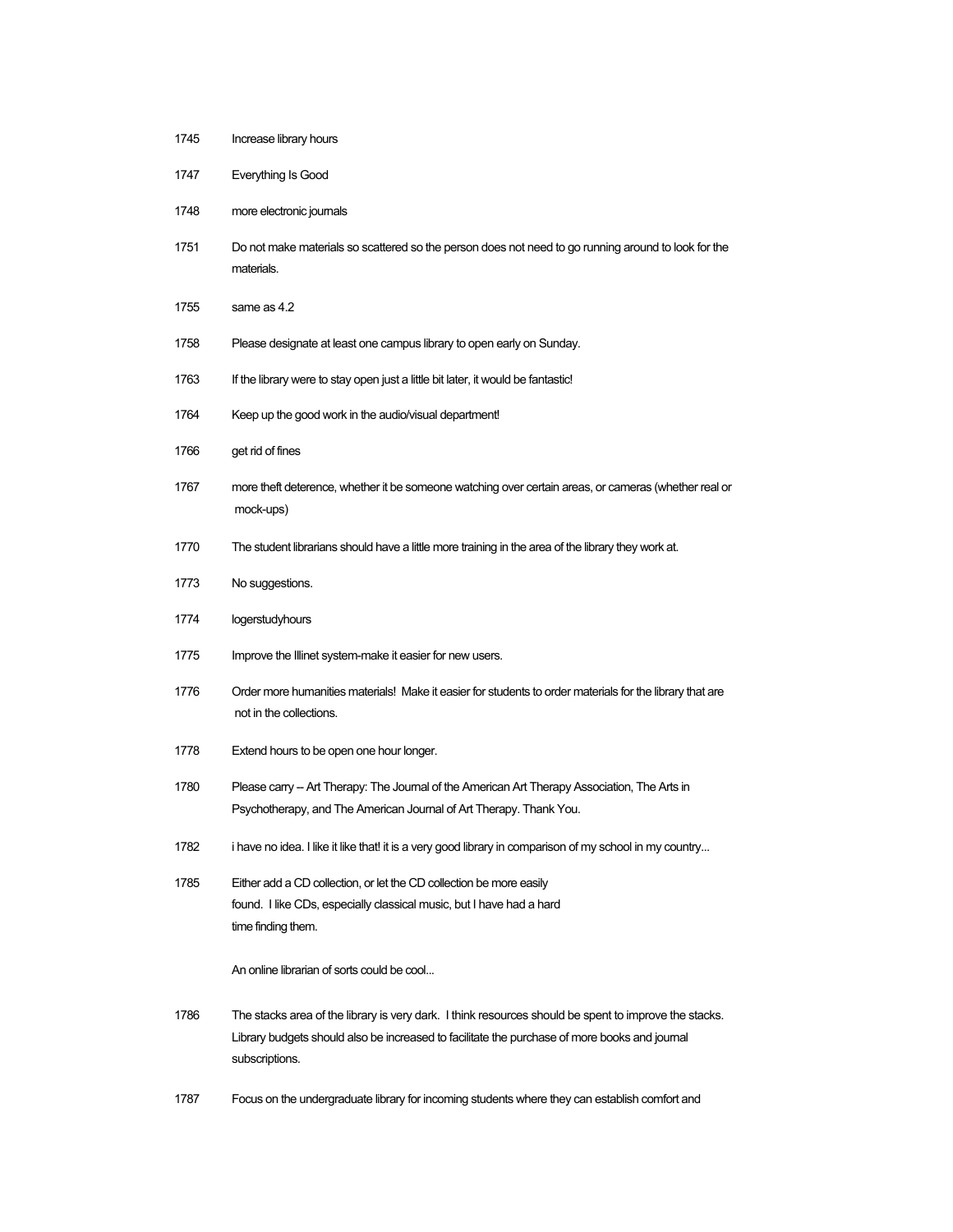familiarity with library usage and take that to their individual college libraries. Most people I know would rather study at Grainger or another nice library.

1794 1.keep a better track of new publications in physics and math

2.make sure to have urtext editions of music

1795 I think the hours should be increased. Many students stay past 1:00 am, and I think it would be beneficial to increase the library hours.

### *Wednesday, June 14, 2000 Page 41 of 121*

| 1797 | none                                                                                                                                                                                                                                                                                                                                                                   |
|------|------------------------------------------------------------------------------------------------------------------------------------------------------------------------------------------------------------------------------------------------------------------------------------------------------------------------------------------------------------------------|
| 1800 | Buy copy machines or do more computer deliveries.<br>Subscribe to more on-line versions of journals.<br>Put the plant journal in the biology library.                                                                                                                                                                                                                  |
| 1801 | system at the main library circulation desk is awkward, numbers are called incorrectly or not loud<br>enough.                                                                                                                                                                                                                                                          |
| 1804 | I often wondered how safe it was to be in the stacks. I don't remember hearing any assaults that<br>occurred there, but I do feel scared to be on certain floors. If something happens, nobody would know<br>and nobody would come for the rescue. I volunteer for the Rape Crisis Services, so I tend to be<br>much more cautious, but I think my fear is legitimate. |
| 1805 | <b>Extended library hours!</b>                                                                                                                                                                                                                                                                                                                                         |
| 1806 | More group study areas in Main library, on Gregory Street.                                                                                                                                                                                                                                                                                                             |
| 1808 | just those from 4.3                                                                                                                                                                                                                                                                                                                                                    |
| 1809 | You need to centralize all the records, so that I can search one place to find all relevant holdings.<br>Also, being able to browse journal holdings with abstracts from home would be very helpful (you may<br>have added this I don't know, you couldn't last time I checked).                                                                                       |
| 1812 | more computers!!!!                                                                                                                                                                                                                                                                                                                                                     |
|      |                                                                                                                                                                                                                                                                                                                                                                        |
| 1813 | I wish there was a better way of showing, on the computer, where to find a book. Would a map<br>system be that difficult to design?                                                                                                                                                                                                                                    |
| 1816 | increase loan periods and writers' workshop hours                                                                                                                                                                                                                                                                                                                      |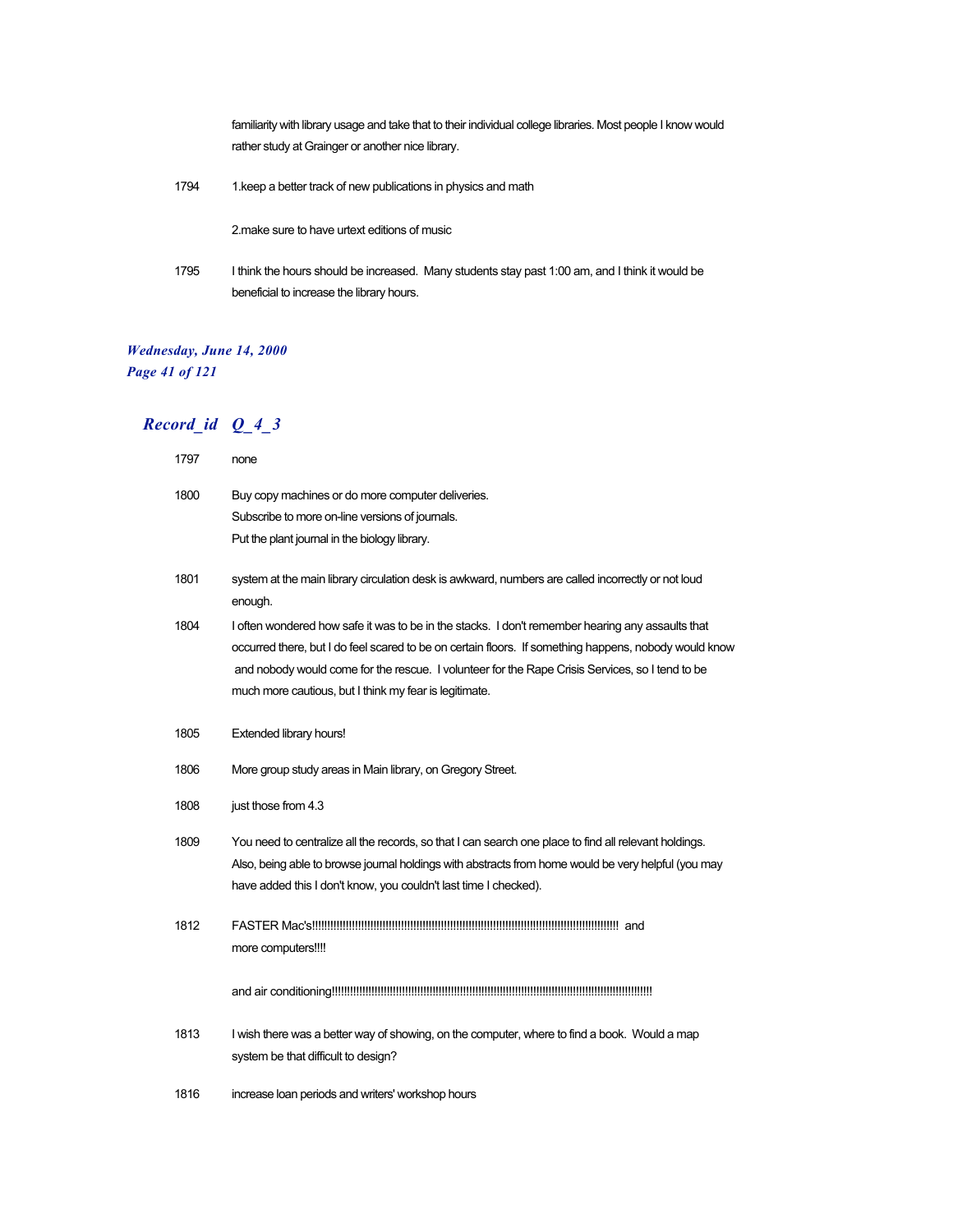- 1817 longer hours
- 1818 Remodel the undergraduate library.
- 1820 provide more funding in the undergrad library. I find that Grainger has more material and sources and efficiency that the undergrad library lacks. It would be nice to see the school to somehow find a way to spread the funds. In terms of undergrad population, I would think there are a larger population of non-engineers majors than engineers.

| 1821 | In order of importance:                                                                                    |
|------|------------------------------------------------------------------------------------------------------------|
|      | 1) Add more and better copymachines;                                                                       |
|      | 2) Speed up delivery of material through borrowing office (<< 10 days);                                    |
|      | 3) Expand the collection of periodicals / journals;                                                        |
|      | 4) Reshelve material more quickly and more accurately;                                                     |
|      |                                                                                                            |
| 1826 | A higher quantity of interesting magazines in the UG library.                                              |
|      |                                                                                                            |
| 1827 | On-line search engines can be made more robust and effective.                                              |
|      | 24-hour access to faculty, staff and graduate students/TAs/RAs to libraries such as Main Library,          |
|      | Grainger, Altgeld, etc.                                                                                    |
|      | Quicker tracing of 'missing' titles.                                                                       |
|      | More on-line options to users (e.g., I cannot remove a filed off-campus borrowing request from             |
|      | February because presumably the book is still "in transit").                                               |
|      |                                                                                                            |
| 1828 | I think there should be a library training orientation for freshman, or that it should be a subject during |
|      | summer orientation.                                                                                        |
|      |                                                                                                            |

1829 provide more types of training materials to help using library resources effectively

#### *Wednesday, June 14, 2000 Page 42 of 121*

- 1833 to ask proving hours to students.
- 1835 The online catalog could be much better
- 1836 opportunity to improve range of journals available on computer/cd-rom as well as lenghthening the hours of operation.
- 1841 A great imrovement would be to make the undergraduate more welcoming. Allow more areas to eat and relax within the library. Also, it's a bit drab in there- maybe some brighter colors and pictures would help? More individual and group study rooms would be a great benefit for students too, especially for those who don't like working in cubicles or out in the open table-land areas.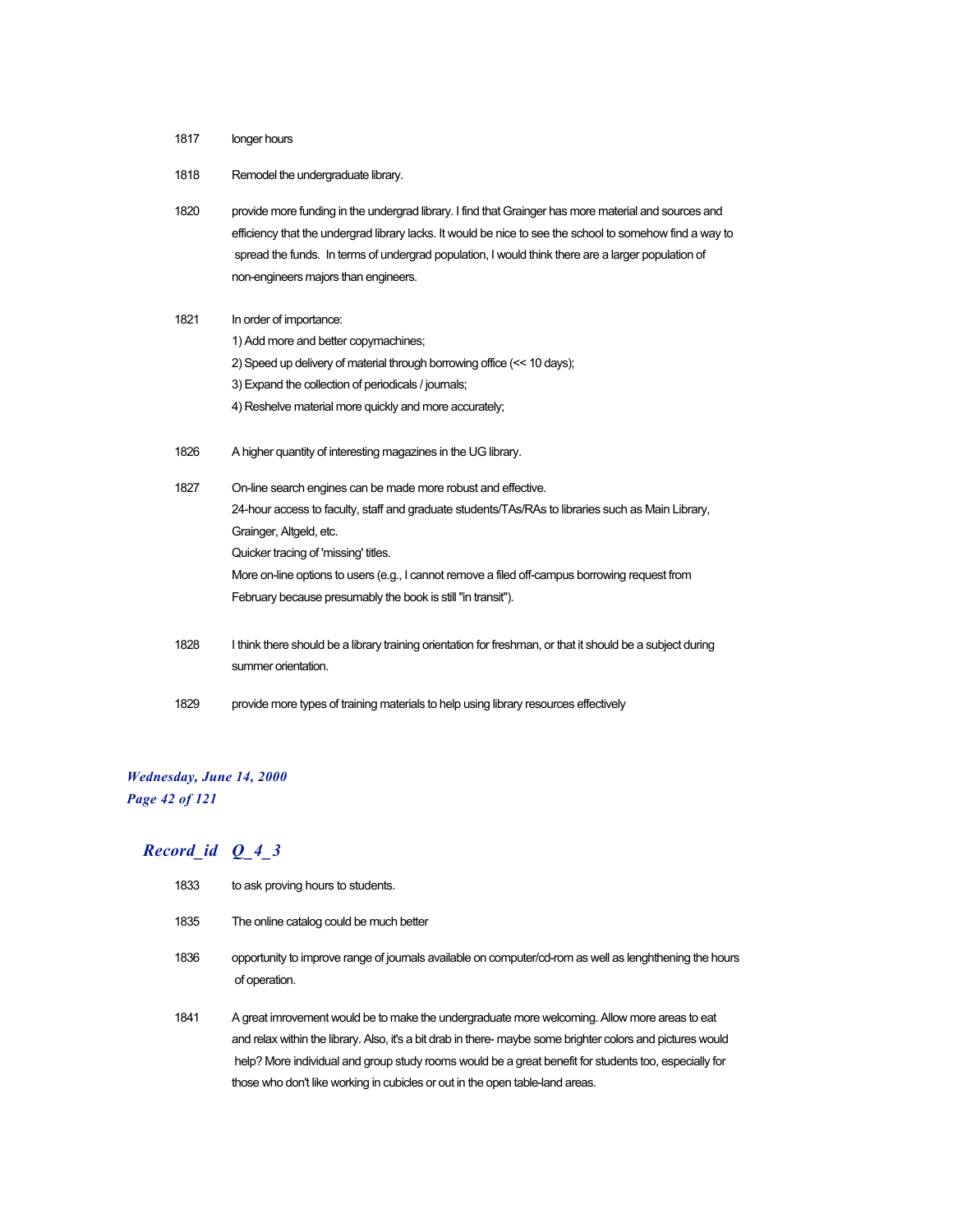| 1842 | N/A                                                                                                                                                                                                                                                                                                                                                                                                              |
|------|------------------------------------------------------------------------------------------------------------------------------------------------------------------------------------------------------------------------------------------------------------------------------------------------------------------------------------------------------------------------------------------------------------------|
| 1844 | To increase electronic journals which can be downloadable.                                                                                                                                                                                                                                                                                                                                                       |
| 1846 | Make it cooler inside, fix copy machines so we always can either put change in them or our I cards,<br>and allow us to obtain full text documents from our home computers.                                                                                                                                                                                                                                       |
| 1847 | PLEASE put in some copy machines in the chemistry library that accept the gold or orange Office of<br>Printing Services copy cards that we can use at the Biology or Vet Med libraries but can't use at<br>chemistry!!                                                                                                                                                                                           |
| 1849 | better way of searching ovid (regarding having to choose only one database at a time-Eric,<br>PsychINFO, etc); longer hours for undergrad; more hours for department libraries                                                                                                                                                                                                                                   |
| 1850 | Hire more staff. Perhaps people who would specifically aid people in utilizing different research<br>materials.                                                                                                                                                                                                                                                                                                  |
| 1851 | na                                                                                                                                                                                                                                                                                                                                                                                                               |
| 1852 | Please reduce the fines for grad students :-)                                                                                                                                                                                                                                                                                                                                                                    |
| 1853 | Overall, very good.                                                                                                                                                                                                                                                                                                                                                                                              |
| 1855 | I think that freshman should be required to have a tour, nobody really<br>thinks about it but it would have been really helpful this year for me.                                                                                                                                                                                                                                                                |
| 1856 | n/a                                                                                                                                                                                                                                                                                                                                                                                                              |
| 1858 | 24-hour library. And more books and materials (latest ones).                                                                                                                                                                                                                                                                                                                                                     |
| 1870 | The libraries (or some libraries) should stay open longer.                                                                                                                                                                                                                                                                                                                                                       |
| 1872 | Train the staff better, especially students.                                                                                                                                                                                                                                                                                                                                                                     |
| 1865 | Subscribe to more bioengineering journals. Books for this and many science subjects are rarely<br>up-to-date, simply because the field is changing so quickly. A journal I would like to see is "Artificial<br>Organs", because it has many references, but is available only at the (University of?) Chicago library.                                                                                           |
| 1869 | More organizationbetter order and administration of the Stacks.                                                                                                                                                                                                                                                                                                                                                  |
| 1871 | I think that students in small, upper-level research courses should get a stack pass so that they can<br>get their own books instead of going in line time after time to wait for the next four books needed.                                                                                                                                                                                                    |
| 1877 | Catalog, see above. Allow more options for copy machines - I have found one machine that lets me<br>copy how I like. More paper sizes, positions, allow reduction, etc. If you are committed to maintaining<br>a library this size (and I think that is an admirable goal) it would be nice if it was done right, without<br>stacks aisles clogged by unshelved volumes, deficient catalog, etc. (Money, I know) |

easier journal finding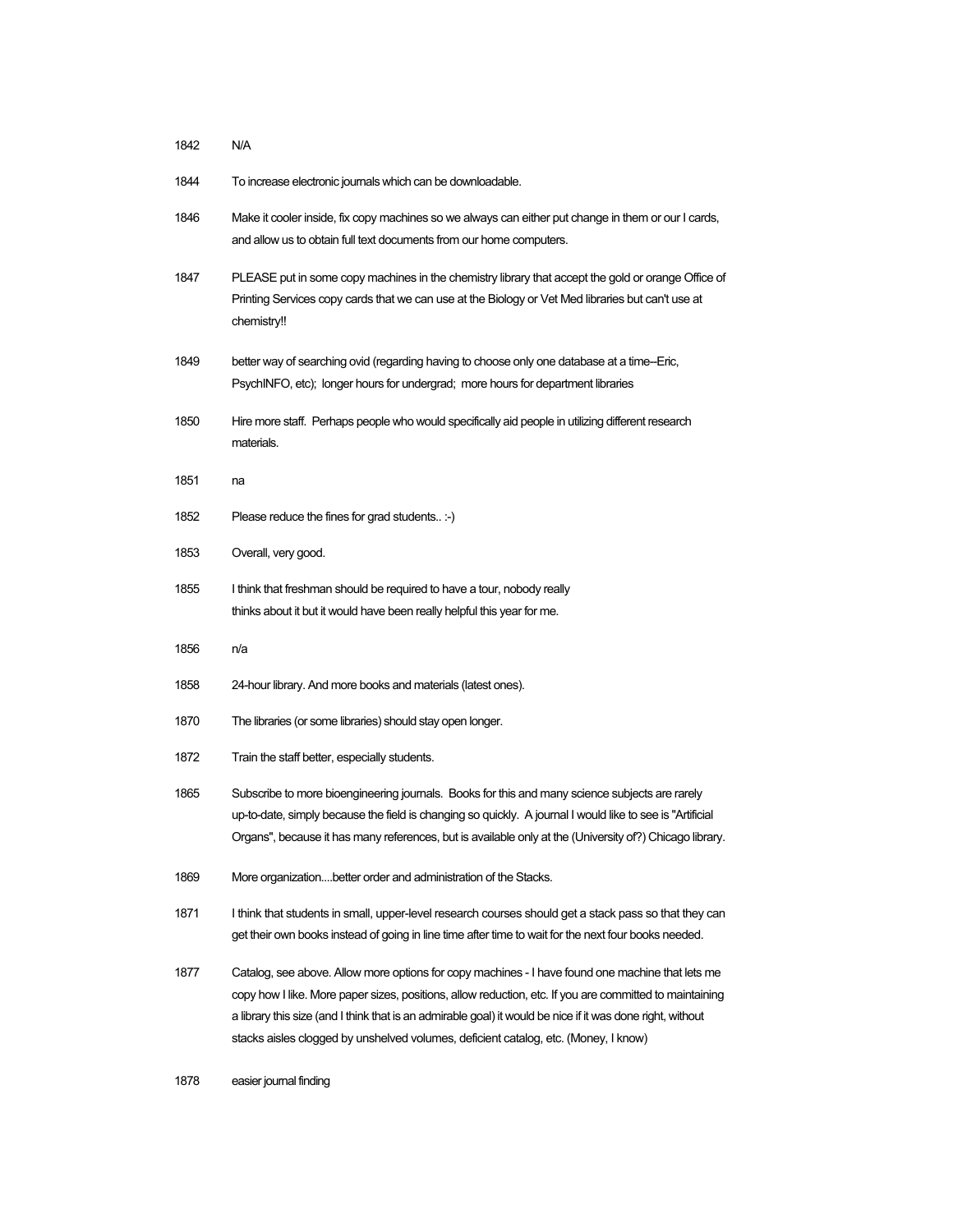### *Wednesday, June 14, 2000 Page 43 of 121*

| 1879 | Treat undergrads as full university members.                                                                                                                                                                                                                                                                                                             |
|------|----------------------------------------------------------------------------------------------------------------------------------------------------------------------------------------------------------------------------------------------------------------------------------------------------------------------------------------------------------|
|      | Don't let rules & regulations get in the way of personal service to patrons.                                                                                                                                                                                                                                                                             |
|      | Keep providing the wonderful service you do!!                                                                                                                                                                                                                                                                                                            |
| 1880 | I suggest the library being open between 9am and 10 or 11pm on Fridays and Saturdays.                                                                                                                                                                                                                                                                    |
| 1881 | Change the way the graduate library works. See above.                                                                                                                                                                                                                                                                                                    |
| 1882 | I think displays for new books would make people aware of what is available in the library. Also during<br>specific weeks and months of the year (black history, woman history, library week, etc)more books on<br>that topic should be diplayed.                                                                                                        |
| 1889 | See last question                                                                                                                                                                                                                                                                                                                                        |
| 1891 | Have none at this time.                                                                                                                                                                                                                                                                                                                                  |
| 1899 | Kick out people talking in groups                                                                                                                                                                                                                                                                                                                        |
| 1907 | Make it more easy to find desired materials                                                                                                                                                                                                                                                                                                              |
| 1913 | More personal, less computer.                                                                                                                                                                                                                                                                                                                            |
| 1914 | more full text articles online                                                                                                                                                                                                                                                                                                                           |
| 1901 | Make efforts to cut down the red tape to check out a book, and the noise at the undergrad.                                                                                                                                                                                                                                                               |
| 1902 | Get rid of the stacks and let the public have free reign of all the book collections. Ditch the online<br>garbage and let me search within UIUC exclusively. I need real references for a paper *now* and I<br>can't wait in line for stacks. There are more computers than books in the library now, and as much as<br>I hate to admit it, this is sad. |
| 1908 | the staff needs to be more aware of what students are asking for and be willing to listen. the problems<br>i have had come from the fact that my question wasn't really listened to, and i was given an<br>explanation for a problem i didn't even have. this wasted my time.                                                                            |
| 1910 | Consolidate similar journals in appropriate libraries so that they can be browsed without driving all over<br>campus. Increase delivery of full text documents to computer terminals to minimize the<br>disorganization that multiple libraries creates.                                                                                                 |
| 1911 | Let undergrads use the stacks in the Main Library!                                                                                                                                                                                                                                                                                                       |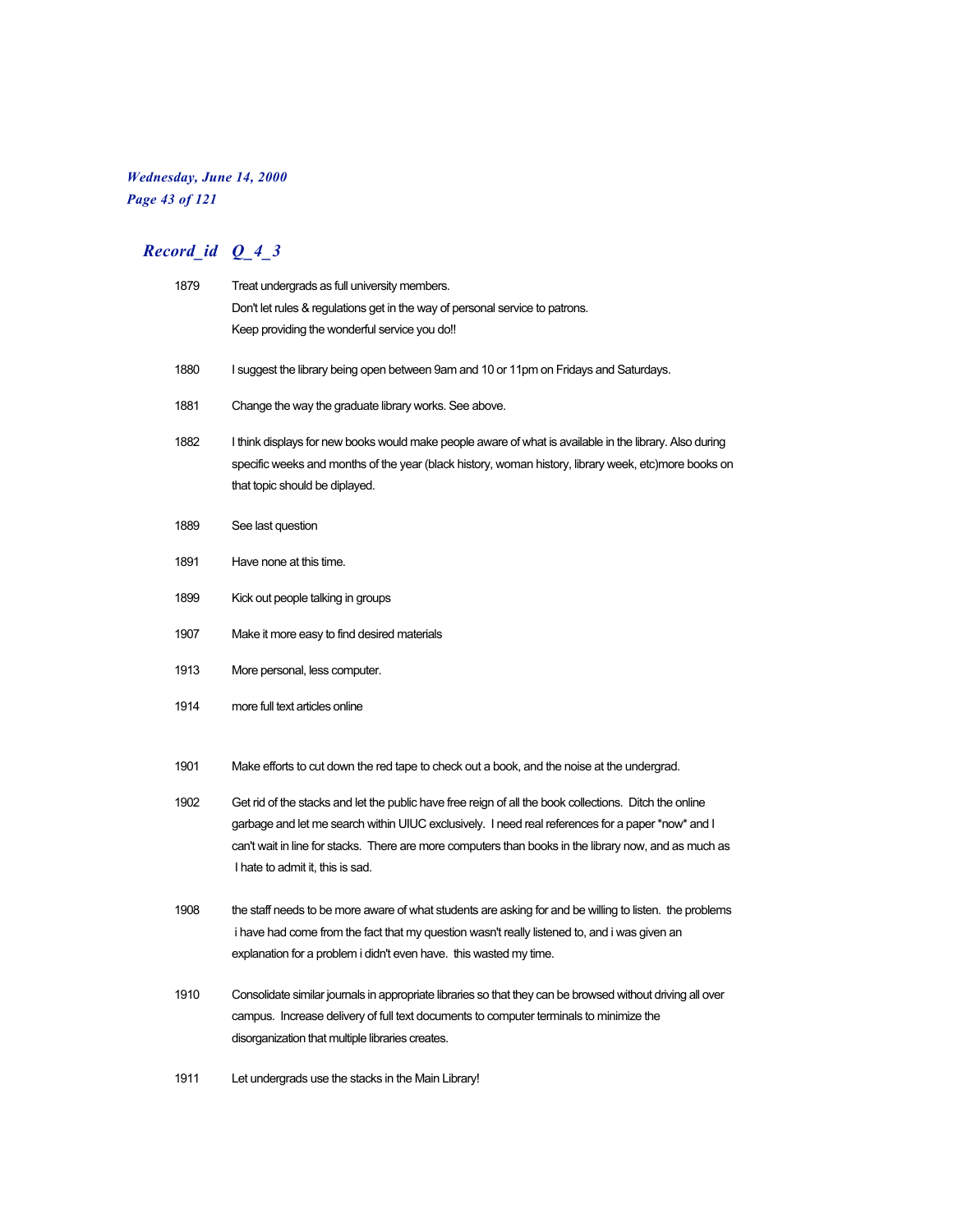1919 FIX THE COPY MACHINES SO THAT THEY CAN REDUCE SIZE LIKE THEY ARE DESIGNED TO DO. LET PEOPLE KNOW IF THE ONLINE CATELOG WORKS. REDESIGN THE WEBSITE TO FEATURE THE ONLINE CATELOG IF IT DOES... REPLACE BOOKS THAT ARE MISSING.

- 1926 Undergrad library nice, but, much too noisey for studying due to its openness. Personnel should keep better oversight of chatty groups, just visiting and killing time between classes, and not there to study or review materials.
- 1930 None
- 1931 Just work on teaching the students how to use the computers effeciently to find the materials that they need, instead of just letting them dive in and get frustrated right away. Also just organize the materials better- instead of walking around in circles I want to be able to find the book, magazine, or video I am looking for right away.
- 1932 MEntioned above

#### *Wednesday, June 14, 2000 Page 44 of 121*

| 1933 | allow all graduate music students to take out CDs from library, not just music department GAs and      |
|------|--------------------------------------------------------------------------------------------------------|
|      | TAs; more materials cross-referenced in searches on illini net; extend hours on weekends; use a single |
|      | cataloguing system in music library; be sure that library workers check returned books back in before  |
|      | reshelving (it's really annoying when patrons have to track down books in the library shelves that are |
|      | supposedly "overdue"!!!                                                                                |
|      |                                                                                                        |

- 1937 Receive automatic email messages of online inter-library requests from the inter-library loan office.
- 1938 For such a big university there should be at least a 24-hours access system. Maybe just the references room would be ok.
- 1942 I think you are doing great!!!!!
- 1940 Get all the items that are currently in storage out on the shelf and available to people. Continue to increase the funding to buy new books, journal subscriptions, etc. Make the journal search easier especially if you have to search across disciplines. Don't overwork the GAs.
- 1947 The only solution I could see would be too expensive to consider, namely consolidating physical holdings into only two buildings. Having to go from one place to another for related topics that are categorized under another discipline is a nuisance. These aren't separate libraries, they are separate collections.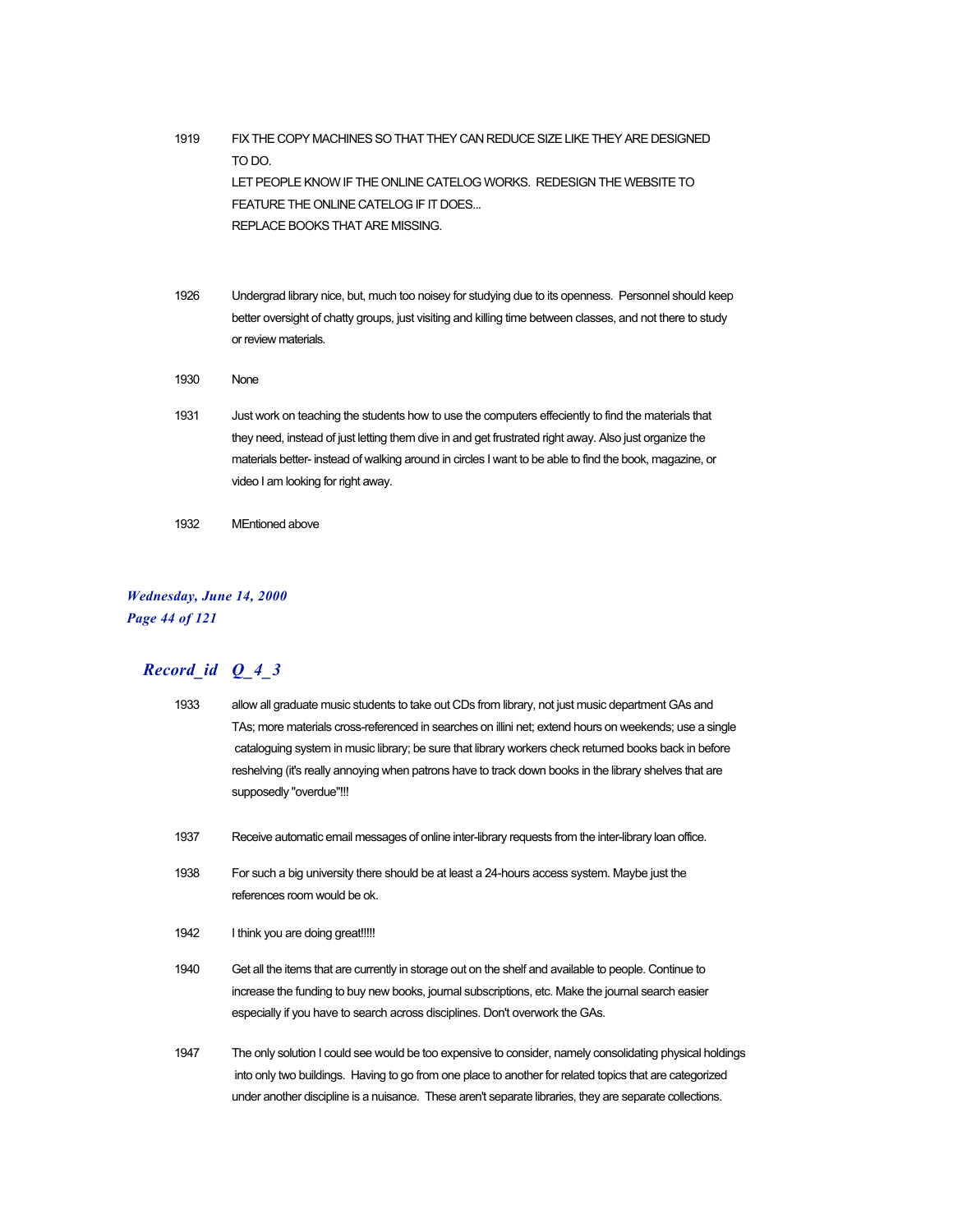| 1949 | 1. Provide clear obvious signage for the Main Stacks and all Departmental Libraries (after taking a<br>signage survey).<br>2. Provide more maintenance to shelved materials, so that books don't sit on the floor for weeks, and                                                                                                                                                                    |
|------|-----------------------------------------------------------------------------------------------------------------------------------------------------------------------------------------------------------------------------------------------------------------------------------------------------------------------------------------------------------------------------------------------------|
|      | provide actual shelves for the folios held in the main stacks so that they are not just piled in one 3-foot<br>pile.                                                                                                                                                                                                                                                                                |
| 1950 | Add more computers.                                                                                                                                                                                                                                                                                                                                                                                 |
| 1951 | Increase number fo computers                                                                                                                                                                                                                                                                                                                                                                        |
| 1952 | Providing training/orientation sessions for first-year students so they learn how to use the system, as it<br>is difficult to teach yourself how to use it. I often wasn't aware of all of the things I could do and find<br>at the libraries.                                                                                                                                                      |
| 1955 | open later, more computers                                                                                                                                                                                                                                                                                                                                                                          |
| 1957 | None                                                                                                                                                                                                                                                                                                                                                                                                |
| 1958 | Make it more clear how to get help in the Graduate Library. When I first came to U of I, I had no idea<br>how to get around in there and find materials I was looking for. Also, perhaps, have tutoring available<br>in Residence Hall libraries on Saturday or Sunday night, because, for me at least, I'm more likely to be<br>working on difficult assignments then rather than during the week. |
| 1959 | I think group study/seminar rooms would be very helpful, and if added, would be used very much.                                                                                                                                                                                                                                                                                                     |
| 1961 | replace missing books, improve the periodical indexes so users are able to understand and use them<br>easily, restate the foreign newspapers that were cut, and aquire more electronic journals.                                                                                                                                                                                                    |
| 1964 | Helping students to realize the staff is there to aid them as best they can, and they are also supposed<br>to be a resource to them.                                                                                                                                                                                                                                                                |
| 1965 |                                                                                                                                                                                                                                                                                                                                                                                                     |
| 1966 | faster computers when more than one user is using the computer ie remote login the computer slows<br>doen a lot                                                                                                                                                                                                                                                                                     |
| 1967 | nothing i can think of                                                                                                                                                                                                                                                                                                                                                                              |
| 1969 | Make it clearer as to where materials are located (ie. where are the main stacks?etc)                                                                                                                                                                                                                                                                                                               |
| 1972 | More hours would be nice.                                                                                                                                                                                                                                                                                                                                                                           |

## *Wednesday, June 14, 2000 Page 45 of 121*

## *Record\_id Q\_4\_3*

1975 provide multiple copies of materials on reserve even though a professor requests to have only one.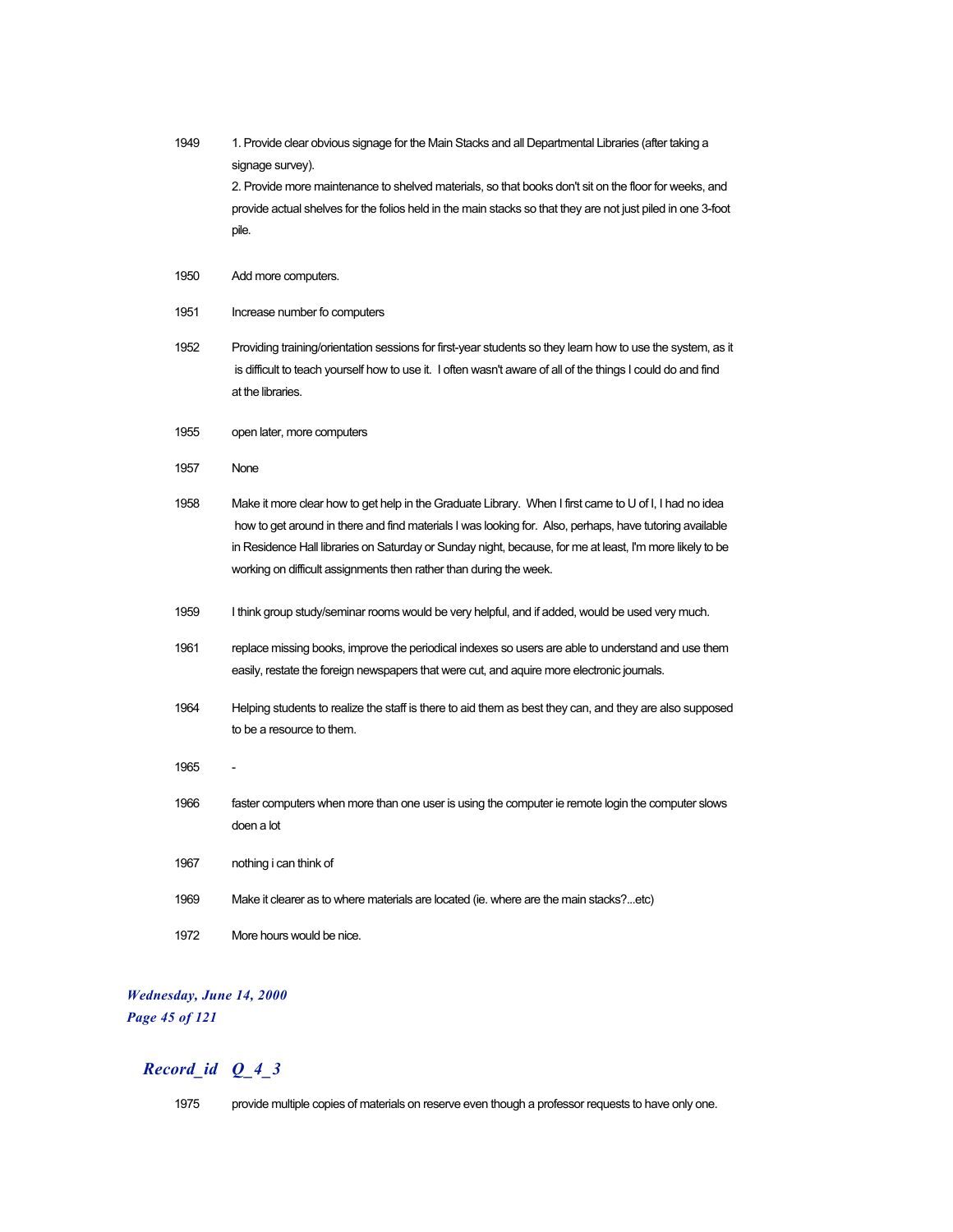quiet study areas should be quiet and often times are not.

subscriptions to more newspapers, especially international ones, would help.

- 1971 Have evaluation forms, like those filled out for professors, but for the personnel. Otherwise, how will they realize that some are great, while the vast majority are not!
- 1976 Open the main and undergrad libraries earlier in the morning. I would use them!
- 1977 Add more books,more copies of popular books,extend hours if possible
- 1978 everything is o.k
- 1979 keep them quiet!
- 1980 electronic access is wonderful and access to more electronic journals would be great! Even with access to as many full text journals as U of I has, there are more journals I would like to see
- 1983 Keep the library open 24 hours all semester long. Or at least much later hours.
- 1985 Improve the accessibility of the books to the students.
- 1988 EXTEND HOURS should have a 24 hour library SOMEWHERE! MORE COMPUTERS!
- 1990 Martha Friedman (History and Philosophy Librarian) has a vast amount of material in complete dissaray in her office, not accessible to library users. This includes important journals, recent issues of which I have been unable to see in my whole career at this university. This needs to change.
- 1991 Increase the number of copies of the reserve material
- 1992 I understand that there should be group areas for people to study, but try to make some areas specifically designated for "quiet" study only.
- 1994 Adding more computers and making them more useful( eg online full- text materials) would be amazing.
- 1995 Undergrad should be opened earlier on Sunday.
- 1996 increase hours--maybe TA's can keep them open longer, and improve the database search
- 1998 I know you guys have just revamped the database search program a year ago but the money is very badly spent. It's time to introduce advanced searching options in the program. Please see my comments above.
- 1999 Make it easier to find materials
- 2003 provide more online materials (full text). Keep up with the newly published books. Increase the number of educational journals.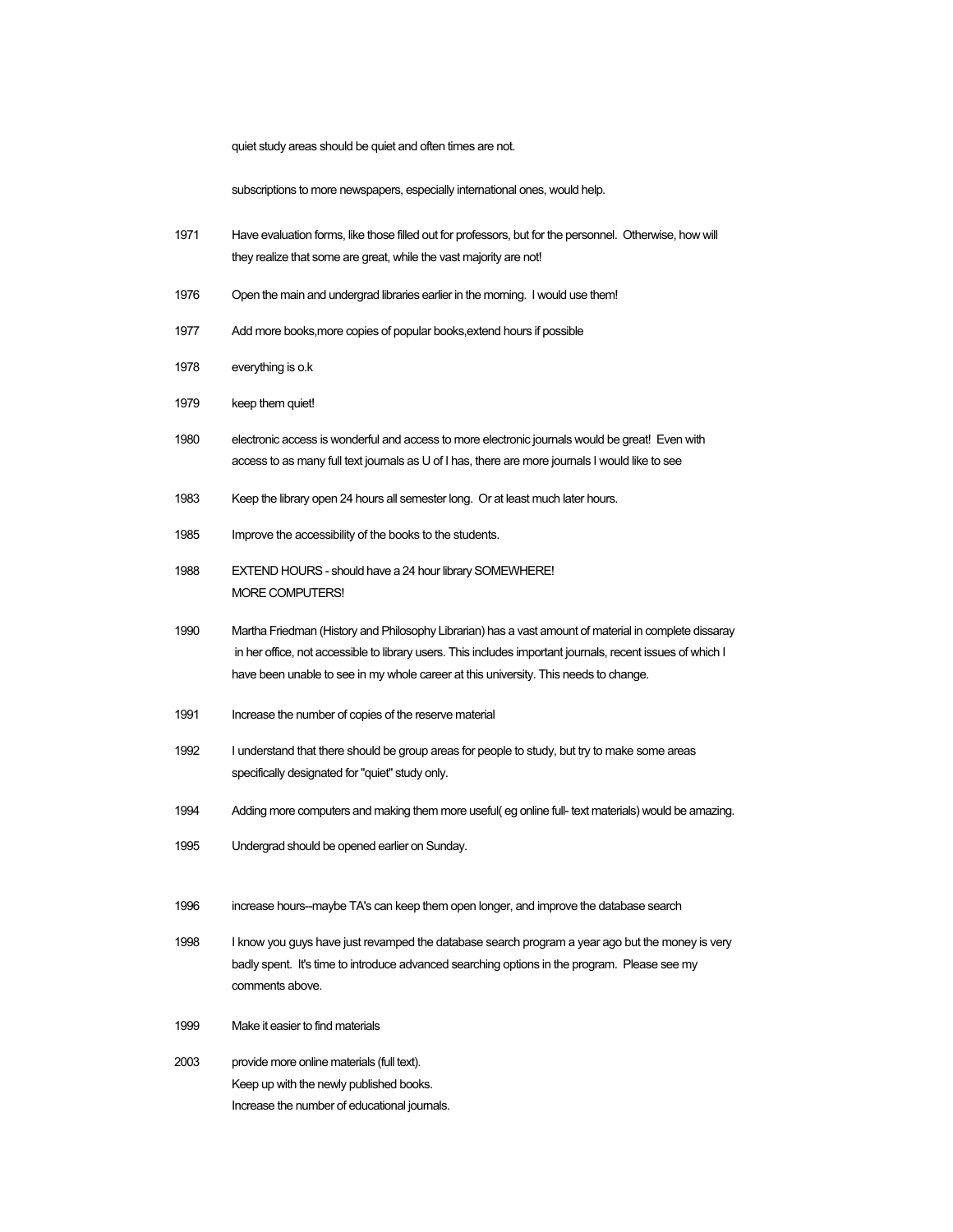2006 See 4.2.

2009 The Undergraduate library should provide more individual rooms where groups can meet. If these rooms would have computers in them, that would be wonderful. Business classes require a lot of groupwork, in which students need to write papers, do research, and practice for presentations. Currently, it is very uncomfortable going to a computer lab or to the Undergraduate library to write papers with five or more group members. Therefore, having individual rooms in the library where groups could meet would be wonderful.

#### *Wednesday, June 14, 2000 Page 46 of 121*

## *Record\_id Q\_4\_3*

| 2016 | None, except quieter floors, especially at the Undergrad.                                                                                                                                                  |
|------|------------------------------------------------------------------------------------------------------------------------------------------------------------------------------------------------------------|
| 2017 | I think that students should be required to go to a library orientation program of some sort upon arrival<br>at the University. This would greatly help students feel comfortable in their library skills. |
| 2022 | UIUC has a great library. I love the online articles that I can find.                                                                                                                                      |
| 2026 | try to replace the lost/assumed stolen books.<br>mostly, it's a pretty good library.                                                                                                                       |
| 2027 | Added staff, more diversification of library resources. (i.e. breaking up large libraries, although that<br>would increase the problem of a lack of a central library someone could start at.)             |
| 2029 | I guess maybe just more computers. And sometimes it's awfully cold in there.                                                                                                                               |
| 2034 | improve book search on web site, put actual text from books online for students/staff so they don't<br>have to go to library to read material.                                                             |
| 2035 | Provide training. Communicate to the students how they can obtain that training.                                                                                                                           |
| 2038 | more computer stations woul dbe good too.                                                                                                                                                                  |
| 2040 | mandatory training some seminar for incoming students                                                                                                                                                      |
| 2042 | In my field we do not subscribe so many journals. Most of these journals are important to us. These<br>journals are listed below.                                                                          |
|      | Process Biochemistry; J of Fermentation & Bioengineering, Japan; Journal of Industrial Microbiology &                                                                                                      |
|      | Biotechnology; Bioresource Technology; Bioprocess Engineering; Enzyme & Microbial Technology.If<br>possible please subscribe these journals.                                                               |
| 2044 | Please warm up Grainger!                                                                                                                                                                                   |

2041 I think it would be helpful if there was library staff to help me look for exactly what I needed. For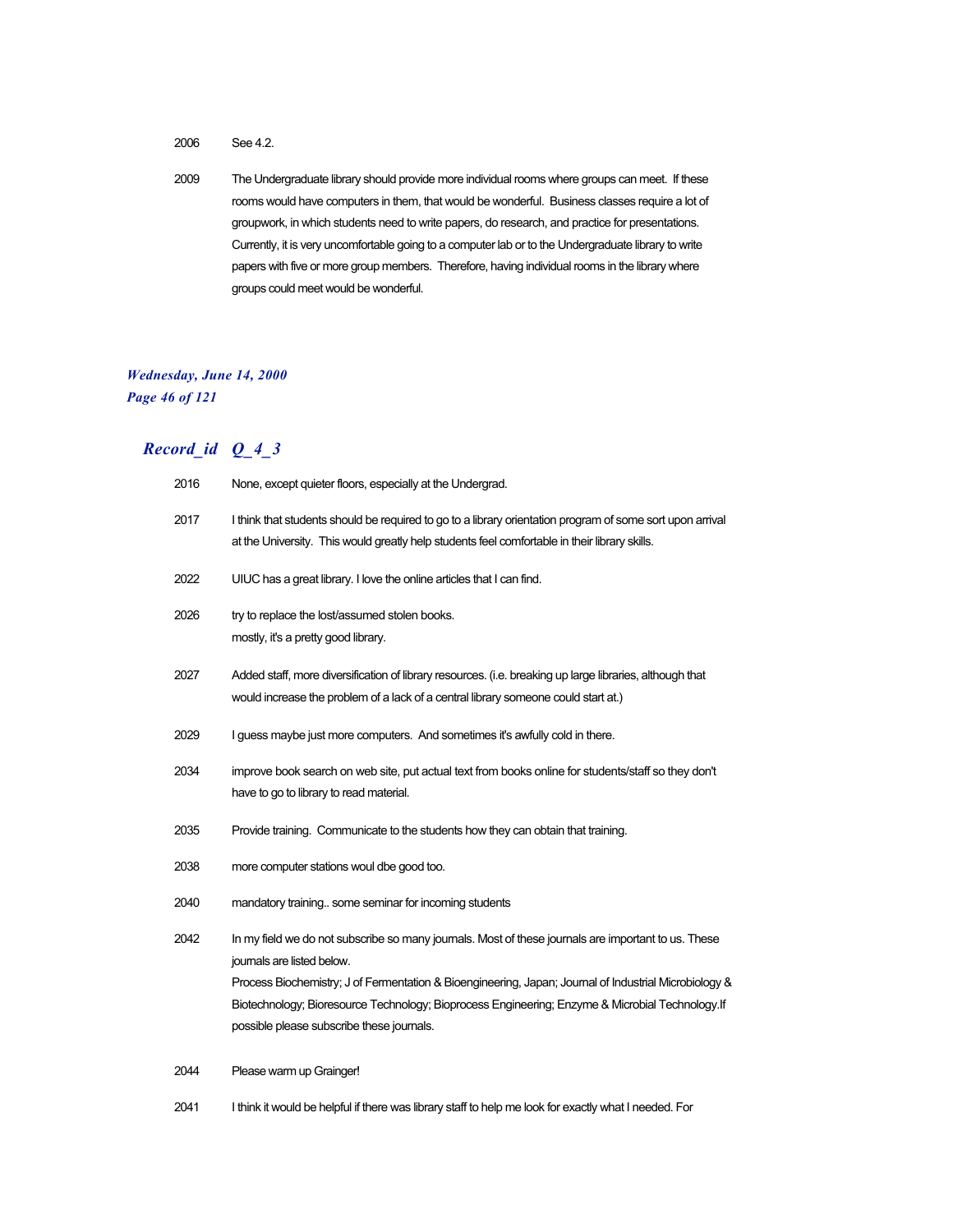|      | example, if I were doing a paper on studing the consumption of milk in the past decade, I would like the<br>librarian to be able to refer me to a library, or help me break down the information that I needed to<br>find.                                                                                                                                                             |
|------|----------------------------------------------------------------------------------------------------------------------------------------------------------------------------------------------------------------------------------------------------------------------------------------------------------------------------------------------------------------------------------------|
| 2047 | Add help sessions on how to search and find materials at the library. The hardest part is learning how<br>to find the important material with all the texts in the library.                                                                                                                                                                                                            |
| 2049 | Keep them all open until 2 am.                                                                                                                                                                                                                                                                                                                                                         |
| 2050 | I think there should be some kind of library tour for everyone somehow. I know some people get them,<br>but I never did                                                                                                                                                                                                                                                                |
| 2052 | why is only grainger library nice. Do something for the main quad and the business quad.                                                                                                                                                                                                                                                                                               |
| 2054 | while most of the facilities are in excellent condition, i might be nice to make the undergraduate library<br>more comfortable. (cushier couches, softer lighting, coloring, and something to break up the study<br>carroll lines on the lower level (its ugliness is distracting for me)). In addition the vending area could be<br>nicer if the tables and stools were not so small. |
| 2055 | Have more people monitoring people in the library to keep it quite and tame.                                                                                                                                                                                                                                                                                                           |
| 2056 | make the ILLINET online services more user friendly, with more explanations on how to look for things.                                                                                                                                                                                                                                                                                 |
| 2060 | I think that there should be more people in the reference section who know the programs well enough<br>to direct someone who is going in the library for the first time. A lot of times you go in there seeking<br>help and having to find it on your own because of the lack of help or because the reference desk is not<br>open.                                                    |
| 2064 | make the stacks available to everyone. possible add more working printers!                                                                                                                                                                                                                                                                                                             |
| 2066 | None                                                                                                                                                                                                                                                                                                                                                                                   |

## *Wednesday, June 14, 2000 Page 47 of 121*

| 2067 | The residential libraries should be open in the morning and carry Reader's Digest.                                                                                                                                                                                                                   |
|------|------------------------------------------------------------------------------------------------------------------------------------------------------------------------------------------------------------------------------------------------------------------------------------------------------|
| 2068 | Make sure all freshman are equipped with knowledge of how to use the article databases. My first<br>semester it was like shooting in the dark because I had know idea what all the databases were unitl 2nd<br>semester I had a more advanced workshop and asked librarians for help with my search. |
| 2069 | ADD AN ATM MACHINE!                                                                                                                                                                                                                                                                                  |
| 2070 | Improve the online catalogue service and extend the reserve hours and general opening times at the<br>weekends.                                                                                                                                                                                      |
| 2073 | More group study space                                                                                                                                                                                                                                                                               |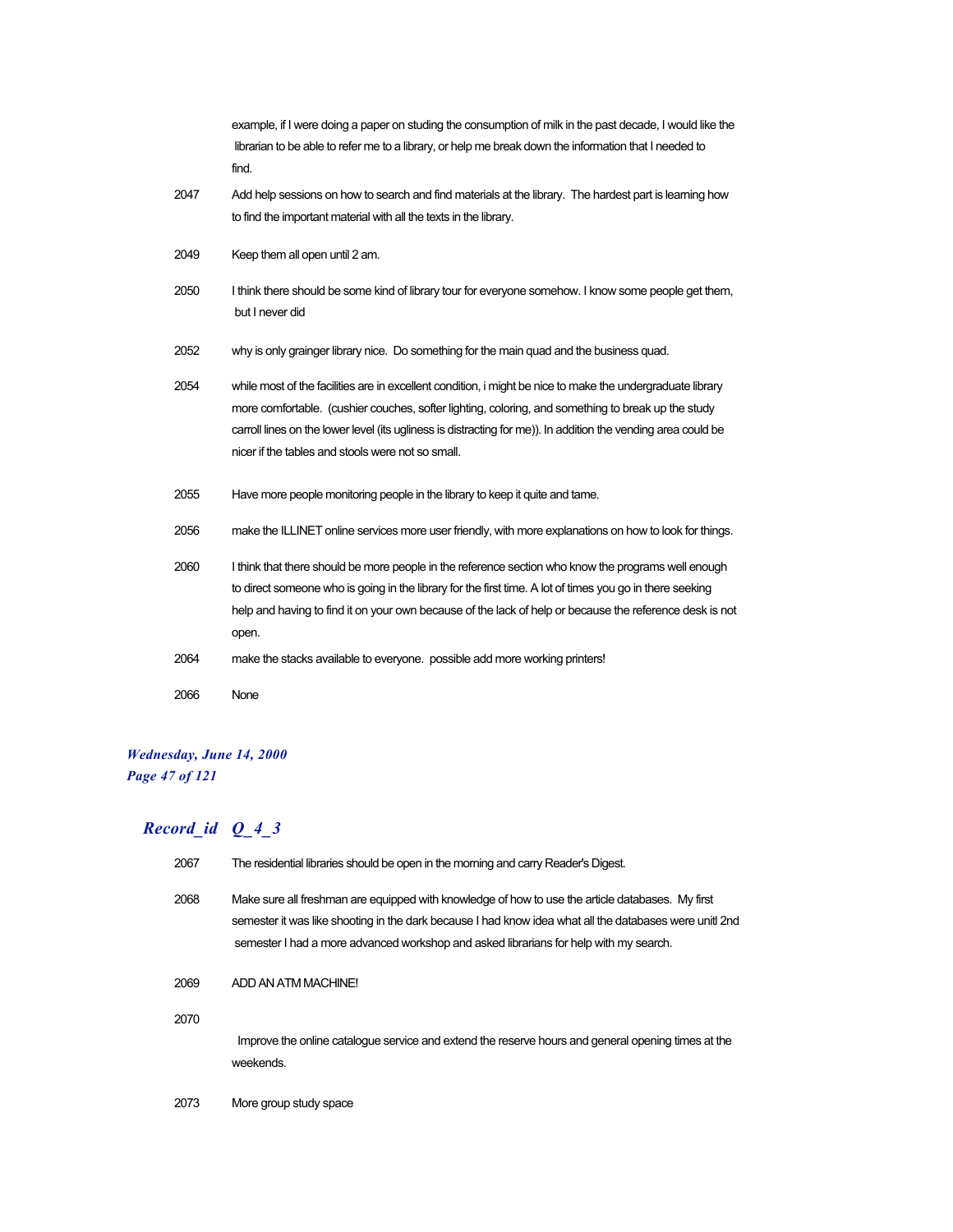More individual study space Longer Hours

- 2074 have a mass journal collection web site with associated libraries
- 2075 Espresso Bar. :-)
- 2077 open earlier on sundays. 1pm is a little late.
- 2078 N/A

2080 Keep better track of materials and replace more quickly when they are lost.

2082 The catalog should be improved as soon as possible. Its ability to search for materials should include the Index of books, titles and magazines, as well as close title and sub-subjects. And would be nice to be available without passwords, just as the collection in the library. A training of the use of the telnet and web catalog, plus visit the location of the main 5 libraries on campus, should be mandatory for all students upon arrival (Including graduate students).

- 2083 improve the online searching so there is an all in one seach index
- 2088 more consolidation, more knowledgeable employees.
- 2090 Please make the information on training sessions for staff and faculty on newer technologies more widely availability to faculty. Timing of sessions, i.e. early in the semester or over the summer are also important.
- 2091 get more online journals. keep homeless people out of librararies. more study areas and conference ares. centralize the collection more.

speed up the transit time of materials requested from Lincoln Trail system

- 2092 There should be workshops and seminars for freshman on how to use the library systems. This is when most of the general research takes place anyways for speech and writing classes.
- 2094 Open 24 hours and more group study rooms. Not only do group study rooms allow groups to meet, they also allow other students to study better since there isn't such a distraction.
- 2095 NONE
- 2096 Should be able to return any UIUC book from any library to any other library.
- 2099 lengthen opening hours, not just during finals. And have more qualified staff to help students search for materials.
- 2103 have more online library literature
- 2104 Subscribe to IEEE journals online.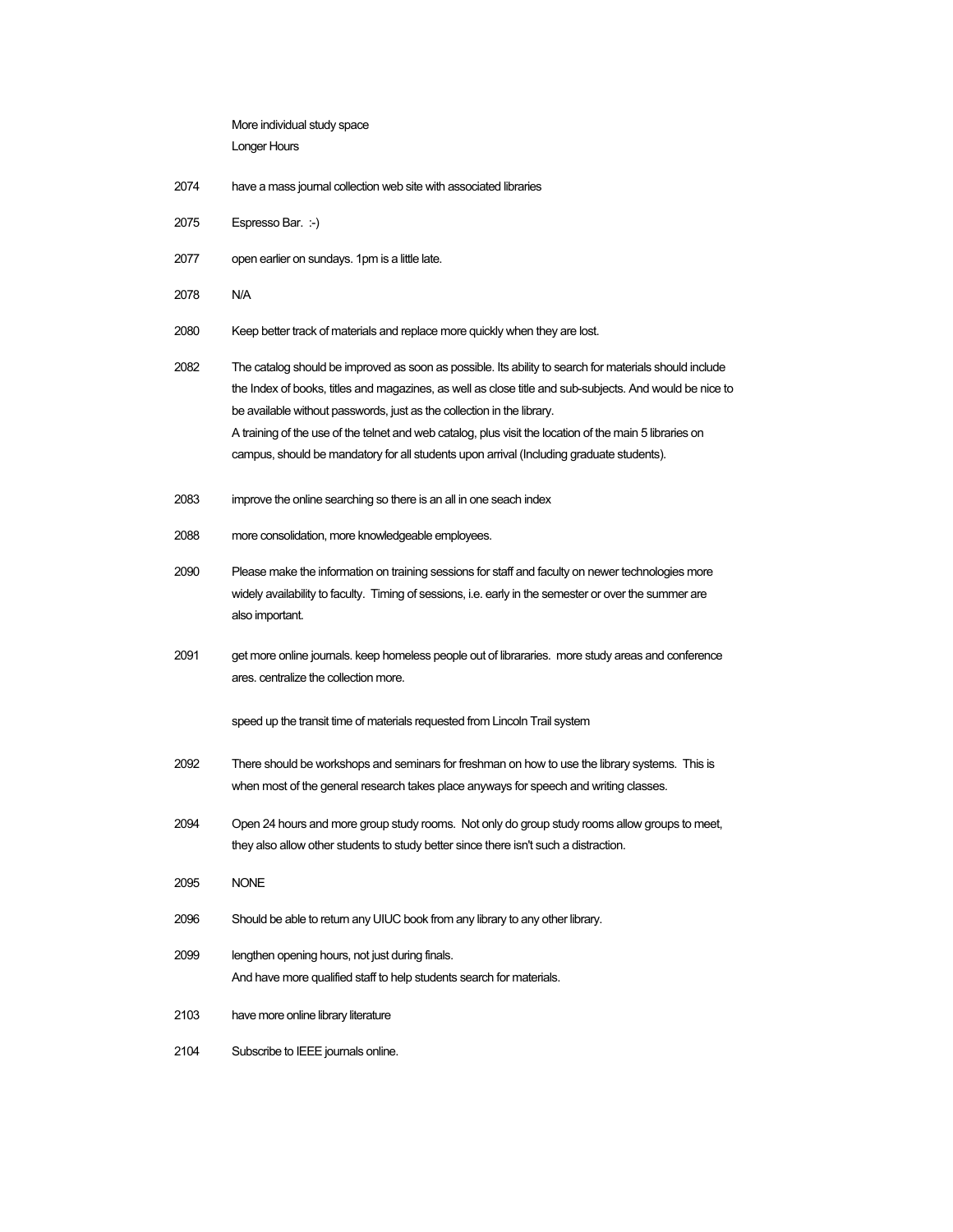### *Wednesday, June 14, 2000 Page 48 of 121*

| 2108 | none come to mind                                                                                                                                                                                                                                                                                                                                                                                                                         |
|------|-------------------------------------------------------------------------------------------------------------------------------------------------------------------------------------------------------------------------------------------------------------------------------------------------------------------------------------------------------------------------------------------------------------------------------------------|
| 2112 | Increasing the open hours would be cool                                                                                                                                                                                                                                                                                                                                                                                                   |
| 2114 | I would prefer maintaining purchase of books-especially books and documentary collections to adding<br>new computer services.                                                                                                                                                                                                                                                                                                             |
| 2109 | In general I think it is very important to keep the librarians literate to the way the libraries are setup, IE<br>a librarian in undergrad should be familiar with not just the undergrad library but also the grad and<br>comm libraries etc etc. I believe that this is the case so I could just suggest continuing the current<br>practice.                                                                                            |
| 2113 | Please add more typewriters to the Undergraduate Library. There are many many students who are<br>always filling out applications that need to be typed, and there is always a line for the typewriteres.<br>There are only 4 available, and that is just not enough for all the students. Also, please improve the<br>CCSO computer site in the Undergraduate Library, there are always problems with the printers and the<br>computers. |
| 2115 | See aboce comments.                                                                                                                                                                                                                                                                                                                                                                                                                       |
| 2116 | More contemporary books ordered and maintained on campus; access to more online journals; unified<br>interface for searching; use a more reasonable length of time before figuring the user has gone away.                                                                                                                                                                                                                                |
| 2119 | see my answer in 4.2                                                                                                                                                                                                                                                                                                                                                                                                                      |
| 2121 | should be open round the clock                                                                                                                                                                                                                                                                                                                                                                                                            |
| 2122 | Mandatory tutorial for freshman                                                                                                                                                                                                                                                                                                                                                                                                           |
| 2123 | more study areas like grainger or the courtyard cafe area                                                                                                                                                                                                                                                                                                                                                                                 |
| 2125 | Provide more library assistants.                                                                                                                                                                                                                                                                                                                                                                                                          |
| 2126 | More Full-text journal articles on the web                                                                                                                                                                                                                                                                                                                                                                                                |
| 2127 | Get input from faculty/grad students about what journals should be cancelled.                                                                                                                                                                                                                                                                                                                                                             |
|      | Don't let non-engineering folks into grainger or re-vitalize the<br>undergrad. Grainger is too loud and crowded now to get any serious work done—it has turned into a<br>social gathering spot.                                                                                                                                                                                                                                           |
| 2130 | Make more things available online, such as texts delivered to my computer. It's more convenient and<br>faster.                                                                                                                                                                                                                                                                                                                            |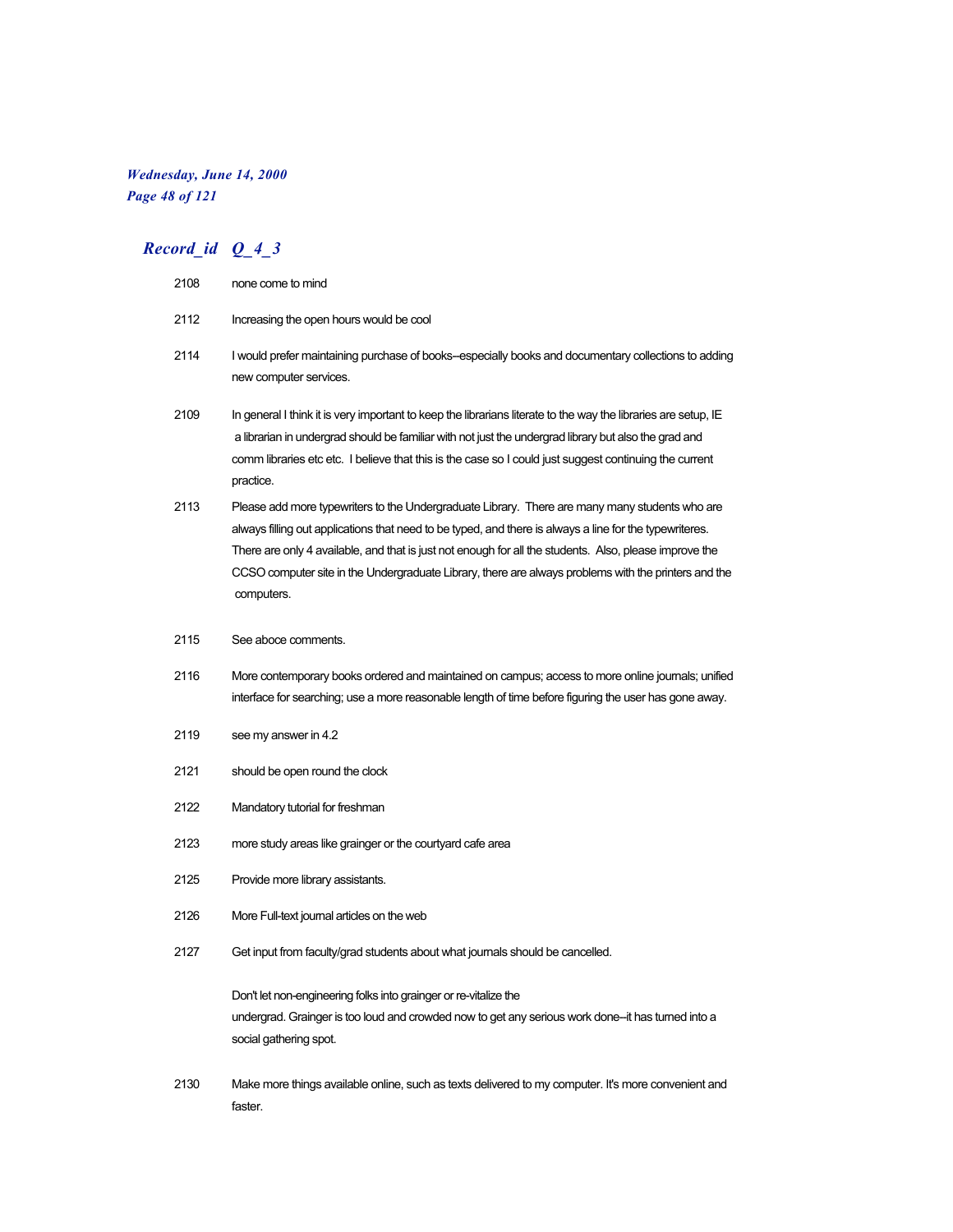- 2131 as an art history major, images are important for my studies. i would like to see a quality digital scanner in ricker for putting images on the computer for outside study.
- 2140 None that I can think of right now.
- 2141 Extend library hours, and create more study rooms for groups.
- 2144 -
- 2142 Going along with my answer to part 4.2, puting out knowlege about how to access the archives would be my only real suggestion. There is a wealth of information stored there, and I am sorry that I didn't know about it until several years into my carreer as a student here at U of I.
- 2145 1. Increase number of study carrels (though I understand that it is only during the exam week that these are fully used).
	- 2. Increase number of group study areas (these are often full even if it is not exam time).
	- 3. Need it to be open everyday from 7am to 1am (including Fridays and Saturdays).

#### *Wednesday, June 14, 2000 Page 49 of 121*

| 2146 | I think the biggest thing is hours. Also, there could definately be more computers with word processing<br>software throughout, and not just in the undergrad.                |
|------|-------------------------------------------------------------------------------------------------------------------------------------------------------------------------------|
| 2148 | Make attendance to a "UIUC Library Use Workshop" of some sort mandatory. The reason I never<br>use the library is that I don't know how to access it's resources.             |
| 2149 | see above                                                                                                                                                                     |
| 2151 | More staff members                                                                                                                                                            |
| 2152 | keep it open all the time                                                                                                                                                     |
| 2156 | trained staffbetter CCSO sitesother than that, it's okay!                                                                                                                     |
| 2157 | provide more computers and internet access.                                                                                                                                   |
| 2162 | Make loud people be quiet.                                                                                                                                                    |
| 2163 | Computers where we could use just word at the least to quickly type something instead of writing it out<br>because taking a journal out for 2 hours can be an inconvinnience. |
| 2166 | it would be better to fix some copy machines. for example, people cannot change the size of copied<br>papers in many machines because the machines don't work.                |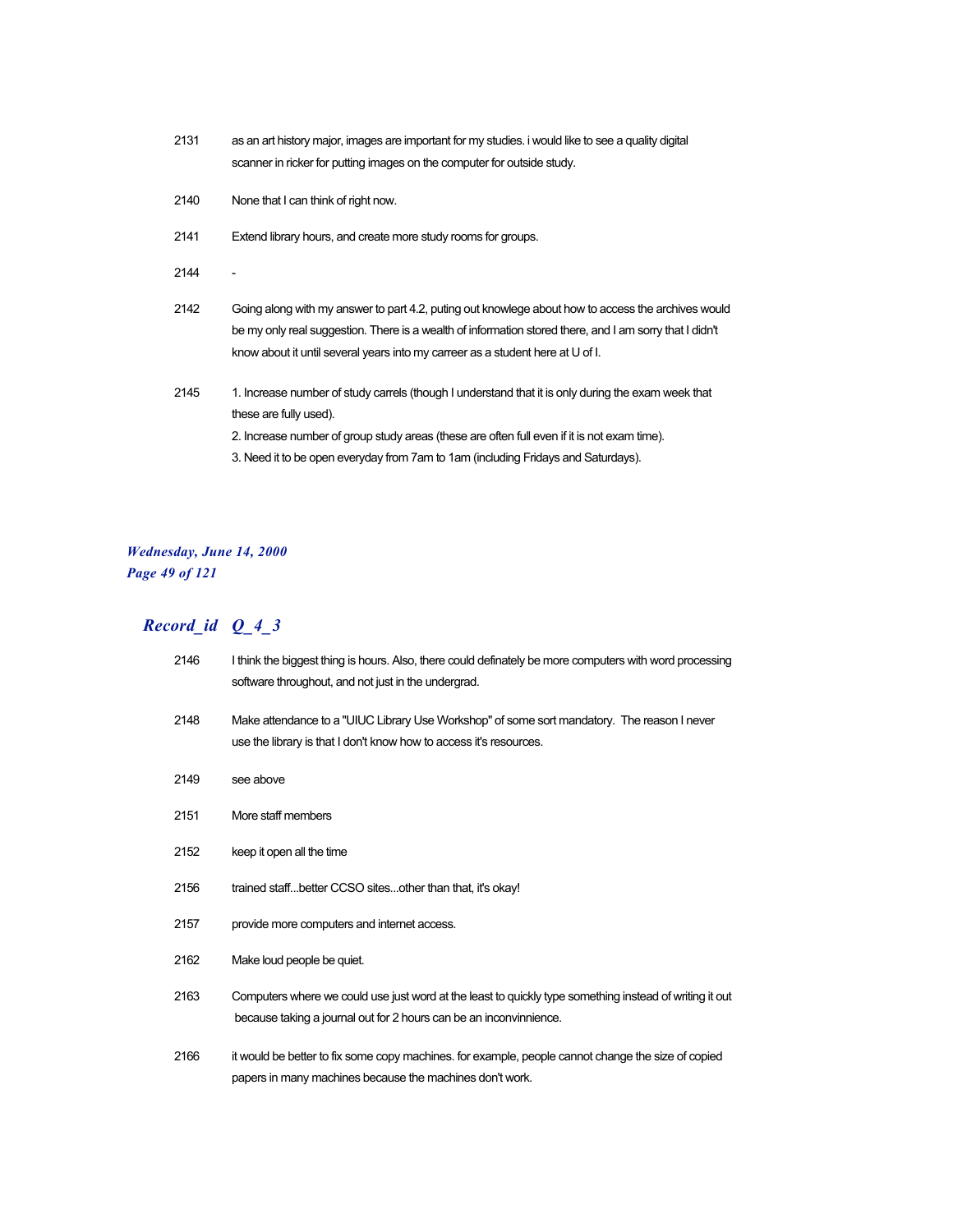#### 2172 see above

- 2174 Improve search refinement capabilities, maybe?
- 2175 Having longer library hours, especially on Sundays for Grainger. We desperately need more study group rooms. They should probably have one day a week when people have library access 24 hours a day, like Sunday to Monday when everyone has to do homework. More undergrads need Main Stacks access or at least the Undergrad needs more books. The Women's Studies Library needs help because it is tiny AND the librarians ar enot that helpful
- 2176 It would be good if different copy cards were more universally accepted. For example, the green engineering cards are not currently accepted in Chemistry, nor, as far as I know, at the Main Stacks. Some "agreements" between different libraries on mutual acceptance of the others' cards would help.
- 2181 Have longer hours and actually observe the posted hours.
- 2183 Nothing right now.
- 2177 security phones in west stacks especially--or make us more aware of security you DO have.
- 2185 It is frustrating when most of the journals or periodicals off the gateway website are not fulltext. Also, sometimes it can get noisy in the basement of the undergrad and there is really noone around to regulate that.
- 2187 Implement an orientation program
- 2189 Redo article database page, make DRA less bizarre, longer hours, increase pay of student employees, put drop boxes everywhere (instead of just the parking lot and the second floor).
- 2191 Be able to type in what you want ex. Beethoven Sonata No. 8 C minor and have the screen print exactly what the library(music) has.
- 2193 A more flexible reserve system would be very much appreciated.
- 2197 Extend the walkup computing experiment (currently in selected parts of Grainger) to all of Grainger and other libraries.

#### *Wednesday, June 14, 2000 Page 50 of 121*

- 2198 We need more library hours.
- 2199 The law school usurped library study rooms for faculty offices...outrageous!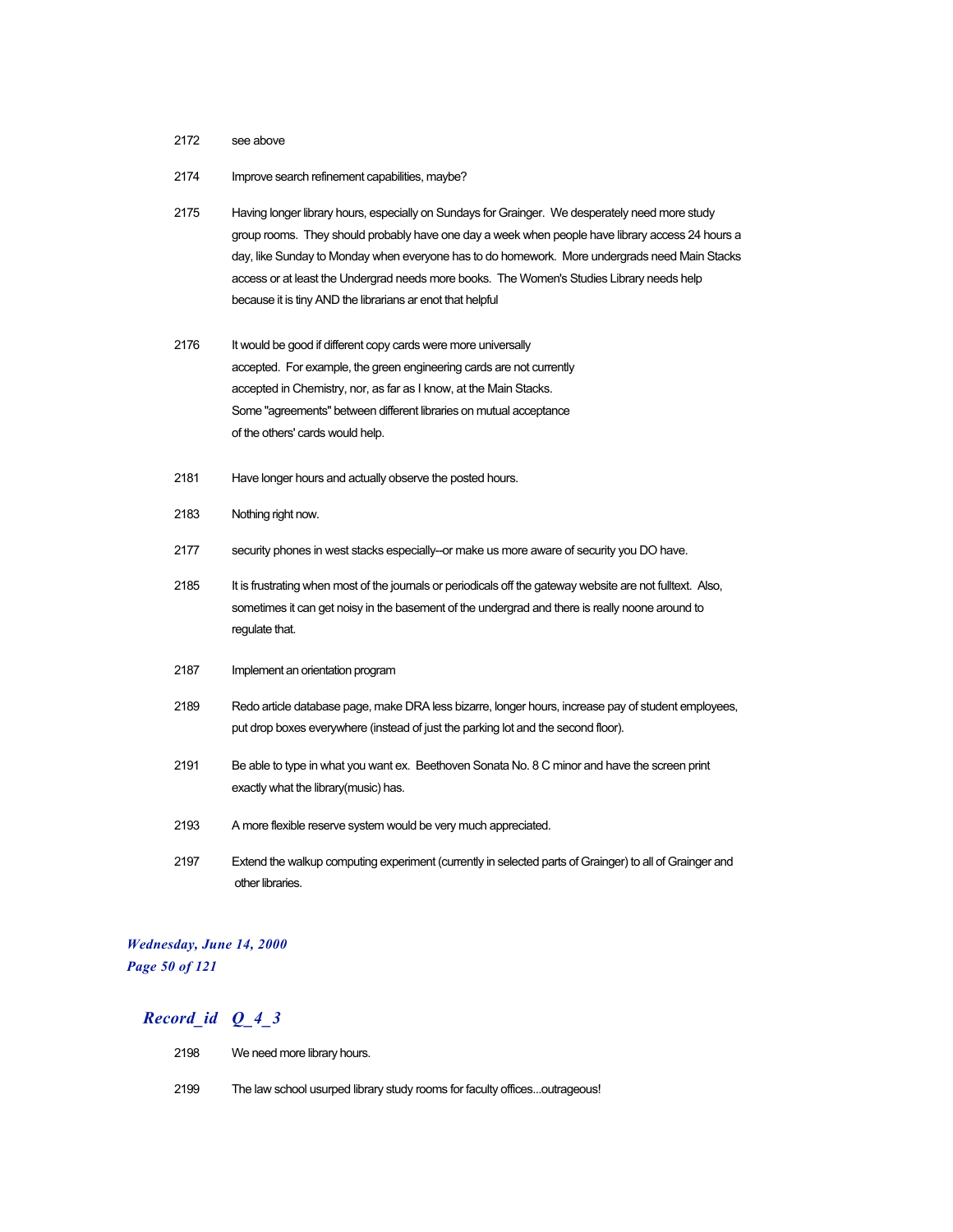See answer to 4.2 above. (dropping the non-academic, recreational reading magazines)

- 2200 It would be nice if there were more computers
- Having more books on hand. Many of the books at the Main stacks are not found.
- make the search for articles and journals easier.
- Like above, I would suggest later hours. I know that costs money, but I think giving students a quite place to study is a priority. They don't all have to be open late, but one would be nice. I also wouldn't mind seeing a small lounge with a drink machine and tables to give people a place to eat when it is cold outside.
- Provide dept. libraries (particularly psychology) with the funding to keep at least the most recent books published in the field.
- Offer more help on teaching the students about that telnet thing.
- Revamp the website
- Full text journals on Sportdiscus available to print from my home PC!!
- longer hours
- keep it open longer
- Quieter study areas
- Hire more help to reshelve books
- Furnish video stations with more current VCRs Improve the web access
- Contact graduate students and let them know there are orientations available. I needed extensive use of the library right away and I didn't really know where to start. Librarians weren't really that helpful with just showing you everything that was available.
- Provide everything for electronic access
- Try to make the telnet version of the catalog more user friendly, more explicit directions on where to find items listed in the catalog
- longer hours
- Extend hours, especially weekend nights. More photocopiers. Better maintenance & cleaning of study carrels in stacks.
- My only suggestion is to keep it open longer.
- Simply have more full text articles available to be emailed.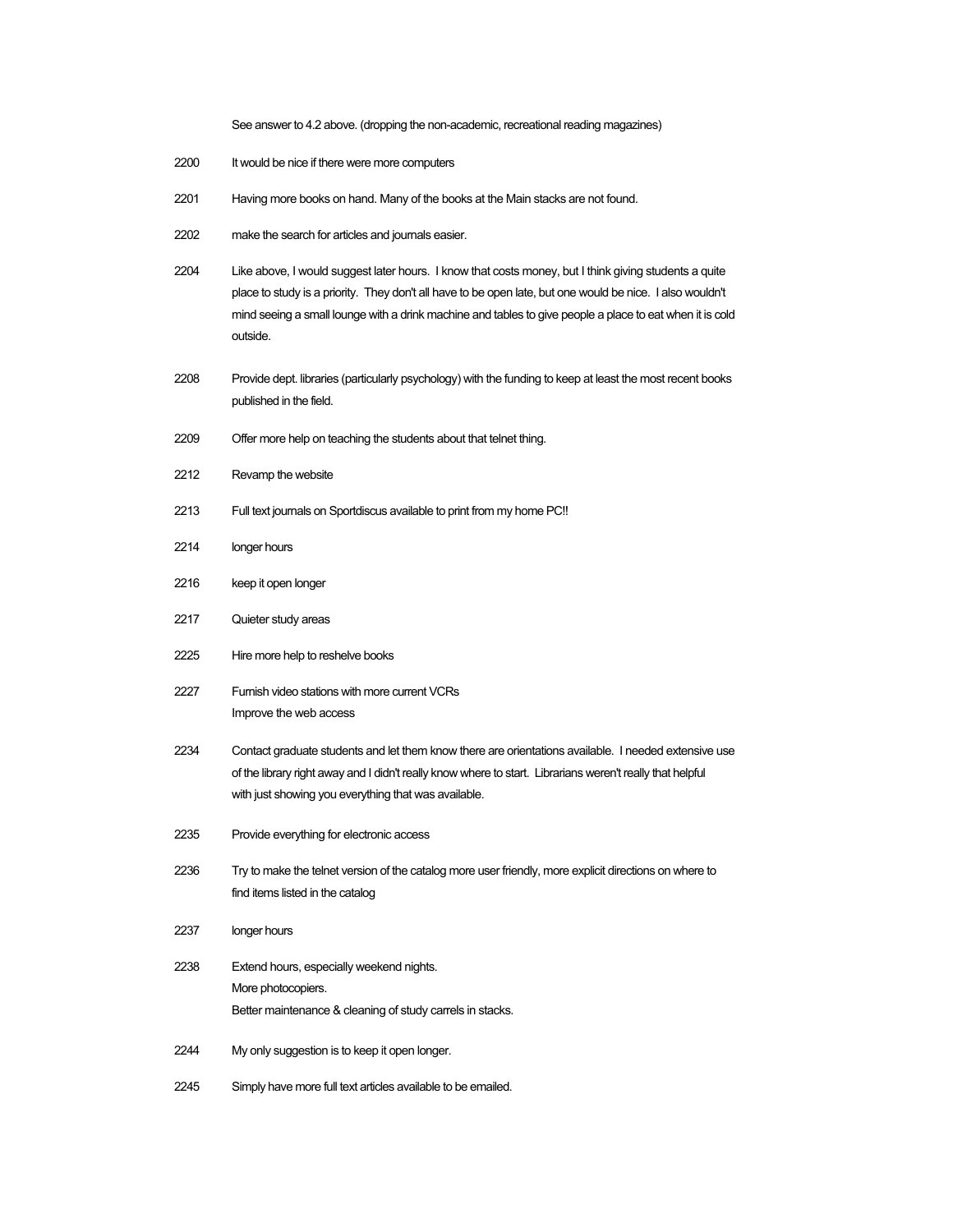- 2246 The computer system needs help. It's too difficult to hunt down one particular item. You have to hop around from one system to the other, possibly 3-4 different searches for hard to find items. Plus, the log in system in CICVEL makes you go through several repetitive login screens
- 2247 None.
- 2248 Less Theft!

## *Wednesday, June 14, 2000 Page 51 of 121*

| 2251 | need more parking for undergrad library                                                                                                                                                                                                                                                  |
|------|------------------------------------------------------------------------------------------------------------------------------------------------------------------------------------------------------------------------------------------------------------------------------------------|
| 2256 | The only thing I can think of is to shush people in the quiet study area because they're apparently too<br>stupid to be quiet by themselves.                                                                                                                                             |
| 2257 | make the search system easier and more intuitive to use                                                                                                                                                                                                                                  |
| 2270 | There needs to be brighter lighting outside of the libraries. It feels like a very unsafe area to be when<br>walking at night.                                                                                                                                                           |
| 2273 | more computers needed                                                                                                                                                                                                                                                                    |
| 2275 | Often many books I'm interested in tend to have the "CHARGED" status. Perhaps this could be dealth<br>with more quickly.                                                                                                                                                                 |
| 2260 | Study area must be quiet by students themselves. But not really.<br>A couple of students are out of common sense. Talking loudly and chuckling even for a half hour.<br>They don't care about how bad others feel. It would be greatly appreciated if library staffs quiet them<br>down. |
| 2267 | 1. LIBRARY TIMES!!!!! 24 Hours Open<br>2. Equipment should be frequently checked to see if it is operating correctly-especially in the music<br>library.<br>3. More full text articles online would be really great.                                                                     |
| 2271 | Have a search that lets you find something in that specific library., or specifically in campus. (if there<br>isnt akready one- there are so many indexes- WILSON, etc, it gets confusing at times. I feel like I<br>may be missing something)                                           |
| 2274 | Improve the delivery of library materials and reponses to locating them.                                                                                                                                                                                                                 |
| 2276 | Have separate areas with individual study carrols and another place where groups could meet (not<br>necessarily individual rooms.) That way one group could have quiet and groups could have more room<br>to meet.                                                                       |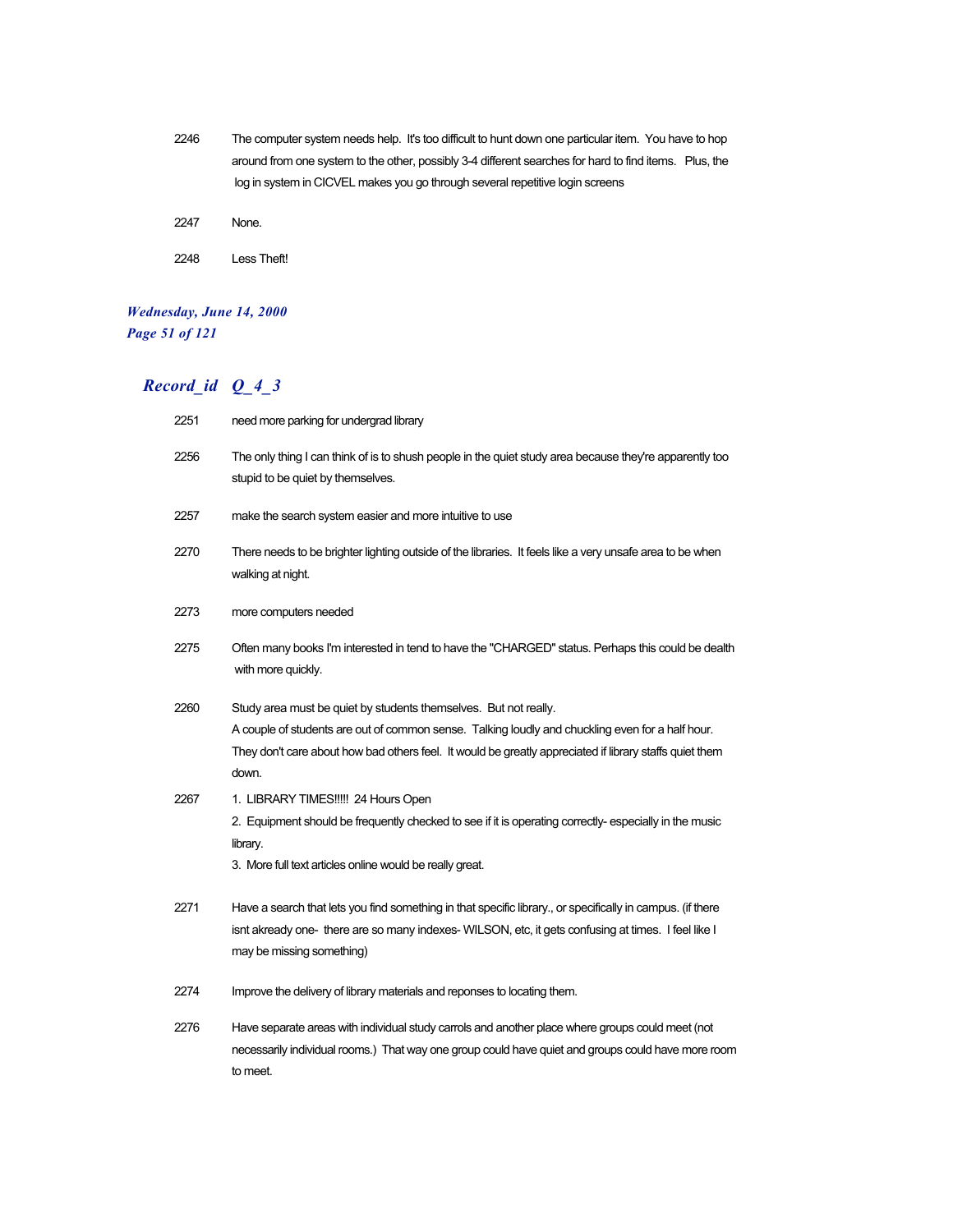- 2277 More copies of popular books, as stated above.
- 2278 Anything that you can put online is useful...
- 2279 Although i did hear about some informational meetings at the library, they were not very publicized, and i did not really hear about them until a day or two before they happened. Maybe there could be more information sent out to freshmen about these tutorials at the begining of the year.
- 2285 Please improve the lighting situation in the main library! Please improve the article part of interlibrary loan.
- 2287 Revise the request system. Use the email more frequently.
- 2288 Please replace old copiers that keep breaking down and ensure that they remain stocked with paper. Also please keep the noise level down. I would also very much like to see reserve materials placed on line.
- 2290 Make the library open 24/7 Sunday-Thursday. Greatly expand the existing audio recording collection.
- 2291 add more computers
- 2293 Need more up-to-date books.
- 2306 The entire system should be set up a little more like an everyday, city, public library. It doesn't make sense to have a "deli-counter" system where people have to wait in line to take a quick look at a reference book just to see if they want to check it out or not. I don't feel free to look around the shelves at the books there- because I'm not. I don't see myself doing research there because everything is organized in an intrusive, labyrinthine system of procedures and red tape.

### *Wednesday, June 14, 2000 Page 52 of 121*

### *Record\_id Q\_4\_3*

- 2307 Librarians seem to do a great job helping find, or locate electronically, books and materials when needed. I think they are an overlooked and underappreciated aspect of the library system.
- 2314 More full text availabilities for download or email.
- 2315 Continued from above:

I continually looked for the book in different libraries to see if it was found, and fortunately about three weeks later the book turned up found in the stacks. I refused to pay the fine, and thankfully the book was found, but if the semester had ended I would have been forced to pay an unjust fine or settle with some harsh consequences. I think that there should be a computer next to each drop box so that students can scan their book showing that they are dropping it into the box and that the book needs to be scanned again before it is returned to the stacks to prevent people from checking in the book and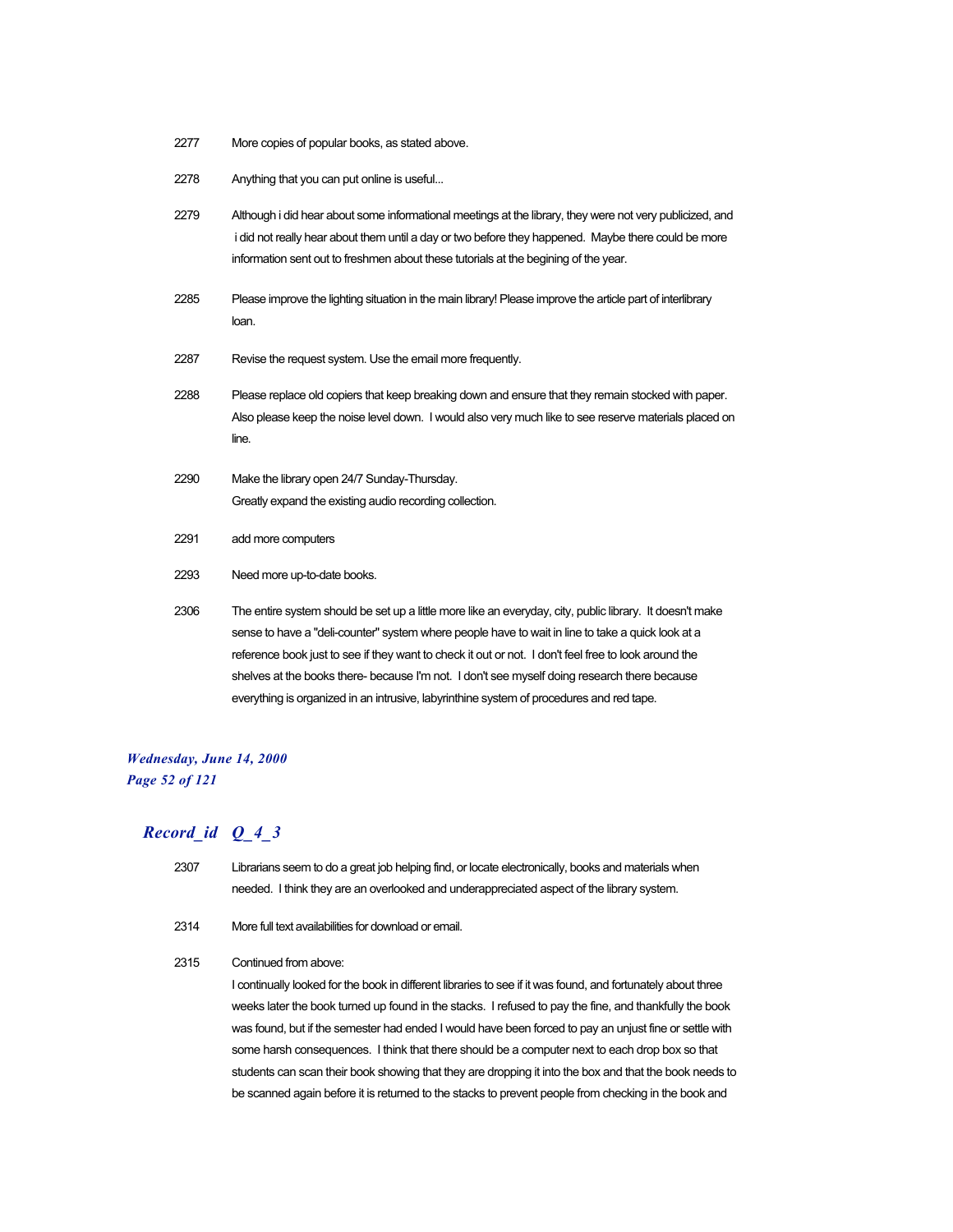than taking it again.

- 2316 senior stacks passes
- 2323 Organize full text and journal article searches more efficently.
- 2325 I would like the library to be open later Sunday through Thursday nights (perhaps to 2:00 AM).
- 2330 A more convenient way of retriving material that is needed
- 2328 I would like if you could get more full-text journal articles online in the DLI. Being able to access complete articles electronically is much more convenient than getting a bibliographic entry off a computer and then hunting for the journal.
- 2329 Visit the Schaumburg Library. My hometown has such an incredibly large, convenient, user-friendly library that I was shocked when I used the one at school. I only plan on going back if I am interested in checking out a recently released adventure novel in the browsing room.
- 2338 Grainger could be a great place to study, but few people respect that it is a library. there is know enforcement of silence, nor is it even asked for. I have asked for this before, but grainger should have quiet areas. maybe some of the underworked part-time staff instead of doing their homework could be patrolling the 2nd floor, keeping it quiet.
- 2341 see above.
- 2342 work on temperature settings, add more computer systems, not MACs because they are not compatable with many documents an difficult for most people to use
- 2343 Better weekend hours (friday and saturday) more pleasure reading sections.
- 2344 like above
- 2346 open 24 Hrs, more study rooms.
- 2348 Put more machines at which one can add \$ to their generic copy cards.
- 2350 Make interlibrary loan faster.
- 2351 The engineering library is very good, but other libraries should have the same good quality as the engineering one.
- 2354 Extend library hours. fire library security people.
- 2357 Lower the price for copies, and do somethign about the journal searches, maybe tAKING ONE PART OF THE SEARCH AND MAKING A CONSTRICTION THAT NARROWS IT DOWN TO JUST THE UNIVERSITY JOURNALS.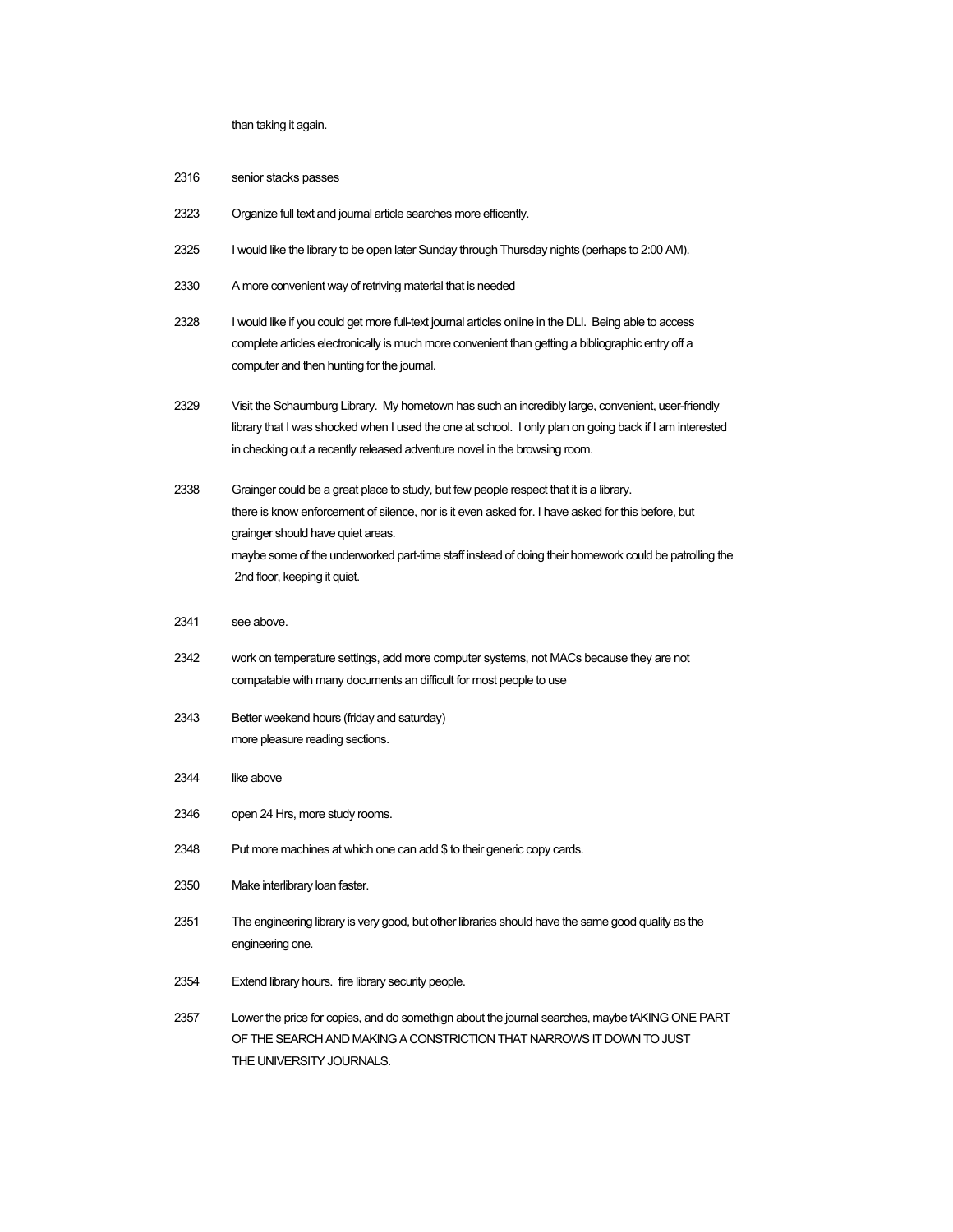## *Wednesday, June 14, 2000 Page 53 of 121*

| 2358 | personel is the first priority, especially the senior ones.                                                                                                                                                                                                                                            |
|------|--------------------------------------------------------------------------------------------------------------------------------------------------------------------------------------------------------------------------------------------------------------------------------------------------------|
|      | There should be a moden line especially just for search online, this should be seperated from the email                                                                                                                                                                                                |
|      | line.                                                                                                                                                                                                                                                                                                  |
|      | The printing should be cheaper or free with limited amount if possible at the libraries.                                                                                                                                                                                                               |
| 2359 | More places to study.                                                                                                                                                                                                                                                                                  |
| 2360 | Provide a better way to get books back on the shelves.                                                                                                                                                                                                                                                 |
| 2361 | Can't think of any                                                                                                                                                                                                                                                                                     |
| 2364 | none                                                                                                                                                                                                                                                                                                   |
| 2371 | I just think that people need to be better informed about everything. there is so much to offer that I<br>have no clue how to use.                                                                                                                                                                     |
| 2362 | because i am CBA student, most i used in commerce library or engineering library. Almost all of the<br>computer's mouses are not usefuf, they can not move preciously. Many business school students<br>would like to go to Grainger, why? because the facilities in the commerce library are too old. |
| 2363 | Perhaps there could be a way in which the staff could pay more attention to the people who might be<br>interested in stealing other's belongings.                                                                                                                                                      |
| 2365 | Extend the hours and maybe get more computers. Also, as stated previously, the workers do not<br>have to keep reminding us that the library is going to be closing in one hour45 minutes30<br>minutes15 minutes and so on!!!!                                                                          |
| 2367 | Improve the system at the Main Stacks Library.                                                                                                                                                                                                                                                         |
| 2372 | Some of the light bulbs are blown in the stacks. It is really dark and scary to be in certain sections<br>alone.                                                                                                                                                                                       |
| 2373 | make them closer                                                                                                                                                                                                                                                                                       |
| 2374 | more and easier computer and internet excess,                                                                                                                                                                                                                                                          |
|      | easier printing process                                                                                                                                                                                                                                                                                |
| 2376 |                                                                                                                                                                                                                                                                                                        |
| 2377 | more one on one help.                                                                                                                                                                                                                                                                                  |
| 2379 | change to the library of congress cataloging system. increease the number of withholdings of popular                                                                                                                                                                                                   |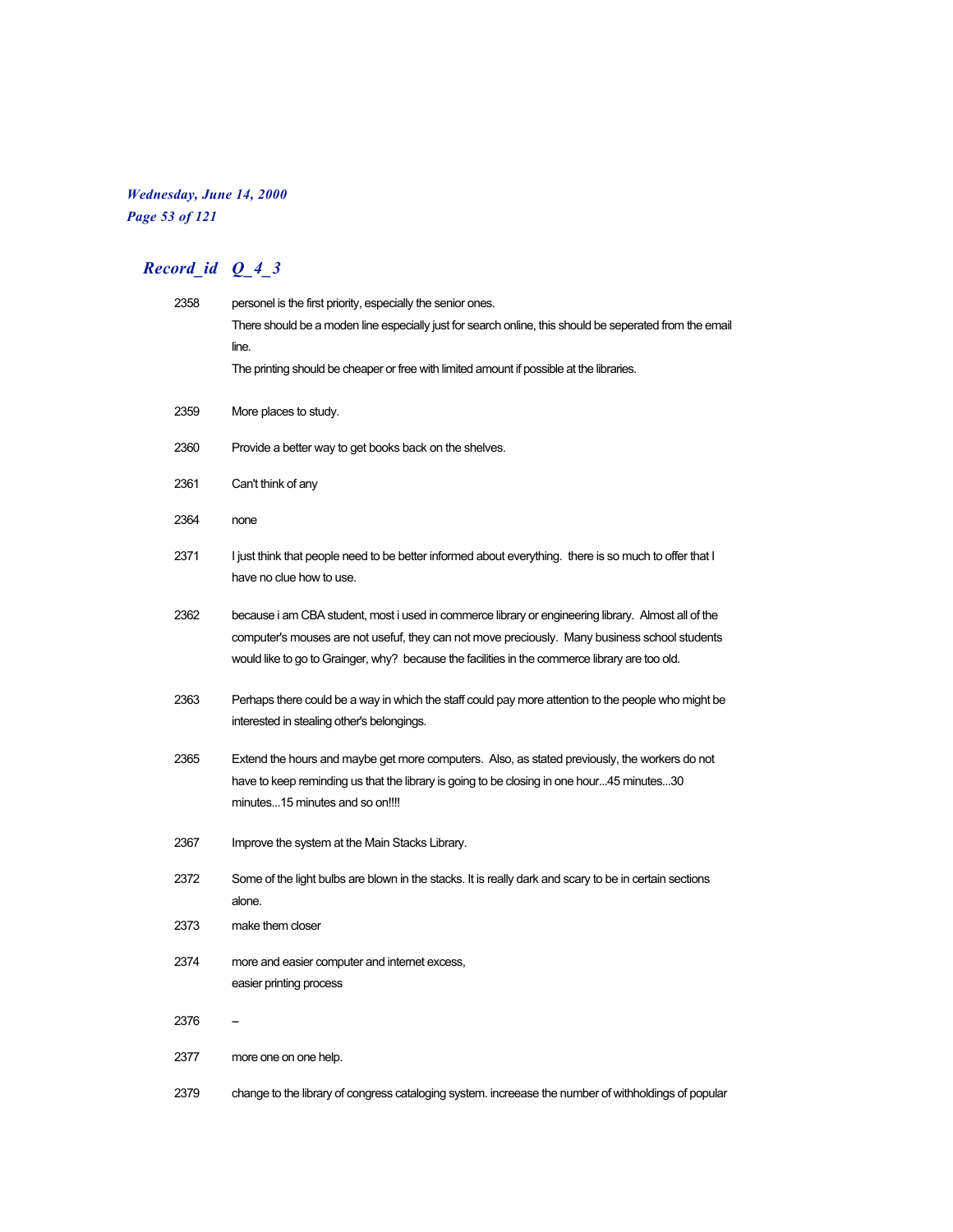textbooks.

2380 Please...Please...Please make more full-text articles available that can be emailed for free. It's very fustrating to have a successful search to find that you have to have the article faxed (I have no idea how to do that, since I don't have one) or mailed (usually a bad option due to time constraints). Also, add ventaliated group rooms in more libraries.

2381

You should employ more students at the end of the semesters-or the beginnings so that returned books can be discharged and reshelved on time. So that the library will not spend time, money and paper sending people notifications of return.

- 2382 Increading office hours especially in the weekend.
- 2383 What I said above. Rework library hours of operation.
- 2389 Make a better questionnaire--this one was obviously written by/geared towards librarians. The resulting data will be loaded.

Review other library online catalogs to see how it can be done. Few are as bad as ours (and a few are worse).

### *Wednesday, June 14, 2000 Page 54 of 121*

| 2384 | Make sure the online catalog is up to date.                                                                                                                                                                                                                                                                                                                                                   |
|------|-----------------------------------------------------------------------------------------------------------------------------------------------------------------------------------------------------------------------------------------------------------------------------------------------------------------------------------------------------------------------------------------------|
| 2387 | Extended hours during winter and summer breaks.                                                                                                                                                                                                                                                                                                                                               |
| 2392 | Start enforcing the quiet policy in the Vet Med library, starting with the staff.                                                                                                                                                                                                                                                                                                             |
| 2393 | Making open hours longer, preferably one library 24 hours a day. There are a lot of students on this<br>campus that are up past one every night doing homework and it would be great if we didn't have to<br>come home at one to wake up our roommate's while we did homework.                                                                                                                |
| 2394 | There needs to be an easier way of looking up a subject in the journals search and if there is a location<br>provided that the resource be there. There have been times when a book or journal has not been<br>charged but it is no where to be found.                                                                                                                                        |
| 2395 | One suggestion: It'll be very helpful to researchers if we can request<br>copies of articles in journals online and the copies are delivered directly to offices. The library can<br>charge fees to the service to grants. Currently many just hired helps to do that. But I think it's much<br>more efficient to have libary do it. I know Caltech has been doing that for quite some years. |
| 2396 | Clarify ACES/Ag library confusing - listed one way some places, other way other places.                                                                                                                                                                                                                                                                                                       |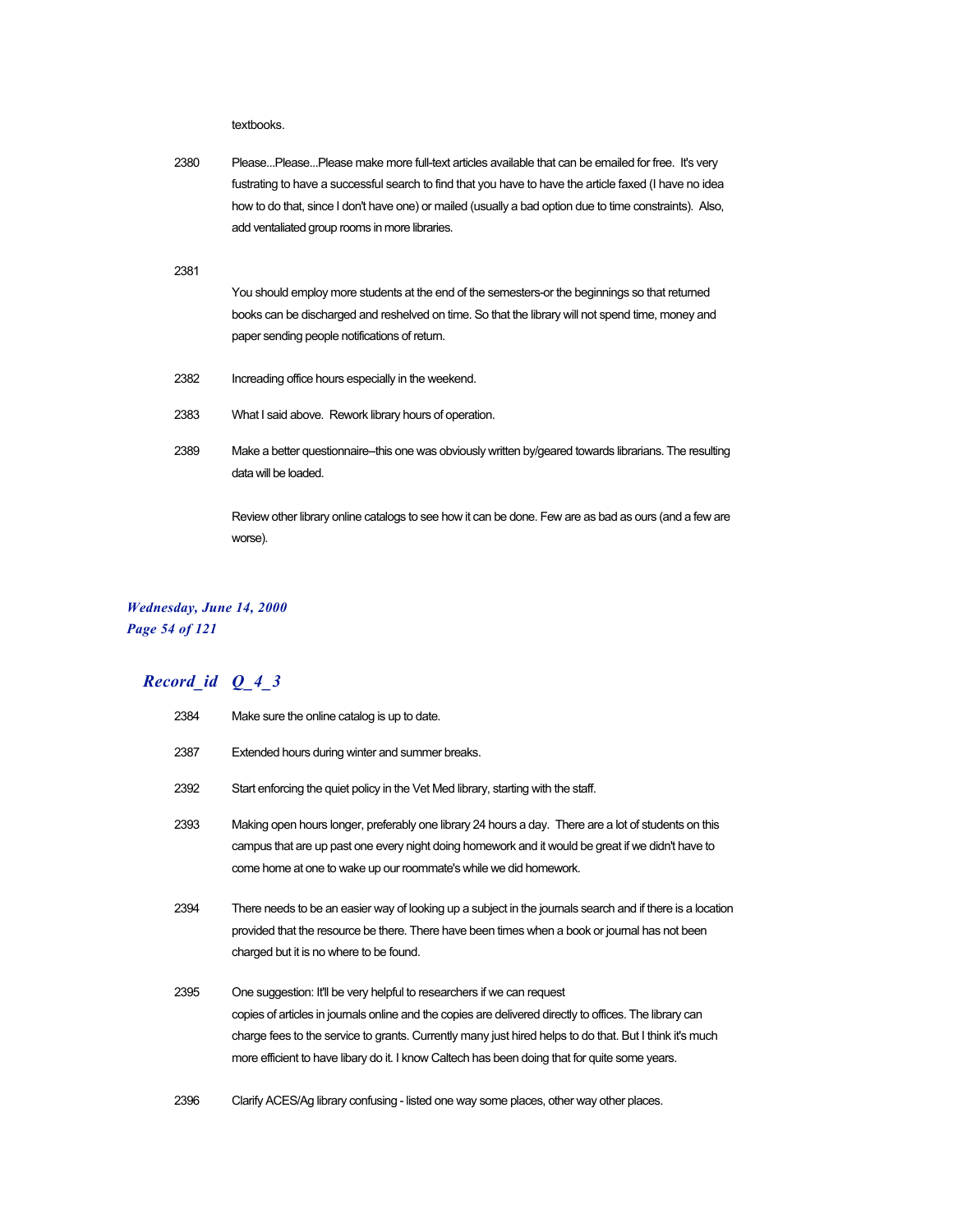- 2401 Go through the carrels and retrieve bound volumes stored in carrels that have not obviously been used in months.
- 2404 Provide an easy way for students to learn how to use all of the libraries ammenities
- 2405 More copy machines in departmental libraries. Copy machines that copy double sided top conserve paper.
- 2407 Increase the effectiveness of the web interface. I want to put in a specific search for a text or journal article at a specific library.
- 2408 I think it is critical to ensure that student understand the strengths and shortcomings of the databases that they use; more training in this arena would be helpful. Also, the move towards electronic journals is very helpful.
- 2410 it's fine as is i think.
- 2411 more help with the online database
- 2415 Hire more knowledgable people and get the Economist magazine more readily available
- 2417 longer library hours on Sundays open earlier 11a.m.
- 2418 Just maintain the good employees and maybe get more computers.
- 2419 Getting to the electronic journals from library webpages should be more intuitive.
- 2422 Pep up the atmosphere! And fix the printers in the undergrad....they've been like that since last summer!!!!!
- 2421 One suggestion is to have a mandatory 1 credit hour class for first semester freshmen and teach them how to go about using all of the libraries resources since it's something that they are going to need to use for the rest of their time here. I think that would be extremely helpful and students would be more comfortable and less intimidated using the library.
- 2423 improve search system, make it easily accessible and available through the university website. Additionally, make this information available to all students in a manner they can easily understand without having to read a lot of information. I want to be able to just go to the university website and be able to renew my books by highlighting the ones I want to renew and pressing "return." Is this possible?

### *Wednesday, June 14, 2000 Page 55 of 121*

### *Record\_id Q\_4\_3*

2430 The biggest problem for me has been your handling of lost items; when I request something that has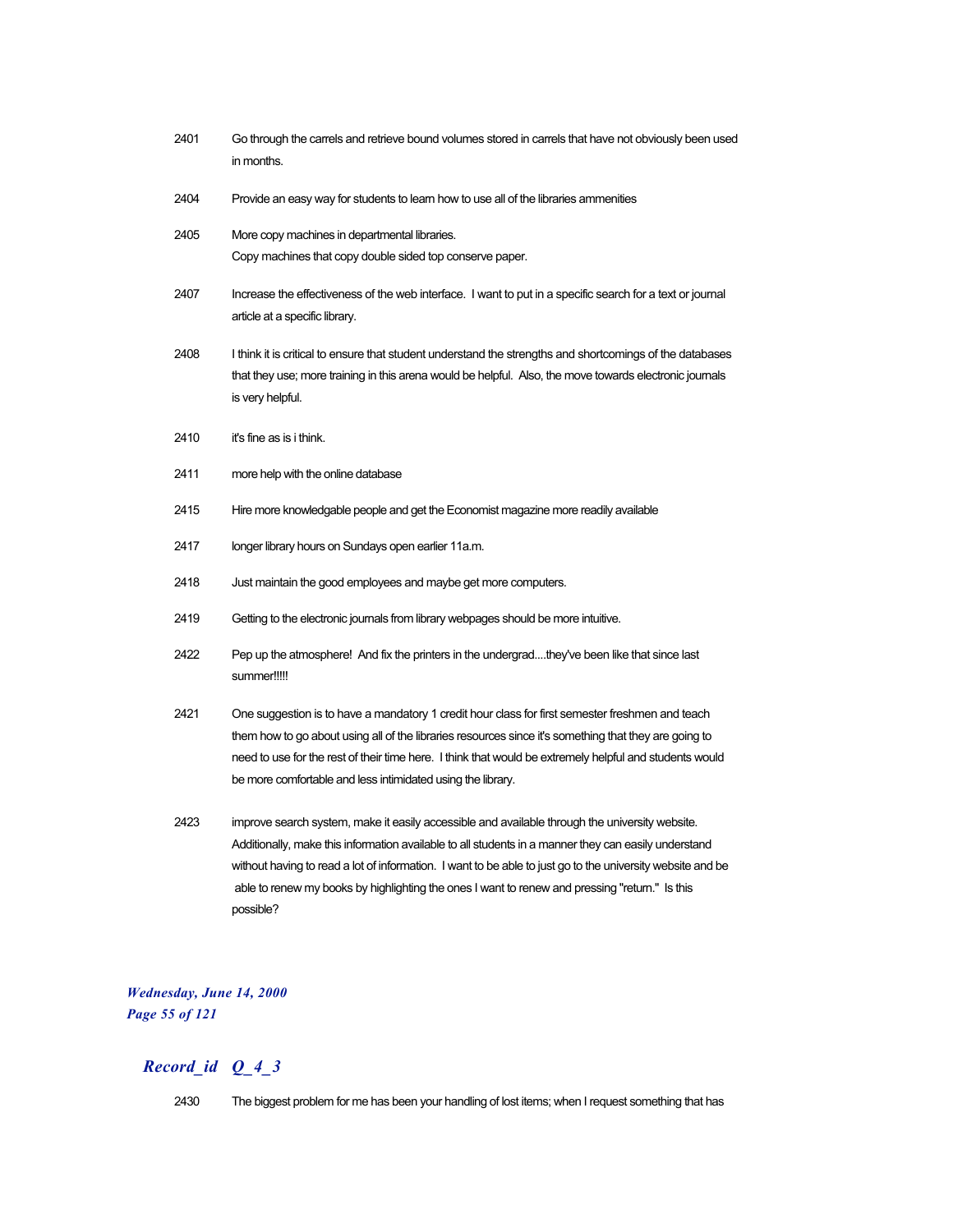been lost I should be informed promptly. And if it's not too great a cost, I think when the loss of an item surfaces, the library should--at that point--make a decision on whether they want to replace it or not, and if so, then do it in time for the request to be honored.

2432 By having more computers added to the Undergrad many more students would be satisfied. Keeping books and other material in good condition is very important.

#### 2434 INCREASE LIBRARY HOURS!!!!

- 2435 have one biological sciences library with more journals
- 2436 the library is doing a wonderful job, and i think they should always maintain the level of improvement that they have recently!
- 2438 Overall everything is good, I love coming there to study because it's quiet and calm-perfect conditions for concentrating on our studies.
- 2439 As I noted above, I think putting journal articles and course reserves on the web would be useful.
- 2440 Keep up collections (books and journals). Keep up and improve the cooperation among libraries throughout the state. This is a big plus.

Add access to more electronic journal articles via web.

- 2442 We could use many more computers.
- 2443 Please see above.
- 2447 As I told before.
- 2450 See above
- 2444 Train undergraduates in library use as part of orientation. Shelve more books in stacks.
- 2446 Overall, I am fairly satisfied with the UIUC library system. The only request I would have would be to keep one of the libraries open 24 hrs. for those all-nighters.
- 2451 Having a librarian on duty would be a great help. When there is a problem or a difficult question, your student help can't solve it. Agriculture library staff is very unfriendly and will not solve problems. When I have a library problem, I tend to go to the chem library. They are always willing to help solve the problem, even if it does not concern that library.
- 2454 I would like to see more search engines for periodicals for East Asian literature. although there is a number of search engines, i think that more could be added. more articles and journals could be used to improve teh service.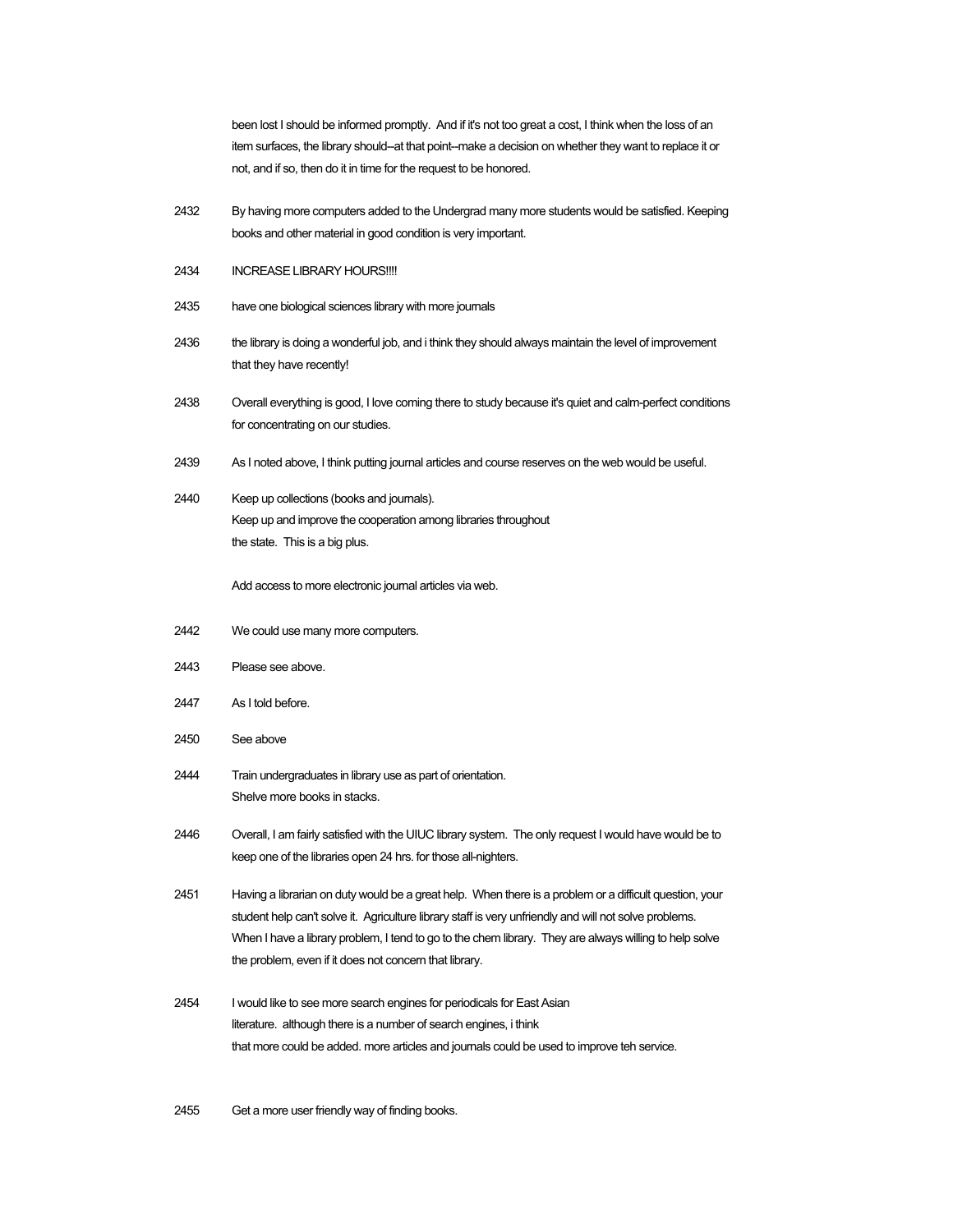- 2459 I would suggest a class to help guide people through the computer system, but I know that you already have them because I had to take one as a freshman. The class was helpful at the time, but after not useing the system on a regular basis, it is difficult to remember how to use the system. So, I guess any type of help that the computer system can give to guide an individual through a search as they do it.
- 2461 It would be really nice to have tables in the stacks and either longer hours or overnight borrowing of reserve books would be extremely useful.
- 2463 keep library open even one or two hours longer at night on the weekends

### *Wednesday, June 14, 2000*

*Page 56 of 121*

| 2468 | nicer librarians, safer areas                                                                                                                                                                                                                              |
|------|------------------------------------------------------------------------------------------------------------------------------------------------------------------------------------------------------------------------------------------------------------|
| 2469 | Honestly, I am very satisfied with the resources this library provides and would not make any<br>suggestions.                                                                                                                                              |
| 2474 | Expand the journal collections, and make more journals available online.                                                                                                                                                                                   |
| 2478 | Increase the number of hours Grainger Engineering Library is open.                                                                                                                                                                                         |
| 2481 | Adjust all the computers to include microsoft wordnot just a selective few like in the far corner of the<br>undergrad library                                                                                                                              |
| 2473 | Pay Library people better and ask more of them. The desk clerks generally come across as bored,<br>disinterested, and inexpert. They need to reach out more to their faculty and grad users in terms of<br>techniques for using the library electronically |
| 2486 | see above, add more journals (at least electronic vversions) and keep the size and quality of the<br>collection.                                                                                                                                           |
|      | should add a question about the SURVEY: this one was too long!                                                                                                                                                                                             |
| 2487 | In my opinion some small cubicles in which there is absolutely no distraction and enough lighting.                                                                                                                                                         |
| 2489 | make some of the reserved topics and articles available for download on the web.                                                                                                                                                                           |
| 2490 | Stay open 24 hours for those of us who work at odd times                                                                                                                                                                                                   |
| 2491 | For the Undergraduate Library, please put more copy machines and try to enforce quiet rules                                                                                                                                                                |
| 2492 | More books, more parking                                                                                                                                                                                                                                   |
| 2494 | have at least one library that is open 24 hours all year long                                                                                                                                                                                              |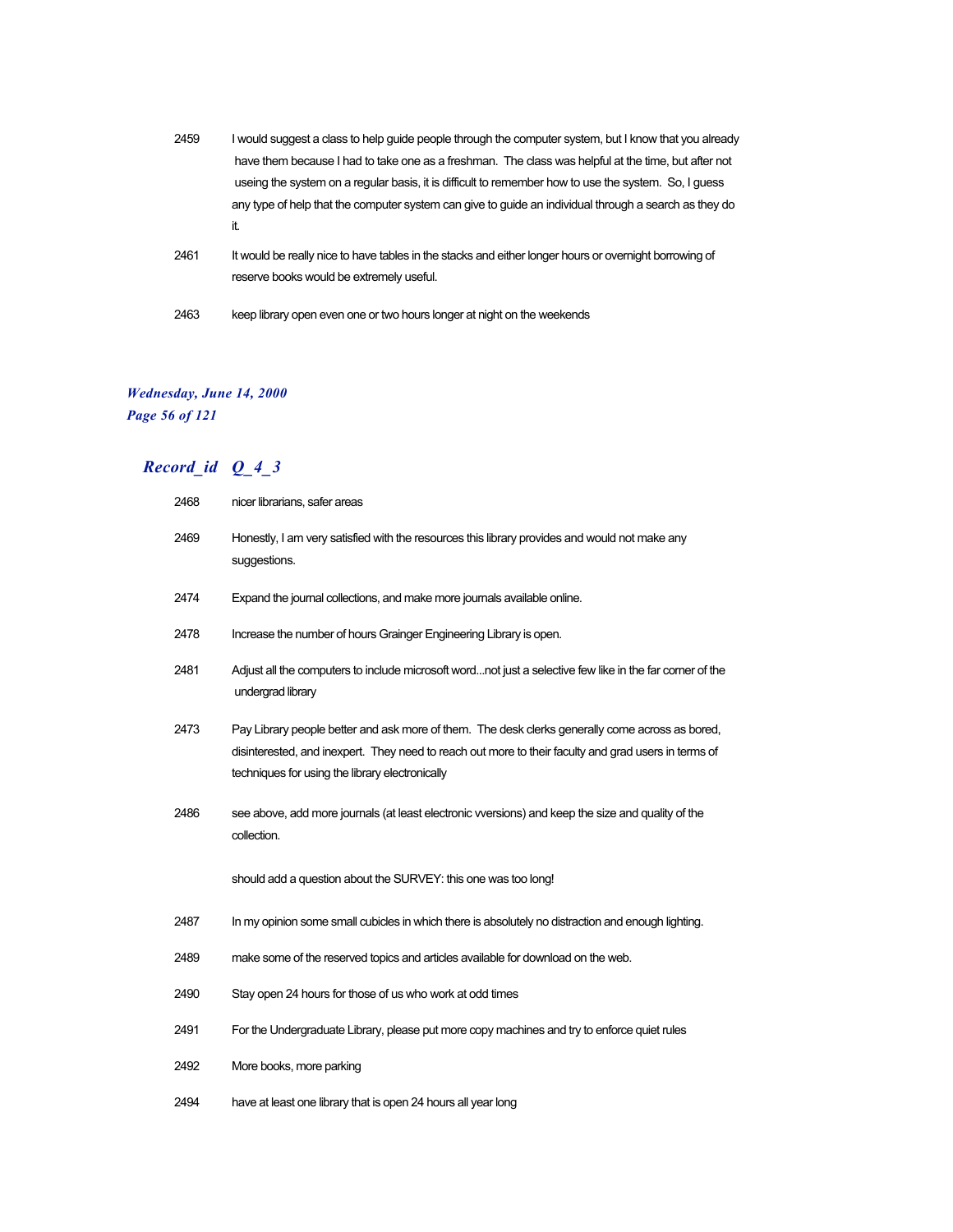| 2495 | More online journals would be great. Also, across the board policies would be nice.                                          |
|------|------------------------------------------------------------------------------------------------------------------------------|
| 2496 | See comments about Online catalog                                                                                            |
| 2499 | Hook up the I-Mac computers so that they do not freeze as much, and either hook up more printers or<br>fix the present ones. |
| 2504 | More resources.                                                                                                              |
| 2506 | It would help if more articles could be accessed and emailed to yourself.                                                    |
| 2507 | organize the areas in the library better so stuff is easier to find. betters signs and maps.                                 |
| 2508 | Improve search engines for locating materials in library.                                                                    |
| 2509 | As I indicated previously I found Illinet Online little bit poor.                                                            |
|      | For other aspects we have quite good library and stuff.                                                                      |
|      | Thanks.                                                                                                                      |
| 2512 | nothing really                                                                                                               |
| 2520 | none                                                                                                                         |
| 2521 | It would be helpful if the copy machines could reduce, and if the microfiche machines accepted copy                          |
|      | cards.                                                                                                                       |
|      |                                                                                                                              |

### *Wednesday, June 14, 2000 Page 57 of 121*

- 2522 The Music library needs to expand thier collection to newer music. Alot of time I am looking for a score from a broadway show, and I can't get it.
- 2524 [Continued from 4.2] 3. For the past decade that I have been using the library, getting a book from from another library has usually been an unpleasant experience. There is apparently some distinction between getting a book on loan from a library within some consortium and some other library-I don't know, I never figured it out. It has never been clear from the online catalog. I just know that when I went to the interlibrary loan office on the ground floor, they would tell me my book from another library was upstairs, and when I went to some dark little office on the second floor, the person there was always nasty and often told me to go somewhere else. Sometimes I was supposed to pick up books from other libraries at the Main Stacks Circulations Desk. It was impossible to understand. You need to consolidate these offices so that it is invisible to the patron how the books got to the library--just designate one place where these books are to be picked up.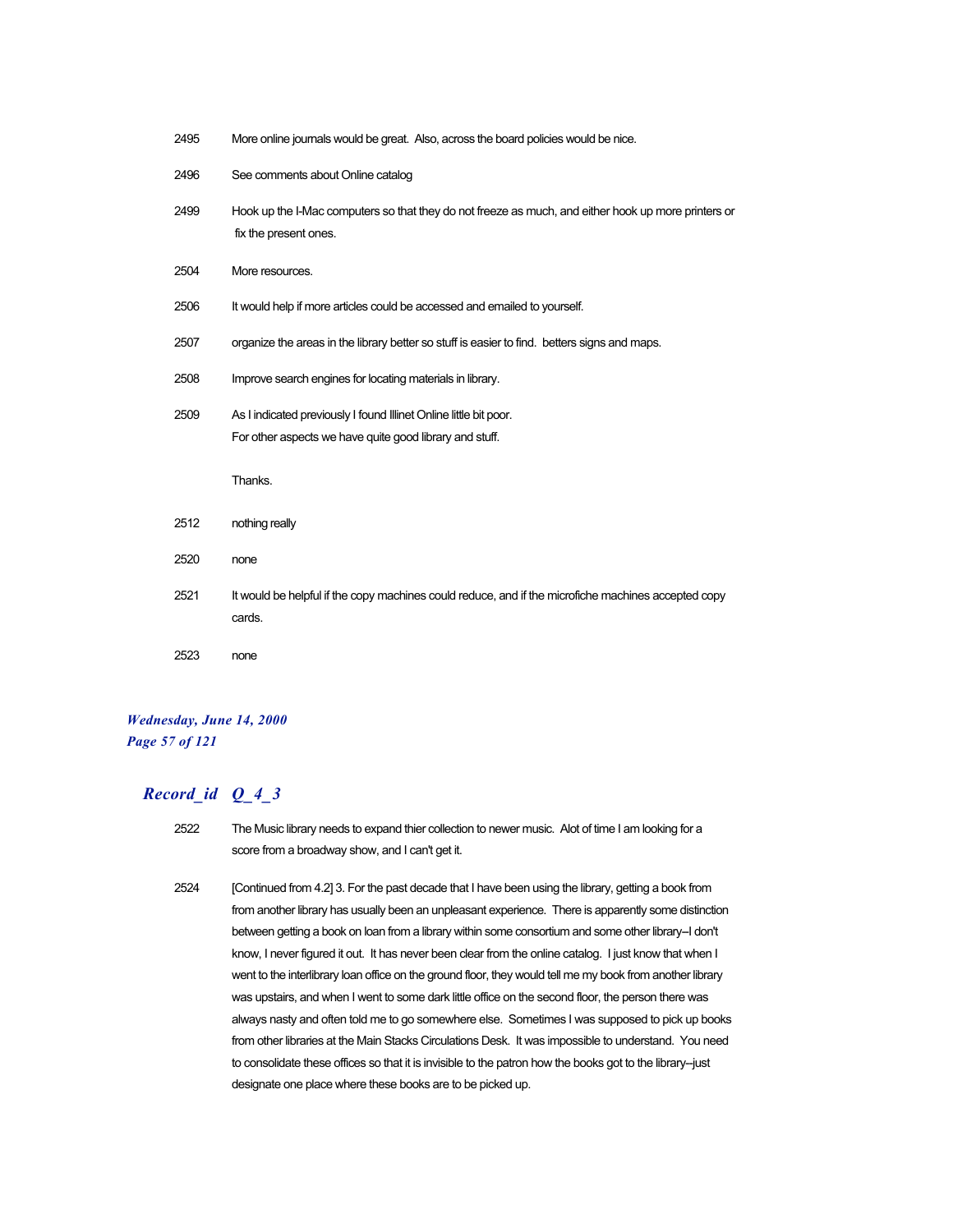- none really
- Overall it is good, I have no major improvements.
- no group study areas in the undergrad library
- Maintain the quality of print holdings, both books and journals, and improve on-line access, especially full-text, which could be used to replace print journals where available. Expand open hours on fridays and saturdays, perhaps even add more late night hours on weekdays (after midnight).
- Light up the undergrad!
- have more staff in secluded areas
- I attempted to check out a book last summer, "A Dream Novela". It is a 350 page book. It was on Microfiche. This is ridiculous
- need strippers.....lots of them
- you're on the right track.
- Make journals found at the Veterinary Medicine Library available elsewhere on campus also.
- Extended hours in the libraries would be nice, especially Grainger. There have been numerous occasions where I have gone to Grainger on a weekend morning only to find it not open yet, as well as time I've had to leave the library because it was closing before I was ready to yet.
- On Illinet, when it tells the user which library their book is in, it shoudl give the address and maybe show a map of where the library is located because otherwise people may be left confused as to where to find their book. Thanks! Take care!
- There should be more computers in the smaller libraries, such as commerce library or ALS, ones that students are able to word process and check e-mail - not just web access.
- more windows nt machines in engineering library
- new catalog that works efficiently
- More carols on the upper level of the undergraduate.
- more library hours during week ends (sundays).
- i can't think of any right now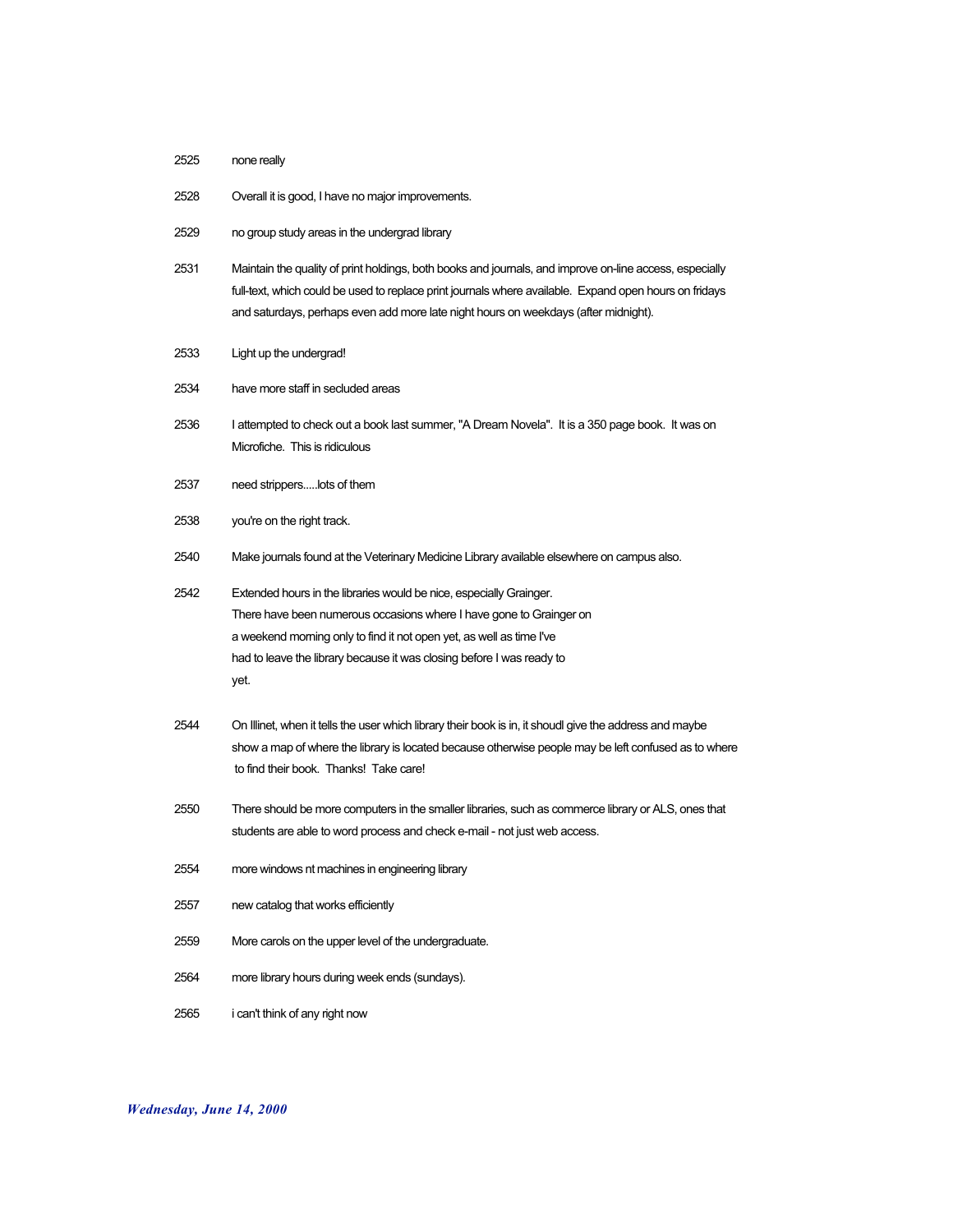#### *Page 58 of 121*

### *Record\_id Q\_4\_3*

- 2551 This suggestion is really more for all the CCSO labs, but specifically at the Undergrad, there really needs to be more than one printer working. The one printer gets extremely backed up and it takes a long time to print. This would make using the lab much more convenient.
- 2553 Distribute more stacks passes to undergraduates, especially if they work in University libraries. I work in the Residence Hall Libraries, but spend a great deal of my time waiting for stacks materials to be retrieved for me.
- 2555 Maximize our ability to get copies of articles not in our collection quickly. Maximize our ability to download articles on computer. We are doing more and more of this, expecially with color printers to reproduce color figures in articles (I find I am going back to the old reprint requests more often since the explosion in color figures in articles).
- 2556 I would like to find more technical journals available. For example, some of the more technical magazines on computing available in Grainger Library. I know that the CS department has their own area for this, but I stumbled on it by accident and I doubt if anyone else knows of it.
- 2561 At least for the Commerce library please identify some rooms for group study
- 2562 Some libraries need to be gathered into one library, for example the Urban planning library should be combined into Grainger library since a lot of collection there are relevant to engineering field. Also there are many materials being mixed up in the Main & Undergraduate library.
- 2566 Allow special (coffee/tea) containers that have non-spill lids into the library. When you spend hours there, it would be nice to have this luxury.

provide an avenue to allow graduate students to request books (for purchase) that are needed in their field. Also replace books that have been stolen or are missing. Quite often, those are the ones you need.

Provide a way to xerox books or articles double sided to save on paper waste.

allow graduate students to keep special books they use for their research in their personal libraries. Of course, continue to allow others to recall them as needed. I understand that I will run into problems when my alloted "10 check out" times are up. I cannot physically bring them in, show the librarian they exist and are in good condition, and then just check them right out. I will have to turn them in and then hunt them down all over again. I simply don't have that kind of time to waste.

2567 Read the shelves more often to find snagged or otherwise misshelved books.

2568 like in rhet or speech freshmna year,have all the TAs take their classes and teach them how to use the illinet to find materials.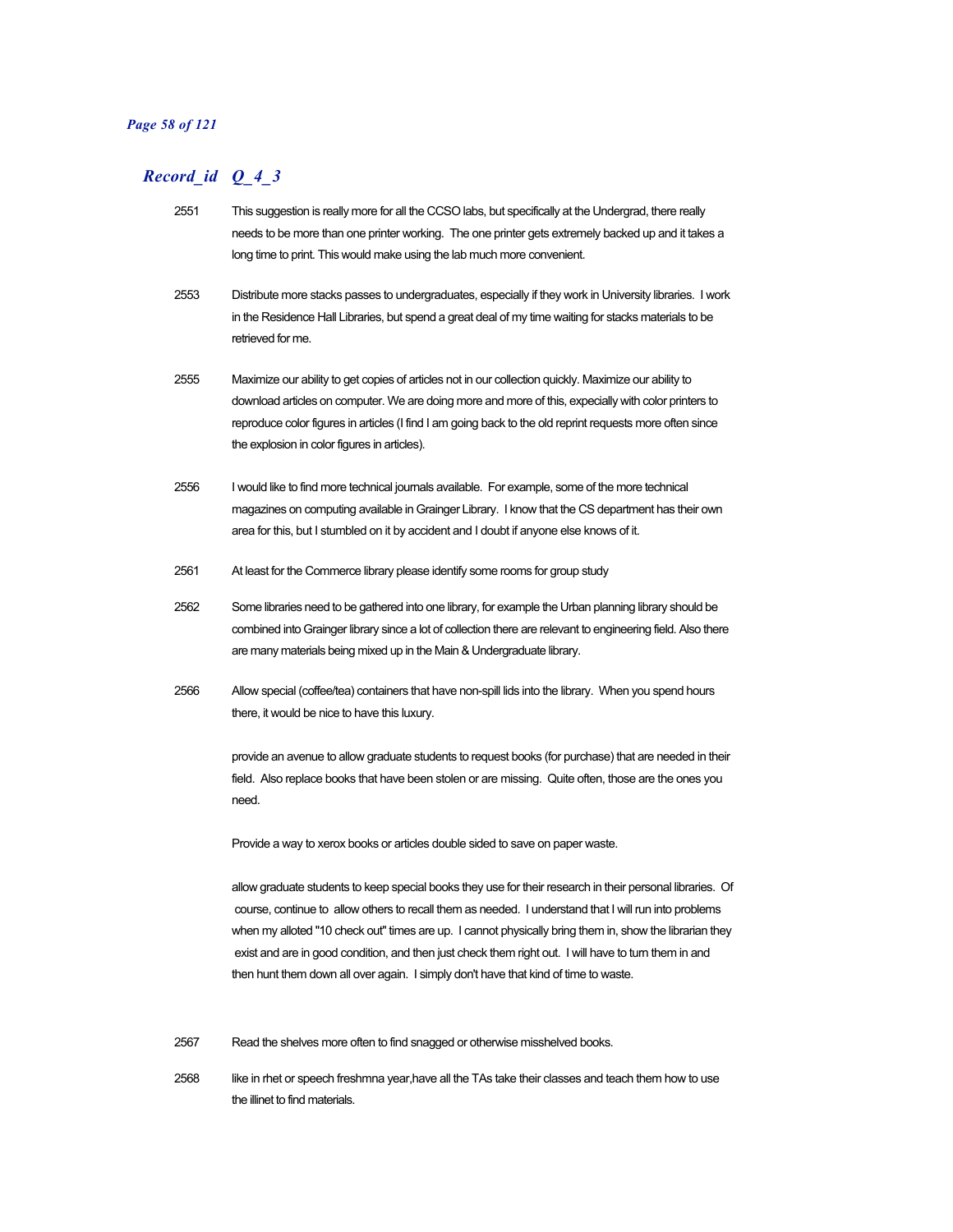- 2569 lengthen library hours
- 2572 Have the online catalouge be more precise in describing where an item is, as well as having it be more user friendly.
- 2573 I guess getting new books would be good.
- 2579 More computers would be nice and the web based interface could be easier to use.
- 2578 I'd like to be able to use Lexis-Nexis, even though I'm not a law student. Lexis-Nexis is by far the most convenient way to obtain copies of newspaper articles (electronic or otherwise). Other electronic services have limited search parameters, only provide abstracts, or have a limited number of newspapers on file.

The school I attended as an undergraduate allowed all students access to Lexis, all that was requiered was a half hour training session, after which the students ID number could be used to log onto lexis-nexis.

2582 Greater printer access.

### *Wednesday, June 14, 2000 Page 59 of 121*

# *Record\_id Q\_4\_3*

| 2584 | More training or assistance available to help use the online catalog.                                  |
|------|--------------------------------------------------------------------------------------------------------|
| 2586 | see $4.2$                                                                                              |
|      | I don't care about search engines or that crap. Where the hell do i find the actual books?             |
| 2588 | 1.) air conditioning                                                                                   |
|      | 2.) more full text articles                                                                            |
|      | 3.) more copies of books available                                                                     |
| 2590 | Get a better search engine for our collections.                                                        |
| 2593 | Longer hours and a more courteous staff.                                                               |
| 2598 | The departmental libraries could be open an hour later.                                                |
| 2601 | Maybe there should be a way to search like this:                                                       |
|      | 1) search for: "Soviet Union"                                                                          |
|      | 2) search results: "look under: 1) Soviet Union, 2) Russia 3) Commonwealth of Independent States", etc |
|      | etc                                                                                                    |
|      | So when you search it gives options to see not only the subject heading you asked for, but related     |
|      |                                                                                                        |

ones as well...but I realize this may be too difficult to do with all the books we have...so this is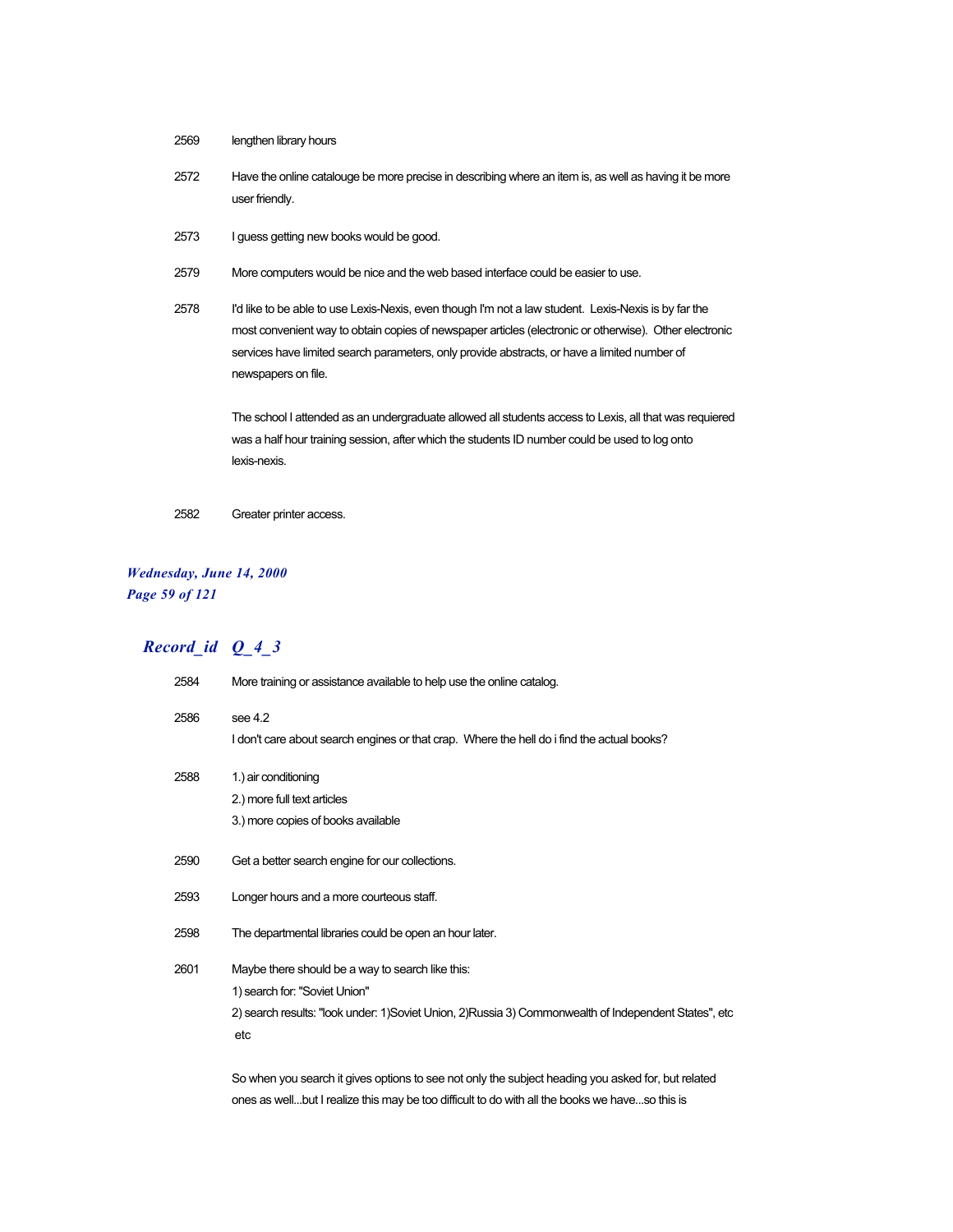probably not a practical suggestion.

- 2603 The reserve fines should be more visably posted. The fines are very high and it doesn't help someone else get the book if I'm overdue with it. Thus, even though I have to pay the fine, because I didn't know about the severity, it didn't help anyone else get the book quicker. If I had known that it was so severe in the first place, I wouldn't have forgotten to return the book.
- 2609 None
- 2610 Stay open longer
- 2619 Increase the loan period for undergraduates.
- 2616 extend hours increase opportunities to learn about the library and how to use it... not just as a freshman year rhetoric requierment. inform students about what the stacks are and the restrictions placed on them. 2620 Keep more libraries open longer, especially for the graduate students. 2633 It would be convenient if there was a bar closer than 2 1/2 blocks, I mean come on, this is college, put a damn bar in the library, will ya? 2634 Again, the printing suggestion, and also more tables, or some kind of study space would be nice. The tables are a great place to study! 2635 overall it is pretty good. but you can always continue increase the number of materials. also, and indoor smoking area would be helpful for those freezing winter nights studying at the library and you dont want to go out side. 2636 Give more info about what the library can do for students! 2637 i think the reference librarians, or at least some of them, need more training, b/c they have never been helpful to me. 2640 See 4.2 2642 Someone needs to pry some additional funding out of the State Legislature for acquisitions.

### *Wednesday, June 14, 2000 Page 60 of 121*

### *Record\_id Q\_4\_3*

2644 pamphlets or some way to educate people about where materials are located, maybe available in the dorms.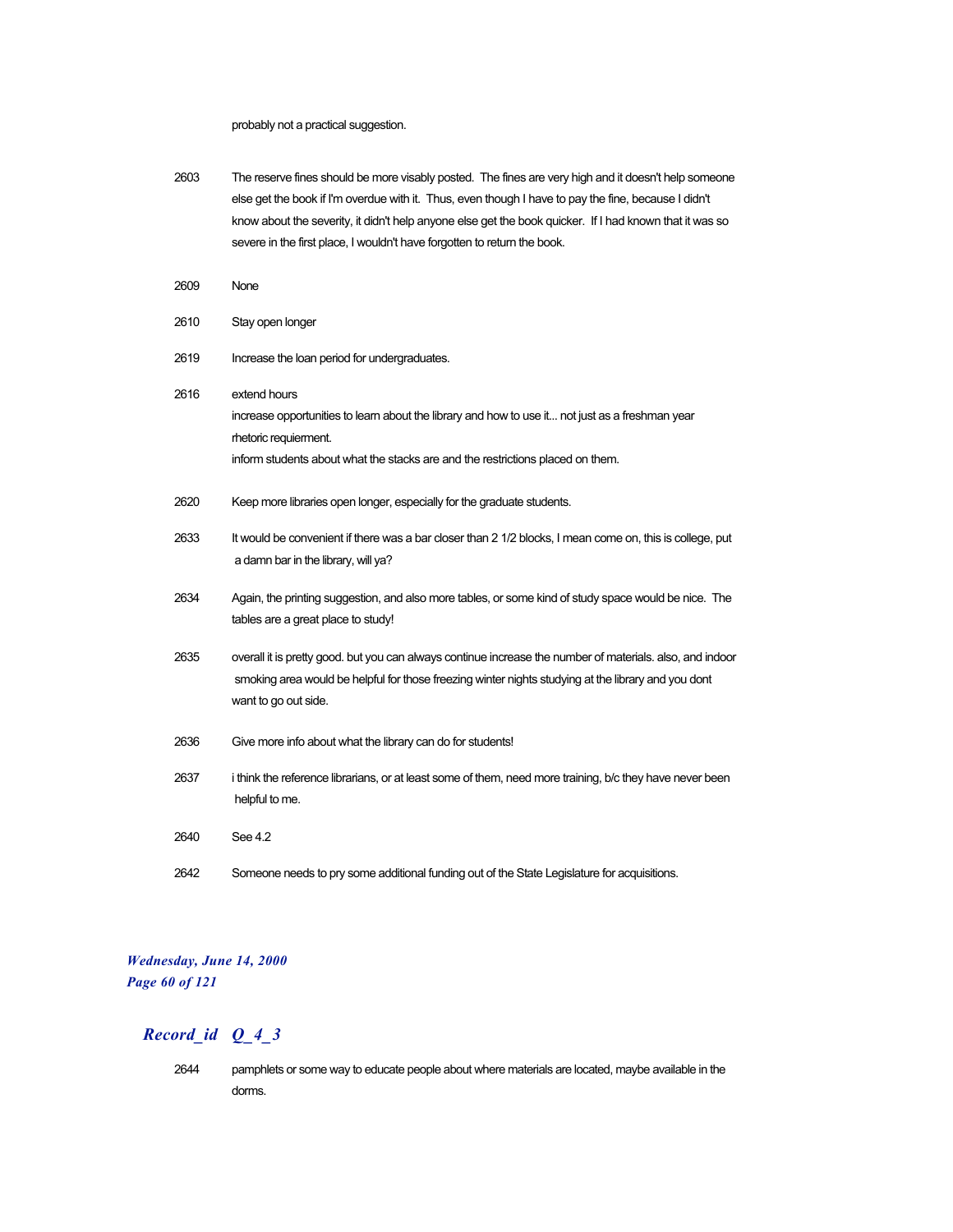2645 none

2647 More course reserve copies so people do not run out of stuff to use.

2646 One suggestion that I have is to allow any student (not just a law student or a student doing law research) into the law library if it is not overcrowed. I used to go to the law library to study the past 3 semesters,especially when grainger was crowded (just about every other night if you don't get there early enough). This past semester, they would not let me in because I was not a law student or doing any law research. I think that it is somewhat unfair. I know plenty of people that go to study at grainger who aren't engineers(about half the people at grainger aren't engineers). I think that any student should be able to go to any library and study as long as they are not disruptful. So if there is a change or suggestion to be made, it is to let any student into the law library and not just law students.

#### maandrsn@uiuc.edu

| 2648 | Add more of the machines that accept money and add it to your I-card. |  |  |
|------|-----------------------------------------------------------------------|--|--|
|      |                                                                       |  |  |

- 2650 Please see the above suggestion about having books requested through interlibrary loan show up on our computer accounts as a request--and listing the titles of interlibrary loan books on the computer as well.
- 2652 >see above<
- 2653 Subscribe to the IEEE electronic digital library
- 2654 Make it easier to use
- 2658 Replace some of the computers or at least the mouses. Try putting more singled work areas around the Undergrad or space the tables farther away from each other.
- 2659 none
- 2661 there must be an hour or whatever, required seminar for incoming students on how to use the library, to find books, to find journals..and how to use the programs...i.e telnet.
- 2664 Open earlier of Sundays. Stay open later on Fridays and saturdays. Also, I think that the llibrary staying open 24 hours (i.e. like during finals week) is a great idea.
- 2665 Provide an access to more journals online.
- 2667 Create a list of current hot topics in society. More writer's workshop hours.
- 2668 More study carrols and group study rooms like they have at Grainger. Steer away from only using Flourescent lights!
- 2671 Get the web based OPAC up and running!
- 2674 extend library hours.
- 2677 provide more copies of books checked out often.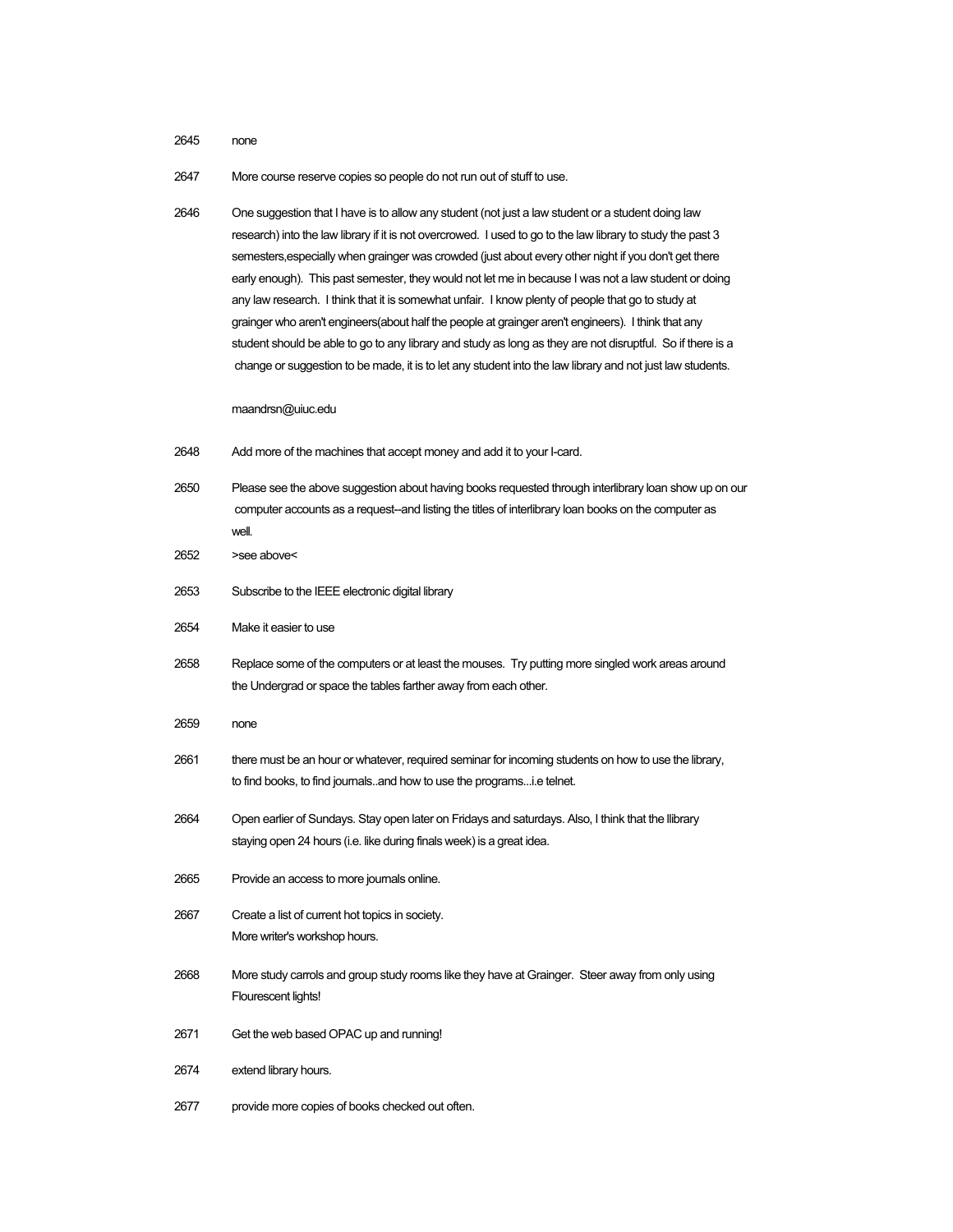| 2678 | Include searches of residence hall libraries in the main search engine.                                                                                                                                          |
|------|------------------------------------------------------------------------------------------------------------------------------------------------------------------------------------------------------------------|
| 2681 | allow freer access to the stacks.                                                                                                                                                                                |
| 2673 | Better interface with the article databases (see above) and more well trained staff to help you when<br>you can't find something. Most of the library staff are well trained but are sometimes too busy to help. |
| 2675 | I would like Grainger library to have the weekday hours apply to the weekends as well.<br>I would also like to see some computers with MS Word and Excel applications.                                           |

# *Wednesday, June 14, 2000*

*Page 61 of 121*

| 2680 | i think having a tutorial for all students on using the library homepage/searching for materials would be<br>extremely beneficial for everyone                                                                                              |
|------|---------------------------------------------------------------------------------------------------------------------------------------------------------------------------------------------------------------------------------------------|
| 2686 | It should be opened later, especially on the weekend, it closes too early.                                                                                                                                                                  |
| 2689 | More tours and information given on the libraries.                                                                                                                                                                                          |
| 2691 | better computerised tracking of materials: fewer lost or misplased books, more accurate delivery of<br>periodicals (volume + number)                                                                                                        |
| 2692 | Better explaination of how to find journals/magazines                                                                                                                                                                                       |
| 2693 | Just too many students in too small a study area. Maybe try setting up more "library style" study<br>areas to relieve the overcrowding.                                                                                                     |
| 2694 | the U of I library is excelent                                                                                                                                                                                                              |
| 2695 | allow outside users to get full texts online                                                                                                                                                                                                |
| 2698 | Increase the rate of pay for library employees.                                                                                                                                                                                             |
| 2703 | More computers, extended library hours, better organization of materials or perhaps better explanation<br>of the organization maybe a pamphlet. Also, better maintenance of computers and copy machines,<br>printed materials and supplies. |
| 2704 | See above comments.                                                                                                                                                                                                                         |
| 2706 | E-mail warnings when books are overdue.                                                                                                                                                                                                     |
| 2707 | more computers!!!                                                                                                                                                                                                                           |
| 2708 | I think for the amount of things you have it is well done. The web is the best part.                                                                                                                                                        |
| 2717 | have more copies of "hot" items and longer hrs, maybe at the undergraduate library                                                                                                                                                          |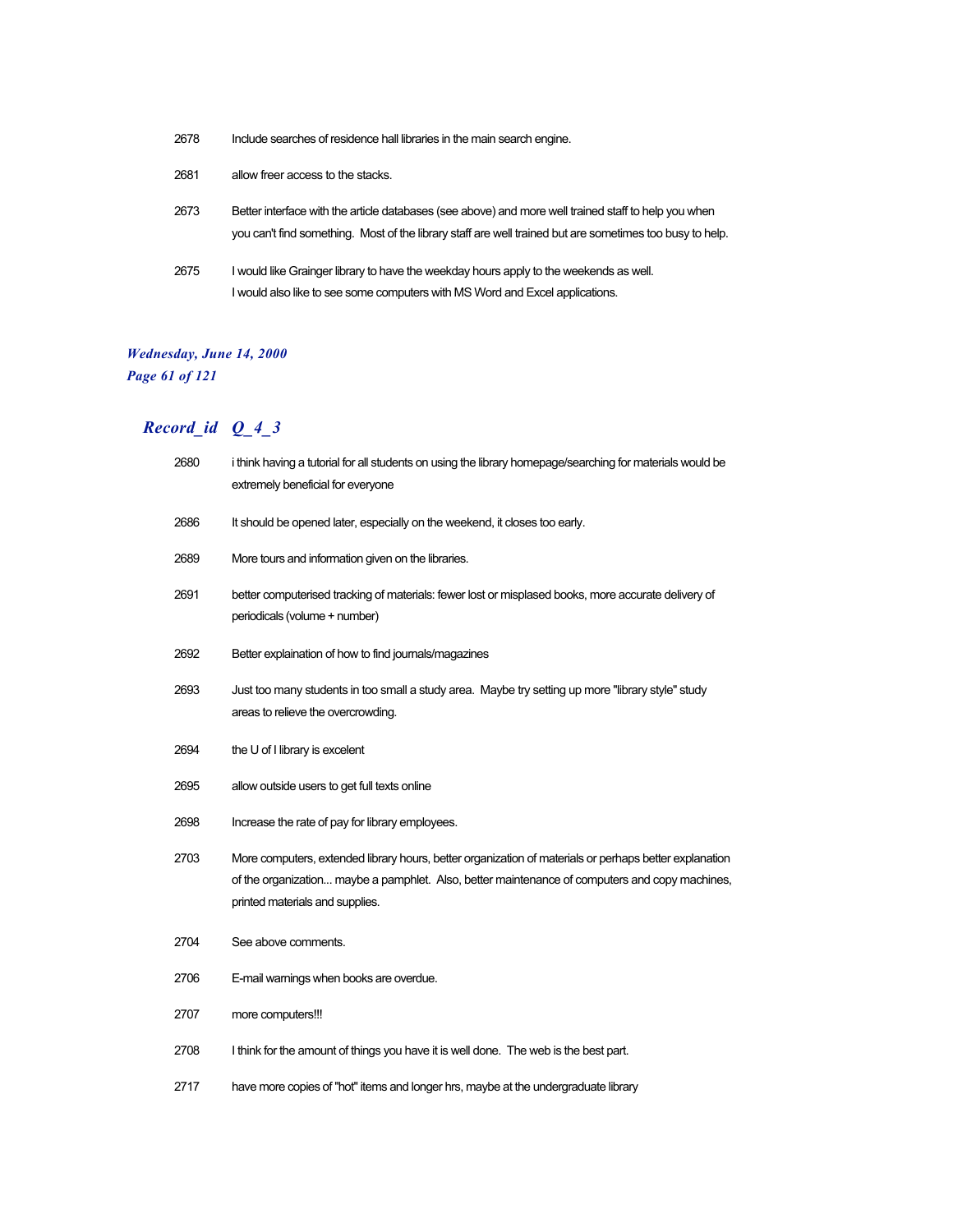| 2719 | I wish it would be easier to locate thing one needs by proving more options of limted searching.                                                                                                                                   |
|------|------------------------------------------------------------------------------------------------------------------------------------------------------------------------------------------------------------------------------------|
| 2713 | stricter policy against people who do not respect others and try to keep it down in the library.                                                                                                                                   |
| 2714 | stricter policy against people who do not respect others and try to keep it down in the library.                                                                                                                                   |
| 2720 | Perhaps a student lounge for the eating and music listening described above.                                                                                                                                                       |
| 2724 | - replace deteriorated materials more promptly (missing pages, etc.)<br>- more cpu's                                                                                                                                               |
| 2731 | ?                                                                                                                                                                                                                                  |
| 2732 | A further concern of everyone should be the lack of quality lighting in stacks. This not only creates a                                                                                                                            |
|      | potential health threat due to eye-straining, it also seems to pose a potential safety risk as well.                                                                                                                               |
| 2733 | Have more opportunities for incoming students to get to learn how to use the libraries from experts<br>would be a nice idea for the future. Also, making the libraries more and more accessible online is the<br>way of the future |
| 2734 | keep the collection current                                                                                                                                                                                                        |
| 2737 | Get more PCs and less computers.                                                                                                                                                                                                   |

## *Wednesday, June 14, 2000 Page 62 of 121*

| 2741<br><b>PRINTERS!!!</b>                                                                                                                                                                                                                                                                                                                                                                                                                                                                                                                                                                                                                                                                        |  |
|---------------------------------------------------------------------------------------------------------------------------------------------------------------------------------------------------------------------------------------------------------------------------------------------------------------------------------------------------------------------------------------------------------------------------------------------------------------------------------------------------------------------------------------------------------------------------------------------------------------------------------------------------------------------------------------------------|--|
| 1) Require sign on to research terminals and limit time to 10 minutes to discourage recreational use of<br>2742<br>research terminals. Some nights I can't even find a terminal to look up a book because everyone is<br>reading email or checking out Playboy.com. With sign on, you still have full Internet access<br>(important) but for a reasonable time to do a search or look up only.<br>2) Enforce eating/drinking prohibitions to preserve facilities. Even your student staff sit behind the<br>desk eating and drinking.<br>3) Shorter loan periods on new acquisitions (<5 years)<br>4) Better copiers<br>5) Pay raises for your professional staff so they keep working happily :) |  |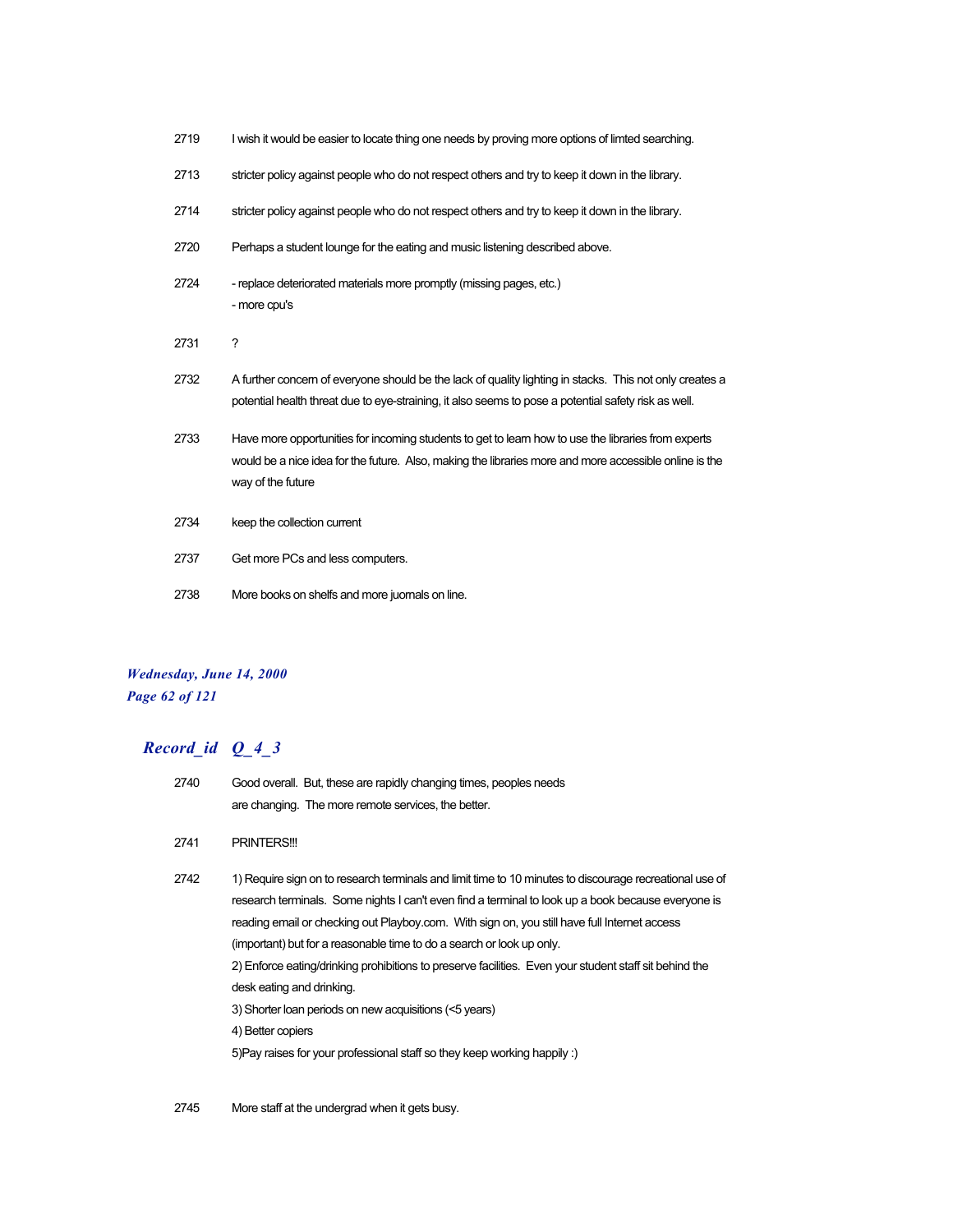| 2746 | Provide every freshman with a tutorial on how to use the Library. Make the online catalog and web<br>page more user friendly. Simplify means of obtaining copies of journal articles.                                                                 |
|------|-------------------------------------------------------------------------------------------------------------------------------------------------------------------------------------------------------------------------------------------------------|
| 2748 | Make the online library more user-friendly.                                                                                                                                                                                                           |
| 2744 | Widely circulated information about how to utilize the library's resources would probably encourage me<br>to use the library more often.                                                                                                              |
| 2752 | More displays.                                                                                                                                                                                                                                        |
| 2753 | get more computers                                                                                                                                                                                                                                    |
| 2754 | Getting more online journal subscriptions would be great.                                                                                                                                                                                             |
| 2756 | Bring the individual libraries together into fewer buildings.                                                                                                                                                                                         |
| 2763 | Fridays and Saturdays hours should be extended.                                                                                                                                                                                                       |
| 2764 | deliver library books to dorms<br>i'm not sure<br>the libraries are pretty good                                                                                                                                                                       |
| 2765 | I think that was covered in the last questionmore computers and printers and better tech support.                                                                                                                                                     |
| 2767 | Adding more electronical journals will be very helpful to the researches.                                                                                                                                                                             |
| 2769 | Create longer hours.                                                                                                                                                                                                                                  |
| 2770 | get new books                                                                                                                                                                                                                                         |
| 2772 | More electronically available documents, better article search capabilities                                                                                                                                                                           |
| 2774 | faster retrevial of resources from the other ILLINET Online schools                                                                                                                                                                                   |
| 2776 | Provide more information where libraries are located on campus in the Telnet interface.<br>Get more shelve space, so that not to many books are in storage.<br>Increase head space in labraries with low sealings                                     |
| 2783 | buy more new books(math and computer engineering at a leisure level)                                                                                                                                                                                  |
| 2785 | I wish that the library could just "bite the bullet" and consolidate some of the libraries. It seems to me<br>that this could allow the library to be staffed on weekend evenings and have professional librarians<br>available during evening hours. |
| 2786 | better printers, copiers and more workers                                                                                                                                                                                                             |

*Wednesday, June 14, 2000 Page 63 of 121*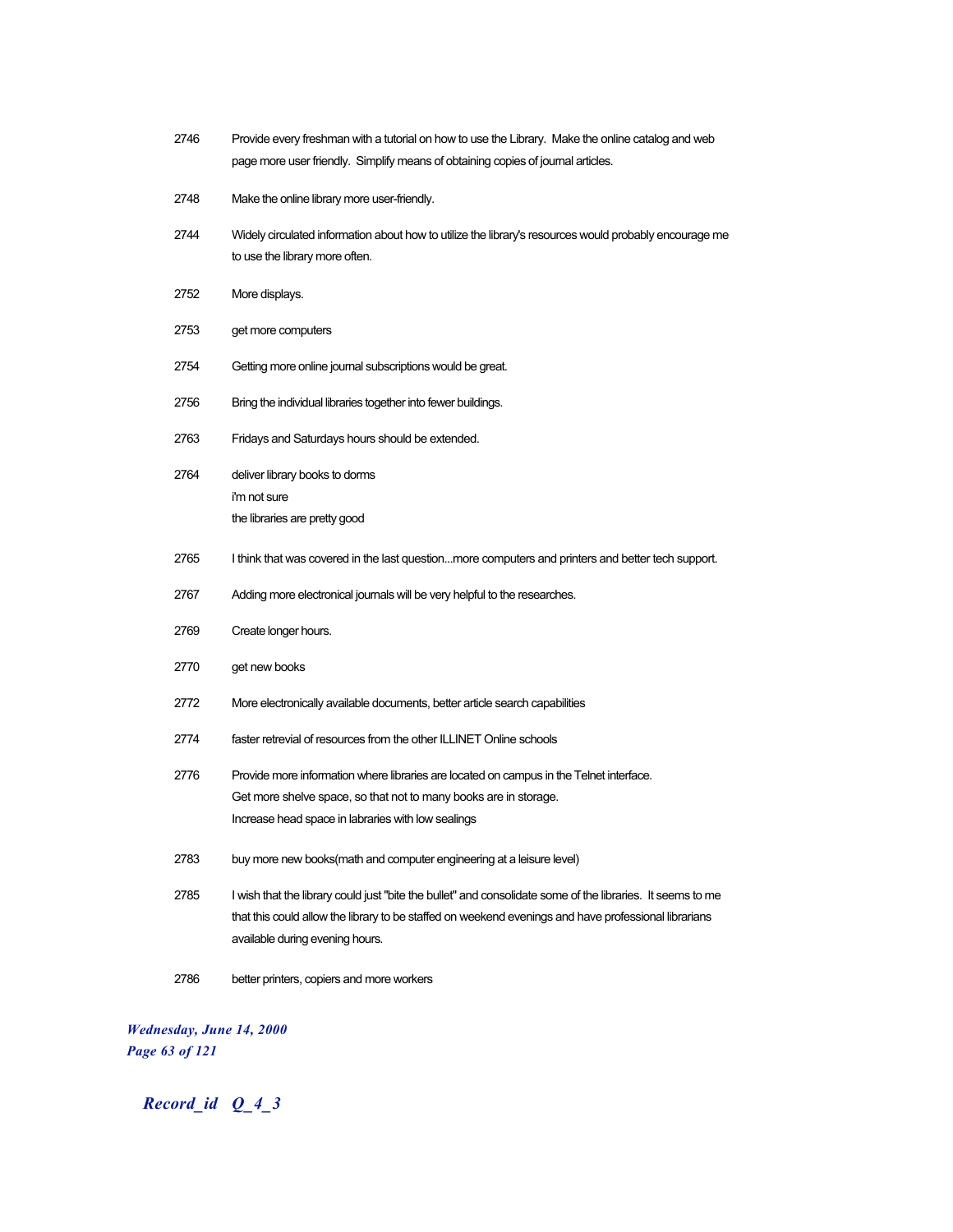- More web access. The more, the better
- Stacks is rather inconvenient...the waiting around...not sure how to improve...
- help with the online catalog!!!
- let us have food in the undergrad withough being scared of the food police
- same as above
- see above
- Have group study rooms in all libraries.
- Make the web page make more sense. For example, if I want to search for journal articles on a topic, make that available.
- Improve ILLINET Online.
- I think there should be more classes offered and promoted for students to learn the library's computer system and how everything else works too.
- 2817 rearrengement of library so that students can be able to study without being disturbed by any noise or someone else.
- maybe more librarians
- get more info online
- reduce charges of printing
- The telnet online catalog interface is very poor in quality and efficinecy. A new online card catalog needs to be developed.
- Full-text articles on-line.
- Video holdings in art and architecture could be increased, as well as adding a viewing station or two so that those videos could be examined in the library.
- NA
- More full-text documents available on-line. Wilson Select is great, but there have to be more out there.
- Buy current and recend editions of books and materials.
- Just try to listen to people who have complaints. I don't really have any complaints just because I don't really see how the library could improve.
- Allow food and drink in the libraries, or atleast allow bottled water.
- More instruction in locating and using library materials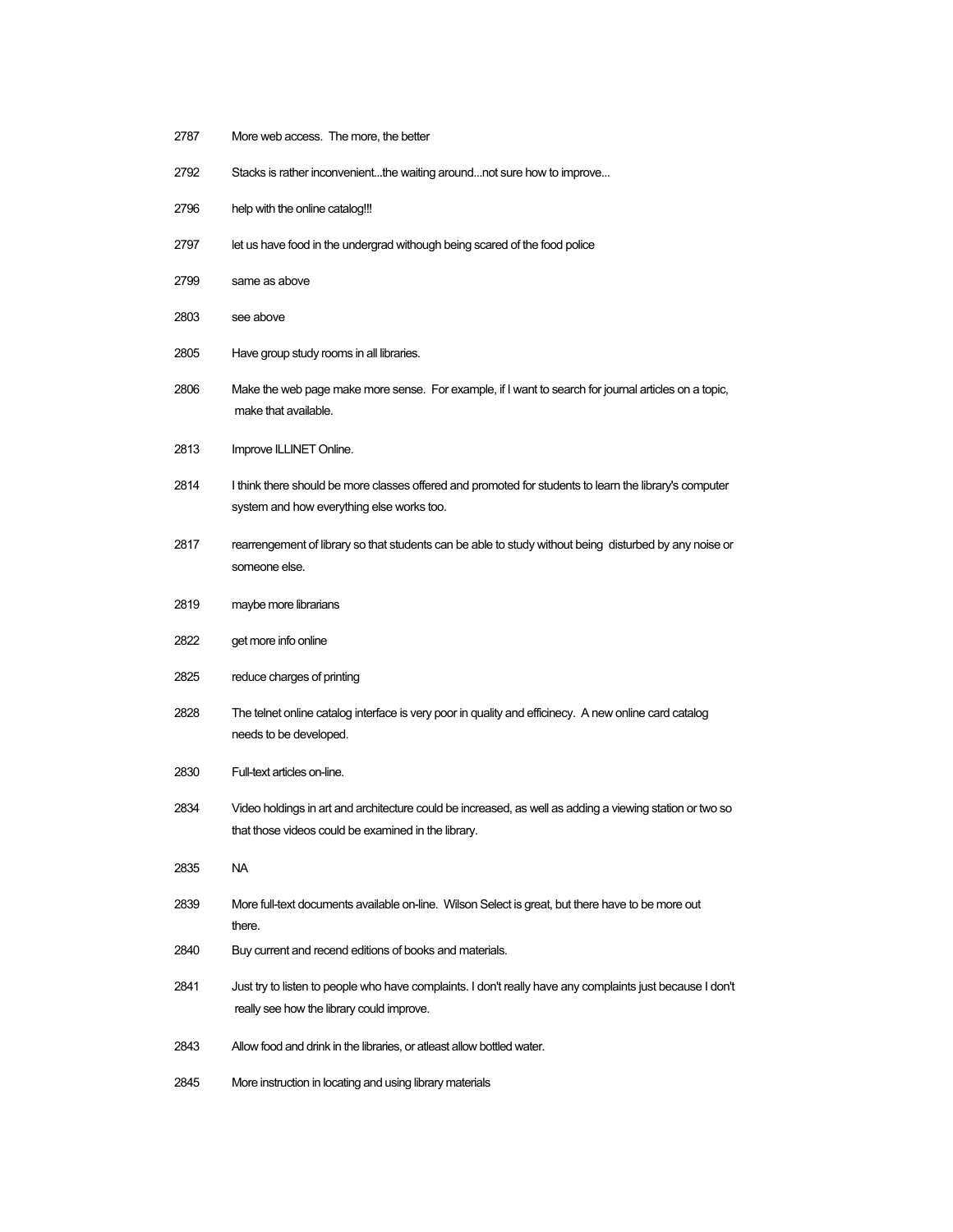- Replace current computer interface.
- Hours on holiday and during the vactaion need to be more flexible.
- There could be longer hours of operation at times and more available computers.
- Should allow after-hour access to grad students for the stacks in the chemistry library.

### *Wednesday, June 14, 2000 Page 64 of 121*

| 2858 | Would also like to see more journal subscriptions. Would like to see longer weekend hours. Would like<br>to see more study areas for students vs. the long hard tables that are uncomfortable. |
|------|------------------------------------------------------------------------------------------------------------------------------------------------------------------------------------------------|
| 2859 | I can't think of any suggestions right now                                                                                                                                                     |
| 2863 | Heat!!!!!!!!!!!!!                                                                                                                                                                              |
| 2864 | <b>Extend Grainger hours.</b>                                                                                                                                                                  |
| 2866 | MAKE SURE BOOKS ARE ON THE SHELVES. also there should be a library training session<br>(posssibly mandatory) for students in using web resources                                               |
| 2867 | Again, although I find almost no fault with the library, I do wish it was open longer on, for example, a<br>Friday evening.                                                                    |
| 2868 | Maybe provide more librarians during busy hours (like the evenings). Usually there are only 1 or 2 in<br>the Undergrad to help on the computers, but they are busy with other people.          |
| 2870 | Get a wider selection of journals, open the library earlier on Sundays and make the computer system<br>more user friendly.                                                                     |
| 2873 | More printers                                                                                                                                                                                  |
| 2877 | none                                                                                                                                                                                           |
| 2882 | It would be nice to be able to access more resources without having to actually go to the<br>library--meaning to be able to emaill full text documents.                                        |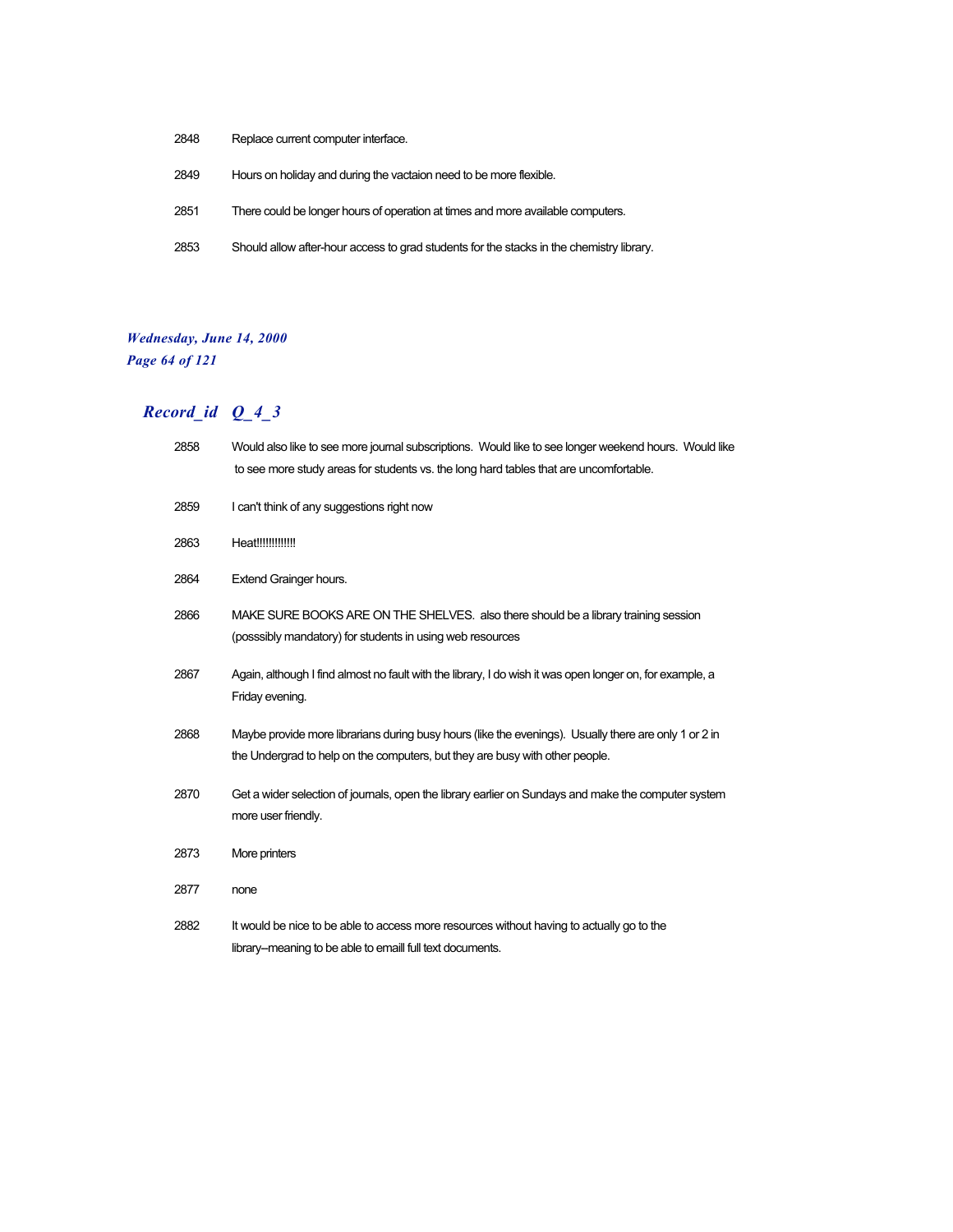| 2884 | they should be open more hours and have more trained librarians there to help, not just college<br>students.                                                                                                                                                                                                                                                                              |
|------|-------------------------------------------------------------------------------------------------------------------------------------------------------------------------------------------------------------------------------------------------------------------------------------------------------------------------------------------------------------------------------------------|
| 2886 | More computer labs with higher availability, and perhaps more experts to aid with questions.                                                                                                                                                                                                                                                                                              |
| 2889 | Divert more of the UI's funding to the Library instead of the athletic programs and buildings :-)                                                                                                                                                                                                                                                                                         |
| 2891 | open til later                                                                                                                                                                                                                                                                                                                                                                            |
| 2893 | more computers                                                                                                                                                                                                                                                                                                                                                                            |
| 2895 | make every library like Grainger! No seriously for music library: redo the CD catalogging. Get rid of the<br>terrible looking yellow paper taped to CDs for stamping checkout which often obscures relevant<br>portions of the case. Ditch the LC catalog system which takes too long for staff to find and results in<br>lost CDs. Or implement an electronic system like Indiana Music. |
| 2896 | Please try to house as many books in one library as possible.                                                                                                                                                                                                                                                                                                                             |
| 2897 | Give a thorough tour of the library at orientation and show the freshman what is available to them. It<br>would probably be best if it was done in small groups.                                                                                                                                                                                                                          |
| 2898 | Meeting rooms would be great.                                                                                                                                                                                                                                                                                                                                                             |

## *Wednesday, June 14, 2000 Page 65 of 121*

| 2899 | some libraries open until 3a.m.                                                                                       |
|------|-----------------------------------------------------------------------------------------------------------------------|
| 2901 | Keep texts up to date. Improve copy systems.                                                                          |
| 2904 | SEE ABOVE COMMENTS                                                                                                    |
| 2905 | keep it open later on the weekends                                                                                    |
| 2907 | I have no suggestions.                                                                                                |
| 2909 | I often have trouble knowing where to start when I need library materials, and I do not know who I can<br>go talk to. |
| 2911 | See above.                                                                                                            |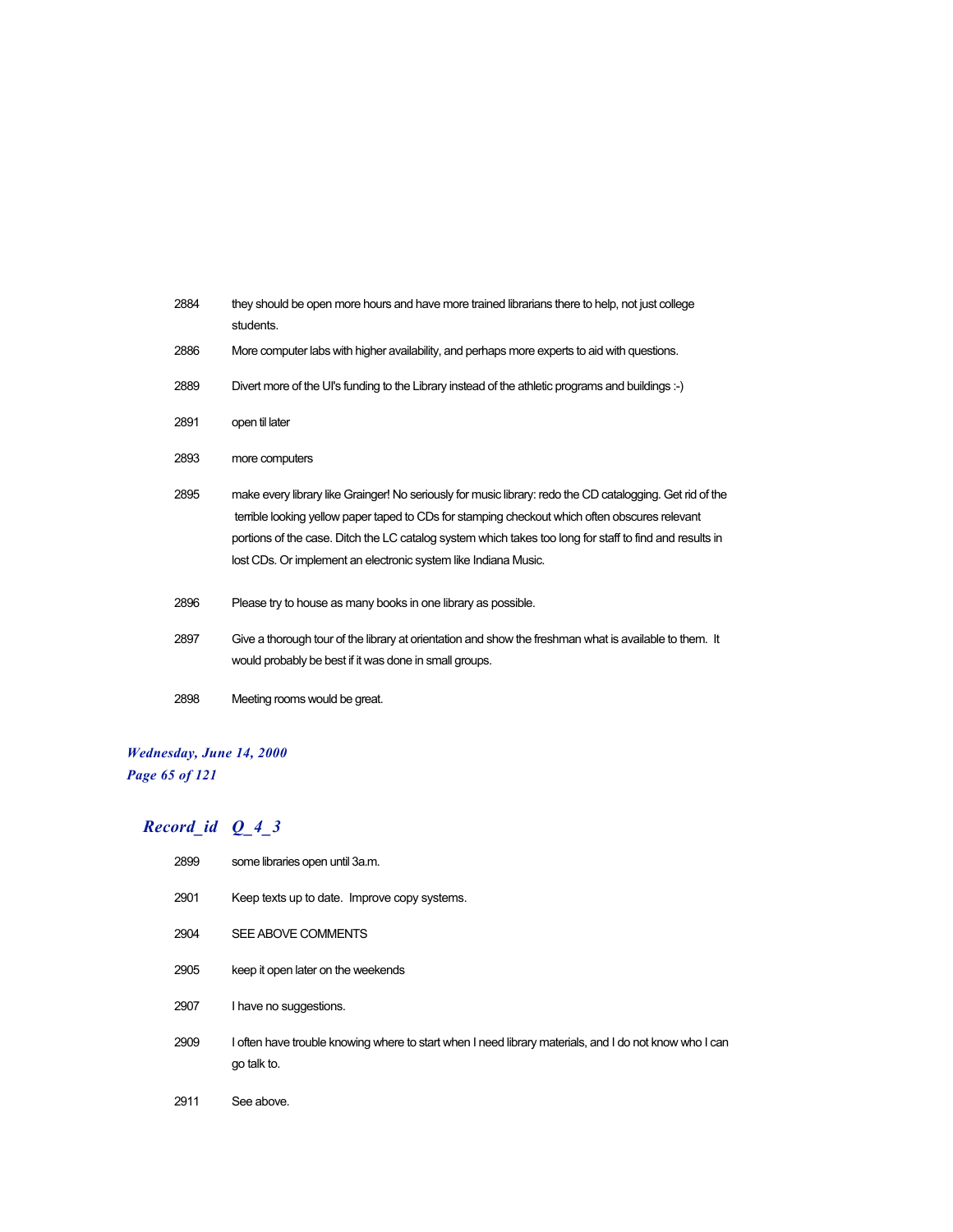| 2914 | no comments                                                                                                                                                                                                                                                                                                                                                                                                                                                                                                                                                                                                         |
|------|---------------------------------------------------------------------------------------------------------------------------------------------------------------------------------------------------------------------------------------------------------------------------------------------------------------------------------------------------------------------------------------------------------------------------------------------------------------------------------------------------------------------------------------------------------------------------------------------------------------------|
| 2919 | Train the guys at checkout desk more rigorously.<br>Reduce the time for interlibrary loan stuffs                                                                                                                                                                                                                                                                                                                                                                                                                                                                                                                    |
| 2923 | All in all, I think you are doing a great service to the university. Thanks?                                                                                                                                                                                                                                                                                                                                                                                                                                                                                                                                        |
| 2930 | Later hours, easier to read telnet results on journal searches                                                                                                                                                                                                                                                                                                                                                                                                                                                                                                                                                      |
| 2934 | The music library could extend their instrumental scores repoitoir. They could use more computers as<br>well.                                                                                                                                                                                                                                                                                                                                                                                                                                                                                                       |
| 2938 | maybe a bigger variety of snacks in the candy machines. And to keep them more stocked during<br>finals.                                                                                                                                                                                                                                                                                                                                                                                                                                                                                                             |
| 2939 | More recent publications needed. Less space taken up by Journals (for example East 5).                                                                                                                                                                                                                                                                                                                                                                                                                                                                                                                              |
| 2942 | have knowledgeable people available at all times                                                                                                                                                                                                                                                                                                                                                                                                                                                                                                                                                                    |
| 2943 | Have a bigger newspaper and magazine collection                                                                                                                                                                                                                                                                                                                                                                                                                                                                                                                                                                     |
| 2946 | Gee, get rid of the Dewey Decimal system. Give graduate and faculty department library users keys<br>to their respective libraries (since the libraries are not open that often), or get rid of the departmental<br>libraries (so we can use the stuff at times other than the 2 hours they are open after 5-or at least as<br>goes for the Slavic library). Get a storage facility somewhere, and store half of the stacks books in<br>compact shelving. Then open up the stacks and instead of paying students to fetch books, make the<br>patrons fetch the books themselves. And overall, work a little harder. |
| 2951 | I would like to be able to use more library services on-line, though I'm pretty much satisfied with<br>the current on-line services.<br>It would be nice if a borrower gets a warning email message near the due date. This shouldn't be<br>too difficult because the borrower is obviously a UIUC personnel and his/her email address is known.                                                                                                                                                                                                                                                                    |
| 2952 | I like the library opens around oclock!                                                                                                                                                                                                                                                                                                                                                                                                                                                                                                                                                                             |
| 2953 | I have no suggestions at this time.                                                                                                                                                                                                                                                                                                                                                                                                                                                                                                                                                                                 |
| 2954 |                                                                                                                                                                                                                                                                                                                                                                                                                                                                                                                                                                                                                     |
| 2955 | Addmore computers and group study rooms that are nice to be in.                                                                                                                                                                                                                                                                                                                                                                                                                                                                                                                                                     |
| 2958 | None at this time.                                                                                                                                                                                                                                                                                                                                                                                                                                                                                                                                                                                                  |
| 2961 | More research documents available online (in their totality)                                                                                                                                                                                                                                                                                                                                                                                                                                                                                                                                                        |
| 2962 | None.                                                                                                                                                                                                                                                                                                                                                                                                                                                                                                                                                                                                               |

*Wednesday, June 14, 2000 Page 66 of 121*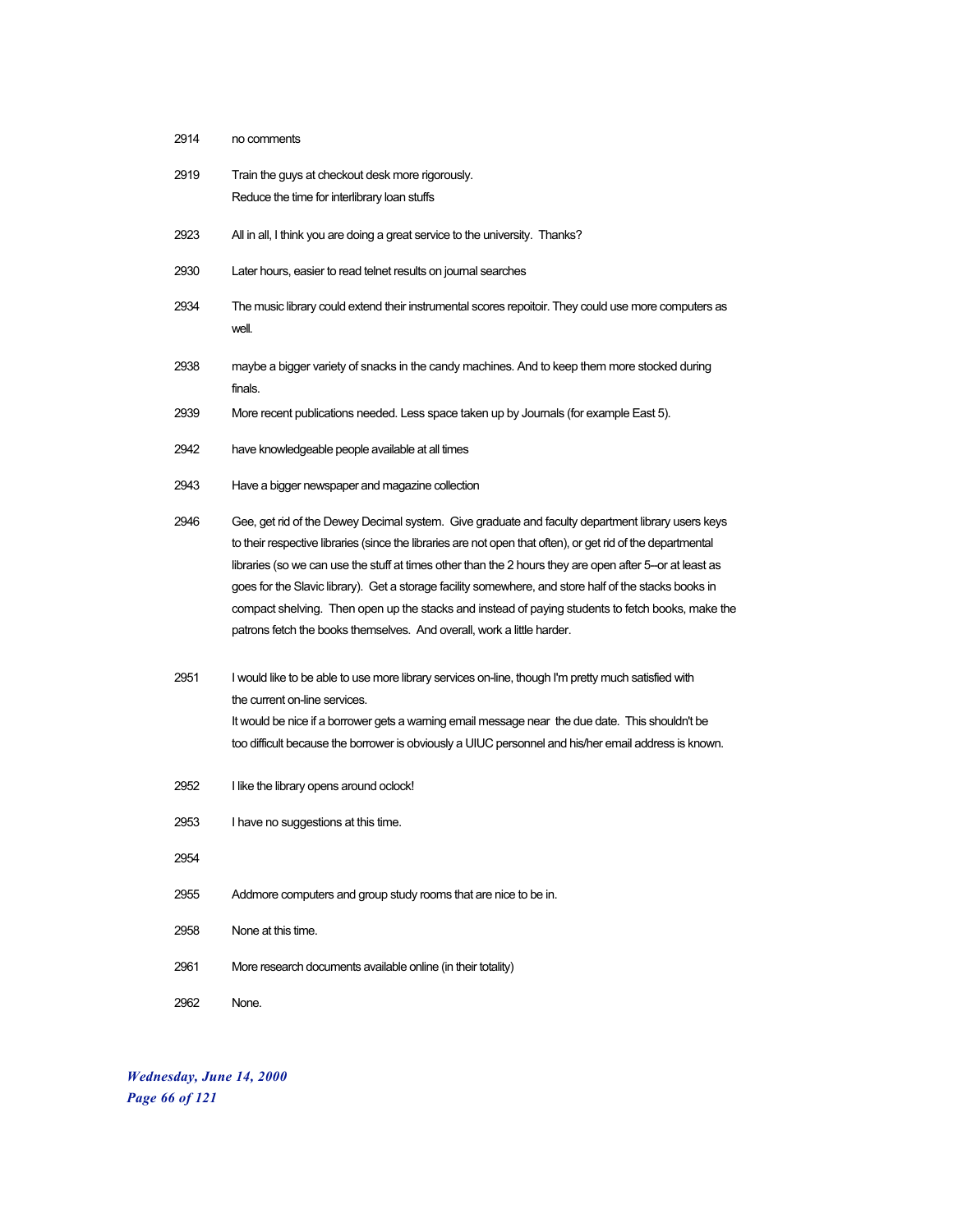# *Record\_id Q\_4\_3*

| 2966 | Any kind of programs that would teach students how to use the library effectively would be very<br>helpful.                                                                                                                                                                                                                                                                           |
|------|---------------------------------------------------------------------------------------------------------------------------------------------------------------------------------------------------------------------------------------------------------------------------------------------------------------------------------------------------------------------------------------|
| 2967 | More people-friendly computer search help.                                                                                                                                                                                                                                                                                                                                            |
| 2968 | More electronic journals.                                                                                                                                                                                                                                                                                                                                                             |
| 2969 | More electronic full-text databases!!!                                                                                                                                                                                                                                                                                                                                                |
| 2972 | It's probably asking a lot, but I'd like the libraries to be open more. The ones that open up 24/7 during<br>finals are greatly appreciated.                                                                                                                                                                                                                                          |
| 2975 | i would like to see some sort of book that tells at what library each journal is located. sometimes it is<br>difficult to figure out where a journal is located on campus using ILLINET Online.                                                                                                                                                                                       |
| 2976 | Keep up the good work and create a real security presence in the undergrad library (security officers in<br>uniform would be nice).                                                                                                                                                                                                                                                   |
| 2979 | See section 4.2 above.                                                                                                                                                                                                                                                                                                                                                                |
| 2980 | I think everything is going well. You should be able to check your e-mail at all of the computers.                                                                                                                                                                                                                                                                                    |
| 2984 | lengthen hours, especially on Friday night                                                                                                                                                                                                                                                                                                                                            |
| 2986 | no open late enough and not enough room to study---i think that grainger engineering library at least the<br>group/individual study areas should be given to engineering students as a priority. leave the libraries<br>open later and open them earlier especially on the weekeneds.                                                                                                 |
| 2989 | Put the older books on microfiche and have advanced viewing stations for this material, with printers<br>for it. It is really frustrating to do research only to find that the book I need is too old for me to take<br>with me. Or, eventually, to have the books published online through the publishers for viewing from the<br>internet, which won't yellow or crumble with time. |
| 2991 | No comments                                                                                                                                                                                                                                                                                                                                                                           |
| 2995 | Just be very receptive to questions students have, and don't be surprised if students ask questions like<br>they have never been there before.                                                                                                                                                                                                                                        |
| 2999 | I wish the library would have more full-text documents, especially<br>from journals and up-to-date material.                                                                                                                                                                                                                                                                          |
| 3004 | Only allow engineers to study at Grainger.                                                                                                                                                                                                                                                                                                                                            |
| 3006 | put more money into expanding the article databases online                                                                                                                                                                                                                                                                                                                            |
|      | FULL TEST=GOOD:)                                                                                                                                                                                                                                                                                                                                                                      |

3008 none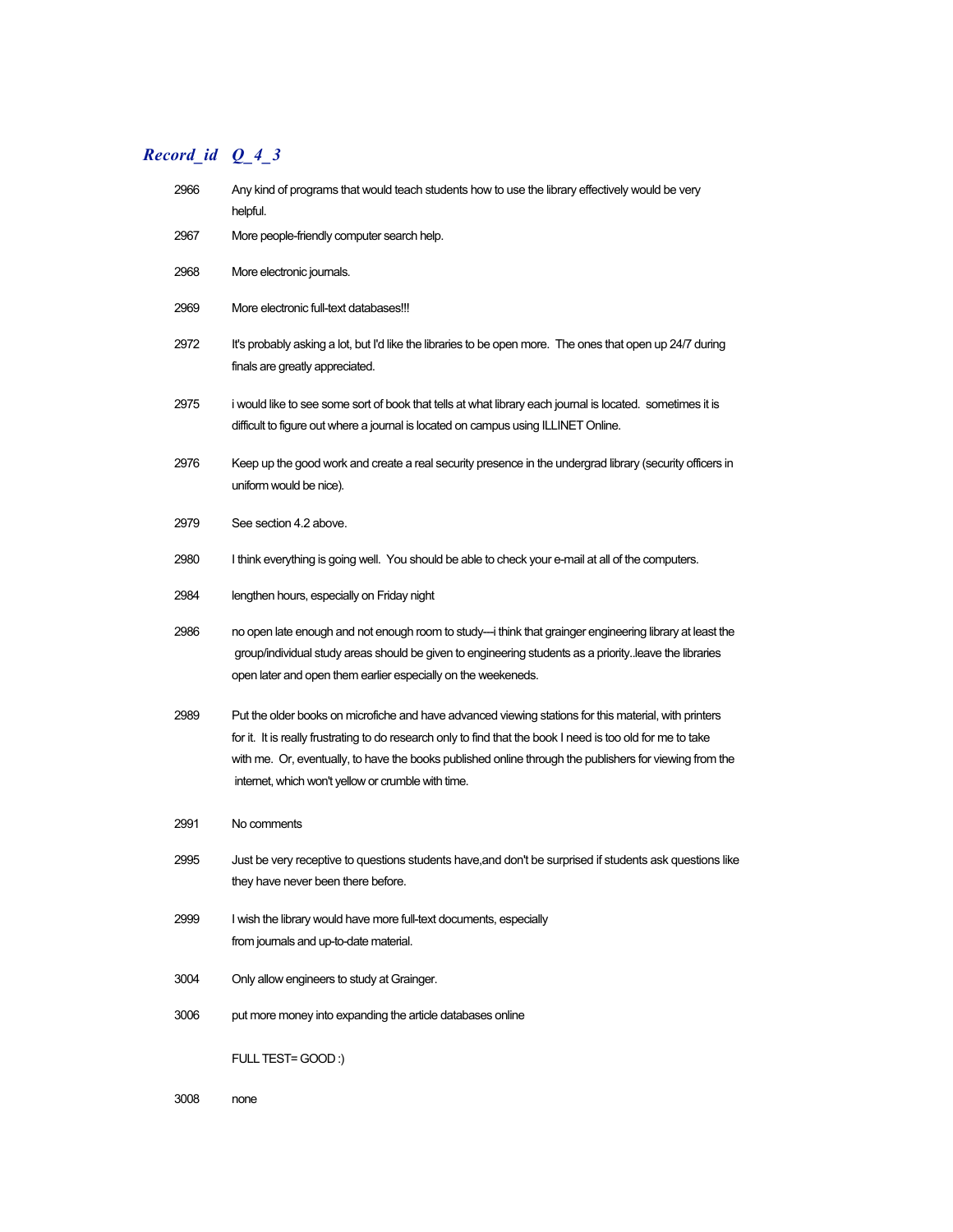- have all freshmen take a mandatory course that teaches them about thelibrary system and how to find things.
- As I stated above, I think the web search should have an option to search in the neighborhood public libraries, while searching the campus libabries. I also feel that I should be able to reserve materials over the internet or phone for a few hours in case I cannot get to the library for a few hours, I know the materials will be there waiting for me, or at least reserved in the computer system.
- Check the microfische... I think you'll find a lot of them out of order and missing.
- I think the system is very good.
- Um, I don't use it barely at all, but its been fine so far.

### *Wednesday, June 14, 2000 Page 67 of 121*

| 3020 | Just keep doing whatever you are doing now. :)                                                                                                                                                           |
|------|----------------------------------------------------------------------------------------------------------------------------------------------------------------------------------------------------------|
| 3022 | Some areas need to be rearranged to fit books. Make the ILLINET web service operable<br>(consistently). Lengthen hours.                                                                                  |
| 3024 | Hire nicer people, maybe stay open longer.                                                                                                                                                               |
| 3025 | I would like to see the undergrad library open at noon on Sundays. I know many friends agree.<br>Sunday is a big day for studying and meeting with groups. It would be nice to be able to start at noon. |
| 3026 | MUSIC CD's! where are they?                                                                                                                                                                              |
| 3028 | more internet access                                                                                                                                                                                     |
| 3030 | none                                                                                                                                                                                                     |
| 3032 | Extend library hours to 7am to 2am.                                                                                                                                                                      |
| 3034 | Have different areas marked better. More workers to help the students. Make the whole process of<br>searching for research easier and user friendly.                                                     |
| 3035 | Increasing the items listed above in 4.2 is very important to the studying of University of Illinois<br>students.                                                                                        |
| 3036 | See above                                                                                                                                                                                                |
| 3038 | There should be some kind of mandatory freshman library orientation or at least more help available.                                                                                                     |
| 3040 | more computers for internet use                                                                                                                                                                          |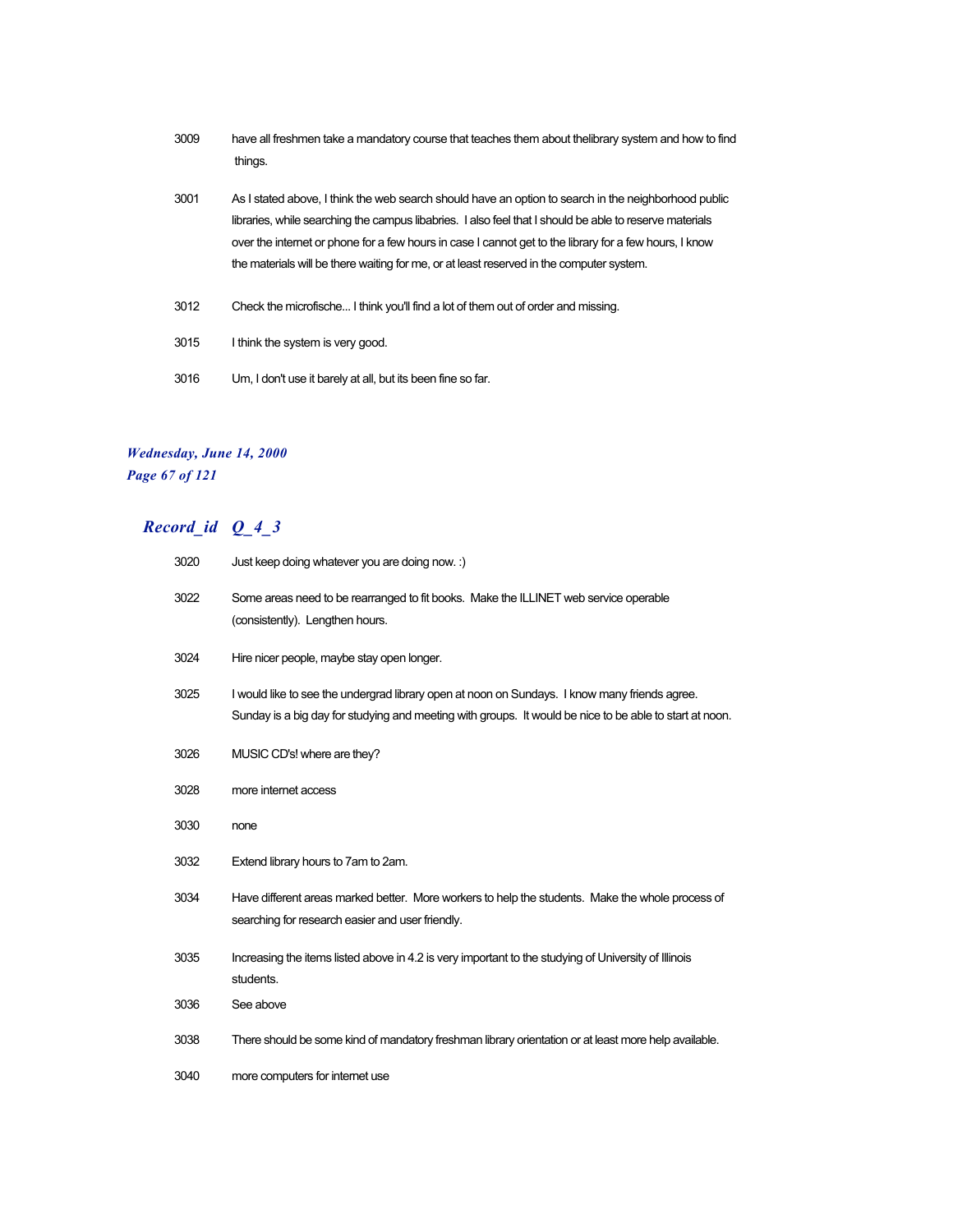| 3042 | None                                                                                                                                                                                        |
|------|---------------------------------------------------------------------------------------------------------------------------------------------------------------------------------------------|
| 3043 | add computers and make sure the book are where they are supossed to be.                                                                                                                     |
| 3041 | Offer location information about Departmental Libraries and where you would go to find a particular<br>section of the library.                                                              |
| 3044 | See above (what I like the least)                                                                                                                                                           |
| 3047 | more reference librarians on staff at night time.<br>provide more updated information for students to use.                                                                                  |
| 3048 | I think all freshman should have to take tours of all the library facilities upon arrival at UIUC.                                                                                          |
| 3049 | You guys do great!                                                                                                                                                                          |
| 3051 | All I have to suggest is making the online card catalogs more user friendly, that will solve a lot of the<br>problems with user questions and the need for "training" in using the catalog. |
| 3052 | If it is possible, I would make the databases easier to use, or at least have a Source Search workshop<br>or something to show us kids quick and easy ways to find what we need.            |
| 3054 | I think the university is doing a good job with the library. I would like to be able to receive more full text<br>articles by e-mail.                                                       |
| 3056 | Have a small library with a little of everything                                                                                                                                            |
| 3058 | The undergraduate library should be open much earlier than 1pm on Satudays and Sundays.                                                                                                     |
| 3062 | improve depth of collection in area of microwave engineering and circuit design                                                                                                             |
|      | provide or advertise training on use of library tools                                                                                                                                       |

## *Wednesday, June 14, 2000 Page 68 of 121*

| 3066 | Do something with the library gateway                                                                                                                                                                                |
|------|----------------------------------------------------------------------------------------------------------------------------------------------------------------------------------------------------------------------|
| 3067 | See question 4.2                                                                                                                                                                                                     |
| 3068 | Easier access to the web.                                                                                                                                                                                            |
| 3072 | I would suggest more training on how to search for items. Making items available to home computers<br>is a very good idea and would be helpful to students living off campus.                                        |
| 3074 | Yes, the undergraduate library is desolate. Everyone spends all of their time at Grainger. I think that<br>you should revitalize it by turning it into a "mini-Barnes and Noble." You should have a browsing section |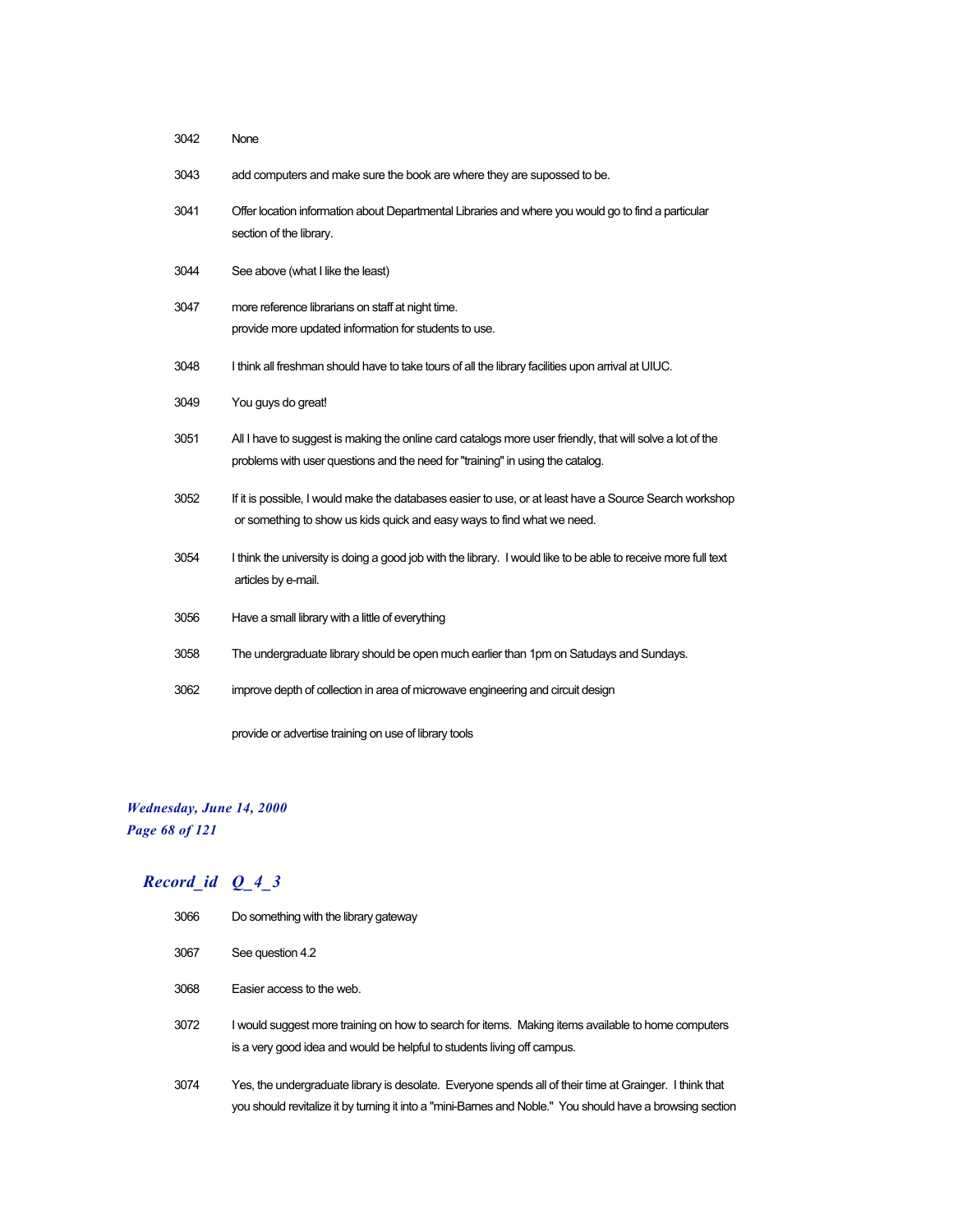of new books and magazines. Plus, put in tables, chairs, couches, etc. Then, put in a Starbucks (either a University-owned version or lease the space out to a Starbucks, Seattle Coffee, etc.). Keep this area separate from the rest of the library, keeping people from leaving it with drinks and food.

3077 Maybe more documentation for use of the resources.

3083 none

```
3084 Increase the hours
```
- 3078 Sometimes, it is annoying to run out of money on an I-card when you are in the middle of copying. My suggestion is that there should be additional places to "charge up" your card. Also, a librarians in department libraries should have a general knowledge of the departmental subject (i.e. chemistry in the chem library).
- 3082 Continue to move aggressively to acquire electronic journals. Stay committed to decentralization so that librarians are close to the end users. This includes paying attention to the facilities. My own departmental library has many excellent features, yet is very crowded. It will need more space to remain excellent. Also, some students have complained to me that not all parts of this library are wheelchair-accessible.
- 3085 More computers need to be added to the libraries for students to use. Also, some of the libraries can be confusing in the way journals/books are put on the shelves--better organization would be helpful.
- 3086 It would be nice if the map library could update it's local map collections including plat of surveys and aerial photo / lot line maps so that students would not have to travel out to the county offices (and pay a fee) to obtain this information.
- 3089 None.
- 3092 More visible patrols of police, more descriptions for how to locate books and actual articles
- 3102 quieter please. cleaner, safer
- 3103 I would personally like in increase in hours, and an increase in computers would be beneficial
- 3104 I think all students should receive a library orientation
- 3106 Longer hours please.
- 3107 Need to have UNIX interface. Need to have more current collection of books.
- 3108 Non
- 3115 I think that as freshmen, students need to be "taught" how to take full advantage of the library services. Students need to be shown how to use the services the library has to offer.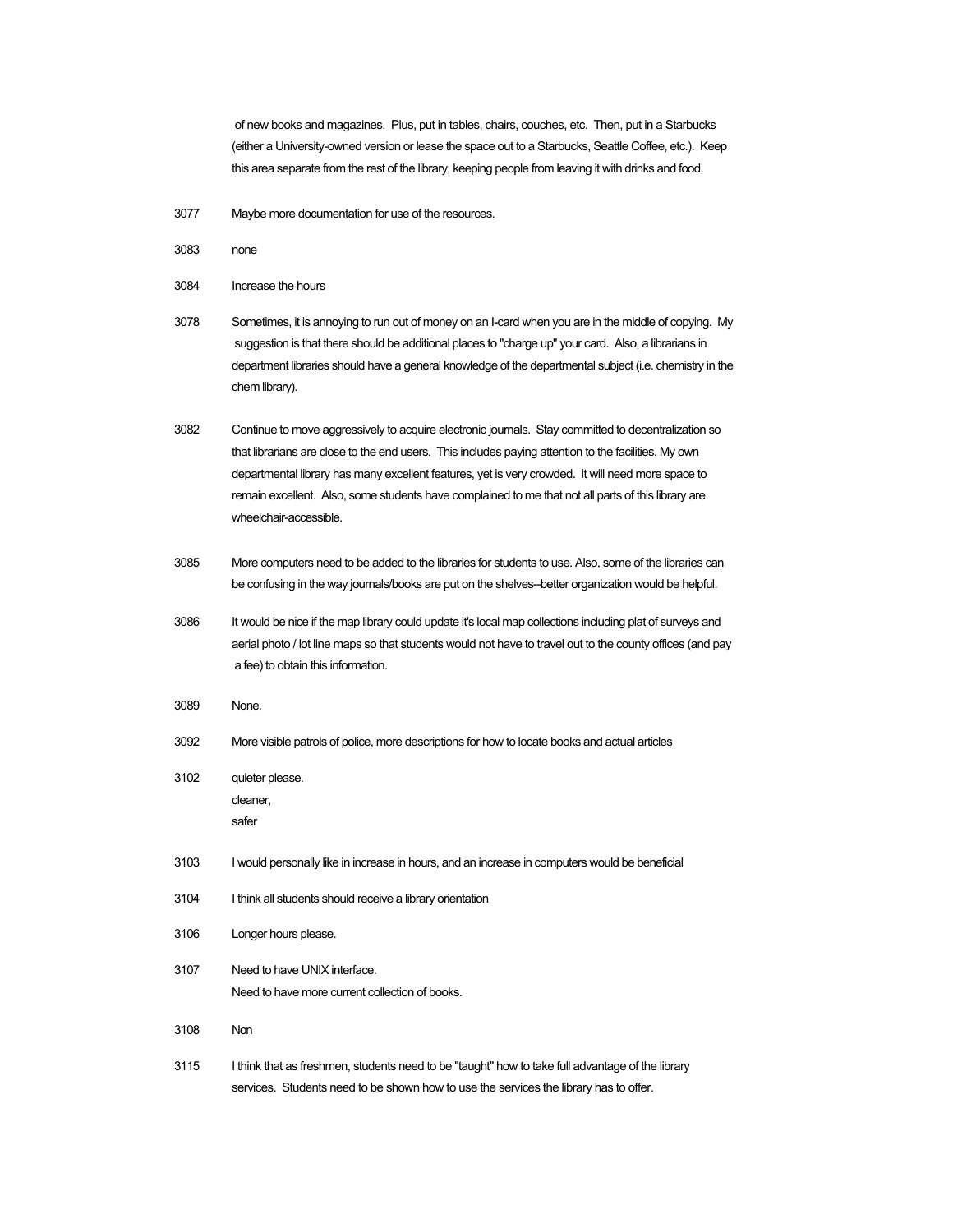### 3120 it should be open later

## *Wednesday, June 14, 2000*

*Page 69 of 121*

| 3122 | Maybe if there is a way to get books from other colleges faster. I did not get to use a source for one<br>of my papers because the book took such a long time to get here.                                                                                                                                                                                                                                                                           |
|------|------------------------------------------------------------------------------------------------------------------------------------------------------------------------------------------------------------------------------------------------------------------------------------------------------------------------------------------------------------------------------------------------------------------------------------------------------|
| 3123 | Nothing                                                                                                                                                                                                                                                                                                                                                                                                                                              |
| 3127 | More copy machines and copy card machines are needed.                                                                                                                                                                                                                                                                                                                                                                                                |
| 3128 | Have more librarians assist and ask if you need assistance since there are many students lost out<br>there.                                                                                                                                                                                                                                                                                                                                          |
| 3129 | Keep increasing the use of using the personal computer to get library items remotely                                                                                                                                                                                                                                                                                                                                                                 |
| 3135 | improve remote web library services                                                                                                                                                                                                                                                                                                                                                                                                                  |
| 3139 | More people at the information desk at the undergraduate library.                                                                                                                                                                                                                                                                                                                                                                                    |
| 3146 | Lighting of the stacks. Maintenance of the copy machines. User-friendly interface for Illinet online.<br>Need more places to add money to copy cards - having to leave the LIR library to go put the dollars on<br>my card at the main library is not convenient. Last I saw, there were no real working typewriters.<br>Only 1 Kinko's in town had one. Very inconvenient when trying to type in applications! Even 1<br>typewriter would be great. |
| 3147 | Where is the book drop box? I couldn't find one drop box at the four libraries I checked<br>(math,grainger,undergrad, and grad). I was heading home for winter break and wanted to return my<br>book before I left. Unfortunately, all the libraries where closed that day and I couldn't return my book.<br>Also, more new books would be nice.                                                                                                     |
| 3149 | A more intuitive way to search for research materials.                                                                                                                                                                                                                                                                                                                                                                                               |
| 3151 | The search for magazine articles isn't very helpful and it would be helpful to be able to get all articles<br>online.                                                                                                                                                                                                                                                                                                                                |
| 3155 | Perhaps hours exteneded to be open early in some of the residence halls for students who start<br>classes later. And also more selection of magazines would improve some of the libraries.                                                                                                                                                                                                                                                           |
| 3157 | Would like to be able to use my "I" Card in the microfilm machine.                                                                                                                                                                                                                                                                                                                                                                                   |
| 3159 | Better searches for finding materials                                                                                                                                                                                                                                                                                                                                                                                                                |
| 3163 | Speed up interlibrary document delivery service                                                                                                                                                                                                                                                                                                                                                                                                      |
| 3171 | Work on the search databases.                                                                                                                                                                                                                                                                                                                                                                                                                        |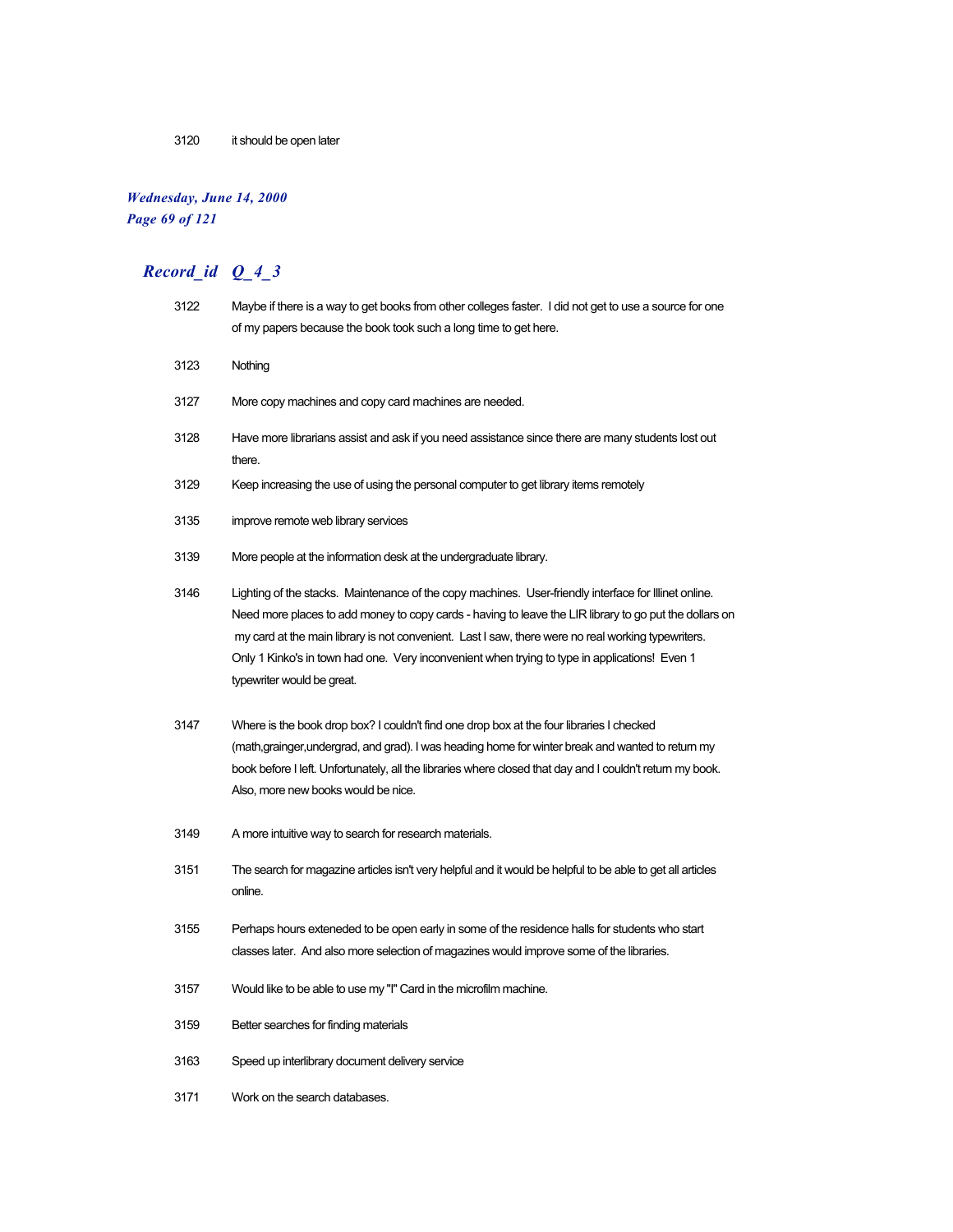| 3176 | I think drinks should be allowed within the library.                                                                                                                                                                                |
|------|-------------------------------------------------------------------------------------------------------------------------------------------------------------------------------------------------------------------------------------|
| 3178 | Increase the number of computers. Lose the Macs. Re-evaluate hours of operation.                                                                                                                                                    |
| 3179 | see above                                                                                                                                                                                                                           |
| 3180 | Tell the non-engineering majors to get out of Grainger and to go to the Undergrad Library where they<br>belong.                                                                                                                     |
| 3191 | None.                                                                                                                                                                                                                               |
| 3192 | Would it be possible to have more machines to put money in i-cards?<br>Some libraries (and other buildings with xerox machines and/or computer printers) do not have those<br>machines, and it becomes very inconvenient sometimes. |
| 3193 | I really feel that this University needs a library that is open 24 hours a day. It is a resource that many<br>students could benefit from if it were to become available.                                                           |
| 3197 | I would like later library hours and training in using the library resources.                                                                                                                                                       |

## *Wednesday, June 14, 2000 Page 70 of 121*

# *Record\_id Q\_4\_3*

| 3198 | Make the library more user-friendly. Try to organize materials so that we can actually find what the<br>computer says is in the stacks.                                                                                                                                                                                                                                                                                                                                                                           |
|------|-------------------------------------------------------------------------------------------------------------------------------------------------------------------------------------------------------------------------------------------------------------------------------------------------------------------------------------------------------------------------------------------------------------------------------------------------------------------------------------------------------------------|
| 3200 | Create a new online catalog, make it a web-interface.                                                                                                                                                                                                                                                                                                                                                                                                                                                             |
| 3204 | The more online subscriptions, the better, because you can print out journal articles immediately.                                                                                                                                                                                                                                                                                                                                                                                                                |
| 3206 | Please make sure to update the smaller libraries, such as the aviation library, more often. They<br>usually have out-of-date materials.                                                                                                                                                                                                                                                                                                                                                                           |
| 3207 | get rid of telnet and get a better online catalog system, mandatory training for freshmen                                                                                                                                                                                                                                                                                                                                                                                                                         |
| 3208 | noise control                                                                                                                                                                                                                                                                                                                                                                                                                                                                                                     |
| 3211 | Move to an electronic distrobution system – one in which copies of all books and materials can be<br>accessed from a computer. For example, having every book and magazine and newsprint in .PDF<br>(postscript) format so that a book being checked out means that one only has to read the .pdf file<br>online instead of doing without. Also, more thuroghly going after books that are not returned would be<br>a good thing for the library to do - too many books are marked as missing and never replaced. |
| 3217 | Provide more assisstance for research searching                                                                                                                                                                                                                                                                                                                                                                                                                                                                   |

3214 I didn't know that there were different shorter hours the weekend before spring break, if that happens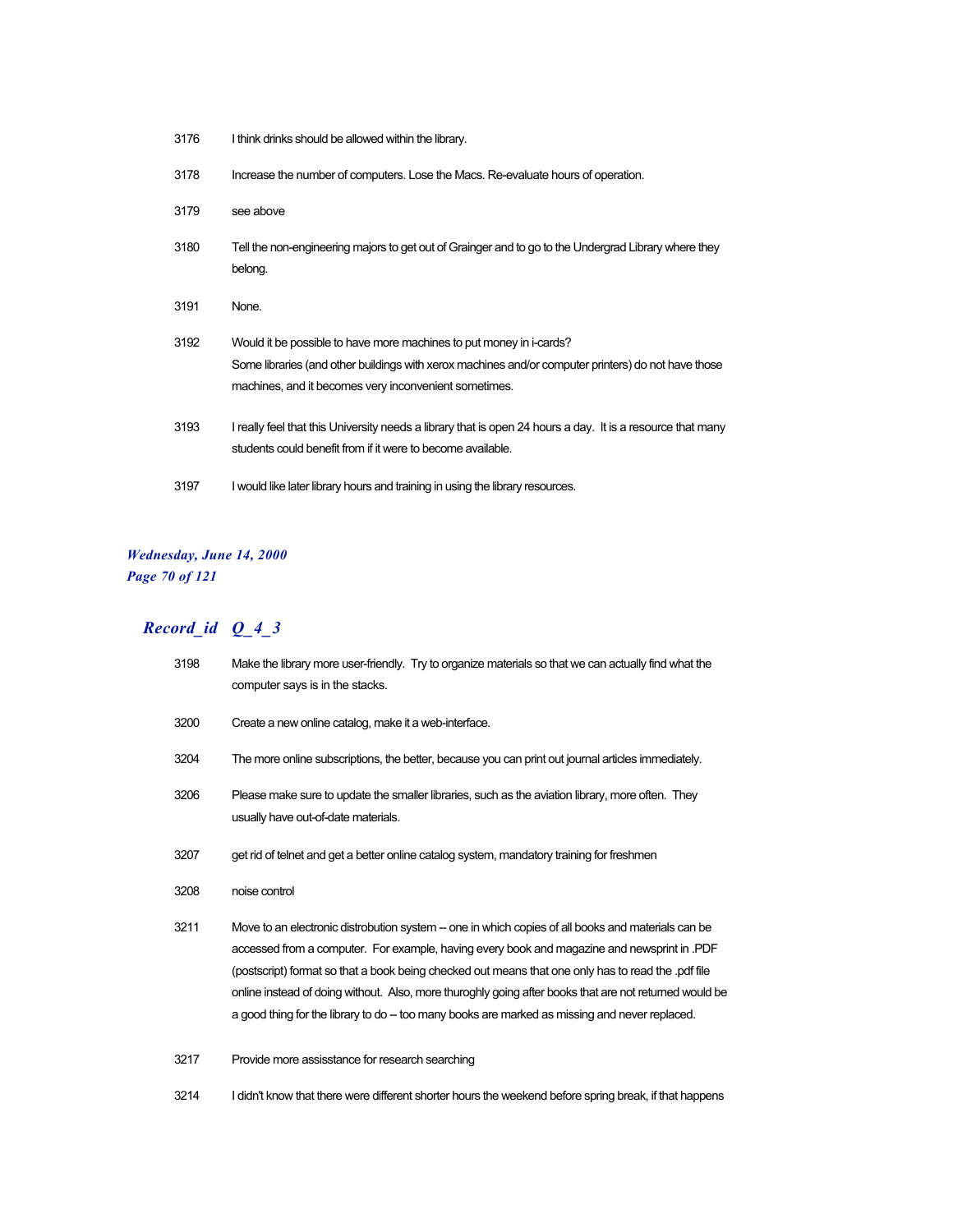every year someone should tell freshman during orientation, just once, that's fair.

- 3221 The departmental libraries should have later hours. An 11 o'clock closing time is way too early. Staying open to midnight would be very helpful.
- 3232 Get as up to date with technology as possible, and right now it's doing a fine job.
- 3237 please give more importance to illinet and try to educate the library staff on computer facilities. also, it wud be useful to have some manual searching techiques jst in cse the computer doesnt work.
- 3238 Keep up with technology. You've done great so far, but don't begin to lag.
- 3239 Have more full texts online
- 3240 Provide a web site for all online journal holdings rather than having to go to individual library home pages. Provide seminars on how to search the library holdings effectively. Improve illinet online.
- 3246 I know this probably cannot be done, but it would be nice to see a more centralized library system instead of all of these alomost independant departmental libraries that can make 1 project turn into trip to sometimes 4 or more separte libraries. (I know all the materials can be ordered, but most people don't think that far ahead. When I go to a library looking for materials, I am expecting to leave with some materials).
- 3247 None
- 3248 Hire more reference staff and train them better. The staff is the key to a great library. We have a good library - lots of resources, but a woeful staff. It costs the school to have this dichotomy, so do something about it, especially at the law school.

And work on translating some of the Foreign law texts in the law school. It's nice to know that we have a compete set of Thai laws, but when most of them are in Thai, that doesn't help me any. I'm sure that goes for other libraries as well, but I don't use them much.

- 3250 If I can listen music by MP3 or with other programs, it would be very easy to access, especially for reserved materials.
- 3253 More rooms for group projects. A web page that helps you find where the periodicals are so that you don't run all over campus looking for them.

### *Wednesday, June 14, 2000 Page 71 of 121*

- 3257 Have more clearly labeled book shelves in the undergrad.
- 3254 Switch to the LC system...Dewey Decimal is much too unwieldy for a research library. And re-organize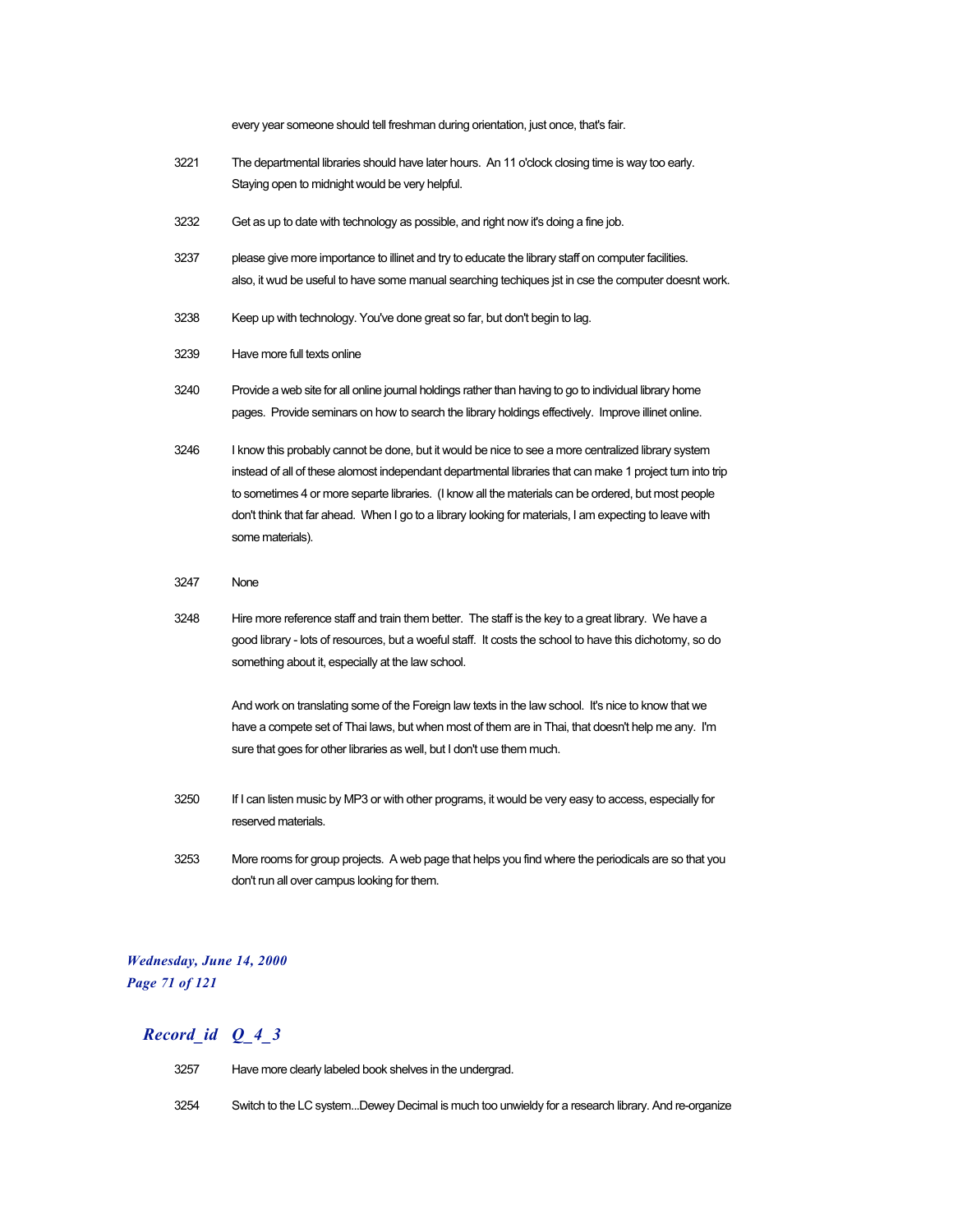the stacks!!! Please attempt to put the materials in the correct order!!!

- Fix the copiers in the stacks
- improve service in the stacks and have knowledgeable staff on hand to help do research all the time
- Put the libraries in one or two areas, not scattered all over campus.
- more online stuff
- More people who can help out with equipment and finding of resources. The libraries are not a small, easy, place to find some materials. I think it would be better to have a larger staff that actually knows the library well.
- More library hours, more computers. Also more phone booth. i.e on every floor.
- put all the material online.
- Put machines to add money at all libraries. Improve web interface for library material searches (speed, accuracy). Any way to get more journals to departmental libraries (some important missing from biology - have to hike to ACES)?
- It would be nice to get more computers if we can afford it.
- 3275 If we can listen to recordings through computers, it would be more useful. I know that Indiana University has this kind of system in the computer lab. So, students can listen to recordings without checking out CDs or LPs and just borrow head-phones. Could we have this kind system? Secondly, showing our bags whenever we go out of library is time consuming. If library has a sensor of bar-code of library materials, it would be more accurate and convenient.
- Have vending machines there.
- Extend the hours!
- Keep the Arch/Arts library open later. LIke only an hour or two.
- More online information in the form of full articles would be helpful.
- Simplify the system so that you can specify what you are looking for and receive only that.
- I think the new system needs to be refined. I explained above.
- None really that's feasible. Maybe allow the copiers to charge to one's university account like the URH's printer so one doesn't need to put money on the card first.
- Should take care of the above two points mentioned in the 4.2
- Library should be open until 12:00am
- put card catelog online in more user-friendly format; get new tables/chairs in Undergrad, and keep clean; advertise help sessions for library use.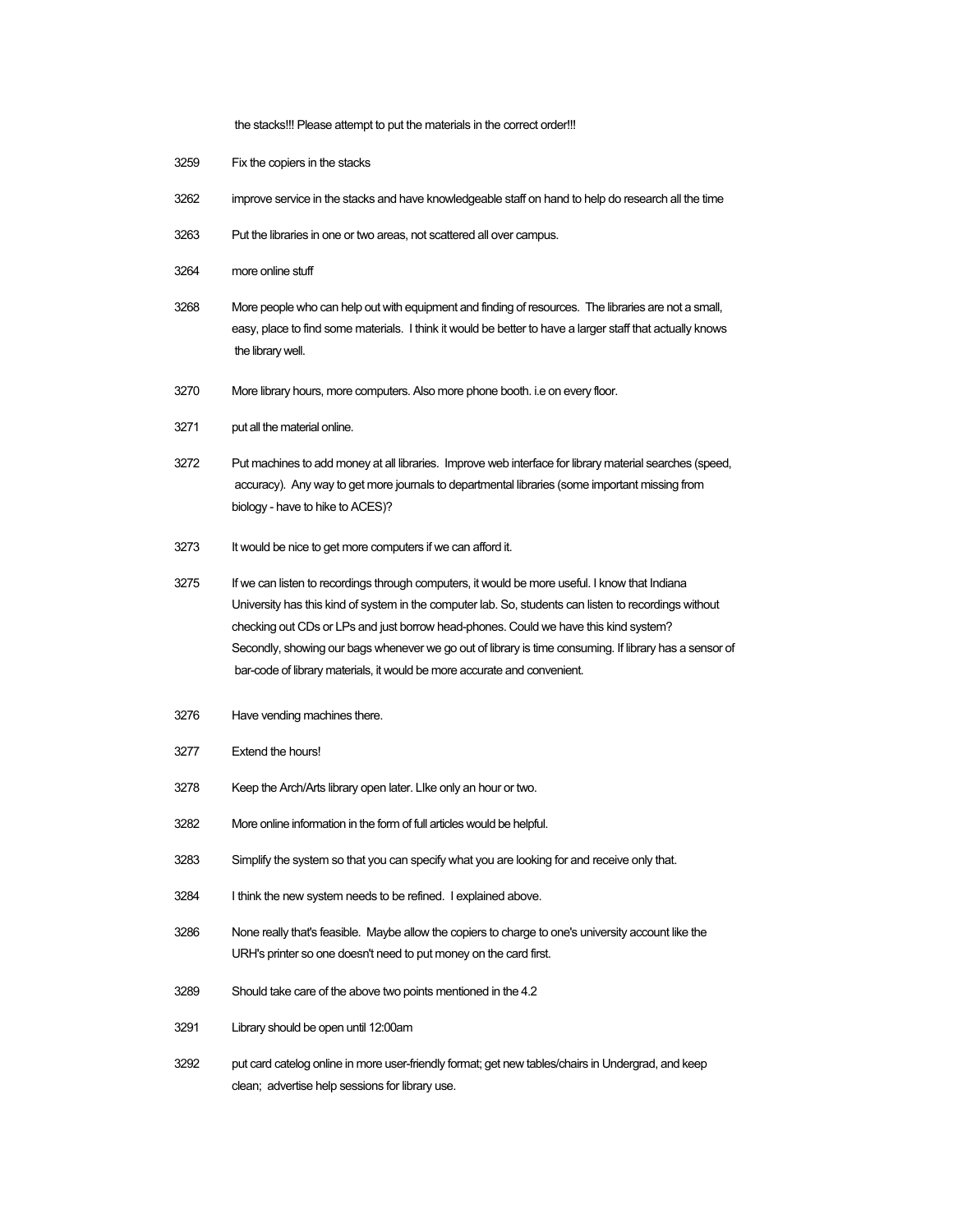- 3294 Accurracy and more experience with the computer in terms of searching article databases. Mishelved or missing books are my most serious complaint.
- 3301 Overall doing a great job!!! Librarians & student workers always ready to help! Online sources very convienent

## *Wednesday, June 14, 2000 Page 72 of 121*

# *Record\_id Q\_4\_3*

| 3302 | staff should just be on a better look-out for people who look lost. that's about it. otherwise, the library<br>does a good job.                                                                                                                                                                                                                                                                                                                                                          |
|------|------------------------------------------------------------------------------------------------------------------------------------------------------------------------------------------------------------------------------------------------------------------------------------------------------------------------------------------------------------------------------------------------------------------------------------------------------------------------------------------|
| 3305 | seperate rooms for study groups.                                                                                                                                                                                                                                                                                                                                                                                                                                                         |
| 3314 | Please add more vending machines to the smaller, specialized libraries. (ie hot chocolate machine in<br>architecture library)                                                                                                                                                                                                                                                                                                                                                            |
| 3316 | clean the library                                                                                                                                                                                                                                                                                                                                                                                                                                                                        |
| 3318 | Get new stuff.                                                                                                                                                                                                                                                                                                                                                                                                                                                                           |
| 3321 | above                                                                                                                                                                                                                                                                                                                                                                                                                                                                                    |
| 3315 | Easier online catalog, and undergrads should have acess to the stacks in the main library.                                                                                                                                                                                                                                                                                                                                                                                               |
| 3323 | Provide more computer/web based resources                                                                                                                                                                                                                                                                                                                                                                                                                                                |
| 3324 | Regulating noise levels. More hours.                                                                                                                                                                                                                                                                                                                                                                                                                                                     |
| 3326 | More online resources.                                                                                                                                                                                                                                                                                                                                                                                                                                                                   |
| 3327 | None at this time.                                                                                                                                                                                                                                                                                                                                                                                                                                                                       |
| 3328 | more group study areas in which you can talk to your group without being distracted by others who are<br>talking to their group, like the group study rooms on the fourth floor of grainger.                                                                                                                                                                                                                                                                                             |
| 3329 | Not much.                                                                                                                                                                                                                                                                                                                                                                                                                                                                                |
| 3331 | I would like to see marble/granite tables with working lamps. That is something I've always associated<br>with a fine university. Also, like I stated above, longer hours would be beneficial. I'd like more<br>computers and easier access for laptops. I'd like working lamps at Grainger on the desks. A little<br>restaurant or coffee shop at the undergrad would be great too. I'm not a fan of the machines. I could<br>think of a hundred more suggestions. These are just a few |

3332 extending the hours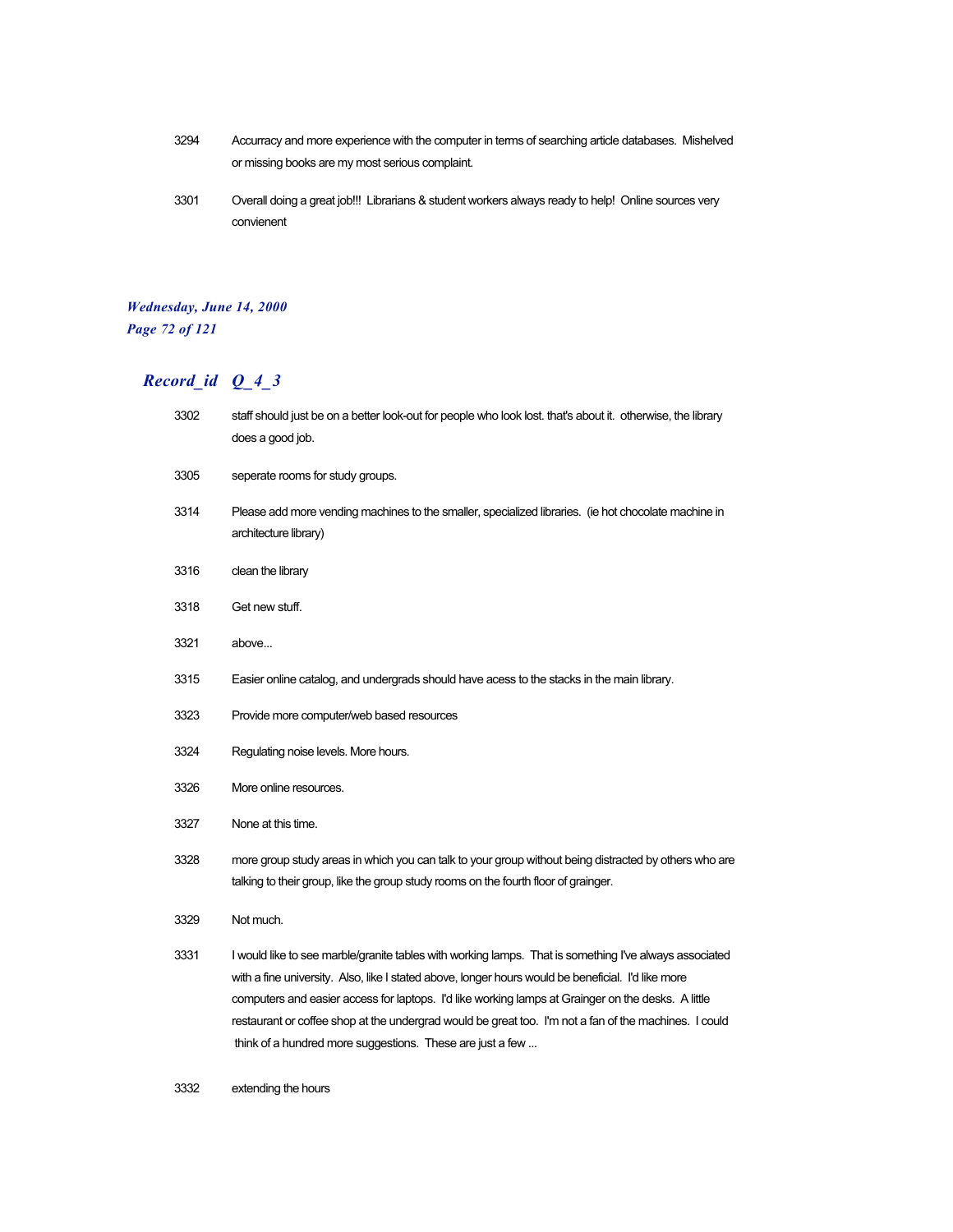| 3334 | I think everyone should have access to the main (grad) library stacks.   |
|------|--------------------------------------------------------------------------|
|      | Also, the departmental libraries should have more hours on the weekends. |

- 3335 See 4.2 above
- 3337 1. Redesign the telnet interface for locating books or journal. 2. Try make available more journals at our libraries or on full text. 3. Improve the interlibrary loan service often when I request an article and it should be here in ten days I often don't recieve the copy of the article or it comes more then a month later. 4. Somehow make the graduate stacks feel more safe when walking around. 5. Allow food or drink in more areas of the library for ex. study carrols. 3338 Keep doing what you are doing. 3339 longer hours and more computers 3340 Incoming students should receive a more thorough introduction to the various libraries. 3343 More chocolate pudding. 3348 Reorganize the web-page to make it easier to navigate. 3350 Not much. There will always be a limited supply of computers.

### *Wednesday, June 14, 2000 Page 73 of 121*

| 3352 | More hours and more online resources would improve the library greatly.                                                                                                                                                                                              |  |
|------|----------------------------------------------------------------------------------------------------------------------------------------------------------------------------------------------------------------------------------------------------------------------|--|
| 3345 | NEED LATER HOURS!!!!!! Sundays should open earlier and the undergrad should be OPEN 24<br>HOURS.                                                                                                                                                                     |  |
| 3351 | Either change the electronic journal searches, or provide more training on using them. I think a class<br>for incoming freshman introducing them to the library would be very useful.                                                                                |  |
| 3354 | More/better quality copy machines. It would also be nice to have e-mail reminders of material due<br>dates (I understand this likely be a complicated effort for the library), although being able to review<br>one's account online is very helpful and convenient. |  |
| 3355 | could be better if they have more individual desks                                                                                                                                                                                                                   |  |
| 3356 | Please reshelf the books quicker and have more people working to go retrieve the books from the main<br>stacks during busy hours.                                                                                                                                    |  |
| 3360 | More informational sessions to use the electronic resources.                                                                                                                                                                                                         |  |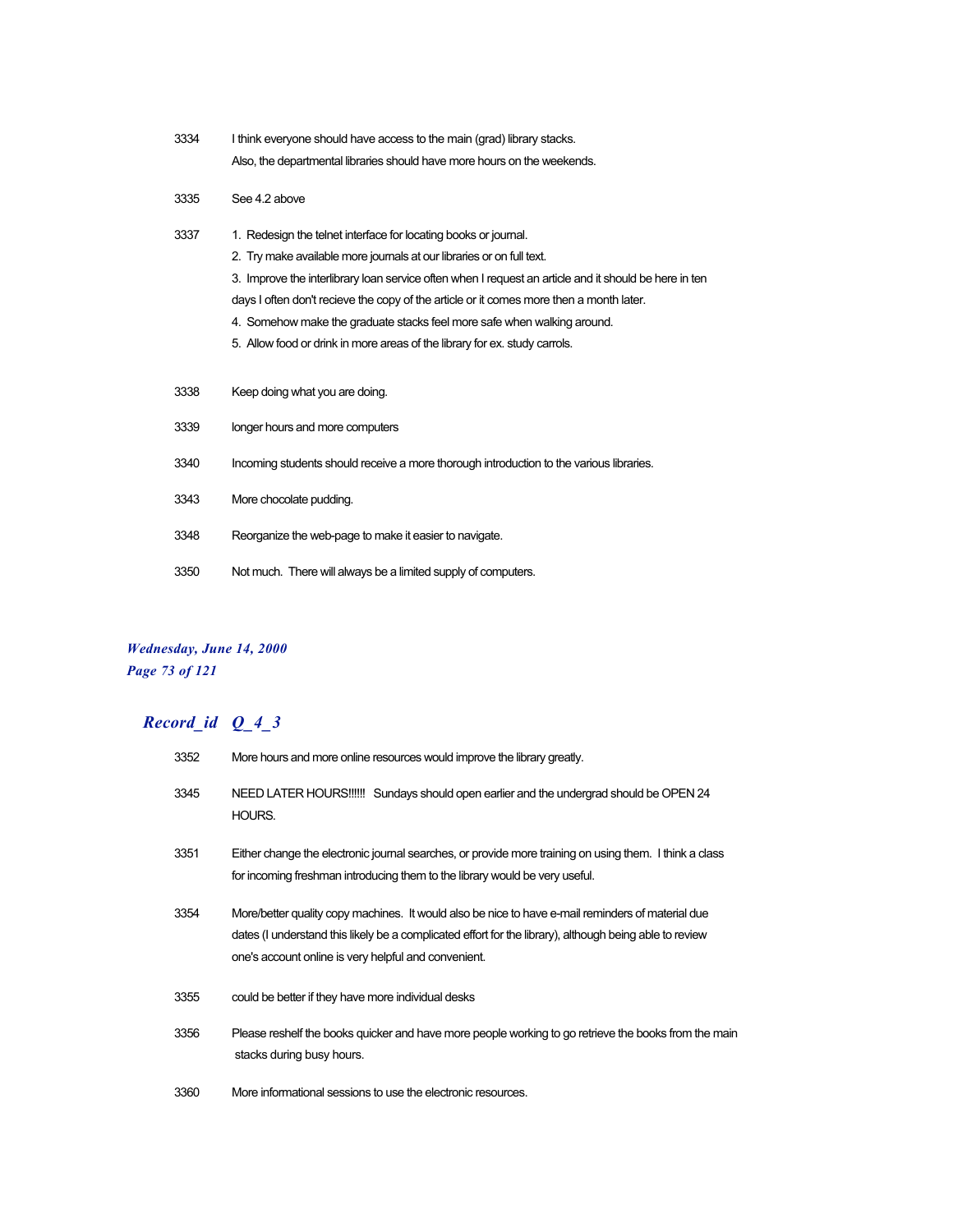| 3364 | security needs to be increased!!!                                                                                  |  |  |
|------|--------------------------------------------------------------------------------------------------------------------|--|--|
|      | people at the door are not doing their jobs!!!                                                                     |  |  |
|      | Libraries should be accessible to students and public providing ID.                                                |  |  |
|      | Too many people in grainger that do not belong there.                                                              |  |  |
|      | Undergrad has a serious security problem.                                                                          |  |  |
|      | would appreciate if parts of grainger could be open 24 hours. perhaps one floor.                                   |  |  |
|      |                                                                                                                    |  |  |
| 3365 | more group study rooms, stay open an hour later                                                                    |  |  |
| 3368 | the telnet thing is kinda confusing. Is there any way to have a library catalog with a web interface?              |  |  |
| 3369 | none                                                                                                               |  |  |
| 3373 | maybe you should carry the new computer books                                                                      |  |  |
|      |                                                                                                                    |  |  |
| 3378 | They definitely need some sort of introduction to the library system, for all new students including<br>transfers. |  |  |
| 3380 | I believe the Libary is a bit intemidating to some (freshman) becaue of its size, Maybe if more people             |  |  |
|      | took advantage of the tour.                                                                                        |  |  |
|      |                                                                                                                    |  |  |
| 3381 | To keep some libraries open later.                                                                                 |  |  |
| 3382 | add more computers, longer opening hours - especially on sunday moming                                             |  |  |
| 3383 | <b>Longer Library Hours</b>                                                                                        |  |  |
|      | More Time Open on Weekends                                                                                         |  |  |
| 3397 | More online resources                                                                                              |  |  |
| 3394 | More photocopiers, or keep the existing ones in better repair; also more change machines/copy card                 |  |  |
|      | machines; longer borrowing time for off-campus materials; improve lighting and ventilation.                        |  |  |
| 3402 | Maintain the balance between print and electronic resources and services.                                          |  |  |
| 3405 | Newspaper library could be expanded in terms of a "reading area".                                                  |  |  |
| 3411 | Works pretty good as it is                                                                                         |  |  |
| 3417 | Make the Foreign Language Library easier to get to. Do you have videos and books on tape or cd?                    |  |  |
|      | Maybe you should send out an occasional e-mail newsletter, to tell us about library resources.                     |  |  |

*Wednesday, June 14, 2000 Page 74 of 121*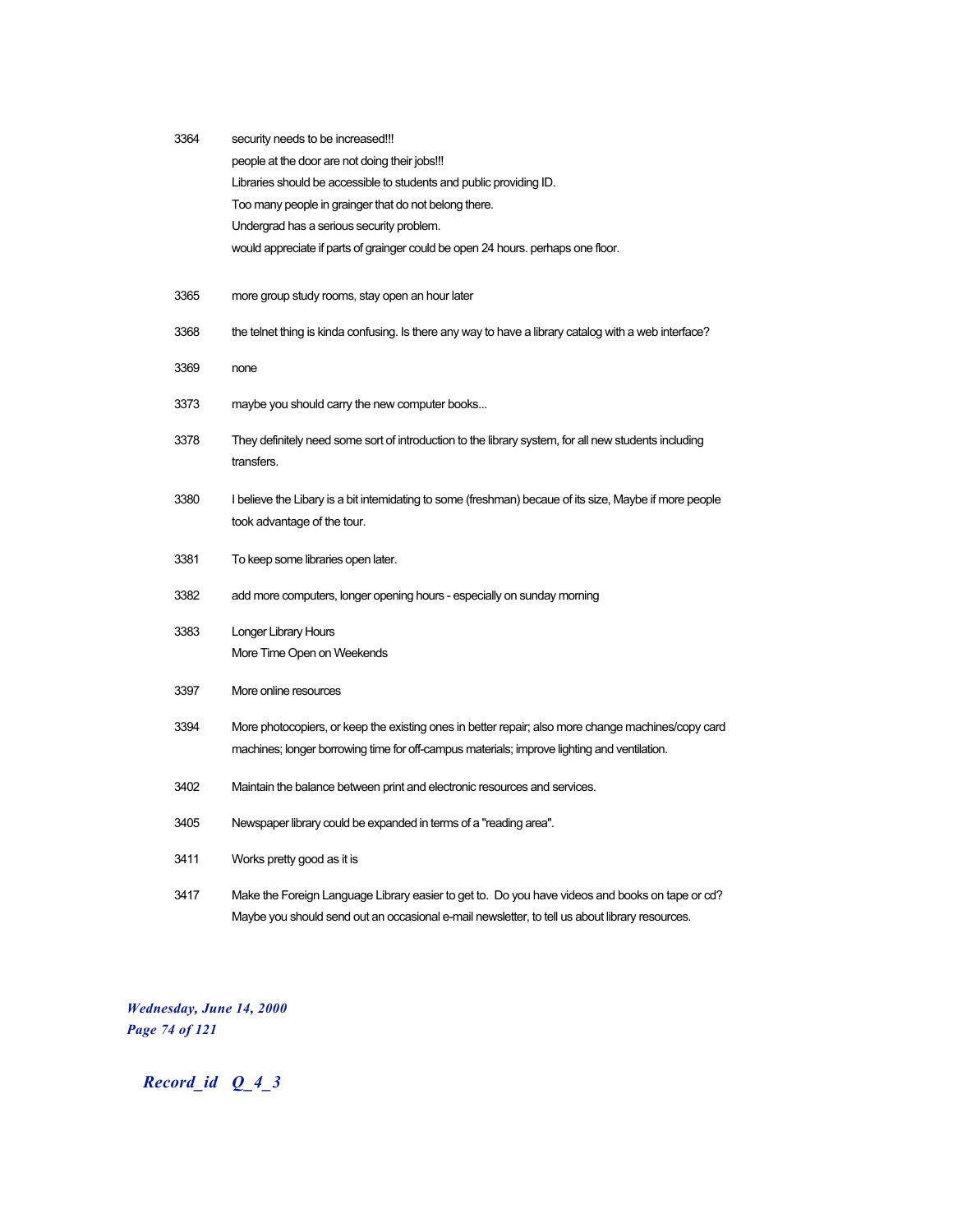| 3418 | Other than improving upon what I liked least, I cannot think of anything. The U of I libraries do an<br>excellent job to meet my needs!!                                                                                                                                                         |
|------|--------------------------------------------------------------------------------------------------------------------------------------------------------------------------------------------------------------------------------------------------------------------------------------------------|
| 3433 | 1. extend hours                                                                                                                                                                                                                                                                                  |
|      | 2. more comfortable study areas                                                                                                                                                                                                                                                                  |
| 3446 | Thanks                                                                                                                                                                                                                                                                                           |
| 3447 | you have just about every musicians printed sheet music with the acception of afro-american sheet<br>music. I am not referring to music from the country Africa. I am referring to music from afro-american<br>stars born and raised in america. Thank You!!!!!                                  |
| 3448 | I would like to see more full-text journals (please note, however, that I already feel that the University<br>does an excellent job here).                                                                                                                                                       |
| 3456 | less fat girls                                                                                                                                                                                                                                                                                   |
| 3458 | Find a way to make the online catalog more user friendly.                                                                                                                                                                                                                                        |
| 3459 | more journals available electronically in full-text                                                                                                                                                                                                                                              |
| 3467 | I think there should be a maintance dock/ or another dock for the boiler room.                                                                                                                                                                                                                   |
| 3477 | Advertise, let employees know what you have to offer.                                                                                                                                                                                                                                            |
| 3485 | The library is great as it is.                                                                                                                                                                                                                                                                   |
| 3461 | make materials more accessible for students and easier for the unexperienced student to use.                                                                                                                                                                                                     |
| 3474 | This poll is a great idea; I hope thousands participate, for it is through constituent input that the<br>system can best serve its clientele.                                                                                                                                                    |
| 3483 | An webbased online access sytem.                                                                                                                                                                                                                                                                 |
| 3492 | With emphasis on Information Service in LIS, I think it most important that all personnel staffing<br>information desks and phones should be fully trained, and that probably it should be a promotional<br>position to ensure thorough knowledge of the University and the Library's resources. |
| 3496 | Longer hours, and allowing people to add money to their card at the desks.                                                                                                                                                                                                                       |
| 3498 | As a new employee, it would be nice to have a brochure/pamphlet detailing the services of the library<br>particularly how it pertains to employees at the U of I.                                                                                                                                |
|      | There are a vast number of resources available; however, it is difficult at times to know exactly what is<br>available.                                                                                                                                                                          |
| 3499 | see above                                                                                                                                                                                                                                                                                        |
| 3500 | It would be nice to be able to return books through campus mail.                                                                                                                                                                                                                                 |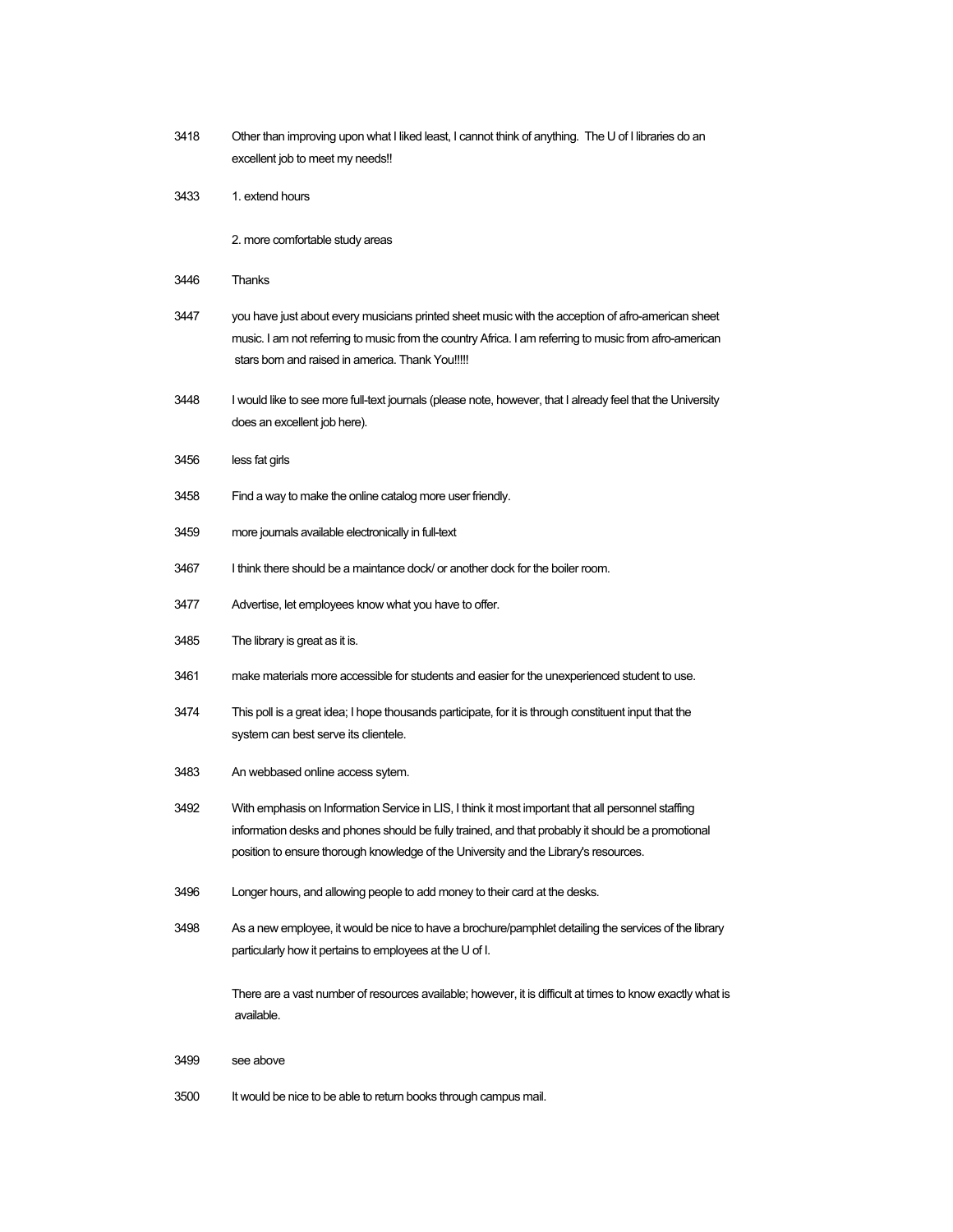| 3506 | Have a list of where all of the journals on campus are located that is easy to access. |
|------|----------------------------------------------------------------------------------------|
| 3507 | don't have any                                                                         |
| 3508 | increase library hours                                                                 |
| 3513 | It would be nice to have a loan return via Campus Mail.                                |
| 3518 | Please make all overdue and billing information available to the patron.               |

## *Wednesday, June 14, 2000 Page 75 of 121*

| 3520 | The Grainger library collection needs to be updated. It would also be helpful if the library had more<br>copies of common text books on reserve, some of which could be checked out for 24 hours, rather<br>than just 2 hours.                                                                                                                                                                                 |  |
|------|----------------------------------------------------------------------------------------------------------------------------------------------------------------------------------------------------------------------------------------------------------------------------------------------------------------------------------------------------------------------------------------------------------------|--|
| 3522 | MAke it the best possible. It is a core and the heart of the work at the UIUC                                                                                                                                                                                                                                                                                                                                  |  |
| 3525 | More room. We're running out of shelf space in several of the libraries.                                                                                                                                                                                                                                                                                                                                       |  |
| 3528 | I have some suggestions about the survey. First, you state it is anonymous and there is a grand prize<br>for completing the survey, but do not collect phone numbers or email addresses. If the survey is<br>anonymous, how do you find out who the winner is? If there is a winner, and you do not let<br>participants voluntarily submit there phone number or email, then how can it possibly be anonymous? |  |
|      | Secondly, on 1.1, I answered "Less than once a month" on the fifth question, even though I have<br>never called the library. There should be a "never used" on this section.                                                                                                                                                                                                                                   |  |
|      | The wording on section 2.1, "rank the importance of the following influences on your ability to use the<br>library," is confusing. Perhaps it could have been worded "How influential (or important) are the<br>following individual(s) in assisting you in learning to use the library?"                                                                                                                      |  |
|      | I thought the important/satisfied answers were burdensome.                                                                                                                                                                                                                                                                                                                                                     |  |

- 3533 More efforts should be made in scanning lesser used but valuable resources. Replacing microfilms with electronic files would be a big step in this direction. Online access to these files will be most helpful.
- 3538 As many online journals (and easy access to them) as possible would be great.
- 3558 Electronic tagging.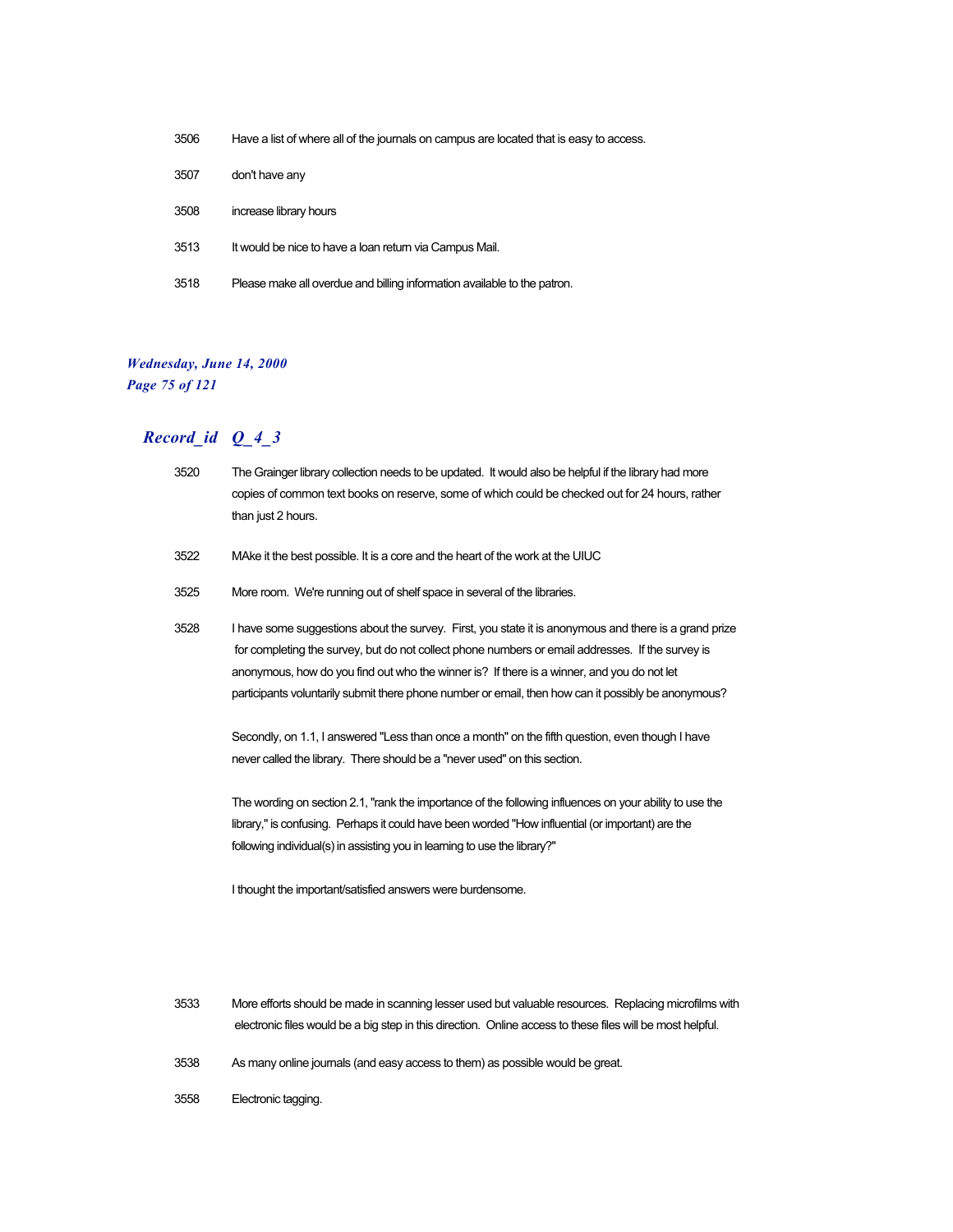- 3542 Please make the library resources more visible to staff. I have used the library a few times in recent years, but the online services were clumsy at that time. I do not know how to get to the library online right now despite my expertise with computers and the web. I would have to research how to find it. Perhaps I have been overlooking reminders or "ads" in the employee newspaper or in other publications.
- 3550 Links to the available full text e journals from the catalog. Be able to search for journals in the abbreviated form - the citation gives the abbreviated form. Or have the searchable list of journal names and the standaard abbreviations. For example I have this reference J. Agric. Food Chem I tried searching for Journal of agriculture.. I do not find the journal as it is Journal of agricultural and food chemistry.
- 3557 Maybe training is the answer. As an employee I am not encouraged to get training on your internet services, but maybe that's what I need. If it were offered as orientation for new employees or as a refresher, and the supervisors were encouraged to let employees attend, it might save some frustration.
- 3559 More hours, more parking!
- 3570 more books, A/V materials, better search engine
- 3571 Keep up the print collections. Technology is not yet trustworthy. Don't interupt journal runs. We really do need paper copies of lots and lots of research journals. Put someone in charge of the environmental collection if you haven't already. We have 4, count 'em 4, environmental majors in 4 different colleges. The collection was a shambles when I used it a few years ago.
- 3574 Some of the Libraries need to have a more friendly look. The personnel are friendly, but the atmosphere and look is old and spooky.
- 3575 see above

### *Wednesday, June 14, 2000 Page 76 of 121*

## *Record\_id Q\_4\_3*

- 3577 Have a short tutorial on using the library, for people like myself who are not use to using the library facilities.You may already have this services available.I am a casual user of the library and for the most part I am pretty intimidated by such a huge library.
- 3580 Keep up the good work!
- 3582 more group study rooms/upgrade all computer.

FIX THE COOLING SYSTEM IN THE GRAINGER BASEMENT COMPUTER LAB!!! Its always about 60 degrees and freezing down there.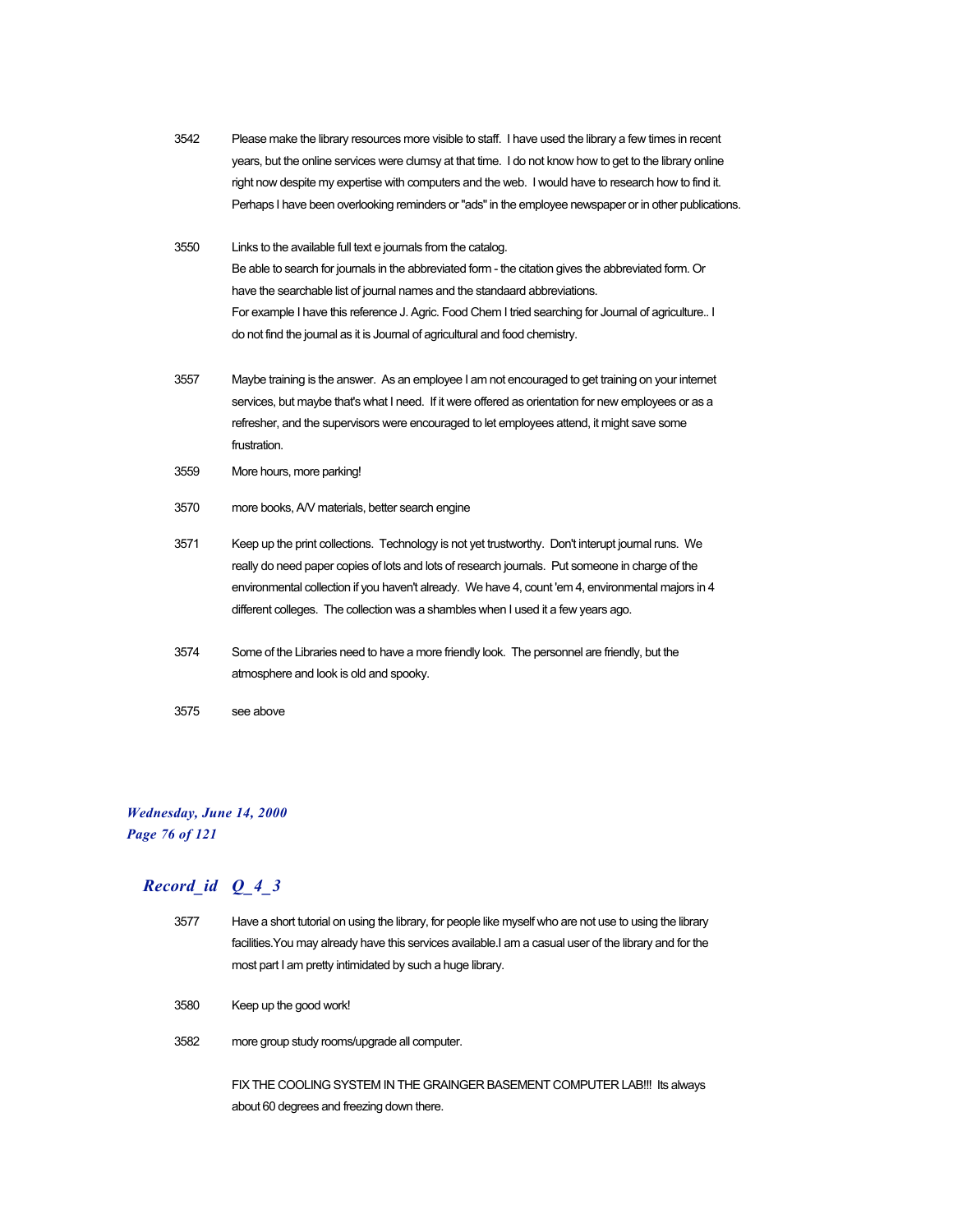| 3588 | I really can't think of any changes that need to be made. My job very seldom requires use of the      |  |
|------|-------------------------------------------------------------------------------------------------------|--|
|      | Library. Most of my experience is on the personal level. Once in awhile I help students or professors |  |
|      | search for information online.                                                                        |  |

- 3589 none
- 3590 I would like to see the library have many more fiction books, especially new books.
- 3591 The interlibrary loan service. Have a look at Newcaslte Universities forms they are great yours are not.
- 3593 I am a big proponent of preservation, so that goes high on my list.
- 3597 SHORTEN the borrowing period; if someone actually need a book for 16 weeks, they can renew it rather than keep it forever.
- 3602 Put in a biosciences library that carries every scientific journal ordered by the library.
- 3606 Load more records into the online catalog. Even short records would be preferable to none. Hire more catalogers to work on the backlog of current cataloging and to add records from the card catalog.
- 3607 I did not answer most of the evaluation because I work for U of I Extension. Even though I am considered a staff member, I do not have access to the library system and it is frustrating and I do not live near campus either. Please be sure to include U of I Extension educators for future planning efforts.
- 3608 If users can chose to get a list of new/recent additions for a chosen set of topics or actually request some of their favourite books or other material added (preferably electronically) it would be wonderful.
- 3610 In the biological sciences, online journals are the future. I actually go to the library only rarely, when I need an older journal article. Most important is easy and virtually transparent access to full-text online journals.
- 3611 I came as an older student and a staff member and I never had any proper training on use of the library therefore I felt lost and I hate to keep asking questions. If I could have had a training session it would have been a lot easier
- 3616 Increase the budget for purchasing materials in the Ricker Architecture and Art Libraries. Because of the nature of our books which have high quality printed images contained in them the cost of books and periodicals is very high. That needs to be understood by the central library and the budget for Ricker Architecture and Art Library needs to be increased dramatically.
- 3619 None
- 3626 Information for employees on what usage rights we have. Orientation for how to use the library and your services - can be via web site.
- 3632 More information on the web about copy cards or using your I-card for the U of I copy machines. Perhaps make it easy to apply for a copy card over the internet with an approved U of I account. Then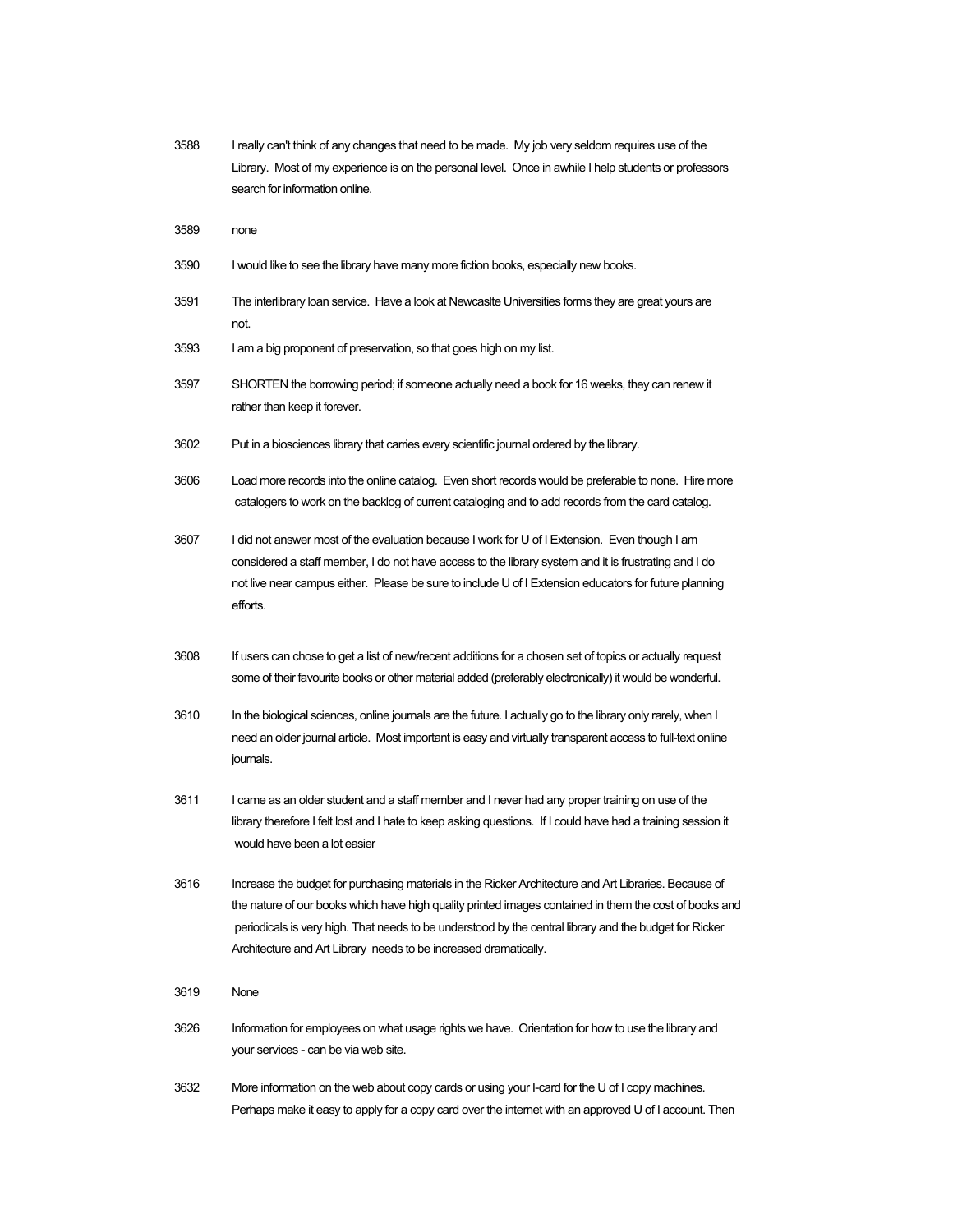the cards could just be sent to the person requesting one.

Also, since I use the Telnet version of ILLINET and use my office computer and printer - I have not figured out how to print out a list of records - this is frustrating!!!

### *Wednesday, June 14, 2000 Page 77 of 121*

## *Record\_id Q\_4\_3*

- 3635 please put some chairs and small desks in the corners of the stacks so that one can look at the books before cheking them out.
- 3639 Improve the online catalog.
- 3643 Maybe each library could have a machine so that you can add money to your copy card.
- 3644 Get rid of employees unwilling, unable or those who dislike to deal with the public. Clerks in Communist Bulgaria were of equal willingness to help patrons. The library is not a refuge for people who cannot get work elsewhere and want to do little or nothing.
- 3646 see above--

One suggestion for the Main Library in particular: this will be an enormous task, but please check the shelves and the amount of space in each sections. It's very disturbing to find books on the floor, piled on top of each other, etc. in one area of the STX, and then 5 aisles away, the shelves are practically bare (I can think of one example: have someone look at the Q 759's in the main library and you'll be amazed at how crowded those shelves are!). Departmental libraries are having to use STX for extra space, since they are often limited on space allotted to them. If something isn't done soon, more and more books will be damaged in the long run, at the expense of the library.

- 3653 Would like to have access to more journals on-line--specifically the ability to down-load entire articles on-line. Also, would like beter copy machines--better quality copies and the ability to to 2sided copies (to save paper).
- 3655 Nothing I can think of at this time.
- 3657 Upgrade facilities to preserve the wonderful rare books and collections. Provide more display areas. A permanent display area, larger than in the foyer of the main library, would be welcome.
- 3658 Improved remote access through online services.
- 3660 Please see TOP prioraties above.
- 3665 muzzle the undergrads :)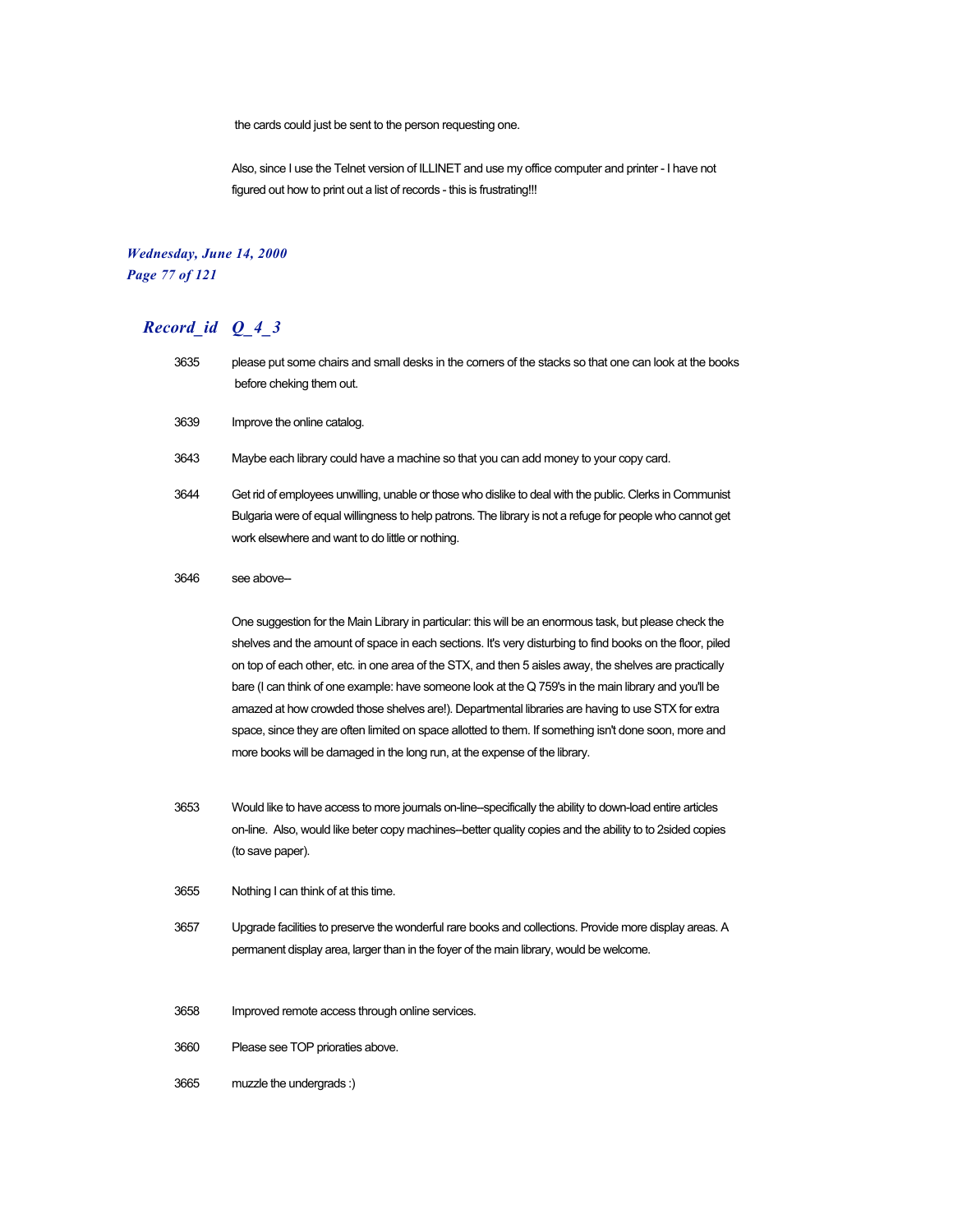- 3650 Concentrate on improving the lighting (seriously my eyes hurt after reading all day under bad lighting) and improve the Stack system in the main library. The Vet. library could use a door directly to the outside, so a person does not have to worry about getting over there before 7 to get in. They also need a drop box directly to the outside. How are we supposed to return books on time if we can't get to the drop box half the time? Also the fine rate is way too high, I have never seen a library charge so much.
- 3667 I would highly recommend getting into the residential halls more to give instruction on how to use the library and what there is to use. This information will get freshmen off with the right information.
- 3668 Work on updating database more frequently.
- 3669 Definitely more and more electronic access to journals.
- 3671 Make Grainger 24 hours!! Engineers will use it!!
- 3672 longer hours of operation (especially Friday-Sunday) -better searching capabilities through online interface -better updating/cataloging of UIUC materials in online catalog -more copiers/better repair service on existing machines -improved shelving/return of materials -more timely ILL service
- 3677 I would love to see expanded abaility to download journal articles to computers. I had more access to this at U of Michigan 5 years ago.

#### *Wednesday, June 14, 2000 Page 78 of 121*

| 3678 | I know very little about it ----                                                                                                                       |
|------|--------------------------------------------------------------------------------------------------------------------------------------------------------|
| 3680 | Buy more online journal subscriptions!!!                                                                                                               |
| 3682 | i would like to see more resources put towards building more powerful and sophisticated [in terms of<br>both interface and function] network services. |
| 3687 | Continue improving and increasing the amount of online resources                                                                                       |
| 3694 | repaint and refurnish the listening rooms in the music library                                                                                         |
| 3683 | -More terminals<br>-Electronic reading sites<br>-Ligthing in commerce ibrary to be improved                                                            |
| 3691 | Maybe an intro to the library, similar to the tours but in pamphlet or email form targeted to staff.                                                   |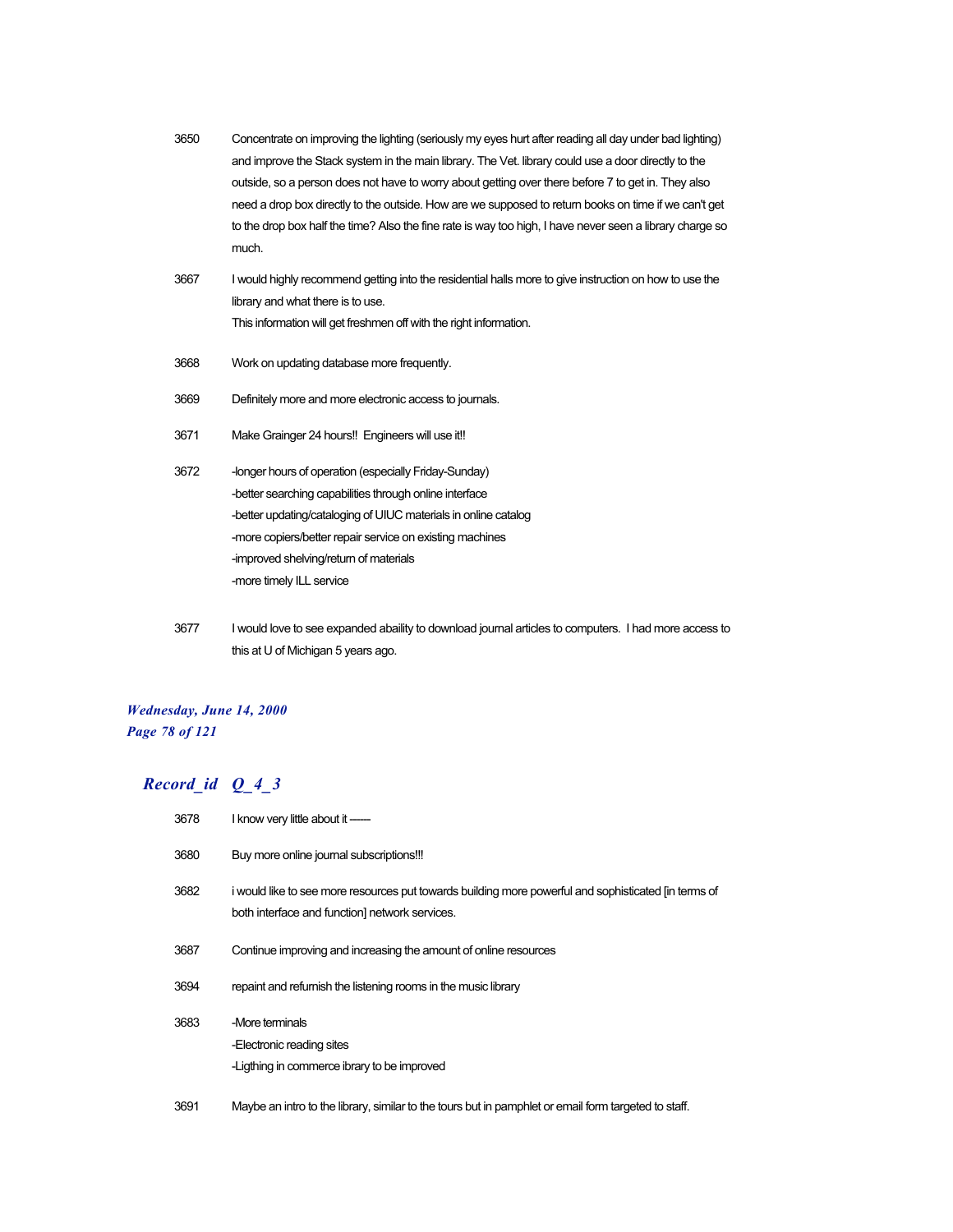- 3692 Access to even more scientific search engines and on line journals would be highly appreciated.
- 3693 Update the look of the other libraries so that they are less scary and more like the atmosphere of Grainger. They are kind of gross.
- 3697 Maintain the quality of the collections. Continue to develop the on-line search mechanism so that non-librarian users can find what they are looking for.
- 3698 Have training sessions to show what's available and how to find it.
- 3701 Increase the effort to make materials available online.
- 3708 More knowledgeable library staff
- 3710 Overall is pretty good, though never really had to use in four years.
- 3714 1.) I am often suprised at how many of the libraries lack updating in surroundings. Tables, floors and fixtures are old and it shows. The geology library is one sad case from top to bottom. The reading room there is nice, as is the Agriculture Library's, but the shelving space in both libraries is narrow, not handicap compliant, and the Geology Library strikes me as very unsafe if there were ever a fire.

Even the Main Library is dingy, dark and outdated. I am thinking of the Education Library and the Commerce Library, and yes, the Stacks. You would never guess our libraries are some of the best in the country. It's very unfortunate.

2.) Collection maintenance is shocking if you look into the ground floors of the Main Library —— folios especially. It is obvious that shelving and book repair suffers greatly.

3.) How can the Main Stacks possibly be safe? There are no staff on any of the floors except the first.

- 3715 Place most articles in full text on the internet.
- 3716 Make it easier to figure out where materials are located, and provide clearer labeling of shelves in the library to help students find material
- 3719 N/A
- 3724 MORE HELP THROUGHOUT
- 3727 take steps to make east stacks cleaner and find some way for people to feel safe in remote areas of stacks
- 3722 This is the computer age....put course info, reserve course items online.
- 3729 Add more full text articles to the computer database.

#### *Wednesday, June 14, 2000*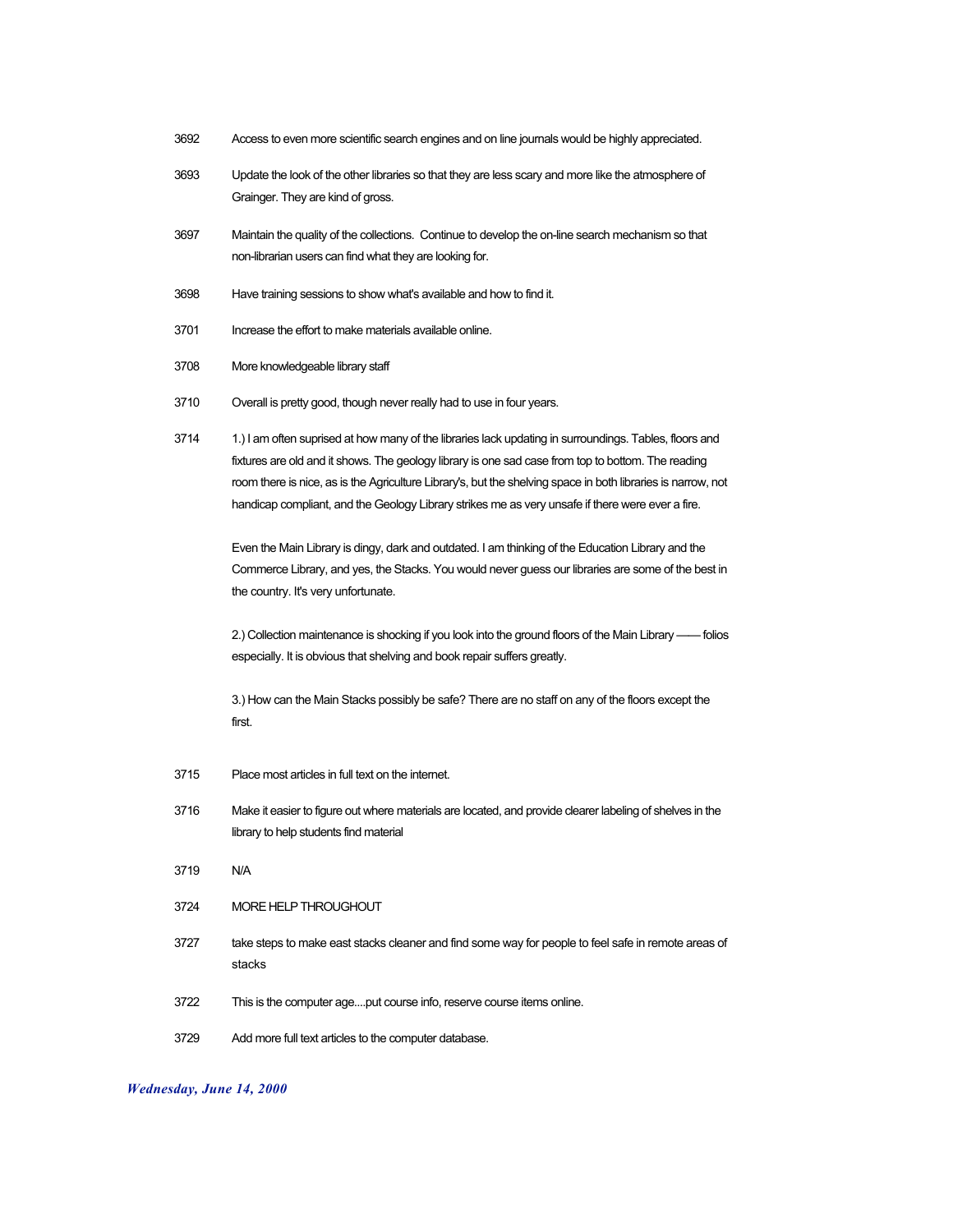## *Page 79 of 121*

| 3730 | It would be helpful to have more databases available online.                                                                                                                                                                                                                                                                                                                                                        |
|------|---------------------------------------------------------------------------------------------------------------------------------------------------------------------------------------------------------------------------------------------------------------------------------------------------------------------------------------------------------------------------------------------------------------------|
| 3732 | Increase the number of journals in the libraries. I'm surprised how many times I have to ask for<br>resources from other universites in the Big 10 when we have the largest library of any American public<br>university.                                                                                                                                                                                           |
| 3736 | where did telnet go? I liked the convenience of it. At least one computer should have this!                                                                                                                                                                                                                                                                                                                         |
| 3738 | See above (4.2), particularly thinning out the collection and making pleasant work environments.                                                                                                                                                                                                                                                                                                                    |
| 3741 | A standard for space for each of the departmental libraries. The Architecture library seems pretty<br>cramped where the Engineering library is a palace. There should be some way to allocate funds so all<br>the libraries are equally user friendly. I know it is hard when buildings are donated with private funds.<br>There should be some way to tag part of a designated gift to help undergifted libraries. |
| 3743 | More flexability on the non-circulating policy, especially if the book or journal needed is the only one on<br>campus.<br>Boost journal subscriptions, but do this by polling the professional staff for ideas.                                                                                                                                                                                                     |
| 3745 | Keep subscribing to online journals, and especially those with downloadable pdf files, rather than the<br>OVID text, which does not include figures conveniently.                                                                                                                                                                                                                                                   |
| 3746 | need more conference procedings.                                                                                                                                                                                                                                                                                                                                                                                    |
| 3750 | More computers!!!!                                                                                                                                                                                                                                                                                                                                                                                                  |
| 3752 | Increasing hours during school breaks would really help faculty. That's when I have time to use the<br>library, and it is frustrating that the hours are short then.                                                                                                                                                                                                                                                |
| 3753 | Offer classes on how to navigate the library.                                                                                                                                                                                                                                                                                                                                                                       |
| 3758 | Extend weekend hours (ie open Grainger before noon on Sunday)                                                                                                                                                                                                                                                                                                                                                       |
| 3759 | Put everything on the web!                                                                                                                                                                                                                                                                                                                                                                                          |
| 3755 | Advertise more, let your patrons know what you've got and how it can be applied to there needs.                                                                                                                                                                                                                                                                                                                     |
| 3757 | More books added to the minority book collections.                                                                                                                                                                                                                                                                                                                                                                  |
| 3760 | Train reshelvers to be pay careful attention to their work. Improve online access for remote searches<br>(i.e. from home or office).                                                                                                                                                                                                                                                                                |
| 3763 | none                                                                                                                                                                                                                                                                                                                                                                                                                |
| 3764 | Occasionally, I have not been able to find the professional librarian in the department libarary. Thus, I<br>would like to see the professional librarians be able to spend more time in the library.                                                                                                                                                                                                               |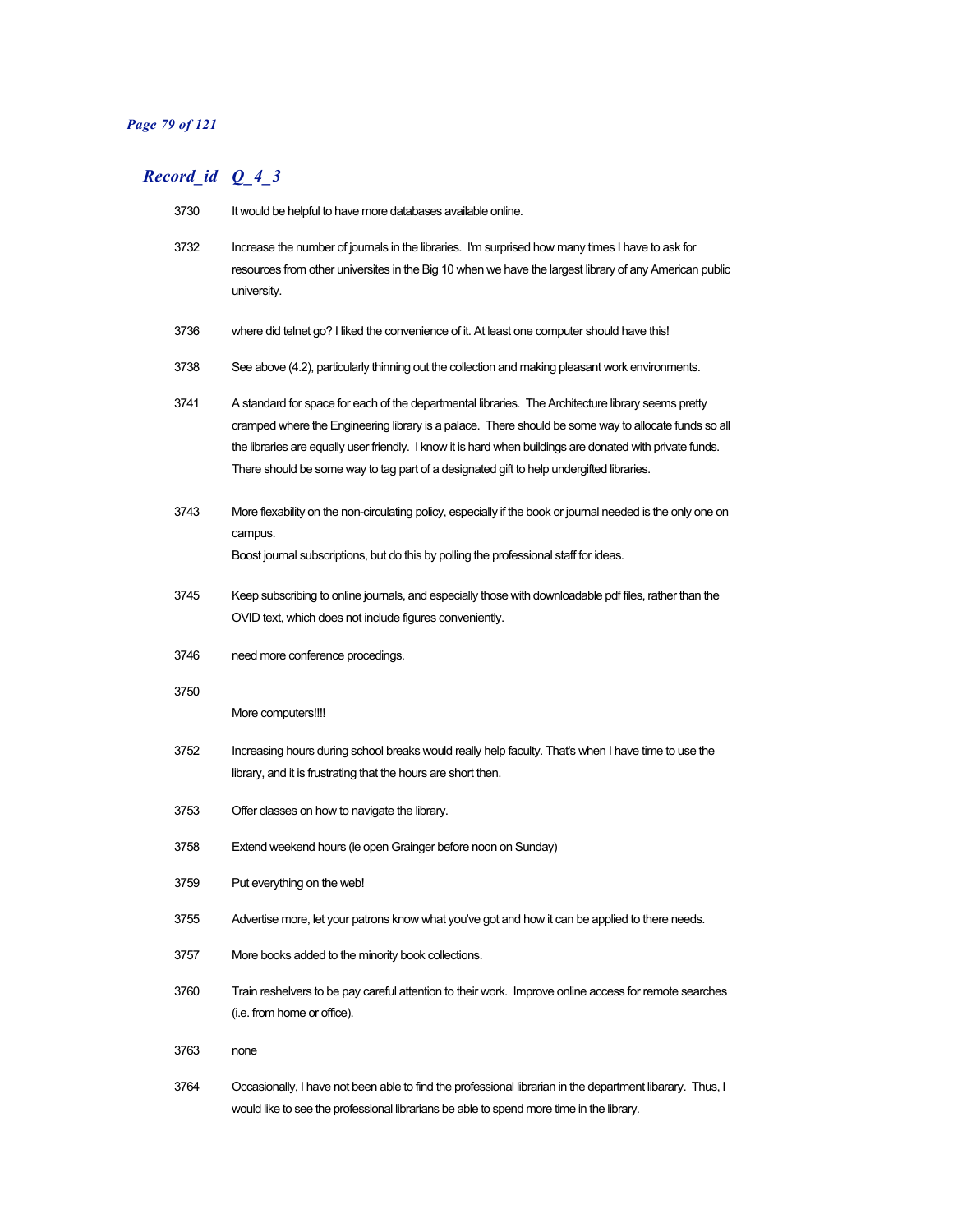3767 Open earlier on Sundays

| 3768 | As a new employee, I have not had the opportunity to use the library facilities and resources. I also     |
|------|-----------------------------------------------------------------------------------------------------------|
|      | have not been made aware of what those resources are or how I could have access to them.                  |
|      | Including the information in new employee orientation, or as part of a benefits workshop would be a       |
|      | good way to let someone new know what the library has to offer.                                           |
| 3771 | I would like to see even more full text journals available via the web. In particular, those published by |
|      | Academic Press.                                                                                           |

- 3772 Try to provide more computers since so many people use them for email and to have some libraries stay open later.
- 3773 Adding more computers. I always feel that I have to wait for a computer.

#### *Wednesday, June 14, 2000 Page 80 of 121*

| 3774 | Make the different sections of the Undergraduate Library more clear.                                                                                                                                                                                                        |
|------|-----------------------------------------------------------------------------------------------------------------------------------------------------------------------------------------------------------------------------------------------------------------------------|
| 3778 | Just as long as things are convenient, things are good. Make as many things accessible through<br>computers as possible.                                                                                                                                                    |
| 3782 | See 4.2                                                                                                                                                                                                                                                                     |
| 3786 | Stay open later.                                                                                                                                                                                                                                                            |
| 3788 | I always thought having a few computers strictly for e-mail purposes in the undergrad would be a good<br>idea.                                                                                                                                                              |
| 3789 | Bring the entire catalogue on line?                                                                                                                                                                                                                                         |
| 3791 | All avenues of access to information must be made easier. That is why I suggest some subject<br>access mechanism that makes the transition from index databases and the OPAC transparent to the<br>user.                                                                    |
| 3796 | Keep up the good work.                                                                                                                                                                                                                                                      |
| 3797 | add more professional librarians to staff, especially to man reference desks in place of students;<br>if students are to provide reference service, they need much greater training on both reference and<br>intelligent referrals (I received too many "I don't know's."). |
| 3798 | Training, training, training on the new computer system! I cannot say this enough. Since the UI<br>library made the decision to implement the new system, they have the obligation to train anyone on the<br>UI staff to use it.                                            |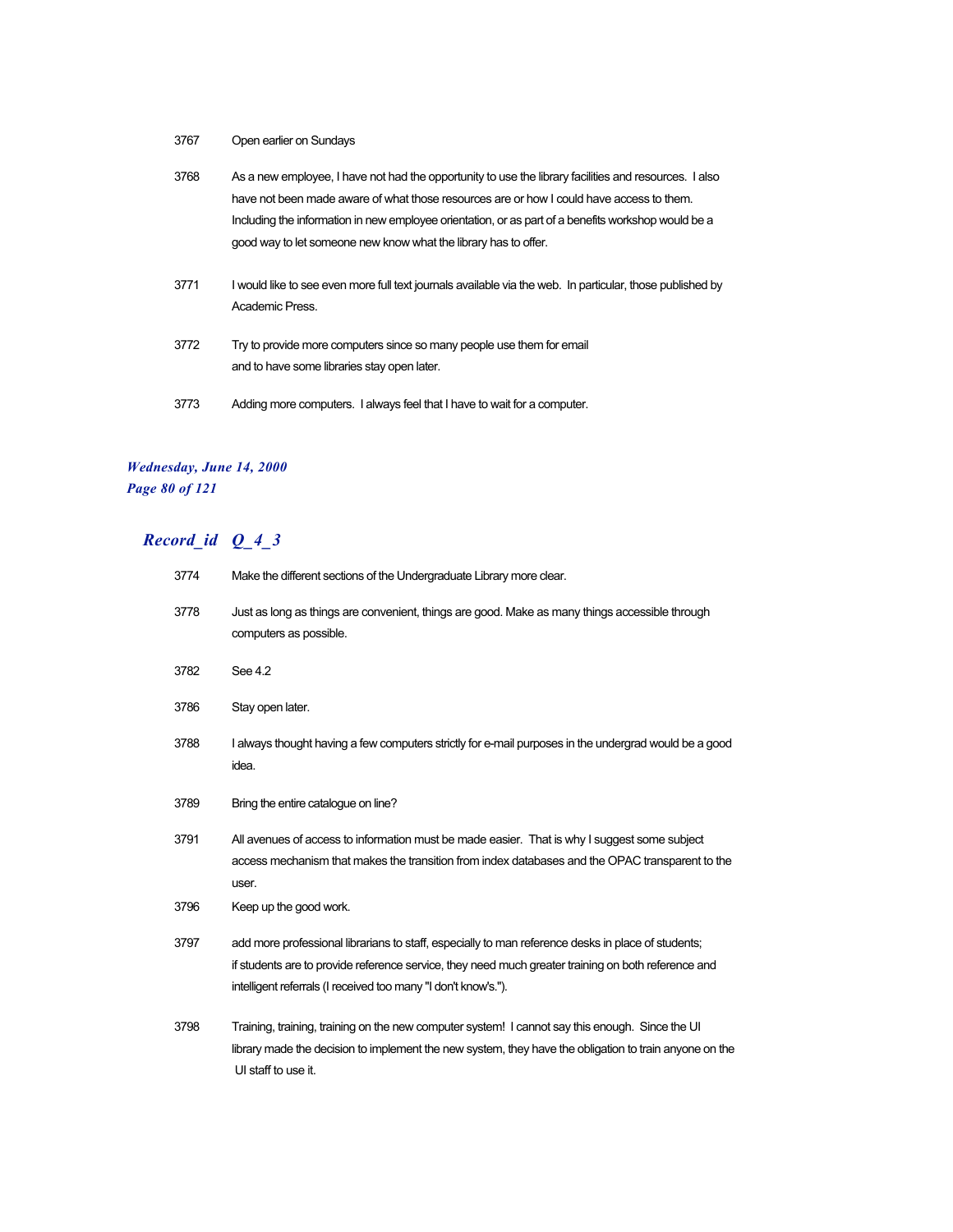- 3800 Too much low quality and/or redundant material is being published today, particularly by for-profit publishers. Libraries sales keep these people in business. The library needs to develop a more discerning process for prioritizing the materials that it purchases.
- 3801 Physically locating the materials within the library system is sometimes confusing and overwhelming.
- 3803 They need updated computers.

You asked what I want, not what the students want. The students clearly need group study rooms.

- 3804 better search system
- 3805 MUST have areas that are just for studying quietly. And have staff inform people who are talking that the area is for quiet studying only.
- 3806 Provide a bigger acquisitions budget and an online system that is not a disgrace.
- 3810 Extend the hours!!!
- 3811 Please pay attention to the lighting issues. Again, it is too dark and makes me feel sorry when million dollars are being spent on building a football practicing place, whereas overall library lightings are shimmering in Victorian ages
- 3815 If looking to increase funding for the library through student funds, it is \*imperative\* that students be involved meaningfully in the process, including a student vote on any institution and amount of any increases.
- 3818 (1) More access to electronic journals; (2) electronic reminders when materials become overdue
- 3819 Perhaps an overall mailing to employees informing them of the availability and procedures and inserts in the employee orientation packets would educate employees on the matter.
- 3822 More and more ephasis on remote access to both resources (e.g., full text journal articles)and services (e.g., remote reference services)
- 3825 More approachable staff and more user-friendly websites.

#### *Wednesday, June 14, 2000 Page 81 of 121*

- 3821 The library is very pleasant and useful right now. One way to help it stay like that is to keep extreme liberal, or conservative, aggendas out of it. If you are going to use the libary as a stepping stone for a political aggenda (such as "promoting GLTB acceptance"), then be fair and allow it to promote the opposite as well. But for now, this is just primarily a warning of things to come.
- 3826 Allow size reduction and two-sided copying on library copiers, improve the library computer search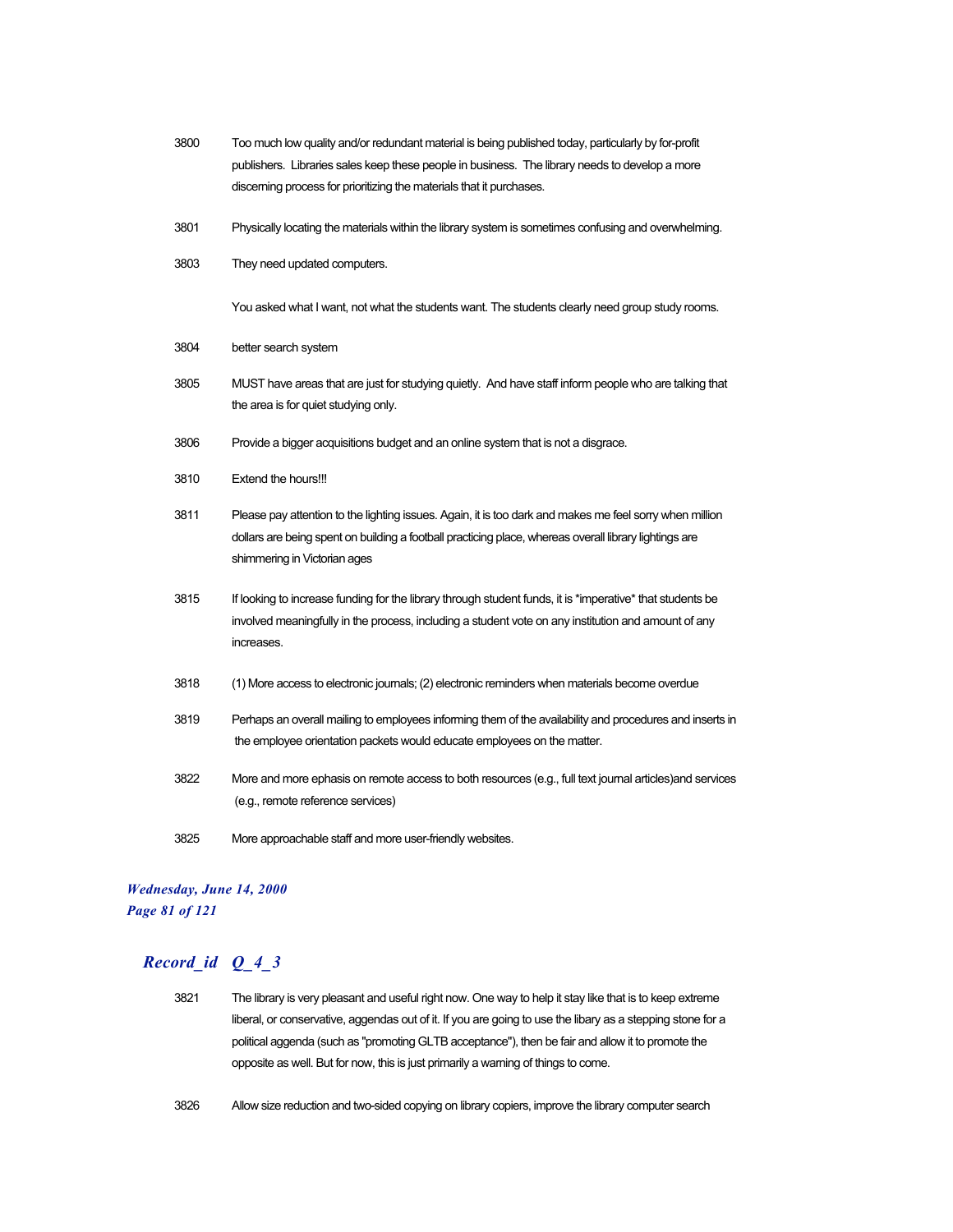interface.

- 3830 The new Ag. library needs to adapt alphabetical shelving of Journals by title the way the biology library does.
- 3831 more e-journals more computers in each library new copying machines that don't always break down.
- 3838 One suggestion is to have group rooms in the Undergrad Library. This library has many groups meet there to study and the first floor is loud with their discussions. Another is to have the libraries as modern as the Grainger Library. This is the best example of a library and we need more of these on campus.
- $3840$  See the above  $-4.2$
- 3841 More instruction on how to use telnet for finding library materials.
- 3845 Make the info on Illinet online easier to read. I missed some important info b/c it was abbreviated and I didn't knwo what that meant.

#### 3

| 3847 |                                                                                                                                                                                                                                                                                          |
|------|------------------------------------------------------------------------------------------------------------------------------------------------------------------------------------------------------------------------------------------------------------------------------------------|
| 3848 | Get more Copiers!<br>Increase Library hours!                                                                                                                                                                                                                                             |
| 3849 | I would prefer that the library was safer for the users, but I know that in this type of situation it is hard<br>and stundents should learn to look after their things.                                                                                                                  |
| 3850 | Try to unify (or make more unified) all of the different search resources for finding materials on the<br>campus.                                                                                                                                                                        |
| 3852 | Improve online servises                                                                                                                                                                                                                                                                  |
| 3856 | loan policy of biology library is too limited                                                                                                                                                                                                                                            |
| 3853 | Nothing to say.                                                                                                                                                                                                                                                                          |
| 3864 | read 4.2                                                                                                                                                                                                                                                                                 |
| 3865 | Can have more journals and conference papers in Civil Engineering filed, especially the ones originated<br>form Europe and may be Asia.                                                                                                                                                  |
| 3866 | I know nothing about the reasons behind this or how hard this would be, but providing all of the<br>periodical articles as full text would make the process of gathering info shorter and easier. It seems<br>rather arbitrary as to which articles have the full text option available. |
| 3869 | <b>Fix 4.2</b>                                                                                                                                                                                                                                                                           |
| 3870 | -The library should be open 24 hours; after all, this IS a major research university, isn't it?<br>-Provide public locker storage so we don't have to drag our coats, hats, gloves, etc. everywhere we                                                                                   |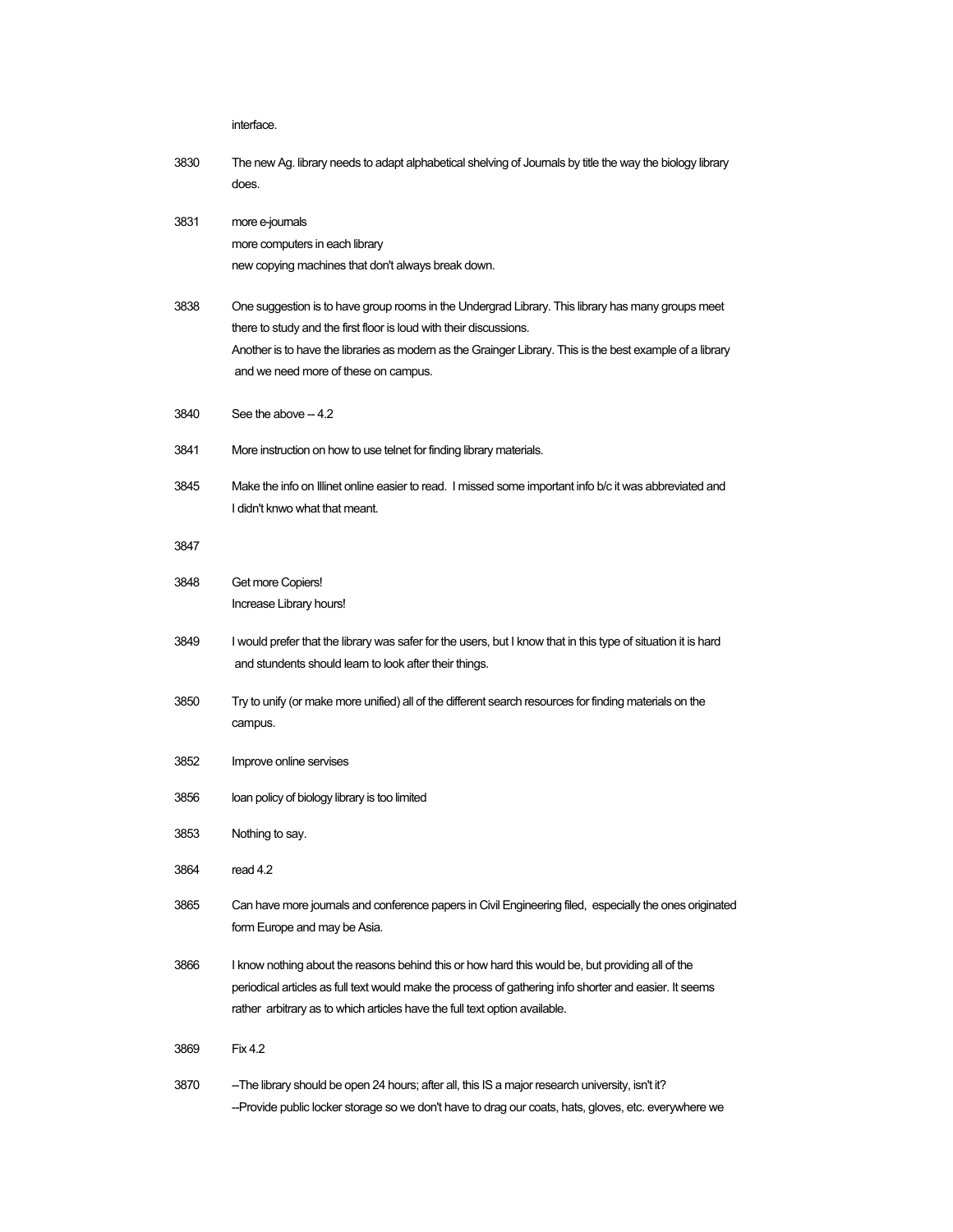go in the library during the winter.

3871 See above.

3874 extend hours expand full text resources available online

#### *Wednesday, June 14, 2000 Page 82 of 121*

## *Record\_id Q\_4\_3*

| 3876 | More info.                                                                                                                                                                                                                                 |
|------|--------------------------------------------------------------------------------------------------------------------------------------------------------------------------------------------------------------------------------------------|
| 3877 | Have full access to more journals online.                                                                                                                                                                                                  |
| 3882 | Provide more copies of some important books and make sure that nearly every book can be checked                                                                                                                                            |
|      | out.                                                                                                                                                                                                                                       |
| 3885 | Please get more journals in electronic format. (ideally it would be great if books could be checked out<br>his way as well).                                                                                                               |
| 3891 | Lengthen the hours.                                                                                                                                                                                                                        |
| 3893 | One improvement would be to start a standard practice of giving out receipts for all books that are<br>returned in person.                                                                                                                 |
|      | Another improvement would be to modernize the on-line search capabilities—look around at other<br>university libraries in other states for suggestions!                                                                                    |
| 3900 | Just make it a little easier to get around by providing more helpful pamphlets or brochures                                                                                                                                                |
| 3904 | Longer library hours (Friday evening; during school vacations).                                                                                                                                                                            |
|      | Remove the unnecessary java from the home page; it doesn't add anything of value to the page.                                                                                                                                              |
| 3907 | Increase library hours (either Undergrad or Grainger).                                                                                                                                                                                     |
| 3908 | Make ordering on the web more intuitive, easier to operate and longer borrowing time.                                                                                                                                                      |
| 3905 | Departmental libraries need librarians or GA's at night for reference quesions. Library-wide there needs<br>to be more training of employees and more library-wide enforcement of policies. User education should<br>be the main priority. |
| 3906 | make it more clear what journals and magazines are where, and what issues, increase web databases<br>that have abstracts and especially full articles                                                                                      |
| 3910 | I didn't know that library materials could be delivered, or that questions could be submitted via e-mail,<br>so maybe those services<br>could be publicized more.                                                                          |

3911 keep it up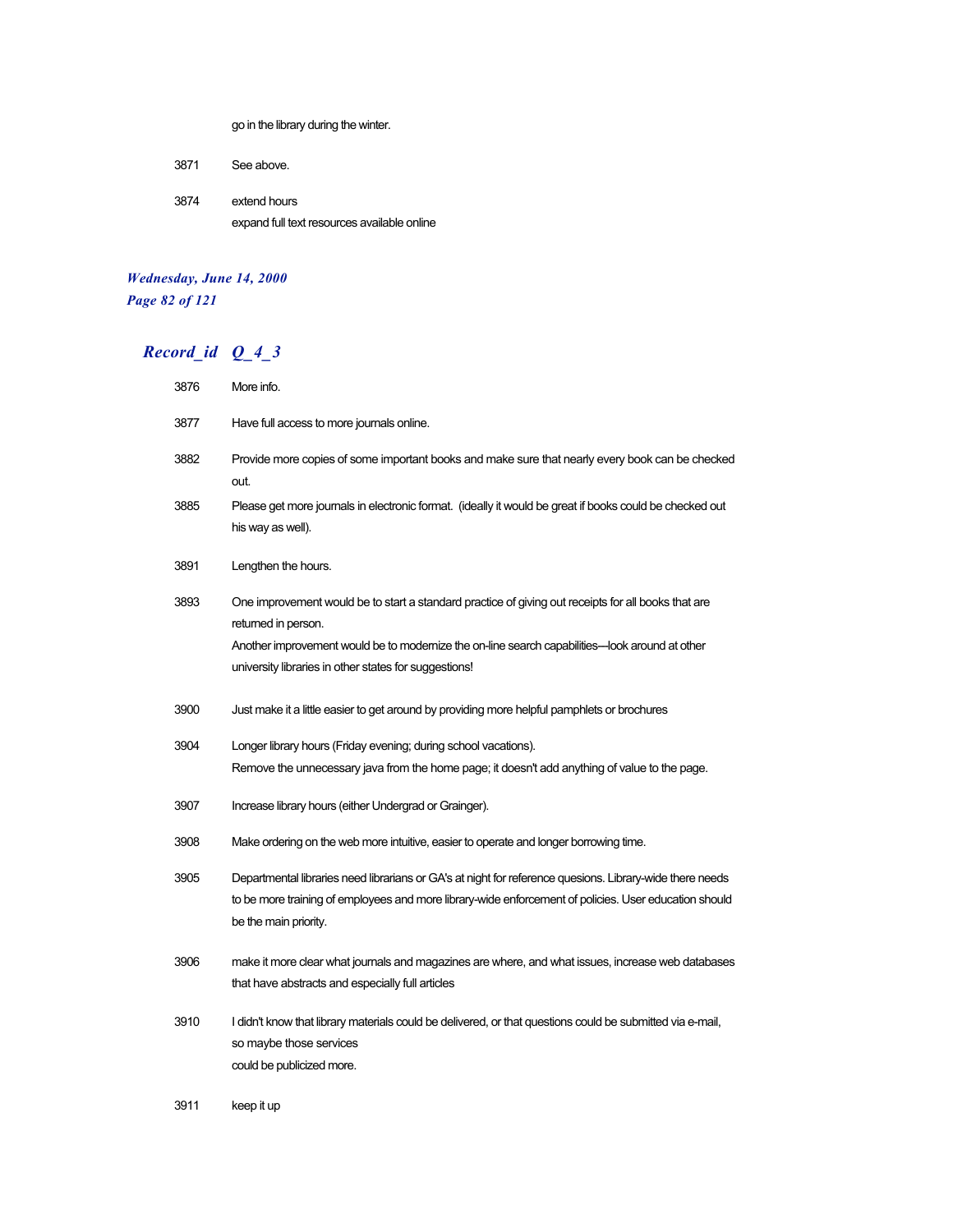- 3913 Continue adding on-line access to more and more journals
- 3915 Help students understand all that the library can offer and how to take advantage of our great library system.
- 3918 Improve the handling of books within the library system. Improve the ability to search the library system via the web.
- 3919 Get as many online subscriptions to journals as possible--they are immensely useful. The quantity and quality of the print material available (i.e. books) should be improved; it seems as though the texts I really need are always at some library across the state.
- 3920 Third verse: AUDIT THE CATALOG!
- 3922 The library should open earlier and close later.
- 3926 A new student orientation.
- 3931 Please do not hide the books from the students. Books don't deserve to be shrouded in mystery and locked away from the very people they are here to serve. The librarians at the University of Illinois Libraries have always acted as though the only way a student can get to the books is if the student is a librarian. Last time I checked, librarians were supposed to be there to help the students not deter them from reading.

#### *Wednesday, June 14, 2000 Page 83 of 121*

| 3933 | Just the boxes I checked in question 3.1.                                                                                                                                      |
|------|--------------------------------------------------------------------------------------------------------------------------------------------------------------------------------|
| 3934 | Having set hours that all the libraries have the same.                                                                                                                         |
| 3937 | figure out how to find articles and books like the old system used to.                                                                                                         |
| 3938 | Provide more e-publication and easy access to full text.                                                                                                                       |
| 3943 | (none)                                                                                                                                                                         |
| 3946 | I don't like many of the facilities. I think the undergrad is not academic enough. The atmosphere<br>stinks. I like going to Grainger, because it has a great atmosphere.      |
| 3940 | Chech on your library personnel secretly.                                                                                                                                      |
| 3942 | increased group study space would be a great addition, particulary in grainger. also if the quality of the<br>copy machines could be kept a little higher it would be helpful. |
| 3951 | at least some libraries should be open later such as grainger.                                                                                                                 |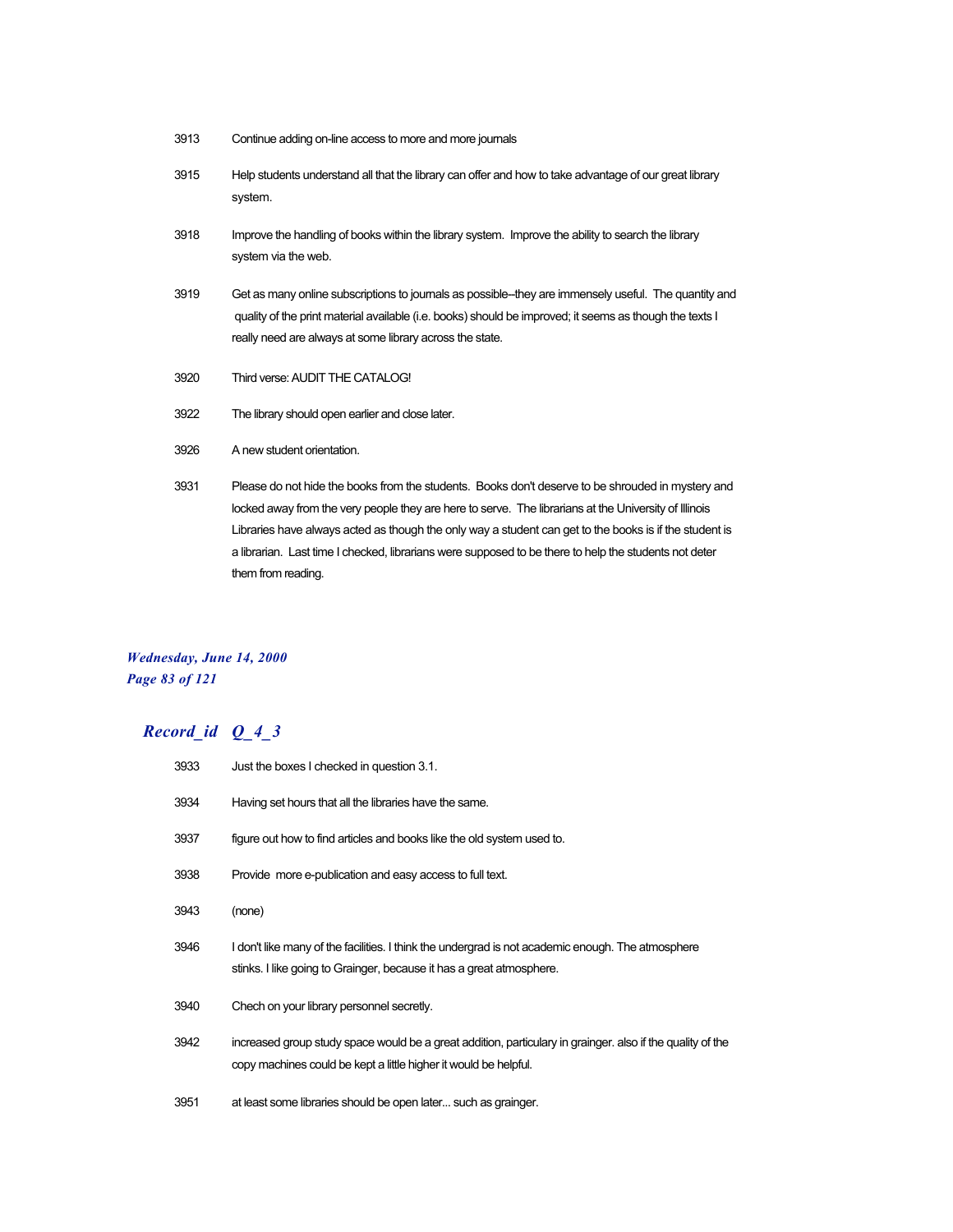| 3953 | There should be video borrowing facility. Let people take the videos to home. Because it does not                                |
|------|----------------------------------------------------------------------------------------------------------------------------------|
|      | make sense to watch them in those prison cells.                                                                                  |
| 3957 | Put as many materials online as possible, then more than one person can view or check it out at a<br>time.                       |
| 3958 | Continue to add new materials so students are not using outdated resources in their research. In                                 |
|      | particular, books on animal behavior in the veterinary medicine library need to be updated.                                      |
| 3960 | ".Spend money and time improving the computer research capacities to make it more "user friendly<br>This is where the future is. |
| 3961 | See least favorite comment.                                                                                                      |
| 3964 | main stacks passes available upon request                                                                                        |
| 3965 | exactly what i said above                                                                                                        |
| 3967 | make sure that people don't eat or drink inside the library.                                                                     |
| 3969 | Replace lost materials.                                                                                                          |
| 3975 | The library is great. I love it.                                                                                                 |
| 3980 | Additional copiers and computer terminals in all libraries (especially Grainger)                                                 |
| 3981 | As I mentioned above I have visited a number of universities and                                                                 |
|      | was impressed with their on line services. I strongly recommend visiting other libraries and learn from                          |
|      | their success.                                                                                                                   |
| 3984 | Try to help us to understand the library system.                                                                                 |
| 3987 | Make it easier for people to get around and find things                                                                          |
| 3991 | Having a continually updated list of journal locations including dates accessable on the web!                                    |
| 3985 | Any improvements related to Internet (web) access would benefit many of us. Improvements in the                                  |
|      | access, user friendliness, and in the number of materials available would just make the research that I                          |
|      | have to do a more efficient process.                                                                                             |
|      |                                                                                                                                  |
| 3989 | It's fine as it is, I just wish there was an easier way to get all the books i need without having to travel                     |

# *Wednesday, June 14, 2000*

from one library to another.

*Page 84 of 121*

## *Record\_id Q\_4\_3*

3990 Stay open later on weekends. Granted, not everyone studies on the weekends, and even I don't most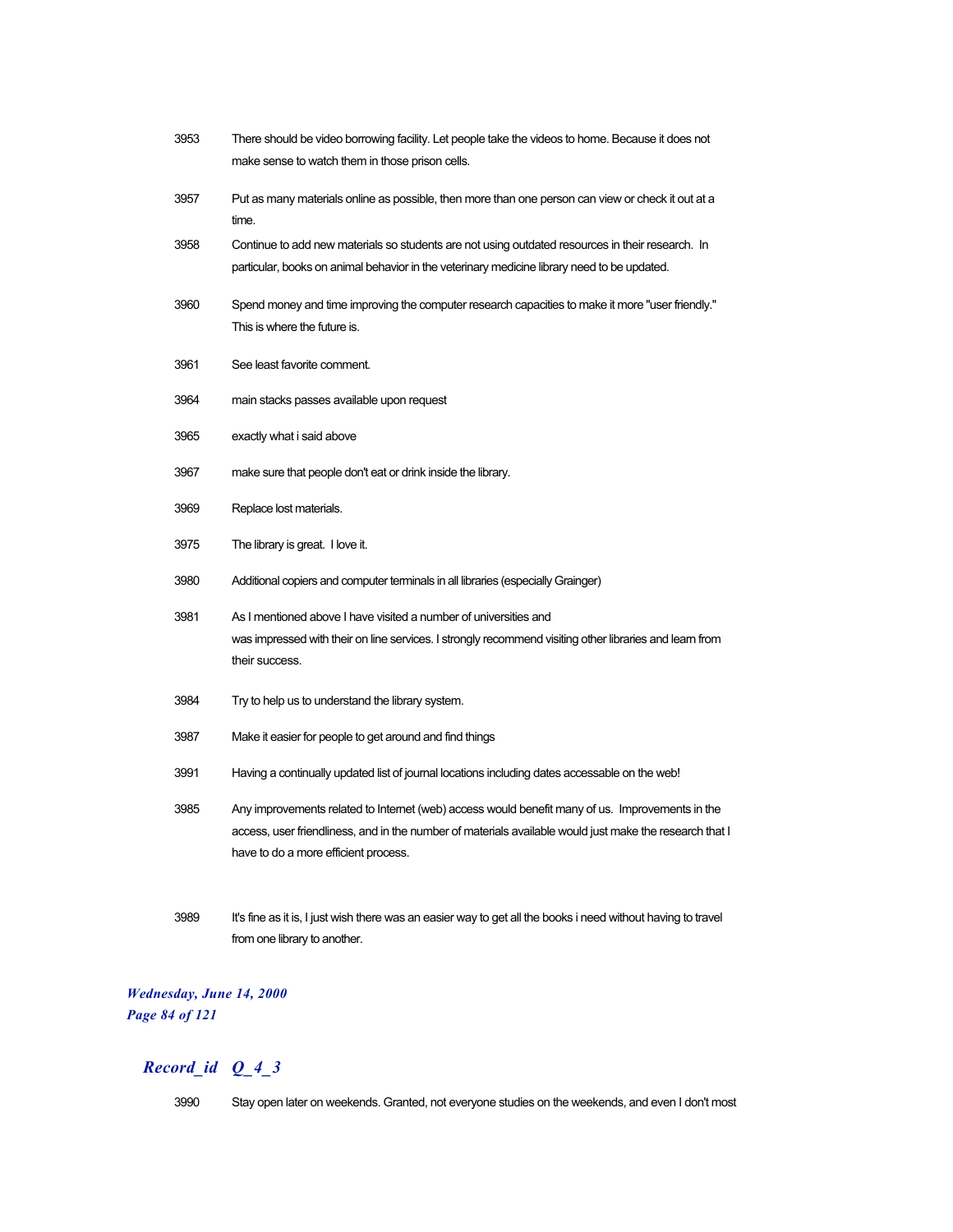of the time, but when people have a paper or test the first of the following week, they might want to study on Friday and/or Saturday nights, and the fact that it closes early does not help. Maybe just keep a couple floors open or something.

- 4000 For my use it is fine how it is.
- 4001 Encourage helpfulness by staff, more online journal subscriptions, enable easier access to passwords/links for online journal subscriptions.
- 4003 I am very pleased with the management of the library systems at the U of I, considering the limited exposure I have had to the procedures, I am thrilled at how easy it is to receive the information I need.
- 4006 I don't feel qualified to suggest improvements for a Library of this quality.
- 4007 Same as 4.2, additional online computer information
- 4008 Organize materials better-have more maps of the library and where to find certain call numbers. Allow for downloading of full articles or translations of articles into English.
- 4011 The Architecture Library needs more space. There is no more room for new books and journals. Many references are now located in the main stacks. It is not convenient to have to look for books and journals in numerous parts of the campus. If there was a lounge/room where they can look at the latest architectural journal the students might spend more time in the library.

Could use a scanner in the Architecture library and a color copier.

While I am pleased that numerous references are in closed stacks, and thus available, it is frustrating when I might need them for longer periods.

#### 4013 Stay open until 2:00am

- 4015 Beyond fixing the ILLINET OnLine system, it would be nice if there were more desks with decent lighting and chairs in the bookstacks, so that researchers can examine materials without necessarily checking them out. The Departmental libraries are quite good about this, but the stacks are pretty inhospitable.
- 4017 Get shelves organized.
	- Clean library especially departmental ones (check out history librarian office person must smoke in addition to being a slob.)
	- Find or replace lost materials.
	- \*Need new/better copy machines.
	- See other comments in "least" section.
- 4020 Over all the library is great. However a person can really get lost in the stacks if they don't have someone to direct them better to find the materials needed.
- 4022
- 4027 library opening time is too limited. some library like main library should open during the weekend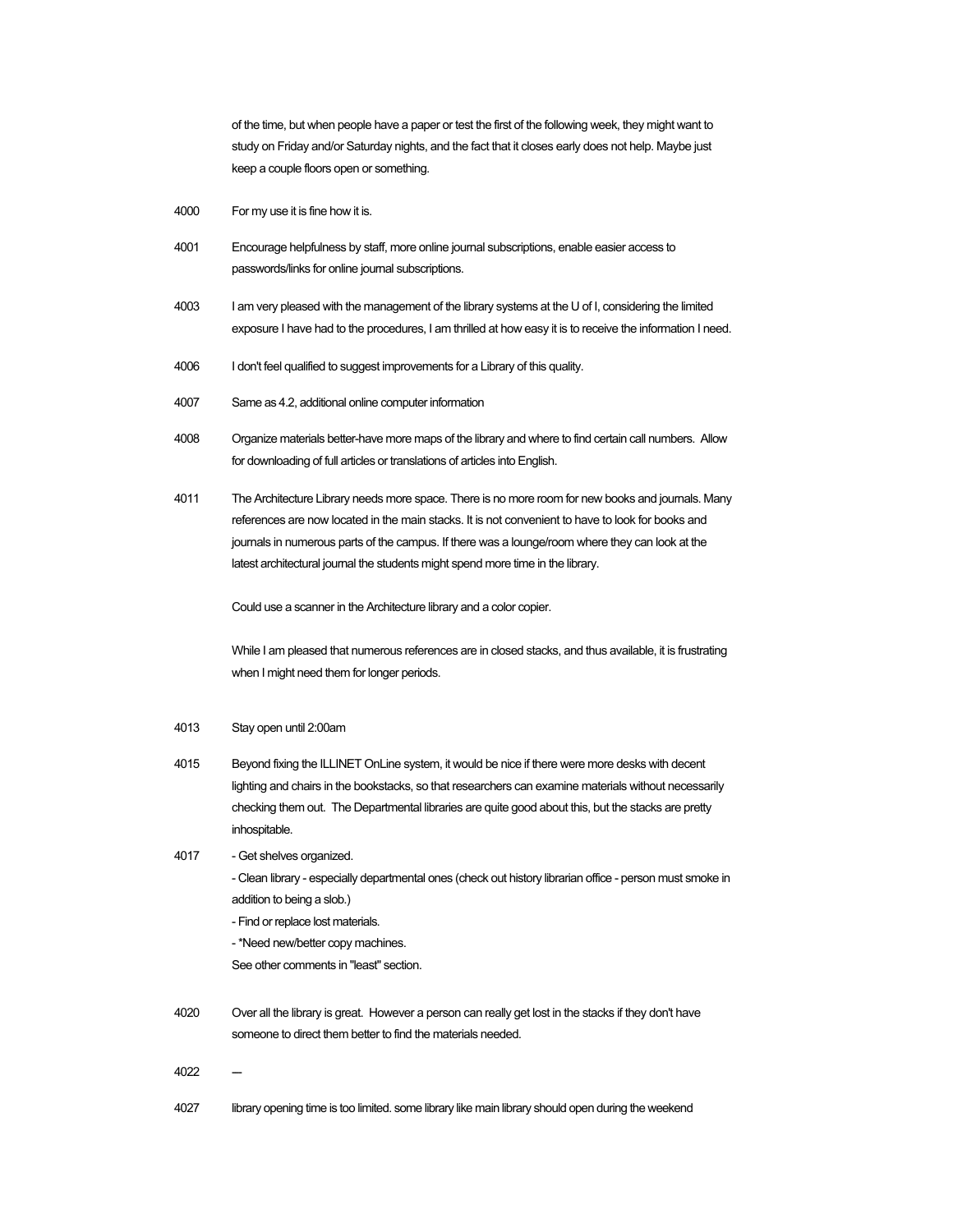consistently, e.g., 7 days a week open 8am to midnight including Fri., Sat., Sun., etc.

- 4023 It would be nice to have some sort of online user profile at the library, which would limit my searches automatically to journals I use frequently, or suggest new journal articles (or new books) to me that fit some search criteria I have previously defined. I'm not sure how feasible this is with the available resources, but I think something like this would be very important in the future.
- 4024 Keep up the good work!
- 4025 It would be nice to access the full-text documents that I can get from a University computer on my remote workstation.
- 4030 Longer hours and more group seminar rooms.

#### *Wednesday, June 14, 2000 Page 85 of 121*

| 4034 | Give more space to smaller libraries like CPLA. (In the case of that particular library, it would seem to<br>make sense to move them to the Agriculture library when they vacate in a year or two. |
|------|----------------------------------------------------------------------------------------------------------------------------------------------------------------------------------------------------|
|      | Provide some additional security measures in the Stacks (intercoms, more exits, etc.) and give users<br>training on how to be safe.                                                                |
| 4036 | possibly have a library orientation program given by people once a week. also, through the tour, it may<br>help if it was explained which computers are used for what                              |
| 4038 | Create a new place in the Undergrad for individual study (will be hard because no space) Also more<br>group areas at Grainger                                                                      |
| 4041 | electronic journals need to be easier to access online                                                                                                                                             |
| 4045 | Put fire alarms in view of someone or a camera, so false alarms are lessened.                                                                                                                      |
| 4046 | Better search engine                                                                                                                                                                               |
| 4049 | Have more change machines in the remote libraries.                                                                                                                                                 |
| 4059 | new tables and chairs                                                                                                                                                                              |
| 4060 | More journal electronic subscriptions.                                                                                                                                                             |
| 4065 | staff should always be kind and courteous                                                                                                                                                          |
| 4070 | More new reference books will always be appreciated!                                                                                                                                               |
| 4071 | Attempt to centralize all departmental libraries to quad-area for easier access by students.                                                                                                       |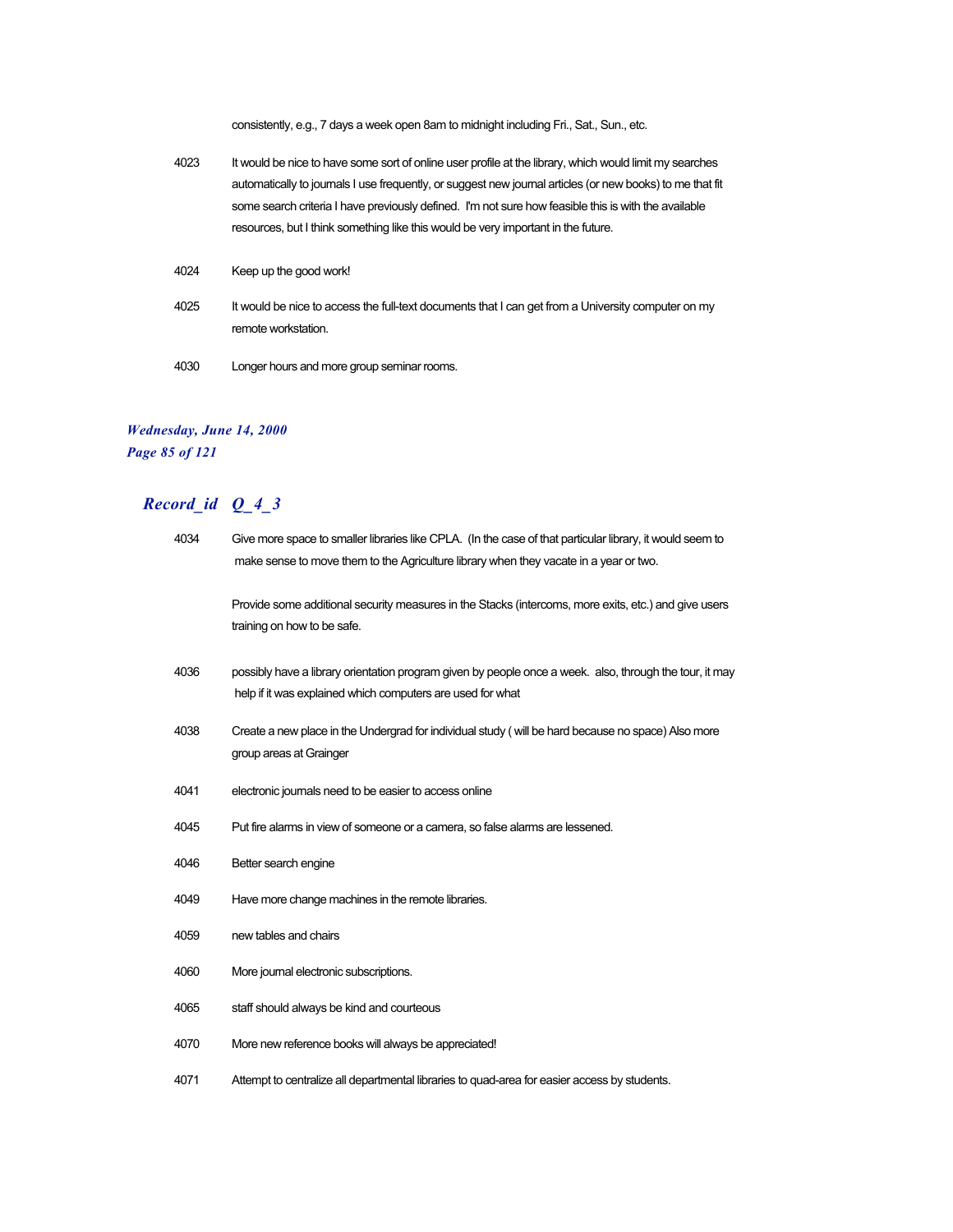- 4072 Make searches more convenient
- 4073 During students breaks, the hours are not convenient for individuals who work 9 to 5. For instance, I needed to use the library during the spring break week, but it closed at 5 every day and I had to wait until the regular hours returned.
- 4075 none
- 4076 Freshmen need to have tours of the inside of the library during orientation.
- 4079 Keep improving things as you can afford it, the students do appreciate the improvements, no matter how small they are.
- 4089 Please invest in more recent titles on subjects. It is difficult to do research when the majority of the resources are severely out-of-date.
- 4091 It would be convienent if there were individual rooms for those who came to the library to do group work. That way there would be no distratction to those that are studying. Also, in the seperate libraries, I often find it hard to find the stacks that the computer told me would help with the topic I had. It has taken me up to 45 minutes to find one stack before. That is discouraging.
- 4092 see above
- 4093 During orientation or the first week of school there should be sessions about how to use the library systems. It should be optional but offered at convenient times. Just a 30 minute session would help tremendously.
- 4103 The libraries should focus on technology, since that is the theme of the school and the MBA program.
- 4096 There should be a faster way to get the books charged out. If I am looking for a book and if it is charged out it will take atleast two weeks for the new client to get the book. HTe new cliet may need is as quickly as possible. It might help if the library keeps a nonciculating copy such books on high demand.

#### *Wednesday, June 14, 2000*

*Page 86 of 121*

| 4100 | More hours would be very helpful for at least the undergrad area. Also a lot could be done to improve |
|------|-------------------------------------------------------------------------------------------------------|
|      | the lighting from the too bright flourescents they have now.                                          |
| 4102 | believe that the Engineering library should have a set of the ISO (International Organization for     |
|      | Standardization) standards. I had to get a copy of Handbook 16 from the Univ. of Michigan library.    |
|      | which deeply hurt my Orange and Blue pride (but I was grateful to get it, nonetheless).               |
| 4106 | More information should be given about the basic usage of the library system.                         |
|      | In addition, more journal articles should be available on line in full text.                          |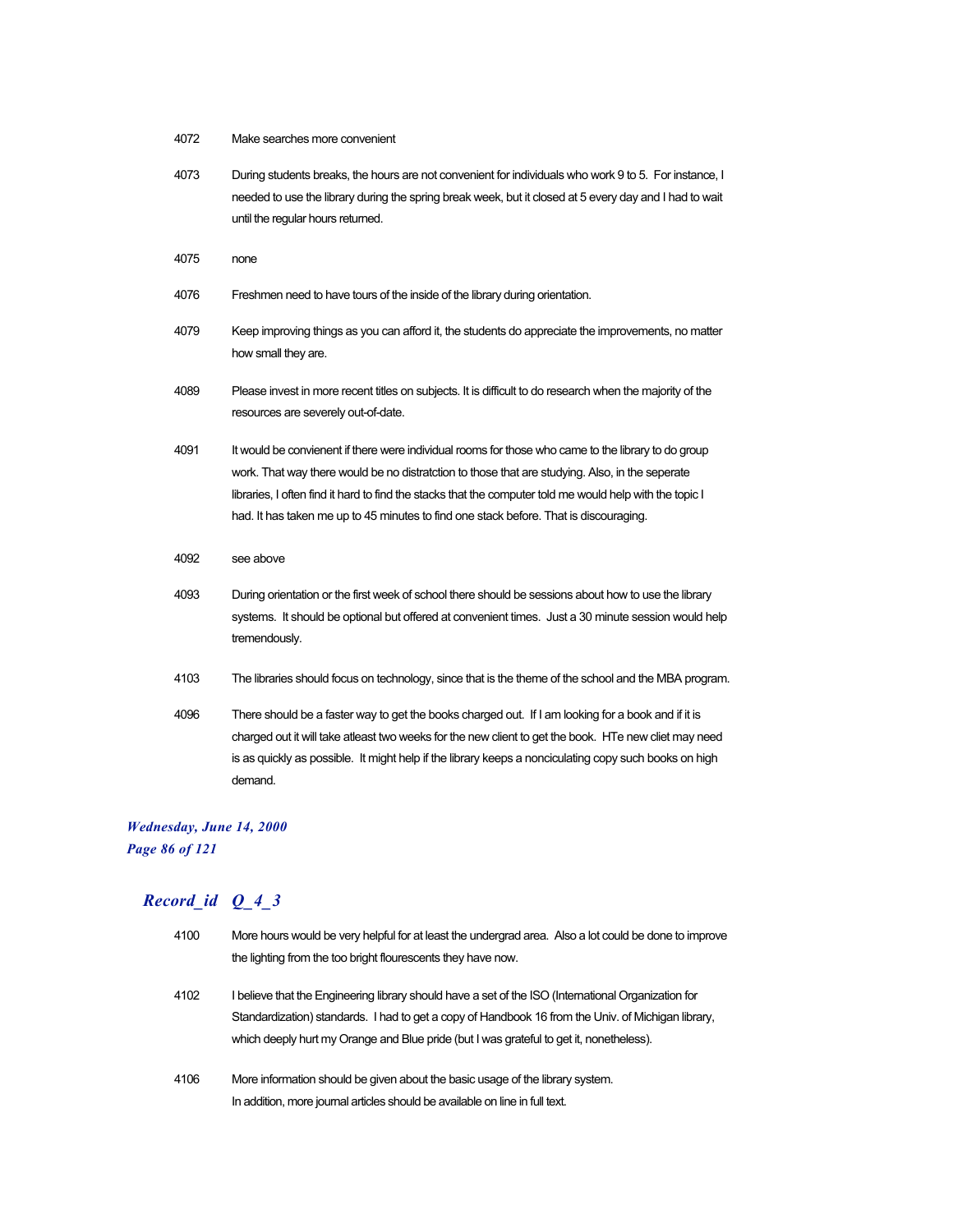- 4108 expand journal holdings
- 4112 A comprehensive, mandatory course on library use at the University of Illinois for undergrads \_and\_ graduate students alike.
- 4113 Get more computers. Provide more secluded group study areas.
- 4115 1)better hours 2)better cd collection, more updates, and notify students when they come in (especially the ones they ordered)
- 4116 I don't think there is too much to be corrected.
- 4119 Perhaps change to Library of Congress format. Most university libraries use that rather than Dewey decimal.
- 4123 make the libraries open 24 hours a day, and get rid of the rent a cops to save money
- 4124 courteous staff
- 4125 longer weekend hours not everyone goes to the bars on friday and saturday nights...

put email stations in the tunnel area and in the lobby of the undergrad...and upstairs at the main library desk area....

- 4133 Consider joining IDEAL Deeply Discounted Prices. Enables library to have access to academic press journals on line at a discounted rate.
- 4134 More awarness of what is avaiable at the libraries, and reserved material for courses online rather than at the reserve desk.
- 4139 Improving the items listed in 4.2
- 4129 Extend hours somewhat.
- 4132 allow copies from the copy machines to be charged to the student's account via their ID cards instead of having to put money on the card up front.
- 4137 Encourage the employees in the chemistry library to be more helpful. Tina (when available) is very helpful. The assistants are not so helpful. The student librarians in chemistry are not polite, helpful and lack basic knowledge required to carry out their duties. The student librarians in other libraries are more helpful and polite, but also lack basic knowledge of the libraries in which they work.
- 4145 Fix the areas studies lack of space money and staff problem- watch out for redundancies in library efforts- increase salaries and incentives for better services-
- 4150 Updating the on-line system would be a plus.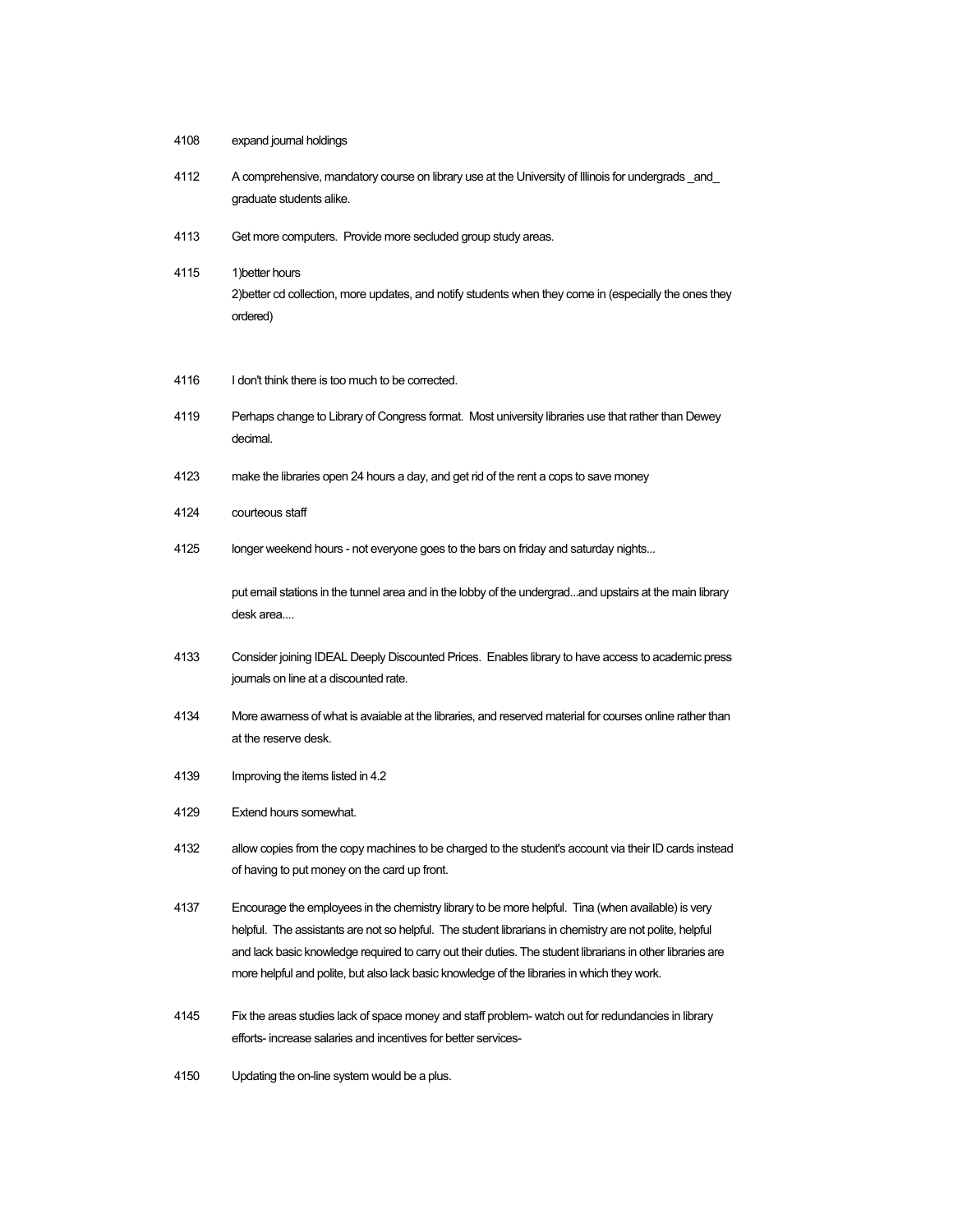4155 The library should switch to a 24-hour schedule 2-3 weeks before finals, instead of only during finals week. Maybe also for a week or two during midterms.

4156 more pc's.

### *Wednesday, June 14, 2000 Page 87 of 121*

## *Record\_id Q\_4\_3*

| 4157 | Provide more training/assistance in searching for materials.                                                                                                                                                                                                                                                                      |
|------|-----------------------------------------------------------------------------------------------------------------------------------------------------------------------------------------------------------------------------------------------------------------------------------------------------------------------------------|
| 4161 | I would like to see increased subscription to full-text online journals. Also, when I search for materials<br>on the online catalog, it is sometimes difficult to decipher if the particular journal issue is actually<br>available. I've made unnecessary trips to libraries looking for an issue that was sent out for binding. |
| 4165 | When I access to Telnet from my department I am not able to find books as I can do in the Telnet in<br>the library. I want to know if that can be corrected.<br>If microfiche materials can all be made online.                                                                                                                   |
| 4167 | Get more people to take the tours of the library to learn about everything available to them.                                                                                                                                                                                                                                     |
| 4169 | Improve the telnet interface to be more userfriendly and educate people on how to use the library<br>system more efficiently.                                                                                                                                                                                                     |
| 4172 | more hours in vet med                                                                                                                                                                                                                                                                                                             |
| 4166 | I think that th University of Illinois should build a better and bigger Undergraduate Library. They should<br>also have a larger selection of magazines and more recent books.                                                                                                                                                    |
| 4174 | later hours in smaller libraries                                                                                                                                                                                                                                                                                                  |
| 4176 | I am not fully aware of the services the library system provides but they have been good for me thus<br>far.                                                                                                                                                                                                                      |
| 4177 | Lengthening hours, perhaps even to 24 hours for some libraries (main stx) would be good. Also the<br>bibliograohic search engines need work. All in all, though, I am satisfied.                                                                                                                                                  |
| 4178 | the access to some items could be better. also, the materials in the library need to be better cared for.                                                                                                                                                                                                                         |
| 4180 | provide more guide books for new technology.<br>provide longer service time for some particular library, like Asian library, english library, etc.                                                                                                                                                                                |
| 4181 | more computers.<br>computer classes.<br>seminars on how to effectively use library materials. libraries are large and it can be difficult to learn<br>what you are doing on your own                                                                                                                                              |

4184 longer hours...?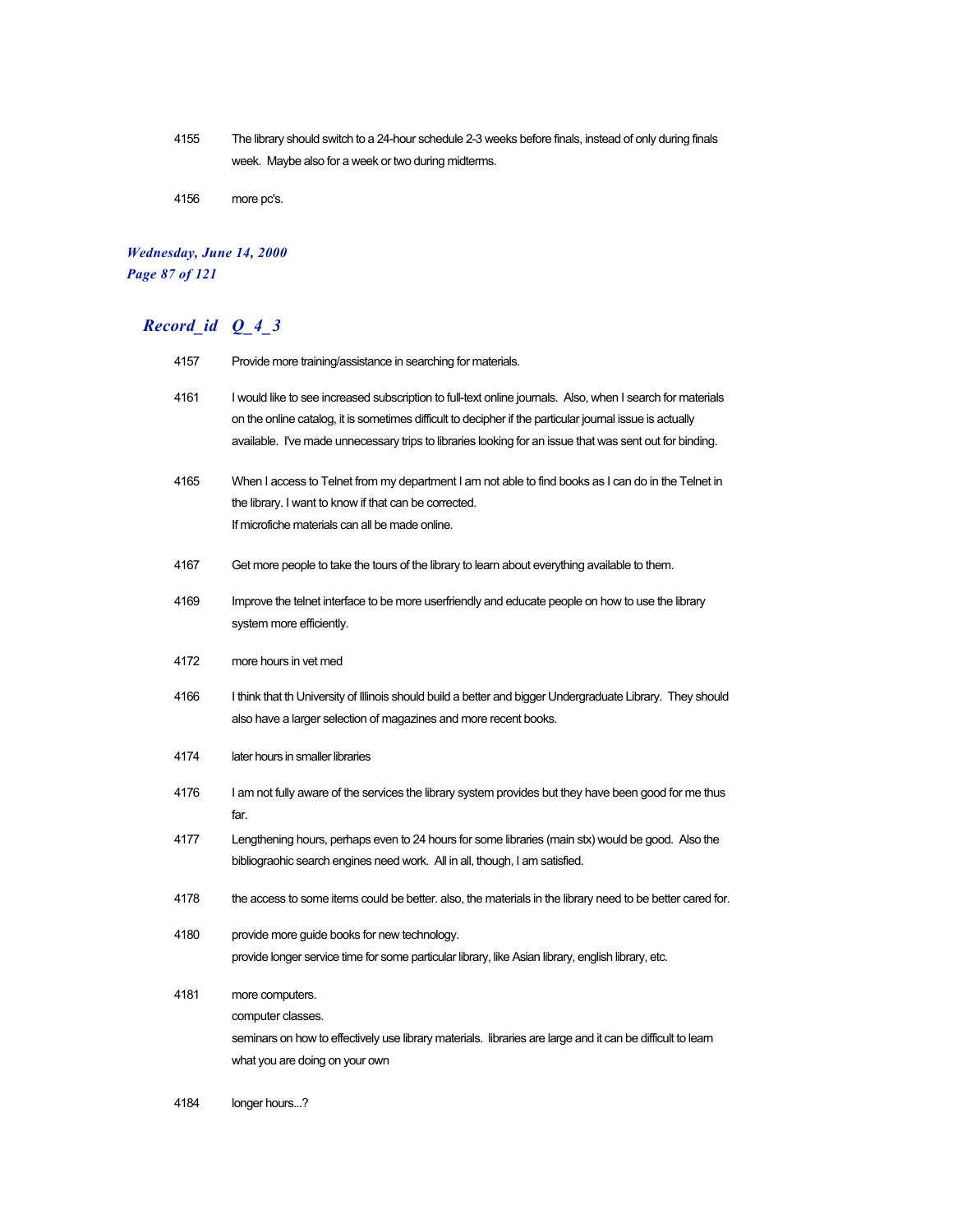- 4190 I think that the best idea for the Library would be to offer a freshman discovery course (like an 8-week, 1 hour course) that simply explains ALL aspects of the U of I Library system. I am a graduating senior, and I still don't feel like I have a complete grasp on WHAT is available to me and HOW to access it.
- 4191 1) speed up interlibrary loan--ther have been some real disasters for me this year. CICVEL and others things are supposed to make it work faster but it just gets slower and slower. Improve connections with CRL in Chicago--it is slower than ever before. 2) shelf read in STX 3) work on a major funding effort for a RBX LIbrary
- 4195 Get some new books!!!!
- 4209 Copies are too expensive!!!
- 4206 Sometimes I found out the books in compus computer, then went to the library to get the books. But I can not found them. I think maybe the book shelved less accurately sometime. So the reader may wast some time. I hope this problem can be voercome in future.
- 4218 More available online!
- 4220 simply continue to keep the books and journals up-to-date. a very good collection. although, several times i have found that recent journals that i need are not available to me here. i'm in engineering.

#### *Wednesday, June 14, 2000 Page 88 of 121*

| 4222 | Better conservation facilities, and better environment for rare book care and preservation.                                                                                                                                                                                                                                                                                                                                                           |
|------|-------------------------------------------------------------------------------------------------------------------------------------------------------------------------------------------------------------------------------------------------------------------------------------------------------------------------------------------------------------------------------------------------------------------------------------------------------|
| 4225 | More information accessable about materials when doing searches from remote locations, longer hours.                                                                                                                                                                                                                                                                                                                                                  |
| 4226 | Don't cut the books and journals in favor of electronic versions. The electronic are not the same!!                                                                                                                                                                                                                                                                                                                                                   |
| 4227 | I would like a way to reserve or hold library materials for pick-up without having the materials be "lost"<br>in transit. Sometimes you want to reserve an item from home (to ensure you ability to get it quickly)<br>and then go pick it up in the library the same day. Could it be put on hold (not able to be checked out<br>by others) for 24 hours, but not drifting through the system. Sometimes you need the material almost<br>right away. |
| 4230 | see aboveability to check out cds from the music libraryEXTREMELY IMPORTANT!!!!!!!                                                                                                                                                                                                                                                                                                                                                                    |
| 4231 | Include the ability of doing searches in foreign alphabets for books in the respective alphabet. E.g.<br>being able to look for russian books in cyrillic.                                                                                                                                                                                                                                                                                            |
| 4233 | The main bookstacks are always behind in being straightened and organized. It would take less time to                                                                                                                                                                                                                                                                                                                                                 |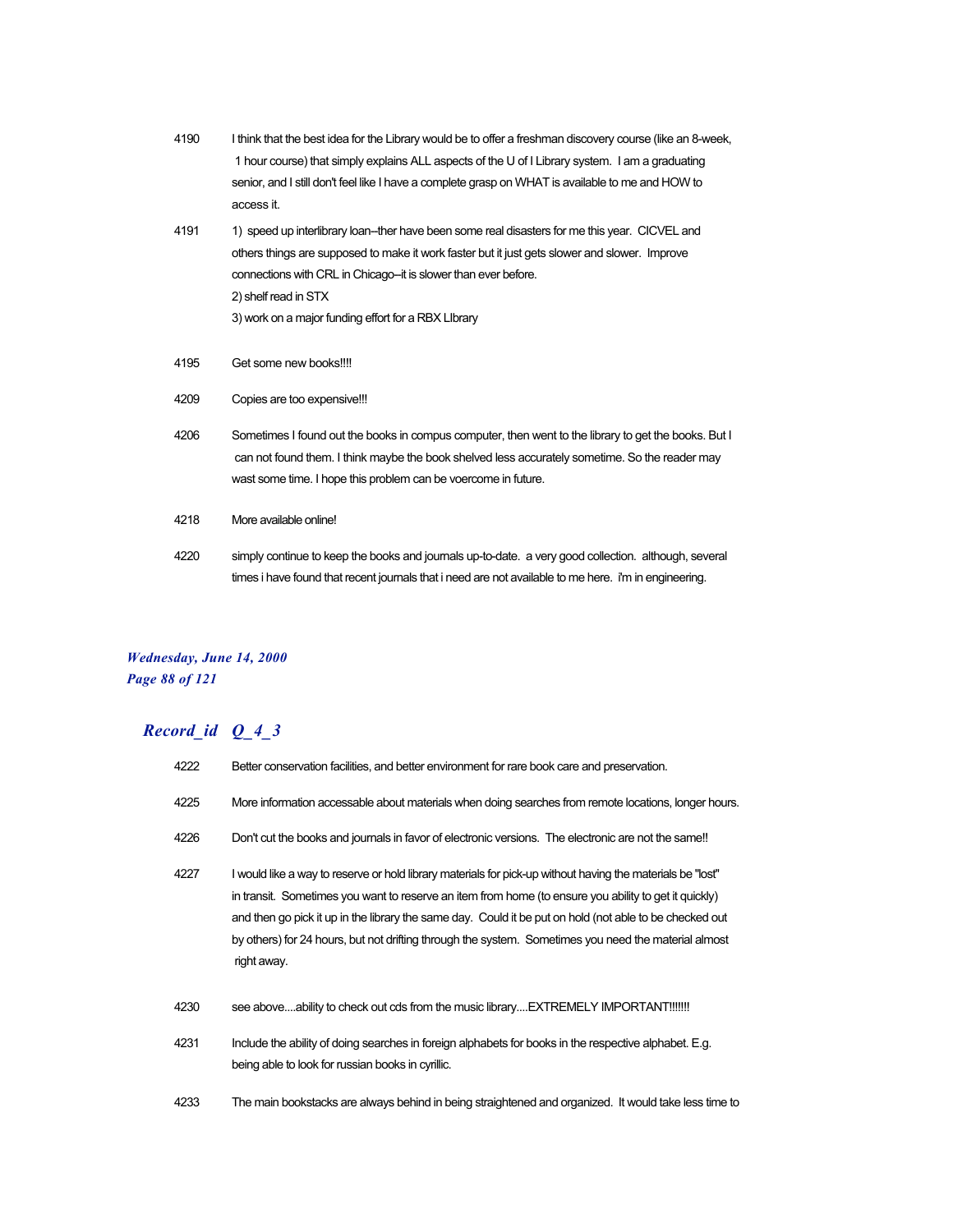find things if everything was where it was supposed to be.

- 4234 Perhaps create one area of library where we can at least bring drinks. Easier access to information. Book drops across campus.
- 4235 Add additional computers.
- 4236 I think that the undergrad should be open 24 hrs. a couple times a week instead of just during finals.
- 4239 Designate a huge computer room somewhere, as demand always outstrips supply
- 4240 Electronic catalog!!!
- 4241 I think that the library hours can be extended another hour or so. I also think that students should be offered a tutorial on how to use all facets of the library.
- 4242 how to find reference in other libraries
- 4244 good job
- 4245 I would like to see book return drop boxes that are easily accessed without having to hunt and search for parking.
- 4251 More copymachines using just money or both the money and the card.
- 4253 Have at least some libraries open 24 hours for a safe, quiet place to study.
- 4254 Provide a map or floorplan of the departmental libraries within the main libraries.
- 4255 Allow all students to use ALL the libraries and also to provide the locations of all the libraries on campus.
- 4256 Make less traveled hallways feel safer
- 4257 It will be better if you will provide in the Current Contents the last 5 weeks, each separately, and not only the last update. More on-line journals will be welcome.
- 4258 Many items mentioned in this survey having to do with the computer access to the library or email searches are unfamiliar to me; it would be helpful if there were more information available about library services tutorials were advertised more frequently.
- 4263 Replace some of the staff.
- 4265 Increase library hours

*Wednesday, June 14, 2000 Page 89 of 121*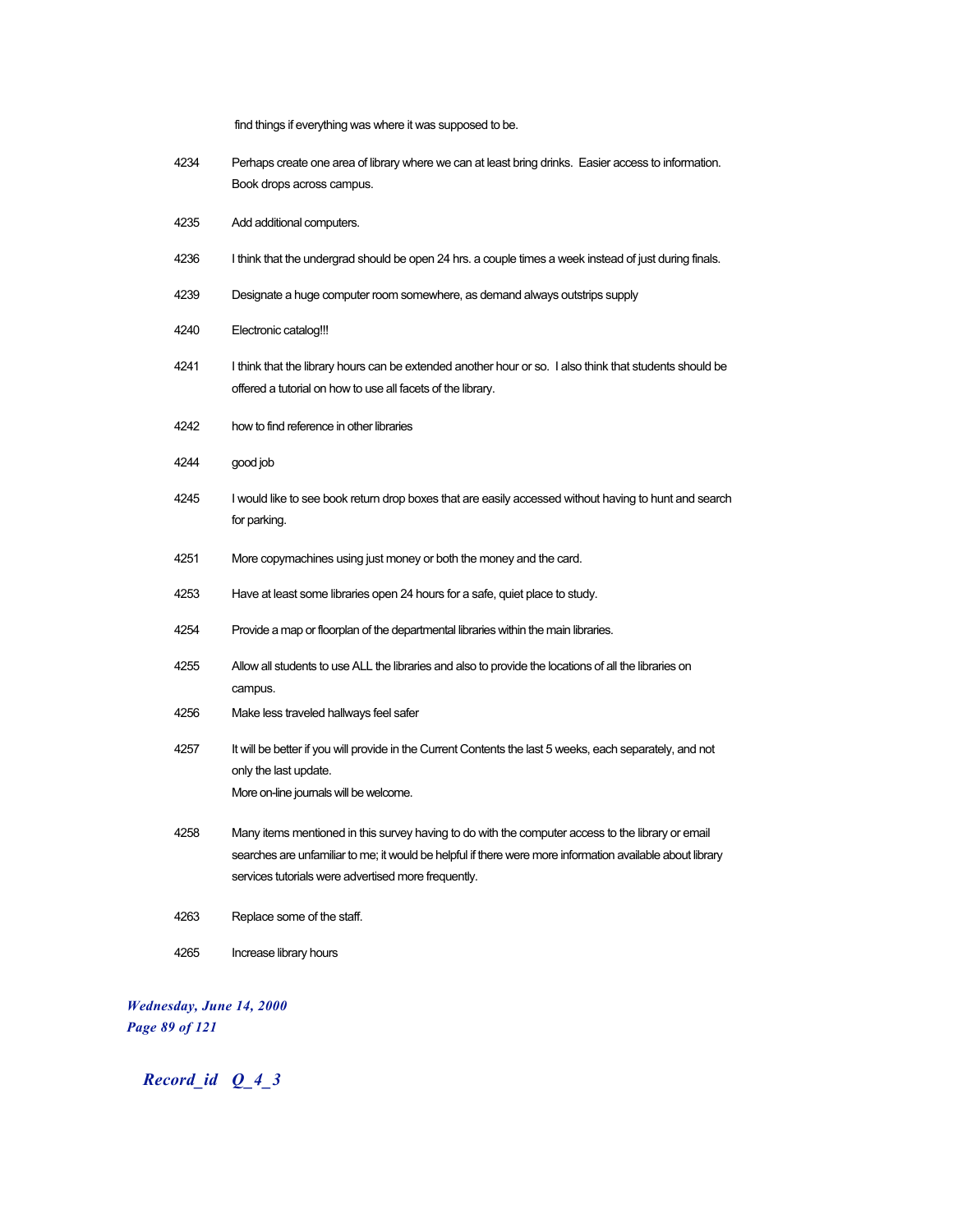- Add group study rooms.
- I would like to see expanded hours on Friday and Sat. afternoons.
- More single group study rooms. More security!
- Place a computer lab in the graduate library somewhere.
- need full text documents on-line, and longer operating hours
- Open them for more hours.
- Increase hours. Especially for smaller libraries.
- Make delivery between UIUC libraries on campus more feasible and faster.
- 4280 I would suggest spending a lot more time developing a good web front end for your electronic services. The back end seems to work fine, but the user-friendliness seems to be lacking.
- more hours.
- Get more computers.
- More librarians/employees available to help library patrons.
- more technical/scientific books
- I guess subscribe to more newspapers, add computers and printers, add a study break lounge w/ TV maybe. More group study rooms in Undergrad. Advertise where there are group study rooms currently.
- newer, better copiers would be nice. sometimes the quality of the copy machines is terrible. and it sucks to have to pay for print outs.
- Provides links to all university libraries from gateway main page or make electronic information available without going to a specific library.
- Have them open and accessible 24 hours a day 7 days a week. Put in more computers.
- weed out older books for newer ones, I think generally using old sources is frowned upon anyway although I don't have a probloem with it
- Try to utilize the internet to its fullest extent. Be sure employee training is adequate.
- Hiring competant shelvers. Locate mishelved items. It is useless to own materials if patrons cannot find them.
- Maybe making the search/online catalogs more user friendly inside of the undergraduate library.
- all online!
- More library hours on week ends.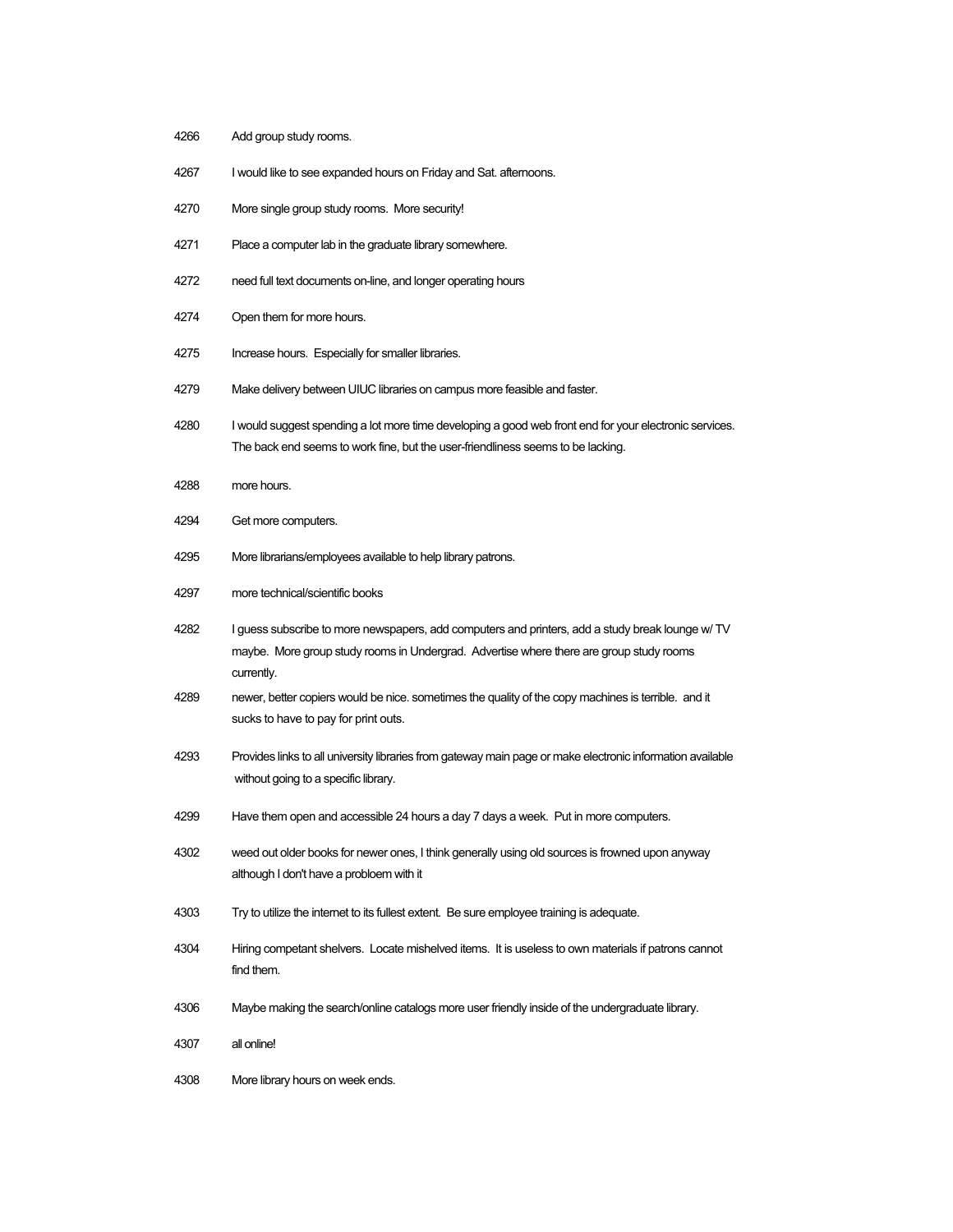- 4309 More advertisement, get the staff to know more about it. Honestly, if I hadn't gotten this questionaire, I would have all but forgotten there was even a library on campus. I have never used it, but it is nice to know that it is there and available.
- 4310 Keep up the good work. Keep working on the electronic end of things. My favorite things about the library are being able to access references and journals on-line. This literally puts a world of information at my finger tips. I love it!
- 4311 see above.

#### *Wednesday, June 14, 2000 Page 90 of 121*

| 4316 | More e-journals.                                                                                                                                                       |
|------|------------------------------------------------------------------------------------------------------------------------------------------------------------------------|
|      | An easier to use book finder.                                                                                                                                          |
| 4322 | Decrease the use of the PA system.                                                                                                                                     |
| 4324 | Could make the printing systems more advanced than the dot printers so that semi-descent quality<br>free printing could be done.                                       |
| 4327 | Have recent scholar journal article on line, in that way, people can access them easily and able to print<br>out a hard copy.                                          |
| 4328 | More full-text databases                                                                                                                                               |
| 4331 | More computers and better ones                                                                                                                                         |
| 4332 | More hours.                                                                                                                                                            |
| 4333 | open longer hours and on weekends                                                                                                                                      |
| 4334 | All students should have to have a tour of the library.                                                                                                                |
| 4341 | Get more computers or have a limit to the amount of time one person can be at a computer.                                                                              |
| 4342 | I have not made the effort to check on this, but could the library advertize if they have tutorials on how<br>to use the online system.                                |
| 4344 | I think group study areas are a good idea.                                                                                                                             |
| 4348 | Basically a couple extra computers would go a long way.                                                                                                                |
| 4350 | From Ovid/Inspec and Illinet Online, it would be great to be able<br>to save bibliographic data in the format that I and many colleagues<br>use (Engineering): bibtex. |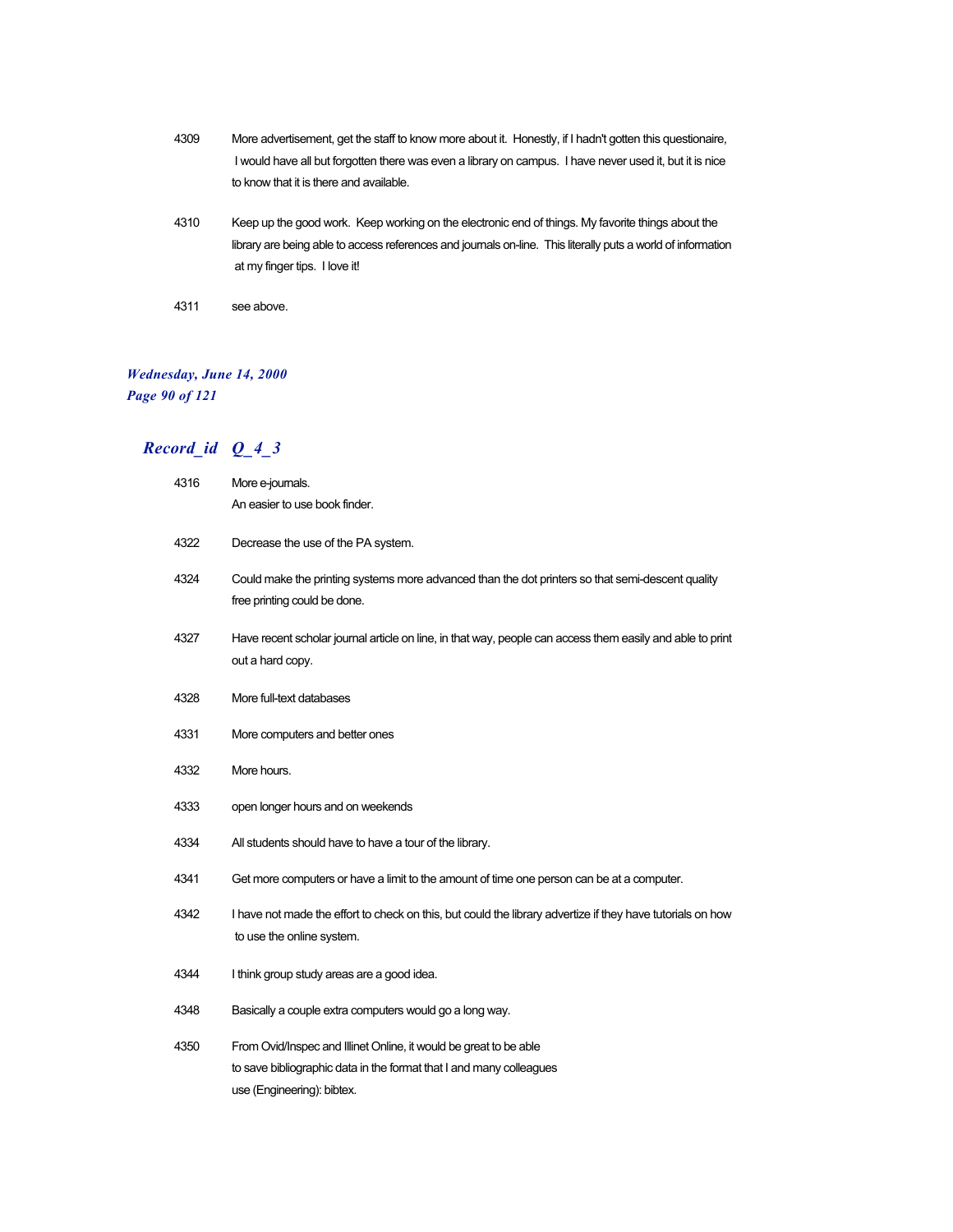Could you please provide some help with that?

- 4351 Everything is wonderful and so is the staff.
- 4353 make it all all good
- 4356 Have more hours.
- 4357 Keep up the good work with the library help desk and assistants. They are a womderful option to have while researching.
- 4359 \* Definitely try to get public access for PDF file format of Science and Nature. Try to expand the e-journal collections gradually.
- 4360 ACES and Biology Libraries are getting cramped, and many good journals seems to be getting dropped due to lack of space or is it funding?
- 4361 The Commerce Library is quite busy all the time and the computers are often in use. More computers at the Commerce Library would be very helpful!
- 4362 You must absolutely improve the system of reshelving the books. Please hire more students and have a system to regularly make checks in the Stax on the state of the books.
- 4365 Field test production computer systems adequately before making changes.
- 4368 longer hours-college students don't sleep

#### *Wednesday, June 14, 2000 Page 91 of 121*

| 4369 | There was once when I paged for a few books in the Main library, got some and couldn't find some. I<br>continued to page for those not found and some other books but they kept on giving me the books that<br>I found previously. |
|------|------------------------------------------------------------------------------------------------------------------------------------------------------------------------------------------------------------------------------------|
| 4370 | easier and more explicit instructions on how to search for materials, locations listed on online searches                                                                                                                          |
| 4372 | More computers in the Music Library                                                                                                                                                                                                |
| 4373 | Grainger needs some vending machines.<br>I think the libraries need to be open a little later also, maybe until about 2am.                                                                                                         |
| 4377 | I can't think of any specific suggestions.                                                                                                                                                                                         |
| 4378 | more user friendly                                                                                                                                                                                                                 |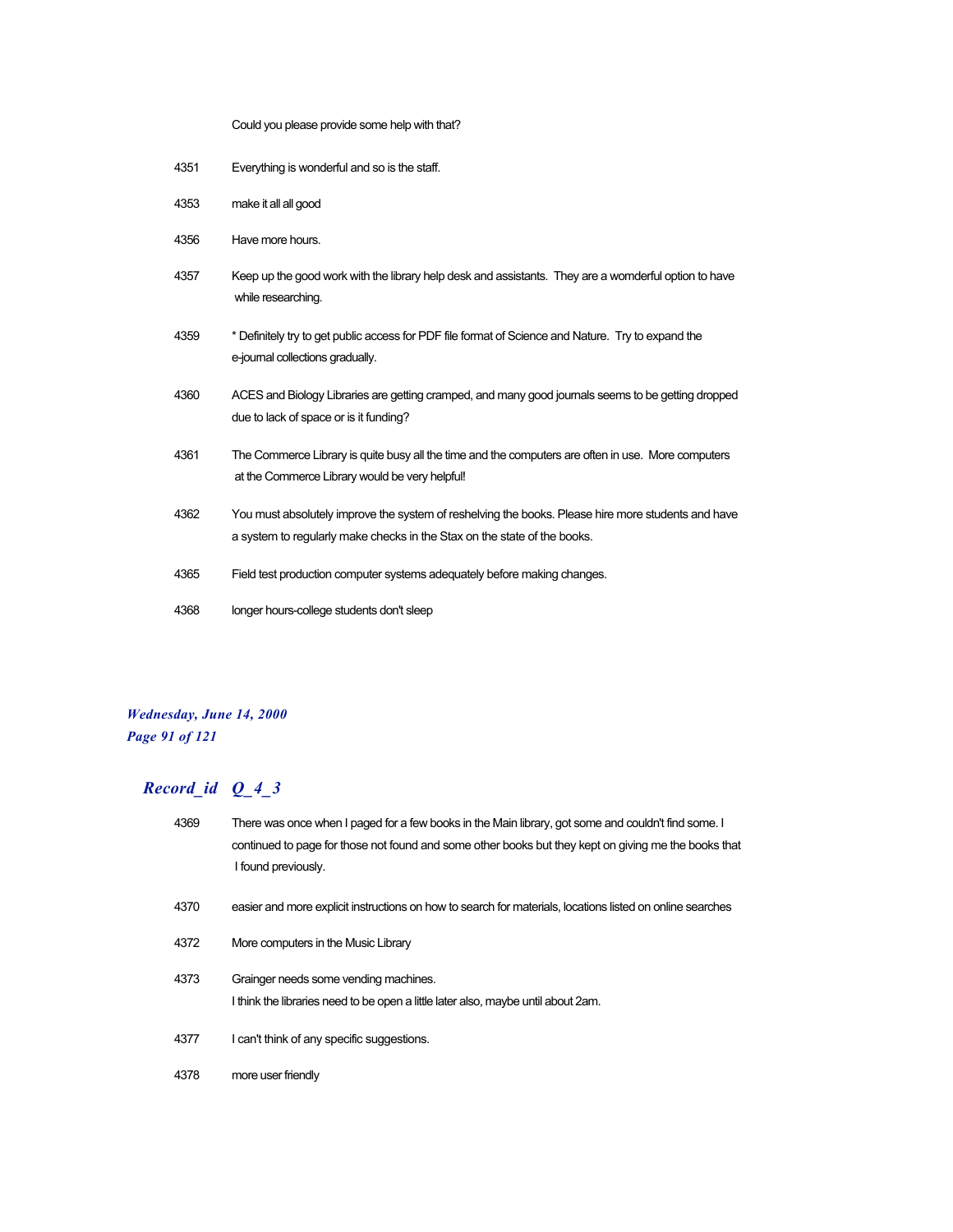- 4381 Have more articles available in full online text, as well as books! Make the library more "user friendly."
- 4382 Replace missing works quicker or remove them from the database if it is not available
- 4384 Like I mentioned before, I would like to be notified when a book I want that is out on loan has been turned back in. If this is already possible, then ignore this suggestion.
- 4385 Remove fines for graduate students (or fine the research accounts they are doing the work for). Make all library copiers able to do both reductions and expansions. Make all library copiers capable of taking departmental account cards. Improve library hours of various departmental libraries/buildings. Have easier access (web-based) to CD-rom indexes.
- 4386 Let us return items that were checked out through campus mail to ANY library!!! I hate having to walk all the way across campus to return items. I typically return items many weeks after I am done with them, because I have to make a special trip.
- 4388 Open earlier on Sundays
- 4389 Get more PCs that have basic applications (like Microsoft Word, Powerpoint, etc...)
- 4391 I qould prefer not having books that are not circulating or easily accessable to show up on my inital searches.
- 4395 I enjoy going to the bookstore more than the library, and while this is probably inevitably the case since bookstores are selling entertainment, and libraries provide resources, it would be a nice goal to make the library as nice in terms of entertaining literature as a bookstore
- 4396 easier to use search engines
- 4400 Free food and drinks.
- 4404 More education on how to obtain these materials because I could have heard about a lot of information earlier in my school career and I"m sure there is more I am not aware of.
- 4405 I had trouble with remote access to my account. I was at the ACES library, and the librarian had to call up somebody else to get my password activated. That was a big hassle. It is sometimes difficult to know how to use some of the library features, such as this remote access.
- 4407 better training for people and later hours
- 4409 that'd be nice if you increase library hours until the time when the bus ride stops
- 4410 A better search engine would help.
- 4411 There is a desperate need for scanners in every library. With the ability to use graphics today, there is no reason that photocopies of resources on reserve must be included in assignments. Buy scanners, please!!!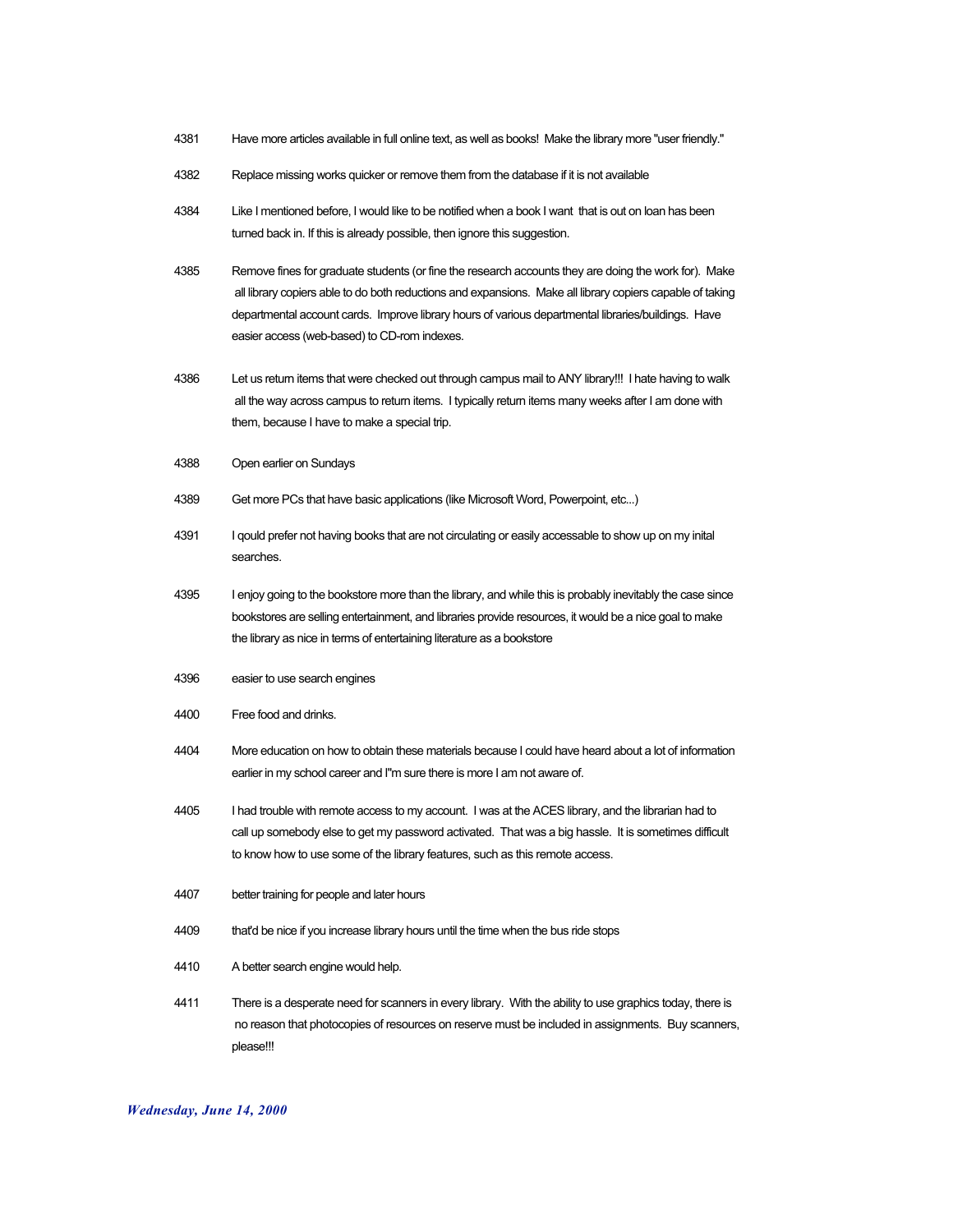### *Page 92 of 121*

| 4413 | Add more computers, people are always waiting to use them.                                                                                                                                                                                                                                                                                       |
|------|--------------------------------------------------------------------------------------------------------------------------------------------------------------------------------------------------------------------------------------------------------------------------------------------------------------------------------------------------|
| 4419 | just make more people working at stacks and more rooms.                                                                                                                                                                                                                                                                                          |
| 4420 | Longer hours. More available class reserves.                                                                                                                                                                                                                                                                                                     |
| 4424 | Maintain the quality of the print collectionespecially as it relates to LAS fields.<br>Lately the University seems to be catering more and more to our CS and engineering students, but<br>letting the LAS faculty and resources decline in quality is unacceptable.                                                                             |
| 4426 | Never stop improving the print collections! Many libraries nationwide are investing more in electronic<br>resources. Those are fine, but there is still much that is not available electronically, and somebody, at<br>least, should have these things. Since the collection here is so good, there is every reason to maintain<br>that quality. |
| 4427 | longer hours for those of us who have to write papers at the last minute, and have no other option!                                                                                                                                                                                                                                              |
| 4428 | I really can't think of any additional problem areas- I'm very satisfied with the library.                                                                                                                                                                                                                                                       |
| 4429 | Please shelve the books correctly.                                                                                                                                                                                                                                                                                                               |
| 4431 | TRAIN STUDENT ASSISTANTS BETTER!!!!                                                                                                                                                                                                                                                                                                              |
| 4433 | I would add more computers.                                                                                                                                                                                                                                                                                                                      |
| 4434 | Increase the library collection                                                                                                                                                                                                                                                                                                                  |
| 4435 | have undergrad open 24hrs.                                                                                                                                                                                                                                                                                                                       |
| 4436 | Continue to improve methods of availibility and the easiness of finding materials.                                                                                                                                                                                                                                                               |
| 4438 | Illinet online still needs work. I would like to see features such as advanced searches, searches<br>specifically for journals, and I would like to be able to search by specific U of I library as opposed to<br>searching all of the U of I libraries together.                                                                                |
| 4439 | could be open later on weekdays<br>could be staffed more and longer                                                                                                                                                                                                                                                                              |
| 4440 | As with all service jobs. More well trained staff. More hours.<br>More materials.                                                                                                                                                                                                                                                                |
| 4441 | All libraries could use longer hours.                                                                                                                                                                                                                                                                                                            |
| 4442 | make it easier to see where exactly a book is when looking it up online                                                                                                                                                                                                                                                                          |
| 4445 | I would like to see sets of the relatively costly works from<br>international engineering standards bodies: ISO, CCITT, etc.                                                                                                                                                                                                                     |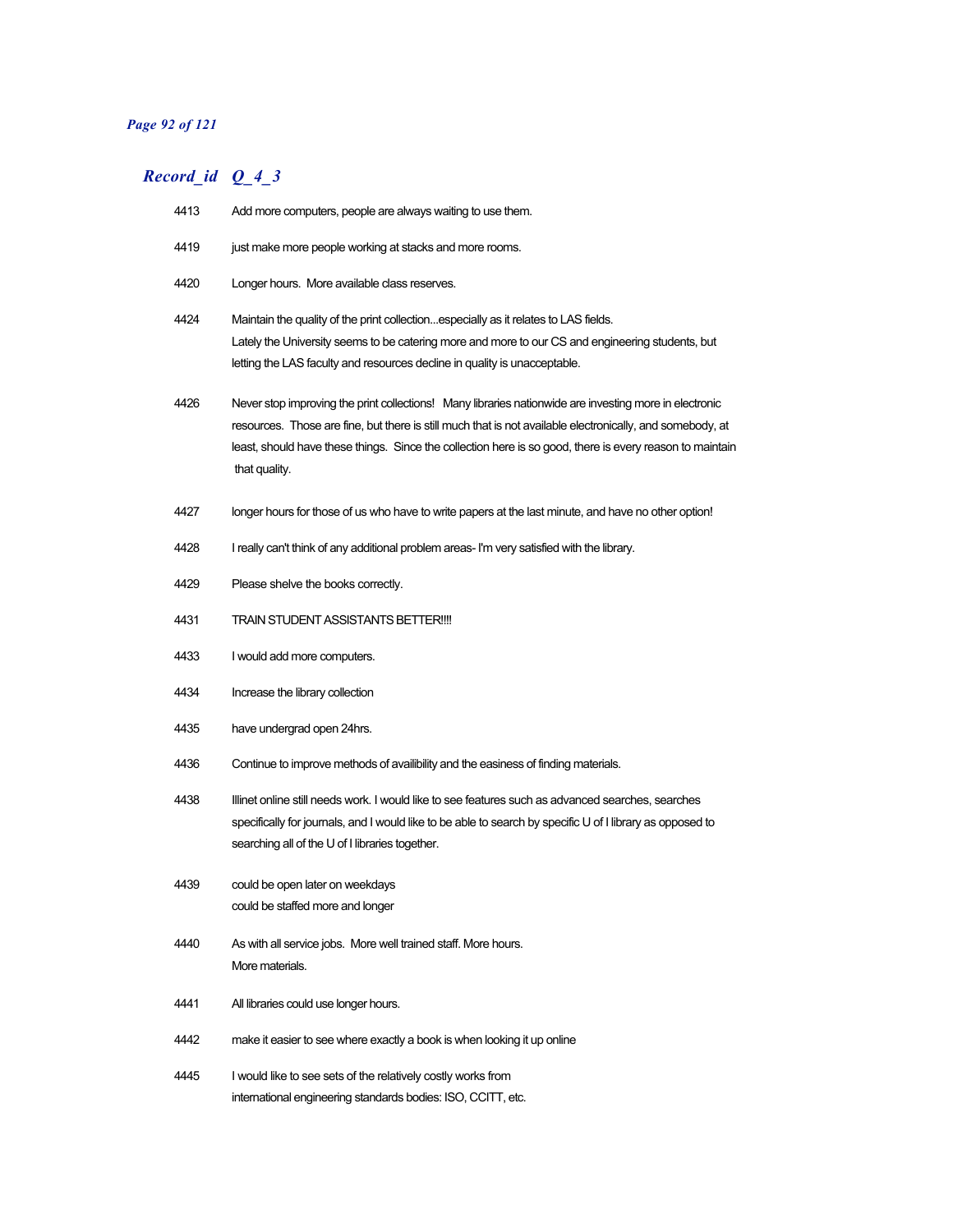- 4447 The undergrad needs more machines to put money on copy cards because with only one in the undergrad, which is the most frequented library, it does not meet student needs. Plus, the ONE that is in the undergrad is often out of service.
- 4455 The Undergrad-it's party central for frats and sororities yet they have all the corrals and such to study so either spread it out and make it nicer or have more options to study (especially in groups) elsewhere. Even though I dislike group projects, teachers require them.
- 4457 add computers and printers
- 4458 make it easier to find full text from home computers
- 4459 Increase the budget and promote the library to the state-wide community. It's an incredible resource--people should come to C-U just for the library!

#### *Wednesday, June 14, 2000 Page 93 of 121*

| 4460 | I think reserves should be faster and everything else seems to be running quite smoothly.                                                                                                                                                    |
|------|----------------------------------------------------------------------------------------------------------------------------------------------------------------------------------------------------------------------------------------------|
| 4463 | We need more the group meeting rooms<br>More internet hookups should be available                                                                                                                                                            |
| 4466 | Make more people available to help those with computer problems.                                                                                                                                                                             |
| 4467 | Fix up the undergrad and make printing cheaper.                                                                                                                                                                                              |
| 4469 | Get rid of DRA                                                                                                                                                                                                                               |
| 4470 | Provide information that demonstrates how to conduct a search from a data base and then taking the<br>results of the search and determining if the material is available in the library.                                                     |
| 4479 | Providing full text of all articles online.                                                                                                                                                                                                  |
| 4480 | Double sided copiers.                                                                                                                                                                                                                        |
| 4482 | refer to above statement.                                                                                                                                                                                                                    |
| 4483 | Please make online journals available to us, so we can just access them and print them out. I<br>particularly want the ASCE Journals to be made available to students. It is very important for us<br>graduate students to do our researchs. |
| 4484 |                                                                                                                                                                                                                                              |
|      | Inproving the virtual access to the material (books, journals)                                                                                                                                                                               |
| 4486 | Make more items available from remote computers (i.e. full text articles, course reserves)                                                                                                                                                   |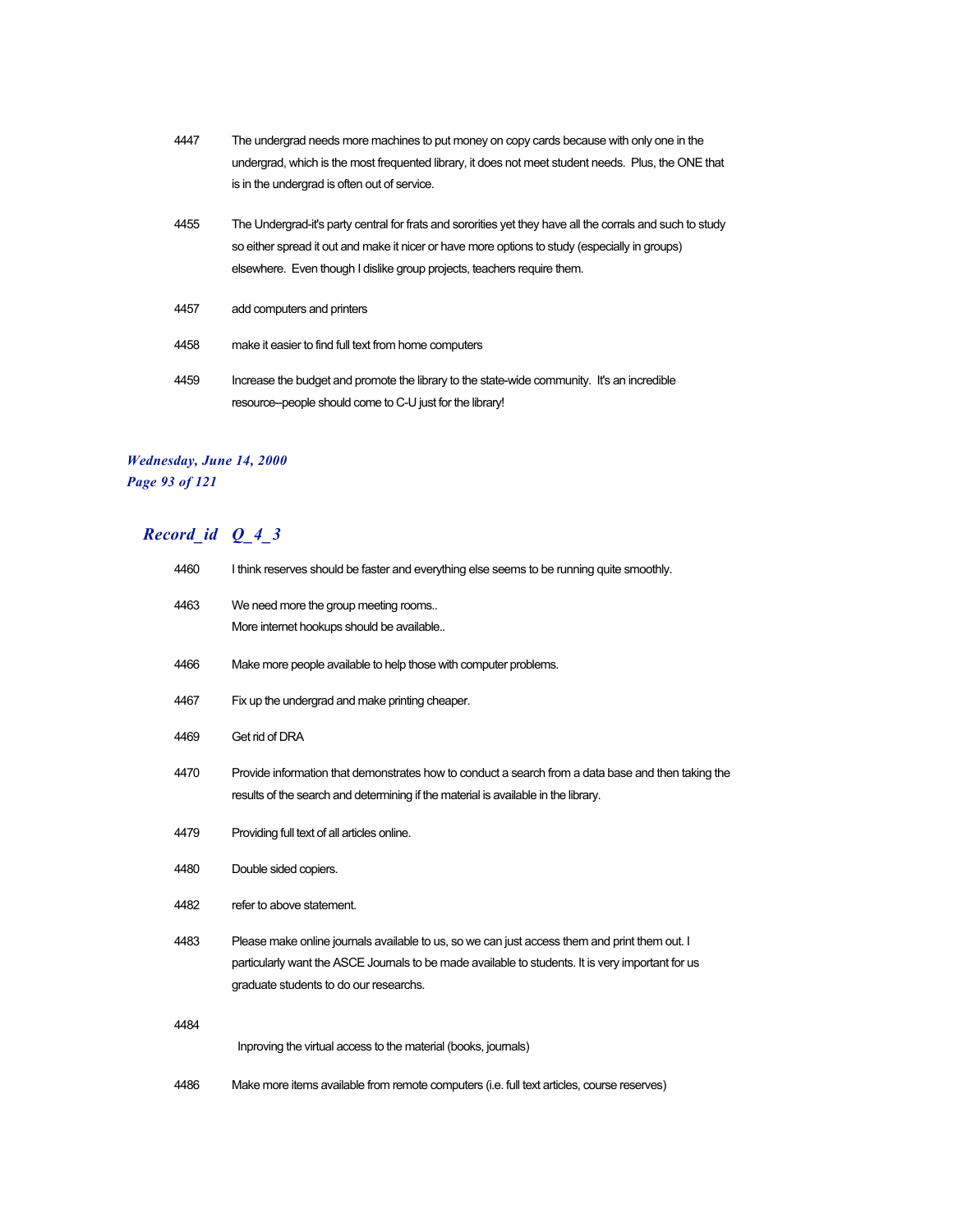- 4487 I wish I could have better access to periodicals on-line.
- I would say you guys are doing a great job, especially considering the size of the library and the number of people trying to use it.

NONE

- Having any other resources online is always helpful!
- Experiment with newer ways of delivering information. Digital delivery/reading of books?
- Need to have some sort of library information program during the summer orientation for entering freshman.
- Make available more resources (via internet). Besides that, the libraries are very nice.
- offer more training or information sessions on using new and current resources in the library
- I would hope to see more improvements in the apparerence of the libraires and also to have a search engine that is easier to use and has a broader and larger range of materials.
- Making the online searches easier to use. Also, when references are listed in the online search, have their location/availability on the same page. Add more academic journal full text articles online.
- Make it easier for students to do a broader search for a topic.
- please see above Have more drop boxes at drom libraries. Update the search engine used to find resources in the U of I library system.
- Step by step instructions for using equipment. More magazines.

#### *Wednesday, June 14, 2000 Page 94 of 121*

| 4520 | have a map of the main library easily accessable, if it is acessable on the ground level already, I have |
|------|----------------------------------------------------------------------------------------------------------|
|      | not come across it as of yet, and I have been here for 2 years.                                          |
|      | Also I think that the telnet interface should be improved, or simply phased out. (I hope that the online |
|      | version will do this).                                                                                   |
|      |                                                                                                          |
| 4524 | Create specific rooms for groups with computer access                                                    |
|      |                                                                                                          |
| 4526 | keep doing what you are doing                                                                            |
| 4527 | N/A                                                                                                      |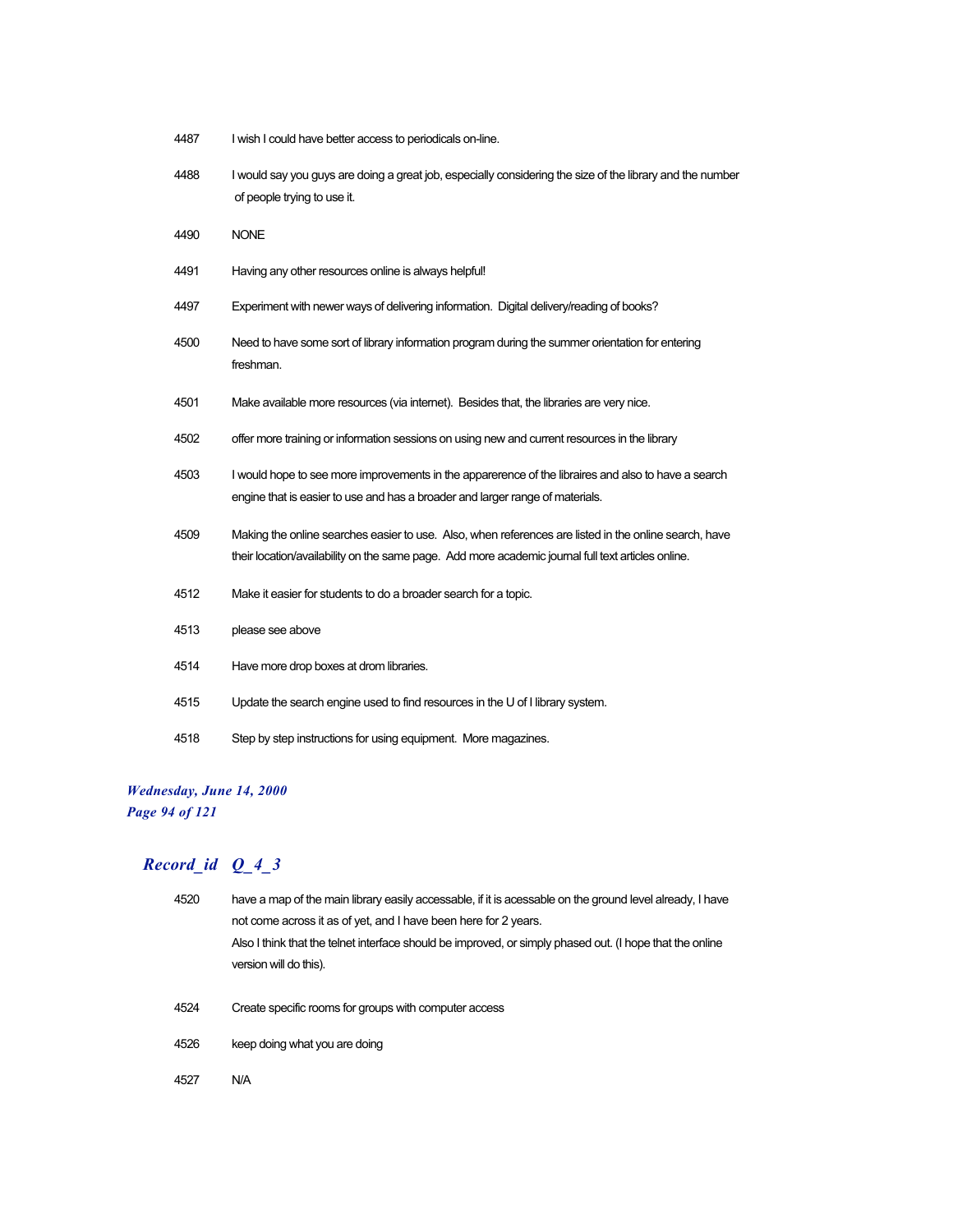- 4530 more full text resources
- 4532 Better copiers, more journals, more hours
- 4521 I would keep the library open until midnight, if it is not already. That is a great time in which people can get lots of work done. Librarians can also get a few more hours of restacking thebooks during less busy hours.
- 4537 Incorporate something into the freshman orientation that will at least expose them to the main libraries and give them an idea of how to use the systems. If they at least are aware of them, they're more likely to use them.
- 4539 see above
- 4540 Keep going!!! I love the University of Illinois Library!
- 4541 Could the library send people around to collect the campus mailing packets?
- 4545 I had no idea that some of the things mentioned on this form existed. Maybe you guys should send a mass e-mail, or have tours or something next time, so we know all the resources available to us.
- 4546 Try and make Grainger or another Engineering workstation open later.
- 4548 easier method of research in the libraries
- 4549 Please don't charge so much for a late fee on C.D's
- 4553 There is one librarian who tells me the whole story of her divorce every single time I come in because I have the same initials as she does (DP). It is annoying and wastes my time. She works in the Main Library. I don't know her name but she should be told to keep personal stories to herself!
- 4558 Great job just extend the hours, stop the announcements, stop flashing the lights at night, and make your services more accessible to people that do not use the library that much. Make sure you tell students of the services you offer. Half the things on this survey I have never heard of.
- 4560 More workers and higher wages for them may make them more efficient and paging won't take as long.
- 4562 The decentralization to departmental libraries should be further encouraged. I would like to see the stacks reorganized (a herculean task, to be sure) with some of the stacks materials "devolved" into a greater "undergraduate" library. Perhaps a greater emphasis on the main stacks as a depository for more esoteric research material.
- 4564 Explain departmental libraries in more detail to new students
- 4566 More librarians are needed to help explain the library system.
- 4568 Increasing the number of computers available
- 4570 More online resources.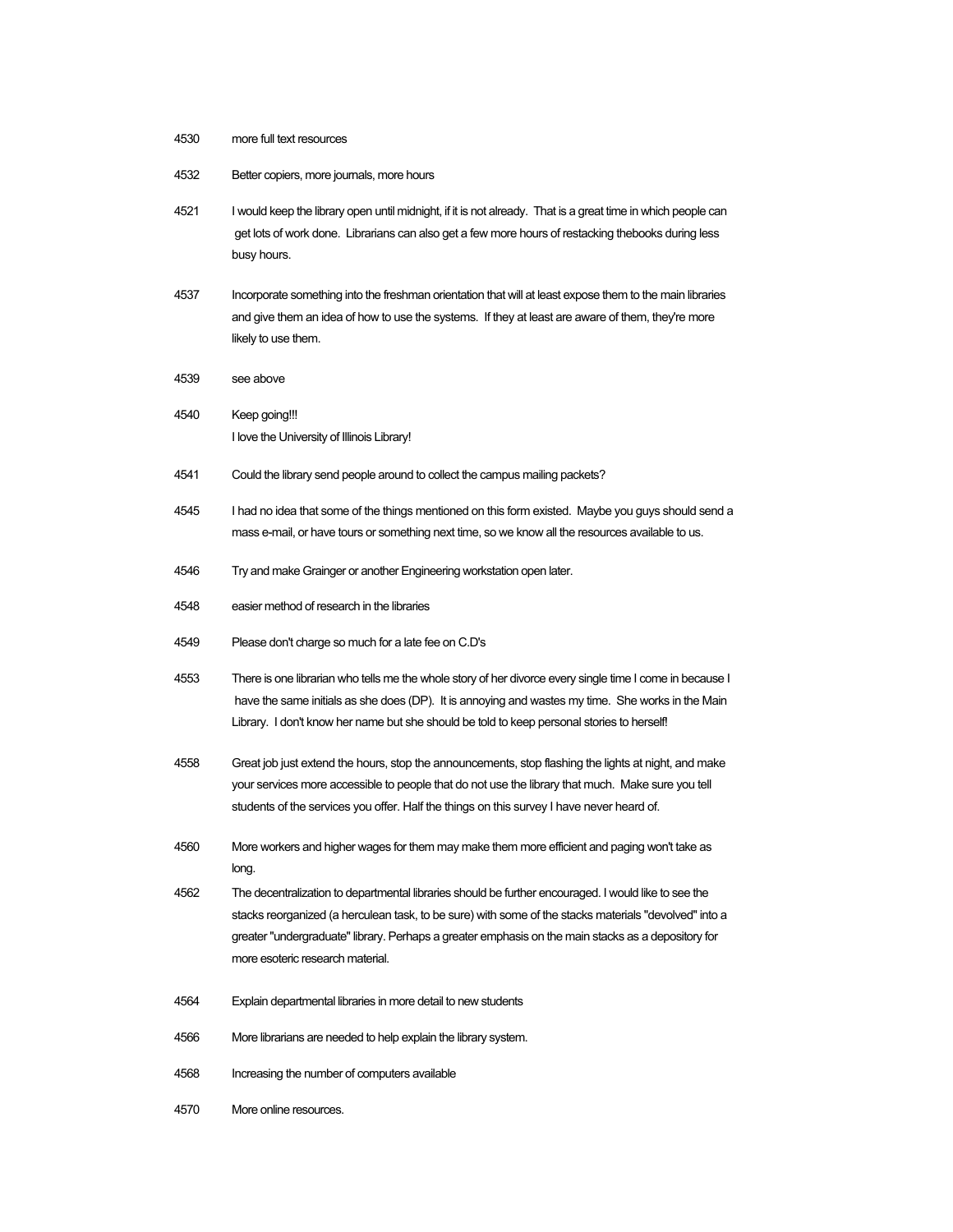#### *Wednesday, June 14, 2000 Page 95 of 121*

- 4573 Only allow computer access to specialty libraries (for example Grainger) to those people majoring in the area of concentration. By this I mean have a "log on" to all computers and only allow engineers to use Grainger computers. Or only allow telnet sessions to library resources.
- 4574 Make it easier to find books and artilces
- 4575 better computer service
- 4576 Add a central, well lighted reading room to the stacks. Reggenstein Library (University of Chicago)is a very user friendly model. I would definitely agree paying a library fee if the money went to maintain the library. Even an area directed fee intended for specific fields (e.g. a fee for art and design to support Ricker, etc.)
- 4581 Please monitor the noise level a little more. Have the staff kick out the students who find it necessary to talk while others are trying to study.
- 4582 Overall, I am satisfied with it.
- 4584 I wish that the library system stayed open a little later. I would be really happy if they closed at say 2 instead of 3.
- 4585 The online catalogue is probably much more useful than it seems to an unaccustomed user. Probably most improvement in this area is needed in education and ease of interface. Also, I believe that Mac computers dominate the computers available as workstations (not just for library searches). Availability of PCs would be nice.
- 4588 improve the undergrad!
- 4594 Keep funding levels for new acquisitions high.
- 4595 Full-text articles available for veiwing on the web
- 4602 Supply return envelopes for campus mail for books to be returned that way.
- 4597 My suggestions for the U of I library include; adding more convinient book drop stations, making the online library catalogue easier to use, and notifying students by e-mail when their wanted materials arrive.
- 4604 The English Library needs a new unabridged dictionary.
- 4605 No suggestions, but the new ag library will be a great blessing to the college of ACES!
- 4607 \* give notifications if requested books cannot / are not coming so that we do not rely on them.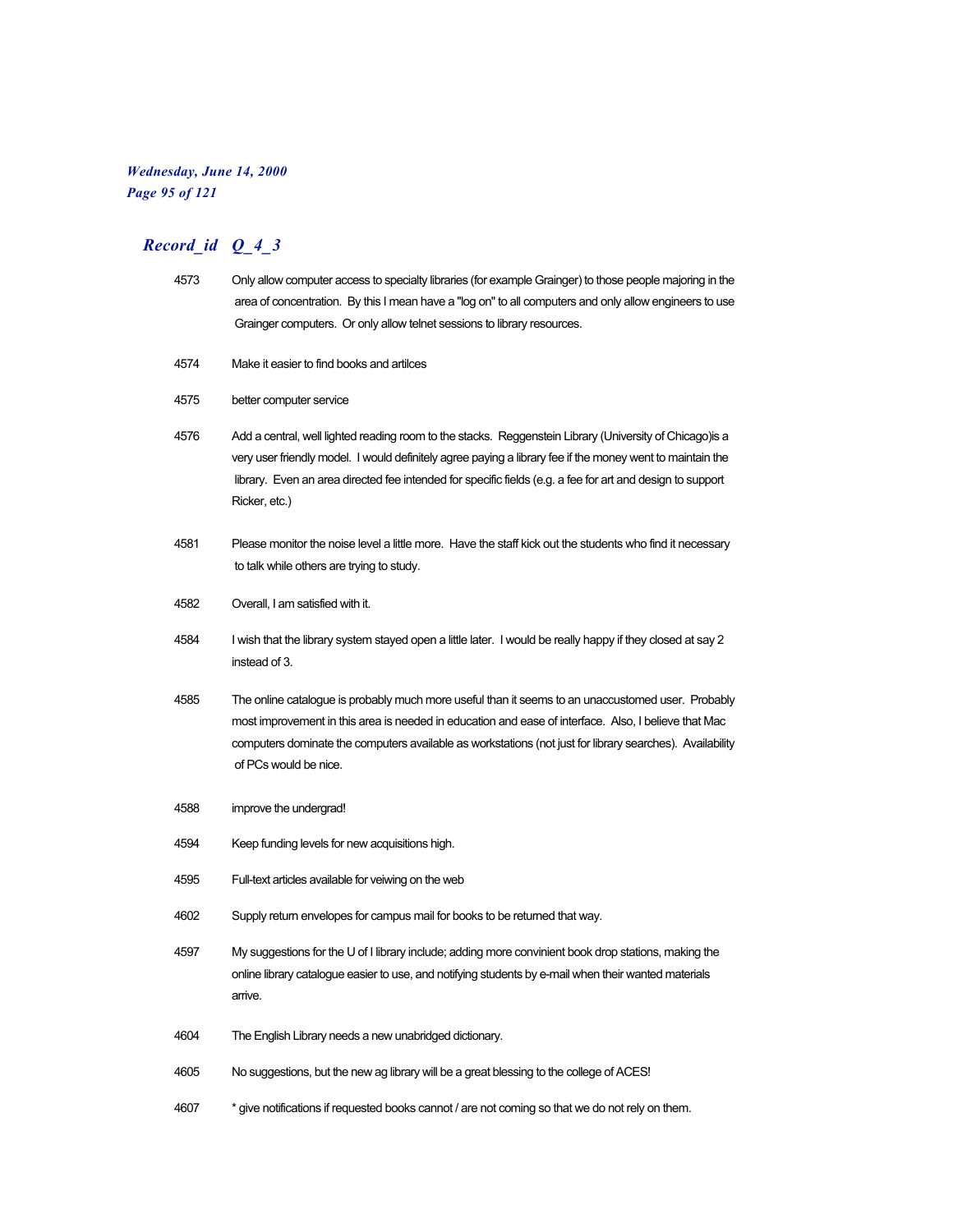\* also email when a book is going to be overdue (a day early?) so that we have a chance to return it before we get fined.

\* make the telnet searching system more user-friendly, or train library employees better to know how to show us how to use it.

*Wednesday, June 14, 2000 Page 96 of 121*

## *Record\_id Q\_4\_3*

4609 Just better accessibility for the "almost handicapped."

And, perhaps some more computer related materials. We have so many programs to learn for our jobs, but we always have to buy the books and software (tutorial) materials for learning them. I even had to go to Parkland to learn Quattro Pro. Perhaps some more materials on word processing, spreadsheet and database programs would be helpful.--or do I just not know where to find them?

Overall, the library has been a very good resource for me. The only problem I have found is not enough copies of the materials I need at the times I've needed them. It seems all students need the same resources at the same time. By the time I've received some of them, I've been finished with my projects. That's my only complaint. I'm sure this must be a common complaint though. And I'm sure the libraries have been working on fixing this problem.

| 4613 | More acessibility and awareness of available resouces.                                                                                                                         |
|------|--------------------------------------------------------------------------------------------------------------------------------------------------------------------------------|
|      | Suggestions whats available and how to acces it web page. BRIEF.                                                                                                               |
| 4614 | Like I said above, please expand the CCSO site!!! dd                                                                                                                           |
| 4617 | It would be nice if you would have all the libraries surrounding each other instead of all spread out but I<br>don't know how realistic that would be. It would be convenient. |
| 4625 | Be able to renew all books in the system online                                                                                                                                |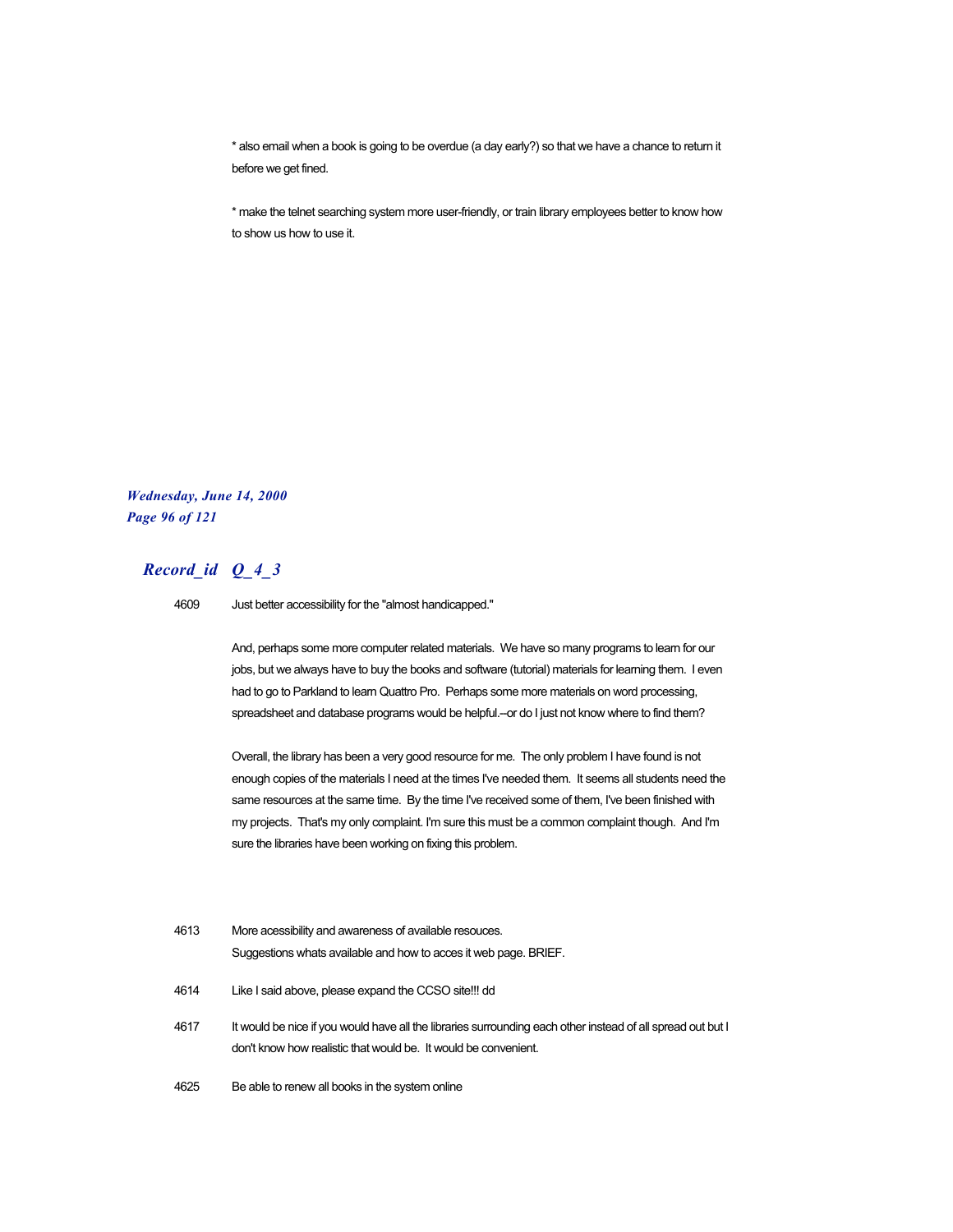- 4627 EWS stations.... include Word, Excel, and A-drive access.
- 4633 Open libraries earlier on sundays
- 4635 Increase staff of skilled librarians.
- 4645 Keep buying :)
- 4629 Right now the Asian library's collection of Japanese magazines seems to be mostly academically focused. It would be great if some more popular magazines were added to its collection, such as the \_Shuukan Asahi\_ (a weekly magazine analogous to \_Time\_ or \_Newsweek\_).
- 4637 see 4.2
- 4639 Would like to see greater selection of novels and integration of Residence Hall libraries into Illinet system.
- 4646 Please maintain print collections wherever possible. The online materials are fine, but nothing beats having the original documents (books, magazines, journals, etc.) For research, I prefer the actual materials.
- 4647 Make the on-line interface completely user-friendly!

Increase the collection of new contemporary literary fiction.

- 4649 Offer a vast selection of books-on-tapes.
- 4651 As mentioned before, I'm reasonably satisfied. Perhaps periodic e-mailings highlighting various departments and what they do. I'm sure there are a lot of opportunities with which I'm not familiar but may be able to use.
- 4652 PDF format.
- 4656 Put more outlets in law library.

#### *Wednesday, June 14, 2000 Page 97 of 121*

## *Record\_id Q\_4\_3*

4659 It would be nice to have a printed guide (booklet form and electronic form)that lists libraries, locations, and resources available. If there already exists such a resource, I don't know about it. I am a new employee with the university, started this past January 2000. I am learning about resources hands-on style. A guide would be a nice start. Perhaps if was provided during orientation would be great. I anticipate doing lots of research with my work from a remote location. When I do make a trip to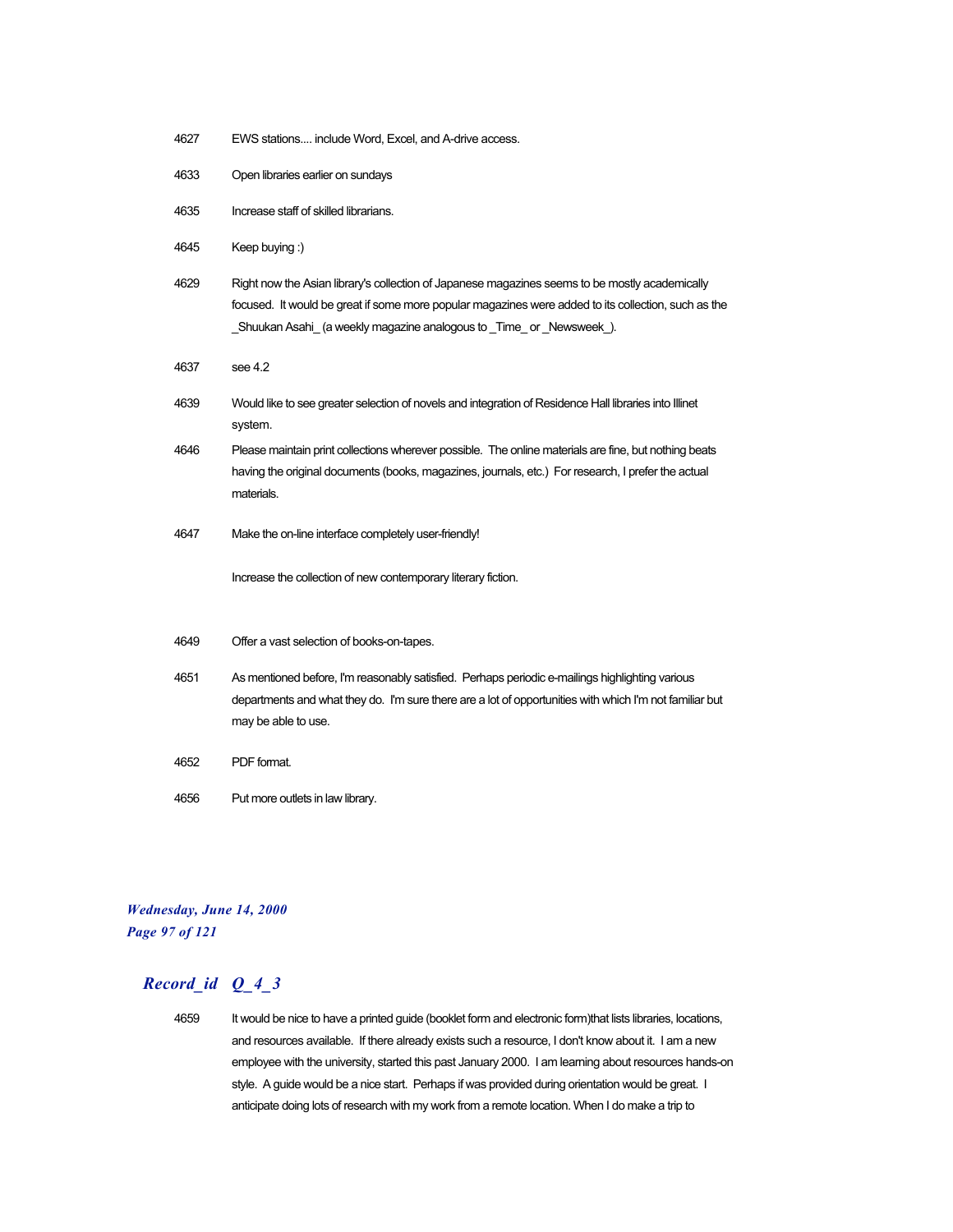campus, I want it to be worth my time and not spent walking around lost within the library. 4665 I would change how someone tags what information needs to be found, or teach people how to get specific information. 4671 Possibly have a required library class for freshmen. 4673 Better atmosphere and lighting in main stacks. 4679 Give raises to the Library employees. 4675 The library is a tremendous resource. Emphasis on preserving the exisiting collection, pursuing electronic resources, and renovating the facilities to better house the collection and staff seem key. This all revolves around money of course. Hence, perhaps the area of improvement could be in fund raising. I appreciate the solicitation of feedback. 4680 Available more 4684 allow more people to be able to obtain a pass into the main library stacks. i'm not allowed there, though it would be one of the coolest things for me. 4687 Follow the needs of the students and the system will evolve on its own. 4688 1) Add high-quality copiers that allow shrinking copy size. 2) Change fine system so that fines do not begin until 1 week after notification is sent (and send notices out earlier). 4689 buy more toni morrison, iyanla vanzant. 4690 improvement in the online services and delivery of materials. Keeping up to date info availalbility online. 4691 (see above) I best suggestion for improving the library is that books could be stored and thus found in a timely fashion. I do not always have the luxurary of doing research and gathering library materials two months prior. 4694 I feel that there needs to be more computers and printers available - particularly at the undergraduate library. 4695 I think putting full text item on the web will help and also if a librarian sees someone having trouble go up to them and ask if they need help. 4699 More training for users on how to use the Web interface might be beneficial. For example, I didn't know until recently that I could initiate inter-library loan requests from ILCSO libraries directly from Illinet Online. Also, when using electronic databases, it would be nice to immediately see the holdings for a cited journal and be able to immediately link with a full-text version if we have it. In addition, the ability to search multiple databases simultaneously is desirable but may not be feasible since the connections to different databases are through various suppliers.

4701 Carpet in Physics Library.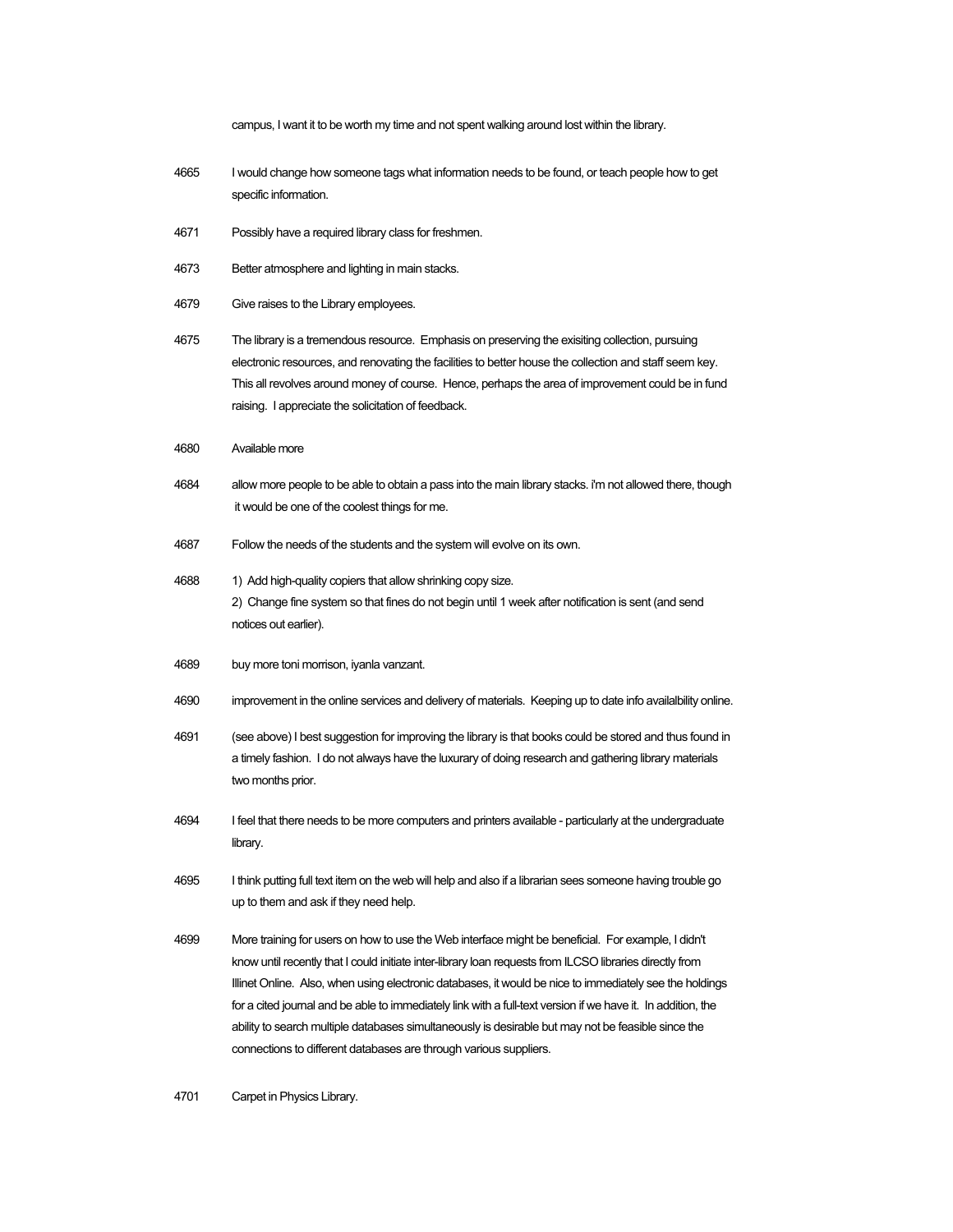- 4704 I worked on a project looking at historical maps of Africa. The collection is amazing, and yet, I'm concerned about the maps' preservation, cataloguing, and long term security.
- 4706 Staff that has good knowledge of the information.

#### *Wednesday, June 14, 2000 Page 98 of 121*

- 4710 More electronic journals (biology)--this must be cheaper than the print kind, right? And so much more convenient! Library hours, weather, time constraints don't matter if you can download the publication and print it out in your office!
- 4713 New copier in Physics library
- 4716 Make food room
- 4718 Make computer access only available to students, faculty, and staff.
- 4708 Geographic consolidation. Search indexes for periodicals: consolidate. Clean the libraries...with soap and water.
- 4721 COME GET THE LIBRARY ENVELOPES WITH WHICH YOU DELIVER BOOKS.THIS COULD EASILY BE A STUDENT WORKER JOB, TO COME WEEKLY TO EACH OF THE BUILDINGS AND GET THE ENVELOPS TO RECYCLE. I UNDERSTAND THE LIBRARY USED TO PROVIDE THIS SERVICE. PLEASE DO IT AGAIN!!
- 4722 A more user friendly website, that you don't have to consult with librarians on how to use. If there were some type of tutorial that would be helpful. It would be nice if we could collaborate all the library materials into one enormous building-I realize that this is not possible, but one could always dream:)
- 4723 get more material. quicker interlibrary loan system
- 4726 PURCHASE SEVERAL COPIES OF POPULAR PUBLICATIONS. MAKE PERIODICALS EASILY ACCESSABLE.
- 4731 I recommend a library introduction for incoming students. I'm a first-year student, and I had to basically teach myself how to use the libraries. The library staff was helpful, but a general introduction would have helped.
- 4732 get rid of obsolete books and buy useful ones
- 4736 Possibly providing more information on problems when searching for articles.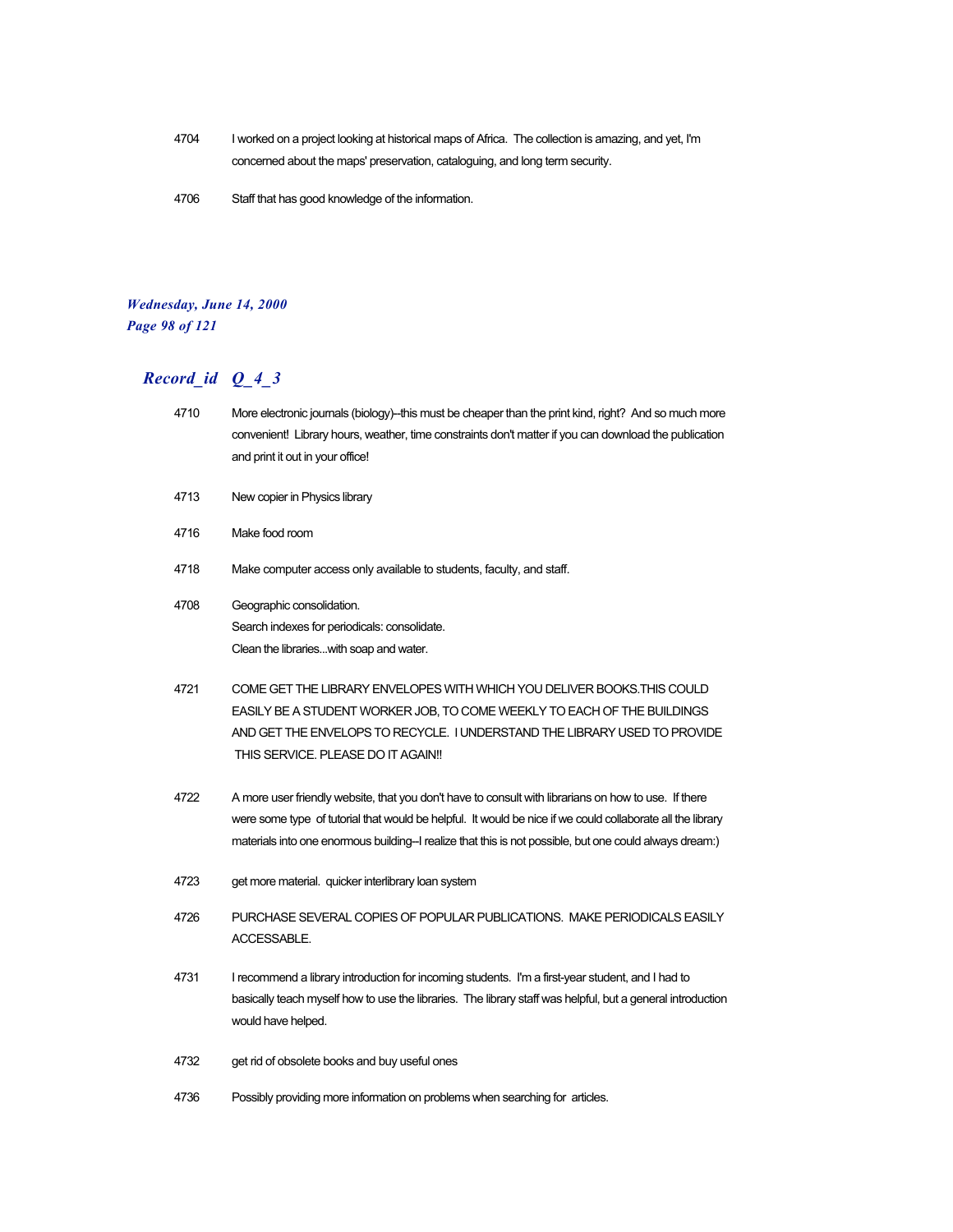- 4744 Open later on fridays.
- 4745 A better tutorial on how to research the journals. I tried to use it several times, but I still don't understand it.
- 4750 hire more librarians with better attitudes
- 4751 Remodel the main library building to make it a more pleasant place to do research.
- 4754 Employees need to be more friendly. I could not have the books I was interested in delivered to the library closest to me so I was forced to stand in line to pick them up........for too long.
- 4756 get more insurance reference material. there is a lot of stock market guides, but little on insurance company information (Best's Aggregates and Averages Life/Health edition - a staple in the industry)
- 4757 I would add more copying machines and tell the librarians to respect the quiet rules as though they were any person in the library.
- 4759 Hire more competent, decent workers. Increase the student pay raises (more than a dime per year.) Have evaluations done on the workers in the Main Library by the student staff members in the library. Do something with those evaluations (don't just file them- listen to what the students are saying.)
- 4760 None really might want to address the comments above.

#### *Wednesday, June 14, 2000 Page 99 of 121*

#### *Record\_id Q\_4\_3*

- 4763 Speed up delivery to campus locations & add the ability to search for articles in the online catalog.
- 4764 Add a selection to the online catalog to be able to request, or place a hold, on a specific book from a specific library.

Also, because the delivery system is so convenient, I tend to collect a large store of library books in my office. Many of them haven't been opened in months. It would be a dream if the library had some kind of pick-up system to complement the delivery system to make it more convenient for returning books.

- 4770 more change machines
- 4771 Allow VIDEOS and DVDs to be checked out by patrons.
- 4772 increase hours--more 24 hour periods
- 4775 Need weekend hours for students coming in from out of town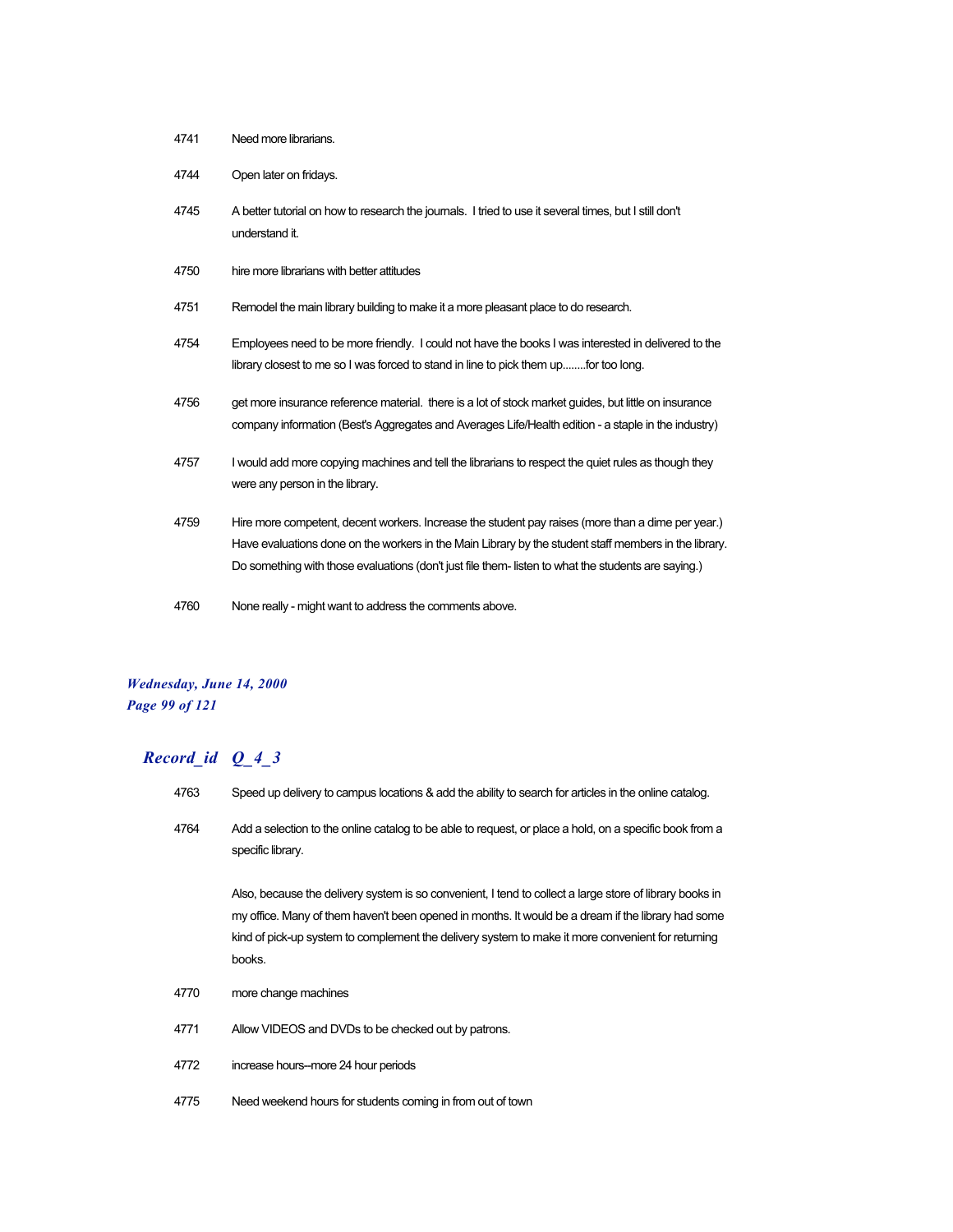| 4776 | make the search database broader, so that more key words can be used, or keep a list of keywords<br>on hand.                                                                                                                                                                                          |
|------|-------------------------------------------------------------------------------------------------------------------------------------------------------------------------------------------------------------------------------------------------------------------------------------------------------|
| 4777 | have MORE printers.<br>have a course to train new students on how to use ALL aspects of the library.                                                                                                                                                                                                  |
| 4779 | Longer hours and more knowledgable librarians.                                                                                                                                                                                                                                                        |
| 4780 | See above                                                                                                                                                                                                                                                                                             |
| 4782 | Have permanent electronic instructions in how to access library holdings electronically.                                                                                                                                                                                                              |
| 4784 | The online catalog could be a little more user-friendly and more straightforward to use                                                                                                                                                                                                               |
| 4785 | I don't like the quality of the copy machines. I am an architecture student and my research is mainly<br>on the aesthetic value of buildings. It doesn't help me if I can't even see the building because the copier<br>is so bad. Also more printers for the computers would be nice.                |
| 4787 | See above                                                                                                                                                                                                                                                                                             |
| 4790 | more computer labs with more printers and less cost                                                                                                                                                                                                                                                   |
| 4791 | One should be able to return books to any library on campus.                                                                                                                                                                                                                                          |
| 4794 | Longer hours.                                                                                                                                                                                                                                                                                         |
| 4802 | this library needs more connections to be able to work with laptops.<br>This library also needs some lockers to keep our belongings while making copies or browsing stacks.<br>That can reduce the risk of theft.                                                                                     |
| 4788 | Perhaps, posting more signs with suggestions to where and how to find materials would be helpful.                                                                                                                                                                                                     |
| 4799 | I have little problem with library staff and policies. I have a lot of trouble with patrons. The Library is<br>one of, if not the greatest, University resource and it is not treated well by many patrons. Rules on<br>food and drink, noise, and treatment of library property need to be enforced. |
| 4800 | May already have somewhere and I don't know where to locate - a shortcut list of what "topics" are<br>where and the location of the libraries (I am sure the library addresses are listed but just haven't had<br>the time to really look for it).                                                    |
| 4804 | In general, U of I library is great. The library has been striving to improve their service. Good job.                                                                                                                                                                                                |
| 4805 | The acquisitions budget cuts are really showing. I'm pretty sure that new knowledge didn't stop getting<br>published in the 1970's.                                                                                                                                                                   |

*Wednesday, June 14, 2000 Page 100 of 121*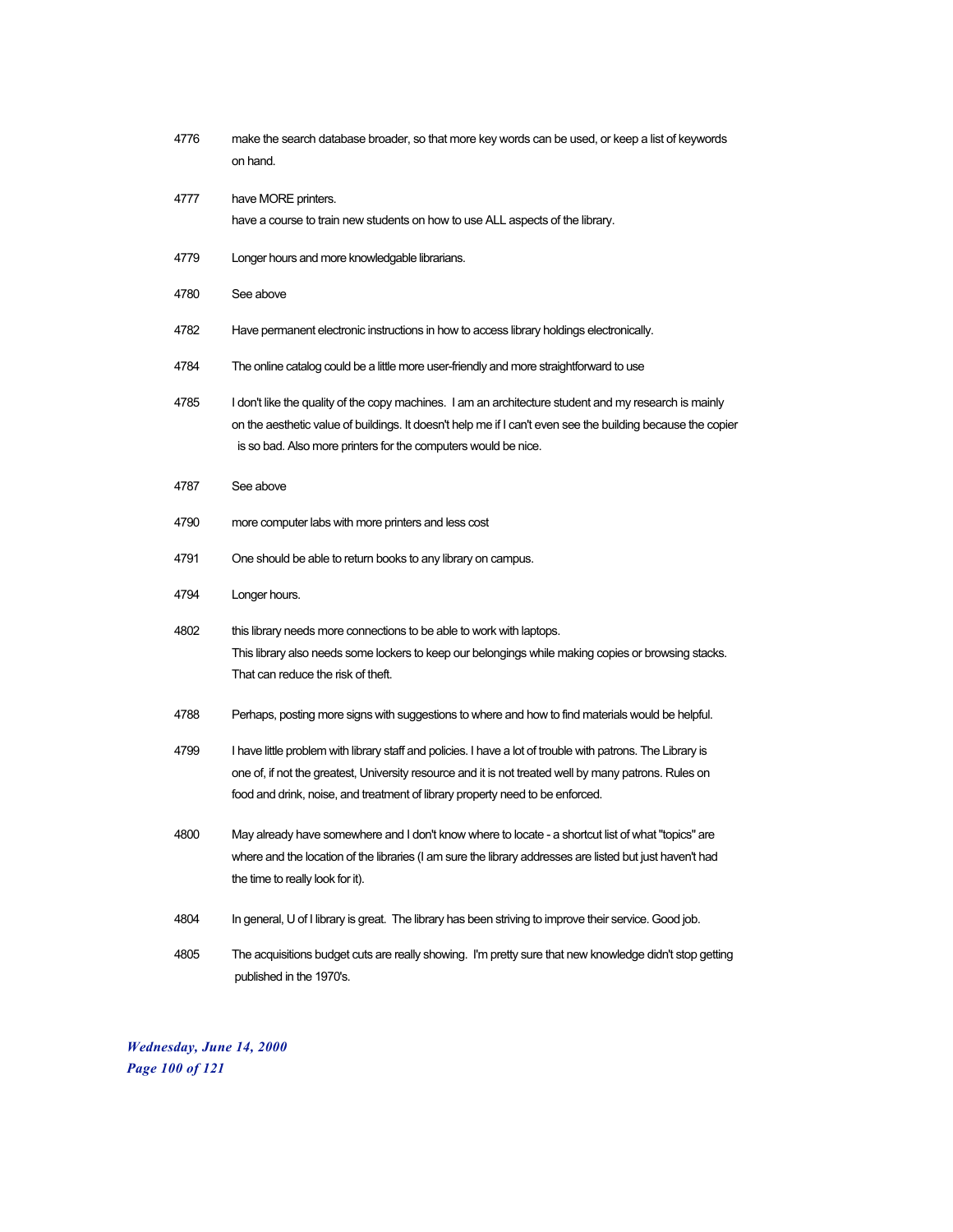| 4807 | Spend some of the money I give you on photocopiers that work well, and on some more computers<br>and printers, first off. Then maintain the print materials.                                                                            |
|------|-----------------------------------------------------------------------------------------------------------------------------------------------------------------------------------------------------------------------------------------|
| 4809 | Increase functionality of remote checkout/information acquisition. Provide more robust online<br>assisstance for such services.                                                                                                         |
| 4816 | Make learning the library system part of orientation or a rhet class                                                                                                                                                                    |
| 4819 | to provide more powerfull web-based search services.<br>to provide electronic documents or papers.                                                                                                                                      |
| 4821 | Increase hours, add computers.                                                                                                                                                                                                          |
| 4824 | If it's possible try to update the computer about where materials are<br>located.                                                                                                                                                       |
| 4826 | more books                                                                                                                                                                                                                              |
| 4827 | More computers and private study rooms which need to be quiet.                                                                                                                                                                          |
| 4828 | There's not much to be done about vacation hours, or about holdings for that matter. Work on a more<br>flexible and easily used collections database.                                                                                   |
| 4829 | More web-based database access. (I don't like the SilverPlatter CD-Rom databases, even though<br>they're served to the web, they just don't seem to work as quickly as the non-CD-Rom databases.)                                       |
| 4830 | My suggestion is to make more resources available online, especially journals. Storage space is at a<br>premium and full text online journals are a convient way to browse at home or in the office.                                    |
| 4832 | Provide more help and services for Grainger Library. Also, enrich the material available for Electrical<br>Engineers. It would be nice to have more books related to Undergraduate study in Electrical<br>Engineering.                  |
| 4836 | The Chemistry library should be open to graduate students at all hours, either by personal keys or by<br>hiring an undergraduate to cover those hours not currently covered or even by a TA positon for a<br>current graduate students. |
| 4837 | Remodel the Undergrad, get more computers.                                                                                                                                                                                              |
| 4842 | Overall the university does have a high quality library system. I think they rely too heavily on<br>inexperienced students.                                                                                                             |
| 4845 | less rowdiness                                                                                                                                                                                                                          |
| 4846 | Keep the libraries open longer and improve the interface of the catalogs.                                                                                                                                                               |
| 4847 | Get a quicker billing system.                                                                                                                                                                                                           |
| 4855 | More online journal access                                                                                                                                                                                                              |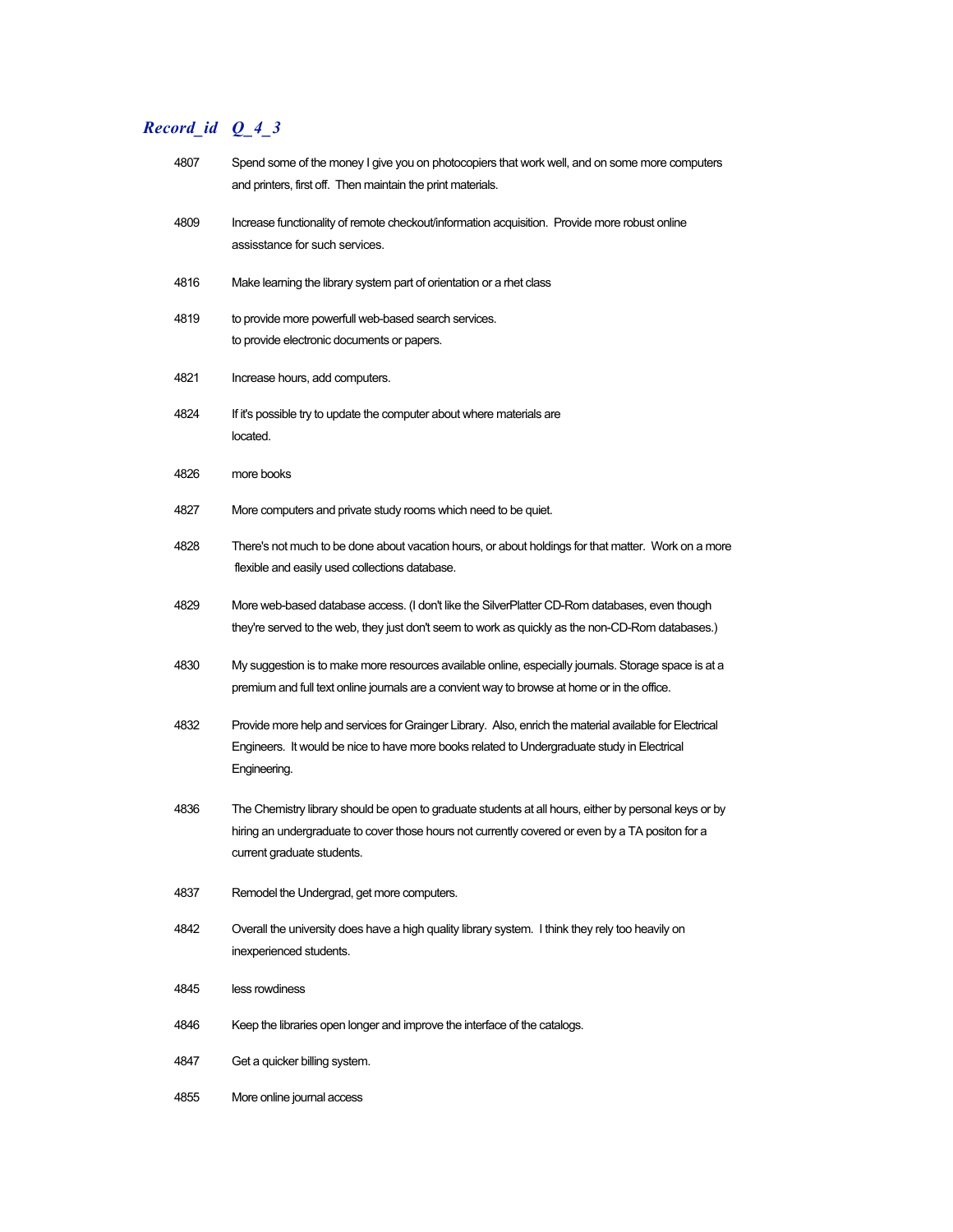| 4856 | Keep the selection world-class                                                                                           |
|------|--------------------------------------------------------------------------------------------------------------------------|
| 4863 | Keep up the good work, just fix the books                                                                                |
| 4864 | A map of the library for students, showing reference, non-fiction, fiction, study areas, periodicals, info<br>desk. etc. |
| 4868 | Please provide more full text version of articles.                                                                       |
| 4869 | more copiers and more computers and printers, it gets very crowded in the undergrad a lot of times.                      |
| 4871 | Work with the Mail Service to allow books to be returned to the libraries via Campus Mail                                |

## *Wednesday, June 14, 2000*

*Page 101 of 121*

| 4872 | Improve the air conditioning in th East Wing of the Main Library. It can be really stuffy in        |
|------|-----------------------------------------------------------------------------------------------------|
|      | there. Impossible to have a comfortable searching experience.                                       |
| 4877 | See 4.2                                                                                             |
|      |                                                                                                     |
| 4878 | See 4.2                                                                                             |
| 4879 | more computers, more journals                                                                       |
| 4880 | Decrease the difficulty of finding library materials.                                               |
| 4881 | Provide comfortable chairs because students spend most of their time in the library and it would be |
|      | great to feel comfortable, then maybe more people will come more often.                             |
|      |                                                                                                     |
| 4883 | Librarians should be more fun.                                                                      |
|      | What a bunch of duds.                                                                               |
| 4888 | Extend the hours, more computers AND more printers.                                                 |
| 4890 | Improve the search options.                                                                         |
| 4891 | Since I have been using electronic archives to retreive journal                                     |
|      | papers for a few years now, I don't use the library as much as I                                    |
|      | used to. However, papers from more than a few years ago are often                                   |
|      | not available electonically. And conference proceedings are rarely                                  |
|      | available electonically. Of course, books are an important resource                                 |
|      | that cannot be obtained electronically.                                                             |
|      | The Illinet system has always struck me as a bit archaic. Maybe                                     |
|      | because I use the telnet version. These days, I usually just                                        |
|      | wander down there with the reference I need, and ask the librarian                                  |
|      | to find it for me. They usually fulfill my request, but if everyone                                 |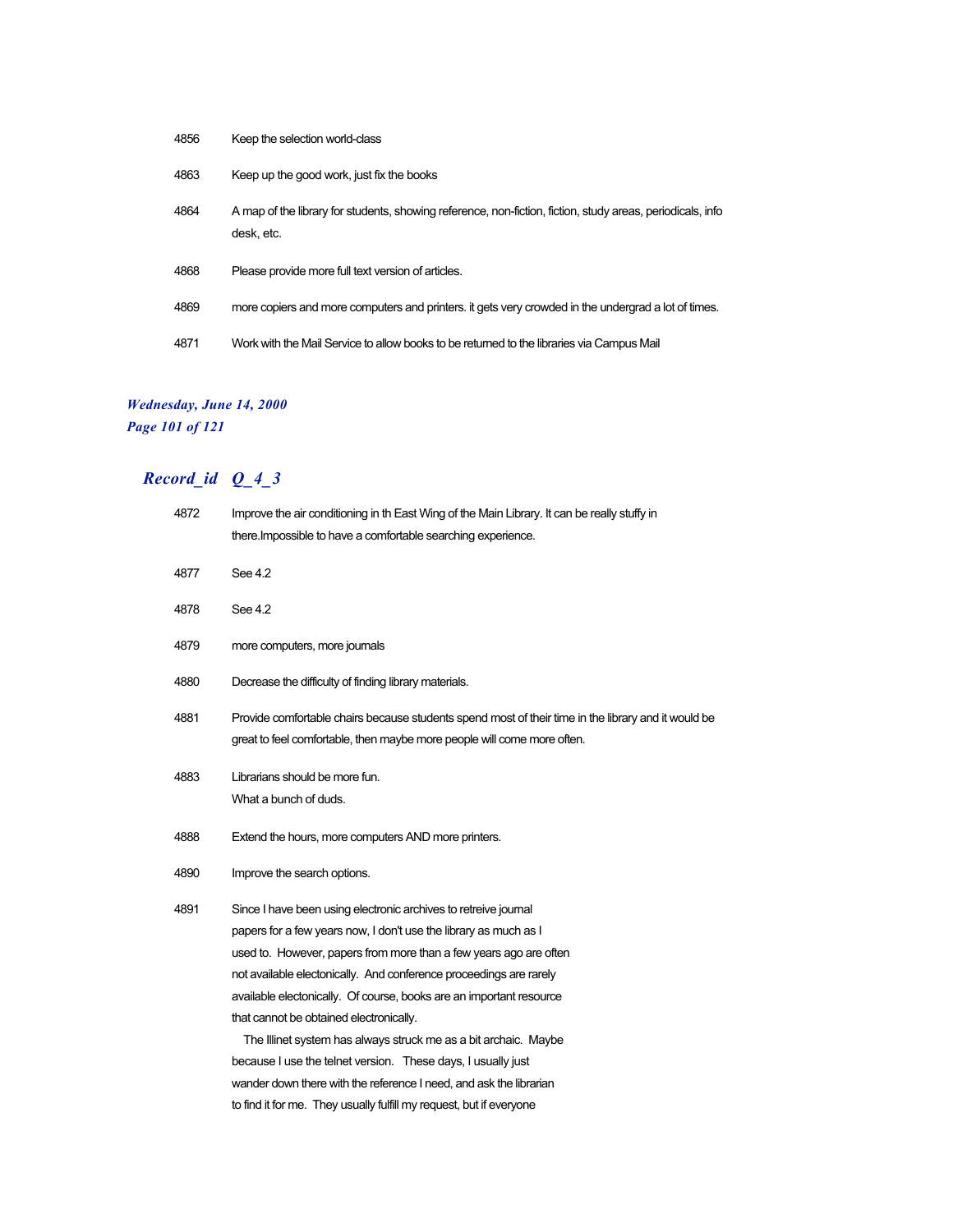were as lazy as me, it would be a real burden on them.

- 4892 open more hours
- 4900 There could be more computers in the Undergrad Library and more could have email access.
- 4905 more hours on Fridays, Saturdays, and evenings in the Math Library
- 4902 I recommend that you continue hiring a knowledgeable staff, that is concerned with helping the students here as much as possible. If I have questions while at the library I want to speak to a competent human being, who can not only answer my question, but also show me if I am at the computer. Obviously, customer service should always be a top priority.
- 4903 there is an Industrial Design major at this university, yet you fail to get ID Magazine--a reference that is extremely useful to more than just the Industrial Design majors. All art and architecutre majors can find this magazine useful.
- 4907 give tours and show where everything's located, and how to use the facilities
- 4909 i would suggest putting more articles online. it is extremely helpful to be able to e-mail or print out articles from online resources that are reliable.
- 4912 It's a good resource -- I wish more people knew about it and used it!
- 4914 More databases, more computer access, and more computer access to databases. Two words: FULL TEXT. While you're at it, get the CCSO people to put in more modems for graduate students, to facilitate use of existing services.
- 4915 Just to work on my above comments. And more online texts available. eg. journal articles on line are great.

#### *Wednesday, June 14, 2000 Page 102 of 121*

| 4918 | none                                                                                                                                                  |
|------|-------------------------------------------------------------------------------------------------------------------------------------------------------|
| 4919 | Allow students to check out journals for 2 hours to go to a cheaper copy machine, or to show an<br>advisor the paper before spending money on copies. |
| 4920 | Improve the physical surroundings of the library - chairs, desks, etc.                                                                                |
| 4921 | The education library should stay open later during the week and on Saturdays.                                                                        |
| 4922 | Enclosed group study rooms to reduce noise.                                                                                                           |
| 4939 | build one big building for all libraries                                                                                                              |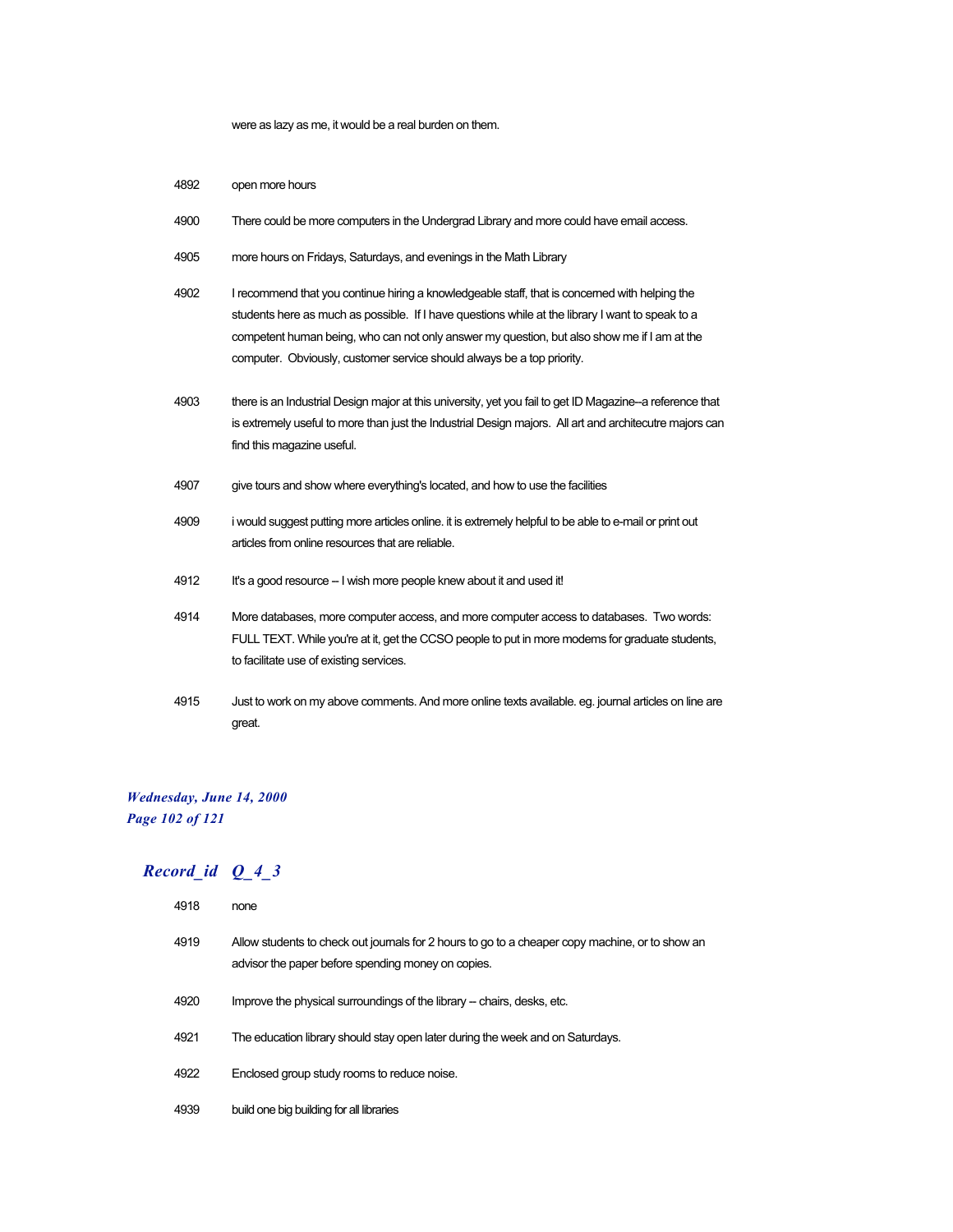- Increase journal availability and variety.
- The library web site seems too cumbersome for easy use. Students don't need fancy javascript menus or complicated imagery. It just needs to be easy to find information and go where you need to go.
- Well, you should definitely consider making the Undergraduate Library more of a workable environment, similar to Grainger, where the area has more light to give it a more cheerful atmosphere. I think the furniture is too old and worn out and needs to be replaced. I also think that staff should be more courteous and knowledgeable when dealing with students and attempt to be more helpful.
- add coffee machines at least outside, even if not in proximity to books; collate or at least describe distinctions between online reference searches.
- More orientations for individuals on how to use the entire library system. I think I was intimidated to take the one offered.
- I really would love if the library was always open. I like to go study light at night at (Grainger) library, but it closes on my most of the time.
- There should be a mandatory orientation session in order for students to learn about how to use the library and find materials easily.
- Incandescent lights are much cheerier for those long study times :)
- If feasible, make more research items avialable electronically because the research process is quite time-consuming and difficult particularly during hectic times througout the semester.
- I think the library should have more fiction books, make the library hours longer, and they should have more people to help the students.
- i'm overall satisfied.
- more copiers
- Offer more resources on the web.
- Make the Telnet searches for books more user-friendly.
- Make more study areas like Grainger's top floor. Also extend the library hours.
- increase Grainger Engineering Library hours
- Earlier hours on the weekend
- none really:) good job!
- Eliminate fines! Online renewals.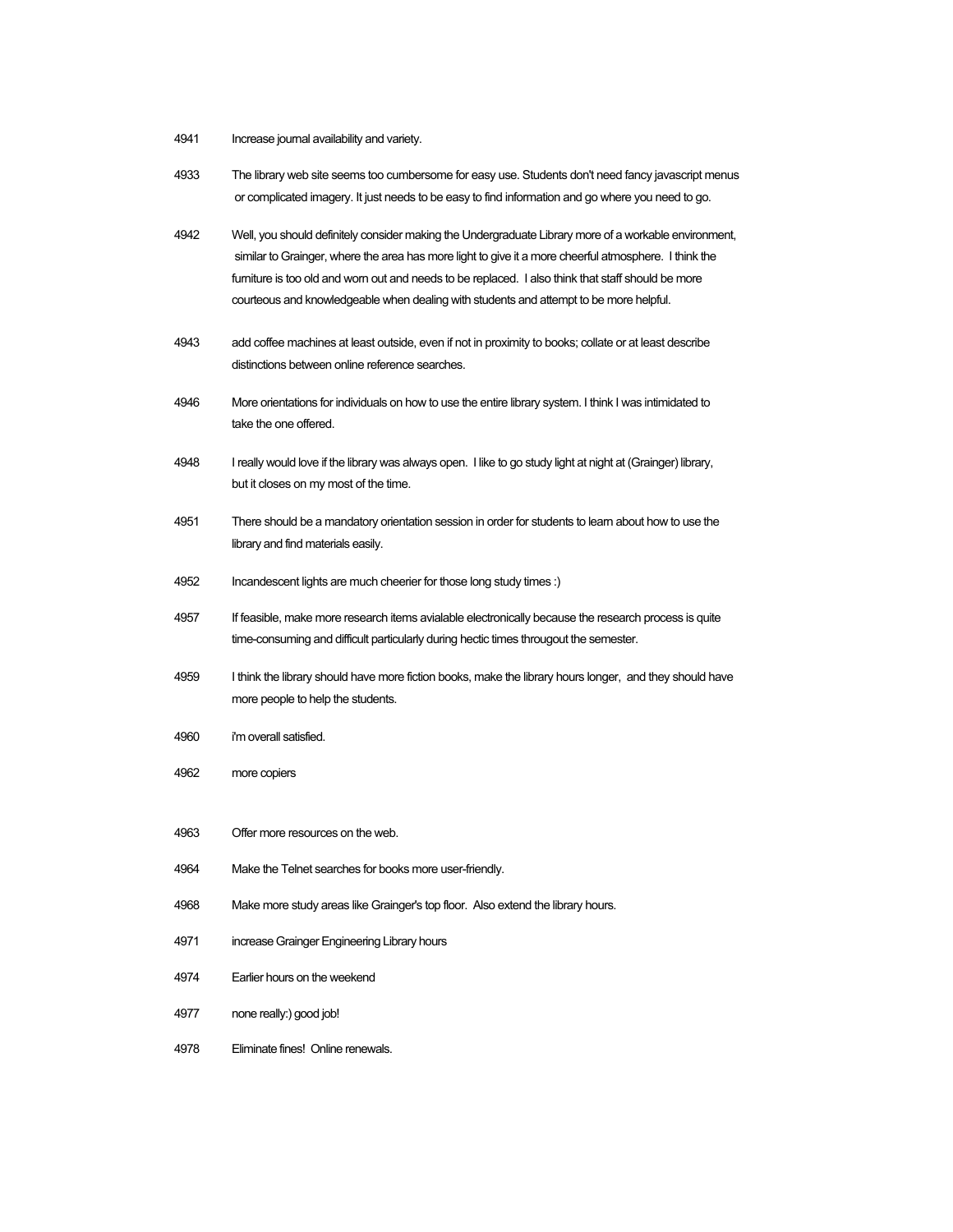### *Wednesday, June 14, 2000 Page 103 of 121*

| 4970 | Don't lock the bathrooms before closing time.                                                                                                                                                                                                                                                                                                                                                                         |
|------|-----------------------------------------------------------------------------------------------------------------------------------------------------------------------------------------------------------------------------------------------------------------------------------------------------------------------------------------------------------------------------------------------------------------------|
| 4982 | Increase Hours and Make it easier to find things                                                                                                                                                                                                                                                                                                                                                                      |
| 4985 | It would be extremely helpful if freshman had to go through a seminar explaining all the availible<br>resources and how to best utilize them.                                                                                                                                                                                                                                                                         |
| 4987 | Make online access more user-friendly, easier to use, easier to locate materials                                                                                                                                                                                                                                                                                                                                      |
| 4991 | Access to print information on-line, and expanding the collections of departmental libraries.                                                                                                                                                                                                                                                                                                                         |
| 4996 | Library matterials should be more easy to find and access, rather than getting lost. Librarians, especail<br>staff, should be more person-friendly.                                                                                                                                                                                                                                                                   |
| 4999 | More electronic subscriptions;<br>increase library hours.                                                                                                                                                                                                                                                                                                                                                             |
| 5000 | More professional staff. More respect for the needs of library employees.                                                                                                                                                                                                                                                                                                                                             |
| 5001 | Possibly increasing the library hours to stay open longer and somehow being able to find books or<br>materials more easily.                                                                                                                                                                                                                                                                                           |
| 5003 | Right now, as far as I can tell the limit option for locations is reserved for one item; i.e. I can say limit<br>searches to Engineering _or _ Physics but not Engineering & Physics. This might help when one seeks<br>to find items that may be in both libraries. One way the catalog might be improved.                                                                                                           |
| 5005 | Better for web user interface (friendlier, easier to navigate).<br>Archive room needs to be placed in a more respectable area.<br>Departemental libraries in the Main Library building need more space because everything seems to be<br>crammed in into such tiny spaces. They also need to have a more "inviting" environment. Grainger<br>Library did a good job (open space, lots of windows, comfortable chairs) |
| 5007 | add to the online computer access                                                                                                                                                                                                                                                                                                                                                                                     |
| 5008 | I think it's great!                                                                                                                                                                                                                                                                                                                                                                                                   |
| 5011 | Do not rely on other university libraries within the system to purchase important books. They should<br>be part of the UIUC library.                                                                                                                                                                                                                                                                                  |
| 5030 | none                                                                                                                                                                                                                                                                                                                                                                                                                  |
| 5032 | The closeness of the aisles in the stacks of the ACES Library.                                                                                                                                                                                                                                                                                                                                                        |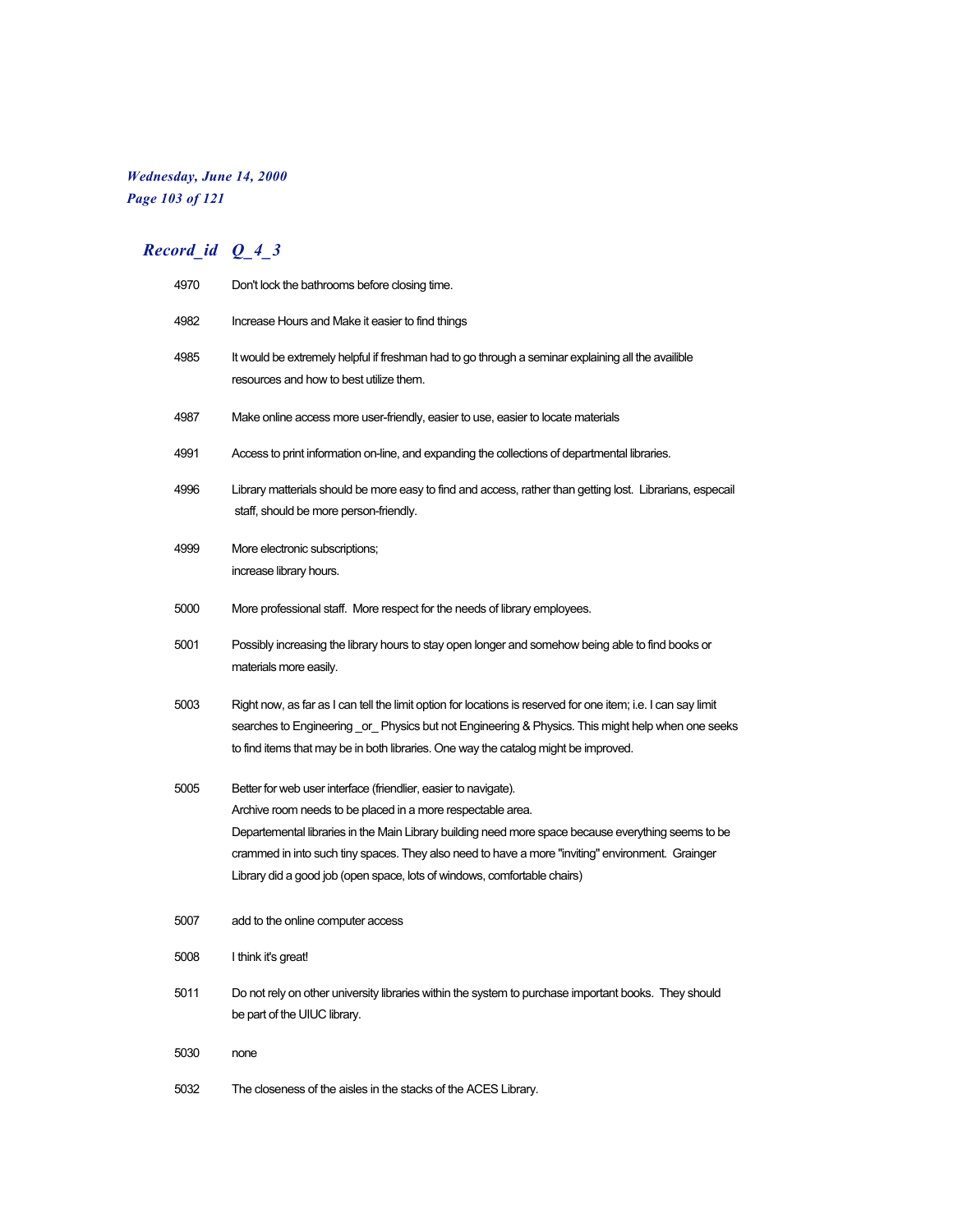- 5013 Get more appealing buildings or redesign current ones. I like the vet med library because it is not cramped like the current Aces and Biology libraries. Being the third biggest library, presentation is poor. Get more online subscriptions to journals!
- 5017 The only problems I have ever had with any library is that it is sometimes difficult to use. Perhaps there could be some sort of online guide to show people how to use the libraries before they actually come in to use them. That will reduce the burden on library staff as well as increase the number of library users.
- 5022 Improve on the above suggestions
- 5025 Get more journals. Although we have a large number, since this is an instute that strives on research have more journals that would be more helpful for people doing research.

## *Wednesday, June 14, 2000 Page 104 of 121*

| 5028 | 1 Allow two hour borrowing of journals from other departments' libraries (from a selfish point of view       |
|------|--------------------------------------------------------------------------------------------------------------|
|      | this could be for staff only!).                                                                              |
|      | 2 Alternatively (or in addition) begin access to electronic copies of journals also received in print form - |
|      | then I wouldn't even have to walk to the Grainger!                                                           |
|      | 3 Please try to maintain subscriptions to journals currently received, or only stop subscriptions to         |
|      | journals for which there is really no demand. I know this is expensive and probably unrealistic, but it's    |
|      | my suggestion.                                                                                               |
|      | 4 Once again I think the U of I library system is generally excellent.                                       |
|      |                                                                                                              |
| 5033 | Hire friendlier people, that realize the importance of finding the materials students/faculty seek.          |
| 5036 | Expand the hours, especailly on weekends.                                                                    |
| 5038 | I think things need to be made more clear so that it is not as intimidating and that people feel as if they  |
|      | are capable of using all the materials that are there.                                                       |
|      |                                                                                                              |
| 5039 | train the student workers to be more adept at using the library system, as well as more equipped and         |
|      | knowledgeable to answer specific questions and searches of their specific library's collection.              |
| 5043 | Buys more up to date computers                                                                               |
|      |                                                                                                              |
| 5045 | Keep up the good work! Please renovate older, cramped spaces and make the Stacks easier and                  |
|      | more logical to navigate.                                                                                    |
|      |                                                                                                              |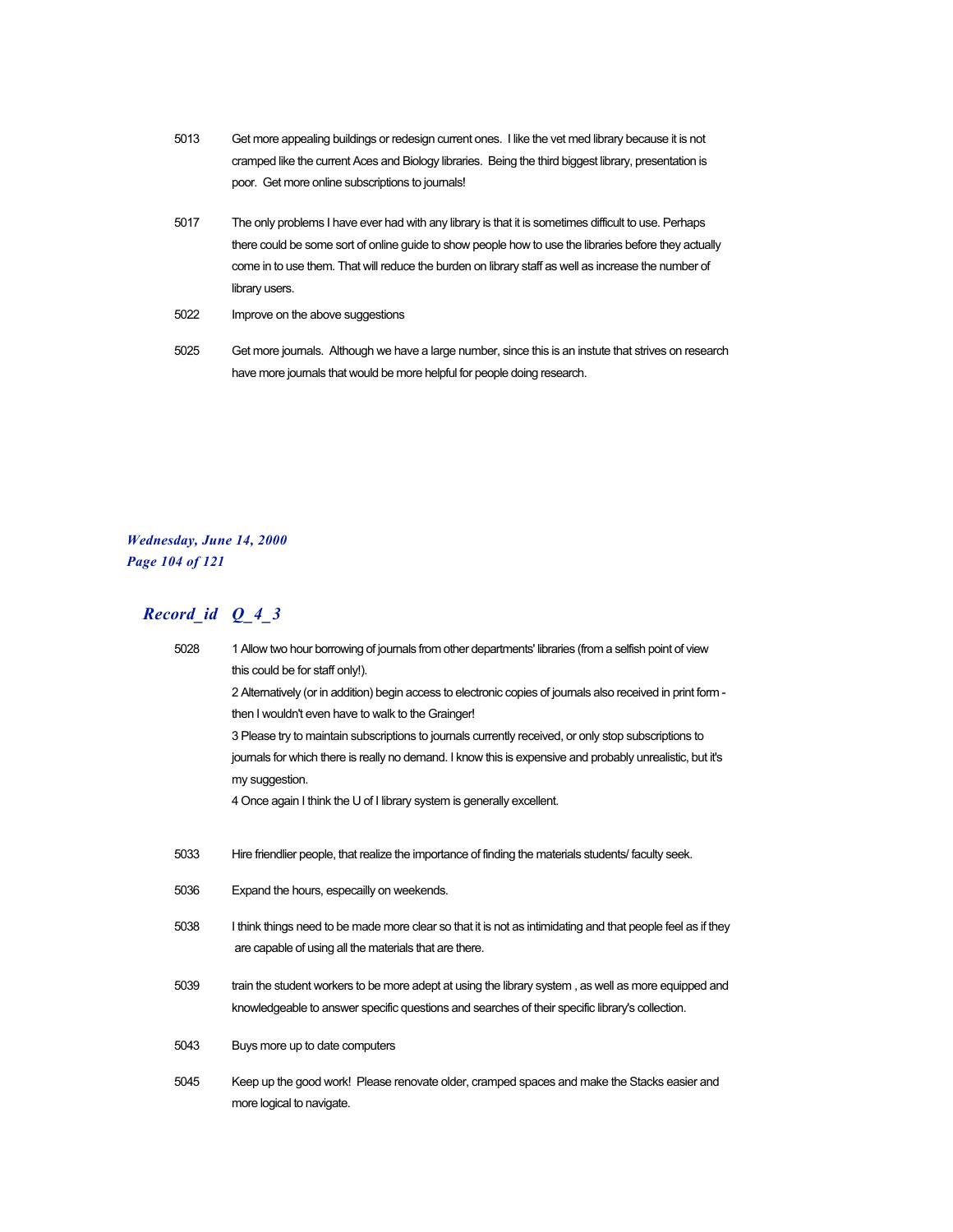- 5048 Added more hours.
- 5052 Subscriptions for more electronic journals would be very helpful. Ask faculty and students what journals would they like to have available online and subscribe.
- 5054 Get more computers. Allow e-mail usage at library computers. Continuously update books.
- 5062 More PC computers.
- 5063 Get a better computer program for looking up books. Make it more clear and easier to understand.
- 5064 As I said before, more computers and maybe more places to work as a group.
- 5074 tell non-engineers not to come to grainger
- 5075 The computer system should indicate whether or not the book or work is printed in English, for that would really help save time for students that faced problems similar to the ones I described. Also, reshelving books faster and more accurately is another suggestion.
- 5078 Paint and recarpet the older looking rooms. Add nice study rooms like the ones at Grainger to other buildings throughout campus.
- 5085 add copy card machines to all libraries, when people need to make copies and there is no change machine or a machine to add money to the card it is VERY INCONVENIENT.
- 5086 none really
- 5092 printed material helping first time visitors
- 5094 One idea that might help speed up item searches might be to have a data base for each library. For example, a computer system that lists only the items Undergrad, or only the items in the English library. Then there could also be a system that is like the current one which lists all the items in all the libraries. It would also be nice to be able to get full articles off the web instead of only abstracts that way, we wouldn't have to go to more than one library.
- 5099 see 4.2

### *Wednesday, June 14, 2000 Page 105 of 121*

- 5102 Remote access is very important especially with the growing use of elecronic journals etc and the size of the campus makes it useful to nilot have to walk far by using remote access
- 5107 Can't think of any.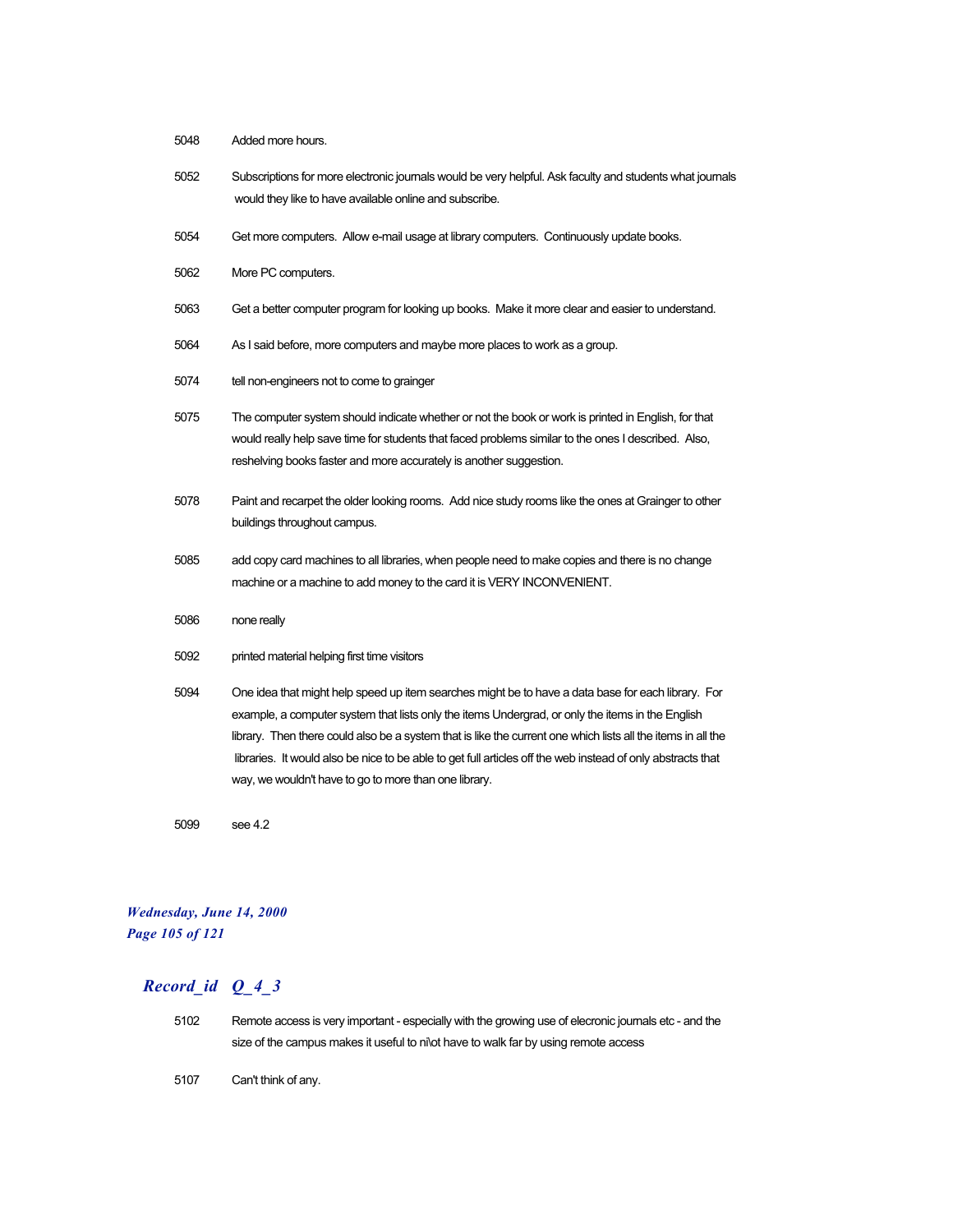- 5108 More publcitiy regarding the training session you have for how to conduct research.
- 5103 If the book is charged, it does not specify when it is expected back. Also should put on hold the first available copy of the same book from other libraries. If a request is made on a book, it should hold good for all the copies of the same book and not only a particular copy
- 5109 extend hours in grainger and undergrad. Have more computers available for use. Have more email stations scattered throughout. MAKE SURE CLERKS ACTUALLY CLEAR OUR NAMES OFF OF RETURNED BOOKS SO WE DON'T GET FINE NOTICES AND HAVE TO FIND THE BOOK AGAIN IN THE LIBRARY TO PROVE IT.
- 5110 Win the Big game Lotto \$100 million this Friday. State/university funding to keep up the reputation is obviously undependable. Though the library has slipped over last 10-12 years, it is still a remarkable resource, but it could have grown to be so much more with more \$\$\$ support.
- 5112 No real suggestions other than just continue to allow the staff to continue providing friendly help to patrons whenever necessary.
- 5115 Add several translations of the Bible in English and other languages around the world.
- 5117 Continue development of electronic data flow by fax, scanning, computer searches, etc.
- 5118 1. Send the full record of request to the requester when it's not done, cause I don't remember which item it is after a while and I may have requested for several items. 2. Overdue notice can be delivered through email to save time and trees and money. 3. Increase lib hours a bit on weendends and during breaks cause I have to work during the normal hours.
- 5120 LEAVING THE STACKS OPEN LONGER AND EXTENDING SATURDAY HOURS.
- 5123 Longer hours, area to check coats and bags to keep them safe, and softer chairs.
- 5124 individual rooms to study and eat in...more privacy, no distractions from other groups that discuss their assignments...
- 5125 Workshops, or learning sessions for students as well as staff to become familiar with the Library.
- 5127 I definitely think adding more group study rooms to the University Libraries would be an improvement.
- 5143 Longer hours, more study rooms and desks, better illinet online.
- 5144 The magazines that are most current are usually not available, so I suggest that there be more than one copy of each magazine. One should be on the shelf and the other supervised by a librarian.
- 5145 I do some interlibrary borrowing, which is fine. However, I consider why some of these titles are not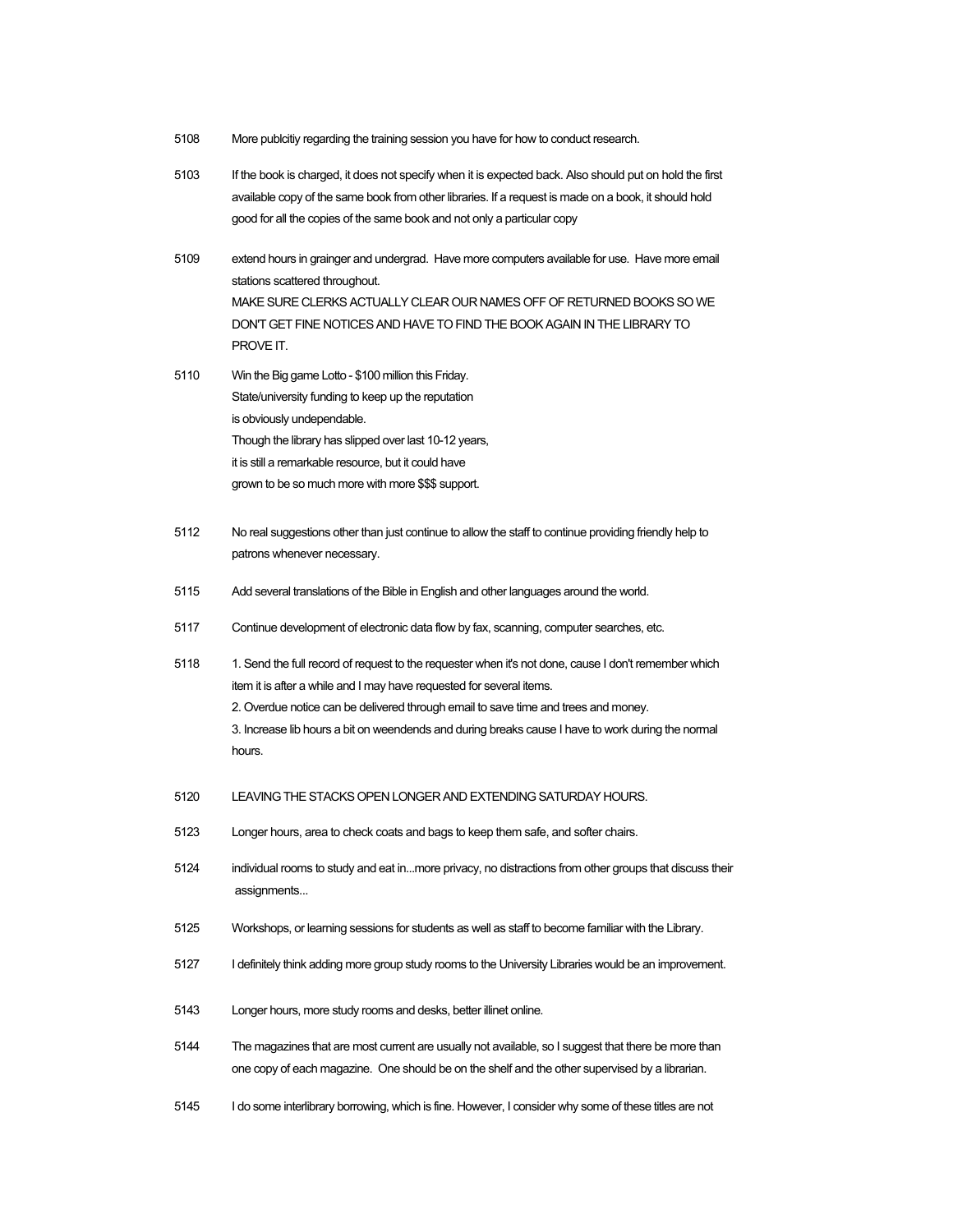here... Increasing the budget for new purchases and journals to maintain the highest quality collection should be the greatest priority. (Unless journal articles are available complete with graphics electronically...then I don't see the need for a hard copy.) The collection is way more important than anything else.

- 5146 have poeple help those of us who dont use the library that often
- 5147 Computer-based searches could be simpler to use at times. Condense more materials into more useful categories for the different curricula.

### *Wednesday, June 14, 2000 Page 106 of 121*

| 5148 | i don't think that there are any major improvements that need to be done.                                                                                                                                                                                                               |  |  |
|------|-----------------------------------------------------------------------------------------------------------------------------------------------------------------------------------------------------------------------------------------------------------------------------------------|--|--|
| 5149 | New curtains in the undergraduate library.                                                                                                                                                                                                                                              |  |  |
| 5150 | Seperate the computer lab into a quiet study area and a group study area.                                                                                                                                                                                                               |  |  |
| 5151 | Make at least one library open 24 hours. Increase hours at Grainger so it's open until at least 3 am.                                                                                                                                                                                   |  |  |
| 5153 | The separate libraries, especially within the main library, are not very inspiring. It would not take a big<br>budget, nor much thought to change the atmosphere. Try feng shui.                                                                                                        |  |  |
|      | Also CPX needs much more space. It is a shame that this library is so inconvient for the DURP<br>faculty and that there are no plans to improve the situation when AGX moves and creates a lot of<br>space. In fact effort should being made toward a library building for CPX and ARX. |  |  |
| 5154 | Add more computers. There's always a line. And find a way to be able to search periodicals more<br>effectively                                                                                                                                                                          |  |  |
| 5155 | online journals are VERY convenient - I'd like to see that expanded                                                                                                                                                                                                                     |  |  |
| 5156 | I can't really think of anything.                                                                                                                                                                                                                                                       |  |  |
| 5157 | Get more obscure and academeic journals and magazines.                                                                                                                                                                                                                                  |  |  |
| 5168 | More trained librarians and quicker delivery of materials requested from other libraries (interlibrary loan).                                                                                                                                                                           |  |  |
| 5169 | need more recreational reading material.                                                                                                                                                                                                                                                |  |  |
| 5165 | Increase hours, especially at undergrad and Grainger libraries.                                                                                                                                                                                                                         |  |  |
|      | Increase the general fiction section.                                                                                                                                                                                                                                                   |  |  |
| 5172 | Allow for open study space until at least 2a.m.                                                                                                                                                                                                                                         |  |  |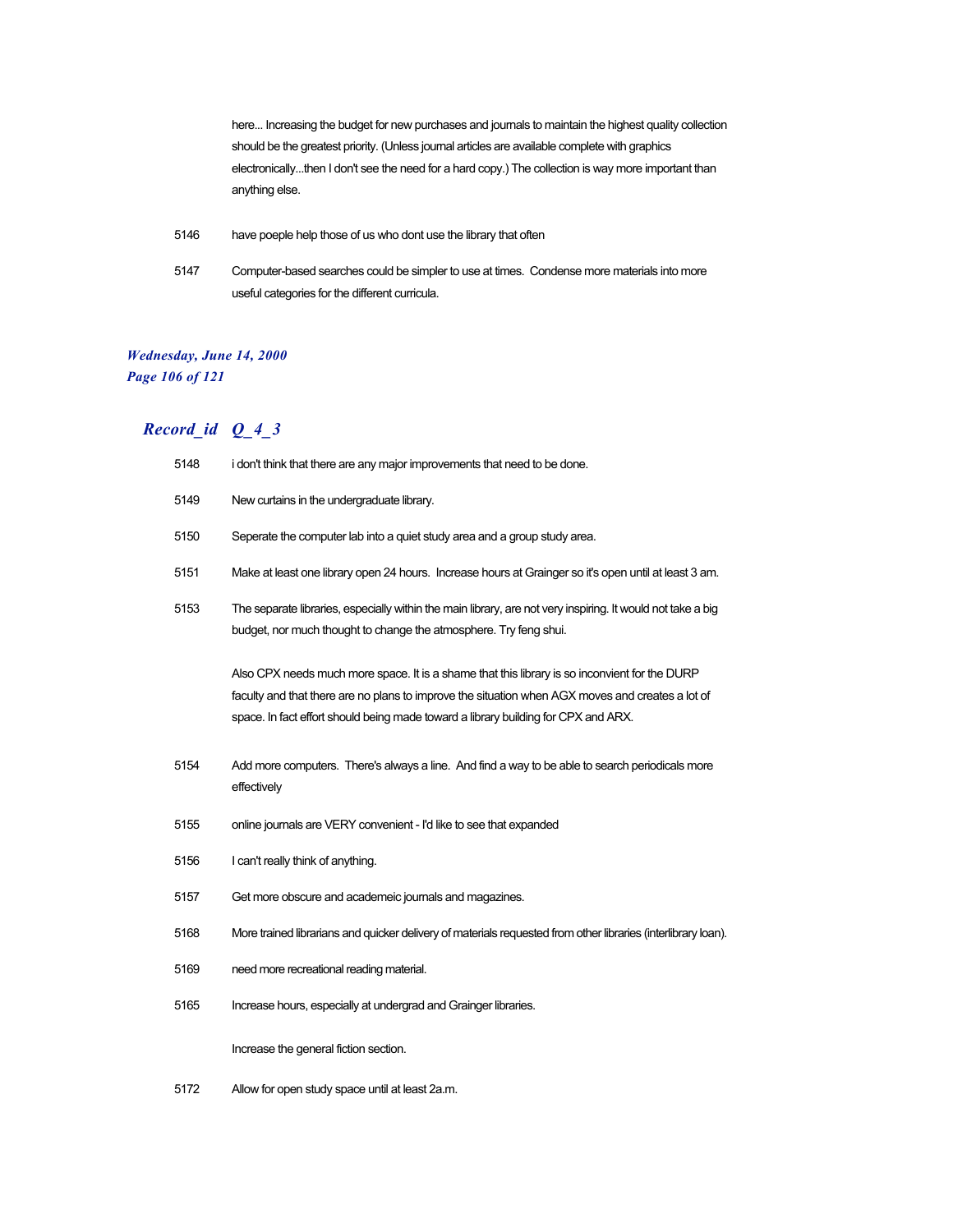- 5177 keep surveys like this up. order more newer books
- 5179 Finding materials can be difficult. There should be some sort of explanation as to what each location code means (e.g., library stacks). It would be beneficial to have an online description of how to go about obtaining these materials.
- 5181 more artwork? and drinking fountains... we're not camels you know
- 5186 put course reserve materials online.
- 5188 Allow any students to browse the stacks.
- 5189 Longer hours on friday evenings.
- 5190 More hours, at least in the main libraries in campus
- 5191 The web interface on the catalog is a definite improvement over the slow telnet interface. A carpeted quiet study area somewhere in the Main Library would be nice. More full-text of databases (i.e., Library Literature) would be great. Some way to switch directly from one database to another without going back to the main library page would be convenient. Requiring staff to wear quiet shoes and whisper in the library would make studying easier for students.
- 5193 As a grad student I love that I can access the mysterious vault. But overall, I am pleased with the libraries on campus. I don't suppose you'd consider opening 24-hours would you? Thank anyway.
- 5195 Extend library hours.

#### *Wednesday, June 14, 2000 Page 107 of 121*

| 5197 | I like access to JSTOR journals on-line and I would love to have access to more journals on-line.         |  |
|------|-----------------------------------------------------------------------------------------------------------|--|
| 5198 | Grainger open 24 hrs                                                                                      |  |
| 5203 | Keep using computers because they make it a lot easier.                                                   |  |
| 5204 | Nothing                                                                                                   |  |
| 5206 | color copiers in all libraries<br>extended hours<br>more resources available online                       |  |
| 5211 | It's all a little overwelming. Maybe you should hold a mandatory lib. tour for all incoming freshpersons. |  |
| 5217 | Dump DRA.                                                                                                 |  |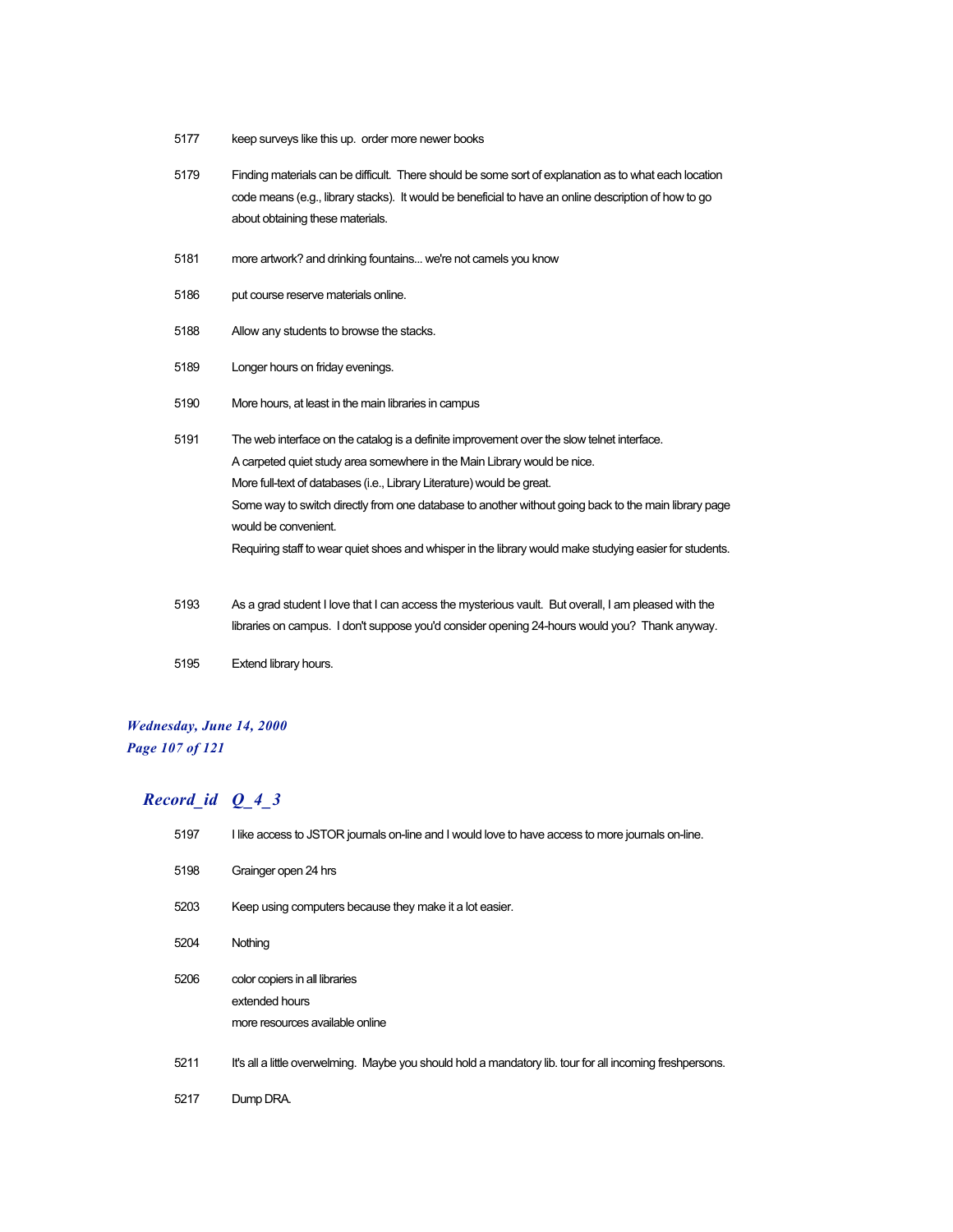- 5218 easier remote renewal of materials plus reminders (not just snail mail)
- 5226 Offer more tutorials.
- 5227 It's all good.
- 5228 keep the commerce library open longer
- 5229 Allowing Grainger Library to be open for 24 hours a day!!!!!!!!!!!!!!!!!
- 5231 I guess just making it more easily navigable.
- 5234 Longer weekend hours
- 5237 none
- 5240 Bound journal books should be loned for more than just one week. Printing from computers should follow the same format as URH housing printing where we just swipe our card for each print and then it's billed to our accounts.
- 5243 increase budgets for new additions to the collections of all areas especially audio/video availibility.
- 5244 Training/information to the students or library users concerning using the library website. Enforce peace in the libraries. I've personally encountered groups meeting in the libraries and talking loudly. Even the library staff reshelfing the books had her radio headphones blasting to the point of distraction.
- 5245 Because I do not use the library as often as i should i dont know abou tmany of the opportunities available. However, in the future i would like to be more aware of how to use certain features of the library especially through the internet. If seminars on using the library more efficiently were advertised, more people would know about them and attend.
- 5246 more explanation on looking up articles and putting more on the web such as full text articles so it makes it easier to look up
- 5248 Hand out more information on the library system, such as where certain libraires are located.
- 5250 The undergraduate library should open before 1:00 on the weekends.
- 5260 more parking lots
- 5249 Longer hours would be nice and always increasing the collection of books. Maybe coming out with some sort of directory of all the libraries on campus and their location, unless there already is one.
- 5251 Do something about the above problem. Also, I think the libraries should increase the hours that they are open.

*Wednesday, June 14, 2000 Page 108 of 121*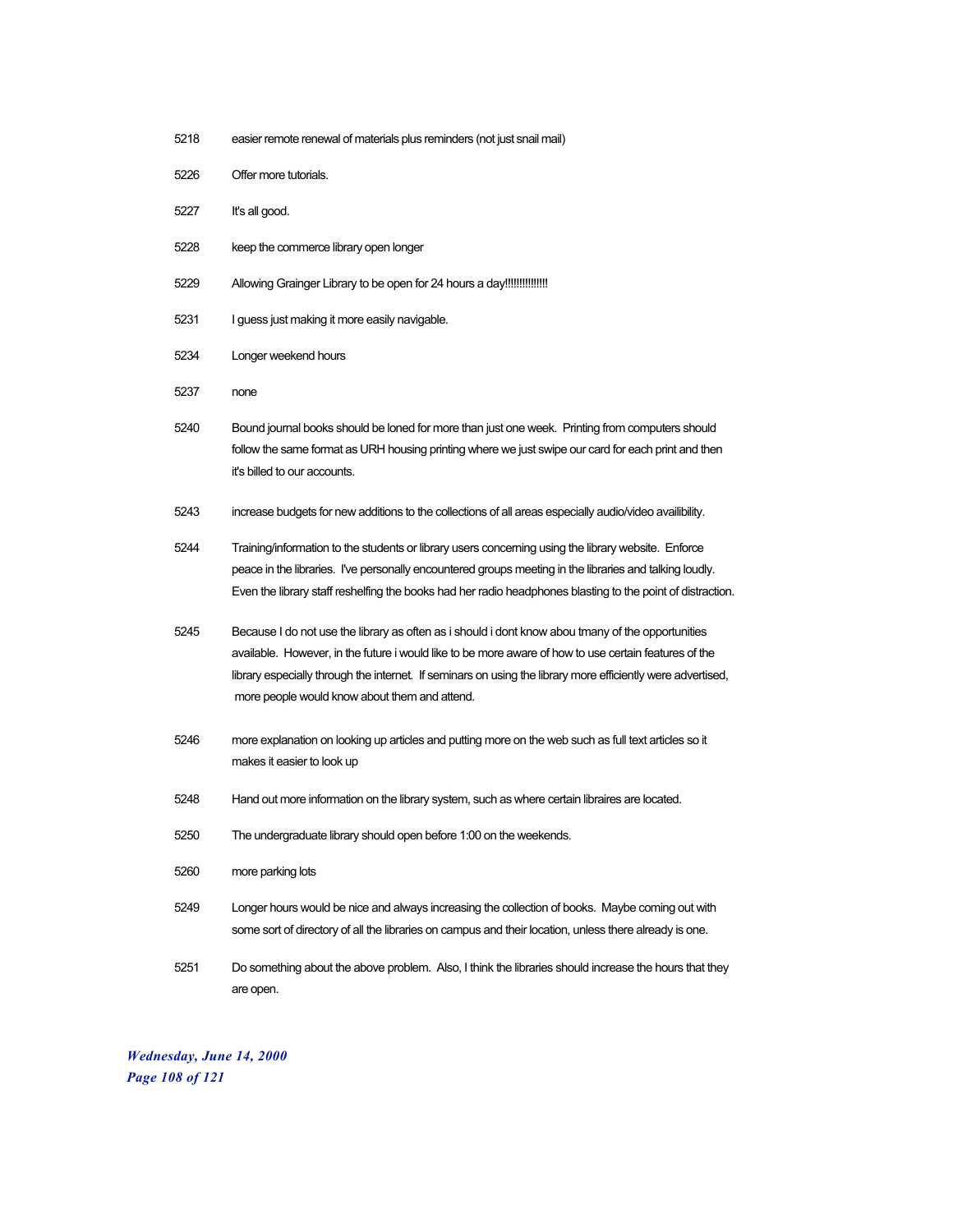| 5262 | Please, please, PLEASE hire students from the departments whose libraries they staff. Or have a<br>librarian on duty or on call after 5pm and on weekends when I tend to frequent the library the most.                                                  |
|------|----------------------------------------------------------------------------------------------------------------------------------------------------------------------------------------------------------------------------------------------------------|
|      | I had no idea librarians were e-mailable. Maybe that should be advertised and my frustrations over<br>getting help after hours would be alleviated.                                                                                                      |
| 5265 | none                                                                                                                                                                                                                                                     |
| 5266 | Get more printers, get more computers, add group/seminar rooms, hold workshops on using certain<br>software on computers; the would be very useful.                                                                                                      |
| 5268 | One should be able to make an interlibrary request in person or by phone at any library department.<br>The online request mode needs drastic revision because repeated attempts to use it both with and<br>without reference assistance has been futile. |
| 5269 | increase hours                                                                                                                                                                                                                                           |
| 5272 | Have more journal articles available to download.                                                                                                                                                                                                        |
| 5273 | more computers in the music library, and train the librarians much better in knowledge of finding<br>materials and knowing what materials exist within the library                                                                                       |
| 5274 | Increase connection time for computers and more patron-friendly environment.                                                                                                                                                                             |
| 5275 | More full text journal available online.                                                                                                                                                                                                                 |
| 5280 | More police on patrol in the libraries                                                                                                                                                                                                                   |
| 5281 | Overall, I am rather pleased with the library services. Just wich I had the time to become more<br>familiar and competent with all the services offered.                                                                                                 |
|      | More online/full text access (I realize this is costly, but it is very convenient and accessible at any<br>time.)                                                                                                                                        |
| 5282 | Open the stacks at the Graduate Library.<br>Provide texts online (possibly scanned in to preserve graphics).                                                                                                                                             |
| 5283 | more instruction on compouter access for incoming students                                                                                                                                                                                               |
| 5285 | Training for remote users, simplified access                                                                                                                                                                                                             |
| 5286 | More web-based interaction. Subscribe to on-line journal services and<br>advertise them thoroughly                                                                                                                                                       |
| 5287 | better setup of individual study cubicles                                                                                                                                                                                                                |
| 5288 | Make the stacks open to all those who need them.                                                                                                                                                                                                         |
| 5292 | More group rooms or individual study rooms for small groups. longer hours at night too.                                                                                                                                                                  |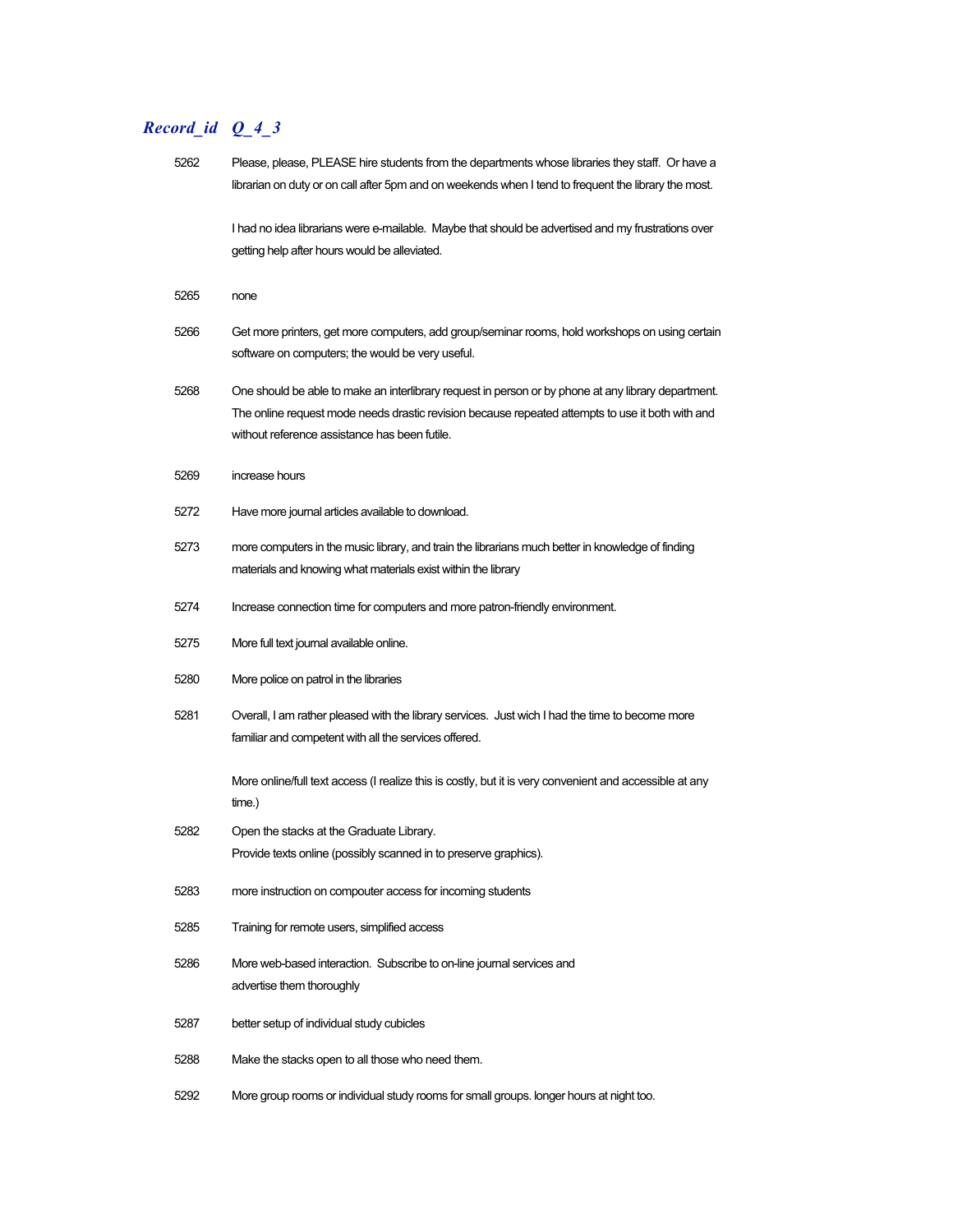- 5294 Find student workers who are dedicated to service.
- 5298 make information desk open longer..
- 5299 Open the Art and Architecture Library until 12 Sunday-Thursday.

Update the online Journal catalog so that it accurately reflects what journals are presently available.

5300 Simplify the on line catalogue. I do not want help using the swamp as it currently exists. I can't wade through it. Librarians always want to help-it is the set up. The UI library has a poor public image because the on-line catalogue is so hyperlinked that the public gets lost. People with certain disabilities can't use the on-line catalogue at all. Conversion to alternative format is impossible.

## *Wednesday, June 14, 2000 Page 109 of 121*

| 5302 | See 4.2.                                                                                                                                                                                                                                                                                                                                                                                                    |  |  |
|------|-------------------------------------------------------------------------------------------------------------------------------------------------------------------------------------------------------------------------------------------------------------------------------------------------------------------------------------------------------------------------------------------------------------|--|--|
|      | A speedier interface access to a search box is needed, a new undergrad library, and fewer dial-up busy<br>signals. On-line texts need to be made available as much as possible.                                                                                                                                                                                                                             |  |  |
| 5306 | More signs/locator for smaller libraries e.g. the Women's Studies Library.                                                                                                                                                                                                                                                                                                                                  |  |  |
|      | Extended hours at Undergrad, Grainger or another location for study (beyond 1am during week and<br>open before 1pm on Sunday).                                                                                                                                                                                                                                                                              |  |  |
| 5307 | More efforts at ensuring that books are where they are supposed to be.                                                                                                                                                                                                                                                                                                                                      |  |  |
| 5311 | Have more rooms for groups to work in.                                                                                                                                                                                                                                                                                                                                                                      |  |  |
| 5315 | More computers (IBMs) would be nice.                                                                                                                                                                                                                                                                                                                                                                        |  |  |
| 5319 | none                                                                                                                                                                                                                                                                                                                                                                                                        |  |  |
| 5326 | <b>None</b>                                                                                                                                                                                                                                                                                                                                                                                                 |  |  |
| 5330 |                                                                                                                                                                                                                                                                                                                                                                                                             |  |  |
| 5331 | Improve online catalog                                                                                                                                                                                                                                                                                                                                                                                      |  |  |
| 5308 | I wonder if there is a better way for departments to pool resources so that the library is not forced by<br>reduced funds to terminate journal subscriptions. Also it would be nice to get some feedback from<br>department members (students and faculty) about which journals are most important, instead of relying<br>solely on check out/reshelving frequency data to determine how much use they get. |  |  |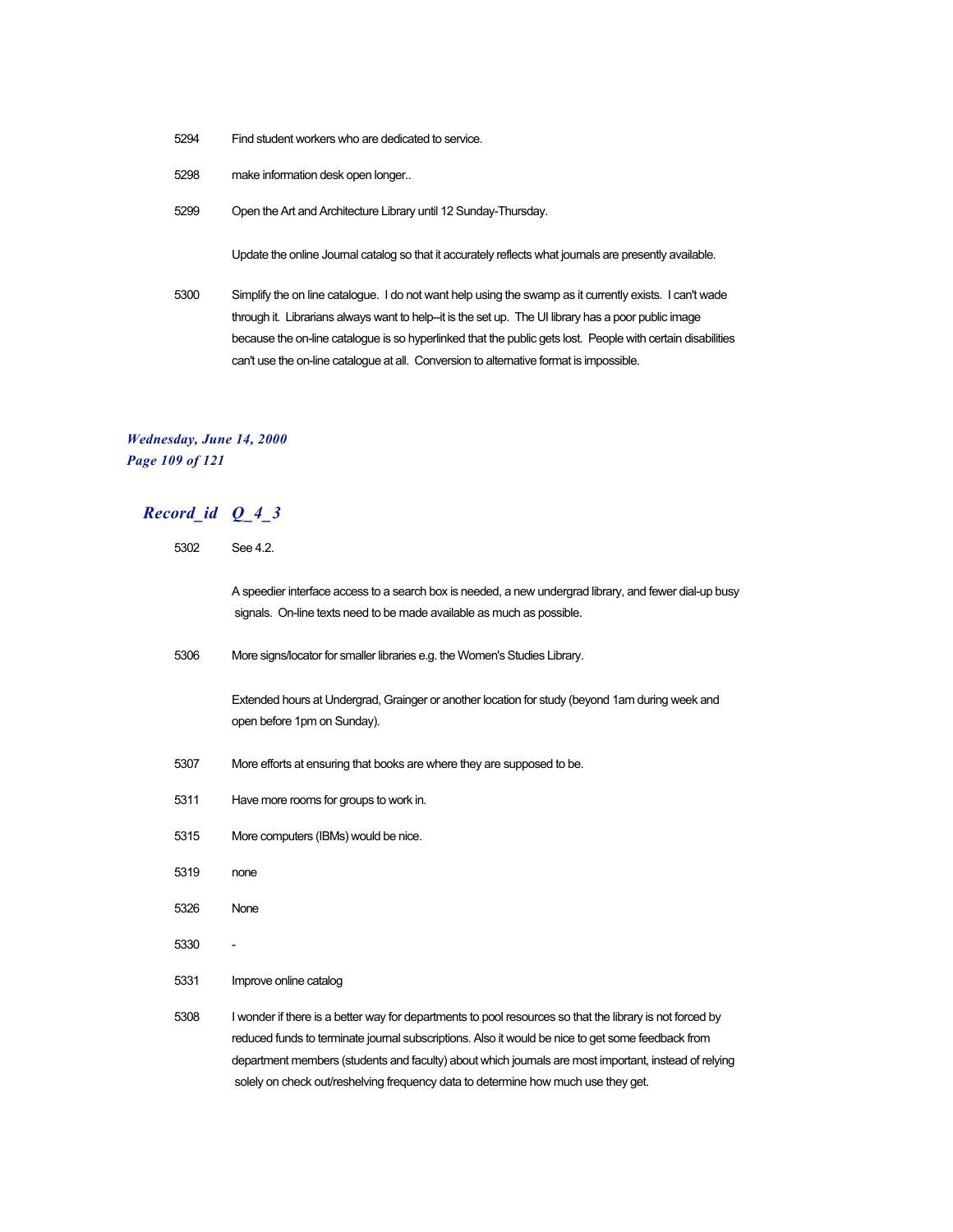- 5324 -Provide staff training in providing "knock-your-socks-off" library services
- 5329 Undergradate students doing honors work, like a senior thesis, should get a 16-week loan period like graduate students. More pay for student workers. More room for the Interlibrary Loan office. More funding in general. Recover some lost print serials from the "lean years."
- 5337 Everything is great.
- 5338 I think that it is a great library. The copier machines usually have lots of problems with them....they dont have zoom capabilities and not all kinds of paper sizes.
- 5341 Maybe get more computers and faster ones too.
- 5342 More strictly enfore the quiet study areas
- 5345 More books by Scott Cunningham or Silver Raven Wolf would be nice. A Bigger selection of occult books. Or pagan books of any kind, Wiccan, Druid, Alexandrian.
- 5346 Extend the hours or lock the doors from the outside, but continue to allow people inside after hours.
- 5347 Extend the hours or lock the doors from the outside, but continue to allow people inside after hours.
- 5349 get more printers, be open longer, and keep it comfotable on both floors of the undergrad.
- 5352 Please extend the opening hours for the main library during weekends! Pklease install a computer lab in the graduate (main) library.
- 5360 longer hours
- 5362 more outlets for computers, longer opening hours during the weekend
- 5367 Improve hours and staff knowledge

### *Wednesday, June 14, 2000 Page 110 of 121*

- 5368 Keep expanding the links and site listings of places we can go to get research information.
- 5370 Why don't you utilize the library school students to help you clean up the library. There are many of us who would love to volunteer to help. We would also be getting some valuable experience. Especially the ones that have never worked in a library before.
- 5377 To ammend the above problem, allow for ordering the materials needed online as you find them in your search. The materials can all be collected at the main library and you can pick them up there. If this is already offered, then advertise and train students on how to do it. Also, we need more group study rooms, especially with much of the curriculum moving towards teamwork.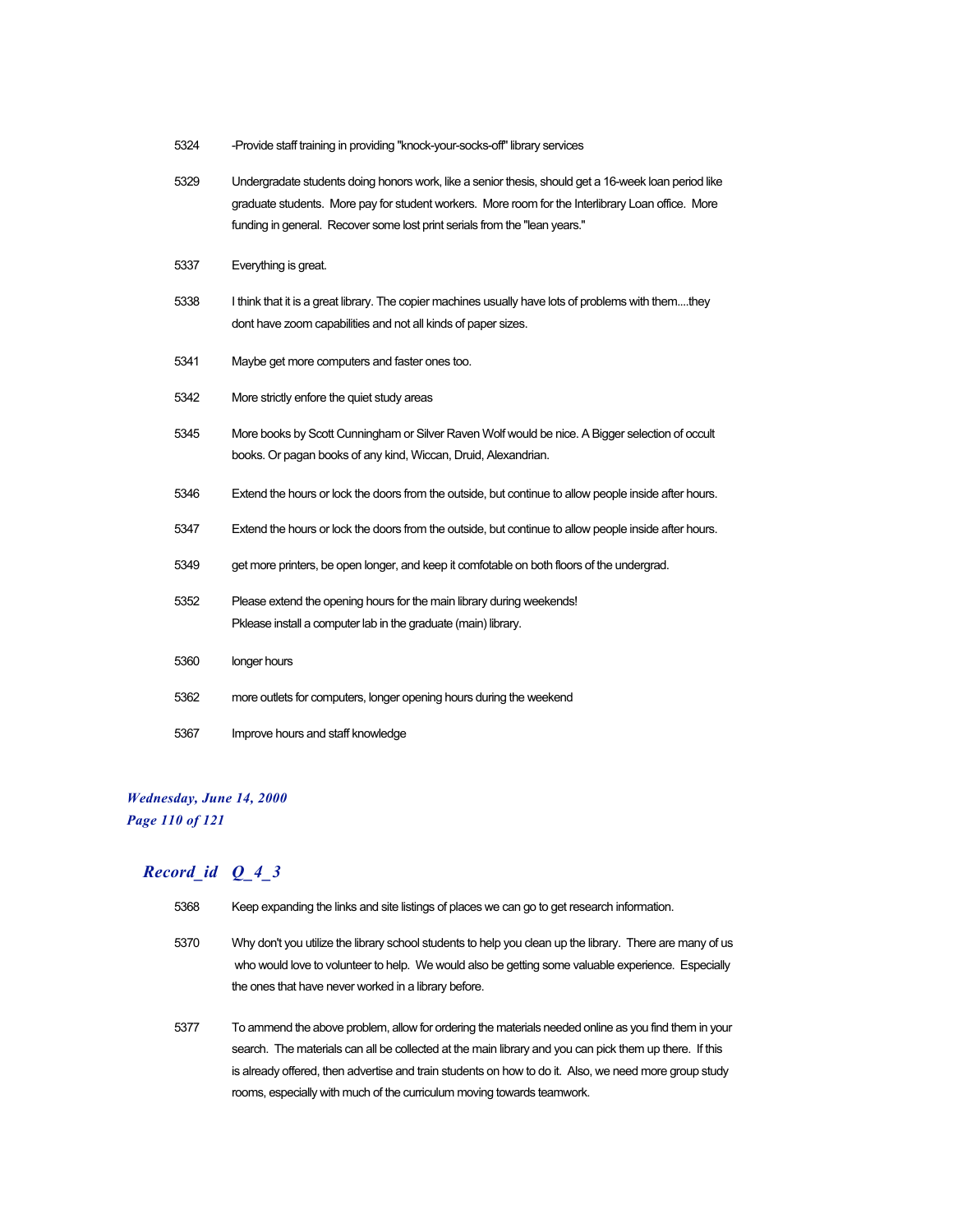| 5379 | Some of the smaller libraries are a bit messy, it looks real bad when books are covered in dust and<br>cobwebs. Clean it up.                                                                                                                     |  |
|------|--------------------------------------------------------------------------------------------------------------------------------------------------------------------------------------------------------------------------------------------------|--|
| 5380 | Make more resources available on-line (i.e. reserves)                                                                                                                                                                                            |  |
| 5381 | Please make more clear how someone can get a stacks pass and how they should go about doing it -<br>some sort of getting the word out on this                                                                                                    |  |
| 5382 | It would be great if the library's hours could be extended later. I would like to see more group study<br>areas.                                                                                                                                 |  |
| 5384 | Improve ILLINET, make it more user friendly.                                                                                                                                                                                                     |  |
| 5386 | It would be nice if all the libraries had maps of where each of the libraries were located. Sometimes I<br>go to a specific library to find something and I have a hard time actually finding the library.                                       |  |
| 5388 | improve the speed of getting foreign magzines. I always find that the newest foreign magzine is of 4 to<br>5 monthes ago.                                                                                                                        |  |
| 5389 | Purchase subscriptions to more journals (print and electronic) and improve Illinet interface so it is easier<br>to use from my office computer.                                                                                                  |  |
| 5390 | Please lengthen the hours of the library in the evening. I'm up late studying a lot, and I'd like a place to<br>get away to, and the library helps.                                                                                              |  |
| 5392 | Improve the security                                                                                                                                                                                                                             |  |
| 5394 | The Undergrad could use some re-decorating, new chairs, and the desks need to be cleaned more<br>often.                                                                                                                                          |  |
| 5398 | more computers                                                                                                                                                                                                                                   |  |
|      | more hours<br>more staff assistant hours                                                                                                                                                                                                         |  |
| 5399 | I'd appreciate it if the library could make the interlibrary loan a little easier.                                                                                                                                                               |  |
| 5402 | Oh                                                                                                                                                                                                                                               |  |
| 5403 | add more computers and group study rooms and possibly extend hours of operation.                                                                                                                                                                 |  |
| 5406 | I'd love to have Book Review Index available online. I'd also like to be able to renew non-UIUC books<br>electronically.                                                                                                                         |  |
| 5410 | WORK THE WEB PAGE, AND ON-LINE TEXT AND JOURNALS.                                                                                                                                                                                                |  |
| 5414 | A search interface that allows me to check if any of the libraries on campus has a journal/periodical I<br>am looking for. If we do, which library and the holding information. If we don't, where to look for or<br>links to interlibrary loan. |  |

5415 Put more effort into electronics, and quit trying to build more buildings.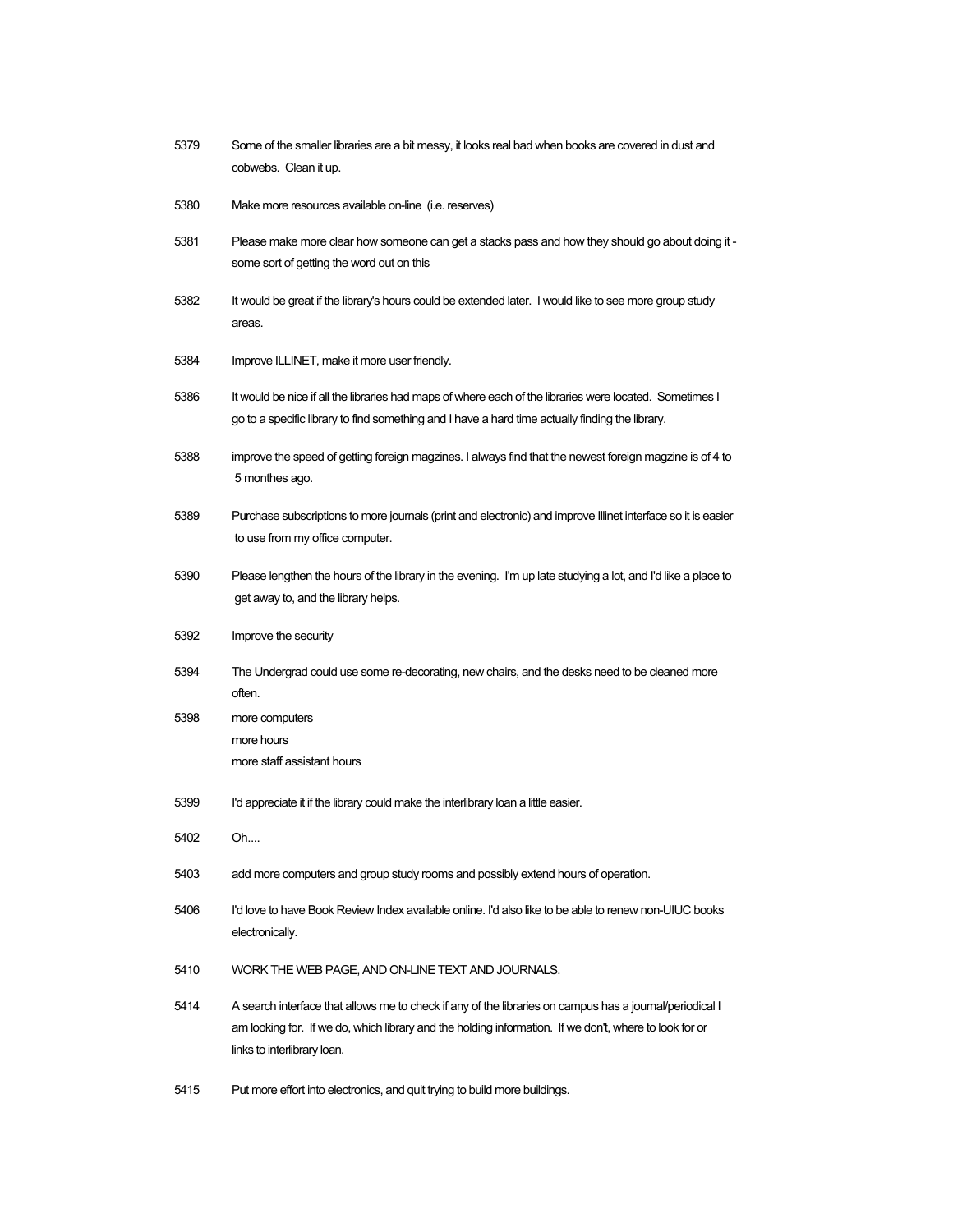## *Wednesday, June 14, 2000 Page 111 of 121*

# *Record\_id Q\_4\_3*

| 5416 | Often than not, people get confused about where things are located such as the computer labs and<br>periodicals. Making signs that clearly indicate where they are located would be nice. Also finding books<br>can get tough when you actually go looking for them. You often don't know what library it is in and<br>where that library is located.                                                                                  |
|------|----------------------------------------------------------------------------------------------------------------------------------------------------------------------------------------------------------------------------------------------------------------------------------------------------------------------------------------------------------------------------------------------------------------------------------------|
| 5418 | Put machines in all of the libraries that can recharge you ICard; its really annoying to be xeroxing, run<br>out of card credit, and to have to run across campus to the union or the UG to recharge.                                                                                                                                                                                                                                  |
| 5423 | It would be beneficial if the library staff in general were more friendly.                                                                                                                                                                                                                                                                                                                                                             |
| 5424 | Understand that many people have never really learned how to search for materials on library<br>resources. Allow your systems to cater to these people, as well as "experts."                                                                                                                                                                                                                                                          |
| 5425 | Get rid of Steven Werkheiser.                                                                                                                                                                                                                                                                                                                                                                                                          |
| 5426 | The library in my home town has special rooms set aside with desks in which there is NO noise<br>allowed. these rooms are closed off from the rest of the library by doors. I love these rooms because<br>you are not bothered by peolple talking, walking by, making copies, or anything else. Some people<br>really need a quiet stdy environment, and the libraries should provide one. The cubicles are never<br>absolutely queit. |
| 5427 | Stop putting efforts into transforming this library into an online resource. Students and Scholars should<br>be able to benefit from such a fabulous PRINT resource, but you don't treat anything or anyone well<br>enough for them to do so. Train employess on customer service when they work the circulation desk.<br>Train employees how to shelve books and how to care for them properly.                                       |
| 5431 | Put up more full text articles and keep up the great work in helping those in need in the library.                                                                                                                                                                                                                                                                                                                                     |
| 5432 | New online catalog more graphically based.                                                                                                                                                                                                                                                                                                                                                                                             |
| 5435 | Enforcing silence in the quiet study areas.                                                                                                                                                                                                                                                                                                                                                                                            |
| 5430 | For book check-outs at the graduate library, I usually have to wait up to five minutes for assistance.<br>Can you do something about that? Also, going to the back to look for books, I always feel like I have<br>to be very carefull--don't want to get squashed by those moving shelves. I was completely impressed                                                                                                                 |

when I first saw that, but you should show clearly on your shelves that 'do not' move. The other day I was trying to move a shelf that later I found out that it did not move and it had no sign saying so. Lukily, there was a library helper close at hand and she told me that it did not move. I suggested to her that those shelves that don't move should say so somewhere.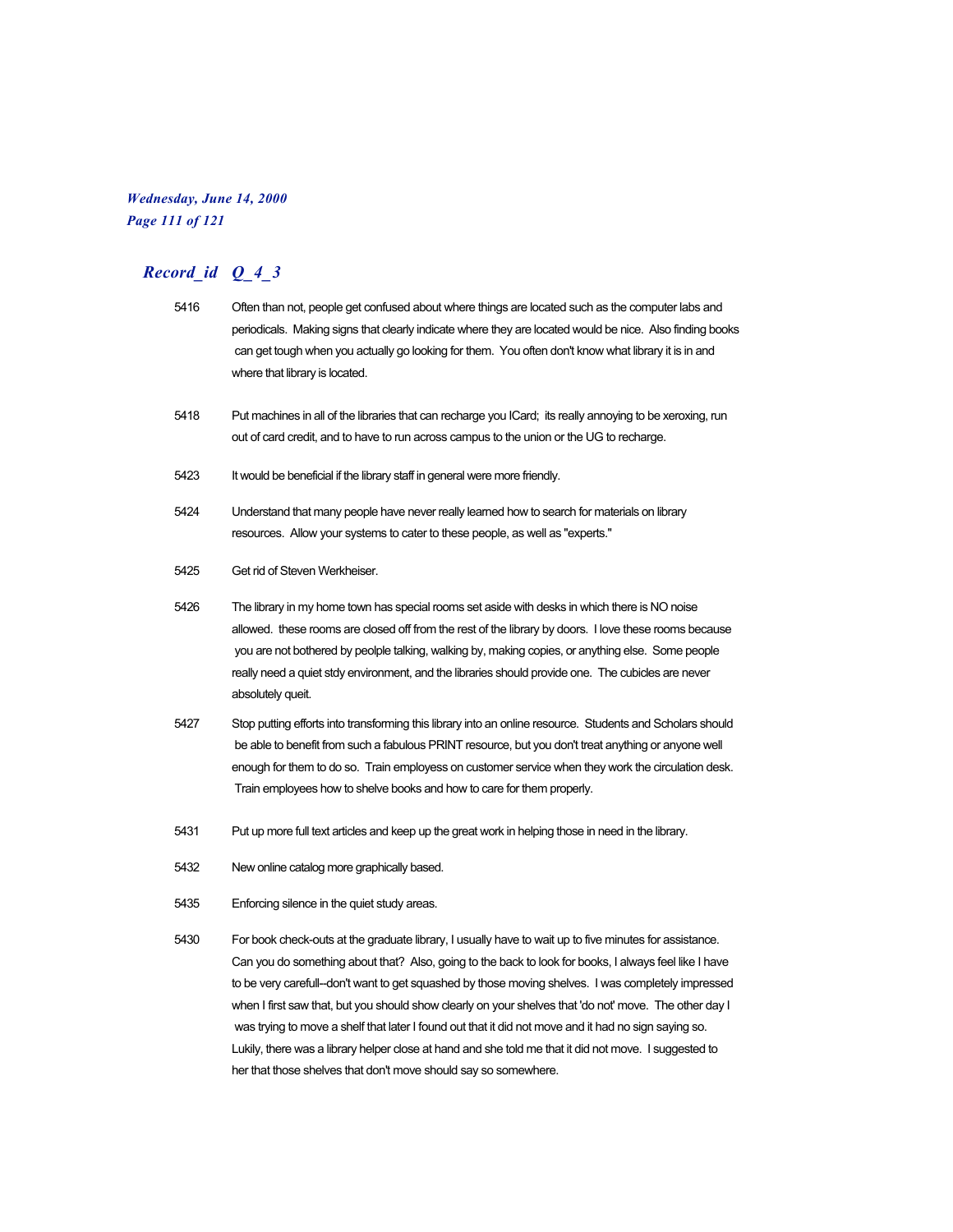| 5436 | undergrads should be allowed to browse the main stacks. browsing is the finest form of research.                                                                                                                                                                                |  |
|------|---------------------------------------------------------------------------------------------------------------------------------------------------------------------------------------------------------------------------------------------------------------------------------|--|
| 5438 | Access to more online journals.                                                                                                                                                                                                                                                 |  |
| 5439 | it is too difficult to search for materials, i know the information is there, but without some prior<br>knowledge of the subject, it is nearly impossible to find materials-- journal articles in particular                                                                    |  |
| 5440 | Improve the online catalog interface.                                                                                                                                                                                                                                           |  |
| 5441 | No suggestions                                                                                                                                                                                                                                                                  |  |
| 5444 | Maybe more frequent "shelf-reading" by more experienced workers?<br>Access to good new fiction and literature in the main library (the undergrad library is yucky and it never<br>has what I want anyway).                                                                      |  |
| 5446 | Open 24 hours                                                                                                                                                                                                                                                                   |  |
| 5448 | Perhaps, more signs in the libraries about the shelving of a collection. Also, the steps to take if you<br>cannot find a book would be helpful. Also, I have trouble finding electronic journals. Perhaps, clearer<br>directions on the computer or a handout would be helpful. |  |

5449 I think a tutorial online will be best.

## *Wednesday, June 14, 2000 Page 112 of 121*

| 5450 | Please see comments in previous comment boxes.                                                                                                                                                        |  |
|------|-------------------------------------------------------------------------------------------------------------------------------------------------------------------------------------------------------|--|
| 5451 | More hours. Better telnet interface. Better ways to search journals<br>over the web.                                                                                                                  |  |
| 5454 | Please see above comment                                                                                                                                                                              |  |
| 5455 | Later hours would be better or at least have one library open later or 24 hours if possible.<br>More computers/printers at sites with a high frequency of visitors such as the undergraduate library. |  |
|      | Faster main stacks service.                                                                                                                                                                           |  |
|      |                                                                                                                                                                                                       |  |
| 5456 | All the web/internet stuff is fine, but don't loose sight of being a library – journals and books are key to<br>knowlege and progress in all fields.                                                  |  |
| 5457 | I think it would be helpful to have more computers-they always seem busy.                                                                                                                             |  |
| 5461 | Increasing the journal collection at the vet library so it's comparable to Burrell.                                                                                                                   |  |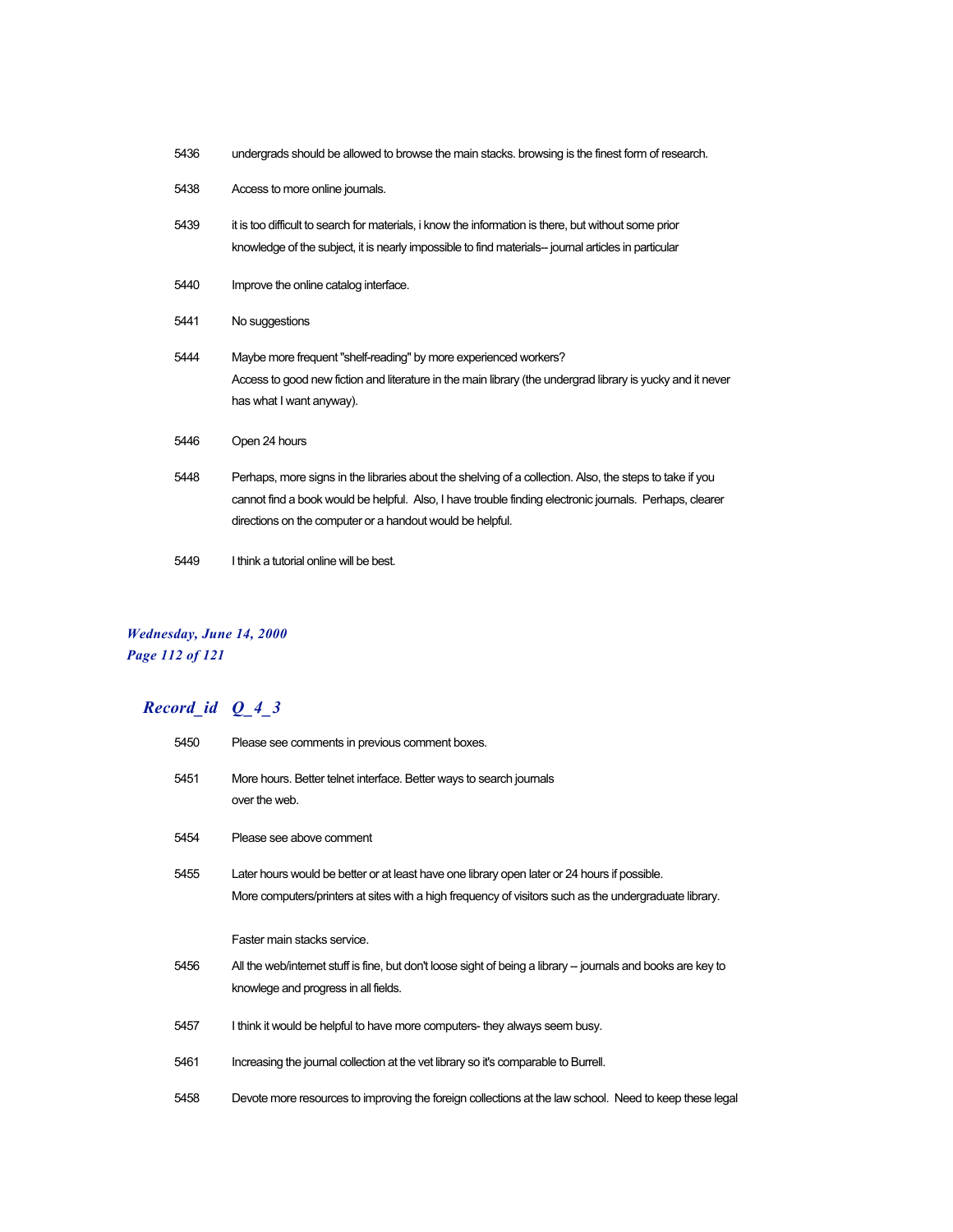|      | resources up to date. There is not even a current copy of the London City Code on Mergers and<br>Takeovers, this is very embarrassing for this University.                                                                                                                                    |
|------|-----------------------------------------------------------------------------------------------------------------------------------------------------------------------------------------------------------------------------------------------------------------------------------------------|
| 5459 | train workers better and make sure they work-i can't tell you how many times i have needed help and<br>have either had to wait until a worker finishes a telephone conversation about beany babies or have<br>received an incredibly bitchy attitude from the person supposedly "helping" me. |
|      | online journals--could always use more.                                                                                                                                                                                                                                                       |
| 5460 | For doc students who are reading a lot of microfilm, it would be very helpful to have a microfilm reader<br>that will use a copy card instead of actual dimes. We tend to copy pages and pages, and it would be<br>very convenient to use an I card.                                          |
|      | Having extended weekend hours and summer hours would greatly help our studies as well.                                                                                                                                                                                                        |
| 5465 | The collections of music from around the world, particularly Africa, are lacking. The local Urbana<br>Library is more complete in recent recordings                                                                                                                                           |
| 5469 | grainger is a very popular library because of the atmosphere and comfort for studyingthere should be<br>more actions taken to have more areas for students to study similar to this one.                                                                                                      |
| 5470 | Buying more books.                                                                                                                                                                                                                                                                            |
| 5472 | Good as it is. Could improve on the experimental web interface.                                                                                                                                                                                                                               |
| 5478 | Reduce the heat in the Undergrad.                                                                                                                                                                                                                                                             |
| 5479 | None                                                                                                                                                                                                                                                                                          |
| 5480 | make it open 24 hours all the time.                                                                                                                                                                                                                                                           |
| 5481 | I would suggest maybe extending the hours of departmental libraries. Most of them are only open until<br>10pm. 12am might be a more appropriate closing time for students who often only can work late at<br>night because of busy class and work schedules.                                  |
| 5485 | Computer lab in the library should open 24 hours. If all libraries can not do that, at least several library<br>should have a 24 hour computer lab.                                                                                                                                           |
| 5486 | Make it easier to get a carge account for photocopying.                                                                                                                                                                                                                                       |
| 5491 | See above suggestion about adding full text articles to website.                                                                                                                                                                                                                              |
| 5495 | get more and better computers, not buy lots of cheap macs                                                                                                                                                                                                                                     |

*Wednesday, June 14, 2000 Page 113 of 121*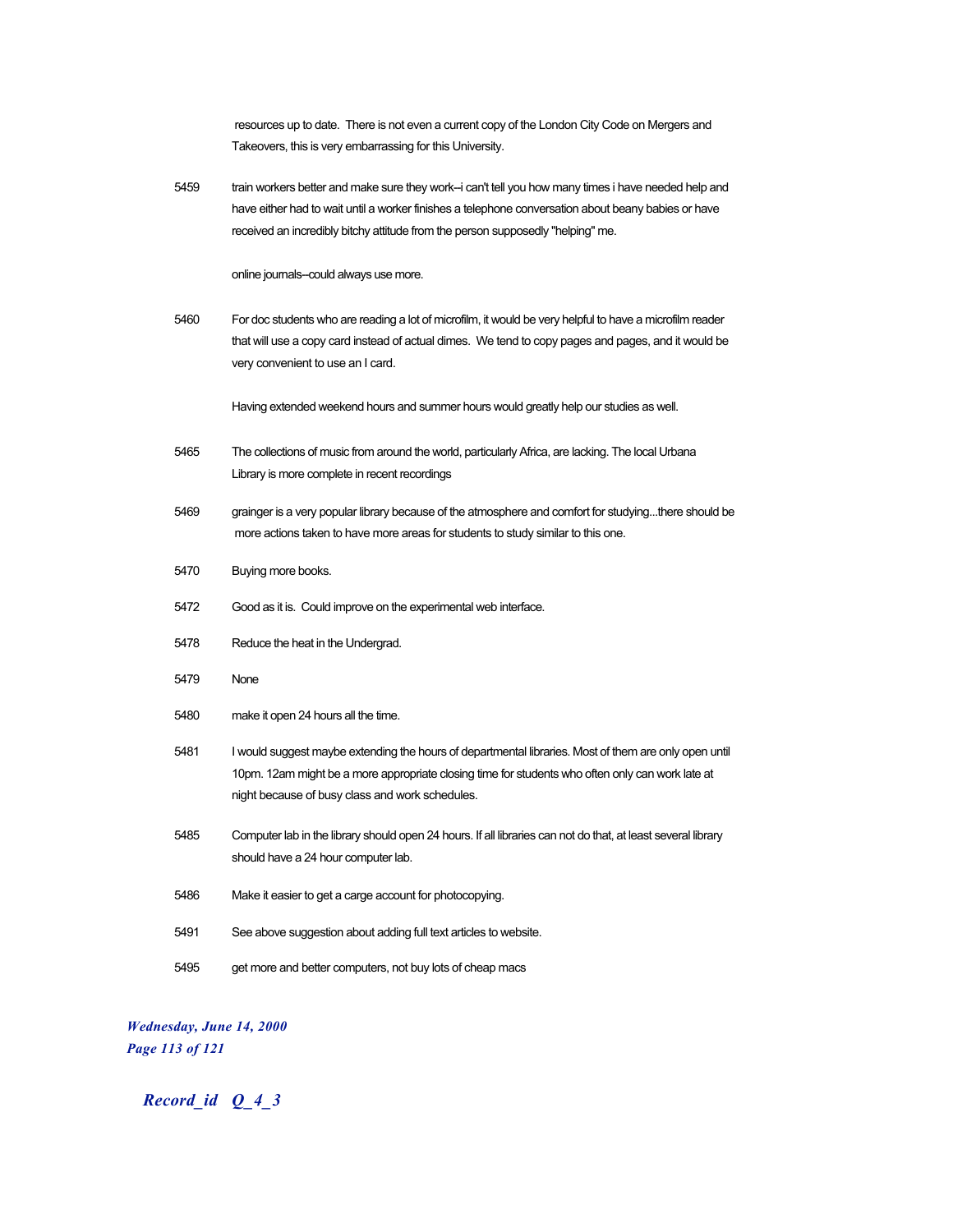5488 try to speed up the interlibrary loans;

| 5490 | -I would like the hours of operation to increase on Sunday (there seems to be nowhere to study before<br>1pm on Sunday!!!)<br>-The VETMED library needs more group study rooms, and an ENFORCED QUIET!!!!!!<br>-The men's room door in the basement at the engineering library needs to be fixed. It slams every<br>time it is closed (which seems to be often) Also, the huge glass doors at either end slam loudly when<br>closed as well. Often they need to be closed when students are in the vestibules talking, but students<br>entering the basement just let the doors slam. It makes it hard to study!<br>-How about adding more meters to the lot adjacent to the library (Grainger) |
|------|-------------------------------------------------------------------------------------------------------------------------------------------------------------------------------------------------------------------------------------------------------------------------------------------------------------------------------------------------------------------------------------------------------------------------------------------------------------------------------------------------------------------------------------------------------------------------------------------------------------------------------------------------------------------------------------------------|
| 5494 | I think that it's great on the whole. A little intimidating to the first time user; a tour for incoming<br>freshman might be a good idea.                                                                                                                                                                                                                                                                                                                                                                                                                                                                                                                                                       |
| 5505 | Definitely need more CDs.<br>More books.                                                                                                                                                                                                                                                                                                                                                                                                                                                                                                                                                                                                                                                        |
| 5507 | More computers.<br>A vast number of books and other materials are still in card catalogue form only, updating these to<br>computer database would be wonderful. Also, when the card catalogue materials have been put in<br>electronically, full documentation would make searching much easier.                                                                                                                                                                                                                                                                                                                                                                                                |
| 5510 | make it possible to use project account when I copy and request materials from other libraries                                                                                                                                                                                                                                                                                                                                                                                                                                                                                                                                                                                                  |
| 5513 | change online catalog                                                                                                                                                                                                                                                                                                                                                                                                                                                                                                                                                                                                                                                                           |
| 5517 | -develop overall plan for the library systems<br>-make library web pages more consistent and updated<br>-make searching for information thru databases easier<br>-continue offering training<br>-work together to develop plans that don't confuse the user                                                                                                                                                                                                                                                                                                                                                                                                                                     |
| 5519 | Add more computers to the libraries because there always seems to be a shortage. Also, the copy<br>machine do not always provide quality copies. It would be nice if there were new copy machines.                                                                                                                                                                                                                                                                                                                                                                                                                                                                                              |
| 5520 | more staff                                                                                                                                                                                                                                                                                                                                                                                                                                                                                                                                                                                                                                                                                      |
| 5523 | exand and build more libraries. for a campus this size, i think that there should be more libraries<br>around.                                                                                                                                                                                                                                                                                                                                                                                                                                                                                                                                                                                  |
| 5527 | The undergraduate library should have a computer classroom. We also need a better catalogue<br>interface, and to be sure that, in spending so much money on electronic resources, we don't neglect<br>our print resources.                                                                                                                                                                                                                                                                                                                                                                                                                                                                      |
| 5529 | keep collecting more books and subscribing to more journals, and i just tried to get a recent issue of a<br>journal (march, and it's late april now) and it wasn't there. but i'm not sure that's the library's fault. if<br>so, journals should be there on time.                                                                                                                                                                                                                                                                                                                                                                                                                              |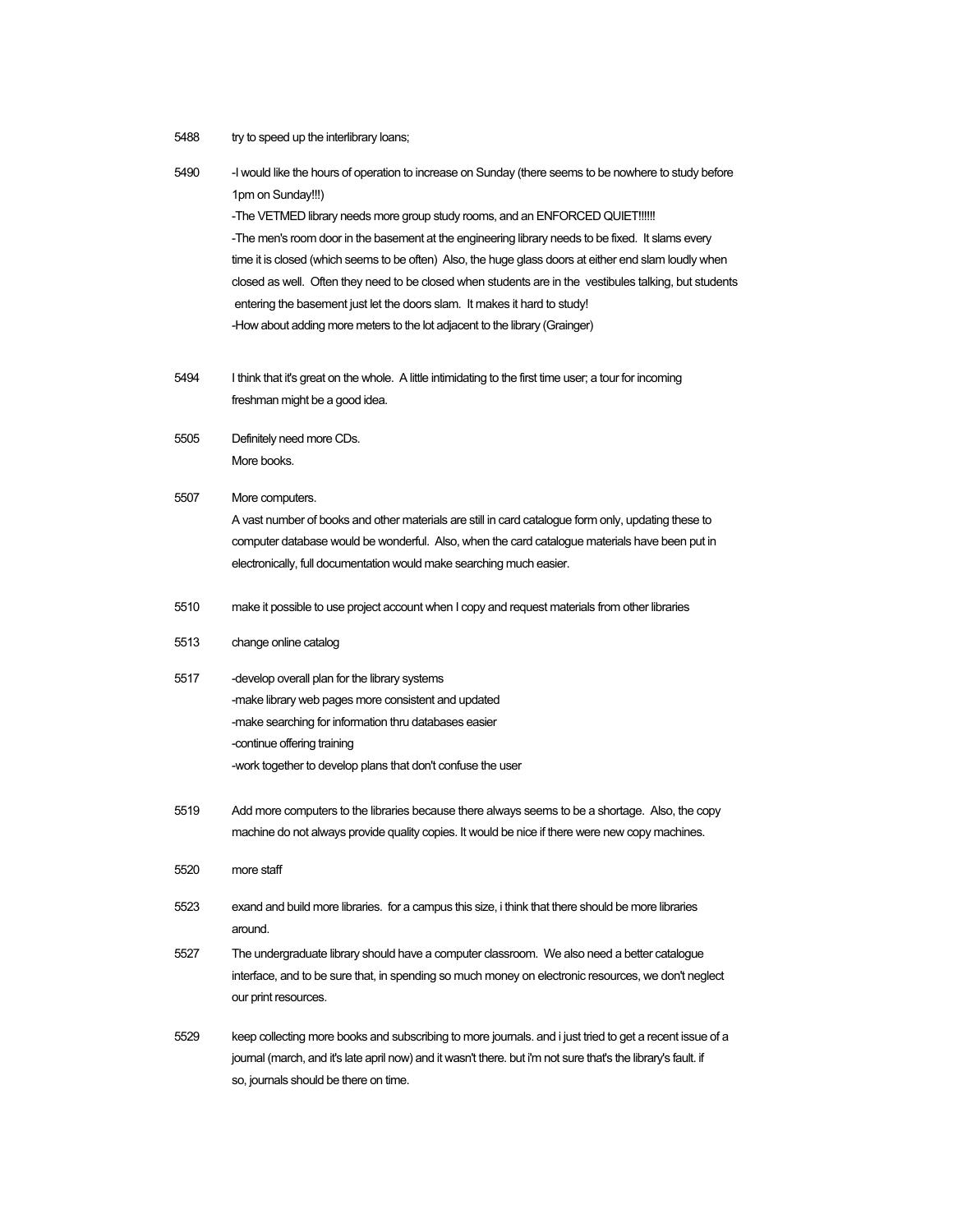| 5531 | Try to reshelve materials quicker. |
|------|------------------------------------|
|------|------------------------------------|

5532 N/A

- 5533 I suggest you to manage the accessibility to jstor, lexis-nexis from other IP address. I think you can use the net ID and password to ensure the student accesses.
- 5537 Please increase library hours (e.g. at least one -24 hour, weekend hours)
- 5530 Post "QUIET" signs in and around elevators, STOP the tours and banquets, and put lights in the vet med carrolls
- 5536 More materials scanned in and available to university students online, so print materials won't seem so scarce.

### *Wednesday, June 14, 2000 Page 114 of 121*

| 5538 | Email alert system for overdue items.                                                                                                                                                                                                                                             |
|------|-----------------------------------------------------------------------------------------------------------------------------------------------------------------------------------------------------------------------------------------------------------------------------------|
| 5540 | At the Law library there is often a problem with the reshelving of materials in a timely fashion. This is<br>something that I feel could easily be remedied through an increase of staff. Also, there is not much<br>room for group study in the library (eg. group study rooms). |
| 5542 | There are many journals that the University does not have on site that I would like to have access to.<br>However, when I have requested an article through the interlibrary loan it took over 3 months to get<br>here. By then my paper was long due!                            |
| 5544 | The biggest concern that the library is not open early enough on Sunday mornings. This is a very<br>popular day for everyone I know to catch up on studying, but we have nowhere to go in the morning.                                                                            |
| 5545 | perhaps have classes to help students get acquianted with the library.                                                                                                                                                                                                            |
| 5546 | provide information on how to find the library material. maybe a pamphlet that describes the library<br>system and how to use it in a short and to the point manner.                                                                                                              |
| 5547 | I often hear compliments about our university library from others across the country (when I interact<br>with other graduate students or researchers), so I think you are doing a great job! Keep up the good<br>work!                                                            |
| 5551 | educate library users on how to effectively used searches to find material in this library                                                                                                                                                                                        |
| 5552 | Need more group study areas                                                                                                                                                                                                                                                       |
| 5558 | see above                                                                                                                                                                                                                                                                         |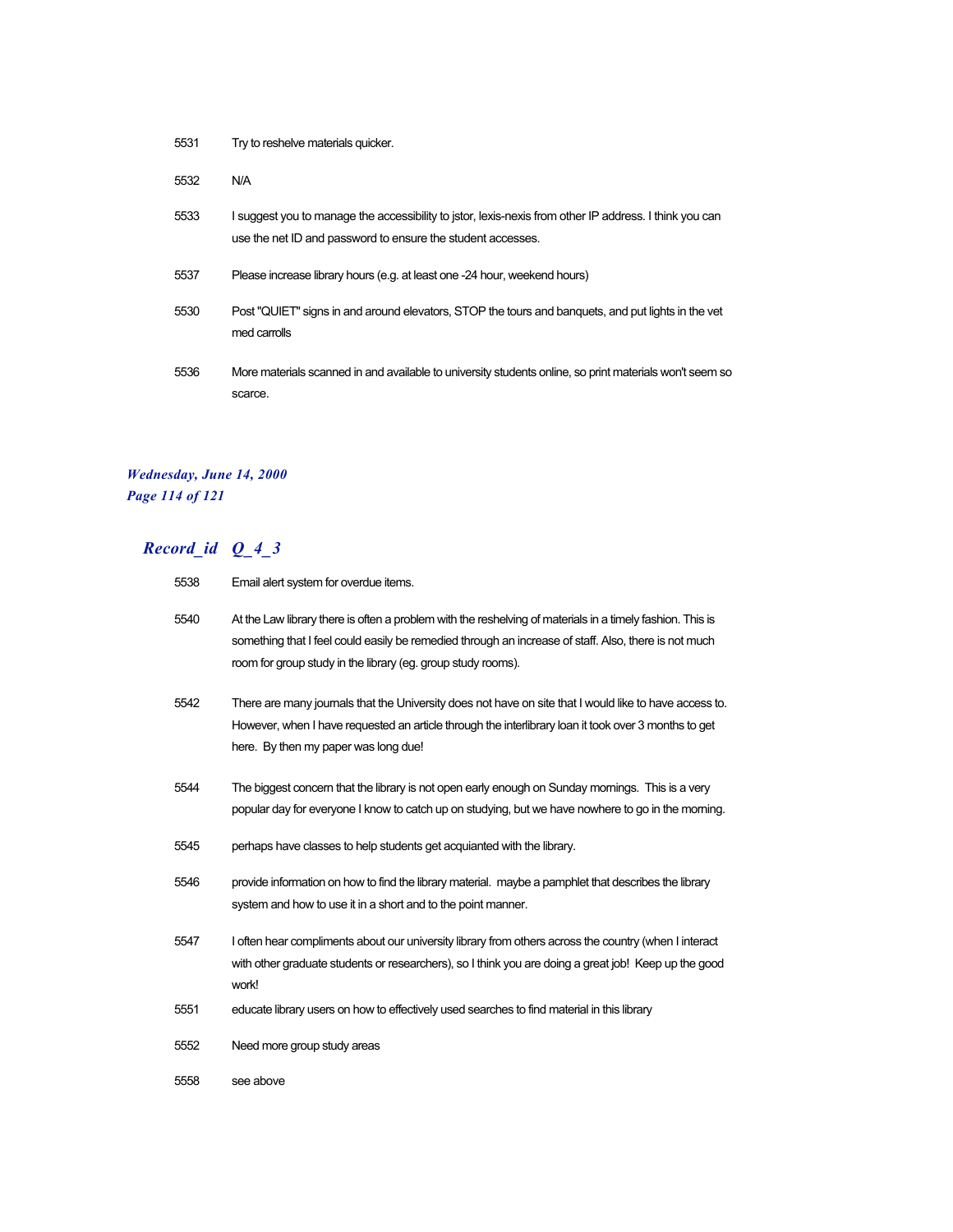- 5563 There should be more copy machines available. Also, weekend hour could be somewhat extended especially having the libraries opening before 1 on Sunday.
- 5566 Offer classes throughout the year for students to take to help understand the system.

Make a list of where the materials are available to the students and give them a copy to have at home.

Have all of the school libraries in one building. It was rather inconvienient to have to go all around campus to find materials at different libraries.

- 5570 allow acces to the main stacks to undergrads.
- 5576 It would be helpful if the library computer system can send a warning message to the library patrons about their checked-out items which will be overdue soon.
- 5571 -Make online resources #1 priority: Integrate article/book databases with online catalog Spend \$ on hardware & software to redo online catalog, make it user friendly. Provide catalog formatting suitable for import into personal reference manager software
- 5573 I think there should be more cohesiveness between the libraries. I often get the feeling that each library views themselves a separate entities without regard for the other libraries. I think this ultimately erodes the overall service of the U of I library.
- 5577 I think it's really good as it stands.
- 5579 Improve subscriptions to major ophthalmology journals such as "Ophthalmology" or "Archives of Ophthalmology".
- 5583 more accurate shelving of materials. It would be nice to be able to reqest books for the library to purchase.
- 5589 you should let more people in the main stacks they are scary; reserve policies also need to be more flexible/effective. e.g. the take-out vs. inside library use; When somebody steals the material, the staff just waits for return instead of getting new copy/keeping several copies

### *Wednesday, June 14, 2000 Page 115 of 121*

- 5590 Make all the libraries open 24 hours Sunday-Thursday
- 5591 improving the hours i think opening early on sundays or staying opening later in the week.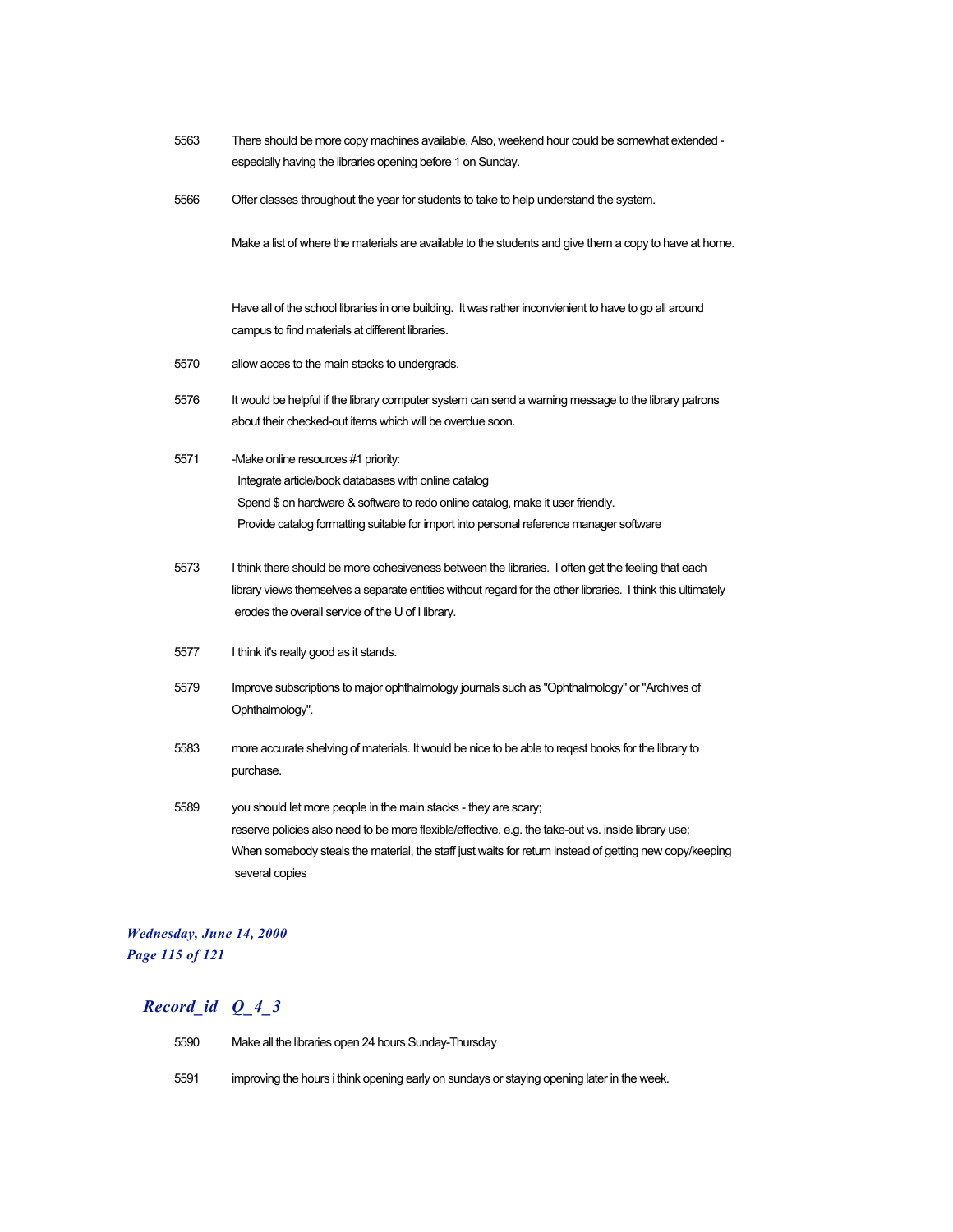| 5594 | See above.                                                                                                                                                                                                                                                                                                                                                                                                                                                                                                                                                                                                                                                                                                                       |
|------|----------------------------------------------------------------------------------------------------------------------------------------------------------------------------------------------------------------------------------------------------------------------------------------------------------------------------------------------------------------------------------------------------------------------------------------------------------------------------------------------------------------------------------------------------------------------------------------------------------------------------------------------------------------------------------------------------------------------------------|
| 5595 | Make full text of major journals available over the net                                                                                                                                                                                                                                                                                                                                                                                                                                                                                                                                                                                                                                                                          |
| 5596 | none                                                                                                                                                                                                                                                                                                                                                                                                                                                                                                                                                                                                                                                                                                                             |
| 5598 | I cannot complain about the library at all. I have had positive experiences with it throughout my years<br>here.                                                                                                                                                                                                                                                                                                                                                                                                                                                                                                                                                                                                                 |
| 5601 | have library maps posted in obvious places.                                                                                                                                                                                                                                                                                                                                                                                                                                                                                                                                                                                                                                                                                      |
| 5603 | simplify                                                                                                                                                                                                                                                                                                                                                                                                                                                                                                                                                                                                                                                                                                                         |
| 5605 | Improve the look of the library and also the internet part of it!                                                                                                                                                                                                                                                                                                                                                                                                                                                                                                                                                                                                                                                                |
| 5606 | Work on renovating the Undergraduate Library                                                                                                                                                                                                                                                                                                                                                                                                                                                                                                                                                                                                                                                                                     |
| 5607 | It would be more helpful if there was more clarification in the gateway and Illinet Telnet Interface<br>services.                                                                                                                                                                                                                                                                                                                                                                                                                                                                                                                                                                                                                |
| 5612 | Keep the library open later on the weekends.                                                                                                                                                                                                                                                                                                                                                                                                                                                                                                                                                                                                                                                                                     |
| 5615 | please provide more up-to-date information in the form of books that you can check out.                                                                                                                                                                                                                                                                                                                                                                                                                                                                                                                                                                                                                                          |
| 5621 | I think there should be more librarians to provide a faster service for the students.                                                                                                                                                                                                                                                                                                                                                                                                                                                                                                                                                                                                                                            |
| 5622 | I live in a fraternity house and I prefer to study late at night. This can somethimes present a problem.<br>If I go to the library to study, I and everyone else get kicked out at 1:00. The problem is that the<br>bars close at 1:00 also. This means I get home just in time to see all of the drunks stumbling in and<br>get to hear them until they decide to go to bed. I think that if the staff is willing to work extra hours to<br>keep the library open, the hours should be extended until at least 2:00 if not 3:00. The noise problem<br>isn't just for Greeks either, apartment buildings have the same problem. I really believe that students<br>would take advantage of the additional hours at the libraries. |
| 5623 | I hope the library can supply more computers.                                                                                                                                                                                                                                                                                                                                                                                                                                                                                                                                                                                                                                                                                    |
| 5624 | I would much appreciate it if there was a "copy-machine-card dispenser" (for lack of a better term for<br>this machine) in the ALS library so that I would not have to go over to the Education library or to the<br>Undergrad library every time I need to add money to my card when I'm making copies in the ALS<br>library.                                                                                                                                                                                                                                                                                                                                                                                                   |
| 5626 | Open 24 hours                                                                                                                                                                                                                                                                                                                                                                                                                                                                                                                                                                                                                                                                                                                    |
| 5627 | Top notch job. Very resourceful and complete.                                                                                                                                                                                                                                                                                                                                                                                                                                                                                                                                                                                                                                                                                    |
| 5631 | Bestselling books in science should be added to the collection immediately.                                                                                                                                                                                                                                                                                                                                                                                                                                                                                                                                                                                                                                                      |
| 5633 | I would like to be able to download more full-text articles.                                                                                                                                                                                                                                                                                                                                                                                                                                                                                                                                                                                                                                                                     |
| 5636 | Do something to honor the hard-working reference people.                                                                                                                                                                                                                                                                                                                                                                                                                                                                                                                                                                                                                                                                         |
| 5641 | add discuss rooms                                                                                                                                                                                                                                                                                                                                                                                                                                                                                                                                                                                                                                                                                                                |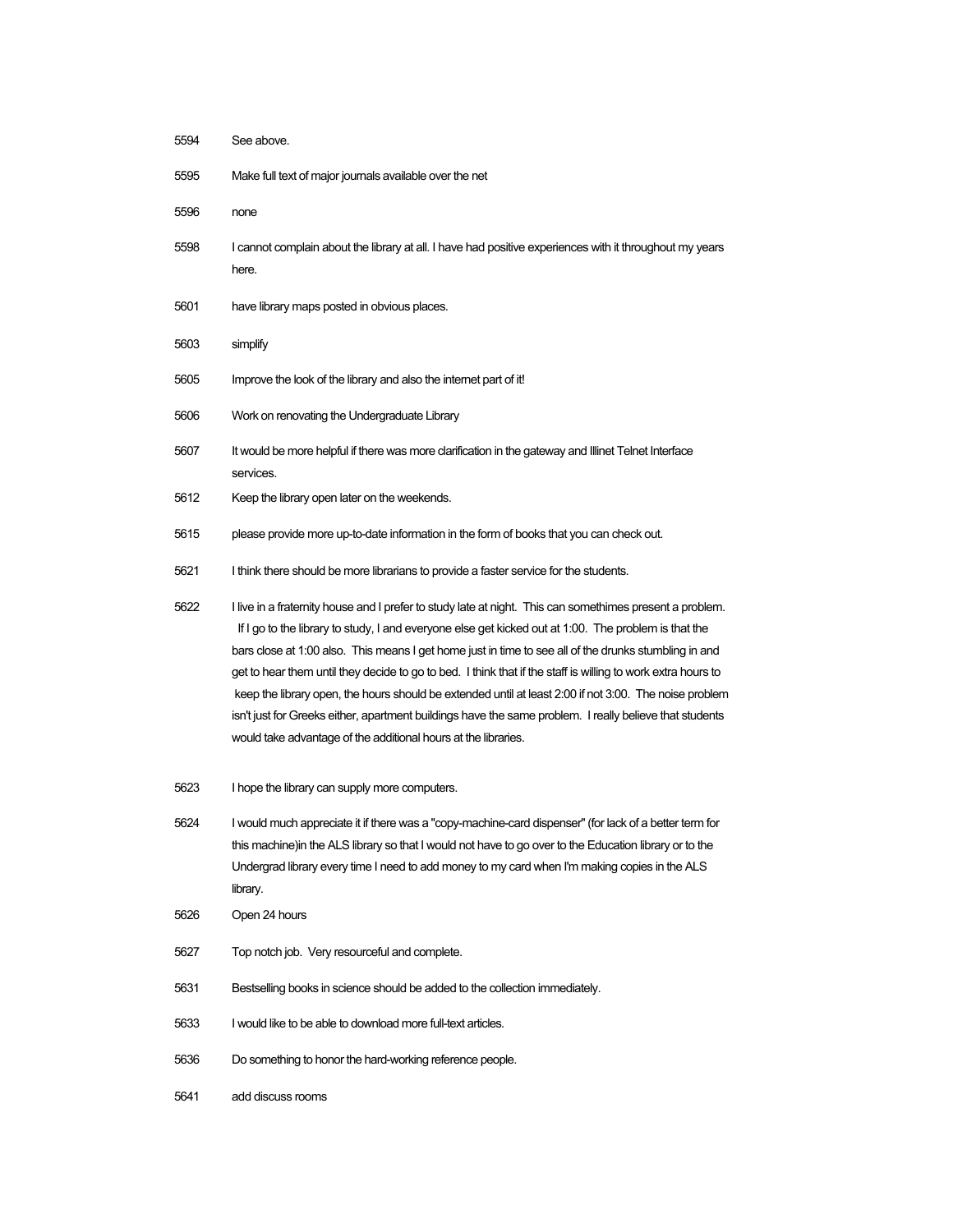### 5645 more tables.

5646 I think that overall for the size of this campus, we have an excellent library system. Perhaps make sure htat all of your emplyees are friendly and willing to help, or that the can at least say, "i dont know how to do that, but let me find someone who can." More computers, both for research and for school work/internet would help out alot so that people do not have to wait.

### *Wednesday, June 14, 2000 Page 116 of 121*

# *Record\_id Q\_4\_3*

| 5648 | Deliver everything to my doorstep.                                                                                                                                                                                                                                                                                                                      |
|------|---------------------------------------------------------------------------------------------------------------------------------------------------------------------------------------------------------------------------------------------------------------------------------------------------------------------------------------------------------|
| 5649 | * being open 24 hours<br>* more computers in Undergrad                                                                                                                                                                                                                                                                                                  |
| 5655 | As I stated above, have a library information worker always available to help students (whenever the<br>library is open). Also, perhaps give students the different codes to use to limit their searches to<br>certain libraries (i.e. if I want to look for books that are only in the education library, give me the code<br>to do this!).            |
| 5656 | even the ration of pc's to macs in the undergrad library. Add more computers to the smaller libraries.<br>Make the total at least 5 in every library.                                                                                                                                                                                                   |
| 5657 | The publisher usually holds the full text copy of the journal for<br>up to 2-3 years. After that period only the abstract is found at their web page. I'm wondering if the<br>library can set up a system to archive this full text documents?                                                                                                          |
| 5661 | open longer around the last few weeks of school                                                                                                                                                                                                                                                                                                         |
| 5662 | more comuters especailyy at the undergrade library                                                                                                                                                                                                                                                                                                      |
| 5663 | Over all I am satisfied the way libraries are operated. Perhaps the hours can be extended especially<br>late night hours. Or perhaps provide access to a library by signing out a key.                                                                                                                                                                  |
| 5664 | try to keep track of everything, library staff should ask students if everything is fine or if they need<br>help.                                                                                                                                                                                                                                       |
| 5665 | Treat undergrads with respect like the grad students that use the library                                                                                                                                                                                                                                                                               |
| 5666 | Get some more printers and computers.                                                                                                                                                                                                                                                                                                                   |
| 5668 | Search engines for articles are confusing. There are many names, while the differences between them<br>are not clear (Eric, Wilson etc.). It's hard to know which one is good to get the necessary<br>information. Sometimes very similar articles are in different categories. Any way to improve?<br>Also see 2.5. above (Comment on ILLINET online). |

5669 1. On a personal level, quadruple or more the size of instructional technology related materials (aka,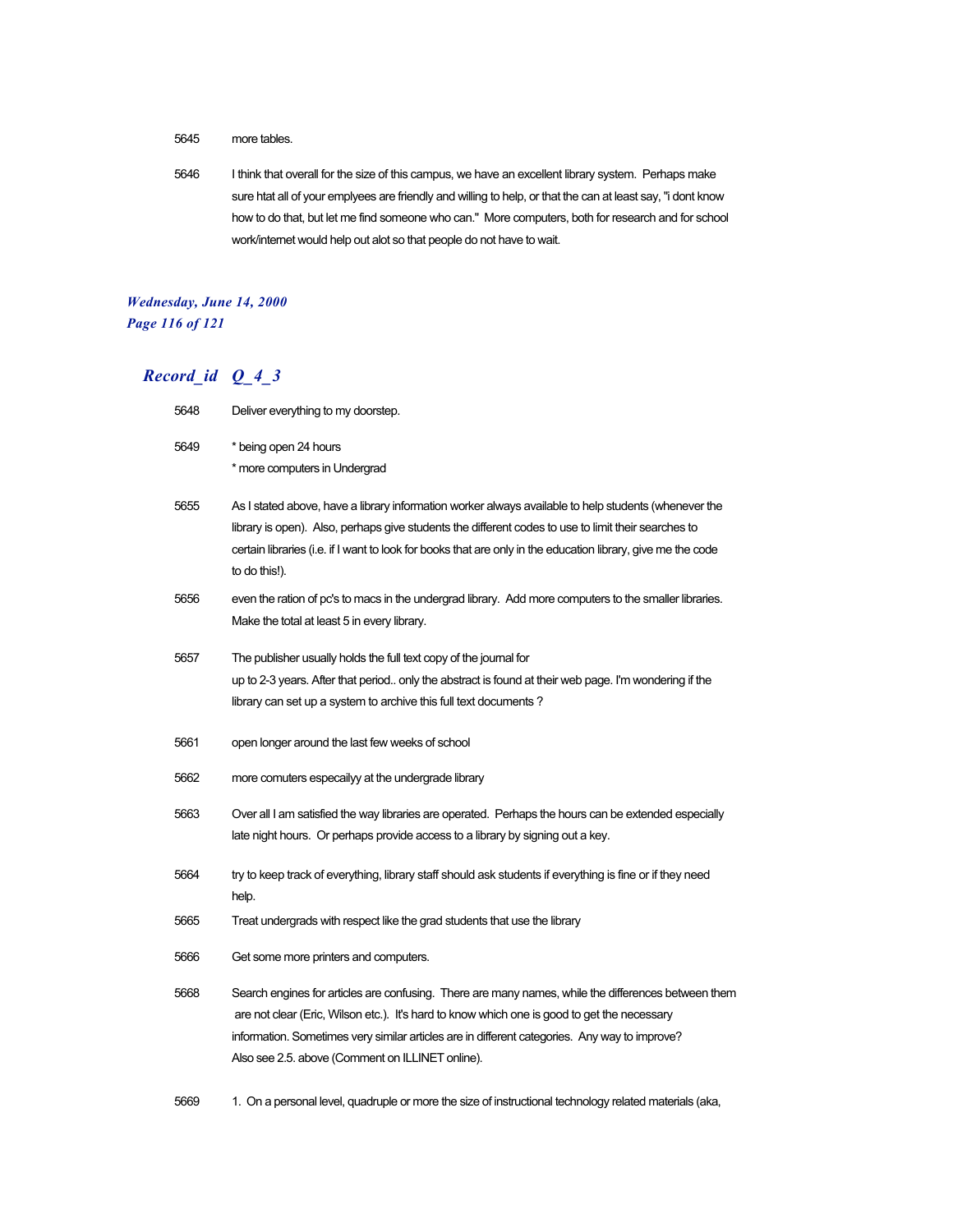|      | educational technology, technology integration in education, visual literacy, etc.)                                                                                                           |
|------|-----------------------------------------------------------------------------------------------------------------------------------------------------------------------------------------------|
|      | 2. More copy machines, more microfiche readers, more machines make change and/or place money<br>on iCards.                                                                                    |
| 5670 | The facilities are deplorable and new ones are urgent, so spend much more administrative time on<br>organizing lobbying efforts to get more legislative money and grants and corporate giving |
| 5673 | The library has not enough information about the old periodic journals (the end of XIX-th and first half<br>of XX-th century).                                                                |
| 5675 | I would like the libraries to be open later on Fridays and Saturdays.                                                                                                                         |
| 5676 | I think that some money should be put towards getting more new materials available for circulation.                                                                                           |

*Wednesday, June 14, 2000 Page 117 of 121*

# *Record\_id Q\_4\_3*

5678 Wow, this is a large question. I would like to see staff in the departmental libraries who know specific subject materials -- and thus can aid more effectively in searches.

> I am also alarmed at how few undergraduate students gain "in the stacks" library skills -- too much emphasis is put on on line sources. If current scientific journals can be obtained on line, full text, fantastic!! But students should leave this university with a working knowlege of basic library searching skills outside of the internet!!

Finally, care should be taken to make study spaces more condusive to studying...less flourescent lights...comfortable, yet good "ergonomic" chairs and tables...adequate air circulation....stimulating decor. I guess while I'm dreaming, you could add a zen meditation garden outside of each departmental library? Ha!

5679 more books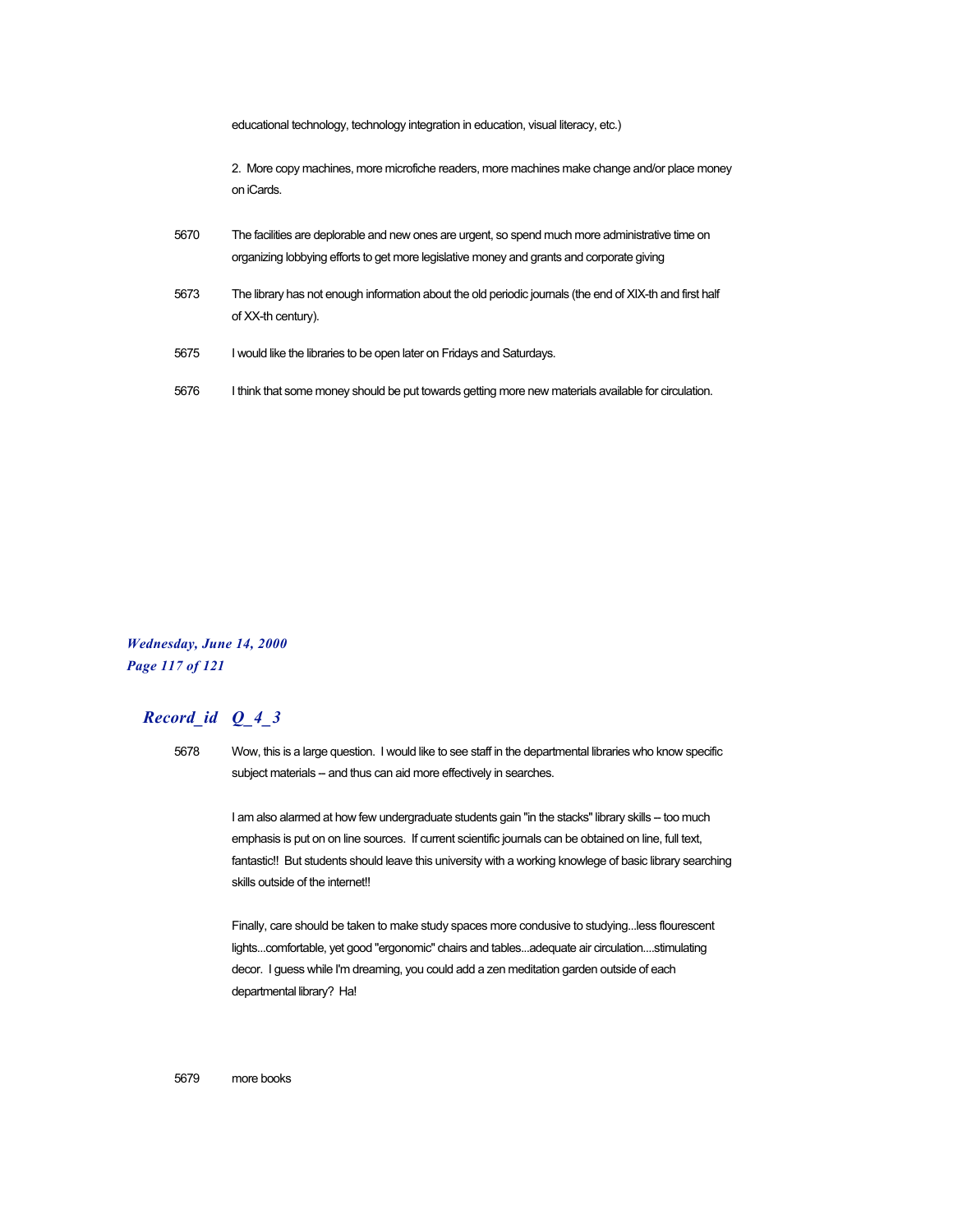| 5682 | There should be more computers accessible to the students and there should be a decrease in the<br>amount that we pay for printing services. It should be free, seeing as though we pay for the service<br>anyway.                                                                                                                                                                                                  |
|------|---------------------------------------------------------------------------------------------------------------------------------------------------------------------------------------------------------------------------------------------------------------------------------------------------------------------------------------------------------------------------------------------------------------------|
| 5685 | It would be beneficial to add more computers that can be used for searches--they are in use often, and<br>sometimes there is a line to get on a computer.                                                                                                                                                                                                                                                           |
| 5686 | Make as many journals as possible available on-line.                                                                                                                                                                                                                                                                                                                                                                |
| 5689 | Clean the slavic library. It's a disgraceful mess.                                                                                                                                                                                                                                                                                                                                                                  |
| 5690 | I would put more computers in all the libraries just because so many students need to use them to do<br>classwork, research, etc.                                                                                                                                                                                                                                                                                   |
| 5691 | At the beginning of the year (Fall semester), the staff (new LIS grad students???) don't seem to be<br>very knowledgeable about how to find materials and search article databases. It seems that they need<br>more training. Also, adding hours on weekend mornings and Friday evenings would be great. Also, it<br>would be nice to have some newer microfiche machines (some don't work at times or break down). |
| 5692 | Be more strict about customer service.                                                                                                                                                                                                                                                                                                                                                                              |
| 5693 | None really except that it gets crowded hot and stuffy sometimes.                                                                                                                                                                                                                                                                                                                                                   |
|      | А/C                                                                                                                                                                                                                                                                                                                                                                                                                 |
| 5694 | Keep it well funded.                                                                                                                                                                                                                                                                                                                                                                                                |
| 5698 | I would love to see some scanners in the grad. stacks. Often I am doing visual research and need to<br>haul bound magizines across campus because I need to scan one photo.                                                                                                                                                                                                                                         |
| 5700 | Put everything on-line.                                                                                                                                                                                                                                                                                                                                                                                             |
| 5705 | later hours                                                                                                                                                                                                                                                                                                                                                                                                         |
| 5699 | I would suggest more group study rooms, the ability to have drinks on the 2nd floor of grainger and<br>other libraries, and the ability to get course reserve materials online.                                                                                                                                                                                                                                     |
| 5703 | Provide better lighting (like Grainger). More comfortable chairs (again, like Grainger).                                                                                                                                                                                                                                                                                                                            |
| 5704 | Have the journals that are avaliable in any given library included on the internet site. It may be there,<br>but then make it more acceessible.                                                                                                                                                                                                                                                                     |
| 5707 | improve stuff that I just mentioned.<br>then it will be gmmmreat!                                                                                                                                                                                                                                                                                                                                                   |

*Wednesday, June 14, 2000 Page 118 of 121*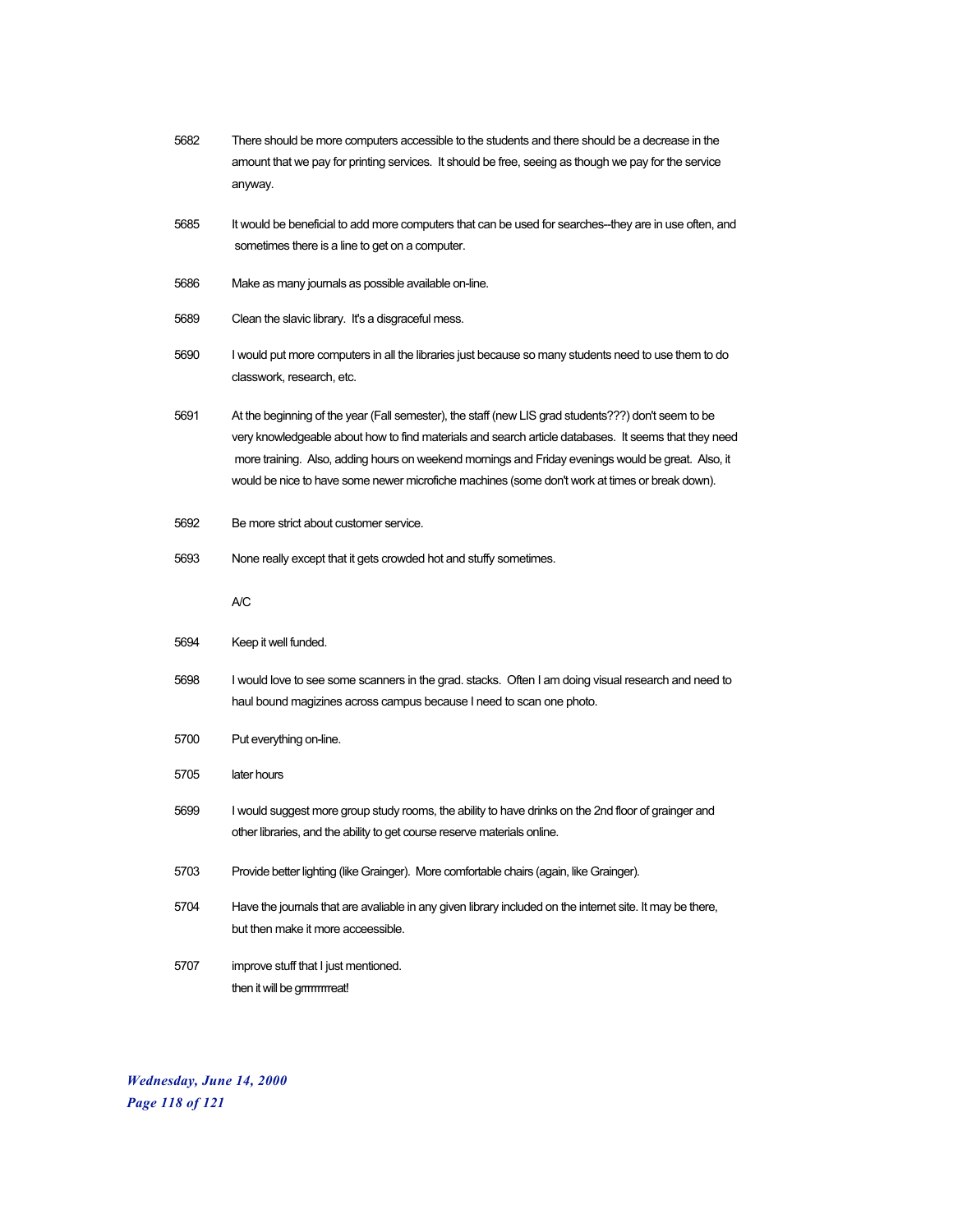| 5708 | Put an ATM machine in the library so that the copying system would be more steamlined. At this time<br>we need to walk to the Illini union to get more money for the copy cards.                                                                                                                                                                                                                                                            |
|------|---------------------------------------------------------------------------------------------------------------------------------------------------------------------------------------------------------------------------------------------------------------------------------------------------------------------------------------------------------------------------------------------------------------------------------------------|
| 5710 | Get some better copiers. The copy quality is often times miserable and the directions on the machine<br>are poor. Top-fed units would be make photocopying reserves easy if they weren't stapled. They<br>should be paperclipped. This would make them easier to photocopy regularly and a breeze with top-fed<br>units.                                                                                                                    |
| 5711 | Better combining or organizing the materials                                                                                                                                                                                                                                                                                                                                                                                                |
| 5717 | Tutorials on how to use ILLINET. And not the zoom-through kind. The kind of tutorials that actually<br>TEACH you and not just EXPOSE you to the information.                                                                                                                                                                                                                                                                                |
| 5718 | Fix above.                                                                                                                                                                                                                                                                                                                                                                                                                                  |
| 5719 | More library training sessions for new users.<br>Faster retrieval of books from the stacks.<br>More copy machines.                                                                                                                                                                                                                                                                                                                          |
| 5721 | Librarians should have better social skills. Few have presented information to me in a coherent manner<br>which aided me in my search. Most have made me feel as though I was asking ignorant questions<br>that were not worth their time. Overall, I detest going to the library to use materials because it is<br>more of a headache to put the time in than what is gathered out. I feel as though I'd rather search on<br>the Internet. |
| 5723 | Make the online service better.                                                                                                                                                                                                                                                                                                                                                                                                             |
| 5724 | better hours, email access!                                                                                                                                                                                                                                                                                                                                                                                                                 |
| 5726 | i love the full text and you need to add/improve that                                                                                                                                                                                                                                                                                                                                                                                       |
| 5731 | more librarian needed                                                                                                                                                                                                                                                                                                                                                                                                                       |
| 5734 | pay more attention to care of current holdings rather than to acqusition of more quantity. Quality, not<br>quantity. Especially in the Music library. Also make sure all the holdings are on the online catalog - too<br>many items are still on cards only.                                                                                                                                                                                |
| 5737 | more electronic journals subscription                                                                                                                                                                                                                                                                                                                                                                                                       |
| 5739 | Put ethemet ports in all grad libraries                                                                                                                                                                                                                                                                                                                                                                                                     |
| 5740 | make the open hours longer                                                                                                                                                                                                                                                                                                                                                                                                                  |
| 5742 | Access to more online journals                                                                                                                                                                                                                                                                                                                                                                                                              |
| 5743 | Instruction for UIUC Staff members.                                                                                                                                                                                                                                                                                                                                                                                                         |
| 5744 | Hire more librarians to assist individuals.                                                                                                                                                                                                                                                                                                                                                                                                 |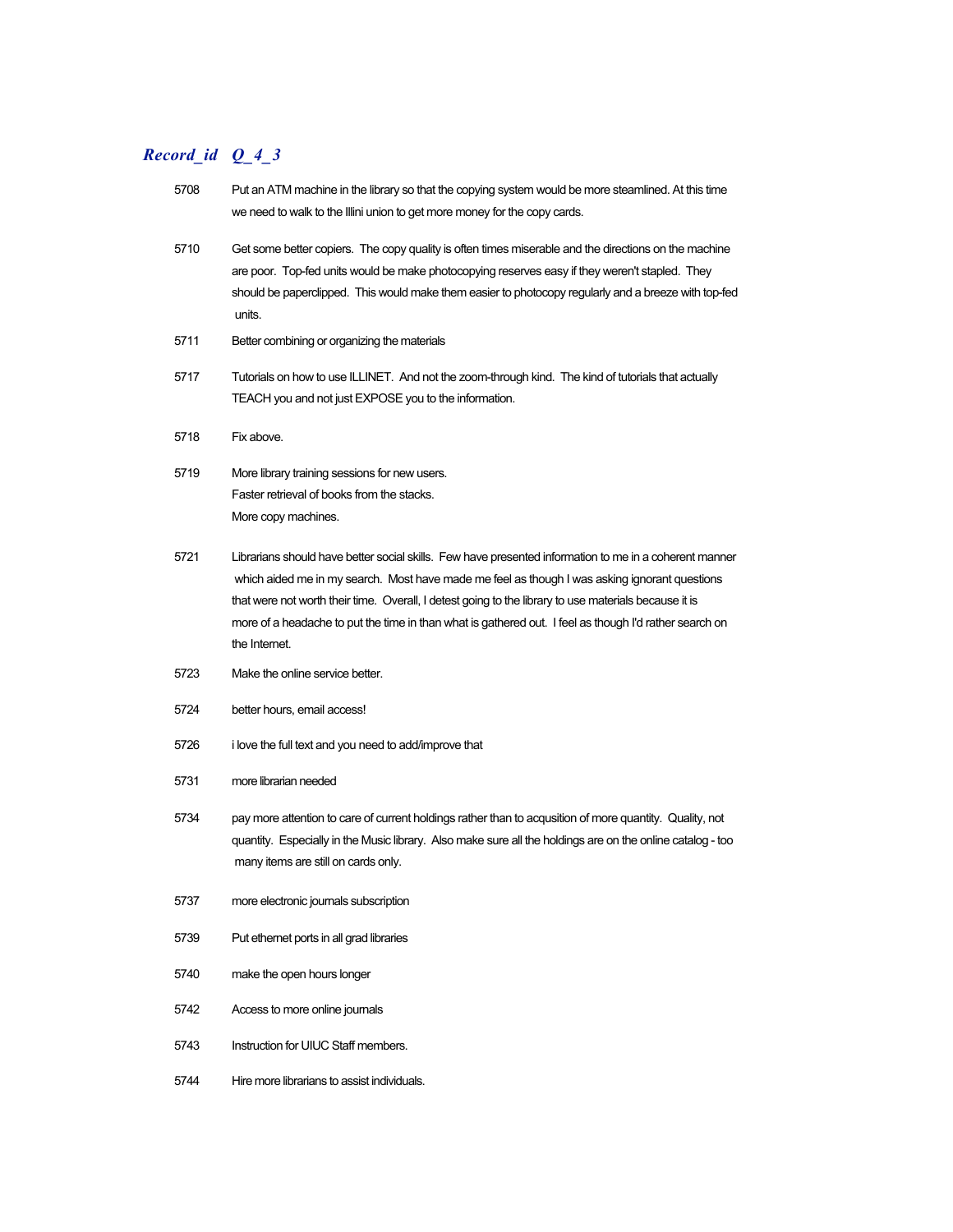5745 improve campus mail or technician to deliver and/or pick up for return materials requested within 1-2 days to UI employees on campus. 5747 Change machines near the microfiche printers (esp. Grainger), or enable them for iCard. 24x7 availability in largest libraries (i.e. Grainger, Undergrad, Grad) (normal staff only during normal hours, and student staff otherwise).

More online journals (only if coupled with lessened printing charges).

- 5749 make interdisciplinary books available at several libraries
- 5750 As mentioned above, a larger staff would be helpful. Also, are there currently tours offered to make students and staff familiar with library services and sections?
- 5752 Include descriptive links for tools like Loansome doc, interlibrary loan, etc. for beginners to understand which resources have fees associated versus those that are completely free

### *Wednesday, June 14, 2000 Page 119 of 121*

| 5754 | When checking out videos, the instructor could determine the time of return (up to a point such, as 3<br>weeks maximum). Then, if anyone else wanted them, the instructor could be notified an asked to<br>return them if possible.<br>Thanks for asking:)                                                                                                  |
|------|-------------------------------------------------------------------------------------------------------------------------------------------------------------------------------------------------------------------------------------------------------------------------------------------------------------------------------------------------------------|
| 5755 | We need more computer access terminals<br>it should be easy for graduate students to take out the journals for xeroxing in our offices since some<br>of us have to pay it at the library.                                                                                                                                                                   |
| 5756 | Increase your hours and your staff. Also, I would like to see more diversity on sources.                                                                                                                                                                                                                                                                    |
| 5763 | Have a clearer way of accessing what books/journals are available over the web.                                                                                                                                                                                                                                                                             |
| 5767 | Libraries should be open later.                                                                                                                                                                                                                                                                                                                             |
| 5769 | Expand library hours and create more study rooms in the libraries.                                                                                                                                                                                                                                                                                          |
| 5761 | The resources of this library are so much greater than those normally available to me that it's hard for<br>me to think of improvements. Probably the most helpful thing would be to improve signage in many<br>areas.                                                                                                                                      |
| 5764 | overall, i would have to say that you're doing very very well, granted the large size of U of I, it would be<br>very nice though, if the library, maybe just one could stay open all night i know that might be very<br>difficult, but it would be really helpfull to someone who often stays up all night studying, and often can't<br>find a place to go. |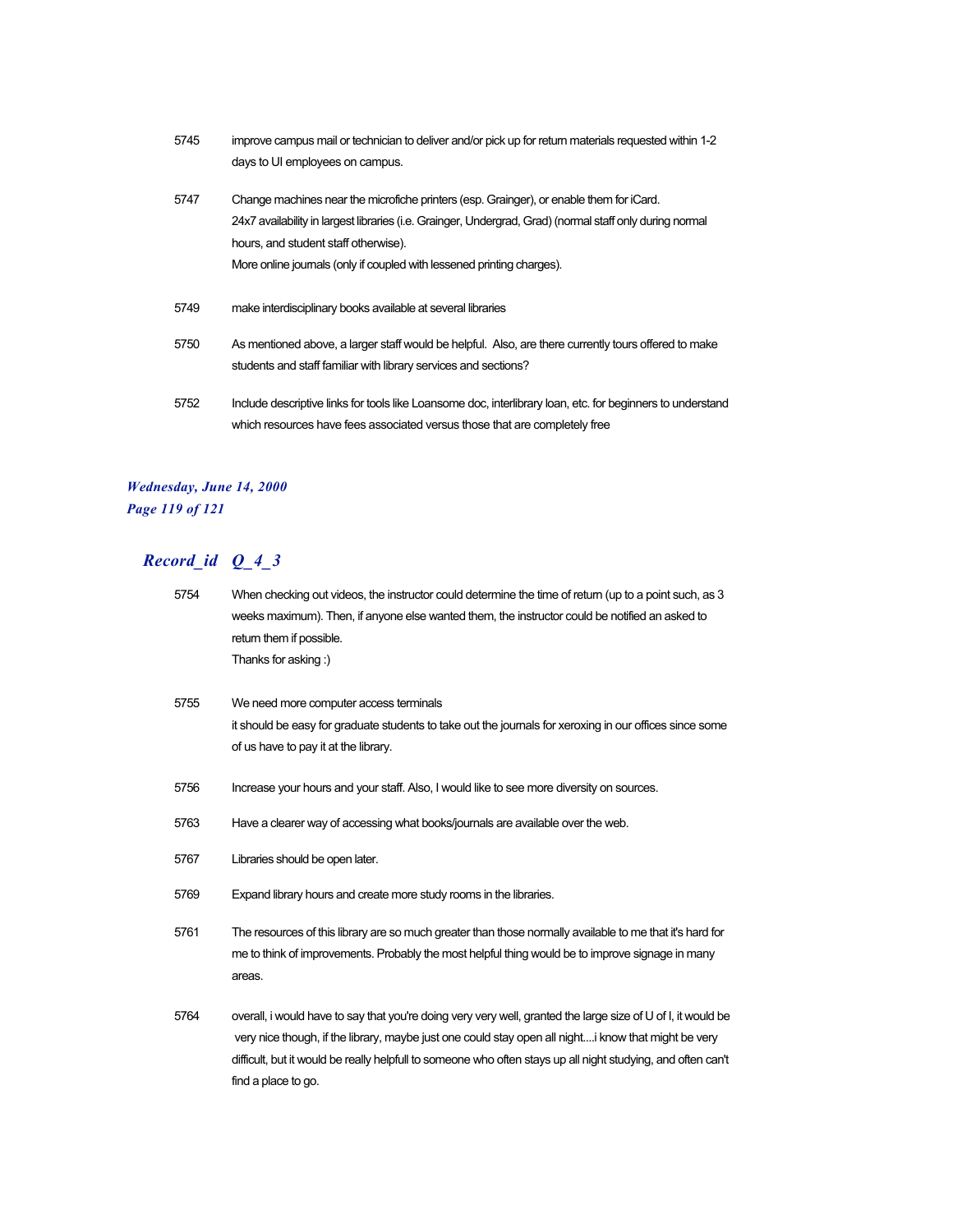- 5765 If I return a book, I might have the librarian sign off a piece of paper showing that I did indead return the item. That might be something worth considering.
- 5768 I think that there should be extended bours throughout the semester, and not just during finals week.
- 5772 Basically, keep everything now going.
- 5774 We didn't have someone talk to one of our classes about web research till a 300 level class. I guess it's more about the department, but especially in chemical and biological fields, we should be taught much earlier rather than having other students teach us.
- 5776 In the future, I'll be looking for more of the content to move online, but for now, I love the library here. I'm lucky to have such a resource at my disposal.
- 5777 I am pretty biased because I am a math and CS major but I think that the library could use more computer programming books that deal with different languages instead of dealing with the theory issues of Computer Science. I have looked for these books here and I am kind of turned off when I have to order them from another location since I need them immediately.
- 5778 The libraries will provide more space/rooms for group/seminar study.
- 5783 It would be better if the staff was a bit more courteous. It seems when asking for help that we are disturbing them by asking the questions. Not all are like that but a unfortunate majority.
- 5786 I think my biggest suggestion was stated above.
- 5787 Why doesn't certain library allow for reserve to be checked out overnight?
- 5789 see above...(update some of the older sources)
- 5793 Expand vet med holdings. Increase hours.
- 5798 Having more staff available near computer research areas in the undergrad

More computers in the undergrad

### *Wednesday, June 14, 2000 Page 120 of 121*

# *Record\_id Q\_4\_3*

5792 It would be very helpful for students to receive some training in using the libraries on campus, in general, and to be told about what they offer. I was not aware of many of the uses discussed in this survey. It would also be a good idea to specifically offer some kind of brief trainging or tour for the specific libraries that students will be using the most while they take classes at U of I. For example, no one ever showed me how to find anything in the education library which I spend most of my time in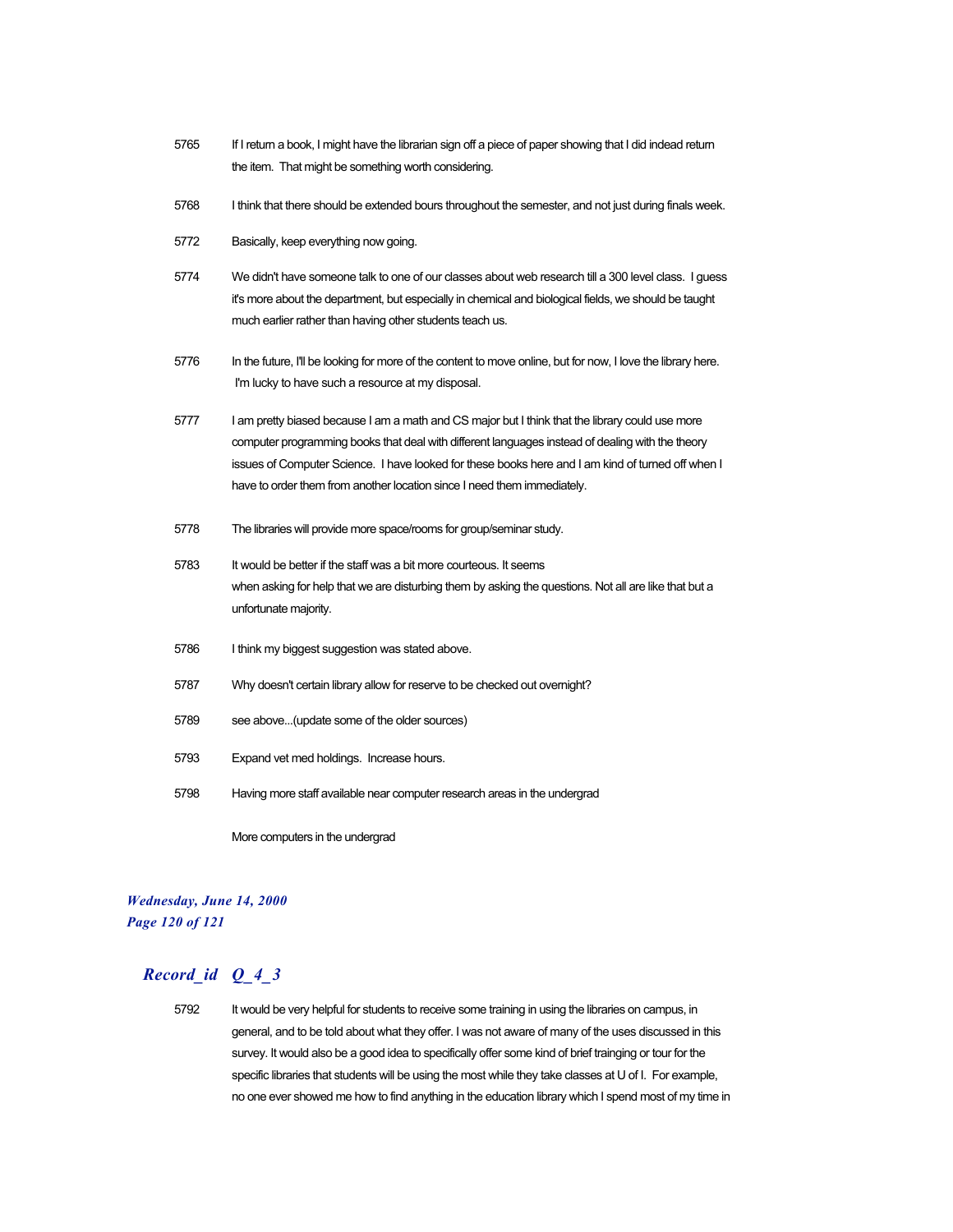and need to be familiar with. I feel stupid asking for help for every little thing I need, but I am a junior and am still not completely comfortable with where things are in the library.

- 5795 Maybe a place available to plug in laptops. And I am a pretty computer and web savy person, but your web stuff was a little to figure out. Where I shoul be going to search for this or that. Fortunately, a reference librarian was always there to assist me. Who knows, I could have gotten dependent on them...Thanks.
- 5800 More funding for more electronic journals
- 5802 More hours, and more learning sessions that the library should hold not rhet 105 teachers, they do not know anything anyhow.
- 5803 Improve the gateway.library.uiuc web site to make it easier to find text articles online.
- 5805 longer library hours preferably 24hrs
- 5807 Longer Friday hours.
- 5808 I really do not have any suggestions for the library.
- 5809 Remodel some of the libraries so they don't look like they're from the 70s.
- 5812 Need many more e-journals (the ones already available are great)
- 5813 nothing
- 5816 Clean Up undergrad, more online full references
- 5817 just read the survey, and put me in this raffle.i am a broke college student who needs money.
- 5818 It would be great if there were other microfilm viewing equipment in a nice, light place other than the newspaper library.